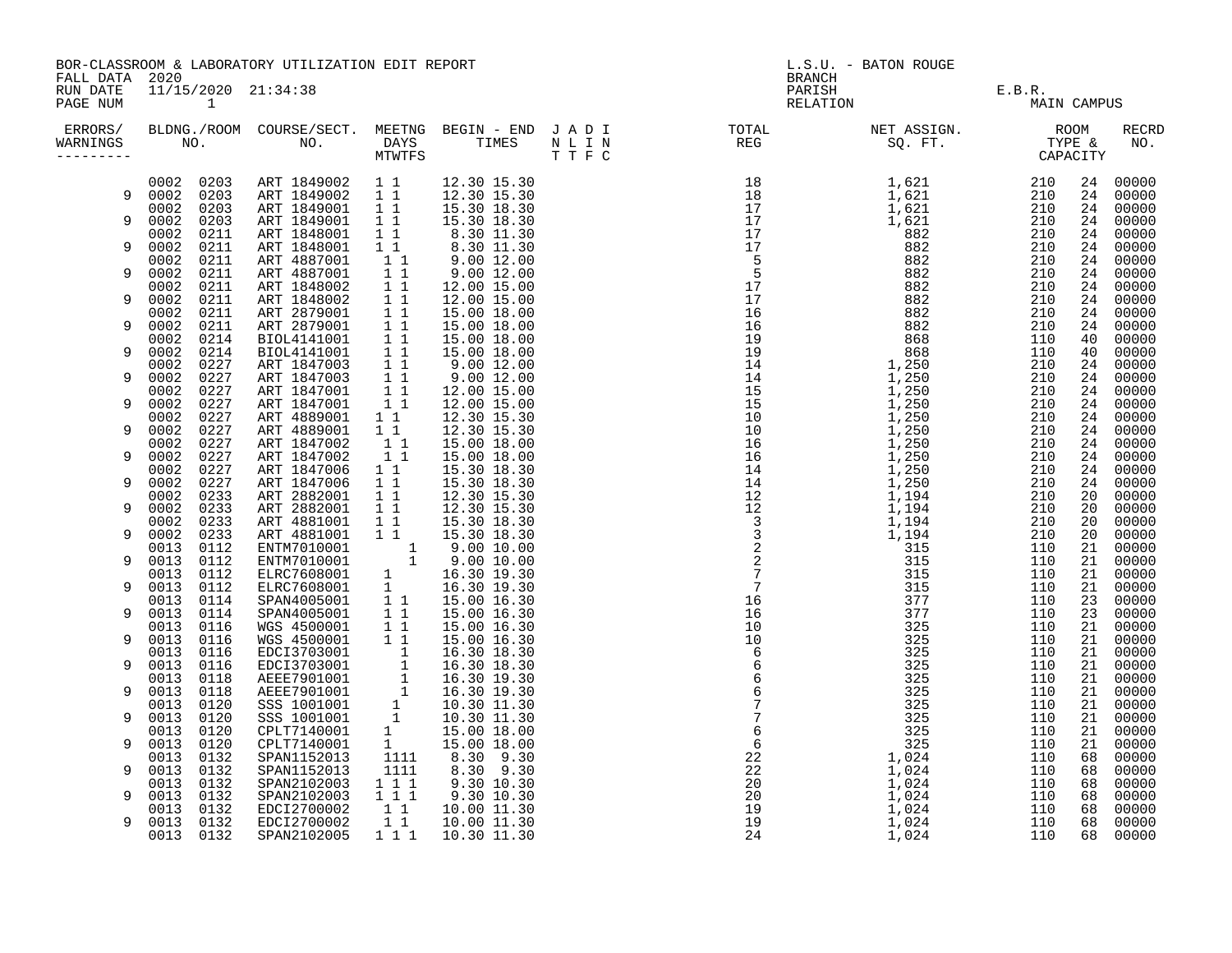|                                        |                                | BOR-CLASSROOM & LABORATORY UTILIZATION EDIT REPORT                                                                                                        |                                                  |                              | L.S.U. - BATON ROUGE                                                                                                                                                                                                              |                    |                       |          |                     |  |
|----------------------------------------|--------------------------------|-----------------------------------------------------------------------------------------------------------------------------------------------------------|--------------------------------------------------|------------------------------|-----------------------------------------------------------------------------------------------------------------------------------------------------------------------------------------------------------------------------------|--------------------|-----------------------|----------|---------------------|--|
| FALL DATA 2020<br>RUN DATE<br>PAGE NUM | 2                              | 11/15/2020 21:34:38                                                                                                                                       |                                                  |                              | BRANCH                                                                                                                                                                                                                            | PARISH<br>RELATION | E.B.R.<br>MAIN CAMPUS |          |                     |  |
| WARNINGS<br>---------                  |                                |                                                                                                                                                           |                                                  |                              | ERRORS/ BLDNG./ROOM COURSE/SECT. MEETNG BEGIN – END JADI TOTAL TOTAL NETASSIGN. NET ASSIGN. ROOM ROOM COURSE/SECT. MEETNG BEGIN – END JADI TOTAL TOTAL NETASSIGN. THE &<br>WARNINGS NO. NO. DAYS TIMES NLIN REG SQ.FT. TPE & CAPA |                    |                       |          | <b>RECRD</b><br>NO. |  |
| 9                                      | 0013 0132                      | SPAN2102005 111<br>SPAN2102007 111                                                                                                                        |                                                  | 10.30 11.30                  |                                                                                                                                                                                                                                   |                    | 110                   | 68       | 00000               |  |
| 9                                      | 0013 0132<br>0132<br>0013      | SPAN2102007 1 1 1                                                                                                                                         |                                                  | 11.30 12.30<br>11.30 12.30   |                                                                                                                                                                                                                                   |                    | 110<br>110            | 68<br>68 | 00000<br>00000      |  |
|                                        | 0013<br>0132                   | ENGL4475001                                                                                                                                               | $1\quad1$                                        | 12.00 13.30                  |                                                                                                                                                                                                                                   |                    | 110                   | 68       | 00000               |  |
| 9                                      | 0013<br>0132                   | ENGL4475001                                                                                                                                               | $\begin{smallmatrix}1&1\\1&1&1\end{smallmatrix}$ | 12.00 13.30                  |                                                                                                                                                                                                                                   |                    | 110                   | 68       | 00000               |  |
| 9                                      | 0013<br>0132<br>0013<br>0132   | SPAN4147001<br>SPAN4147001                                                                                                                                | 1 1 1                                            | 13.30 14.30<br>13.30 14.30   |                                                                                                                                                                                                                                   |                    | 110<br>110            | 68<br>68 | 00000<br>00000      |  |
|                                        | 0013<br>0132                   | SPAN4147007 1<br>SCI 1001007 1<br>SCI 1001007 1<br>EDCI4003002 1<br>EDCI4003002 1<br>SCI 2011001 1<br>SCI 2011001 1<br>BIOL4005001 1 1<br>PIOL4005001 1 1 |                                                  | 15.30 17.00                  |                                                                                                                                                                                                                                   |                    | 110                   | 68       | 00000               |  |
| 9                                      | 0013<br>0132                   |                                                                                                                                                           |                                                  | 15.30 17.00                  |                                                                                                                                                                                                                                   |                    | 110                   | 68       | 00000               |  |
|                                        | 0013<br>0132                   |                                                                                                                                                           |                                                  | 16.30 18.30                  |                                                                                                                                                                                                                                   |                    | 110                   | 68       | 00000               |  |
| 9                                      | 0013<br>0132<br>0013<br>0136   |                                                                                                                                                           |                                                  | 16.30 18.30<br>10.30 12.00   |                                                                                                                                                                                                                                   |                    | 110<br>110            | 68<br>36 | 00000<br>00000      |  |
| 9                                      | 0013<br>0136                   |                                                                                                                                                           |                                                  | 10.30 12.00                  |                                                                                                                                                                                                                                   |                    | 110                   | 36       | 00000               |  |
|                                        | 0013<br>0136                   |                                                                                                                                                           |                                                  | 10.30 12.30                  |                                                                                                                                                                                                                                   |                    | 110                   | 36       | 00000               |  |
| 9                                      | 0013<br>0136<br>0013           | BIOL4005001                                                                                                                                               | 11<br>$\overline{1}$ $\overline{1}$              | 10.30 12.30                  |                                                                                                                                                                                                                                   |                    | 110<br>110            | 36<br>36 | 00000<br>00000      |  |
| 9                                      | 0136<br>0013<br>0136           | CHEM4005001<br>CHEM4005001                                                                                                                                | 11                                               | 10.30 12.30 1<br>10.30 12.30 |                                                                                                                                                                                                                                   |                    | 110                   | 36       | 00000               |  |
|                                        | 0013<br>0136                   | PHYS4005001                                                                                                                                               | 11                                               | 10.30 12.30 1                |                                                                                                                                                                                                                                   |                    | 110                   | 36       | 00000               |  |
| 9                                      | 0013<br>0136                   | PHYS4005001                                                                                                                                               | 11                                               | 10.30 12.30                  |                                                                                                                                                                                                                                   |                    | 110                   | 36       | 00000               |  |
| 9                                      | 0013<br>0136<br>0013<br>0136   | SCI 2012001<br>SCI 2012001                                                                                                                                | $1\quad1$<br>$1\quad1$                           | 14.30 15.30<br>14.30 15.30   |                                                                                                                                                                                                                                   |                    | 110<br>110            | 36<br>36 | 00000<br>00000      |  |
|                                        | 0013<br>0136                   | MATH3002001                                                                                                                                               | $1\quad1$                                        | 15.00 16.30                  |                                                                                                                                                                                                                                   |                    | 110                   | 36       | 00000               |  |
| 9                                      | 0013<br>0136                   | MATH3002001                                                                                                                                               | $1\quad1$                                        | 15.00 16.30                  |                                                                                                                                                                                                                                   |                    | 110                   | 36       | 00000               |  |
|                                        | 0013<br>0136                   | CSC 2700003                                                                                                                                               | $1\quad1$                                        | 15.30 17.00                  |                                                                                                                                                                                                                                   |                    | 110                   | 36       | 00000               |  |
| 9                                      | 0013<br>0136<br>0136<br>0013   | CSC 2700003<br>EDUC2000001                                                                                                                                | $1\quad1$<br>$1\quad1$                           | 15.30 17.00<br>15.30 17.00 1 |                                                                                                                                                                                                                                   |                    | 110<br>110            | 36<br>36 | 00000<br>00000      |  |
| 9                                      | 0013<br>0136                   | EDUC2000001                                                                                                                                               | $1\quad1$                                        | 15.30 17.00                  |                                                                                                                                                                                                                                   |                    | 110                   | 36       | 00000               |  |
|                                        | 0013<br>0205                   | SCI 2010001                                                                                                                                               | $\begin{bmatrix} 1 \\ 1 \end{bmatrix}$           | 10.30 12.00                  |                                                                                                                                                                                                                                   |                    | 110                   | 60       | 00000               |  |
| 9                                      | 0013<br>0205                   | SCI 2010001                                                                                                                                               |                                                  | 10.30 12.00                  |                                                                                                                                                                                                                                   |                    | 110                   | 60       | 00000               |  |
| 9                                      | 0013<br>0205<br>0013<br>0205   | SCI 2010002<br>SCI 2010002                                                                                                                                | $\frac{1}{1}$                                    | 10.30 12.00<br>10.30 12.00   |                                                                                                                                                                                                                                   |                    | 110<br>110            | 60<br>60 | 00000<br>00000      |  |
|                                        | 0013<br>0205                   | SCI 2010004                                                                                                                                               | 1                                                | 12.00 13.30                  |                                                                                                                                                                                                                                   |                    | 110                   | 60       | 00000               |  |
| 9                                      | 0013<br>0205                   | SCI 2010004                                                                                                                                               | 1                                                | 12.00 13.30                  |                                                                                                                                                                                                                                   |                    | 110                   | 60       | 00000               |  |
|                                        | 0226<br>0013                   | LATN1001001                                                                                                                                               | 1111                                             | 7.30 8.30                    |                                                                                                                                                                                                                                   |                    | 210                   | 40       | 00000               |  |
| 9                                      | 0013<br>0226<br>0226<br>0013   | LATN1001001<br>HEBR2003001                                                                                                                                | 1111<br>1111                                     | 7.30 8.30<br>8.30 9.30       |                                                                                                                                                                                                                                   |                    | 210<br>210            | 40<br>40 | 00000<br>00000      |  |
| 9                                      | 0013<br>0226                   | HEBR2003001                                                                                                                                               | 1111                                             | 8.30 9.30                    |                                                                                                                                                                                                                                   |                    | 210                   | 40       | 00000               |  |
|                                        | 0226<br>0013                   | HEBR1001001                                                                                                                                               | 1111                                             | 9.30 10.30                   |                                                                                                                                                                                                                                   |                    | 210                   | 40       | 00000               |  |
| 9                                      | 0013<br>0226                   | HEBR1001001                                                                                                                                               | 1111                                             | 9.30 10.30                   |                                                                                                                                                                                                                                   |                    | 210                   | 40       | 00000               |  |
| 9                                      | 0013<br>0226<br>0013<br>0226   | LATN1001004<br>LATN1001004                                                                                                                                | 1111<br>1111                                     | 10.30 11.30<br>10.30 11.30   |                                                                                                                                                                                                                                   |                    | 210<br>210            | 40<br>40 | 00000<br>00000      |  |
|                                        | 0013                           | 0234A GERM1102001                                                                                                                                         | 1111                                             | 9.30 10.30                   |                                                                                                                                                                                                                                   |                    | 110                   | 31       | 00000               |  |
| 9                                      | 0013<br>0234A                  | GERM1102001                                                                                                                                               | 1111                                             | 9.30 10.30                   |                                                                                                                                                                                                                                   |                    | 110                   | 31       | 00000               |  |
|                                        | 0234A<br>0013                  | GERM2102001                                                                                                                                               | 111                                              | 10.30 11.30                  |                                                                                                                                                                                                                                   |                    | 110                   | 31       | 00000               |  |
| 9                                      | 0234A<br>0013<br>0013<br>0234A | GERM2102001<br>SPAN3073001                                                                                                                                | $1\ 1\ 1$<br>111                                 | 10.30 11.30<br>12.30 13.30   |                                                                                                                                                                                                                                   |                    | 110<br>110            | 31<br>31 | 00000<br>00000      |  |
| 9                                      | 0013<br>0234A                  | SPAN3073001                                                                                                                                               | $\overline{1}$ $\overline{1}$ $\overline{1}$     | 12.30 13.30                  |                                                                                                                                                                                                                                   |                    | 110                   | 31       | 00000               |  |
|                                        | 0026<br>0014                   |                                                                                                                                                           |                                                  |                              |                                                                                                                                                                                                                                   |                    | 350                   | 22       | 00000               |  |
| 9                                      | 0014<br>0026                   |                                                                                                                                                           |                                                  |                              |                                                                                                                                                                                                                                   |                    | 350                   | 22       | 00000               |  |
| 9                                      | 0014<br>0102<br>0014 0102      | 80CL7903001 1 1.30 12.30<br>SOCL7903001 1 11.30 12.30<br>SOCL7903001 1 15.00 18.00<br>SOCL4466001 1 15.00 18.00<br>SOCL4466001 1 15.00 18.00              |                                                  |                              |                                                                                                                                                                                                                                   |                    | 210<br>210            | 35<br>35 | 00000<br>00000      |  |
|                                        |                                |                                                                                                                                                           |                                                  |                              |                                                                                                                                                                                                                                   |                    |                       |          |                     |  |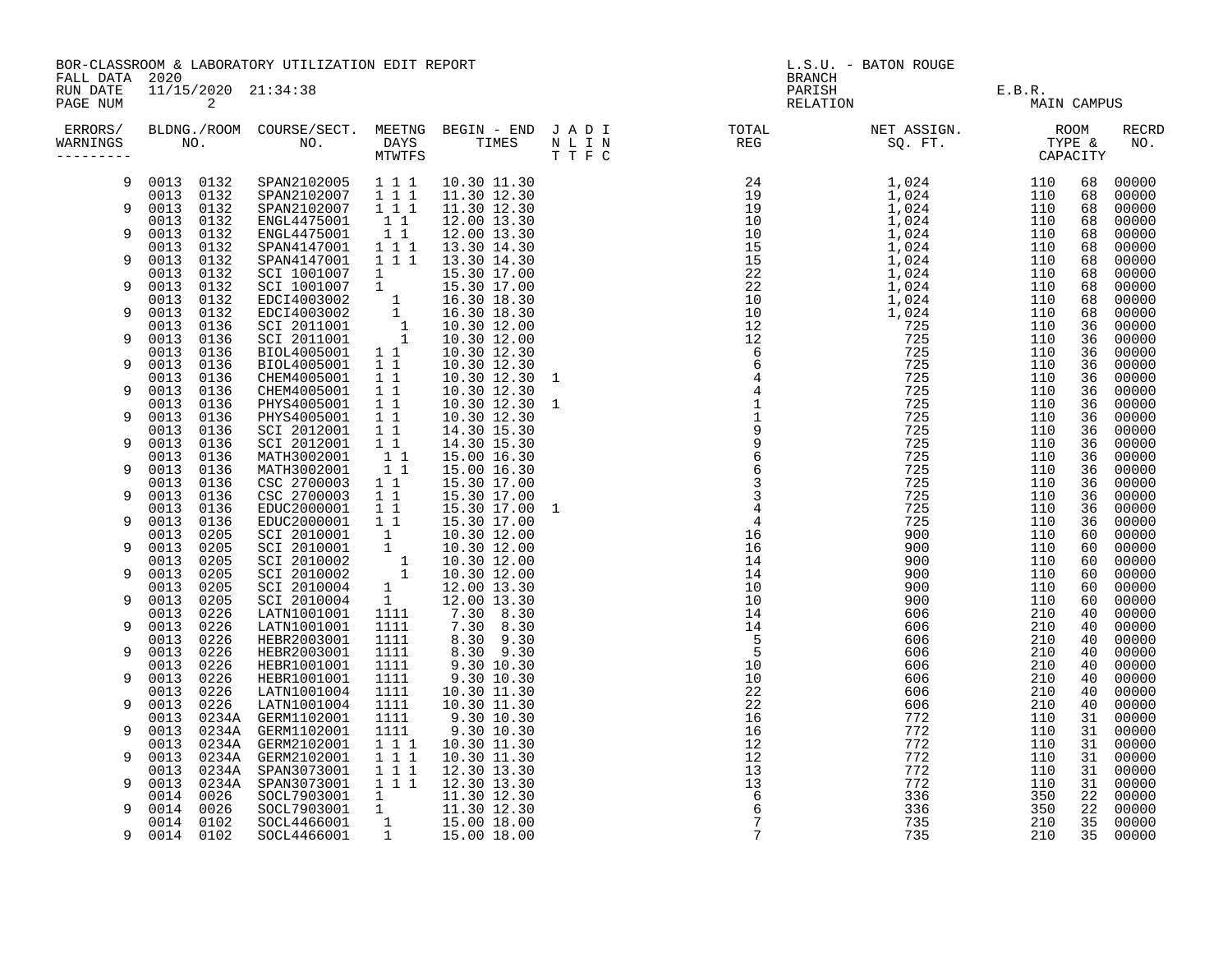|                                        |                                                | BOR-CLASSROOM & LABORATORY UTILIZATION EDIT REPORT                                                                                                                                                                                             |                                                   |                                                                                                                    | L.S.U. - BATON ROUGE                                                                                                                                                                                                                                                                                                                                                                                                                                                                                                                                                                                                                                                     |                                      |                           |                |                         |  |
|----------------------------------------|------------------------------------------------|------------------------------------------------------------------------------------------------------------------------------------------------------------------------------------------------------------------------------------------------|---------------------------------------------------|--------------------------------------------------------------------------------------------------------------------|--------------------------------------------------------------------------------------------------------------------------------------------------------------------------------------------------------------------------------------------------------------------------------------------------------------------------------------------------------------------------------------------------------------------------------------------------------------------------------------------------------------------------------------------------------------------------------------------------------------------------------------------------------------------------|--------------------------------------|---------------------------|----------------|-------------------------|--|
| FALL DATA 2020<br>RUN DATE<br>PAGE NUM | 11/15/2020 21:34:38<br>$\overline{\mathbf{3}}$ |                                                                                                                                                                                                                                                |                                                   |                                                                                                                    | BRANCH                                                                                                                                                                                                                                                                                                                                                                                                                                                                                                                                                                                                                                                                   | PARISH E.B.R.<br>RELATION E.B.R. MAI |                           | MAIN CAMPUS    |                         |  |
| WARNINGS<br>---------                  |                                                |                                                                                                                                                                                                                                                |                                                   |                                                                                                                    | ERRORS/ BLDNG./ROOM COURSE/SECT. MEETNG BEGIN – END JADI TOTAL TOTAL NETASSIGN. NET ASSIGN. ROOM COURSE/SECT. MEETNG BEGIN – END JADI TOTAL TOTAL NETASSIGN. TYPE &<br>WARNINGS NO. NO. DAYS TIMES NLIN REG SQ.FT. TPE & CAPACITY<br>$\begin{array}{cccc} \texttt{N} & \texttt{N} & \texttt{N} & \texttt{N} & \texttt{N} & \texttt{N} & \texttt{N} & \texttt{N} & \texttt{N} & \texttt{N} & \texttt{N} & \texttt{N} & \texttt{N} & \texttt{N} & \texttt{N} & \texttt{N} & \texttt{N} & \texttt{N} & \texttt{N} & \texttt{N} & \texttt{N} & \texttt{N} & \texttt{N} & \texttt{N} & \texttt{N} & \texttt{N} & \texttt{N} & \texttt{N} & \texttt{N} & \texttt{N} & \texttt$ |                                      |                           |                | <b>RECRD</b><br>NO.     |  |
| 9                                      | 0014 0116                                      | 0014 0116 SOCL7201001 1 1 12.00 13.30<br>SOCL7201001  11  12.00  13.30                                                                                                                                                                         |                                                   |                                                                                                                    |                                                                                                                                                                                                                                                                                                                                                                                                                                                                                                                                                                                                                                                                          |                                      | 110<br>110                | 56<br>56       | 00000<br>00000          |  |
| 9                                      | 0014 0116<br>0014 0116                         | POLI2053004 1<br>POLI2053004 1                                                                                                                                                                                                                 |                                                   | 15.00 18.00<br>15.00 18.00                                                                                         |                                                                                                                                                                                                                                                                                                                                                                                                                                                                                                                                                                                                                                                                          |                                      | 110<br>110                | 56<br>56       | 00000<br>00000          |  |
| 9                                      | 0210<br>0014<br>0210<br>0014<br>0014<br>0210   |                                                                                                                                                                                                                                                |                                                   |                                                                                                                    |                                                                                                                                                                                                                                                                                                                                                                                                                                                                                                                                                                                                                                                                          |                                      | 110<br>110<br>110         | 25<br>25<br>25 | 00000<br>00000<br>00000 |  |
| 9                                      | 0014 0210<br>0210<br>0014                      |                                                                                                                                                                                                                                                |                                                   |                                                                                                                    |                                                                                                                                                                                                                                                                                                                                                                                                                                                                                                                                                                                                                                                                          |                                      | 110<br>110                | 25<br>25       | 00000<br>00000          |  |
| 9                                      | 0014<br>0210<br>0014<br>0210                   |                                                                                                                                                                                                                                                |                                                   |                                                                                                                    |                                                                                                                                                                                                                                                                                                                                                                                                                                                                                                                                                                                                                                                                          |                                      | 110<br>110                | 25<br>25       | 00000<br>00000          |  |
| 9                                      | 0014 0210<br>0014<br>0220                      | POLI7961001 1 9.00 12.00<br>POLI7961001 1 9.00 12.00<br>POLI7961001 1 9.00 12.00<br>POLI7941001 1 9.00 12.00<br>POLI7941001 1 9.00 12.00<br>POLI7971001 1 9.00 12.00<br>POLI7971001 1 9.00 12.00<br>POLI7000001 1 13.00 14.00<br>POLI7000001 1 |                                                   |                                                                                                                    |                                                                                                                                                                                                                                                                                                                                                                                                                                                                                                                                                                                                                                                                          |                                      | 110<br>110                | 25<br>55       | 00000<br>00000          |  |
| 9                                      | 0014<br>0220<br>0014 0220                      | CMST2060011                                                                                                                                                                                                                                    | $1 1 1$                                           | 9.30 10.30                                                                                                         |                                                                                                                                                                                                                                                                                                                                                                                                                                                                                                                                                                                                                                                                          |                                      | 110<br>110                | 55<br>55       | 00000<br>00000          |  |
| 9<br>9                                 | 0014<br>0220<br>0014 0220<br>0014 0220         | CMST2060011<br>SPAN1152015<br>SPAN1152015                                                                                                                                                                                                      | $1 1 1$<br>1111<br>1111                           | 9.30 10.30<br>10.30 11.30<br>10.30 11.30                                                                           |                                                                                                                                                                                                                                                                                                                                                                                                                                                                                                                                                                                                                                                                          |                                      | 110<br>110<br>110         | 55<br>55<br>55 | 00000<br>00000<br>00000 |  |
| 9                                      | 0220<br>0014<br>0014 0220                      | POLI4001001<br>POLI4001001                                                                                                                                                                                                                     | 1 1 1<br>111                                      | 13.30 14.30<br>13.30 14.30                                                                                         |                                                                                                                                                                                                                                                                                                                                                                                                                                                                                                                                                                                                                                                                          |                                      | 110<br>110                | 55<br>55       | 00000<br>00000          |  |
| 9                                      | 0220<br>0014<br>0014<br>0220                   | CMST2060028<br>CMST2060028                                                                                                                                                                                                                     | $1 1 1$<br>111                                    | 14.30 15.30<br>14.30 15.30                                                                                         |                                                                                                                                                                                                                                                                                                                                                                                                                                                                                                                                                                                                                                                                          |                                      | 110<br>110                | 55<br>55       | 00000<br>00000          |  |
| 9                                      | 0220<br>0014<br>0014 0220                      | LHRD7571001<br>LHRD7571001 1                                                                                                                                                                                                                   | 1                                                 | 16.30 19.30<br>16.30 19.30                                                                                         |                                                                                                                                                                                                                                                                                                                                                                                                                                                                                                                                                                                                                                                                          |                                      | 110<br>110                | 55<br>55       | 00000<br>00000          |  |
| 9                                      | 0014 0220<br>0014<br>0220<br>0220<br>0014      | POLI7964001<br>POLI7964001<br>SOCL7213002                                                                                                                                                                                                      | $\begin{array}{c}\n1 \\ 1 \\ 1 \\ 1\n\end{array}$ | 16.30 19.30<br>16.30 19.30<br>16.30 19.30 1                                                                        |                                                                                                                                                                                                                                                                                                                                                                                                                                                                                                                                                                                                                                                                          |                                      | 110<br>110<br>110         | 55<br>55<br>55 | 00000<br>00000<br>00000 |  |
| 9                                      | 0014<br>0220<br>0015<br>0100                   | SOCL7213002<br>MATH2090001                                                                                                                                                                                                                     | 1111                                              | 16.30 19.30<br>8.30 9.30                                                                                           |                                                                                                                                                                                                                                                                                                                                                                                                                                                                                                                                                                                                                                                                          |                                      | 110<br>110                | 55<br>354      | 00000<br>00000          |  |
| 9                                      | 0015<br>0100<br>0100<br>0015                   | MATH2090001<br>MATH2090002                                                                                                                                                                                                                     | 1111<br>1111                                      | 8.30 9.30<br>9.30 10.30                                                                                            |                                                                                                                                                                                                                                                                                                                                                                                                                                                                                                                                                                                                                                                                          |                                      | 110 354<br>110            | 354            | 00000<br>00000          |  |
| 9                                      | 0015<br>0100<br>0015<br>0100                   | MATH2090002<br>MATH2090003                                                                                                                                                                                                                     | 1111<br>1111                                      | 9.30 10.30<br>10.30 11.30                                                                                          |                                                                                                                                                                                                                                                                                                                                                                                                                                                                                                                                                                                                                                                                          |                                      | 110 354<br>110 354        |                | 00000<br>00000          |  |
| 9<br>9                                 | 0015<br>0100<br>0015<br>0100<br>0015<br>0100   | MATH2090003<br>CSC 1240001<br>CSC 1240001                                                                                                                                                                                                      | 1111<br>11<br>$1\quad1$                           | 10.30 11.30<br>11.30 12.30<br>11.30 12.30                                                                          |                                                                                                                                                                                                                                                                                                                                                                                                                                                                                                                                                                                                                                                                          |                                      | 110 354<br>110 354<br>110 | 354            | 00000<br>00000<br>00000 |  |
| 9                                      | 0015<br>0100<br>0015<br>0100                   | MATH2090004<br>MATH2090004                                                                                                                                                                                                                     | 1111<br>1111                                      | 13.30 14.30<br>13.30 14.30                                                                                         |                                                                                                                                                                                                                                                                                                                                                                                                                                                                                                                                                                                                                                                                          |                                      | 110 354<br>110 354        |                | 00000<br>00000          |  |
| 9                                      | 0015<br>0100<br>0015<br>0100                   | POLI2056001<br>POLI2056001                                                                                                                                                                                                                     | $1\quad1$<br>11                                   | 15.00 16.30<br>15.00 16.30                                                                                         |                                                                                                                                                                                                                                                                                                                                                                                                                                                                                                                                                                                                                                                                          |                                      | 110 354<br>110            | 354            | 00000<br>00000          |  |
| 9                                      | 0016<br>0101<br>0016<br>0101<br>0016<br>0101   | 5SS 1001004<br>SSS 1001004<br>SSS 1001004<br>SSS 1001007<br>1<br>SSS 1001007<br>1                                                                                                                                                              |                                                   | 11.30 12.30<br>11.30 12.30<br>11.30 12.30                                                                          |                                                                                                                                                                                                                                                                                                                                                                                                                                                                                                                                                                                                                                                                          |                                      | 110<br>110<br>110         | 23<br>23<br>23 | 00000<br>00000<br>00000 |  |
| 9                                      | 0016<br>0101<br>0102<br>0016                   | ATRN4400001                                                                                                                                                                                                                                    | $1\quad1$                                         | 11.30 12.30                                                                                                        |                                                                                                                                                                                                                                                                                                                                                                                                                                                                                                                                                                                                                                                                          |                                      | 110<br>110                | 23<br>22       | 00000<br>00000          |  |
| 9                                      | 0016<br>0102<br>0016<br>0102                   | ATRN4400001<br>ATRN3200001                                                                                                                                                                                                                     | 11<br>$\frac{1}{1}$                               | 7.30 9.00<br>7.30 9.00<br>$7.45$ 8.45<br>$7.45$ 8.45                                                               |                                                                                                                                                                                                                                                                                                                                                                                                                                                                                                                                                                                                                                                                          |                                      | 110<br>110                | 22<br>22       | 00000<br>00000          |  |
| 9                                      | 0016<br>0102<br>0102<br>0016                   | ATRN3200001<br>SSS 1001002                                                                                                                                                                                                                     |                                                   |                                                                                                                    |                                                                                                                                                                                                                                                                                                                                                                                                                                                                                                                                                                                                                                                                          |                                      | 110<br>110                | 22<br>22       | 00000<br>00000          |  |
| 9                                      | 0016<br>0102<br>0016<br>0102                   | SSS 1001002<br>SSS 1001003                                                                                                                                                                                                                     |                                                   | $\begin{array}{cccc} 1 & 10.30 & 11.30 \\ 1 & 10.30 & 11.30 \\ 1 & 10.30 & 11.30 \\ 1 & 10.30 & 11.30 \end{array}$ |                                                                                                                                                                                                                                                                                                                                                                                                                                                                                                                                                                                                                                                                          |                                      | 110<br>110                | 22<br>22       | 00000<br>00000          |  |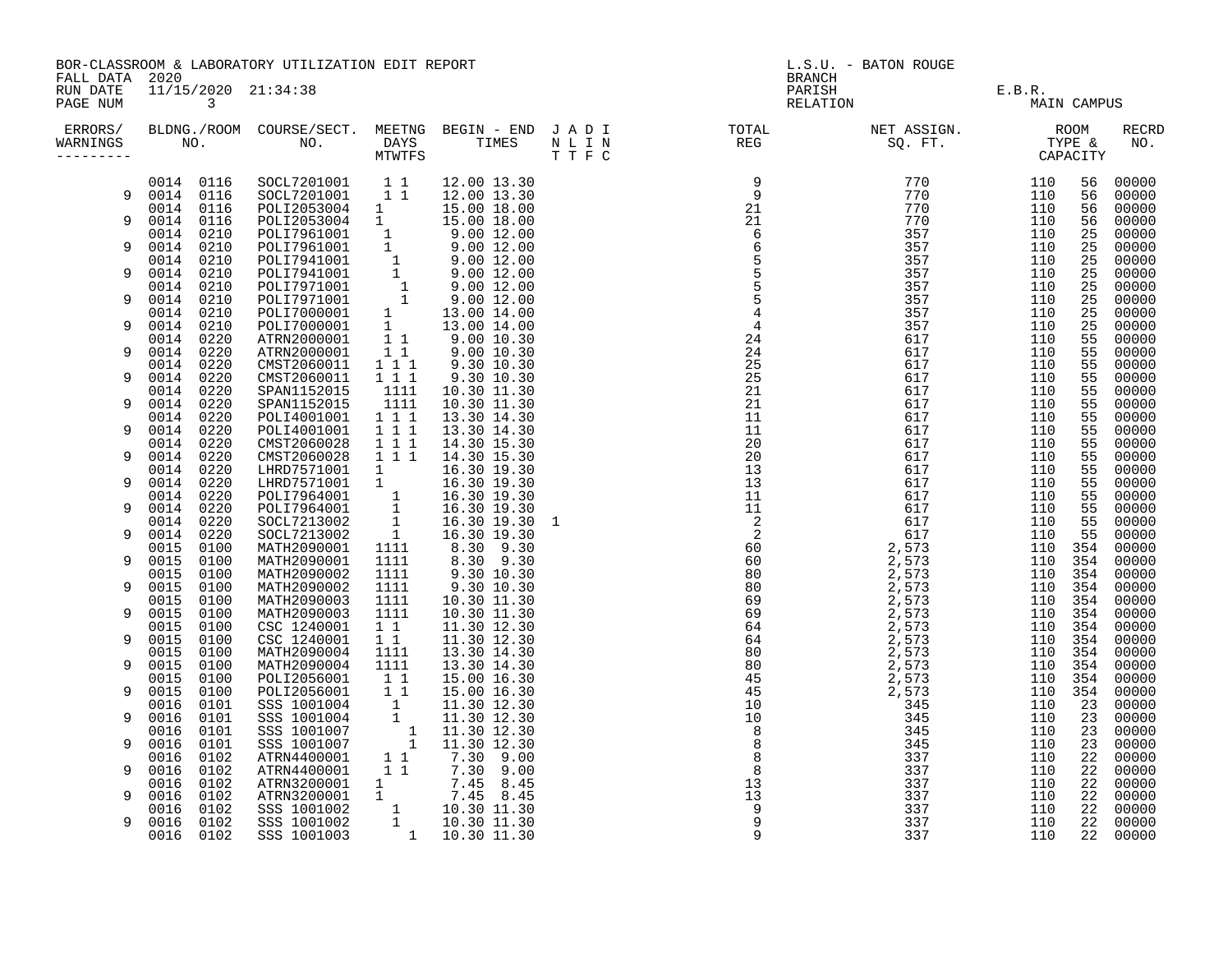|                                        |                              | BOR-CLASSROOM & LABORATORY UTILIZATION EDIT REPORT                |                                                                                                                                |                                                                       | L.S.U. - BATON ROUGE<br><b>BRANCH</b> |  |                    |                       |          |                     |
|----------------------------------------|------------------------------|-------------------------------------------------------------------|--------------------------------------------------------------------------------------------------------------------------------|-----------------------------------------------------------------------|---------------------------------------|--|--------------------|-----------------------|----------|---------------------|
| FALL DATA 2020<br>RUN DATE<br>PAGE NUM | $4\overline{ }$              | 11/15/2020 21:34:38                                               |                                                                                                                                |                                                                       |                                       |  | PARISH<br>RELATION | E.B.R.<br>MAIN CAMPUS |          |                     |
| WARNINGS                               |                              |                                                                   |                                                                                                                                |                                                                       |                                       |  |                    |                       |          | <b>RECRD</b><br>NO. |
| 9                                      |                              | 0016 0102 SSS 1001003 1 10.30 11.30                               |                                                                                                                                |                                                                       |                                       |  |                    | 110                   | 22       | 00000               |
| $\mathsf{Q}$                           | 0016 0104<br>0016<br>0104    | CMST2060004 1 1 1<br>CMST2060004 1 1 1                            |                                                                                                                                | 7.30 8.30<br>7.30 8.30                                                |                                       |  |                    | 110<br>110            | 74<br>74 | 00000<br>00000      |
|                                        | 0104<br>0016                 | KIN 2526001                                                       | $1\quad1$                                                                                                                      | 7.30 9.00                                                             |                                       |  |                    | 110                   | 74       | 00000               |
| 9                                      | 0016<br>0104                 | KIN 2526001                                                       | $1\quad1$                                                                                                                      | 7.30 9.00                                                             |                                       |  |                    | 110                   | 74       | 00000               |
| 9                                      | 0016<br>0104<br>0016<br>0104 | KIN 2604001<br>KIN 2604001                                        | $1 1 1$<br>111                                                                                                                 | 8.30 9.30<br>8.30 9.30                                                |                                       |  |                    | 110<br>110            | 74<br>74 | 00000<br>00000      |
|                                        | 0104<br>0016                 | POLI2060004                                                       |                                                                                                                                | 9.30 10.30                                                            |                                       |  |                    | 110                   | 74       | 00000               |
| 9                                      | 0016<br>0104                 | POLI2060004                                                       | $\begin{array}{rrrr} 1&1&1\\ 1&1&1 \end{array}$                                                                                | 9.30 10.30                                                            |                                       |  |                    | 110                   | 74       | 00000               |
|                                        | 0016<br>0104                 | PETE2032001                                                       | $\begin{array}{rrrr} & \overline{1} & \overline{1} & \overline{1} \\ & \overline{1} & \overline{1} & \overline{1} \end{array}$ | 10.30 11.30                                                           |                                       |  |                    | 110                   | 74       | 00000               |
| 9                                      | 0016<br>0104<br>0104         | PETE2032001                                                       | $\overline{1}$ $\overline{1}$ $\overline{1}$                                                                                   | 10.30 11.30                                                           |                                       |  |                    | 110                   | 74<br>74 | 00000               |
| 9                                      | 0016<br>0016<br>0104         | KIN 3802002<br>KIN 3802002                                        |                                                                                                                                | 11.30 12.30<br>11.30 12.30                                            |                                       |  |                    | 110<br>110            | 74       | 00000<br>00000      |
|                                        | 0016<br>0104                 | CPLT2201001                                                       | $\begin{smallmatrix}1&&1\\&1\\1&&1\end{smallmatrix}$                                                                           | 12.00 13.30                                                           |                                       |  |                    | 110                   | 74       | 00000               |
| 9                                      | 0016<br>0104                 | CPLT2201001 1 1<br>ENGL2201001 1 1<br>ENGL2201001 1 1             |                                                                                                                                | 12.00 13.30                                                           |                                       |  |                    | 110                   | 74       | 00000               |
| 9                                      | 0016<br>0104<br>0016         |                                                                   |                                                                                                                                | 12.00 13.30 1                                                         |                                       |  |                    | 110                   | 74       | 00000               |
|                                        | 0104<br>0016<br>0104         |                                                                   |                                                                                                                                | 12.00 13.30<br>12.30 13.30                                            |                                       |  |                    | 110<br>110            | 74<br>74 | 00000<br>00000      |
| 9                                      | 0016<br>0104                 | HIST2056001 111<br>HIST2056001 111                                |                                                                                                                                | 12.30 13.30                                                           |                                       |  |                    | 110                   | 74       | 00000               |
|                                        | 0016<br>0104                 | HIST2056001 1<br>HIST2056001 1<br>ATRN4508001 1 1 1               |                                                                                                                                | 13.30 14.30                                                           |                                       |  |                    | 110                   | 74       | 00000               |
| 9                                      | 0016<br>0104                 |                                                                   |                                                                                                                                | 13.30 14.30                                                           |                                       |  |                    | 110                   | 74       | 00000               |
| 9                                      | 0016<br>0108<br>0016<br>0108 | ATRN4508001                                                       | 111                                                                                                                            | 11.30 12.30<br>11.30 12.30                                            |                                       |  |                    | 110<br>110            | 23<br>23 | 00000<br>00000      |
|                                        | 0016<br>0108                 |                                                                   |                                                                                                                                | 13.30 16.30                                                           |                                       |  |                    | 110                   | 23       | 00000               |
| 9                                      | 0016<br>0108                 | AEEE4506001 1<br>AEEE4506001 1<br>EXST7034001 1<br>EXST7034001 11 |                                                                                                                                | 13.30 16.30                                                           |                                       |  |                    | 110                   | 23       | 00000               |
|                                        | 0016<br>0112                 |                                                                   |                                                                                                                                | 10.30 12.00                                                           |                                       |  |                    | 110                   | 46       | 00000               |
| 9                                      | 0016<br>0112<br>0016<br>0112 |                                                                   |                                                                                                                                | 10.30 12.00<br>11.30 12.30                                            |                                       |  |                    | 110<br>110            | 46<br>46 | 00000<br>00000      |
| 9                                      | 0016<br>0112                 | HSS 1000020<br>HSS 1000020 1<br>HSS 1000020 1                     |                                                                                                                                | 11.30 12.30                                                           |                                       |  |                    | 110                   | 46       | 00000               |
|                                        | 0016<br>0112                 |                                                                   |                                                                                                                                | 12.00 13.30                                                           |                                       |  |                    | 110                   | 46       | 00000               |
| 9                                      | 0016<br>0112                 | ANTH2423001 1<br>ANTH2423001 1 1<br>ENGL2423001 1 1               |                                                                                                                                | 12.00 13.30                                                           |                                       |  |                    | 110                   | 46       | 00000               |
|                                        | 0016<br>0112                 |                                                                   |                                                                                                                                | 12.00 13.30 1                                                         |                                       |  |                    | 110                   | 46       | 00000               |
| 9                                      | 0016<br>0112<br>0016<br>0112 | ENGL2423001<br>SPAN3010002                                        | $\begin{array}{rrrr} & 1 & 1 & \\ & 1 & 1 & \\ & 1 & 1 & 1 \\ & & 1 & 1 & 1 \end{array}$                                       | 12.00 13.30<br>12.30 13.30                                            |                                       |  |                    | 110<br>110            | 46<br>46 | 00000<br>00000      |
| 9                                      | 0016<br>0112                 | SPAN3010002                                                       |                                                                                                                                | 12.30 13.30                                                           |                                       |  |                    | 110                   | 46       | 00000               |
|                                        | 0016<br>0112                 | ENGL2000020                                                       | $\begin{bmatrix} 1 \\ 1 \\ 1 \end{bmatrix}$                                                                                    | 13.30 15.00                                                           |                                       |  |                    | 110                   | 46       | 00000               |
| 9                                      | 0016<br>0112                 | ENGL2000020                                                       |                                                                                                                                | 13.30 15.00                                                           |                                       |  |                    | 110                   | 46       | 00000               |
| 9                                      | 0016<br>0112<br>0016<br>0112 | AEEE7016001<br>AEEE7016001                                        | $\begin{array}{c} 1 \\ 1 \end{array}$                                                                                          | 16.30 19.30<br>16.30 19.30                                            |                                       |  |                    | 110<br>110            | 46<br>46 | 00000<br>00000      |
|                                        | 0016<br>0114                 | SW 4007001                                                        | $1^{\circ}1$                                                                                                                   |                                                                       |                                       |  |                    | 110                   | 48       | 00000               |
| 9                                      | 0114<br>0016                 | SW 4007001                                                        | $\overline{1}$ $\overline{1}$                                                                                                  | 9.00 10.30<br>9.00 10.30                                              |                                       |  |                    | 110                   | 48       | 00000               |
|                                        | 0016<br>0114                 | CMST2010002                                                       | $1 1 1$                                                                                                                        | 10.30 11.30                                                           |                                       |  |                    | 110                   | 48       | 00000               |
| 9                                      | 0016<br>0114<br>0016<br>0114 | CMST2010002<br>CMST4012001                                        | $1 1 1$<br>11                                                                                                                  | 10.30 11.30                                                           |                                       |  |                    | 110<br>110            | 48       | 00000<br>00000      |
| 9                                      | 0016<br>0114                 | CMST4012001                                                       | 11                                                                                                                             | 12.00 13.30<br>12.00 13.30                                            |                                       |  |                    | 110                   | 48<br>48 | 00000               |
|                                        | 0016<br>0114                 | ANTH4022001                                                       | $1 1 1$                                                                                                                        | 12.30 13.30                                                           |                                       |  |                    | 110                   | 48       | 00000               |
| 9                                      | 0016<br>0114                 | ANTH4022001 111                                                   |                                                                                                                                | 12.30 13.30                                                           |                                       |  |                    | 110                   | 48       | 00000               |
|                                        | 0016<br>0205                 | PSYC7688004 1 9.00 11.00<br>PSYC7688004 1 9.00 11.00              |                                                                                                                                |                                                                       |                                       |  |                    | 110                   | 18       | 00000               |
| 9                                      | 0205<br>0016<br>0205<br>0016 | PSYC7171001                                                       |                                                                                                                                |                                                                       |                                       |  |                    | 110<br>110            | 18<br>18 | 00000<br>00000      |
| 9                                      | 0016<br>0205                 | PSYC7171001                                                       |                                                                                                                                | $\begin{array}{ccc} 1 & 9.00 & 12.00 \\ 1 & 9.00 & 12.00 \end{array}$ |                                       |  |                    | 110                   | 18       | 00000               |
|                                        |                              |                                                                   |                                                                                                                                |                                                                       |                                       |  |                    |                       |          |                     |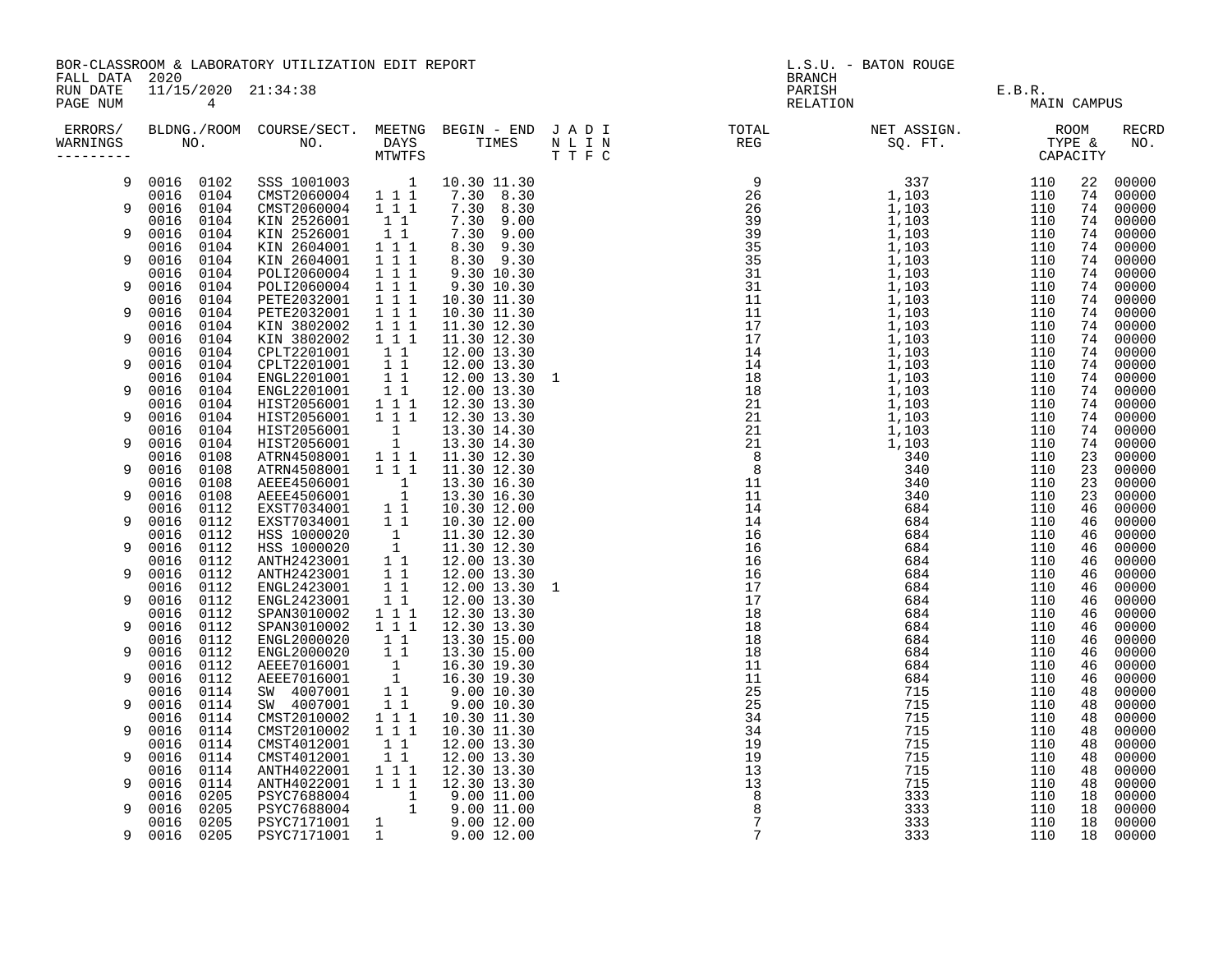| FALL DATA 2020<br>PARISH E.B.R.<br>RELATION MAI<br>RUN DATE<br>11/15/2020 21:34:38<br>PAGE NUM<br>5<br>MAIN CAMPUS<br>ERRORS/ BLDNG./ROOM COURSE/SECT. MEETNG BEGIN – END JADI (TOTAL (NET ASSIGN. ) ROOM (ROOM ) NET ASSIGN. (ROOM<br>WARNINGS NO. NO. DAYS TIMES NLIN (REG ) SQ.FT. TYPE & MINITFS (THE SQ.FT. ) (REG ) (REG ) (REG ) (REG ) (REG )<br><b>RECRD</b><br>NO.<br>WARNINGS<br>$\begin{array}{cccccccc} 1 & 0.12 & 0.12 & 0.12 & 0.12 & 0.12 & 0.12 & 0.12 & 0.12 & 0.12 & 0.12 & 0.12 & 0.12 & 0.12 & 0.12 & 0.12 & 0.12 & 0.12 & 0.12 & 0.12 & 0.12 & 0.12 & 0.12 & 0.12 & 0.12 & 0.12 & 0.12 & 0.12 & 0.12 & 0.12 & 0.12 & 0.12 & 0.12 & 0.12 & 0.12 & 0.12$<br>PSYC7982001 1 9.00 12.00<br>PSYC7982001 1 9.00 12.00<br>LA 7402001 1 8.30 9.30<br>LA 7402001 1 8.30 9.30<br>EVEG4780002 1 8.30 11.30<br>EVEG4780002 1 8.30 11.30<br>EVEG4780002 1 8.30 11.30<br>0016 0205<br>00000<br>18<br>0016 0205<br>9<br>18<br>00000<br>0016 0212<br>33<br>00000<br>0212<br>9<br>0016<br>33<br>00000<br>0212<br>0016<br>00000<br>33<br>0212<br>9<br>0016<br>33<br>00000<br>0016<br>0212<br>EVENT478001<br>PSYC7125001 1<br>SW 7004002 1<br>SW 7004002 1<br>ART 1762002 1<br>ART 1762002 1<br>ART 1762002 1<br>12.00 15.00<br>33<br>00000<br>0016<br>0212<br>12.00 15.00<br>33<br>00000<br>9<br>0212<br>12.00 15.00<br>00000<br>0016<br>33<br>0016<br>0212<br>9<br>12.00 15.00<br>33<br>00000<br>0017<br>0015<br>12.00 15.00<br>16<br>00000<br>0017<br>0015<br>12.00 15.00<br>16<br>00000<br>9<br>NRT 2761001 1 1<br>ART 2761001 1 1<br>ART 4761001 1 1<br>ART 4761001 1 1<br>ART 1012005 1 1<br>ART 1012005 1 1<br>0017<br>0015<br>15.00 18.00<br>00000<br>16<br>0017<br>0015<br>00000<br>9<br>15.00 18.00<br>16<br>0017<br>0015<br>15.00 18.00 1<br>16<br>00000<br>0017<br>0015<br>15.00 18.00<br>9<br>16<br>00000<br>0017<br>0018<br>15.00 18.00<br>00000<br>26<br>$1\quad1$<br>0017<br>0018<br>ART 1012005<br>15.00 18.00<br>26<br>00000<br>9<br>0017<br>ART 1012004<br>$1\quad1$<br>0045<br>$\begin{array}{rrrr} 1 & 1 & 8.30 & 11.30 \\ 1 & 8.30 & 11.30 \\ 1 & 9.00 & 12.00 \\ 1 & 9.00 & 12.00 \end{array}$<br>54<br>00000<br>0017<br>0045<br>ART 1012004<br>54<br>00000<br>9<br>11<br>ART 1012003<br>54<br>0017<br>0045<br>00000<br>ART 1012003<br>$\begin{array}{c} 1 \\ 1 \\ 1 \end{array}$<br>0017<br>0045<br>00000<br>9<br>54<br>ART 1009002<br>0017<br>0045<br>12.00 15.00<br>54<br>00000<br>$\overline{1}$ $\overline{1}$<br>0017<br>0045<br>ART 1009002<br>12.00 15.00<br>00000<br>9<br>54<br>$1\quad1$<br>0017<br>0045<br>ART 1012007<br>12.00 15.00 1<br>54<br>00000<br>0017<br>ART 1012007<br>11<br>0045<br>12.00 15.00<br>00000<br>9<br>54<br>ART 1009001<br>11<br>0017<br>0045<br>12.30 15.30<br>54<br>00000<br>0017<br>$1\quad1$<br>0045<br>ART 1009001<br>12.30 15.30<br>00000<br>9<br>54<br>1 1 15.00 18.00<br>0017<br>0045<br>ART 1012001<br>54<br>00000<br>0017<br>ART 1012001<br>$1\ 1\ 15.00\ 18.00\ 1$<br>$1\ 1\ 15.00\ 18.00\ 1$<br>$1\ 1\ 15.30\ 18.30\ 1$<br>$1\ 1\ 15.30\ 18.30\ 1$<br>$1\ 1\ 13.30\ 17.30\ 1$<br>$1\ 1\ 13.30\ 17.30\ 1$<br>$1\ 1\ 13.30\ 17.30\ 1$<br>$1\ 1\ 1\ 13.30\ 17.30\ 1$<br>$1\ 1\ 1\ 13.30\ 1$<br>0045<br>00000<br>9<br>54<br>0017<br>0045<br>ART 1012002<br>00000<br>54<br>0017<br>0045<br>ART 1012002<br>54<br>00000<br>9<br>0017<br>0107<br>ARCH5000002<br>22<br>00000<br>9<br>0017<br>0107<br>ARCH5000002<br>22<br>00000<br>0017<br>0107<br>ARCH5000005<br>13.30 17.30 1<br>22<br>00000<br>8<br>0017<br>ARCH5000005<br>ARCH5000001<br>89<br>0107<br>22<br>00000<br>0017<br>0213<br>17<br>00000<br>9<br>0017<br>0213<br>ARCH5000001<br>17<br>00000<br>0213<br>ARCH5000003<br>0017<br>13.30 17.30 1<br>8<br>17<br>00000<br>$\overline{1}$ $\overline{1}$ $\overline{1}$<br>89<br>0017<br>0213<br>ARCH5000003<br>17<br>13.30 17.30<br>00000<br>$\frac{1}{1}$ $\frac{1}{1}$<br>ARCH5000004<br>0017<br>0243<br>13.30 17.30<br>00000<br>16<br>0017<br>$1$ 1 1<br>9<br>0243<br>ARCH5000004<br>13.30 17.30<br>16<br>00000<br>0018<br>0108<br>ART 3996001<br>00000<br>1 1<br>12.30 15.30<br>47<br>0018<br>$1\quad1$<br>9<br>0108<br>ART 3996001<br>12.30 15.30<br>00000<br>47<br>$\begin{bmatrix} 1 \\ 1 \\ 1 \end{bmatrix}$<br>0018<br>0108<br>ART 2050003<br>15.00 17.00<br>00000<br>47<br>0018<br>0108<br>ART 2050003<br>15.00 17.00<br>9<br>47<br>00000<br>$1\quad1$<br>0018<br>0108<br>ART 2050003<br>17.00 18.00<br>00000<br>47<br>11<br>0018<br>ART 2050003<br>ART 2551002<br>9<br>0108<br>17.00 18.00<br>47<br>00000<br>$\begin{bmatrix} 1 & 1 \\ 1 & 1 \end{bmatrix}$ $\begin{bmatrix} 8.30 & 10.30 \\ 8.30 & 10.30 \end{bmatrix}$<br>0018<br>0113<br>33<br>00000<br>0018<br>0113<br>ART 2551002<br>33<br>9<br>00000<br>$8.3010.30$<br>10.30 11.30<br>$1\quad1$<br>0018<br>0113<br>ART 2551002<br>33<br>00000 | BOR-CLASSROOM & LABORATORY UTILIZATION EDIT REPORT |  |  |  |  |  | L.S.U. - BATON ROUGE<br><b>BRANCH</b> |  |  |  |  |
|-----------------------------------------------------------------------------------------------------------------------------------------------------------------------------------------------------------------------------------------------------------------------------------------------------------------------------------------------------------------------------------------------------------------------------------------------------------------------------------------------------------------------------------------------------------------------------------------------------------------------------------------------------------------------------------------------------------------------------------------------------------------------------------------------------------------------------------------------------------------------------------------------------------------------------------------------------------------------------------------------------------------------------------------------------------------------------------------------------------------------------------------------------------------------------------------------------------------------------------------------------------------------------------------------------------------------------------------------------------------------------------------------------------------------------------------------------------------------------------------------------------------------------------------------------------------------------------------------------------------------------------------------------------------------------------------------------------------------------------------------------------------------------------------------------------------------------------------------------------------------------------------------------------------------------------------------------------------------------------------------------------------------------------------------------------------------------------------------------------------------------------------------------------------------------------------------------------------------------------------------------------------------------------------------------------------------------------------------------------------------------------------------------------------------------------------------------------------------------------------------------------------------------------------------------------------------------------------------------------------------------------------------------------------------------------------------------------------------------------------------------------------------------------------------------------------------------------------------------------------------------------------------------------------------------------------------------------------------------------------------------------------------------------------------------------------------------------------------------------------------------------------------------------------------------------------------------------------------------------------------------------------------------------------------------------------------------------------------------------------------------------------------------------------------------------------------------------------------------------------------------------------------------------------------------------------------------------------------------------------------------------------------------------------------------------------------------------------------------------------------------------------------------------------------------------------------------------------------------------------------------------------------------------------------------------------------------------------------------------------------------------------------------------------------------------------------------------------------------------------------------------------------------------------------------------------------------------------------------------------------------------------------------------------------------------------------------------------------------------------------------------------------------------------------------------------------------------------------------------------------------------------------------------------------------------------------------------------------------------------------------------------------------------------------------------------------------------------------------------------------------------------------------------|----------------------------------------------------|--|--|--|--|--|---------------------------------------|--|--|--|--|
|                                                                                                                                                                                                                                                                                                                                                                                                                                                                                                                                                                                                                                                                                                                                                                                                                                                                                                                                                                                                                                                                                                                                                                                                                                                                                                                                                                                                                                                                                                                                                                                                                                                                                                                                                                                                                                                                                                                                                                                                                                                                                                                                                                                                                                                                                                                                                                                                                                                                                                                                                                                                                                                                                                                                                                                                                                                                                                                                                                                                                                                                                                                                                                                                                                                                                                                                                                                                                                                                                                                                                                                                                                                                                                                                                                                                                                                                                                                                                                                                                                                                                                                                                                                                                                                                                                                                                                                                                                                                                                                                                                                                                                                                                                                                                                                   |                                                    |  |  |  |  |  |                                       |  |  |  |  |
|                                                                                                                                                                                                                                                                                                                                                                                                                                                                                                                                                                                                                                                                                                                                                                                                                                                                                                                                                                                                                                                                                                                                                                                                                                                                                                                                                                                                                                                                                                                                                                                                                                                                                                                                                                                                                                                                                                                                                                                                                                                                                                                                                                                                                                                                                                                                                                                                                                                                                                                                                                                                                                                                                                                                                                                                                                                                                                                                                                                                                                                                                                                                                                                                                                                                                                                                                                                                                                                                                                                                                                                                                                                                                                                                                                                                                                                                                                                                                                                                                                                                                                                                                                                                                                                                                                                                                                                                                                                                                                                                                                                                                                                                                                                                                                                   |                                                    |  |  |  |  |  |                                       |  |  |  |  |
|                                                                                                                                                                                                                                                                                                                                                                                                                                                                                                                                                                                                                                                                                                                                                                                                                                                                                                                                                                                                                                                                                                                                                                                                                                                                                                                                                                                                                                                                                                                                                                                                                                                                                                                                                                                                                                                                                                                                                                                                                                                                                                                                                                                                                                                                                                                                                                                                                                                                                                                                                                                                                                                                                                                                                                                                                                                                                                                                                                                                                                                                                                                                                                                                                                                                                                                                                                                                                                                                                                                                                                                                                                                                                                                                                                                                                                                                                                                                                                                                                                                                                                                                                                                                                                                                                                                                                                                                                                                                                                                                                                                                                                                                                                                                                                                   |                                                    |  |  |  |  |  |                                       |  |  |  |  |
|                                                                                                                                                                                                                                                                                                                                                                                                                                                                                                                                                                                                                                                                                                                                                                                                                                                                                                                                                                                                                                                                                                                                                                                                                                                                                                                                                                                                                                                                                                                                                                                                                                                                                                                                                                                                                                                                                                                                                                                                                                                                                                                                                                                                                                                                                                                                                                                                                                                                                                                                                                                                                                                                                                                                                                                                                                                                                                                                                                                                                                                                                                                                                                                                                                                                                                                                                                                                                                                                                                                                                                                                                                                                                                                                                                                                                                                                                                                                                                                                                                                                                                                                                                                                                                                                                                                                                                                                                                                                                                                                                                                                                                                                                                                                                                                   |                                                    |  |  |  |  |  |                                       |  |  |  |  |
|                                                                                                                                                                                                                                                                                                                                                                                                                                                                                                                                                                                                                                                                                                                                                                                                                                                                                                                                                                                                                                                                                                                                                                                                                                                                                                                                                                                                                                                                                                                                                                                                                                                                                                                                                                                                                                                                                                                                                                                                                                                                                                                                                                                                                                                                                                                                                                                                                                                                                                                                                                                                                                                                                                                                                                                                                                                                                                                                                                                                                                                                                                                                                                                                                                                                                                                                                                                                                                                                                                                                                                                                                                                                                                                                                                                                                                                                                                                                                                                                                                                                                                                                                                                                                                                                                                                                                                                                                                                                                                                                                                                                                                                                                                                                                                                   |                                                    |  |  |  |  |  |                                       |  |  |  |  |
|                                                                                                                                                                                                                                                                                                                                                                                                                                                                                                                                                                                                                                                                                                                                                                                                                                                                                                                                                                                                                                                                                                                                                                                                                                                                                                                                                                                                                                                                                                                                                                                                                                                                                                                                                                                                                                                                                                                                                                                                                                                                                                                                                                                                                                                                                                                                                                                                                                                                                                                                                                                                                                                                                                                                                                                                                                                                                                                                                                                                                                                                                                                                                                                                                                                                                                                                                                                                                                                                                                                                                                                                                                                                                                                                                                                                                                                                                                                                                                                                                                                                                                                                                                                                                                                                                                                                                                                                                                                                                                                                                                                                                                                                                                                                                                                   |                                                    |  |  |  |  |  |                                       |  |  |  |  |
|                                                                                                                                                                                                                                                                                                                                                                                                                                                                                                                                                                                                                                                                                                                                                                                                                                                                                                                                                                                                                                                                                                                                                                                                                                                                                                                                                                                                                                                                                                                                                                                                                                                                                                                                                                                                                                                                                                                                                                                                                                                                                                                                                                                                                                                                                                                                                                                                                                                                                                                                                                                                                                                                                                                                                                                                                                                                                                                                                                                                                                                                                                                                                                                                                                                                                                                                                                                                                                                                                                                                                                                                                                                                                                                                                                                                                                                                                                                                                                                                                                                                                                                                                                                                                                                                                                                                                                                                                                                                                                                                                                                                                                                                                                                                                                                   |                                                    |  |  |  |  |  |                                       |  |  |  |  |
|                                                                                                                                                                                                                                                                                                                                                                                                                                                                                                                                                                                                                                                                                                                                                                                                                                                                                                                                                                                                                                                                                                                                                                                                                                                                                                                                                                                                                                                                                                                                                                                                                                                                                                                                                                                                                                                                                                                                                                                                                                                                                                                                                                                                                                                                                                                                                                                                                                                                                                                                                                                                                                                                                                                                                                                                                                                                                                                                                                                                                                                                                                                                                                                                                                                                                                                                                                                                                                                                                                                                                                                                                                                                                                                                                                                                                                                                                                                                                                                                                                                                                                                                                                                                                                                                                                                                                                                                                                                                                                                                                                                                                                                                                                                                                                                   |                                                    |  |  |  |  |  |                                       |  |  |  |  |
|                                                                                                                                                                                                                                                                                                                                                                                                                                                                                                                                                                                                                                                                                                                                                                                                                                                                                                                                                                                                                                                                                                                                                                                                                                                                                                                                                                                                                                                                                                                                                                                                                                                                                                                                                                                                                                                                                                                                                                                                                                                                                                                                                                                                                                                                                                                                                                                                                                                                                                                                                                                                                                                                                                                                                                                                                                                                                                                                                                                                                                                                                                                                                                                                                                                                                                                                                                                                                                                                                                                                                                                                                                                                                                                                                                                                                                                                                                                                                                                                                                                                                                                                                                                                                                                                                                                                                                                                                                                                                                                                                                                                                                                                                                                                                                                   |                                                    |  |  |  |  |  |                                       |  |  |  |  |
|                                                                                                                                                                                                                                                                                                                                                                                                                                                                                                                                                                                                                                                                                                                                                                                                                                                                                                                                                                                                                                                                                                                                                                                                                                                                                                                                                                                                                                                                                                                                                                                                                                                                                                                                                                                                                                                                                                                                                                                                                                                                                                                                                                                                                                                                                                                                                                                                                                                                                                                                                                                                                                                                                                                                                                                                                                                                                                                                                                                                                                                                                                                                                                                                                                                                                                                                                                                                                                                                                                                                                                                                                                                                                                                                                                                                                                                                                                                                                                                                                                                                                                                                                                                                                                                                                                                                                                                                                                                                                                                                                                                                                                                                                                                                                                                   |                                                    |  |  |  |  |  |                                       |  |  |  |  |
|                                                                                                                                                                                                                                                                                                                                                                                                                                                                                                                                                                                                                                                                                                                                                                                                                                                                                                                                                                                                                                                                                                                                                                                                                                                                                                                                                                                                                                                                                                                                                                                                                                                                                                                                                                                                                                                                                                                                                                                                                                                                                                                                                                                                                                                                                                                                                                                                                                                                                                                                                                                                                                                                                                                                                                                                                                                                                                                                                                                                                                                                                                                                                                                                                                                                                                                                                                                                                                                                                                                                                                                                                                                                                                                                                                                                                                                                                                                                                                                                                                                                                                                                                                                                                                                                                                                                                                                                                                                                                                                                                                                                                                                                                                                                                                                   |                                                    |  |  |  |  |  |                                       |  |  |  |  |
|                                                                                                                                                                                                                                                                                                                                                                                                                                                                                                                                                                                                                                                                                                                                                                                                                                                                                                                                                                                                                                                                                                                                                                                                                                                                                                                                                                                                                                                                                                                                                                                                                                                                                                                                                                                                                                                                                                                                                                                                                                                                                                                                                                                                                                                                                                                                                                                                                                                                                                                                                                                                                                                                                                                                                                                                                                                                                                                                                                                                                                                                                                                                                                                                                                                                                                                                                                                                                                                                                                                                                                                                                                                                                                                                                                                                                                                                                                                                                                                                                                                                                                                                                                                                                                                                                                                                                                                                                                                                                                                                                                                                                                                                                                                                                                                   |                                                    |  |  |  |  |  |                                       |  |  |  |  |
|                                                                                                                                                                                                                                                                                                                                                                                                                                                                                                                                                                                                                                                                                                                                                                                                                                                                                                                                                                                                                                                                                                                                                                                                                                                                                                                                                                                                                                                                                                                                                                                                                                                                                                                                                                                                                                                                                                                                                                                                                                                                                                                                                                                                                                                                                                                                                                                                                                                                                                                                                                                                                                                                                                                                                                                                                                                                                                                                                                                                                                                                                                                                                                                                                                                                                                                                                                                                                                                                                                                                                                                                                                                                                                                                                                                                                                                                                                                                                                                                                                                                                                                                                                                                                                                                                                                                                                                                                                                                                                                                                                                                                                                                                                                                                                                   |                                                    |  |  |  |  |  |                                       |  |  |  |  |
|                                                                                                                                                                                                                                                                                                                                                                                                                                                                                                                                                                                                                                                                                                                                                                                                                                                                                                                                                                                                                                                                                                                                                                                                                                                                                                                                                                                                                                                                                                                                                                                                                                                                                                                                                                                                                                                                                                                                                                                                                                                                                                                                                                                                                                                                                                                                                                                                                                                                                                                                                                                                                                                                                                                                                                                                                                                                                                                                                                                                                                                                                                                                                                                                                                                                                                                                                                                                                                                                                                                                                                                                                                                                                                                                                                                                                                                                                                                                                                                                                                                                                                                                                                                                                                                                                                                                                                                                                                                                                                                                                                                                                                                                                                                                                                                   |                                                    |  |  |  |  |  |                                       |  |  |  |  |
|                                                                                                                                                                                                                                                                                                                                                                                                                                                                                                                                                                                                                                                                                                                                                                                                                                                                                                                                                                                                                                                                                                                                                                                                                                                                                                                                                                                                                                                                                                                                                                                                                                                                                                                                                                                                                                                                                                                                                                                                                                                                                                                                                                                                                                                                                                                                                                                                                                                                                                                                                                                                                                                                                                                                                                                                                                                                                                                                                                                                                                                                                                                                                                                                                                                                                                                                                                                                                                                                                                                                                                                                                                                                                                                                                                                                                                                                                                                                                                                                                                                                                                                                                                                                                                                                                                                                                                                                                                                                                                                                                                                                                                                                                                                                                                                   |                                                    |  |  |  |  |  |                                       |  |  |  |  |
|                                                                                                                                                                                                                                                                                                                                                                                                                                                                                                                                                                                                                                                                                                                                                                                                                                                                                                                                                                                                                                                                                                                                                                                                                                                                                                                                                                                                                                                                                                                                                                                                                                                                                                                                                                                                                                                                                                                                                                                                                                                                                                                                                                                                                                                                                                                                                                                                                                                                                                                                                                                                                                                                                                                                                                                                                                                                                                                                                                                                                                                                                                                                                                                                                                                                                                                                                                                                                                                                                                                                                                                                                                                                                                                                                                                                                                                                                                                                                                                                                                                                                                                                                                                                                                                                                                                                                                                                                                                                                                                                                                                                                                                                                                                                                                                   |                                                    |  |  |  |  |  |                                       |  |  |  |  |
|                                                                                                                                                                                                                                                                                                                                                                                                                                                                                                                                                                                                                                                                                                                                                                                                                                                                                                                                                                                                                                                                                                                                                                                                                                                                                                                                                                                                                                                                                                                                                                                                                                                                                                                                                                                                                                                                                                                                                                                                                                                                                                                                                                                                                                                                                                                                                                                                                                                                                                                                                                                                                                                                                                                                                                                                                                                                                                                                                                                                                                                                                                                                                                                                                                                                                                                                                                                                                                                                                                                                                                                                                                                                                                                                                                                                                                                                                                                                                                                                                                                                                                                                                                                                                                                                                                                                                                                                                                                                                                                                                                                                                                                                                                                                                                                   |                                                    |  |  |  |  |  |                                       |  |  |  |  |
|                                                                                                                                                                                                                                                                                                                                                                                                                                                                                                                                                                                                                                                                                                                                                                                                                                                                                                                                                                                                                                                                                                                                                                                                                                                                                                                                                                                                                                                                                                                                                                                                                                                                                                                                                                                                                                                                                                                                                                                                                                                                                                                                                                                                                                                                                                                                                                                                                                                                                                                                                                                                                                                                                                                                                                                                                                                                                                                                                                                                                                                                                                                                                                                                                                                                                                                                                                                                                                                                                                                                                                                                                                                                                                                                                                                                                                                                                                                                                                                                                                                                                                                                                                                                                                                                                                                                                                                                                                                                                                                                                                                                                                                                                                                                                                                   |                                                    |  |  |  |  |  |                                       |  |  |  |  |
|                                                                                                                                                                                                                                                                                                                                                                                                                                                                                                                                                                                                                                                                                                                                                                                                                                                                                                                                                                                                                                                                                                                                                                                                                                                                                                                                                                                                                                                                                                                                                                                                                                                                                                                                                                                                                                                                                                                                                                                                                                                                                                                                                                                                                                                                                                                                                                                                                                                                                                                                                                                                                                                                                                                                                                                                                                                                                                                                                                                                                                                                                                                                                                                                                                                                                                                                                                                                                                                                                                                                                                                                                                                                                                                                                                                                                                                                                                                                                                                                                                                                                                                                                                                                                                                                                                                                                                                                                                                                                                                                                                                                                                                                                                                                                                                   |                                                    |  |  |  |  |  |                                       |  |  |  |  |
|                                                                                                                                                                                                                                                                                                                                                                                                                                                                                                                                                                                                                                                                                                                                                                                                                                                                                                                                                                                                                                                                                                                                                                                                                                                                                                                                                                                                                                                                                                                                                                                                                                                                                                                                                                                                                                                                                                                                                                                                                                                                                                                                                                                                                                                                                                                                                                                                                                                                                                                                                                                                                                                                                                                                                                                                                                                                                                                                                                                                                                                                                                                                                                                                                                                                                                                                                                                                                                                                                                                                                                                                                                                                                                                                                                                                                                                                                                                                                                                                                                                                                                                                                                                                                                                                                                                                                                                                                                                                                                                                                                                                                                                                                                                                                                                   |                                                    |  |  |  |  |  |                                       |  |  |  |  |
|                                                                                                                                                                                                                                                                                                                                                                                                                                                                                                                                                                                                                                                                                                                                                                                                                                                                                                                                                                                                                                                                                                                                                                                                                                                                                                                                                                                                                                                                                                                                                                                                                                                                                                                                                                                                                                                                                                                                                                                                                                                                                                                                                                                                                                                                                                                                                                                                                                                                                                                                                                                                                                                                                                                                                                                                                                                                                                                                                                                                                                                                                                                                                                                                                                                                                                                                                                                                                                                                                                                                                                                                                                                                                                                                                                                                                                                                                                                                                                                                                                                                                                                                                                                                                                                                                                                                                                                                                                                                                                                                                                                                                                                                                                                                                                                   |                                                    |  |  |  |  |  |                                       |  |  |  |  |
|                                                                                                                                                                                                                                                                                                                                                                                                                                                                                                                                                                                                                                                                                                                                                                                                                                                                                                                                                                                                                                                                                                                                                                                                                                                                                                                                                                                                                                                                                                                                                                                                                                                                                                                                                                                                                                                                                                                                                                                                                                                                                                                                                                                                                                                                                                                                                                                                                                                                                                                                                                                                                                                                                                                                                                                                                                                                                                                                                                                                                                                                                                                                                                                                                                                                                                                                                                                                                                                                                                                                                                                                                                                                                                                                                                                                                                                                                                                                                                                                                                                                                                                                                                                                                                                                                                                                                                                                                                                                                                                                                                                                                                                                                                                                                                                   |                                                    |  |  |  |  |  |                                       |  |  |  |  |
|                                                                                                                                                                                                                                                                                                                                                                                                                                                                                                                                                                                                                                                                                                                                                                                                                                                                                                                                                                                                                                                                                                                                                                                                                                                                                                                                                                                                                                                                                                                                                                                                                                                                                                                                                                                                                                                                                                                                                                                                                                                                                                                                                                                                                                                                                                                                                                                                                                                                                                                                                                                                                                                                                                                                                                                                                                                                                                                                                                                                                                                                                                                                                                                                                                                                                                                                                                                                                                                                                                                                                                                                                                                                                                                                                                                                                                                                                                                                                                                                                                                                                                                                                                                                                                                                                                                                                                                                                                                                                                                                                                                                                                                                                                                                                                                   |                                                    |  |  |  |  |  |                                       |  |  |  |  |
|                                                                                                                                                                                                                                                                                                                                                                                                                                                                                                                                                                                                                                                                                                                                                                                                                                                                                                                                                                                                                                                                                                                                                                                                                                                                                                                                                                                                                                                                                                                                                                                                                                                                                                                                                                                                                                                                                                                                                                                                                                                                                                                                                                                                                                                                                                                                                                                                                                                                                                                                                                                                                                                                                                                                                                                                                                                                                                                                                                                                                                                                                                                                                                                                                                                                                                                                                                                                                                                                                                                                                                                                                                                                                                                                                                                                                                                                                                                                                                                                                                                                                                                                                                                                                                                                                                                                                                                                                                                                                                                                                                                                                                                                                                                                                                                   |                                                    |  |  |  |  |  |                                       |  |  |  |  |
|                                                                                                                                                                                                                                                                                                                                                                                                                                                                                                                                                                                                                                                                                                                                                                                                                                                                                                                                                                                                                                                                                                                                                                                                                                                                                                                                                                                                                                                                                                                                                                                                                                                                                                                                                                                                                                                                                                                                                                                                                                                                                                                                                                                                                                                                                                                                                                                                                                                                                                                                                                                                                                                                                                                                                                                                                                                                                                                                                                                                                                                                                                                                                                                                                                                                                                                                                                                                                                                                                                                                                                                                                                                                                                                                                                                                                                                                                                                                                                                                                                                                                                                                                                                                                                                                                                                                                                                                                                                                                                                                                                                                                                                                                                                                                                                   |                                                    |  |  |  |  |  |                                       |  |  |  |  |
|                                                                                                                                                                                                                                                                                                                                                                                                                                                                                                                                                                                                                                                                                                                                                                                                                                                                                                                                                                                                                                                                                                                                                                                                                                                                                                                                                                                                                                                                                                                                                                                                                                                                                                                                                                                                                                                                                                                                                                                                                                                                                                                                                                                                                                                                                                                                                                                                                                                                                                                                                                                                                                                                                                                                                                                                                                                                                                                                                                                                                                                                                                                                                                                                                                                                                                                                                                                                                                                                                                                                                                                                                                                                                                                                                                                                                                                                                                                                                                                                                                                                                                                                                                                                                                                                                                                                                                                                                                                                                                                                                                                                                                                                                                                                                                                   |                                                    |  |  |  |  |  |                                       |  |  |  |  |
|                                                                                                                                                                                                                                                                                                                                                                                                                                                                                                                                                                                                                                                                                                                                                                                                                                                                                                                                                                                                                                                                                                                                                                                                                                                                                                                                                                                                                                                                                                                                                                                                                                                                                                                                                                                                                                                                                                                                                                                                                                                                                                                                                                                                                                                                                                                                                                                                                                                                                                                                                                                                                                                                                                                                                                                                                                                                                                                                                                                                                                                                                                                                                                                                                                                                                                                                                                                                                                                                                                                                                                                                                                                                                                                                                                                                                                                                                                                                                                                                                                                                                                                                                                                                                                                                                                                                                                                                                                                                                                                                                                                                                                                                                                                                                                                   |                                                    |  |  |  |  |  |                                       |  |  |  |  |
|                                                                                                                                                                                                                                                                                                                                                                                                                                                                                                                                                                                                                                                                                                                                                                                                                                                                                                                                                                                                                                                                                                                                                                                                                                                                                                                                                                                                                                                                                                                                                                                                                                                                                                                                                                                                                                                                                                                                                                                                                                                                                                                                                                                                                                                                                                                                                                                                                                                                                                                                                                                                                                                                                                                                                                                                                                                                                                                                                                                                                                                                                                                                                                                                                                                                                                                                                                                                                                                                                                                                                                                                                                                                                                                                                                                                                                                                                                                                                                                                                                                                                                                                                                                                                                                                                                                                                                                                                                                                                                                                                                                                                                                                                                                                                                                   |                                                    |  |  |  |  |  |                                       |  |  |  |  |
|                                                                                                                                                                                                                                                                                                                                                                                                                                                                                                                                                                                                                                                                                                                                                                                                                                                                                                                                                                                                                                                                                                                                                                                                                                                                                                                                                                                                                                                                                                                                                                                                                                                                                                                                                                                                                                                                                                                                                                                                                                                                                                                                                                                                                                                                                                                                                                                                                                                                                                                                                                                                                                                                                                                                                                                                                                                                                                                                                                                                                                                                                                                                                                                                                                                                                                                                                                                                                                                                                                                                                                                                                                                                                                                                                                                                                                                                                                                                                                                                                                                                                                                                                                                                                                                                                                                                                                                                                                                                                                                                                                                                                                                                                                                                                                                   |                                                    |  |  |  |  |  |                                       |  |  |  |  |
|                                                                                                                                                                                                                                                                                                                                                                                                                                                                                                                                                                                                                                                                                                                                                                                                                                                                                                                                                                                                                                                                                                                                                                                                                                                                                                                                                                                                                                                                                                                                                                                                                                                                                                                                                                                                                                                                                                                                                                                                                                                                                                                                                                                                                                                                                                                                                                                                                                                                                                                                                                                                                                                                                                                                                                                                                                                                                                                                                                                                                                                                                                                                                                                                                                                                                                                                                                                                                                                                                                                                                                                                                                                                                                                                                                                                                                                                                                                                                                                                                                                                                                                                                                                                                                                                                                                                                                                                                                                                                                                                                                                                                                                                                                                                                                                   |                                                    |  |  |  |  |  |                                       |  |  |  |  |
|                                                                                                                                                                                                                                                                                                                                                                                                                                                                                                                                                                                                                                                                                                                                                                                                                                                                                                                                                                                                                                                                                                                                                                                                                                                                                                                                                                                                                                                                                                                                                                                                                                                                                                                                                                                                                                                                                                                                                                                                                                                                                                                                                                                                                                                                                                                                                                                                                                                                                                                                                                                                                                                                                                                                                                                                                                                                                                                                                                                                                                                                                                                                                                                                                                                                                                                                                                                                                                                                                                                                                                                                                                                                                                                                                                                                                                                                                                                                                                                                                                                                                                                                                                                                                                                                                                                                                                                                                                                                                                                                                                                                                                                                                                                                                                                   |                                                    |  |  |  |  |  |                                       |  |  |  |  |
|                                                                                                                                                                                                                                                                                                                                                                                                                                                                                                                                                                                                                                                                                                                                                                                                                                                                                                                                                                                                                                                                                                                                                                                                                                                                                                                                                                                                                                                                                                                                                                                                                                                                                                                                                                                                                                                                                                                                                                                                                                                                                                                                                                                                                                                                                                                                                                                                                                                                                                                                                                                                                                                                                                                                                                                                                                                                                                                                                                                                                                                                                                                                                                                                                                                                                                                                                                                                                                                                                                                                                                                                                                                                                                                                                                                                                                                                                                                                                                                                                                                                                                                                                                                                                                                                                                                                                                                                                                                                                                                                                                                                                                                                                                                                                                                   |                                                    |  |  |  |  |  |                                       |  |  |  |  |
|                                                                                                                                                                                                                                                                                                                                                                                                                                                                                                                                                                                                                                                                                                                                                                                                                                                                                                                                                                                                                                                                                                                                                                                                                                                                                                                                                                                                                                                                                                                                                                                                                                                                                                                                                                                                                                                                                                                                                                                                                                                                                                                                                                                                                                                                                                                                                                                                                                                                                                                                                                                                                                                                                                                                                                                                                                                                                                                                                                                                                                                                                                                                                                                                                                                                                                                                                                                                                                                                                                                                                                                                                                                                                                                                                                                                                                                                                                                                                                                                                                                                                                                                                                                                                                                                                                                                                                                                                                                                                                                                                                                                                                                                                                                                                                                   |                                                    |  |  |  |  |  |                                       |  |  |  |  |
|                                                                                                                                                                                                                                                                                                                                                                                                                                                                                                                                                                                                                                                                                                                                                                                                                                                                                                                                                                                                                                                                                                                                                                                                                                                                                                                                                                                                                                                                                                                                                                                                                                                                                                                                                                                                                                                                                                                                                                                                                                                                                                                                                                                                                                                                                                                                                                                                                                                                                                                                                                                                                                                                                                                                                                                                                                                                                                                                                                                                                                                                                                                                                                                                                                                                                                                                                                                                                                                                                                                                                                                                                                                                                                                                                                                                                                                                                                                                                                                                                                                                                                                                                                                                                                                                                                                                                                                                                                                                                                                                                                                                                                                                                                                                                                                   |                                                    |  |  |  |  |  |                                       |  |  |  |  |
|                                                                                                                                                                                                                                                                                                                                                                                                                                                                                                                                                                                                                                                                                                                                                                                                                                                                                                                                                                                                                                                                                                                                                                                                                                                                                                                                                                                                                                                                                                                                                                                                                                                                                                                                                                                                                                                                                                                                                                                                                                                                                                                                                                                                                                                                                                                                                                                                                                                                                                                                                                                                                                                                                                                                                                                                                                                                                                                                                                                                                                                                                                                                                                                                                                                                                                                                                                                                                                                                                                                                                                                                                                                                                                                                                                                                                                                                                                                                                                                                                                                                                                                                                                                                                                                                                                                                                                                                                                                                                                                                                                                                                                                                                                                                                                                   |                                                    |  |  |  |  |  |                                       |  |  |  |  |
|                                                                                                                                                                                                                                                                                                                                                                                                                                                                                                                                                                                                                                                                                                                                                                                                                                                                                                                                                                                                                                                                                                                                                                                                                                                                                                                                                                                                                                                                                                                                                                                                                                                                                                                                                                                                                                                                                                                                                                                                                                                                                                                                                                                                                                                                                                                                                                                                                                                                                                                                                                                                                                                                                                                                                                                                                                                                                                                                                                                                                                                                                                                                                                                                                                                                                                                                                                                                                                                                                                                                                                                                                                                                                                                                                                                                                                                                                                                                                                                                                                                                                                                                                                                                                                                                                                                                                                                                                                                                                                                                                                                                                                                                                                                                                                                   |                                                    |  |  |  |  |  |                                       |  |  |  |  |
|                                                                                                                                                                                                                                                                                                                                                                                                                                                                                                                                                                                                                                                                                                                                                                                                                                                                                                                                                                                                                                                                                                                                                                                                                                                                                                                                                                                                                                                                                                                                                                                                                                                                                                                                                                                                                                                                                                                                                                                                                                                                                                                                                                                                                                                                                                                                                                                                                                                                                                                                                                                                                                                                                                                                                                                                                                                                                                                                                                                                                                                                                                                                                                                                                                                                                                                                                                                                                                                                                                                                                                                                                                                                                                                                                                                                                                                                                                                                                                                                                                                                                                                                                                                                                                                                                                                                                                                                                                                                                                                                                                                                                                                                                                                                                                                   |                                                    |  |  |  |  |  |                                       |  |  |  |  |
|                                                                                                                                                                                                                                                                                                                                                                                                                                                                                                                                                                                                                                                                                                                                                                                                                                                                                                                                                                                                                                                                                                                                                                                                                                                                                                                                                                                                                                                                                                                                                                                                                                                                                                                                                                                                                                                                                                                                                                                                                                                                                                                                                                                                                                                                                                                                                                                                                                                                                                                                                                                                                                                                                                                                                                                                                                                                                                                                                                                                                                                                                                                                                                                                                                                                                                                                                                                                                                                                                                                                                                                                                                                                                                                                                                                                                                                                                                                                                                                                                                                                                                                                                                                                                                                                                                                                                                                                                                                                                                                                                                                                                                                                                                                                                                                   |                                                    |  |  |  |  |  |                                       |  |  |  |  |
|                                                                                                                                                                                                                                                                                                                                                                                                                                                                                                                                                                                                                                                                                                                                                                                                                                                                                                                                                                                                                                                                                                                                                                                                                                                                                                                                                                                                                                                                                                                                                                                                                                                                                                                                                                                                                                                                                                                                                                                                                                                                                                                                                                                                                                                                                                                                                                                                                                                                                                                                                                                                                                                                                                                                                                                                                                                                                                                                                                                                                                                                                                                                                                                                                                                                                                                                                                                                                                                                                                                                                                                                                                                                                                                                                                                                                                                                                                                                                                                                                                                                                                                                                                                                                                                                                                                                                                                                                                                                                                                                                                                                                                                                                                                                                                                   |                                                    |  |  |  |  |  |                                       |  |  |  |  |
|                                                                                                                                                                                                                                                                                                                                                                                                                                                                                                                                                                                                                                                                                                                                                                                                                                                                                                                                                                                                                                                                                                                                                                                                                                                                                                                                                                                                                                                                                                                                                                                                                                                                                                                                                                                                                                                                                                                                                                                                                                                                                                                                                                                                                                                                                                                                                                                                                                                                                                                                                                                                                                                                                                                                                                                                                                                                                                                                                                                                                                                                                                                                                                                                                                                                                                                                                                                                                                                                                                                                                                                                                                                                                                                                                                                                                                                                                                                                                                                                                                                                                                                                                                                                                                                                                                                                                                                                                                                                                                                                                                                                                                                                                                                                                                                   |                                                    |  |  |  |  |  |                                       |  |  |  |  |
|                                                                                                                                                                                                                                                                                                                                                                                                                                                                                                                                                                                                                                                                                                                                                                                                                                                                                                                                                                                                                                                                                                                                                                                                                                                                                                                                                                                                                                                                                                                                                                                                                                                                                                                                                                                                                                                                                                                                                                                                                                                                                                                                                                                                                                                                                                                                                                                                                                                                                                                                                                                                                                                                                                                                                                                                                                                                                                                                                                                                                                                                                                                                                                                                                                                                                                                                                                                                                                                                                                                                                                                                                                                                                                                                                                                                                                                                                                                                                                                                                                                                                                                                                                                                                                                                                                                                                                                                                                                                                                                                                                                                                                                                                                                                                                                   |                                                    |  |  |  |  |  |                                       |  |  |  |  |
|                                                                                                                                                                                                                                                                                                                                                                                                                                                                                                                                                                                                                                                                                                                                                                                                                                                                                                                                                                                                                                                                                                                                                                                                                                                                                                                                                                                                                                                                                                                                                                                                                                                                                                                                                                                                                                                                                                                                                                                                                                                                                                                                                                                                                                                                                                                                                                                                                                                                                                                                                                                                                                                                                                                                                                                                                                                                                                                                                                                                                                                                                                                                                                                                                                                                                                                                                                                                                                                                                                                                                                                                                                                                                                                                                                                                                                                                                                                                                                                                                                                                                                                                                                                                                                                                                                                                                                                                                                                                                                                                                                                                                                                                                                                                                                                   |                                                    |  |  |  |  |  |                                       |  |  |  |  |
|                                                                                                                                                                                                                                                                                                                                                                                                                                                                                                                                                                                                                                                                                                                                                                                                                                                                                                                                                                                                                                                                                                                                                                                                                                                                                                                                                                                                                                                                                                                                                                                                                                                                                                                                                                                                                                                                                                                                                                                                                                                                                                                                                                                                                                                                                                                                                                                                                                                                                                                                                                                                                                                                                                                                                                                                                                                                                                                                                                                                                                                                                                                                                                                                                                                                                                                                                                                                                                                                                                                                                                                                                                                                                                                                                                                                                                                                                                                                                                                                                                                                                                                                                                                                                                                                                                                                                                                                                                                                                                                                                                                                                                                                                                                                                                                   |                                                    |  |  |  |  |  |                                       |  |  |  |  |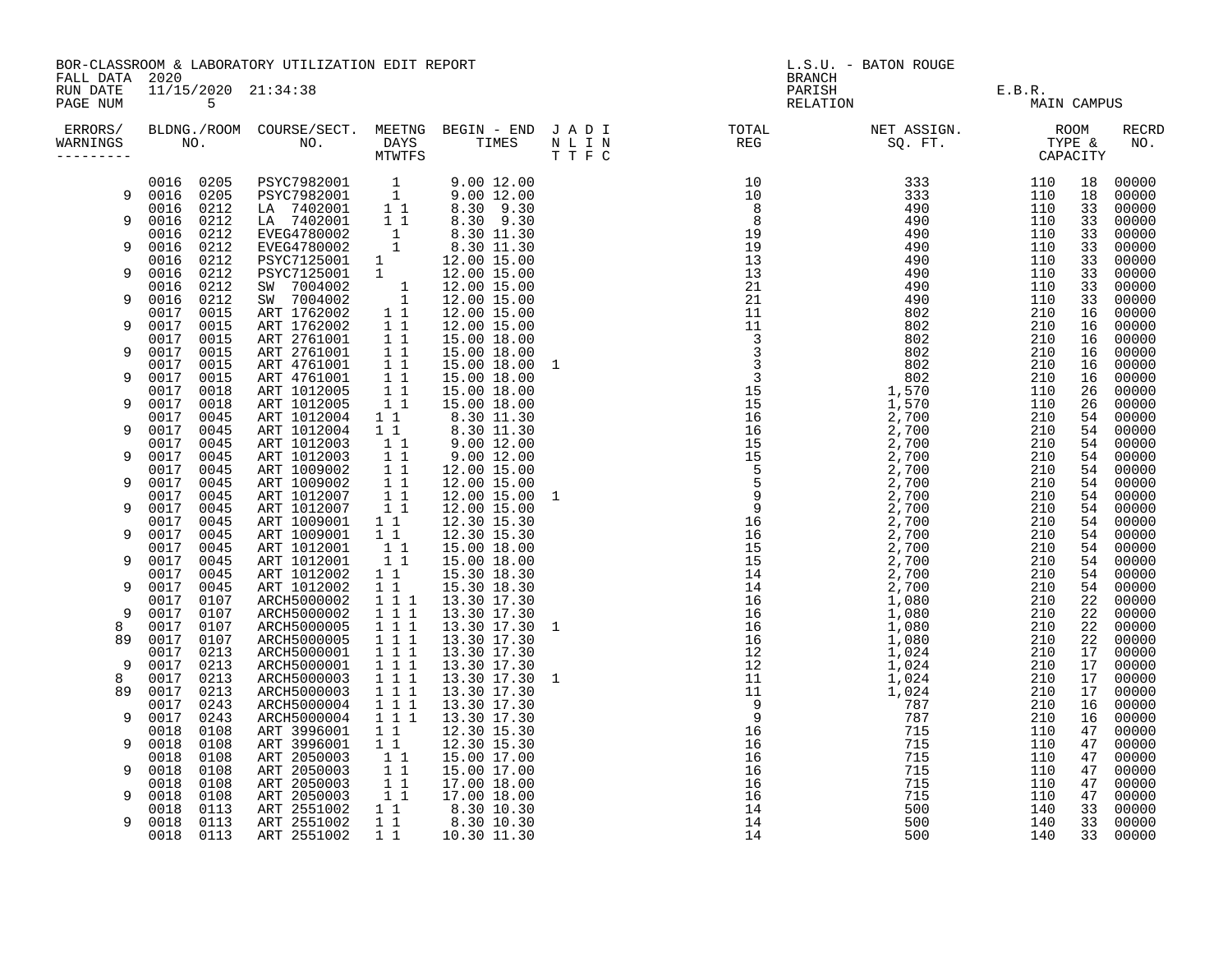| FALL DATA 2020       |                   |              | BOR-CLASSROOM & LABORATORY UTILIZATION EDIT REPORT                                                                                                                                                                                                          |                                                                                                                                                                                                     | <b>BRANCH</b>                                                                                                                                                                                                                                                                  | L.S.U. - BATON ROUGE          |             |          |                |
|----------------------|-------------------|--------------|-------------------------------------------------------------------------------------------------------------------------------------------------------------------------------------------------------------------------------------------------------------|-----------------------------------------------------------------------------------------------------------------------------------------------------------------------------------------------------|--------------------------------------------------------------------------------------------------------------------------------------------------------------------------------------------------------------------------------------------------------------------------------|-------------------------------|-------------|----------|----------------|
| RUN DATE<br>PAGE NUM |                   | 6            | 11/15/2020 21:34:38                                                                                                                                                                                                                                         |                                                                                                                                                                                                     |                                                                                                                                                                                                                                                                                | PARISH E.B.R.<br>RELATION MAI | MAIN CAMPUS |          |                |
| ERRORS/<br>WARNINGS  |                   |              |                                                                                                                                                                                                                                                             |                                                                                                                                                                                                     | $\begin{smallmatrix} 1.11 & 0.01 & 0.01 & 0.01 & 0.01 & 0.01 & 0.01 & 0.01 & 0.01 & 0.01 & 0.01 & 0.01 & 0.01 & 0.01 & 0.01 & 0.01 & 0.01 & 0.01 & 0.01 & 0.01 & 0.01 & 0.01 & 0.01 & 0.01 & 0.01 & 0.01 & 0.01 & 0.01 & 0.01 & 0.01 & 0.01 & 0.01 & 0.01 & 0.01 & 0.01 & 0.0$ |                               |             |          | RECRD<br>NO.   |
| 9                    |                   |              | $\begin{array}{cccc} 0018 & 0113 & \text{ART } 2551002 & 1 & 1 & 10.30 & 11.30 \\ 0018 & 0113 & \text{ART } 2050001 & 1 & 1 & 12.00 & 14.00 \\ 0018 & 0113 & \text{ART } 2050001 & 1 & 1 & 12.00 & 14.00 \\ \end{array}$                                    |                                                                                                                                                                                                     |                                                                                                                                                                                                                                                                                |                               |             | 33       | 00000          |
|                      |                   |              |                                                                                                                                                                                                                                                             |                                                                                                                                                                                                     |                                                                                                                                                                                                                                                                                |                               |             | 33       | 00000          |
| 9                    | 0018 0113<br>0018 | 0113         | ART 2050002                                                                                                                                                                                                                                                 |                                                                                                                                                                                                     |                                                                                                                                                                                                                                                                                |                               |             | 33<br>33 | 00000<br>00000 |
| 9                    | 0018              | 0113         | ART 2050002                                                                                                                                                                                                                                                 | $\begin{array}{rrrr} 1 & 1 & 12.30 & 14.30 \\ 1 & 1 & 12.30 & 14.30 \\ 1 & 1 & 14.00 & 15.00 \\ 1 & 1 & 14.00 & 15.00 \\ \end{array}$                                                               |                                                                                                                                                                                                                                                                                |                               |             | 33       | 00000          |
|                      | 0018              | 0113         | ART 2050001                                                                                                                                                                                                                                                 |                                                                                                                                                                                                     |                                                                                                                                                                                                                                                                                |                               |             | 33       | 00000          |
| 9                    | 0018              | 0113         | ART 2050001<br>ART 2050001 11 14.00 15.00<br>ART 2050002 11 14.00 15.00<br>ART 2050002 11 14.30 15.30<br>ART 2050002 11 14.30 15.30<br>ART 2551001 11 12.00 14.00<br>ART 2551001 11 12.00 14.00<br>ART 2551001 11 14.00 15.00<br>ART 2551001 11 14.00 15.00 |                                                                                                                                                                                                     |                                                                                                                                                                                                                                                                                |                               |             | 33       | 00000          |
| 9                    | 0018<br>0018      | 0113<br>0113 |                                                                                                                                                                                                                                                             |                                                                                                                                                                                                     |                                                                                                                                                                                                                                                                                |                               |             | 33       | 00000<br>00000 |
|                      | 0018              | 0208         |                                                                                                                                                                                                                                                             |                                                                                                                                                                                                     |                                                                                                                                                                                                                                                                                |                               |             | 33<br>14 | 00000          |
| 89                   | 0018              | 0208         |                                                                                                                                                                                                                                                             |                                                                                                                                                                                                     |                                                                                                                                                                                                                                                                                |                               |             | 14       | 00000          |
|                      | 0018              | 0208         |                                                                                                                                                                                                                                                             |                                                                                                                                                                                                     |                                                                                                                                                                                                                                                                                |                               |             | 14       | 00000          |
| 89                   | 0018              | 0208         |                                                                                                                                                                                                                                                             |                                                                                                                                                                                                     |                                                                                                                                                                                                                                                                                |                               |             | 14       | 00000          |
|                      | 0018              | 0210         |                                                                                                                                                                                                                                                             |                                                                                                                                                                                                     |                                                                                                                                                                                                                                                                                |                               |             | 24       | 00000          |
| 9                    | 0018<br>0018      | 0210<br>0210 |                                                                                                                                                                                                                                                             |                                                                                                                                                                                                     |                                                                                                                                                                                                                                                                                |                               |             | 24<br>24 | 00000<br>00000 |
| 89                   | 0018              | 0210         |                                                                                                                                                                                                                                                             |                                                                                                                                                                                                     |                                                                                                                                                                                                                                                                                |                               |             | 24       | 00000          |
|                      | 0018              | 0210         |                                                                                                                                                                                                                                                             |                                                                                                                                                                                                     |                                                                                                                                                                                                                                                                                |                               |             | 24       | 00000          |
| 9                    | 0018              | 0210         |                                                                                                                                                                                                                                                             |                                                                                                                                                                                                     |                                                                                                                                                                                                                                                                                |                               |             | 24       | 00000          |
|                      | 0018              | 0211         |                                                                                                                                                                                                                                                             |                                                                                                                                                                                                     |                                                                                                                                                                                                                                                                                |                               |             | 35       | 00000          |
| 9                    | 0018<br>0018      | 0211<br>0211 |                                                                                                                                                                                                                                                             |                                                                                                                                                                                                     |                                                                                                                                                                                                                                                                                |                               |             | 35       | 00000          |
| 9                    | 0018              | 0211         |                                                                                                                                                                                                                                                             |                                                                                                                                                                                                     |                                                                                                                                                                                                                                                                                |                               |             | 35<br>35 | 00000<br>00000 |
|                      | 0018              | 0229         |                                                                                                                                                                                                                                                             |                                                                                                                                                                                                     |                                                                                                                                                                                                                                                                                |                               |             | 16       | 00000          |
| 9                    | 0018              | 0229         |                                                                                                                                                                                                                                                             |                                                                                                                                                                                                     |                                                                                                                                                                                                                                                                                |                               |             | 16       | 00000          |
|                      | 0018              | 0229         |                                                                                                                                                                                                                                                             |                                                                                                                                                                                                     |                                                                                                                                                                                                                                                                                |                               |             | 16       | 00000          |
| 89                   | 0018              | 0229         |                                                                                                                                                                                                                                                             |                                                                                                                                                                                                     |                                                                                                                                                                                                                                                                                |                               |             | 16       | 00000          |
| 89                   | 0018<br>0018      | 0229<br>0229 |                                                                                                                                                                                                                                                             |                                                                                                                                                                                                     |                                                                                                                                                                                                                                                                                |                               |             | 16<br>16 | 00000          |
|                      | 0018              | 0229         |                                                                                                                                                                                                                                                             |                                                                                                                                                                                                     |                                                                                                                                                                                                                                                                                |                               |             | 16       | 00000<br>00000 |
| 89                   | 0018              | 0229         | ART 2995003<br>ART 2995003                                                                                                                                                                                                                                  |                                                                                                                                                                                                     |                                                                                                                                                                                                                                                                                |                               |             | 16       | 00000          |
|                      | 0018              | 0229         | ART 2995002                                                                                                                                                                                                                                                 |                                                                                                                                                                                                     |                                                                                                                                                                                                                                                                                |                               |             | 16       | 00000          |
| 89                   | 0018              | 0229         | ART 2995002<br>ART 4941001                                                                                                                                                                                                                                  | $\begin{array}{rrrr} 1 & 1 & 12.30 & 15.30 \ 1 & 1 & 12.30 & 15.30 \ 1 & 1 & 15.00 & 18.00 \ 1 & 1 & 15.00 & 18.00 \end{array}$                                                                     |                                                                                                                                                                                                                                                                                |                               |             | 16       | 00000          |
|                      | 0018              | 0229         |                                                                                                                                                                                                                                                             |                                                                                                                                                                                                     |                                                                                                                                                                                                                                                                                |                               |             | 16       | 00000          |
| 9                    | 0018<br>0018      | 0229<br>0302 | ART 4941001<br>ART 2055001                                                                                                                                                                                                                                  | $\begin{array}{rrrr} 1 & 1 & 15.30 & 18.30 \ 1 & 1 & 15.30 & 18.30 \ 1 & 1 & 15.30 & 18.30 \ 1 & 1 & 8.30 & 10.30 \ 1 & 1 & 9.00 & 12.00 \ 1 & 1 & 9.00 & 12.00 \end{array}$                        |                                                                                                                                                                                                                                                                                |                               |             | 16<br>24 | 00000<br>00000 |
| 89                   | 0018              | 0302         | ART 2055001                                                                                                                                                                                                                                                 |                                                                                                                                                                                                     |                                                                                                                                                                                                                                                                                |                               |             | 24       | 00000          |
|                      | 0018              | 0302         |                                                                                                                                                                                                                                                             |                                                                                                                                                                                                     |                                                                                                                                                                                                                                                                                |                               |             | 24       | 00000          |
| 9                    | 0018              | 0302         | ART 4240001<br>ART 4240001<br>ART 2055001                                                                                                                                                                                                                   |                                                                                                                                                                                                     |                                                                                                                                                                                                                                                                                |                               |             | 24       | 00000          |
|                      | 0018              | 0302<br>0302 |                                                                                                                                                                                                                                                             | $1 1 1 10.30 11.30$<br>$1 1 1 0.30 11.30$                                                                                                                                                           |                                                                                                                                                                                                                                                                                |                               |             | 24       | 00000          |
| 89                   | 0018              |              | ART 2055001                                                                                                                                                                                                                                                 |                                                                                                                                                                                                     |                                                                                                                                                                                                                                                                                |                               |             | 24       | 00000          |
| 9                    | 0018<br>0018      | 0319<br>0319 | ART 1010001                                                                                                                                                                                                                                                 |                                                                                                                                                                                                     |                                                                                                                                                                                                                                                                                |                               |             | 35       | 00000          |
|                      | 0018              | 0319         | ART 1010001<br>ART 1847004                                                                                                                                                                                                                                  |                                                                                                                                                                                                     |                                                                                                                                                                                                                                                                                |                               |             | 35<br>35 | 00000<br>00000 |
| 9                    | 0018              | 0319         | ART 1847004                                                                                                                                                                                                                                                 |                                                                                                                                                                                                     |                                                                                                                                                                                                                                                                                |                               |             | 35       | 00000          |
|                      | 0018              | 0319         | ART 1847005                                                                                                                                                                                                                                                 |                                                                                                                                                                                                     |                                                                                                                                                                                                                                                                                |                               |             | 35       | 00000          |
| 9                    | 0018              | 0319         | ART 1847005                                                                                                                                                                                                                                                 | $\begin{array}{rrrr} 1 & 1 & 1.30 & 11.30 \ 1 & 1 & 8.30 & 11.30 \ 1 & 1 & 9.00 & 12.00 \ 1 & 1 & 9.00 & 12.00 \ 1 & 1 & 12.00 & 15.00 \ 1 & 1 & 12.00 & 15.00 \ 1 & 1 & 12.00 & 15.00 \end{array}$ |                                                                                                                                                                                                                                                                                |                               |             | 35       | 00000          |
|                      | 0018              | 0319         | ART 1010002<br>ART 1010002                                                                                                                                                                                                                                  |                                                                                                                                                                                                     |                                                                                                                                                                                                                                                                                |                               |             | 35       | 00000          |
| 9                    | 0018<br>0018      | 0319<br>0330 | ART 2210002                                                                                                                                                                                                                                                 |                                                                                                                                                                                                     |                                                                                                                                                                                                                                                                                |                               |             | 35<br>28 | 00000<br>00000 |
| 9                    | 0018 0330         |              | ART 2210002                                                                                                                                                                                                                                                 | $\begin{array}{rrrr} 1&1&12.30&15.30\ 1&1&12.30&15.30\ 1&1&9.00&12.00\ 1&1&9.00&12.00 \end{array}$                                                                                                  |                                                                                                                                                                                                                                                                                |                               |             | 28       | 00000          |
|                      |                   |              |                                                                                                                                                                                                                                                             |                                                                                                                                                                                                     |                                                                                                                                                                                                                                                                                |                               |             |          |                |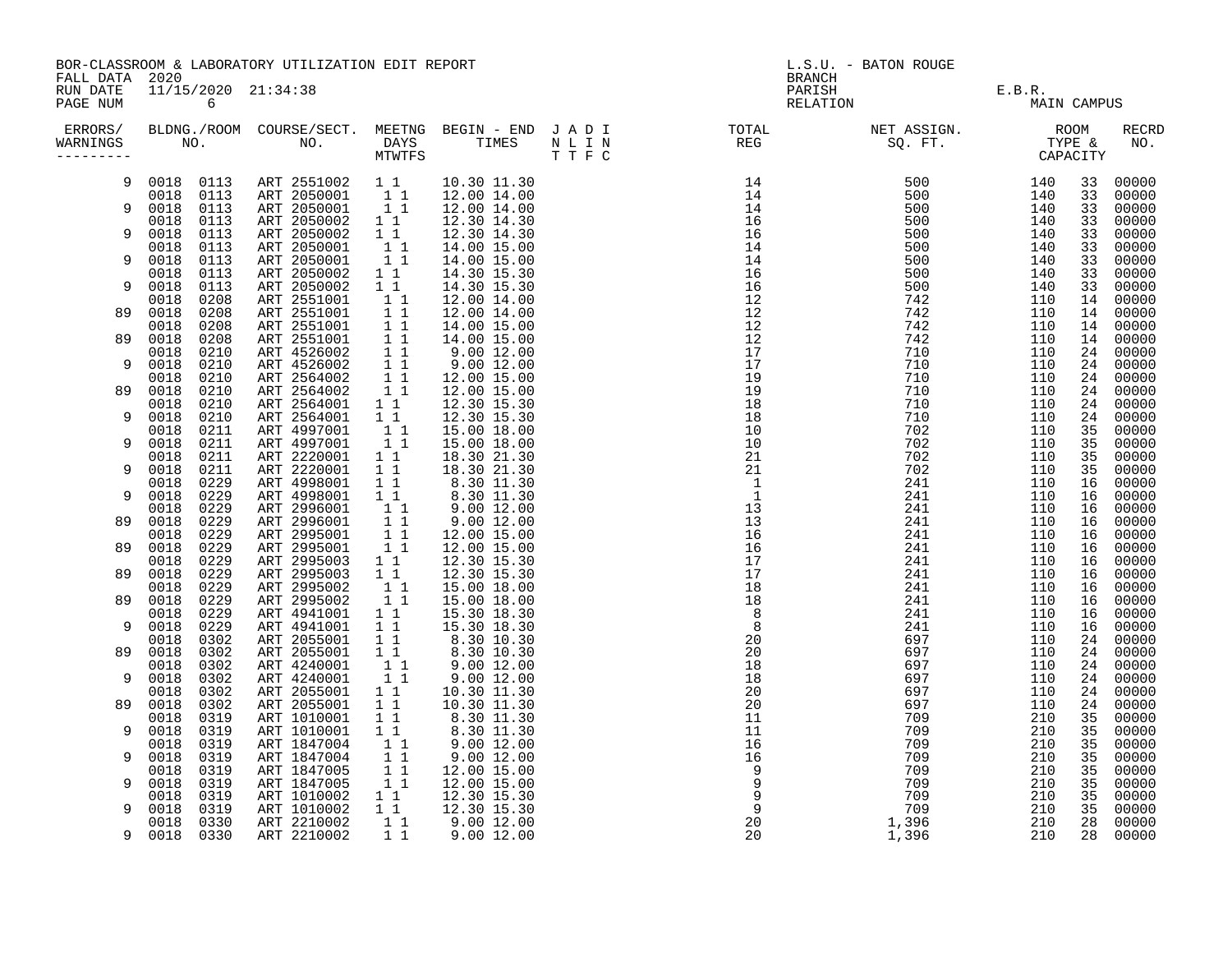|                                        |                              | BOR-CLASSROOM & LABORATORY UTILIZATION EDIT REPORT                                                                                                                                                                                           |                                                                                                                                |                                                                                  | L.S.U. - BATON ROUGE                                                                                                                                                                                                                                                                                                                                                                                                                                                                                               |                                |             |          |                     |
|----------------------------------------|------------------------------|----------------------------------------------------------------------------------------------------------------------------------------------------------------------------------------------------------------------------------------------|--------------------------------------------------------------------------------------------------------------------------------|----------------------------------------------------------------------------------|--------------------------------------------------------------------------------------------------------------------------------------------------------------------------------------------------------------------------------------------------------------------------------------------------------------------------------------------------------------------------------------------------------------------------------------------------------------------------------------------------------------------|--------------------------------|-------------|----------|---------------------|
| FALL DATA 2020<br>RUN DATE<br>PAGE NUM | 11/15/2020 21:34:38<br>7     |                                                                                                                                                                                                                                              |                                                                                                                                |                                                                                  | BRANCH                                                                                                                                                                                                                                                                                                                                                                                                                                                                                                             | PARISH E.B.R.<br>RELATION MAIN | MAIN CAMPUS |          |                     |
| WARNINGS<br>---------                  |                              |                                                                                                                                                                                                                                              |                                                                                                                                |                                                                                  | ERRORS/ BLDNG./ROOM COURSE/SECT. MEETNG BEGIN – END JADI TOTAL TOTAL NETASSIGN. NET ASSIGN. ROOM ROOM COURSE/SECT. MEETNG BEGIN – END JADI TOTAL TOTAL NETASSIGN. TYPE &<br>WARNINGS NO. NO. DAYS TIMES NLIN REG SQ.FT. TPE & CAP<br>$\begin{array}{cccc} 0.11 & 0.01 & 0.02 & 0.03 & 0.04 & 0.04 & 0.04 & 0.04 & 0.04 & 0.04 & 0.04 & 0.04 & 0.04 & 0.04 & 0.04 & 0.04 & 0.04 & 0.04 & 0.04 & 0.04 & 0.04 & 0.04 & 0.04 & 0.04 & 0.04 & 0.04 & 0.04 & 0.04 & 0.04 & 0.04 & 0.04 & 0.04 & 0.04 & 0.04 & 0.04 & 0.$ |                                |             |          | <b>RECRD</b><br>NO. |
|                                        |                              | $\begin{array}{cccc} 0018 & 0330 & \text{ART } 2220002 & 1 & 1 & 15.00 & 18.00 \\ 0018 & 0330 & \text{ART } 2220002 & 1 & 1 & 15.00 & 18.00 \\ 0018 & 0334 & \text{ART } 4270001 & 1 & 1 & 12.00 & 15.00 \end{array}$                        |                                                                                                                                |                                                                                  |                                                                                                                                                                                                                                                                                                                                                                                                                                                                                                                    |                                |             | 28       | 00000               |
| 9                                      | 0018 0330                    |                                                                                                                                                                                                                                              |                                                                                                                                |                                                                                  |                                                                                                                                                                                                                                                                                                                                                                                                                                                                                                                    |                                |             | 28       | 00000               |
|                                        |                              |                                                                                                                                                                                                                                              |                                                                                                                                |                                                                                  |                                                                                                                                                                                                                                                                                                                                                                                                                                                                                                                    |                                |             | 24       | 00000               |
| 9                                      | 0018<br>0334<br>0103<br>0026 | ART 4270001<br>CMST2060030                                                                                                                                                                                                                   | 11                                                                                                                             | 12.00 15.00                                                                      |                                                                                                                                                                                                                                                                                                                                                                                                                                                                                                                    |                                |             | 24<br>44 | 00000<br>00000      |
| 9                                      | 0026<br>0103                 | CMST2060030                                                                                                                                                                                                                                  |                                                                                                                                | $\begin{array}{cccc} 1 & 1 & & 7.30 & 9.00 \\ 1 & 1 & & 7.30 & 9.00 \end{array}$ |                                                                                                                                                                                                                                                                                                                                                                                                                                                                                                                    |                                |             | 44       | 00000               |
|                                        | 0026<br>0103                 | KIN 3515001                                                                                                                                                                                                                                  | $1 1 1$                                                                                                                        | 8.30 9.30                                                                        |                                                                                                                                                                                                                                                                                                                                                                                                                                                                                                                    |                                |             | 44       | 00000               |
| 9                                      | 0026<br>0103                 | KIN 3515001                                                                                                                                                                                                                                  | $1\hspace{0.1cm} 1\hspace{0.1cm} 1$                                                                                            | 8.30 9.30                                                                        |                                                                                                                                                                                                                                                                                                                                                                                                                                                                                                                    |                                |             | 44       | 00000               |
|                                        | 0026<br>0103                 | ENGL1001056                                                                                                                                                                                                                                  | $1 1 1$                                                                                                                        | 10.30 11.30                                                                      |                                                                                                                                                                                                                                                                                                                                                                                                                                                                                                                    |                                |             | 44       | 00000               |
| 9                                      | 0026<br>0103                 | ENGL1001056                                                                                                                                                                                                                                  | $\begin{array}{rrrr} & \overline{1} & \overline{1} & \overline{1} \\ & \overline{1} & \overline{1} & \overline{1} \end{array}$ | 10.30 11.30                                                                      |                                                                                                                                                                                                                                                                                                                                                                                                                                                                                                                    |                                |             | 44       | 00000               |
|                                        | 0026<br>0103                 | ENGL1001049                                                                                                                                                                                                                                  |                                                                                                                                | 11.30 12.30                                                                      |                                                                                                                                                                                                                                                                                                                                                                                                                                                                                                                    |                                |             | 44       | 00000               |
| 9                                      | 0026<br>0103                 | ENGL1001049                                                                                                                                                                                                                                  | $1 1 1$                                                                                                                        | 11.30 12.30                                                                      |                                                                                                                                                                                                                                                                                                                                                                                                                                                                                                                    |                                |             | 44       | 00000               |
| 9                                      | 0026<br>0103<br>0026<br>0103 | ANTH4475001<br>ANTH4475001                                                                                                                                                                                                                   | $1\quad1$<br>$1\overline{1}$                                                                                                   | 12.00 13.30<br>12.00 13.30                                                       |                                                                                                                                                                                                                                                                                                                                                                                                                                                                                                                    |                                |             | 44<br>44 | 00000<br>00000      |
|                                        | 0026<br>0103                 |                                                                                                                                                                                                                                              |                                                                                                                                |                                                                                  |                                                                                                                                                                                                                                                                                                                                                                                                                                                                                                                    |                                |             | 44       | 00000               |
| 9                                      | 0026<br>0103                 | KIN 3535001 1 12.30 14.30<br>KIN 3535001 1 12.30 14.30<br>KIN 3535002 1 12.30 14.30<br>KIN 3535002 1 12.30 14.30 1<br>KIN 3535002 1 12.30 14.30 1<br>KIN 3535002 1 12.30 14.30<br>CMST2060056 1 1 13.30 15.00<br>CMST2060056 1 1 13.30 15.00 |                                                                                                                                |                                                                                  |                                                                                                                                                                                                                                                                                                                                                                                                                                                                                                                    |                                |             | 44       | 00000               |
|                                        | 0026<br>0103                 |                                                                                                                                                                                                                                              |                                                                                                                                |                                                                                  |                                                                                                                                                                                                                                                                                                                                                                                                                                                                                                                    |                                |             | 44       | 00000               |
| 9                                      | 0026<br>0103                 |                                                                                                                                                                                                                                              |                                                                                                                                |                                                                                  |                                                                                                                                                                                                                                                                                                                                                                                                                                                                                                                    |                                |             | 44       | 00000               |
|                                        | 0026<br>0103                 |                                                                                                                                                                                                                                              |                                                                                                                                |                                                                                  |                                                                                                                                                                                                                                                                                                                                                                                                                                                                                                                    |                                |             | 44       | 00000               |
| 9                                      | 0026<br>0103                 |                                                                                                                                                                                                                                              |                                                                                                                                |                                                                                  |                                                                                                                                                                                                                                                                                                                                                                                                                                                                                                                    |                                |             | 44       | 00000               |
|                                        | 0026<br>0103                 | HIST7908001                                                                                                                                                                                                                                  | $\frac{1}{1}$                                                                                                                  | 15.00 18.00                                                                      |                                                                                                                                                                                                                                                                                                                                                                                                                                                                                                                    |                                |             | 44       | 00000               |
| 9                                      | 0026<br>0103                 | HIST7908001                                                                                                                                                                                                                                  |                                                                                                                                | 15.00 18.00                                                                      |                                                                                                                                                                                                                                                                                                                                                                                                                                                                                                                    |                                |             | 44       | 00000               |
| 9                                      | 0026<br>0109<br>0026         | CMST2060003                                                                                                                                                                                                                                  | $1 1 1$<br>1 1 1                                                                                                               | 7.30 8.30<br>7.30 8.30                                                           |                                                                                                                                                                                                                                                                                                                                                                                                                                                                                                                    |                                |             | 42       | 00000               |
|                                        | 0109<br>0026<br>0109         | CMST2060003<br>ENGL2000013                                                                                                                                                                                                                   | $1\quad1$                                                                                                                      | 7.30 9.00                                                                        |                                                                                                                                                                                                                                                                                                                                                                                                                                                                                                                    |                                |             | 42<br>42 | 00000<br>00000      |
| 9                                      | 0109<br>0026                 | ENGL2000013                                                                                                                                                                                                                                  | 11                                                                                                                             | 7.30 9.00                                                                        |                                                                                                                                                                                                                                                                                                                                                                                                                                                                                                                    |                                |             | 42       | 00000               |
|                                        | 0026<br>0109                 | CMST2060008                                                                                                                                                                                                                                  | $1 1 1$                                                                                                                        | 8.30 9.30                                                                        |                                                                                                                                                                                                                                                                                                                                                                                                                                                                                                                    |                                |             | 42       | 00000               |
| 9                                      | 0026<br>0109                 | CMST2060008                                                                                                                                                                                                                                  | $1 1 1$                                                                                                                        | 8.30 9.30                                                                        |                                                                                                                                                                                                                                                                                                                                                                                                                                                                                                                    |                                |             | 42       | 00000               |
|                                        | 0109<br>0026                 | ENGL2000009                                                                                                                                                                                                                                  | $1\quad1$                                                                                                                      | 9.00 10.30                                                                       |                                                                                                                                                                                                                                                                                                                                                                                                                                                                                                                    |                                |             | 42       | 00000               |
| 9                                      | 0109<br>0026                 | ENGL2000009                                                                                                                                                                                                                                  | $1\quad1$                                                                                                                      | 9.0010.30                                                                        |                                                                                                                                                                                                                                                                                                                                                                                                                                                                                                                    |                                |             | 42       | 00000               |
|                                        | 0026<br>0109                 | CMST2060012                                                                                                                                                                                                                                  | $1\ 1\ 1$                                                                                                                      | 9.30 10.30                                                                       |                                                                                                                                                                                                                                                                                                                                                                                                                                                                                                                    |                                |             | 42       | 00000               |
| 9                                      | 0026<br>0109                 | CMST2060012                                                                                                                                                                                                                                  | 1 1 1                                                                                                                          | 9.30 10.30                                                                       |                                                                                                                                                                                                                                                                                                                                                                                                                                                                                                                    |                                |             | 42       | 00000               |
|                                        | 0026<br>0109                 | CMST2060013                                                                                                                                                                                                                                  | $1 1 1$                                                                                                                        | 10.30 11.30                                                                      |                                                                                                                                                                                                                                                                                                                                                                                                                                                                                                                    |                                |             | 42       | 00000               |
| 9                                      | 0026<br>0109<br>0026         | CMST2060013                                                                                                                                                                                                                                  | 1 1 1<br>$1 1 1$                                                                                                               | 10.30 11.30                                                                      |                                                                                                                                                                                                                                                                                                                                                                                                                                                                                                                    |                                |             | 42<br>42 | 00000               |
| 9                                      | 0109<br>0026<br>0109         | ENGL1001066<br>ENGL1001066                                                                                                                                                                                                                   | $1 1 1$                                                                                                                        | 11.30 12.30<br>11.30 12.30                                                       |                                                                                                                                                                                                                                                                                                                                                                                                                                                                                                                    |                                |             | 42       | 00000<br>00000      |
|                                        | 0026<br>0109                 | INTL4003001                                                                                                                                                                                                                                  | $1\quad1$                                                                                                                      | 12.00 13.30                                                                      |                                                                                                                                                                                                                                                                                                                                                                                                                                                                                                                    |                                |             | 42       | 00000               |
| 9                                      | 0026<br>0109                 | INTL4003001                                                                                                                                                                                                                                  | 11                                                                                                                             | 12.00 13.30                                                                      |                                                                                                                                                                                                                                                                                                                                                                                                                                                                                                                    |                                |             | 42       | 00000               |
|                                        | 0026<br>0109                 | HIST3118001                                                                                                                                                                                                                                  | $1\quad1$                                                                                                                      | 13.30 15.00                                                                      |                                                                                                                                                                                                                                                                                                                                                                                                                                                                                                                    |                                |             | 42       | 00000               |
| 9                                      | 0026<br>0109                 | HIST3118001                                                                                                                                                                                                                                  | $1\quad1$                                                                                                                      | 13.30 15.00                                                                      |                                                                                                                                                                                                                                                                                                                                                                                                                                                                                                                    |                                |             | 42       | 00000               |
|                                        | 0026<br>0109                 | HIST4071001                                                                                                                                                                                                                                  | $1\quad1$                                                                                                                      | 13.30 15.00                                                                      |                                                                                                                                                                                                                                                                                                                                                                                                                                                                                                                    |                                |             | 42       | 00000               |
| 9                                      | 0026<br>0109                 | HIST4071001                                                                                                                                                                                                                                  | 11                                                                                                                             | 13.30 15.00                                                                      |                                                                                                                                                                                                                                                                                                                                                                                                                                                                                                                    |                                |             | 42       | 00000               |
|                                        | 0026<br>0109                 | PHIL7901001                                                                                                                                                                                                                                  | $\begin{array}{c} 1 \ \overline{1} \\ 1 \ \overline{1} \end{array}$                                                            | 16.30 18.00                                                                      |                                                                                                                                                                                                                                                                                                                                                                                                                                                                                                                    |                                |             | 42       | 00000               |
| 9                                      | 0026<br>0109                 | PHIL7901001                                                                                                                                                                                                                                  |                                                                                                                                | 16.30 18.00                                                                      |                                                                                                                                                                                                                                                                                                                                                                                                                                                                                                                    |                                |             | 42       | 00000               |
|                                        | 0026<br>0111                 | ENGL3401001                                                                                                                                                                                                                                  | $\overline{1}$ $\overline{1}$                                                                                                  | 9.00 10.30                                                                       |                                                                                                                                                                                                                                                                                                                                                                                                                                                                                                                    |                                |             | 35       | 00000               |
| 9                                      | 0026<br>0111<br>0026<br>0111 | ENGL3401001<br>CMST2060018                                                                                                                                                                                                                   |                                                                                                                                | 9.00 10.30<br>12.30 13.30                                                        |                                                                                                                                                                                                                                                                                                                                                                                                                                                                                                                    |                                |             | 35<br>35 | 00000<br>00000      |
| 9                                      | 0026<br>0111                 | CMST2060018                                                                                                                                                                                                                                  |                                                                                                                                | 12.30 13.30                                                                      |                                                                                                                                                                                                                                                                                                                                                                                                                                                                                                                    |                                |             | 35       | 00000               |
|                                        | 0026<br>0111                 | CMST2060023                                                                                                                                                                                                                                  | $\begin{array}{rrrr} & 1 & 1 & \\ 1 & 1 & 1 & \\ 1 & 1 & 1 & \\ 1 & 1 & 1 & \\ \end{array}$                                    | 13.30 14.30                                                                      |                                                                                                                                                                                                                                                                                                                                                                                                                                                                                                                    |                                |             | 35       | 00000               |
| 9                                      | 0026<br>0111                 | CMST2060023                                                                                                                                                                                                                                  | 1 1 1                                                                                                                          | 13.30 14.30                                                                      |                                                                                                                                                                                                                                                                                                                                                                                                                                                                                                                    |                                |             | 35       | 00000               |
|                                        | 0026<br>0127                 | CMST2060001                                                                                                                                                                                                                                  | 111                                                                                                                            | 7.30 8.30                                                                        |                                                                                                                                                                                                                                                                                                                                                                                                                                                                                                                    |                                |             | 36       | 00000               |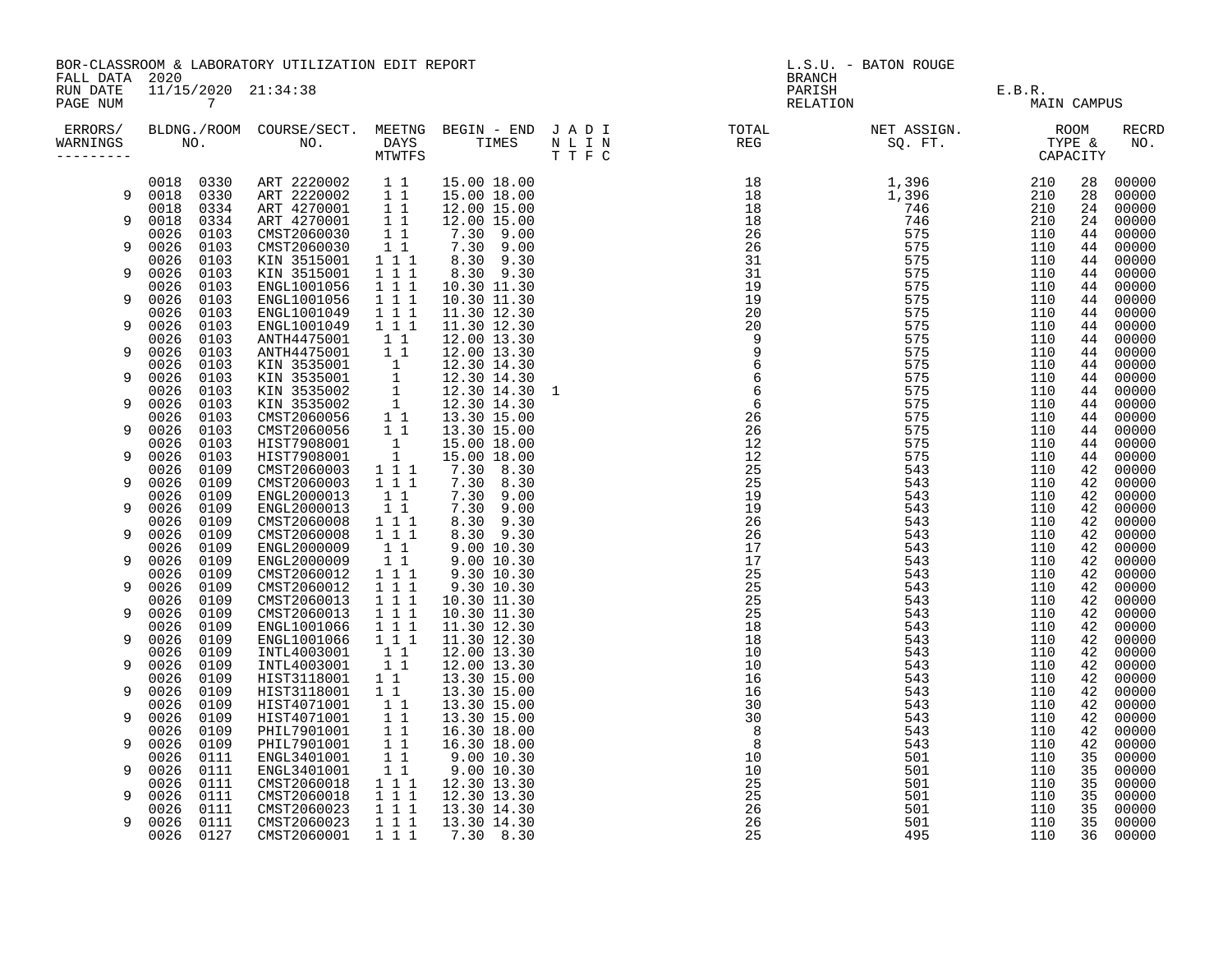BOR-CLASSROOM & LABORATORY UTILIZATION EDIT REPORT And the contract of the contract of the second second second t FALL DATA 2020 BRANCH

| ERRORS/<br>WARNINGS | BLDNG./ROOM<br>NO. |              | COURSE/SECT.<br>NO.        | MEETNG<br><b>DAYS</b><br>MTWTFS | BEGIN - END<br>TIMES         | JADI<br>N L I N<br>TTFC | TOTAL<br><b>REG</b> | NET ASSIGN.<br>SQ. FT. |            | <b>ROOM</b><br>TYPE &<br>CAPACITY | <b>RECRD</b><br>NO. |
|---------------------|--------------------|--------------|----------------------------|---------------------------------|------------------------------|-------------------------|---------------------|------------------------|------------|-----------------------------------|---------------------|
| 9                   | 0026               | 0127         | CMST2060001                | 1 1 1                           | 8.30<br>7.30                 |                         | 25                  | 495                    | 110        | 36                                | 00000               |
| 9                   | 0026<br>0026       | 0127<br>0127 | CMST2060007<br>CMST2060007 | 111<br>111                      | 9.30<br>8.30<br>8.30<br>9.30 |                         | 26<br>26            | 495<br>495             | 110<br>110 | 36<br>36                          | 00000<br>00000      |
|                     | 0026               | 0127         | CMST2060034                | $1\quad1$                       | 9.00 10.30                   |                         | 25                  | 495                    | 110        | 36                                | 00000               |
| 9                   | 0026<br>0026       | 0127<br>0127 | CMST2060034<br>CMST2060041 | $1\quad1$<br>$1\quad1$          | 9.00 10.30<br>10.30 12.00    |                         | 25<br>26            | 495<br>495             | 110<br>110 | 36<br>36                          | 00000<br>00000      |
| -9                  | 0026               | 0127         | CMST2060041                | $1\quad1$                       | 10.30 12.00                  |                         | 26                  | 495                    | 110        | 36                                | 00000               |
|                     | 0026               | 0127         | ENGL3086001                | $1\quad1$                       | 12.00 13.30                  |                         | 19                  | 495                    | 110        | 36                                | 00000               |
| 9                   | 0026               | 0127         | ENGL3086001                | 11                              | 12.00 13.30                  |                         | 19                  | 495                    | 110        | 36                                | 00000               |
|                     | 0026               | 0127         | CMST2060019                | 1 1 1                           | 12.30 13.30                  |                         | 26                  | 495                    | 110        | 36                                | 00000               |
| 9                   | 0026<br>0026       | 0127<br>0127 | CMST2060019<br>CMST2060046 | 1 1 1<br>$1\quad1$              | 12.30 13.30<br>13.30 15.00   |                         | 26<br>26            | 495<br>495             | 110<br>110 | 36<br>36                          | 00000<br>00000      |
| 9                   | 0026               | 0127         | CMST2060046                | $1\quad1$                       | 13.30 15.00                  |                         | 26                  | 495                    | 110        | 36                                | 00000               |
|                     | 0026               | 0137         | CMST2040001                | 111                             | 8.30<br>9.30                 |                         | 13                  | 1,712                  | 210        | 114                               | 00000               |
| 9                   | 0026               | 0137         | CMST2040001                | 1 1 1                           | 9.30<br>8.30                 |                         | 13                  | 1,712                  | 210        | 114                               | 00000               |
|                     | 0026               | 0137         | CMST2040004                | $1\quad1$                       | 9.00 10.30                   |                         | 19                  | 1,712                  | 210        | 114                               | 00000               |
| 9                   | 0026               | 0137         | CMST2040004                | $1\quad1$                       | 9.00 10.30                   |                         | 19                  | 1,712                  | 210        | 114                               | 00000               |
| 9                   | 0026<br>0026       | 0137<br>0137 | CMST2040003<br>CMST2040003 | 111<br>1 1 1                    | 10.30 11.30<br>10.30 11.30   |                         | 24<br>24            | 1,712<br>1,712         | 210<br>210 | 114<br>114                        | 00000<br>00000      |
|                     | 0026               | 0143         | KIN 4571002                | $1\quad1$                       | 9.00 10.30                   |                         | 75                  | 3,644                  | 110        | 290                               | 00000               |
| 9                   | 0026               | 0143         | KIN 4571002                | $1\quad1$                       | 9.00 10.30                   |                         | 75                  | 3,644                  | 110        | 290                               | 00000               |
|                     | 0026               | 0143         | ANSC2060001                | 111                             | 10.30 11.30                  |                         | 69                  | 3,644                  | 110        | 290                               | 00000               |
| 9                   | 0026               | 0143         | ANSC2060001                | 1 1 1                           | 10.30 11.30                  |                         | 69                  | 3,644                  | 110        | 290                               | 00000               |
| 9                   | 0026<br>0026       | 0143<br>0143 | EDCI2001001<br>EDCI2001001 | $1\quad1$<br>$1\quad1$          | 10.30 12.00<br>10.30 12.00   |                         | 56<br>56            | 3,644<br>3,644         | 110<br>110 | 290<br>290                        | 00000<br>00000      |
|                     | 0026               | 0143         | KIN 2500001                | 1 1 1                           | 11.30 12.30                  |                         | 97                  | 3,644                  | 110        | 290                               | 00000               |
| 9                   | 0026               | 0143         | KIN 2500001                | 1 1 1                           | 11.30 12.30                  |                         | 97                  | 3,644                  | 110        | 290                               | 00000               |
|                     | 0026               | 0143         | ASST1011001                | 1                               | 15.00 17.00                  |                         | 33                  | 3,644                  | 110        | 290                               | 00000               |
| 9                   | 0026               | 0143         | ASST1011001                | $\mathbf{1}$                    | 15.00 17.00                  |                         | 33                  | 3,644                  | 110        | 290                               | 00000               |
| 9                   | 0026<br>0026       | 0143<br>0143 | ASST2011001<br>ASST2011001 | 1<br>1                          | 15.00 17.00<br>15.00 17.00   | 1                       | 33<br>33            | 3,644<br>3,644         | 110<br>110 | 290<br>290                        | 00000<br>00000      |
|                     | 0026               | 0143         | ASST3011001                | $\mathbf 1$                     | 15.00 17.00                  | - 1                     | 12                  | 3,644                  | 110        | 290                               | 00000               |
| 9                   | 0026               | 0143         | ASST3011001                | $\mathbf 1$                     | 15.00 17.00                  |                         | 12                  | 3,644                  | 110        | 290                               | 00000               |
|                     | 0026               | 0143         | ASST4011001                | $\mathbf{1}$                    | 15.00 17.00                  | -1                      | 8 <sup>8</sup>      | 3,644                  | 110        | 290                               | 00000               |
| 9                   | 0026               | 0143         | ASST4011001                | $\mathbf{1}$                    | 15.00 17.00                  |                         | 8                   | 3,644                  | 110        | 290                               | 00000               |
| 9                   | 0026<br>0026       | 0145<br>0145 | EXST7060001<br>EXST7060001 | $1\quad1$<br>11                 | 7.30<br>9.00<br>7.30 9.00    |                         | 10<br>$10 \,$       | 1,209<br>1,209         | 110<br>110 | 94<br>94                          | 00000<br>00000      |
|                     | 0026               | 0145         | PSYC4111001                | $1\quad1$                       | 9.00 10.30                   |                         | 28                  | 1,209                  | 110        | 94                                | 00000               |
| 9                   | 0026               | 0145         | PSYC4111001                | 11                              | 9.00 10.30                   |                         | 28                  | 1,209                  | 110        | 94                                | 00000               |
|                     | 0026               | 0145         | MATH1550003                | 1                               | 9.30 10.30                   |                         | 39                  | 1,209                  | 110        | 94                                | 00000               |
| 9                   | 0026               | 0145         | MATH1550003                | 1                               | 9.30 10.30                   |                         | 39                  | 1,209                  | 110        | 94                                | 00000               |
| -9                  | 0026<br>0026       | 0145<br>0145 | FREN1001008<br>FREN1001008 | 1111<br>1111                    | 10.30 11.30<br>10.30 11.30   |                         | 17<br>17            | 1,209<br>1,209         | 110<br>110 | 94<br>94                          | 00000<br>00000      |
|                     | 0026               | 0145         | MATH1550007                | 1                               | 10.30 11.30                  |                         | 39                  | 1,209                  | 110        | 94                                | 00000               |
| q                   | 0026               | 0145         | MATH1550007                | $\mathbf{1}$                    | 10.30 11.30                  |                         | 39                  | 1,209                  | 110        | 94                                | 00000               |
|                     | 0026               | 0145         | KIN 3802001                | 1 1 1                           | 11.30 12.30                  |                         | 44                  | 1,209                  | 110        | 94                                | 00000               |
| 9                   | 0026               | 0145         | KIN 3802001                | 1 1 1                           | 11.30 12.30                  |                         | 44                  | 1,209                  | 110        | 94                                | 00000               |
| q                   | 0026<br>0026       | 0145<br>0145 | SOCL2371001<br>SOCL2371001 | 11<br>$1\quad1$                 | 12.00 13.30<br>12.00 13.30   |                         | 23<br>23            | 1,209<br>1,209         | 110<br>110 | 94<br>94                          | 00000<br>00000      |
|                     |                    |              |                            |                                 |                              |                         |                     |                        |            |                                   |                     |

RUN DATE 11/15/2020 21:34:38 PARISH E.B.R. PARISH E.B.R. E.B.R. E.B.R. E.B.R. E.B.R. E.B.R. E.B.R. E.B.R. E.B.R. E.B.R. E.B.R. E.B.R. E.B.R. E.B.R. E.B.R. 0026 0145 SOCL2211002 1 1 1 12.30 13.30 27 1,209 110 94 00000 9 0026 0145 SOCL2211002 1 1 1 12.30 13.30 27 1,209 110 94 00000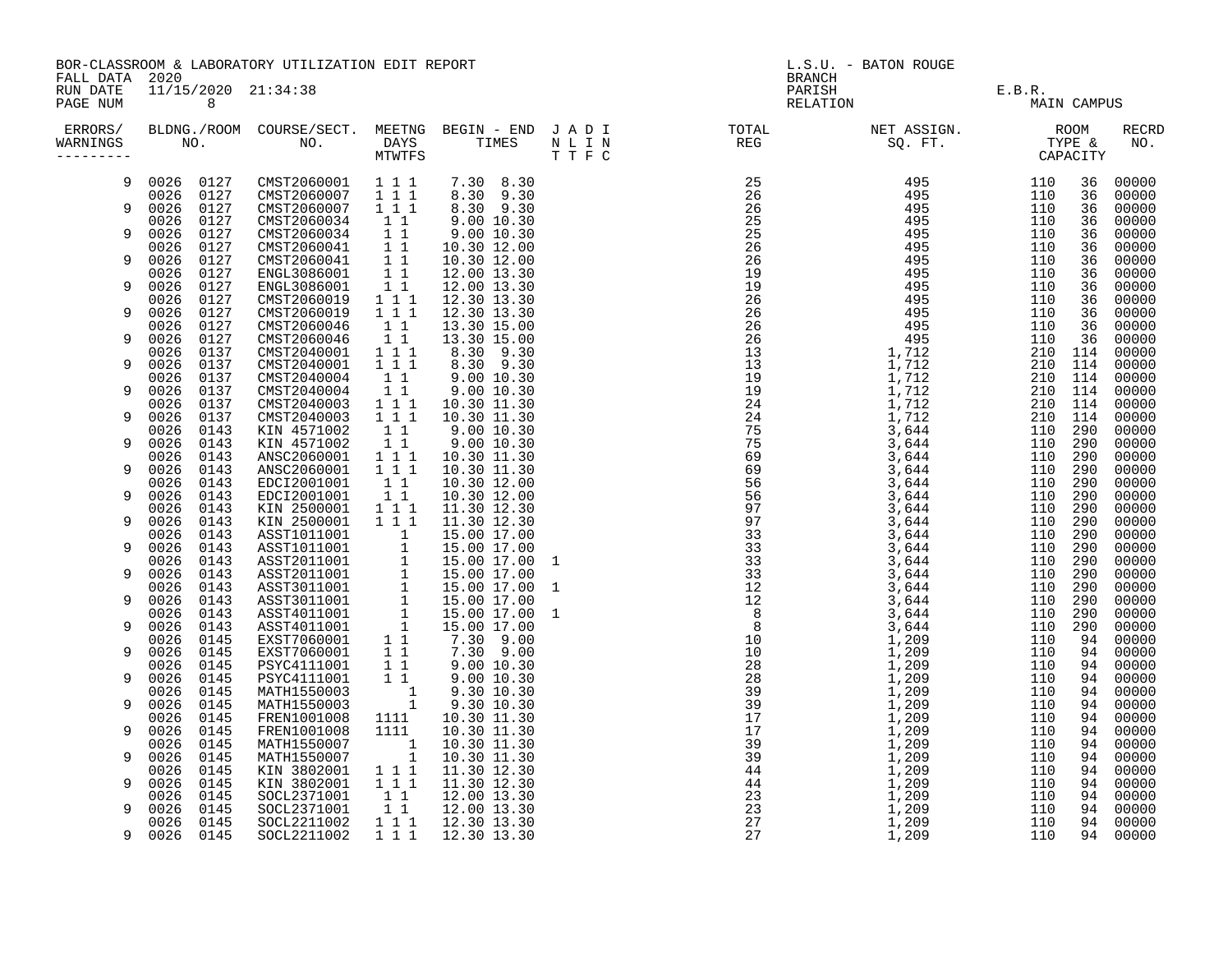| RUN DATE<br>11/15/2020 21:34:38<br>PARISH E.B.R.<br>RELATION MAI<br>PAGE NUM<br>9<br>MAIN CAMPUS<br>ERRORS/<br><b>RECRD</b><br>WARNINGS<br>NO.<br>9<br>9<br>9<br>9<br>9<br>9<br>9<br>9<br>9<br>9<br>9<br>89<br>9<br>9<br>q<br>89<br>9 | FALL DATA 2020 | BOR-CLASSROOM & LABORATORY UTILIZATION EDIT REPORT |  |  |  |  |  | L.S.U. - BATON ROUGE<br><b>BRANCH</b> |  |  |  |  |
|---------------------------------------------------------------------------------------------------------------------------------------------------------------------------------------------------------------------------------------|----------------|----------------------------------------------------|--|--|--|--|--|---------------------------------------|--|--|--|--|
|                                                                                                                                                                                                                                       |                |                                                    |  |  |  |  |  |                                       |  |  |  |  |
|                                                                                                                                                                                                                                       |                |                                                    |  |  |  |  |  |                                       |  |  |  |  |
|                                                                                                                                                                                                                                       |                |                                                    |  |  |  |  |  |                                       |  |  |  |  |
|                                                                                                                                                                                                                                       |                |                                                    |  |  |  |  |  |                                       |  |  |  |  |
|                                                                                                                                                                                                                                       |                |                                                    |  |  |  |  |  |                                       |  |  |  |  |
|                                                                                                                                                                                                                                       |                |                                                    |  |  |  |  |  |                                       |  |  |  |  |
|                                                                                                                                                                                                                                       |                |                                                    |  |  |  |  |  |                                       |  |  |  |  |
|                                                                                                                                                                                                                                       |                |                                                    |  |  |  |  |  |                                       |  |  |  |  |
|                                                                                                                                                                                                                                       |                |                                                    |  |  |  |  |  |                                       |  |  |  |  |
|                                                                                                                                                                                                                                       |                |                                                    |  |  |  |  |  |                                       |  |  |  |  |
|                                                                                                                                                                                                                                       |                |                                                    |  |  |  |  |  |                                       |  |  |  |  |
|                                                                                                                                                                                                                                       |                |                                                    |  |  |  |  |  |                                       |  |  |  |  |
|                                                                                                                                                                                                                                       |                |                                                    |  |  |  |  |  |                                       |  |  |  |  |
|                                                                                                                                                                                                                                       |                |                                                    |  |  |  |  |  |                                       |  |  |  |  |
|                                                                                                                                                                                                                                       |                |                                                    |  |  |  |  |  |                                       |  |  |  |  |
|                                                                                                                                                                                                                                       |                |                                                    |  |  |  |  |  |                                       |  |  |  |  |
|                                                                                                                                                                                                                                       |                |                                                    |  |  |  |  |  |                                       |  |  |  |  |
|                                                                                                                                                                                                                                       |                |                                                    |  |  |  |  |  |                                       |  |  |  |  |
|                                                                                                                                                                                                                                       |                |                                                    |  |  |  |  |  |                                       |  |  |  |  |
|                                                                                                                                                                                                                                       |                |                                                    |  |  |  |  |  |                                       |  |  |  |  |
|                                                                                                                                                                                                                                       |                |                                                    |  |  |  |  |  |                                       |  |  |  |  |
|                                                                                                                                                                                                                                       |                |                                                    |  |  |  |  |  |                                       |  |  |  |  |
|                                                                                                                                                                                                                                       |                |                                                    |  |  |  |  |  |                                       |  |  |  |  |
|                                                                                                                                                                                                                                       |                |                                                    |  |  |  |  |  |                                       |  |  |  |  |
|                                                                                                                                                                                                                                       |                |                                                    |  |  |  |  |  |                                       |  |  |  |  |
|                                                                                                                                                                                                                                       |                |                                                    |  |  |  |  |  |                                       |  |  |  |  |
|                                                                                                                                                                                                                                       |                |                                                    |  |  |  |  |  |                                       |  |  |  |  |
|                                                                                                                                                                                                                                       |                |                                                    |  |  |  |  |  |                                       |  |  |  |  |
|                                                                                                                                                                                                                                       |                |                                                    |  |  |  |  |  |                                       |  |  |  |  |
|                                                                                                                                                                                                                                       |                |                                                    |  |  |  |  |  |                                       |  |  |  |  |
|                                                                                                                                                                                                                                       |                |                                                    |  |  |  |  |  |                                       |  |  |  |  |
|                                                                                                                                                                                                                                       |                |                                                    |  |  |  |  |  |                                       |  |  |  |  |
|                                                                                                                                                                                                                                       |                |                                                    |  |  |  |  |  |                                       |  |  |  |  |
|                                                                                                                                                                                                                                       |                |                                                    |  |  |  |  |  |                                       |  |  |  |  |
|                                                                                                                                                                                                                                       |                |                                                    |  |  |  |  |  |                                       |  |  |  |  |
|                                                                                                                                                                                                                                       |                |                                                    |  |  |  |  |  |                                       |  |  |  |  |
|                                                                                                                                                                                                                                       |                |                                                    |  |  |  |  |  |                                       |  |  |  |  |
|                                                                                                                                                                                                                                       |                |                                                    |  |  |  |  |  |                                       |  |  |  |  |
|                                                                                                                                                                                                                                       |                |                                                    |  |  |  |  |  |                                       |  |  |  |  |
|                                                                                                                                                                                                                                       |                |                                                    |  |  |  |  |  |                                       |  |  |  |  |
|                                                                                                                                                                                                                                       |                |                                                    |  |  |  |  |  |                                       |  |  |  |  |
|                                                                                                                                                                                                                                       |                |                                                    |  |  |  |  |  |                                       |  |  |  |  |
|                                                                                                                                                                                                                                       |                |                                                    |  |  |  |  |  |                                       |  |  |  |  |
|                                                                                                                                                                                                                                       |                |                                                    |  |  |  |  |  |                                       |  |  |  |  |
|                                                                                                                                                                                                                                       |                |                                                    |  |  |  |  |  |                                       |  |  |  |  |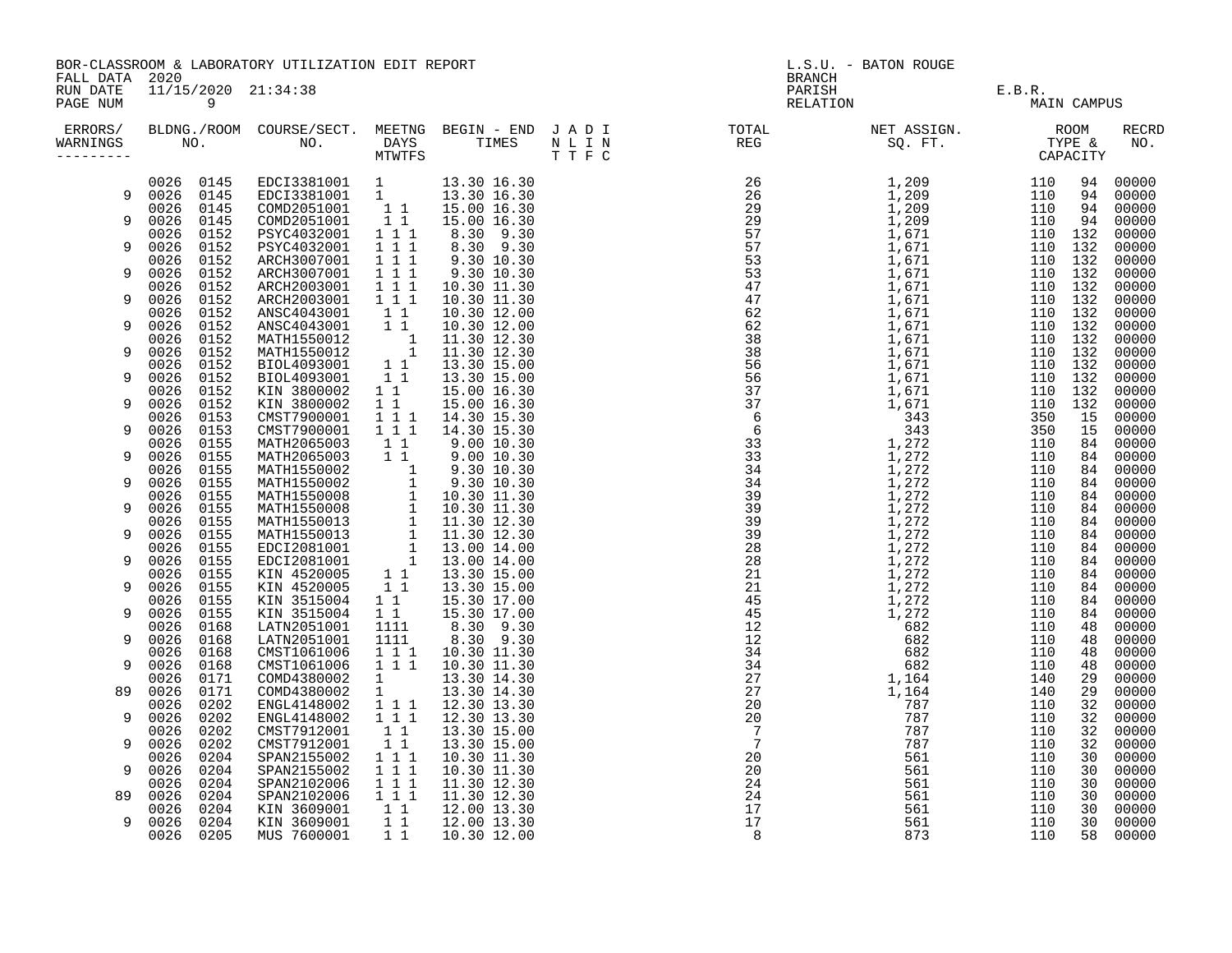|                                        | BOR-CLASSROOM & LABORATORY UTILIZATION EDIT REPORT |              |                                                                                                                                                                                                                                                |                                                                       |                            |  | L.S.U. - BATON ROUGE                                                                                                                                                                                                                                                                                                                                                                                                                                                                                                                                                                                                                                                       |                               |             |          |                     |  |
|----------------------------------------|----------------------------------------------------|--------------|------------------------------------------------------------------------------------------------------------------------------------------------------------------------------------------------------------------------------------------------|-----------------------------------------------------------------------|----------------------------|--|----------------------------------------------------------------------------------------------------------------------------------------------------------------------------------------------------------------------------------------------------------------------------------------------------------------------------------------------------------------------------------------------------------------------------------------------------------------------------------------------------------------------------------------------------------------------------------------------------------------------------------------------------------------------------|-------------------------------|-------------|----------|---------------------|--|
| FALL DATA 2020<br>RUN DATE<br>PAGE NUM |                                                    | 10           | 11/15/2020 21:34:38                                                                                                                                                                                                                            |                                                                       |                            |  | <b>BRANCH</b>                                                                                                                                                                                                                                                                                                                                                                                                                                                                                                                                                                                                                                                              | PARISH E.B.R.<br>RELATION MAI | MAIN CAMPUS |          |                     |  |
| WARNINGS<br>---------                  |                                                    |              |                                                                                                                                                                                                                                                |                                                                       |                            |  | ERRORS/ BLDNG./ROOM COURSE/SECT. MEETNG BEGIN – END JADI TOTAL TOTAL NETASSIGN. NET ASSIGN. ROOM COURSE/SECT. MEETNG BEGIN – END JADI TOTAL TOTAL NETASSIGN. TYPE &<br>WARNINGS NO. NO. DAYS TIMES NLIN REG SQ.FT. TPE & CAPACITY<br>$\begin{array}{cccccccc} \texttt{N} & \texttt{N} & \texttt{N} & \texttt{N} & \texttt{N} & \texttt{N} & \texttt{N} & \texttt{N} & \texttt{N} & \texttt{N} & \texttt{N} & \texttt{N} & \texttt{N} & \texttt{N} & \texttt{N} & \texttt{N} & \texttt{N} & \texttt{N} & \texttt{N} & \texttt{N} & \texttt{N} & \texttt{N} & \texttt{N} & \texttt{N} & \texttt{N} & \texttt{N} & \texttt{N} & \texttt{N} & \texttt{N} & \texttt{N} & \text$ |                               |             |          | <b>RECRD</b><br>NO. |  |
| 9                                      | 0026 0205                                          |              | MUS 7600001 11 10.30 12.00                                                                                                                                                                                                                     |                                                                       |                            |  |                                                                                                                                                                                                                                                                                                                                                                                                                                                                                                                                                                                                                                                                            |                               | 110         | 58       | 00000               |  |
| 9                                      | 0026 0205<br>0026                                  |              | COMD4380004 1                                                                                                                                                                                                                                  |                                                                       | 14.30 15.30                |  |                                                                                                                                                                                                                                                                                                                                                                                                                                                                                                                                                                                                                                                                            |                               | 110         | 58       | 00000               |  |
|                                        | 0026                                               | 0205<br>0209 | COMD4380004 1<br>SPAN2102001                                                                                                                                                                                                                   | $\overline{1}$ 1 1                                                    | 14.30 15.30<br>7.30 8.30   |  |                                                                                                                                                                                                                                                                                                                                                                                                                                                                                                                                                                                                                                                                            |                               | 110<br>110  | 58<br>56 | 00000<br>00000      |  |
| 9                                      | 0026                                               | 0209         | SPAN2102001                                                                                                                                                                                                                                    | $\begin{array}{cccc} 1 & 1 & 1 \\ 1 & 1 & 1 \\ 1 & 1 & 1 \end{array}$ | 7.30 8.30                  |  |                                                                                                                                                                                                                                                                                                                                                                                                                                                                                                                                                                                                                                                                            |                               | 110         | 56       | 00000               |  |
| 9                                      | 0026<br>0026                                       | 0209<br>0209 | SPAN2102002                                                                                                                                                                                                                                    |                                                                       | 8.30 9.30<br>8.30 9.30     |  |                                                                                                                                                                                                                                                                                                                                                                                                                                                                                                                                                                                                                                                                            |                               | 110<br>110  | 56<br>56 | 00000<br>00000      |  |
|                                        | 0026                                               | 0209         | SPAN2102002<br>KIN 7537001                                                                                                                                                                                                                     |                                                                       | $9.00\ 10.30$              |  |                                                                                                                                                                                                                                                                                                                                                                                                                                                                                                                                                                                                                                                                            |                               | 110         | 56       | 00000               |  |
| 9                                      | 0026                                               | 0209         | KIN 7537001                                                                                                                                                                                                                                    | $\begin{bmatrix} 1 & 1 \\ 1 & 1 \end{bmatrix}$                        | 9.0010.30                  |  |                                                                                                                                                                                                                                                                                                                                                                                                                                                                                                                                                                                                                                                                            |                               | 110         | 56       | 00000               |  |
|                                        | 0026                                               | 0209         | KIN 2510002                                                                                                                                                                                                                                    | $\begin{smallmatrix}&&1\\1&1&1\\1&1&1\end{smallmatrix}$               | 9.30 10.30                 |  |                                                                                                                                                                                                                                                                                                                                                                                                                                                                                                                                                                                                                                                                            |                               | 110         | 56       | 00000               |  |
| 9                                      | 0026<br>0026                                       | 0209<br>0209 | KIN 2510002<br>SPAN2101014                                                                                                                                                                                                                     | $\overline{1}$ $\overline{1}$ $\overline{1}$                          | 9.30 10.30<br>10.30 11.30  |  |                                                                                                                                                                                                                                                                                                                                                                                                                                                                                                                                                                                                                                                                            |                               | 110<br>110  | 56<br>56 | 00000<br>00000      |  |
| 9                                      | 0026                                               | 0209         | SPAN2101014                                                                                                                                                                                                                                    | $1 1 1$                                                               | 10.30 11.30                |  |                                                                                                                                                                                                                                                                                                                                                                                                                                                                                                                                                                                                                                                                            |                               | 110         | 56       | 00000               |  |
|                                        | 0026                                               | 0209         | KIN 4520003                                                                                                                                                                                                                                    | $1\quad1$                                                             | 10.30 12.00                |  |                                                                                                                                                                                                                                                                                                                                                                                                                                                                                                                                                                                                                                                                            |                               | 110         | 56       | 00000               |  |
| 9                                      | 0026<br>0026                                       | 0209<br>0209 | KIN 4520003<br>SPAN2101015                                                                                                                                                                                                                     | 11<br>$1 1 1$                                                         | 10.30 12.00<br>11.30 12.30 |  |                                                                                                                                                                                                                                                                                                                                                                                                                                                                                                                                                                                                                                                                            |                               | 110<br>110  | 56<br>56 | 00000<br>00000      |  |
| 9                                      | 0026                                               | 0209         | SPAN2101015                                                                                                                                                                                                                                    | $1 1 1$                                                               | 11.30 12.30                |  |                                                                                                                                                                                                                                                                                                                                                                                                                                                                                                                                                                                                                                                                            |                               | 110         | 56       | 00000               |  |
|                                        | 0026                                               | 0209         | EDCI2500001                                                                                                                                                                                                                                    | $\begin{array}{rr} & 1 & 1 \\ & 1 & 1 \end{array}$                    | 13.30 15.00                |  |                                                                                                                                                                                                                                                                                                                                                                                                                                                                                                                                                                                                                                                                            |                               | 110         | 56       | 00000               |  |
| 9                                      | 0026                                               | 0209         | EDCI2500001                                                                                                                                                                                                                                    |                                                                       | 13.30 15.00                |  |                                                                                                                                                                                                                                                                                                                                                                                                                                                                                                                                                                                                                                                                            |                               | 110<br>110  | 56<br>77 | 00000<br>00000      |  |
| 9                                      | 0026<br>0026                                       | 0212<br>0212 | EDCI4382001 1<br>EDCI4382001 1                                                                                                                                                                                                                 |                                                                       | 8.00 11.00<br>8.00 11.00   |  |                                                                                                                                                                                                                                                                                                                                                                                                                                                                                                                                                                                                                                                                            |                               | 110         | 77       | 00000               |  |
|                                        | 0026                                               | 0212         | KIN 4606001 11<br>KIN 4606001 11<br>MATH2058001 111                                                                                                                                                                                            |                                                                       | 9.00 10.30<br>9.00 10.30   |  |                                                                                                                                                                                                                                                                                                                                                                                                                                                                                                                                                                                                                                                                            |                               | 110         | 77       | 00000               |  |
| 9                                      | 0026                                               | 0212         |                                                                                                                                                                                                                                                |                                                                       |                            |  |                                                                                                                                                                                                                                                                                                                                                                                                                                                                                                                                                                                                                                                                            |                               | 110         | 77       | 00000               |  |
| 9                                      | 0026<br>0026                                       | 0212<br>0212 | MATH2058001                                                                                                                                                                                                                                    | $1 1 1$                                                               | 12.30 13.30<br>12.30 13.30 |  |                                                                                                                                                                                                                                                                                                                                                                                                                                                                                                                                                                                                                                                                            |                               | 110<br>110  | 77<br>77 | 00000<br>00000      |  |
|                                        | 0026                                               | 0212         | EDCI2700003                                                                                                                                                                                                                                    | $\begin{array}{rr} & 1 & 1 \\ & 1 & 1 \end{array}$                    | 13.30 15.00                |  |                                                                                                                                                                                                                                                                                                                                                                                                                                                                                                                                                                                                                                                                            |                               | 110         | 77       | 00000               |  |
| 9                                      | 0026                                               | 0212         | EDCI2700003                                                                                                                                                                                                                                    |                                                                       | 13.30 15.00                |  |                                                                                                                                                                                                                                                                                                                                                                                                                                                                                                                                                                                                                                                                            |                               | 110         | 77       | 00000               |  |
| 9                                      | 0026<br>0026                                       | 0212<br>0212 | ELRC7299001 1<br>ELRC7299001 1                                                                                                                                                                                                                 |                                                                       | 16.30 19.30<br>16.30 19.30 |  |                                                                                                                                                                                                                                                                                                                                                                                                                                                                                                                                                                                                                                                                            |                               | 110<br>110  | 77<br>77 | 00000<br>00000      |  |
|                                        | 0026                                               | 0212         |                                                                                                                                                                                                                                                |                                                                       |                            |  |                                                                                                                                                                                                                                                                                                                                                                                                                                                                                                                                                                                                                                                                            |                               | 110         | 77       | 00000               |  |
| 9                                      | 0026                                               | 0212         |                                                                                                                                                                                                                                                |                                                                       |                            |  |                                                                                                                                                                                                                                                                                                                                                                                                                                                                                                                                                                                                                                                                            |                               | 110         | 77       | 00000               |  |
| 9                                      | 0026<br>0026                                       | 0214<br>0214 |                                                                                                                                                                                                                                                |                                                                       |                            |  |                                                                                                                                                                                                                                                                                                                                                                                                                                                                                                                                                                                                                                                                            |                               | 110<br>110  | 72<br>72 | 00000<br>00000      |  |
|                                        | 0026                                               | 0214         |                                                                                                                                                                                                                                                |                                                                       |                            |  |                                                                                                                                                                                                                                                                                                                                                                                                                                                                                                                                                                                                                                                                            |                               | 110         | 72       | 00000               |  |
| 9                                      | 0026                                               | 0214         | ELRC/299001 1 16.30 19.30<br>POLI7962001 1 16.30 19.30<br>POLI7962001 1 16.30 19.30<br>ENGL1001013 1 1 7.30 9.00<br>ENGL1001013 1 1 7.30 9.00<br>ENGL1001002 1 1 9.00 10.30<br>ENGL1001002 1 9.00 10.30<br>ENGL1001002 1 9.00 10.30<br>EDCI338 |                                                                       |                            |  |                                                                                                                                                                                                                                                                                                                                                                                                                                                                                                                                                                                                                                                                            |                               | 110         | 72       | 00000               |  |
|                                        | 0026                                               | 0214         |                                                                                                                                                                                                                                                |                                                                       |                            |  |                                                                                                                                                                                                                                                                                                                                                                                                                                                                                                                                                                                                                                                                            |                               | 110         | 72       | 00000               |  |
| 9                                      | 0026<br>0026                                       | 0214<br>0214 | EDCI3383001 1<br>CMST2060039 1 1 10.30 12.00<br>CMST2060039 1 1 10.30 12.00<br>SCI 1001012 1 15.00 16.30<br>SCI 1001012 1 15.00 16.30<br>SW 3007001 1 15.00 18.00<br>SW 3007001 1 15.00 18.00<br>KIN 1600002 1 1 9.00 10.30<br>KIN 1600002 1 1 |                                                                       |                            |  |                                                                                                                                                                                                                                                                                                                                                                                                                                                                                                                                                                                                                                                                            |                               | 110<br>110  | 72<br>72 | 00000<br>00000      |  |
| 9                                      | 0026                                               | 0214         |                                                                                                                                                                                                                                                |                                                                       |                            |  |                                                                                                                                                                                                                                                                                                                                                                                                                                                                                                                                                                                                                                                                            |                               | 110         | 72       | 00000               |  |
|                                        | 0026                                               | 0214         |                                                                                                                                                                                                                                                |                                                                       |                            |  |                                                                                                                                                                                                                                                                                                                                                                                                                                                                                                                                                                                                                                                                            |                               | 110         | 72       | 00000               |  |
| 9                                      | 0026<br>0026                                       | 0214<br>0214 |                                                                                                                                                                                                                                                |                                                                       |                            |  |                                                                                                                                                                                                                                                                                                                                                                                                                                                                                                                                                                                                                                                                            |                               | 110<br>110  | 72<br>72 | 00000<br>00000      |  |
| 9                                      | 0026                                               | 0214         |                                                                                                                                                                                                                                                |                                                                       |                            |  |                                                                                                                                                                                                                                                                                                                                                                                                                                                                                                                                                                                                                                                                            |                               | 110         | 72       | 00000               |  |
|                                        | 0026                                               | 0218         |                                                                                                                                                                                                                                                |                                                                       |                            |  |                                                                                                                                                                                                                                                                                                                                                                                                                                                                                                                                                                                                                                                                            |                               | 110         | 50       | 00000               |  |
| 89                                     | 0026                                               | 0218         |                                                                                                                                                                                                                                                |                                                                       |                            |  |                                                                                                                                                                                                                                                                                                                                                                                                                                                                                                                                                                                                                                                                            |                               | 110         | 50       | 00000               |  |
| 9                                      | 0026<br>0026                                       | 0218<br>0218 | CMST2060009<br>CMST2060009                                                                                                                                                                                                                     | $1\overline{1}$<br>1 1 1                                              | 9.30 10.30<br>9.30 10.30   |  |                                                                                                                                                                                                                                                                                                                                                                                                                                                                                                                                                                                                                                                                            |                               | 110<br>110  | 50<br>50 | 00000<br>00000      |  |
|                                        | 0026                                               | 0218         | ENGL2005002                                                                                                                                                                                                                                    | $\begin{array}{rr} & 1 & 1 \\ & 1 & 1 \end{array}$                    | 10.30 12.00                |  |                                                                                                                                                                                                                                                                                                                                                                                                                                                                                                                                                                                                                                                                            |                               | 110         | 50       | 00000               |  |
| 9                                      | 0026                                               | 0218         | ENGL2005002                                                                                                                                                                                                                                    |                                                                       | 10.30 12.00                |  |                                                                                                                                                                                                                                                                                                                                                                                                                                                                                                                                                                                                                                                                            |                               | 110         | 50       | 00000               |  |
| 9                                      | 0026<br>0026                                       | 0218<br>0218 | PHYS7232002<br>PHYS7232002                                                                                                                                                                                                                     | $\begin{array}{c} 1 \\ 1 \\ 1 \end{array}$                            | 13.30 15.00<br>13.30 15.00 |  |                                                                                                                                                                                                                                                                                                                                                                                                                                                                                                                                                                                                                                                                            |                               | 110<br>110  | 50<br>50 | 00000<br>00000      |  |
|                                        |                                                    |              |                                                                                                                                                                                                                                                |                                                                       |                            |  |                                                                                                                                                                                                                                                                                                                                                                                                                                                                                                                                                                                                                                                                            |                               |             |          |                     |  |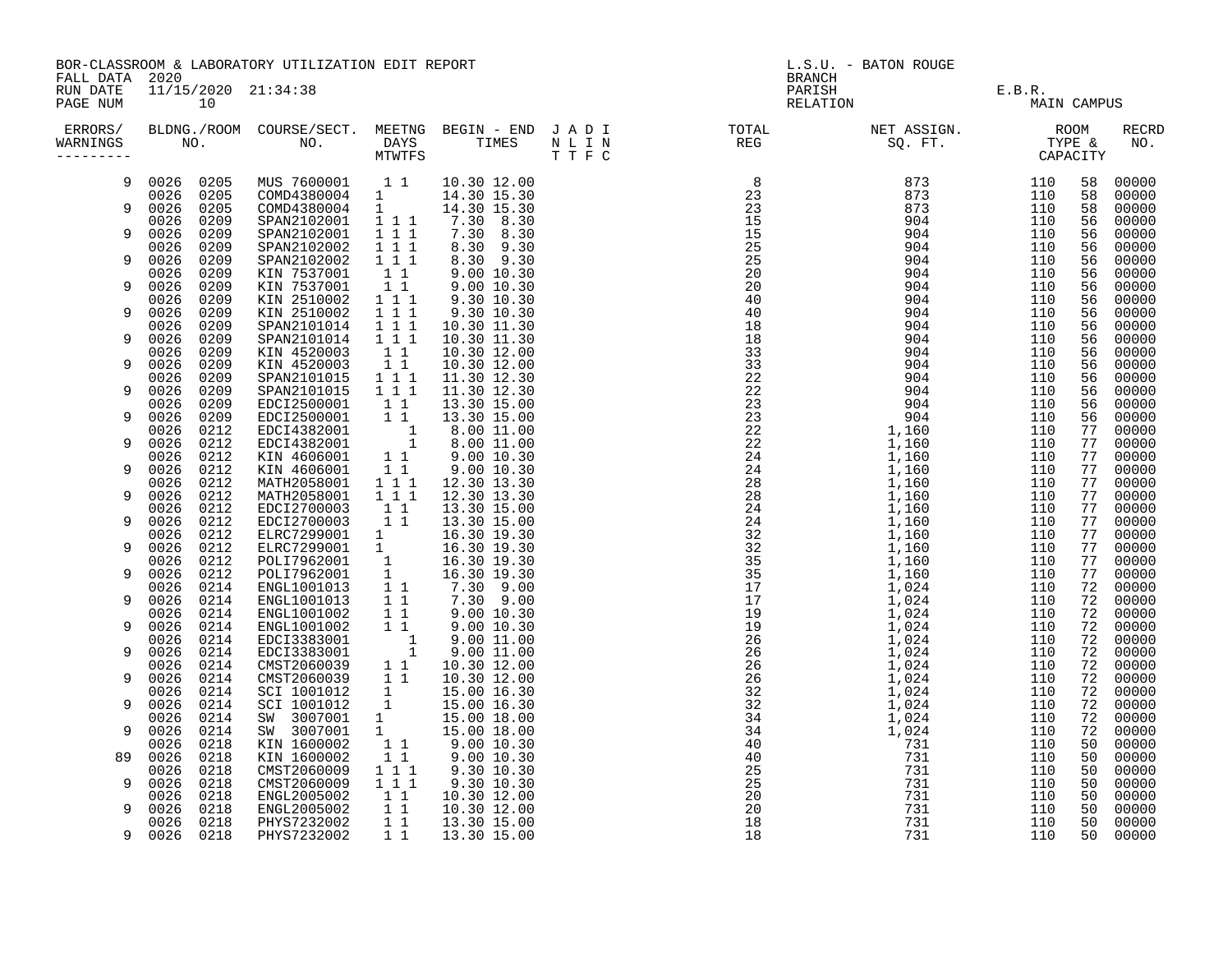|                                        | BOR-CLASSROOM & LABORATORY UTILIZATION EDIT REPORT |              |                                                                                                                                                                                                                                               |                                                |                                                                                                                                                                                                                                                                                                                                                   |  | L.S.U. - BATON ROUGE                                                                                                                                                                                                                                                                                                                                                                                                                                                                                                |                                      |             |          |                |  |
|----------------------------------------|----------------------------------------------------|--------------|-----------------------------------------------------------------------------------------------------------------------------------------------------------------------------------------------------------------------------------------------|------------------------------------------------|---------------------------------------------------------------------------------------------------------------------------------------------------------------------------------------------------------------------------------------------------------------------------------------------------------------------------------------------------|--|---------------------------------------------------------------------------------------------------------------------------------------------------------------------------------------------------------------------------------------------------------------------------------------------------------------------------------------------------------------------------------------------------------------------------------------------------------------------------------------------------------------------|--------------------------------------|-------------|----------|----------------|--|
| FALL DATA 2020<br>RUN DATE<br>PAGE NUM |                                                    | 11           | 11/15/2020 21:34:38                                                                                                                                                                                                                           |                                                |                                                                                                                                                                                                                                                                                                                                                   |  | <b>BRANCH</b>                                                                                                                                                                                                                                                                                                                                                                                                                                                                                                       | PARISH E.B.R.<br>RELATION E.B.R. MAI | MAIN CAMPUS |          |                |  |
| WARNINGS<br>---------                  |                                                    |              |                                                                                                                                                                                                                                               |                                                |                                                                                                                                                                                                                                                                                                                                                   |  | ERRORS/ BLDNG./ROOM COURSE/SECT. MEETNG BEGIN – END JADI TOTAL TOTAL NETASSIGN. NET ASSIGN. ROOM ROOM COURSE/SECT. MEETNG BEGIN – END JADI TOTAL TOTAL NETASSIGN. TYPE &<br>WARNINGS NO. NO. DAYS TIMES NLIN REG SQ.FT. TYPE & CA<br>$\begin{smallmatrix} 10.18 & 0.18 & 0.18 & 0.18 & 0.18 & 0.18 & 0.18 & 0.18 & 0.18 & 0.18 & 0.18 & 0.18 & 0.18 & 0.18 & 0.18 & 0.18 & 0.18 & 0.18 & 0.18 & 0.18 & 0.18 & 0.18 & 0.18 & 0.18 & 0.18 & 0.18 & 0.18 & 0.18 & 0.18 & 0.18 & 0.18 & 0.18 & 0.18 & 0.18 & 0.18 & 0.$ |                                      |             |          | RECRD<br>NO.   |  |
|                                        | 0026 0218                                          |              | ENTM7007001 1 14.00 15.00<br>ENTM7007001 1 14.00 15.00<br>KIN 4517001 1 1 7.30 9.00<br>KIN 4517001 1 1 7.30 9.00                                                                                                                              |                                                |                                                                                                                                                                                                                                                                                                                                                   |  |                                                                                                                                                                                                                                                                                                                                                                                                                                                                                                                     |                                      |             |          | 50 00000       |  |
| 9                                      | 0026 0218                                          |              |                                                                                                                                                                                                                                               |                                                |                                                                                                                                                                                                                                                                                                                                                   |  |                                                                                                                                                                                                                                                                                                                                                                                                                                                                                                                     |                                      |             | 50       | 00000          |  |
|                                        | 0026 0220                                          |              |                                                                                                                                                                                                                                               |                                                |                                                                                                                                                                                                                                                                                                                                                   |  |                                                                                                                                                                                                                                                                                                                                                                                                                                                                                                                     |                                      |             | 66       | 00000          |  |
| 9                                      | 0026 0220<br>0026                                  | 0220         | MATH4200001                                                                                                                                                                                                                                   | $1\quad1$<br>$1 1 1$                           | 8.30 9.30                                                                                                                                                                                                                                                                                                                                         |  |                                                                                                                                                                                                                                                                                                                                                                                                                                                                                                                     |                                      |             | 66<br>66 | 00000<br>00000 |  |
| 9                                      | 0026                                               | 0220         | MATH4200001                                                                                                                                                                                                                                   | $1 1 1$                                        | 8.30 9.30                                                                                                                                                                                                                                                                                                                                         |  |                                                                                                                                                                                                                                                                                                                                                                                                                                                                                                                     |                                      |             | 66       | 00000          |  |
|                                        | 0026                                               | 0220         | KIN 2540001                                                                                                                                                                                                                                   | $1\quad1$                                      |                                                                                                                                                                                                                                                                                                                                                   |  |                                                                                                                                                                                                                                                                                                                                                                                                                                                                                                                     |                                      |             | 66       | 00000          |  |
| 9                                      | 0026                                               | 0220         | KIN 2540001                                                                                                                                                                                                                                   |                                                | 9.00 10.30<br>9.00 10.30<br>$\begin{bmatrix} 1 & 1 & 9 & 0 & 0 & 1 & 0 & 3 & 0 \\ 1 & 1 & 1 & 1 & 0 & 3 & 0 & 1 & 1 & 3 \\ 1 & 1 & 1 & 0 & 0 & 3 & 1 & 1 & 3 & 0 \\ 0 & 0 & 0 & 0 & 0 & 1 & 0 & 0 & 0 \\ 0 & 0 & 0 & 0 & 0 & 0 & 0 & 0 & 0 \\ 0 & 0 & 0 & 0 & 0 & 0 & 0 & 0 & 0 \\ 0 & 0 & 0 & 0 & 0 & 0 & 0 & 0 & 0 \\ 0 & 0 & 0 & 0 & 0 & 0 & $ |  |                                                                                                                                                                                                                                                                                                                                                                                                                                                                                                                     |                                      |             | 66       | 00000          |  |
|                                        | 0026                                               | 0220         | KIN 3514001                                                                                                                                                                                                                                   |                                                |                                                                                                                                                                                                                                                                                                                                                   |  |                                                                                                                                                                                                                                                                                                                                                                                                                                                                                                                     |                                      |             | 66       | 00000          |  |
| 89                                     | 0026                                               | 0220         | KIN 3514001                                                                                                                                                                                                                                   | $1 1 1$                                        | 10.30 11.30                                                                                                                                                                                                                                                                                                                                       |  |                                                                                                                                                                                                                                                                                                                                                                                                                                                                                                                     |                                      |             | 66       | 00000          |  |
|                                        | 0026                                               | 0220         | KIN 1600003                                                                                                                                                                                                                                   | $\begin{bmatrix} 1 & 1 \\ 1 & 1 \end{bmatrix}$ | 12.00 13.30                                                                                                                                                                                                                                                                                                                                       |  |                                                                                                                                                                                                                                                                                                                                                                                                                                                                                                                     |                                      |             | 66       | 00000          |  |
| 9                                      | 0026                                               | 0220         | KIN 1600003                                                                                                                                                                                                                                   |                                                | 12.00 13.30                                                                                                                                                                                                                                                                                                                                       |  |                                                                                                                                                                                                                                                                                                                                                                                                                                                                                                                     |                                      |             | 66       | 00000          |  |
| 9                                      | 0026<br>0026                                       | 0220<br>0220 | CMST2060022<br>CMST2060022                                                                                                                                                                                                                    | 111<br>$1 1 1$                                 | 13.30 14.30                                                                                                                                                                                                                                                                                                                                       |  |                                                                                                                                                                                                                                                                                                                                                                                                                                                                                                                     |                                      |             | 66       | 00000<br>00000 |  |
|                                        | 0026                                               | 0220         |                                                                                                                                                                                                                                               |                                                | 13.30 14.30                                                                                                                                                                                                                                                                                                                                       |  |                                                                                                                                                                                                                                                                                                                                                                                                                                                                                                                     |                                      |             | 66<br>66 | 00000          |  |
| 9                                      | 0026                                               | 0220         |                                                                                                                                                                                                                                               |                                                |                                                                                                                                                                                                                                                                                                                                                   |  |                                                                                                                                                                                                                                                                                                                                                                                                                                                                                                                     |                                      |             | 66       | 00000          |  |
|                                        | 0026                                               | 0220         |                                                                                                                                                                                                                                               |                                                |                                                                                                                                                                                                                                                                                                                                                   |  |                                                                                                                                                                                                                                                                                                                                                                                                                                                                                                                     |                                      |             | 66       | 00000          |  |
| 9                                      | 0026                                               | 0220         |                                                                                                                                                                                                                                               |                                                |                                                                                                                                                                                                                                                                                                                                                   |  |                                                                                                                                                                                                                                                                                                                                                                                                                                                                                                                     |                                      |             | 66       | 00000          |  |
|                                        | 0026                                               | 0220         | MFS 3119001<br>MFS 3119001 1 13.30 14.30<br>MFS 3119001 1 13.30 16.30<br>MFS 3119002 1 13.30 16.30<br>MFS 3119002 1 13.30 16.30<br>MFS 3119002 1 13.30 16.30<br>EDCI3001001 1 16.30 18.30<br>EDCI3001001 1 16.30 18.30<br>EDCI3001001 1 16.30 |                                                |                                                                                                                                                                                                                                                                                                                                                   |  |                                                                                                                                                                                                                                                                                                                                                                                                                                                                                                                     |                                      |             | 66       | 00000          |  |
| 9                                      | 0026 0220                                          |              |                                                                                                                                                                                                                                               |                                                |                                                                                                                                                                                                                                                                                                                                                   |  |                                                                                                                                                                                                                                                                                                                                                                                                                                                                                                                     |                                      |             | 66       | 00000          |  |
|                                        | 0026                                               | 0225         |                                                                                                                                                                                                                                               |                                                |                                                                                                                                                                                                                                                                                                                                                   |  |                                                                                                                                                                                                                                                                                                                                                                                                                                                                                                                     |                                      |             | 42       | 00000          |  |
| 9                                      | 0026 0225<br>0026                                  | 0225         | CMST2060027                                                                                                                                                                                                                                   |                                                |                                                                                                                                                                                                                                                                                                                                                   |  |                                                                                                                                                                                                                                                                                                                                                                                                                                                                                                                     |                                      |             | 42<br>42 | 00000<br>00000 |  |
| 9                                      | 0026 0225                                          |              | CMST2060027                                                                                                                                                                                                                                   |                                                |                                                                                                                                                                                                                                                                                                                                                   |  |                                                                                                                                                                                                                                                                                                                                                                                                                                                                                                                     |                                      |             | 42       | 00000          |  |
|                                        | 0026 0228                                          |              | MATH2203001                                                                                                                                                                                                                                   | $1\quad1$                                      | 7.30 9.30                                                                                                                                                                                                                                                                                                                                         |  |                                                                                                                                                                                                                                                                                                                                                                                                                                                                                                                     |                                      |             | 94       | 00000          |  |
| 9                                      | 0026 0228                                          |              | MATH2203001                                                                                                                                                                                                                                   | 11                                             |                                                                                                                                                                                                                                                                                                                                                   |  |                                                                                                                                                                                                                                                                                                                                                                                                                                                                                                                     |                                      |             | 94       | 00000          |  |
|                                        | 0026                                               | 0228         | MATH1201001                                                                                                                                                                                                                                   | 111                                            | 7.30 9.30<br>9.30 10.30                                                                                                                                                                                                                                                                                                                           |  |                                                                                                                                                                                                                                                                                                                                                                                                                                                                                                                     |                                      |             | 94       | 00000          |  |
| 9                                      | 0026 0228                                          |              | MATH1201001                                                                                                                                                                                                                                   | $1 1 1$                                        | 9.30 10.30                                                                                                                                                                                                                                                                                                                                        |  |                                                                                                                                                                                                                                                                                                                                                                                                                                                                                                                     |                                      |             | 94       | 00000          |  |
|                                        | 0026                                               | 0228         | MATH1201002                                                                                                                                                                                                                                   | $1 1 1$                                        | 10.30 11.30                                                                                                                                                                                                                                                                                                                                       |  |                                                                                                                                                                                                                                                                                                                                                                                                                                                                                                                     |                                      |             | 94       | 00000          |  |
| 9                                      | 0026                                               | 0228         | MATH1201002                                                                                                                                                                                                                                   | 1 1 1                                          | 10.30 11.30                                                                                                                                                                                                                                                                                                                                       |  |                                                                                                                                                                                                                                                                                                                                                                                                                                                                                                                     |                                      |             | 94       | 00000          |  |
| 9                                      | 0026<br>0026                                       | 0228<br>0228 | KIN 3608001<br>KIN 3608001                                                                                                                                                                                                                    | $1\quad1$<br>$1\quad1$                         | 12.00 13.30<br>12.00 13.30                                                                                                                                                                                                                                                                                                                        |  |                                                                                                                                                                                                                                                                                                                                                                                                                                                                                                                     |                                      |             | 94<br>94 | 00000<br>00000 |  |
|                                        | 0026                                               | 0228         | LHRD3071001 1 1                                                                                                                                                                                                                               |                                                | 13.30 15.00                                                                                                                                                                                                                                                                                                                                       |  |                                                                                                                                                                                                                                                                                                                                                                                                                                                                                                                     |                                      |             | 94       | 00000          |  |
| 9                                      | 0026 0228                                          |              | LHRD3071001                                                                                                                                                                                                                                   | $1\quad1$                                      | 13.30 15.00                                                                                                                                                                                                                                                                                                                                       |  |                                                                                                                                                                                                                                                                                                                                                                                                                                                                                                                     |                                      |             | 94       | 00000          |  |
|                                        | 0026                                               | 0228         | MATH1550037                                                                                                                                                                                                                                   | 11111                                          | 15.30 16.30                                                                                                                                                                                                                                                                                                                                       |  |                                                                                                                                                                                                                                                                                                                                                                                                                                                                                                                     |                                      |             | 94       | 00000          |  |
| 9                                      | 0026                                               | 0228         | MATH1550037                                                                                                                                                                                                                                   | 11111                                          | 15.30 16.30                                                                                                                                                                                                                                                                                                                                       |  |                                                                                                                                                                                                                                                                                                                                                                                                                                                                                                                     |                                      |             | 94       | 00000          |  |
|                                        | 0026                                               | 0228         | KIN 4520002                                                                                                                                                                                                                                   | $\frac{1}{1}$<br>$\frac{1}{1}$                 | 16.30 19.30                                                                                                                                                                                                                                                                                                                                       |  |                                                                                                                                                                                                                                                                                                                                                                                                                                                                                                                     |                                      |             | 94       | 00000          |  |
| 9                                      | 0026                                               | 0228         | KIN 4520002                                                                                                                                                                                                                                   |                                                | 16.30 19.30                                                                                                                                                                                                                                                                                                                                       |  |                                                                                                                                                                                                                                                                                                                                                                                                                                                                                                                     |                                      |             | 94       | 00000          |  |
|                                        | 0026                                               | 0228         | KIN 7604001                                                                                                                                                                                                                                   |                                                | 16.30 19.30                                                                                                                                                                                                                                                                                                                                       |  |                                                                                                                                                                                                                                                                                                                                                                                                                                                                                                                     |                                      |             | 94       | 00000          |  |
| 9                                      | 0026                                               | 0228<br>0236 | KIN 7604001<br>CMST2060002                                                                                                                                                                                                                    | $1\bar{1}1$                                    | 16.30 19.30<br>7.30 8.30                                                                                                                                                                                                                                                                                                                          |  |                                                                                                                                                                                                                                                                                                                                                                                                                                                                                                                     |                                      |             | 94       | 00000          |  |
| 9                                      | 0026<br>0026 0236                                  |              | CMST2060002                                                                                                                                                                                                                                   | $1 1 1$                                        | 7.30 8.30                                                                                                                                                                                                                                                                                                                                         |  |                                                                                                                                                                                                                                                                                                                                                                                                                                                                                                                     |                                      |             | 49<br>49 | 00000<br>00000 |  |
|                                        | 0026                                               | 0236         | KIN 4512001                                                                                                                                                                                                                                   | $1 1 1$                                        | 8.30 9.30                                                                                                                                                                                                                                                                                                                                         |  |                                                                                                                                                                                                                                                                                                                                                                                                                                                                                                                     |                                      |             | 49       | 00000          |  |
| 9                                      | 0026                                               | 0236         | KIN 4512001                                                                                                                                                                                                                                   | $1 1 1$                                        | 8.30 9.30                                                                                                                                                                                                                                                                                                                                         |  |                                                                                                                                                                                                                                                                                                                                                                                                                                                                                                                     |                                      |             | 49       | 00000          |  |
|                                        | 0026                                               | 0236         | FREN2101005                                                                                                                                                                                                                                   | $1\quad1$                                      | 9.00 10.30                                                                                                                                                                                                                                                                                                                                        |  |                                                                                                                                                                                                                                                                                                                                                                                                                                                                                                                     |                                      |             | 49       | 00000          |  |
| 9                                      | 0026                                               | 0236         | FREN2101005                                                                                                                                                                                                                                   | 11                                             | 9.00 10.30                                                                                                                                                                                                                                                                                                                                        |  |                                                                                                                                                                                                                                                                                                                                                                                                                                                                                                                     |                                      |             | 49       | 00000          |  |
|                                        | 0026                                               | 0236         | CMST2060014 1 1 1 10.30 11.30                                                                                                                                                                                                                 |                                                |                                                                                                                                                                                                                                                                                                                                                   |  |                                                                                                                                                                                                                                                                                                                                                                                                                                                                                                                     |                                      |             | 49       | 00000          |  |
| 9                                      | 0026                                               | 0236         | CMST2060014<br>AAAS3044001                                                                                                                                                                                                                    | $1 1 1$                                        | 10.30 11.30                                                                                                                                                                                                                                                                                                                                       |  |                                                                                                                                                                                                                                                                                                                                                                                                                                                                                                                     |                                      |             | 49       | 00000          |  |
|                                        | 0026 0236                                          |              |                                                                                                                                                                                                                                               | $1\quad1$                                      | 12.00 13.30                                                                                                                                                                                                                                                                                                                                       |  |                                                                                                                                                                                                                                                                                                                                                                                                                                                                                                                     |                                      |             | 49       | 00000          |  |
| 9                                      | 0026 0236                                          |              | AAAS3044001                                                                                                                                                                                                                                   | $\begin{array}{c} 1 & 1 \end{array}$           | 12.00 13.30                                                                                                                                                                                                                                                                                                                                       |  |                                                                                                                                                                                                                                                                                                                                                                                                                                                                                                                     |                                      |             | 49<br>49 | 00000          |  |
|                                        | 0026 0236                                          |              | KIN 4571001                                                                                                                                                                                                                                   |                                                | 1 1 1 1 1 1 2 . 30 1 3 . 30                                                                                                                                                                                                                                                                                                                       |  |                                                                                                                                                                                                                                                                                                                                                                                                                                                                                                                     |                                      |             |          | 00000          |  |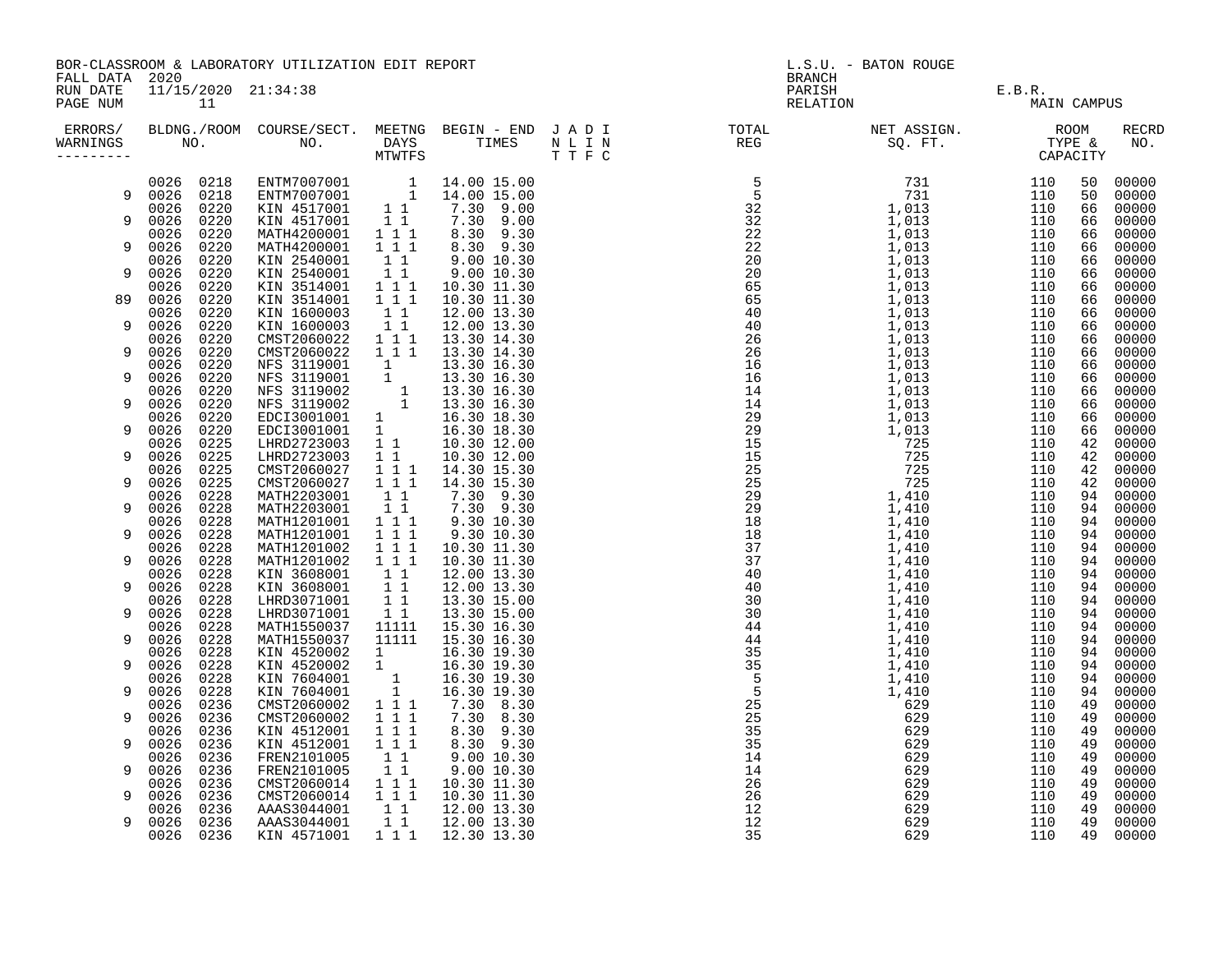|                                        |                              | BOR-CLASSROOM & LABORATORY UTILIZATION EDIT REPORT                                                                                                                                                                                             |                                                |                            | L.S.U. - BATON ROUGE<br><b>BRANCH</b>                                                                                                                                                                                                                                                                                                                                                                                                    |              |                      |             |                     |
|----------------------------------------|------------------------------|------------------------------------------------------------------------------------------------------------------------------------------------------------------------------------------------------------------------------------------------|------------------------------------------------|----------------------------|------------------------------------------------------------------------------------------------------------------------------------------------------------------------------------------------------------------------------------------------------------------------------------------------------------------------------------------------------------------------------------------------------------------------------------------|--------------|----------------------|-------------|---------------------|
| FALL DATA 2020<br>RUN DATE<br>PAGE NUM | 11/15/2020 21:34:38<br>12    |                                                                                                                                                                                                                                                |                                                |                            | PARISH<br>RELATION                                                                                                                                                                                                                                                                                                                                                                                                                       | $\mathbf{I}$ | E.B.R.               | MAIN CAMPUS |                     |
| ERRORS/<br>WARNINGS<br>----------      |                              |                                                                                                                                                                                                                                                |                                                |                            | $\begin{array}{cccccccc} \textbf{N} & \textbf{E} & \textbf{F} & \textbf{S} & \textbf{S} & \textbf{S} & \textbf{S} & \textbf{S} \\ \textbf{N} & \textbf{I} & \textbf{I} & \textbf{I} & \textbf{I} & \textbf{I} & \textbf{I} & \textbf{I} \\ \textbf{N} & \textbf{I} & \textbf{I} & \textbf{I} & \textbf{I} & \textbf{I} & \textbf{I} & \textbf{I} \\ \textbf{N} & \textbf{I} & \textbf{I} & \textbf{I} & \textbf{I} & \textbf{I} & \text$ |              |                      |             | <b>RECRD</b><br>NO. |
| 9                                      | 0026 0236                    | KIN 4571001 111                                                                                                                                                                                                                                |                                                | 12.30 13.30                |                                                                                                                                                                                                                                                                                                                                                                                                                                          |              |                      | 49          | 00000               |
| 9                                      | 0026<br>0236<br>0026<br>0236 | PSYC7946001 1<br>PSYC7946001 1                                                                                                                                                                                                                 |                                                | 14.00 17.00<br>14.00 17.00 |                                                                                                                                                                                                                                                                                                                                                                                                                                          |              |                      | 49<br>49    | 00000<br>00000      |
|                                        | 0236<br>0026                 | CMST2060025                                                                                                                                                                                                                                    | 1 1 1                                          | 14.30 15.30                |                                                                                                                                                                                                                                                                                                                                                                                                                                          |              |                      | 49          | 00000               |
| 9                                      | 0026<br>0236<br>0026<br>0237 | CMST2060025<br>CMST7945001                                                                                                                                                                                                                     | 1 1 1<br>11                                    | 14.30 15.30<br>12.00 13.30 |                                                                                                                                                                                                                                                                                                                                                                                                                                          |              |                      | 49<br>32    | 00000<br>00000      |
| 9                                      | 0026<br>0237                 | CMST7945001                                                                                                                                                                                                                                    | $\overline{1}$ $\overline{1}$                  | 12.00 13.30                |                                                                                                                                                                                                                                                                                                                                                                                                                                          |              |                      | 32          | 00000               |
| 9                                      | 0028<br>0118<br>0028<br>0118 | MEDP4331001<br>MEDP4331001                                                                                                                                                                                                                     | $1 1 1$<br>$1$ 1 1                             | 10.30 11.30<br>10.30 11.30 |                                                                                                                                                                                                                                                                                                                                                                                                                                          |              |                      | 24<br>24    | 00000<br>00000      |
|                                        | 0029<br>0101                 | ME 3834001                                                                                                                                                                                                                                     | 11111                                          | 7.30 8.30                  |                                                                                                                                                                                                                                                                                                                                                                                                                                          |              | 110 1008             |             | 00000               |
| 9                                      | 0029<br>0101<br>0029<br>0101 | ME 3834001<br>GEOG2050001                                                                                                                                                                                                                      | 11111<br>$1 1 1$                               | 7.30 8.30<br>$9.30\ 10.30$ |                                                                                                                                                                                                                                                                                                                                                                                                                                          |              | 110 1008<br>110 1008 |             | 00000<br>00000      |
| 9                                      | 0029<br>0101                 | GEOG2050001                                                                                                                                                                                                                                    | 1 1 1                                          | 9.30 10.30                 |                                                                                                                                                                                                                                                                                                                                                                                                                                          |              | 110 1008             |             | 00000               |
| 9                                      | 0029<br>0101<br>0029<br>0101 | HIST2055001<br>HIST2055001                                                                                                                                                                                                                     | $1 1 1$<br>111                                 | 12.30 13.30<br>12.30 13.30 |                                                                                                                                                                                                                                                                                                                                                                                                                                          |              | 110 1008<br>110 1008 |             | 00000<br>00000      |
|                                        | 0029<br>0101                 | SOCL2001008                                                                                                                                                                                                                                    | $\begin{array}{rr} 1 & 1 \\ 1 & 1 \end{array}$ | 13.30 15.00                |                                                                                                                                                                                                                                                                                                                                                                                                                                          |              | 110 1008             |             | 00000               |
| 9                                      | 0029<br>0101<br>0029 B0013   | SOCL2001008<br>KIN 3535001                                                                                                                                                                                                                     |                                                | 13.30 15.00<br>9.30 11.30  |                                                                                                                                                                                                                                                                                                                                                                                                                                          |              | 110 1008             | 20          | 00000<br>00000      |
| 9                                      | 0029 B0013                   |                                                                                                                                                                                                                                                | $\frac{1}{1}$                                  |                            |                                                                                                                                                                                                                                                                                                                                                                                                                                          |              |                      | 20          | 00000               |
| 9                                      | 0029 B0013<br>0029 B0013     |                                                                                                                                                                                                                                                |                                                |                            |                                                                                                                                                                                                                                                                                                                                                                                                                                          |              |                      | 20<br>20    | 00000<br>00000      |
|                                        | 0029 B0013                   |                                                                                                                                                                                                                                                |                                                |                            |                                                                                                                                                                                                                                                                                                                                                                                                                                          |              |                      | 20          | 00000               |
| 9                                      | 0029 B0013<br>0034 0102      |                                                                                                                                                                                                                                                |                                                |                            |                                                                                                                                                                                                                                                                                                                                                                                                                                          |              |                      | 20<br>33    | 00000<br>00000      |
| 9                                      | 0034 0102                    |                                                                                                                                                                                                                                                |                                                |                            |                                                                                                                                                                                                                                                                                                                                                                                                                                          |              |                      | 33          | 00000               |
| 9                                      | 0034 0102<br>0102<br>0034    |                                                                                                                                                                                                                                                |                                                |                            |                                                                                                                                                                                                                                                                                                                                                                                                                                          |              |                      | 33<br>33    | 00000<br>00000      |
|                                        | 0034 0102                    |                                                                                                                                                                                                                                                |                                                |                            |                                                                                                                                                                                                                                                                                                                                                                                                                                          |              |                      | 33          | 00000               |
| 9                                      | 0034 0102<br>0034 0104       |                                                                                                                                                                                                                                                |                                                |                            |                                                                                                                                                                                                                                                                                                                                                                                                                                          |              |                      | 33<br>30    | 00000<br>00000      |
| 9                                      | 0034<br>0104                 |                                                                                                                                                                                                                                                |                                                |                            |                                                                                                                                                                                                                                                                                                                                                                                                                                          |              |                      | 30          | 00000               |
| 9                                      | 0034<br>0104<br>0034<br>0104 |                                                                                                                                                                                                                                                |                                                |                            |                                                                                                                                                                                                                                                                                                                                                                                                                                          |              |                      | 30<br>30    | 00000<br>00000      |
|                                        | 0118<br>0034                 |                                                                                                                                                                                                                                                |                                                |                            |                                                                                                                                                                                                                                                                                                                                                                                                                                          |              |                      | 22          | 00000               |
| 89                                     | 0034<br>0118<br>0034<br>0118 | ELRC3500001<br>ELRC3500002                                                                                                                                                                                                                     | $1\quad1$<br>$1\quad1$                         | 9.00 10.30<br>10.30 12.00  |                                                                                                                                                                                                                                                                                                                                                                                                                                          |              |                      | 22<br>22    | 00000<br>00000      |
| 89                                     | 0034 0118                    | ELRC3500002                                                                                                                                                                                                                                    | $1\quad1$                                      | 10.30 12.00                |                                                                                                                                                                                                                                                                                                                                                                                                                                          |              |                      | 22          | 00000               |
|                                        | 0034 0118                    | ELRC2507001                                                                                                                                                                                                                                    | 11                                             | 13.30 15.00                |                                                                                                                                                                                                                                                                                                                                                                                                                                          |              |                      | 22          | 00000               |
| 89                                     | 0034<br>0118<br>0034<br>0118 | ELRC2507001                                                                                                                                                                                                                                    | $1\quad1$                                      | 13.30 15.00<br>15.00 16.30 |                                                                                                                                                                                                                                                                                                                                                                                                                                          |              |                      | 22<br>22    | 00000<br>00000      |
| 89                                     | 0034<br>0118                 | ELRC2507002   1   1<br>ELRC2507002   1   1                                                                                                                                                                                                     |                                                | 15.00 16.30                |                                                                                                                                                                                                                                                                                                                                                                                                                                          |              |                      | 22          | 00000               |
| 89                                     | 0118<br>0034<br>0034<br>0118 | ELRC4507001 1<br>ELRC4507001 1<br>ELRC4507001                                                                                                                                                                                                  |                                                | 16.30 19.30<br>16.30 19.30 |                                                                                                                                                                                                                                                                                                                                                                                                                                          |              |                      | 22<br>22    | 00000<br>00000      |
|                                        | 0034<br>0214                 |                                                                                                                                                                                                                                                |                                                |                            |                                                                                                                                                                                                                                                                                                                                                                                                                                          |              |                      | 30          | 00000               |
| 9                                      | 0034<br>0214<br>0034<br>0214 |                                                                                                                                                                                                                                                |                                                |                            |                                                                                                                                                                                                                                                                                                                                                                                                                                          |              |                      | 30<br>30    | 00000<br>00000      |
| 9                                      | 0214<br>0034                 |                                                                                                                                                                                                                                                |                                                |                            |                                                                                                                                                                                                                                                                                                                                                                                                                                          |              |                      | 30          | 00000               |
| 9                                      | 0034<br>0216<br>0034<br>0216 |                                                                                                                                                                                                                                                |                                                |                            |                                                                                                                                                                                                                                                                                                                                                                                                                                          |              |                      | 33<br>33    | 00000<br>00000      |
|                                        | 0034 0216                    | ELRC4507001 1 16.30 19.30<br>EDCI3701001 1 9.00 11.00<br>EDCI3701001 1 9.00 11.00<br>ELRC7263001 1 16.30 19.30<br>ELRC7263001 1 16.30 19.30<br>EDCI7009002 1 16.30 19.30<br>EDCI7009002 1 16.30 19.30<br>EDCI7901001 1 16.30 19.30<br>EDCI7901 |                                                |                            |                                                                                                                                                                                                                                                                                                                                                                                                                                          |              |                      | 33          | 00000               |
| 9                                      | 0034 0216                    |                                                                                                                                                                                                                                                |                                                |                            |                                                                                                                                                                                                                                                                                                                                                                                                                                          |              |                      | 33          | 00000               |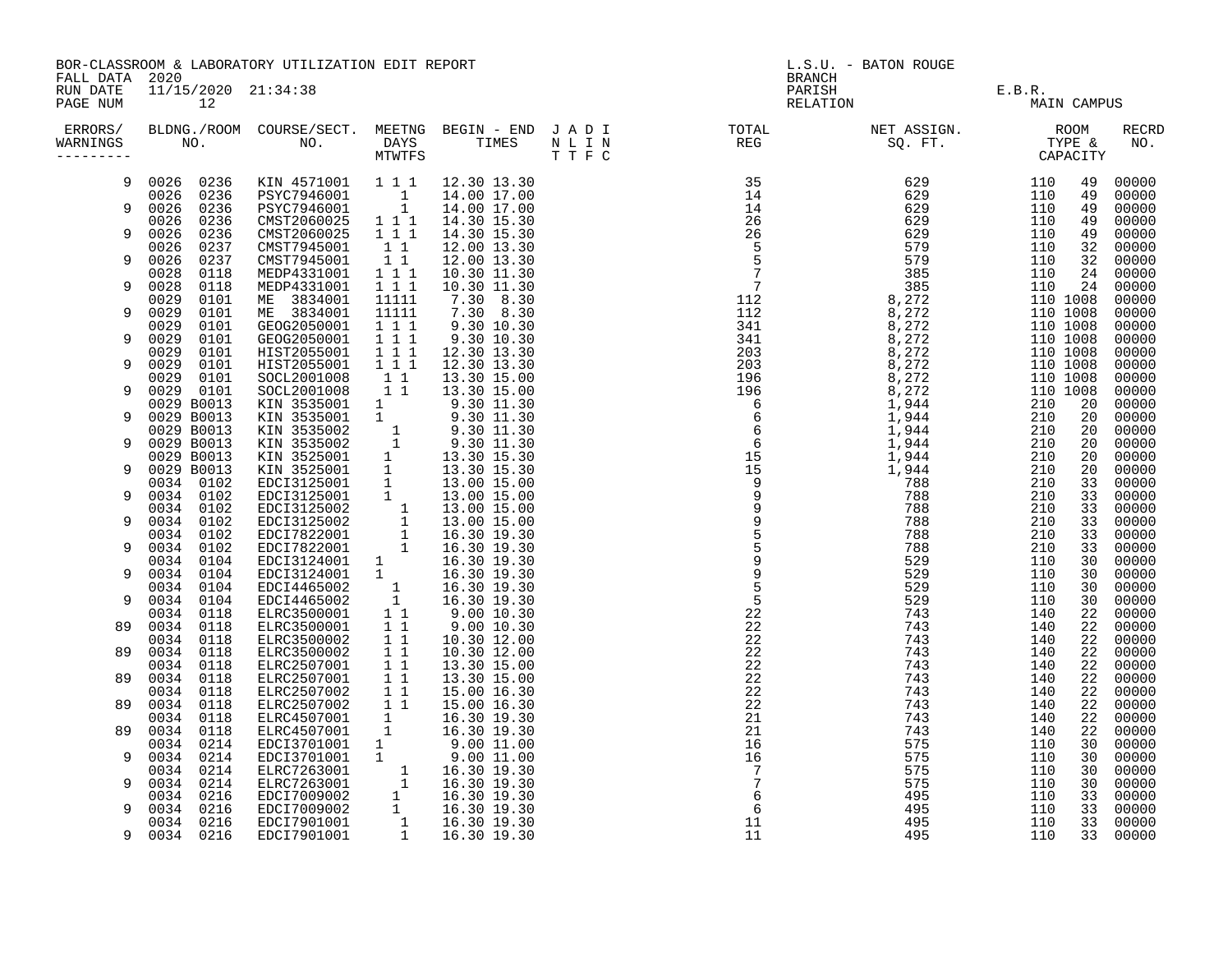| FALL DATA 2020                                                                                                                    |                                                                                                                                                                                                                                                                                                                                                                                                                                                                                                                                                                                                                                                                                                                              | BOR-CLASSROOM & LABORATORY UTILIZATION EDIT REPORT                                                                                                                                                                                                                                                                                                                                                                                                                                                                                                                                                                                                                                                                                                                                                                                                  |                                                                                        |                                                                                                                                                                                                                         | <b>BRANCH</b>                                                                                                                                                                                                                                                                                                                                                                                                                      | L.S.U. - BATON ROUGE |             |                                                                                                                                                                                                                                                                                                                                                                                                                                                    |
|-----------------------------------------------------------------------------------------------------------------------------------|------------------------------------------------------------------------------------------------------------------------------------------------------------------------------------------------------------------------------------------------------------------------------------------------------------------------------------------------------------------------------------------------------------------------------------------------------------------------------------------------------------------------------------------------------------------------------------------------------------------------------------------------------------------------------------------------------------------------------|-----------------------------------------------------------------------------------------------------------------------------------------------------------------------------------------------------------------------------------------------------------------------------------------------------------------------------------------------------------------------------------------------------------------------------------------------------------------------------------------------------------------------------------------------------------------------------------------------------------------------------------------------------------------------------------------------------------------------------------------------------------------------------------------------------------------------------------------------------|----------------------------------------------------------------------------------------|-------------------------------------------------------------------------------------------------------------------------------------------------------------------------------------------------------------------------|------------------------------------------------------------------------------------------------------------------------------------------------------------------------------------------------------------------------------------------------------------------------------------------------------------------------------------------------------------------------------------------------------------------------------------|----------------------|-------------|----------------------------------------------------------------------------------------------------------------------------------------------------------------------------------------------------------------------------------------------------------------------------------------------------------------------------------------------------------------------------------------------------------------------------------------------------|
| RUN DATE<br>PAGE NUM                                                                                                              | 11/15/2020 21:34:38<br>13                                                                                                                                                                                                                                                                                                                                                                                                                                                                                                                                                                                                                                                                                                    |                                                                                                                                                                                                                                                                                                                                                                                                                                                                                                                                                                                                                                                                                                                                                                                                                                                     |                                                                                        |                                                                                                                                                                                                                         | PARISH<br>RELATION                                                                                                                                                                                                                                                                                                                                                                                                                 | E.B.R.<br>MAIN C.    | MAIN CAMPUS |                                                                                                                                                                                                                                                                                                                                                                                                                                                    |
| ERRORS/<br>WARNINGS<br>---------                                                                                                  |                                                                                                                                                                                                                                                                                                                                                                                                                                                                                                                                                                                                                                                                                                                              |                                                                                                                                                                                                                                                                                                                                                                                                                                                                                                                                                                                                                                                                                                                                                                                                                                                     |                                                                                        |                                                                                                                                                                                                                         |                                                                                                                                                                                                                                                                                                                                                                                                                                    |                      |             | RECRD                                                                                                                                                                                                                                                                                                                                                                                                                                              |
| 9<br>9<br>9<br>9<br>8<br>4<br>4<br>89<br>9<br>9<br>9<br>9<br>9<br>9<br>9<br>9<br>9<br>9<br>9<br>9<br>9<br>89<br>89<br>9<br>9<br>9 | 0034 0218<br>9 0034 0218<br>0034 0218<br>0034 0218<br>0034 0218<br>0034 0218<br>0034 0218<br>0034 0218<br>0034 0218<br>0034 0218<br>0034 0225<br>0034 0225<br>0040<br>1240<br>0040 1240<br>0040 1240<br>0040 1240<br>1240<br>0040<br>0040<br>1240<br>1240<br>0040<br>0040<br>1240<br>1240<br>0040<br>0040<br>1240<br>0040<br>1240<br>0040 1240<br>0040 1240<br>0040 1240<br>0040 1240<br>0040 1240<br>0040 1240<br>0040<br>1240<br>0040<br>1240<br>1240<br>0040<br>0040<br>1240<br>1240<br>0040<br>0040<br>1240<br>0040<br>1240<br>0043<br>0100<br>0043<br>0100<br>0043<br>0107<br>0043<br>0107<br>0043<br>0107<br>0043<br>0107<br>0043<br>0107<br>0043 0107<br>0043<br>0107<br>0043<br>0107<br>0043<br>0107<br>0043<br>0107 | EDCI3704001 1 9.00 12.00<br>EDCI3704001 1 9.00 12.00<br>EDCI3702001 1 11.30 13.30<br>EDCI3702001 1 11.30 13.30<br>EDCI4703001 1 12.30 15.30<br>EDCI4703001 1 12.30 15.30<br>EDCI7930001 1 16.30 19.30<br>EDCI7930001 1 16.30 19.30<br>EDCI7811<br>KIN 1999003<br>KIN 1999003 1 1 1<br>KIN 1152005<br>KIN 1152005<br>KIN 1999002<br>KIN 1999002 111<br>KIN 1152004 11<br>KIN 1152004<br>KIN 1152003<br>KIN 1152003<br>KIN 2577001 1 1 11.30 12.30<br>KIN 2577001 1 1 11.30 12.30<br>KIN 1803001 1 1 12.00 13.30<br>KIN 1803001 1 1 12.00 13.30<br>KIN 1152002 1 1 1 12.30 13.30<br>KIN 1152002 1 1 1<br>KIN 1152002 1 1 1 12.30 13.30<br>KIN 1802001 1 1 13.30 15.00<br>KIN 2601001 1 1 14.30 15.30<br>KIN 2601001 1 14.30 15.30<br>KIN 2601001 1 14.30 15.30<br>KIN 2601003 1 14.30 15.30<br>KIN 2601003 1 14.30 15.30<br>KIN 7512001 1 16.30 19.30 | 1 1 1<br>$1\quad1$<br>$\begin{smallmatrix} &\bar{1}&\bar{1}\\ 1&1&1 \end{smallmatrix}$ | 7.30 8.30<br>7.30 8.30<br>7.30 9.00<br>7.30 9.00<br>8.30 9.30<br>$8.30$ $9.30$<br>9.00 10.30<br>$\begin{array}{cccc} 1 & 1 & 9.00 & 10.30 \\ 1 & 1 & 10.30 & 12.00 \\ 1 & 1 & 10.30 & 12.00 \end{array}$<br>12.30 13.30 | $\begin{array}{cccc} \textbf{R1} = \textbf{1} & \textbf{1} & \textbf{1} & \textbf{1} & \textbf{1} & \textbf{1} & \textbf{1} & \textbf{1} & \textbf{1} & \textbf{1} & \textbf{1} & \textbf{1} & \textbf{1} & \textbf{1} & \textbf{1} & \textbf{1} & \textbf{1} & \textbf{1} & \textbf{1} & \textbf{1} & \textbf{1} & \textbf{1} & \textbf{1} & \textbf{1} & \textbf{1} & \textbf{1} & \textbf{1} & \textbf{1} & \textbf{1} & \text$ |                      |             | 00000<br>30 00000<br>00000<br>00000<br>00000<br>00000<br>00000<br>00000<br>00000<br>30 00000<br>00000<br>00000<br>00000<br>00000<br>00000<br>00000<br>00000<br>00000<br>00000<br>00000<br>00000<br>00000<br>00000<br>00000<br>00000<br>00000<br>00000<br>00000<br>00000<br>00000<br>00000<br>00000<br>00000<br>00000<br>00000<br>00000<br>00000<br>00000<br>00000<br>00000<br>00000<br>00000<br>00000<br>00000<br>00000<br>00000<br>00000<br>00000 |
| 9                                                                                                                                 | 0043<br>0107<br>0043 0107<br>0043 0111                                                                                                                                                                                                                                                                                                                                                                                                                                                                                                                                                                                                                                                                                       |                                                                                                                                                                                                                                                                                                                                                                                                                                                                                                                                                                                                                                                                                                                                                                                                                                                     |                                                                                        |                                                                                                                                                                                                                         |                                                                                                                                                                                                                                                                                                                                                                                                                                    |                      |             | 00000<br>32 00000<br>30 00000                                                                                                                                                                                                                                                                                                                                                                                                                      |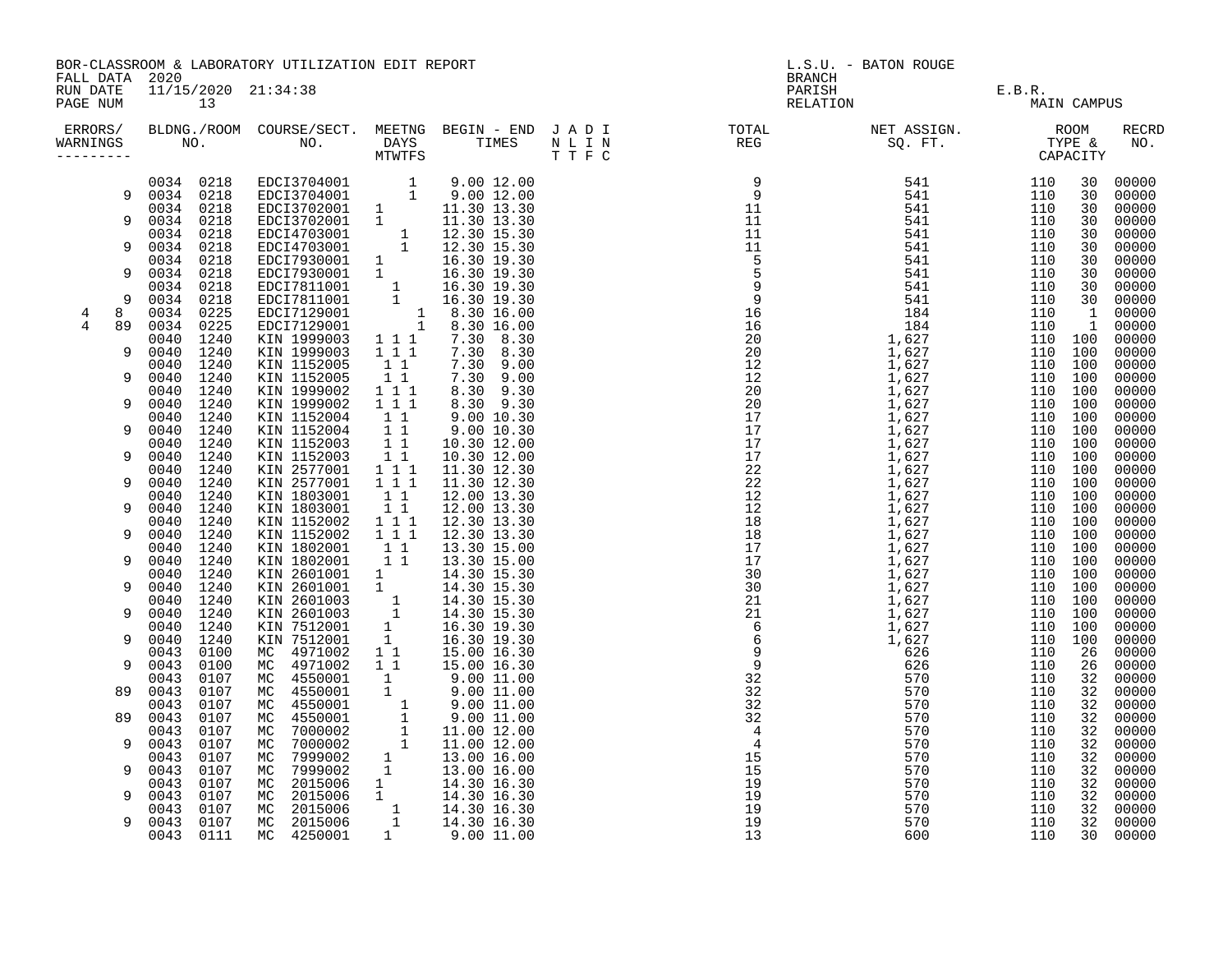| FALL DATA 2020       |                              |                           | BOR-CLASSROOM & LABORATORY UTILIZATION EDIT REPORT |                                                 |                                                                                                                                                                                                                                                                                                            | L.S.U. - BATON ROUGE<br><b>BRANCH</b> |                               |             |          |                |  |
|----------------------|------------------------------|---------------------------|----------------------------------------------------|-------------------------------------------------|------------------------------------------------------------------------------------------------------------------------------------------------------------------------------------------------------------------------------------------------------------------------------------------------------------|---------------------------------------|-------------------------------|-------------|----------|----------------|--|
| RUN DATE<br>PAGE NUM |                              | 11/15/2020 21:34:38<br>14 |                                                    |                                                 |                                                                                                                                                                                                                                                                                                            |                                       | PARISH E.B.R.<br>RELATION MAI | MAIN CAMPUS |          |                |  |
| WARNINGS             |                              |                           |                                                    |                                                 |                                                                                                                                                                                                                                                                                                            |                                       |                               |             |          | RECRD<br>NO.   |  |
| 9                    |                              |                           |                                                    |                                                 | $\begin{array}{cccccc} 0043 & 0111 & \text{MC} & 4250001 & 1 & 9.00 & 11.00 \\ 0043 & 0111 & \text{MC} & 4250001 & 1 & 9.00 & 11.00 \\ 0043 & 0111 & \text{MC} & 4250001 & 1 & 9.00 & 11.00 \\ 0043 & 0122 & \text{MC} & 7001001 & 1 & 9.00 & 12.00 \\ 0043 & 0122 & \text{MC} & 7001001 & 1 & 9.00 & 12.$ |                                       |                               | 110         | 30       | 00000          |  |
| 9                    |                              |                           |                                                    |                                                 |                                                                                                                                                                                                                                                                                                            |                                       |                               | 110<br>110  | 30<br>30 | 00000<br>00000 |  |
|                      |                              |                           |                                                    |                                                 |                                                                                                                                                                                                                                                                                                            |                                       |                               | 110         | 37       | 00000          |  |
| 9                    |                              |                           |                                                    |                                                 |                                                                                                                                                                                                                                                                                                            |                                       |                               | 110         | 37       | 00000          |  |
|                      |                              |                           |                                                    |                                                 |                                                                                                                                                                                                                                                                                                            |                                       |                               | 110         | 37       | 00000          |  |
| 9                    | 0043<br>0122                 | МC                        | 2010002                                            |                                                 | 10.30 12.30                                                                                                                                                                                                                                                                                                |                                       |                               | 110<br>110  | 37<br>37 | 00000<br>00000 |  |
| 9                    | 0043<br>0122                 | МC                        | 2010002                                            | $\begin{matrix} 1 \\ 1 \end{matrix}$            | 10.30 12.30                                                                                                                                                                                                                                                                                                |                                       |                               | 110         | 37       | 00000          |  |
|                      | 0043<br>0122                 |                           |                                                    |                                                 |                                                                                                                                                                                                                                                                                                            |                                       |                               | 110         | 37       | 00000          |  |
| 9                    | 0043<br>0122                 |                           |                                                    |                                                 |                                                                                                                                                                                                                                                                                                            |                                       |                               | 110         | 37       | 00000          |  |
|                      | 0043<br>0122                 |                           |                                                    |                                                 |                                                                                                                                                                                                                                                                                                            |                                       |                               | 110         | 37       | 00000          |  |
| 9                    | 0043<br>0122<br>0122<br>0043 |                           |                                                    |                                                 |                                                                                                                                                                                                                                                                                                            |                                       |                               | 110<br>110  | 37<br>37 | 00000<br>00000 |  |
| 9                    | 0043<br>0122                 |                           |                                                    |                                                 |                                                                                                                                                                                                                                                                                                            |                                       |                               | 110         | 37       | 00000          |  |
|                      | 0043<br>0122                 |                           |                                                    |                                                 |                                                                                                                                                                                                                                                                                                            |                                       |                               | 110         | 37       | 00000          |  |
| 9                    | 0043<br>0122                 |                           |                                                    |                                                 |                                                                                                                                                                                                                                                                                                            |                                       |                               | 110         | 37       | 00000          |  |
| 9                    | 0043<br>0122                 |                           |                                                    |                                                 |                                                                                                                                                                                                                                                                                                            |                                       |                               | 110         | 37       | 00000          |  |
|                      | 0043<br>0122<br>0043<br>0135 |                           |                                                    |                                                 |                                                                                                                                                                                                                                                                                                            |                                       |                               | 110<br>110  | 37<br>42 | 00000<br>00000 |  |
| 9                    | 0043<br>0135                 |                           |                                                    |                                                 |                                                                                                                                                                                                                                                                                                            |                                       |                               | 110         | 42       | 00000          |  |
|                      | 0135<br>0043                 |                           |                                                    |                                                 |                                                                                                                                                                                                                                                                                                            |                                       |                               | 110         | 42       | 00000          |  |
| 9                    | 0043<br>0135                 |                           |                                                    |                                                 |                                                                                                                                                                                                                                                                                                            |                                       |                               | 110         | 42       | 00000          |  |
|                      | 0043<br>0135<br>0043         |                           |                                                    |                                                 |                                                                                                                                                                                                                                                                                                            |                                       |                               | 110         | 42       | 00000          |  |
| 9                    | 0135<br>0135<br>0043         |                           | MC 4042001<br>MC 3104001                           | 11                                              | 10.30 12.00<br>10.30 12.30                                                                                                                                                                                                                                                                                 |                                       |                               | 110<br>110  | 42<br>42 | 00000<br>00000 |  |
| 9                    | 0043<br>0135                 |                           | MC 3104001                                         | $\begin{matrix}1\\1\end{matrix}$                | 10.30 12.30                                                                                                                                                                                                                                                                                                |                                       |                               | 110         | 42       | 00000          |  |
|                      | 0135<br>0043                 |                           |                                                    |                                                 |                                                                                                                                                                                                                                                                                                            |                                       |                               | 110         | 42       | 00000          |  |
| 9                    | 0135<br>0043                 |                           |                                                    |                                                 |                                                                                                                                                                                                                                                                                                            |                                       |                               | 110         | 42       | 00000          |  |
| 9                    | 0135<br>0043<br>0043<br>0135 |                           |                                                    |                                                 |                                                                                                                                                                                                                                                                                                            |                                       |                               | 110<br>110  | 42<br>42 | 00000<br>00000 |  |
|                      | 0135<br>0043                 |                           |                                                    |                                                 |                                                                                                                                                                                                                                                                                                            |                                       |                               | 110         | 42       | 00000          |  |
| 9                    | 0043<br>0135                 |                           |                                                    |                                                 |                                                                                                                                                                                                                                                                                                            |                                       |                               | 110         | 42       | 00000          |  |
|                      | 0135<br>0043                 |                           |                                                    |                                                 |                                                                                                                                                                                                                                                                                                            |                                       |                               | 110         | 42       | 00000          |  |
| 9                    | 0043<br>0135                 |                           |                                                    |                                                 |                                                                                                                                                                                                                                                                                                            |                                       |                               | 110         | 42       | 00000          |  |
| 9                    | 0043<br>0135<br>0043<br>0135 |                           |                                                    |                                                 |                                                                                                                                                                                                                                                                                                            |                                       |                               | 110<br>110  | 42<br>42 | 00000<br>00000 |  |
|                      | 0135<br>0043                 |                           |                                                    |                                                 |                                                                                                                                                                                                                                                                                                            |                                       |                               | 110         | 42       | 00000          |  |
| 9                    | 0043<br>0135                 |                           |                                                    |                                                 |                                                                                                                                                                                                                                                                                                            |                                       |                               | 110         | 42       | 00000          |  |
|                      | 0043<br>0135                 |                           |                                                    |                                                 |                                                                                                                                                                                                                                                                                                            |                                       |                               | 110         | 42       | 00000          |  |
| 9                    | 0043<br>0135                 |                           |                                                    |                                                 |                                                                                                                                                                                                                                                                                                            |                                       |                               | 110         | 42       | 00000          |  |
| 9                    | 0043<br>0135<br>0043<br>0135 |                           | MC 4971001                                         | 11                                              | 14.30 16.00<br>14.30 16.00                                                                                                                                                                                                                                                                                 |                                       |                               | 110<br>110  | 42<br>42 | 00000<br>00000 |  |
|                      | 0043<br>0135                 |                           | MC 4971001<br>MC 3510001                           | $\begin{array}{ccc} 1 & 1 \\ 1 & 1 \end{array}$ |                                                                                                                                                                                                                                                                                                            |                                       |                               | 110         | 42       | 00000          |  |
| 9                    | 0043<br>0135                 | MC                        | 3510001                                            |                                                 | $\begin{array}{cc} 1 & 1 & 16.00 & 17.30 \\ 1 & 1 & 16.00 & 17.30 \end{array}$                                                                                                                                                                                                                             |                                       |                               | 110         | 42       | 00000          |  |
|                      | 0043<br>0140                 | МC                        | 4020003                                            |                                                 | $\begin{array}{ccc} 1 & 1 & 9.30 & 11.00 \\ 1 & 1 & 9.30 & 11.00 \end{array}$                                                                                                                                                                                                                              |                                       |                               | 110         | 41       | 00000          |  |
| 9                    | 0043<br>0140                 |                           | MC 4020003                                         |                                                 |                                                                                                                                                                                                                                                                                                            |                                       |                               | 110         | 41       | 00000          |  |
| 9                    | 0043<br>0140<br>0140<br>0043 |                           |                                                    | $\begin{bmatrix} 1 \\ 1 \\ 1 \end{bmatrix}$     | 10.30 12.00<br>10.30 12.00                                                                                                                                                                                                                                                                                 |                                       |                               | 110<br>110  | 41<br>41 | 00000<br>00000 |  |
|                      | 0140<br>0043                 |                           | MC 3333001<br>MC 3333001<br>MC 3520001             |                                                 | 1 1 1 1 11.30 12.30                                                                                                                                                                                                                                                                                        |                                       |                               | 110         |          | 41 00000       |  |
|                      | 89 0043 0140                 |                           | MC 3520001                                         | $1 1 1$                                         | 11.30 12.30                                                                                                                                                                                                                                                                                                |                                       |                               | 110         |          | 41 00000       |  |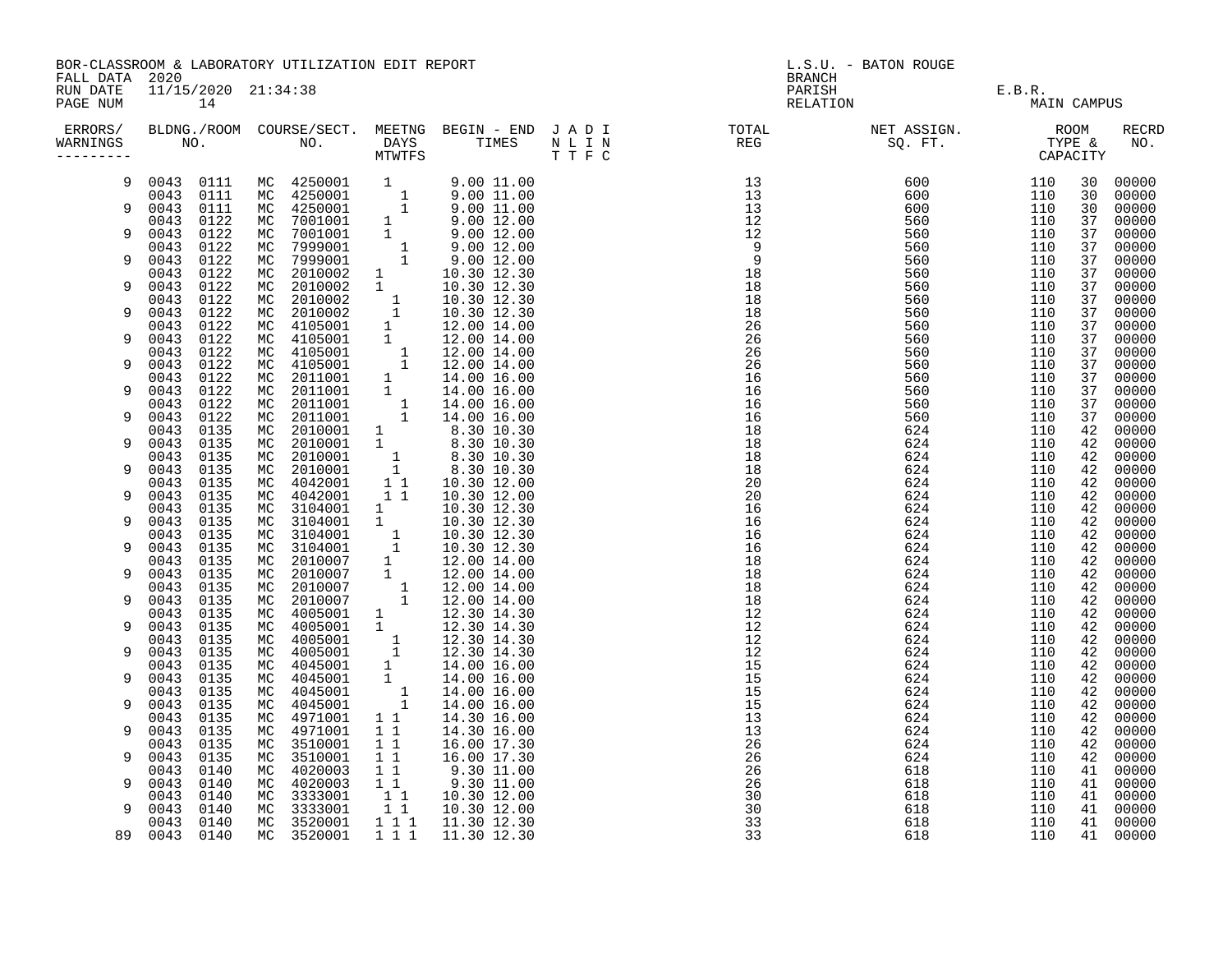| RUN DATE<br>11/15/2020 21:34:38<br>PARISH<br>$\mathbf{r} = \mathbf{r} \times \mathbf{r}$<br>E.B.R.<br>PAGE NUM<br>15<br>RELATION<br>MAIN CAMPUS<br>ERRORS/<br>RECRD<br>NO.<br>WARNINGS<br>MC 3520001 111<br>0043 0140<br>11.30 12.30<br>110<br>41<br>00000<br>89<br>$\overline{1}$ $\overline{1}$ $\overline{1}$<br>89<br>0043 0140<br>MC 3520001<br>11.30 12.30<br>110<br>41<br>00000<br>MC 3001002<br>0043<br>0140<br>$\mathbf{1}$<br>12.30 14.30<br>110<br>00000<br>41<br>MC 3001002 1 12.30 14.30<br>MC 3001001 1 12.30 14.30<br>MC 3001001 1 12.30 14.30<br>MC 3001001 1 12.30 14.30<br>MC 3001002 1 12.30 14.30<br>MC 3001002 1 12.30 14.30<br>MC 3001001 1 12.30 14.30<br>MC 2971003 1 12.30 14.30<br>MC 2971003 1 1<br>0043<br>9<br>0140<br>110<br>00000<br>41<br>0043<br>0140<br>00000<br>110<br>41<br>0043<br>9<br>0140<br>110<br>00000<br>41<br>110<br>0043<br>0140<br>00000<br>41<br>0043<br>9<br>0140<br>110<br>41<br>00000<br>110<br>00000<br>0043<br>0140<br>41<br>0043<br>9<br>0140<br>110<br>41<br>00000<br>0043<br>0140<br>110<br>00000<br>41<br>$\begin{array}{cccc} 1&1&14.30&16.00\ 1&1&14.30&16.00\ 1&1&15.00&16.30\ 1&1&5.00&16.30\ 1&9.00&10.30\ 1&1&9.00&10.30\ 1&1&1&9.30&10.30\ \end{array}$<br>0043<br>MC 2971003<br>9<br>0140<br>110<br>41<br>00000<br>MC 4002001<br>110<br>00000<br>0043<br>0140<br>41<br>MC 4002001<br>9<br>0043<br>0140<br>00000<br>110<br>41<br>ENGL1001025<br>0044<br>0019<br>110<br>00000<br>40<br>0044<br>ENGL1001025<br>0019<br>110<br>00000<br>9<br>40<br>0019<br>CMST2064003<br>0044<br>110<br>00000<br>40<br>$1 \quad 1 \quad 1$<br>9<br>0044<br>0019<br>CMST2064003<br>9.30 10.30<br>00000<br>110<br>40<br>0044<br>0019<br>CMST2064004<br>1 1 1<br>10.30 11.30<br>110<br>40<br>00000<br>0044<br>$1 1 1$<br>0019<br>CMST2064004<br>10.30 11.30<br>110<br>40<br>00000<br>9<br>0019<br>CMST2060040<br>11<br>10.30 12.00<br>0044<br>110<br>00000<br>40<br>$\overline{1}$ $\overline{1}$<br>0044<br>0019<br>CMST2060040<br>10.30 12.00<br>00000<br>9<br>110<br>40<br>0044<br>0019<br>GEOL4081001<br>$\begin{array}{cc} 1 & 1 \\ 1 & 1 \end{array}$<br>12.00 13.30<br>110<br>40<br>00000<br>0044<br>0019<br>GEOL4081001<br>12.00 13.30<br>110<br>00000<br>9<br>40<br>$\begin{array}{c} 1 \\ 1 \\ 1 \end{array}$<br>0019<br>OCS 4126001<br>12.00 13.30 1<br>0044<br>110<br>40<br>00000<br>0044<br>0019<br>OCS 4126001<br>89<br>12.00 13.30<br>110<br>00000<br>40<br>$\begin{bmatrix} 1 \\ 1 \\ 1 \end{bmatrix}$<br>0044<br>0019<br>HSS 1000046<br>12.30 13.30<br>110<br>40<br>00000<br>0044<br>HSS 1000046<br>12.30 13.30<br>0019<br>110<br>40<br>00000<br>9<br>EDCI2700004<br>0044<br>0023<br>10.00 11.30<br>110<br>40<br>00000<br>11<br>0044<br>0023<br>EDCI2700004<br>CMST2064007<br>CMST2064007<br>9<br>10.00 11.30<br>110<br>40<br>00000<br>$1^{\overline{1}}1^{\overline{1}}$<br>0044<br>0023<br>12.30 13.30<br>110<br>40<br>00000<br>$1\overline{1}$ $1\overline{1}$<br>0044<br>0023<br>9<br>12.30 13.30<br>110<br>00000<br>40<br>0023<br>1 1 1<br>0044<br>CMST2060021<br>13.30 14.30<br>110<br>40<br>00000<br>0023<br>CMST2060021<br>$1 1 1$<br>0044<br>13.30 14.30<br>00000<br>9<br>110<br>40<br>$\begin{array}{rrrr} & 1 & 1 & 1 \\ & 1 & 1 & 1 \end{array}$<br>0044<br>0027<br>CMST1061001<br>7.30 8.30<br>110<br>00000<br>40<br>CMST1061001<br>0027<br>7.30 8.30<br>0044<br>110<br>00000<br>89<br>40<br>1 1 1<br>0044<br>0027<br>CMST1061002<br>8.30 9.30<br>110<br>40<br>00000<br>CMST1061002<br>$1 1 1$<br>0044<br>0027<br>8.30 9.30<br>00000<br>89<br>110<br>40<br>HSS 1000024<br>$\begin{bmatrix} 1 \\ 1 \end{bmatrix}$<br>0044<br>0027<br>9.30 10.30<br>110<br>00000<br>40<br>HSS 1000024<br>9.30 10.30<br>0044<br>0027<br>110<br>00000<br>9<br>40<br>$1 1 1$<br>10.30 11.30<br>0044<br>0027<br>CMST2060016<br>110<br>40<br>00000<br>$1$ 1 1<br>0044<br>0027<br>CMST2060016<br>10.30 11.30<br>110<br>00000<br>9<br>40<br>CMST1061009<br>CMST1061009<br>$1 1 1$<br>0044<br>0027<br>12.30 13.30<br>110<br>40<br>00000<br>$1$ 1 1<br>0044<br>0027<br>12.30 13.30<br>110<br>00000<br>89<br>40<br>$1 1 1$<br>0027<br>CMST1061010<br>0044<br>13.30 14.30<br>110<br>40<br>00000<br>CMST1061010<br>$1$ 1 1<br>89<br>0044<br>0027<br>13.30 14.30<br>110<br>00000<br>40<br>0027<br>ENGL1001032<br>11<br>0044<br>13.30 15.00<br>110<br>40<br>00000<br>0027<br>ENGL1001032 1 1<br>ENGL1001053 1 1<br>0044<br>13.30 15.00<br>110<br>00000<br>9<br>40<br>0027<br>15.00 16.30<br>0044<br>110<br>40<br>00000<br>$1\quad1$<br>0044<br>0027<br>ENGL1001053<br>15.00 16.30<br>110<br>40<br>00000<br>9<br>ENGL2025003<br>$1\quad1$<br>00000<br>0044 0031<br>9.00 10.30<br>110<br>40 | FALL DATA 2020 | BOR-CLASSROOM & LABORATORY UTILIZATION EDIT REPORT |  | L.S.U. - BATON ROUGE<br><b>BRANCH</b> |  |  |  |  |  |
|------------------------------------------------------------------------------------------------------------------------------------------------------------------------------------------------------------------------------------------------------------------------------------------------------------------------------------------------------------------------------------------------------------------------------------------------------------------------------------------------------------------------------------------------------------------------------------------------------------------------------------------------------------------------------------------------------------------------------------------------------------------------------------------------------------------------------------------------------------------------------------------------------------------------------------------------------------------------------------------------------------------------------------------------------------------------------------------------------------------------------------------------------------------------------------------------------------------------------------------------------------------------------------------------------------------------------------------------------------------------------------------------------------------------------------------------------------------------------------------------------------------------------------------------------------------------------------------------------------------------------------------------------------------------------------------------------------------------------------------------------------------------------------------------------------------------------------------------------------------------------------------------------------------------------------------------------------------------------------------------------------------------------------------------------------------------------------------------------------------------------------------------------------------------------------------------------------------------------------------------------------------------------------------------------------------------------------------------------------------------------------------------------------------------------------------------------------------------------------------------------------------------------------------------------------------------------------------------------------------------------------------------------------------------------------------------------------------------------------------------------------------------------------------------------------------------------------------------------------------------------------------------------------------------------------------------------------------------------------------------------------------------------------------------------------------------------------------------------------------------------------------------------------------------------------------------------------------------------------------------------------------------------------------------------------------------------------------------------------------------------------------------------------------------------------------------------------------------------------------------------------------------------------------------------------------------------------------------------------------------------------------------------------------------------------------------------------------------------------------------------------------------------------------------------------------------------------------------------------------------------------------------------------------------------------------------------------------------------------------------------------------------------------------------------------------------------------------------------------------------------------------------------------------------------------------------------------------------------------------------------------------------------------------------------------------------------------------------------------------------------------------------------------------------------------------------------------------------------------------------------------------------------------------------------------------------------------------------------------------------------------|----------------|----------------------------------------------------|--|---------------------------------------|--|--|--|--|--|
|                                                                                                                                                                                                                                                                                                                                                                                                                                                                                                                                                                                                                                                                                                                                                                                                                                                                                                                                                                                                                                                                                                                                                                                                                                                                                                                                                                                                                                                                                                                                                                                                                                                                                                                                                                                                                                                                                                                                                                                                                                                                                                                                                                                                                                                                                                                                                                                                                                                                                                                                                                                                                                                                                                                                                                                                                                                                                                                                                                                                                                                                                                                                                                                                                                                                                                                                                                                                                                                                                                                                                                                                                                                                                                                                                                                                                                                                                                                                                                                                                                                                                                                                                                                                                                                                                                                                                                                                                                                                                                                                                                                                                                    |                |                                                    |  |                                       |  |  |  |  |  |
|                                                                                                                                                                                                                                                                                                                                                                                                                                                                                                                                                                                                                                                                                                                                                                                                                                                                                                                                                                                                                                                                                                                                                                                                                                                                                                                                                                                                                                                                                                                                                                                                                                                                                                                                                                                                                                                                                                                                                                                                                                                                                                                                                                                                                                                                                                                                                                                                                                                                                                                                                                                                                                                                                                                                                                                                                                                                                                                                                                                                                                                                                                                                                                                                                                                                                                                                                                                                                                                                                                                                                                                                                                                                                                                                                                                                                                                                                                                                                                                                                                                                                                                                                                                                                                                                                                                                                                                                                                                                                                                                                                                                                                    |                |                                                    |  |                                       |  |  |  |  |  |
|                                                                                                                                                                                                                                                                                                                                                                                                                                                                                                                                                                                                                                                                                                                                                                                                                                                                                                                                                                                                                                                                                                                                                                                                                                                                                                                                                                                                                                                                                                                                                                                                                                                                                                                                                                                                                                                                                                                                                                                                                                                                                                                                                                                                                                                                                                                                                                                                                                                                                                                                                                                                                                                                                                                                                                                                                                                                                                                                                                                                                                                                                                                                                                                                                                                                                                                                                                                                                                                                                                                                                                                                                                                                                                                                                                                                                                                                                                                                                                                                                                                                                                                                                                                                                                                                                                                                                                                                                                                                                                                                                                                                                                    |                |                                                    |  |                                       |  |  |  |  |  |
|                                                                                                                                                                                                                                                                                                                                                                                                                                                                                                                                                                                                                                                                                                                                                                                                                                                                                                                                                                                                                                                                                                                                                                                                                                                                                                                                                                                                                                                                                                                                                                                                                                                                                                                                                                                                                                                                                                                                                                                                                                                                                                                                                                                                                                                                                                                                                                                                                                                                                                                                                                                                                                                                                                                                                                                                                                                                                                                                                                                                                                                                                                                                                                                                                                                                                                                                                                                                                                                                                                                                                                                                                                                                                                                                                                                                                                                                                                                                                                                                                                                                                                                                                                                                                                                                                                                                                                                                                                                                                                                                                                                                                                    |                |                                                    |  |                                       |  |  |  |  |  |
|                                                                                                                                                                                                                                                                                                                                                                                                                                                                                                                                                                                                                                                                                                                                                                                                                                                                                                                                                                                                                                                                                                                                                                                                                                                                                                                                                                                                                                                                                                                                                                                                                                                                                                                                                                                                                                                                                                                                                                                                                                                                                                                                                                                                                                                                                                                                                                                                                                                                                                                                                                                                                                                                                                                                                                                                                                                                                                                                                                                                                                                                                                                                                                                                                                                                                                                                                                                                                                                                                                                                                                                                                                                                                                                                                                                                                                                                                                                                                                                                                                                                                                                                                                                                                                                                                                                                                                                                                                                                                                                                                                                                                                    |                |                                                    |  |                                       |  |  |  |  |  |
|                                                                                                                                                                                                                                                                                                                                                                                                                                                                                                                                                                                                                                                                                                                                                                                                                                                                                                                                                                                                                                                                                                                                                                                                                                                                                                                                                                                                                                                                                                                                                                                                                                                                                                                                                                                                                                                                                                                                                                                                                                                                                                                                                                                                                                                                                                                                                                                                                                                                                                                                                                                                                                                                                                                                                                                                                                                                                                                                                                                                                                                                                                                                                                                                                                                                                                                                                                                                                                                                                                                                                                                                                                                                                                                                                                                                                                                                                                                                                                                                                                                                                                                                                                                                                                                                                                                                                                                                                                                                                                                                                                                                                                    |                |                                                    |  |                                       |  |  |  |  |  |
|                                                                                                                                                                                                                                                                                                                                                                                                                                                                                                                                                                                                                                                                                                                                                                                                                                                                                                                                                                                                                                                                                                                                                                                                                                                                                                                                                                                                                                                                                                                                                                                                                                                                                                                                                                                                                                                                                                                                                                                                                                                                                                                                                                                                                                                                                                                                                                                                                                                                                                                                                                                                                                                                                                                                                                                                                                                                                                                                                                                                                                                                                                                                                                                                                                                                                                                                                                                                                                                                                                                                                                                                                                                                                                                                                                                                                                                                                                                                                                                                                                                                                                                                                                                                                                                                                                                                                                                                                                                                                                                                                                                                                                    |                |                                                    |  |                                       |  |  |  |  |  |
|                                                                                                                                                                                                                                                                                                                                                                                                                                                                                                                                                                                                                                                                                                                                                                                                                                                                                                                                                                                                                                                                                                                                                                                                                                                                                                                                                                                                                                                                                                                                                                                                                                                                                                                                                                                                                                                                                                                                                                                                                                                                                                                                                                                                                                                                                                                                                                                                                                                                                                                                                                                                                                                                                                                                                                                                                                                                                                                                                                                                                                                                                                                                                                                                                                                                                                                                                                                                                                                                                                                                                                                                                                                                                                                                                                                                                                                                                                                                                                                                                                                                                                                                                                                                                                                                                                                                                                                                                                                                                                                                                                                                                                    |                |                                                    |  |                                       |  |  |  |  |  |
|                                                                                                                                                                                                                                                                                                                                                                                                                                                                                                                                                                                                                                                                                                                                                                                                                                                                                                                                                                                                                                                                                                                                                                                                                                                                                                                                                                                                                                                                                                                                                                                                                                                                                                                                                                                                                                                                                                                                                                                                                                                                                                                                                                                                                                                                                                                                                                                                                                                                                                                                                                                                                                                                                                                                                                                                                                                                                                                                                                                                                                                                                                                                                                                                                                                                                                                                                                                                                                                                                                                                                                                                                                                                                                                                                                                                                                                                                                                                                                                                                                                                                                                                                                                                                                                                                                                                                                                                                                                                                                                                                                                                                                    |                |                                                    |  |                                       |  |  |  |  |  |
|                                                                                                                                                                                                                                                                                                                                                                                                                                                                                                                                                                                                                                                                                                                                                                                                                                                                                                                                                                                                                                                                                                                                                                                                                                                                                                                                                                                                                                                                                                                                                                                                                                                                                                                                                                                                                                                                                                                                                                                                                                                                                                                                                                                                                                                                                                                                                                                                                                                                                                                                                                                                                                                                                                                                                                                                                                                                                                                                                                                                                                                                                                                                                                                                                                                                                                                                                                                                                                                                                                                                                                                                                                                                                                                                                                                                                                                                                                                                                                                                                                                                                                                                                                                                                                                                                                                                                                                                                                                                                                                                                                                                                                    |                |                                                    |  |                                       |  |  |  |  |  |
|                                                                                                                                                                                                                                                                                                                                                                                                                                                                                                                                                                                                                                                                                                                                                                                                                                                                                                                                                                                                                                                                                                                                                                                                                                                                                                                                                                                                                                                                                                                                                                                                                                                                                                                                                                                                                                                                                                                                                                                                                                                                                                                                                                                                                                                                                                                                                                                                                                                                                                                                                                                                                                                                                                                                                                                                                                                                                                                                                                                                                                                                                                                                                                                                                                                                                                                                                                                                                                                                                                                                                                                                                                                                                                                                                                                                                                                                                                                                                                                                                                                                                                                                                                                                                                                                                                                                                                                                                                                                                                                                                                                                                                    |                |                                                    |  |                                       |  |  |  |  |  |
|                                                                                                                                                                                                                                                                                                                                                                                                                                                                                                                                                                                                                                                                                                                                                                                                                                                                                                                                                                                                                                                                                                                                                                                                                                                                                                                                                                                                                                                                                                                                                                                                                                                                                                                                                                                                                                                                                                                                                                                                                                                                                                                                                                                                                                                                                                                                                                                                                                                                                                                                                                                                                                                                                                                                                                                                                                                                                                                                                                                                                                                                                                                                                                                                                                                                                                                                                                                                                                                                                                                                                                                                                                                                                                                                                                                                                                                                                                                                                                                                                                                                                                                                                                                                                                                                                                                                                                                                                                                                                                                                                                                                                                    |                |                                                    |  |                                       |  |  |  |  |  |
|                                                                                                                                                                                                                                                                                                                                                                                                                                                                                                                                                                                                                                                                                                                                                                                                                                                                                                                                                                                                                                                                                                                                                                                                                                                                                                                                                                                                                                                                                                                                                                                                                                                                                                                                                                                                                                                                                                                                                                                                                                                                                                                                                                                                                                                                                                                                                                                                                                                                                                                                                                                                                                                                                                                                                                                                                                                                                                                                                                                                                                                                                                                                                                                                                                                                                                                                                                                                                                                                                                                                                                                                                                                                                                                                                                                                                                                                                                                                                                                                                                                                                                                                                                                                                                                                                                                                                                                                                                                                                                                                                                                                                                    |                |                                                    |  |                                       |  |  |  |  |  |
|                                                                                                                                                                                                                                                                                                                                                                                                                                                                                                                                                                                                                                                                                                                                                                                                                                                                                                                                                                                                                                                                                                                                                                                                                                                                                                                                                                                                                                                                                                                                                                                                                                                                                                                                                                                                                                                                                                                                                                                                                                                                                                                                                                                                                                                                                                                                                                                                                                                                                                                                                                                                                                                                                                                                                                                                                                                                                                                                                                                                                                                                                                                                                                                                                                                                                                                                                                                                                                                                                                                                                                                                                                                                                                                                                                                                                                                                                                                                                                                                                                                                                                                                                                                                                                                                                                                                                                                                                                                                                                                                                                                                                                    |                |                                                    |  |                                       |  |  |  |  |  |
|                                                                                                                                                                                                                                                                                                                                                                                                                                                                                                                                                                                                                                                                                                                                                                                                                                                                                                                                                                                                                                                                                                                                                                                                                                                                                                                                                                                                                                                                                                                                                                                                                                                                                                                                                                                                                                                                                                                                                                                                                                                                                                                                                                                                                                                                                                                                                                                                                                                                                                                                                                                                                                                                                                                                                                                                                                                                                                                                                                                                                                                                                                                                                                                                                                                                                                                                                                                                                                                                                                                                                                                                                                                                                                                                                                                                                                                                                                                                                                                                                                                                                                                                                                                                                                                                                                                                                                                                                                                                                                                                                                                                                                    |                |                                                    |  |                                       |  |  |  |  |  |
|                                                                                                                                                                                                                                                                                                                                                                                                                                                                                                                                                                                                                                                                                                                                                                                                                                                                                                                                                                                                                                                                                                                                                                                                                                                                                                                                                                                                                                                                                                                                                                                                                                                                                                                                                                                                                                                                                                                                                                                                                                                                                                                                                                                                                                                                                                                                                                                                                                                                                                                                                                                                                                                                                                                                                                                                                                                                                                                                                                                                                                                                                                                                                                                                                                                                                                                                                                                                                                                                                                                                                                                                                                                                                                                                                                                                                                                                                                                                                                                                                                                                                                                                                                                                                                                                                                                                                                                                                                                                                                                                                                                                                                    |                |                                                    |  |                                       |  |  |  |  |  |
|                                                                                                                                                                                                                                                                                                                                                                                                                                                                                                                                                                                                                                                                                                                                                                                                                                                                                                                                                                                                                                                                                                                                                                                                                                                                                                                                                                                                                                                                                                                                                                                                                                                                                                                                                                                                                                                                                                                                                                                                                                                                                                                                                                                                                                                                                                                                                                                                                                                                                                                                                                                                                                                                                                                                                                                                                                                                                                                                                                                                                                                                                                                                                                                                                                                                                                                                                                                                                                                                                                                                                                                                                                                                                                                                                                                                                                                                                                                                                                                                                                                                                                                                                                                                                                                                                                                                                                                                                                                                                                                                                                                                                                    |                |                                                    |  |                                       |  |  |  |  |  |
|                                                                                                                                                                                                                                                                                                                                                                                                                                                                                                                                                                                                                                                                                                                                                                                                                                                                                                                                                                                                                                                                                                                                                                                                                                                                                                                                                                                                                                                                                                                                                                                                                                                                                                                                                                                                                                                                                                                                                                                                                                                                                                                                                                                                                                                                                                                                                                                                                                                                                                                                                                                                                                                                                                                                                                                                                                                                                                                                                                                                                                                                                                                                                                                                                                                                                                                                                                                                                                                                                                                                                                                                                                                                                                                                                                                                                                                                                                                                                                                                                                                                                                                                                                                                                                                                                                                                                                                                                                                                                                                                                                                                                                    |                |                                                    |  |                                       |  |  |  |  |  |
|                                                                                                                                                                                                                                                                                                                                                                                                                                                                                                                                                                                                                                                                                                                                                                                                                                                                                                                                                                                                                                                                                                                                                                                                                                                                                                                                                                                                                                                                                                                                                                                                                                                                                                                                                                                                                                                                                                                                                                                                                                                                                                                                                                                                                                                                                                                                                                                                                                                                                                                                                                                                                                                                                                                                                                                                                                                                                                                                                                                                                                                                                                                                                                                                                                                                                                                                                                                                                                                                                                                                                                                                                                                                                                                                                                                                                                                                                                                                                                                                                                                                                                                                                                                                                                                                                                                                                                                                                                                                                                                                                                                                                                    |                |                                                    |  |                                       |  |  |  |  |  |
|                                                                                                                                                                                                                                                                                                                                                                                                                                                                                                                                                                                                                                                                                                                                                                                                                                                                                                                                                                                                                                                                                                                                                                                                                                                                                                                                                                                                                                                                                                                                                                                                                                                                                                                                                                                                                                                                                                                                                                                                                                                                                                                                                                                                                                                                                                                                                                                                                                                                                                                                                                                                                                                                                                                                                                                                                                                                                                                                                                                                                                                                                                                                                                                                                                                                                                                                                                                                                                                                                                                                                                                                                                                                                                                                                                                                                                                                                                                                                                                                                                                                                                                                                                                                                                                                                                                                                                                                                                                                                                                                                                                                                                    |                |                                                    |  |                                       |  |  |  |  |  |
|                                                                                                                                                                                                                                                                                                                                                                                                                                                                                                                                                                                                                                                                                                                                                                                                                                                                                                                                                                                                                                                                                                                                                                                                                                                                                                                                                                                                                                                                                                                                                                                                                                                                                                                                                                                                                                                                                                                                                                                                                                                                                                                                                                                                                                                                                                                                                                                                                                                                                                                                                                                                                                                                                                                                                                                                                                                                                                                                                                                                                                                                                                                                                                                                                                                                                                                                                                                                                                                                                                                                                                                                                                                                                                                                                                                                                                                                                                                                                                                                                                                                                                                                                                                                                                                                                                                                                                                                                                                                                                                                                                                                                                    |                |                                                    |  |                                       |  |  |  |  |  |
|                                                                                                                                                                                                                                                                                                                                                                                                                                                                                                                                                                                                                                                                                                                                                                                                                                                                                                                                                                                                                                                                                                                                                                                                                                                                                                                                                                                                                                                                                                                                                                                                                                                                                                                                                                                                                                                                                                                                                                                                                                                                                                                                                                                                                                                                                                                                                                                                                                                                                                                                                                                                                                                                                                                                                                                                                                                                                                                                                                                                                                                                                                                                                                                                                                                                                                                                                                                                                                                                                                                                                                                                                                                                                                                                                                                                                                                                                                                                                                                                                                                                                                                                                                                                                                                                                                                                                                                                                                                                                                                                                                                                                                    |                |                                                    |  |                                       |  |  |  |  |  |
|                                                                                                                                                                                                                                                                                                                                                                                                                                                                                                                                                                                                                                                                                                                                                                                                                                                                                                                                                                                                                                                                                                                                                                                                                                                                                                                                                                                                                                                                                                                                                                                                                                                                                                                                                                                                                                                                                                                                                                                                                                                                                                                                                                                                                                                                                                                                                                                                                                                                                                                                                                                                                                                                                                                                                                                                                                                                                                                                                                                                                                                                                                                                                                                                                                                                                                                                                                                                                                                                                                                                                                                                                                                                                                                                                                                                                                                                                                                                                                                                                                                                                                                                                                                                                                                                                                                                                                                                                                                                                                                                                                                                                                    |                |                                                    |  |                                       |  |  |  |  |  |
|                                                                                                                                                                                                                                                                                                                                                                                                                                                                                                                                                                                                                                                                                                                                                                                                                                                                                                                                                                                                                                                                                                                                                                                                                                                                                                                                                                                                                                                                                                                                                                                                                                                                                                                                                                                                                                                                                                                                                                                                                                                                                                                                                                                                                                                                                                                                                                                                                                                                                                                                                                                                                                                                                                                                                                                                                                                                                                                                                                                                                                                                                                                                                                                                                                                                                                                                                                                                                                                                                                                                                                                                                                                                                                                                                                                                                                                                                                                                                                                                                                                                                                                                                                                                                                                                                                                                                                                                                                                                                                                                                                                                                                    |                |                                                    |  |                                       |  |  |  |  |  |
|                                                                                                                                                                                                                                                                                                                                                                                                                                                                                                                                                                                                                                                                                                                                                                                                                                                                                                                                                                                                                                                                                                                                                                                                                                                                                                                                                                                                                                                                                                                                                                                                                                                                                                                                                                                                                                                                                                                                                                                                                                                                                                                                                                                                                                                                                                                                                                                                                                                                                                                                                                                                                                                                                                                                                                                                                                                                                                                                                                                                                                                                                                                                                                                                                                                                                                                                                                                                                                                                                                                                                                                                                                                                                                                                                                                                                                                                                                                                                                                                                                                                                                                                                                                                                                                                                                                                                                                                                                                                                                                                                                                                                                    |                |                                                    |  |                                       |  |  |  |  |  |
|                                                                                                                                                                                                                                                                                                                                                                                                                                                                                                                                                                                                                                                                                                                                                                                                                                                                                                                                                                                                                                                                                                                                                                                                                                                                                                                                                                                                                                                                                                                                                                                                                                                                                                                                                                                                                                                                                                                                                                                                                                                                                                                                                                                                                                                                                                                                                                                                                                                                                                                                                                                                                                                                                                                                                                                                                                                                                                                                                                                                                                                                                                                                                                                                                                                                                                                                                                                                                                                                                                                                                                                                                                                                                                                                                                                                                                                                                                                                                                                                                                                                                                                                                                                                                                                                                                                                                                                                                                                                                                                                                                                                                                    |                |                                                    |  |                                       |  |  |  |  |  |
|                                                                                                                                                                                                                                                                                                                                                                                                                                                                                                                                                                                                                                                                                                                                                                                                                                                                                                                                                                                                                                                                                                                                                                                                                                                                                                                                                                                                                                                                                                                                                                                                                                                                                                                                                                                                                                                                                                                                                                                                                                                                                                                                                                                                                                                                                                                                                                                                                                                                                                                                                                                                                                                                                                                                                                                                                                                                                                                                                                                                                                                                                                                                                                                                                                                                                                                                                                                                                                                                                                                                                                                                                                                                                                                                                                                                                                                                                                                                                                                                                                                                                                                                                                                                                                                                                                                                                                                                                                                                                                                                                                                                                                    |                |                                                    |  |                                       |  |  |  |  |  |
|                                                                                                                                                                                                                                                                                                                                                                                                                                                                                                                                                                                                                                                                                                                                                                                                                                                                                                                                                                                                                                                                                                                                                                                                                                                                                                                                                                                                                                                                                                                                                                                                                                                                                                                                                                                                                                                                                                                                                                                                                                                                                                                                                                                                                                                                                                                                                                                                                                                                                                                                                                                                                                                                                                                                                                                                                                                                                                                                                                                                                                                                                                                                                                                                                                                                                                                                                                                                                                                                                                                                                                                                                                                                                                                                                                                                                                                                                                                                                                                                                                                                                                                                                                                                                                                                                                                                                                                                                                                                                                                                                                                                                                    |                |                                                    |  |                                       |  |  |  |  |  |
|                                                                                                                                                                                                                                                                                                                                                                                                                                                                                                                                                                                                                                                                                                                                                                                                                                                                                                                                                                                                                                                                                                                                                                                                                                                                                                                                                                                                                                                                                                                                                                                                                                                                                                                                                                                                                                                                                                                                                                                                                                                                                                                                                                                                                                                                                                                                                                                                                                                                                                                                                                                                                                                                                                                                                                                                                                                                                                                                                                                                                                                                                                                                                                                                                                                                                                                                                                                                                                                                                                                                                                                                                                                                                                                                                                                                                                                                                                                                                                                                                                                                                                                                                                                                                                                                                                                                                                                                                                                                                                                                                                                                                                    |                |                                                    |  |                                       |  |  |  |  |  |
|                                                                                                                                                                                                                                                                                                                                                                                                                                                                                                                                                                                                                                                                                                                                                                                                                                                                                                                                                                                                                                                                                                                                                                                                                                                                                                                                                                                                                                                                                                                                                                                                                                                                                                                                                                                                                                                                                                                                                                                                                                                                                                                                                                                                                                                                                                                                                                                                                                                                                                                                                                                                                                                                                                                                                                                                                                                                                                                                                                                                                                                                                                                                                                                                                                                                                                                                                                                                                                                                                                                                                                                                                                                                                                                                                                                                                                                                                                                                                                                                                                                                                                                                                                                                                                                                                                                                                                                                                                                                                                                                                                                                                                    |                |                                                    |  |                                       |  |  |  |  |  |
|                                                                                                                                                                                                                                                                                                                                                                                                                                                                                                                                                                                                                                                                                                                                                                                                                                                                                                                                                                                                                                                                                                                                                                                                                                                                                                                                                                                                                                                                                                                                                                                                                                                                                                                                                                                                                                                                                                                                                                                                                                                                                                                                                                                                                                                                                                                                                                                                                                                                                                                                                                                                                                                                                                                                                                                                                                                                                                                                                                                                                                                                                                                                                                                                                                                                                                                                                                                                                                                                                                                                                                                                                                                                                                                                                                                                                                                                                                                                                                                                                                                                                                                                                                                                                                                                                                                                                                                                                                                                                                                                                                                                                                    |                |                                                    |  |                                       |  |  |  |  |  |
|                                                                                                                                                                                                                                                                                                                                                                                                                                                                                                                                                                                                                                                                                                                                                                                                                                                                                                                                                                                                                                                                                                                                                                                                                                                                                                                                                                                                                                                                                                                                                                                                                                                                                                                                                                                                                                                                                                                                                                                                                                                                                                                                                                                                                                                                                                                                                                                                                                                                                                                                                                                                                                                                                                                                                                                                                                                                                                                                                                                                                                                                                                                                                                                                                                                                                                                                                                                                                                                                                                                                                                                                                                                                                                                                                                                                                                                                                                                                                                                                                                                                                                                                                                                                                                                                                                                                                                                                                                                                                                                                                                                                                                    |                |                                                    |  |                                       |  |  |  |  |  |
|                                                                                                                                                                                                                                                                                                                                                                                                                                                                                                                                                                                                                                                                                                                                                                                                                                                                                                                                                                                                                                                                                                                                                                                                                                                                                                                                                                                                                                                                                                                                                                                                                                                                                                                                                                                                                                                                                                                                                                                                                                                                                                                                                                                                                                                                                                                                                                                                                                                                                                                                                                                                                                                                                                                                                                                                                                                                                                                                                                                                                                                                                                                                                                                                                                                                                                                                                                                                                                                                                                                                                                                                                                                                                                                                                                                                                                                                                                                                                                                                                                                                                                                                                                                                                                                                                                                                                                                                                                                                                                                                                                                                                                    |                |                                                    |  |                                       |  |  |  |  |  |
|                                                                                                                                                                                                                                                                                                                                                                                                                                                                                                                                                                                                                                                                                                                                                                                                                                                                                                                                                                                                                                                                                                                                                                                                                                                                                                                                                                                                                                                                                                                                                                                                                                                                                                                                                                                                                                                                                                                                                                                                                                                                                                                                                                                                                                                                                                                                                                                                                                                                                                                                                                                                                                                                                                                                                                                                                                                                                                                                                                                                                                                                                                                                                                                                                                                                                                                                                                                                                                                                                                                                                                                                                                                                                                                                                                                                                                                                                                                                                                                                                                                                                                                                                                                                                                                                                                                                                                                                                                                                                                                                                                                                                                    |                |                                                    |  |                                       |  |  |  |  |  |
|                                                                                                                                                                                                                                                                                                                                                                                                                                                                                                                                                                                                                                                                                                                                                                                                                                                                                                                                                                                                                                                                                                                                                                                                                                                                                                                                                                                                                                                                                                                                                                                                                                                                                                                                                                                                                                                                                                                                                                                                                                                                                                                                                                                                                                                                                                                                                                                                                                                                                                                                                                                                                                                                                                                                                                                                                                                                                                                                                                                                                                                                                                                                                                                                                                                                                                                                                                                                                                                                                                                                                                                                                                                                                                                                                                                                                                                                                                                                                                                                                                                                                                                                                                                                                                                                                                                                                                                                                                                                                                                                                                                                                                    |                |                                                    |  |                                       |  |  |  |  |  |
|                                                                                                                                                                                                                                                                                                                                                                                                                                                                                                                                                                                                                                                                                                                                                                                                                                                                                                                                                                                                                                                                                                                                                                                                                                                                                                                                                                                                                                                                                                                                                                                                                                                                                                                                                                                                                                                                                                                                                                                                                                                                                                                                                                                                                                                                                                                                                                                                                                                                                                                                                                                                                                                                                                                                                                                                                                                                                                                                                                                                                                                                                                                                                                                                                                                                                                                                                                                                                                                                                                                                                                                                                                                                                                                                                                                                                                                                                                                                                                                                                                                                                                                                                                                                                                                                                                                                                                                                                                                                                                                                                                                                                                    |                |                                                    |  |                                       |  |  |  |  |  |
|                                                                                                                                                                                                                                                                                                                                                                                                                                                                                                                                                                                                                                                                                                                                                                                                                                                                                                                                                                                                                                                                                                                                                                                                                                                                                                                                                                                                                                                                                                                                                                                                                                                                                                                                                                                                                                                                                                                                                                                                                                                                                                                                                                                                                                                                                                                                                                                                                                                                                                                                                                                                                                                                                                                                                                                                                                                                                                                                                                                                                                                                                                                                                                                                                                                                                                                                                                                                                                                                                                                                                                                                                                                                                                                                                                                                                                                                                                                                                                                                                                                                                                                                                                                                                                                                                                                                                                                                                                                                                                                                                                                                                                    |                |                                                    |  |                                       |  |  |  |  |  |
|                                                                                                                                                                                                                                                                                                                                                                                                                                                                                                                                                                                                                                                                                                                                                                                                                                                                                                                                                                                                                                                                                                                                                                                                                                                                                                                                                                                                                                                                                                                                                                                                                                                                                                                                                                                                                                                                                                                                                                                                                                                                                                                                                                                                                                                                                                                                                                                                                                                                                                                                                                                                                                                                                                                                                                                                                                                                                                                                                                                                                                                                                                                                                                                                                                                                                                                                                                                                                                                                                                                                                                                                                                                                                                                                                                                                                                                                                                                                                                                                                                                                                                                                                                                                                                                                                                                                                                                                                                                                                                                                                                                                                                    |                |                                                    |  |                                       |  |  |  |  |  |
|                                                                                                                                                                                                                                                                                                                                                                                                                                                                                                                                                                                                                                                                                                                                                                                                                                                                                                                                                                                                                                                                                                                                                                                                                                                                                                                                                                                                                                                                                                                                                                                                                                                                                                                                                                                                                                                                                                                                                                                                                                                                                                                                                                                                                                                                                                                                                                                                                                                                                                                                                                                                                                                                                                                                                                                                                                                                                                                                                                                                                                                                                                                                                                                                                                                                                                                                                                                                                                                                                                                                                                                                                                                                                                                                                                                                                                                                                                                                                                                                                                                                                                                                                                                                                                                                                                                                                                                                                                                                                                                                                                                                                                    |                |                                                    |  |                                       |  |  |  |  |  |
|                                                                                                                                                                                                                                                                                                                                                                                                                                                                                                                                                                                                                                                                                                                                                                                                                                                                                                                                                                                                                                                                                                                                                                                                                                                                                                                                                                                                                                                                                                                                                                                                                                                                                                                                                                                                                                                                                                                                                                                                                                                                                                                                                                                                                                                                                                                                                                                                                                                                                                                                                                                                                                                                                                                                                                                                                                                                                                                                                                                                                                                                                                                                                                                                                                                                                                                                                                                                                                                                                                                                                                                                                                                                                                                                                                                                                                                                                                                                                                                                                                                                                                                                                                                                                                                                                                                                                                                                                                                                                                                                                                                                                                    |                |                                                    |  |                                       |  |  |  |  |  |
|                                                                                                                                                                                                                                                                                                                                                                                                                                                                                                                                                                                                                                                                                                                                                                                                                                                                                                                                                                                                                                                                                                                                                                                                                                                                                                                                                                                                                                                                                                                                                                                                                                                                                                                                                                                                                                                                                                                                                                                                                                                                                                                                                                                                                                                                                                                                                                                                                                                                                                                                                                                                                                                                                                                                                                                                                                                                                                                                                                                                                                                                                                                                                                                                                                                                                                                                                                                                                                                                                                                                                                                                                                                                                                                                                                                                                                                                                                                                                                                                                                                                                                                                                                                                                                                                                                                                                                                                                                                                                                                                                                                                                                    |                |                                                    |  |                                       |  |  |  |  |  |
|                                                                                                                                                                                                                                                                                                                                                                                                                                                                                                                                                                                                                                                                                                                                                                                                                                                                                                                                                                                                                                                                                                                                                                                                                                                                                                                                                                                                                                                                                                                                                                                                                                                                                                                                                                                                                                                                                                                                                                                                                                                                                                                                                                                                                                                                                                                                                                                                                                                                                                                                                                                                                                                                                                                                                                                                                                                                                                                                                                                                                                                                                                                                                                                                                                                                                                                                                                                                                                                                                                                                                                                                                                                                                                                                                                                                                                                                                                                                                                                                                                                                                                                                                                                                                                                                                                                                                                                                                                                                                                                                                                                                                                    |                |                                                    |  |                                       |  |  |  |  |  |
|                                                                                                                                                                                                                                                                                                                                                                                                                                                                                                                                                                                                                                                                                                                                                                                                                                                                                                                                                                                                                                                                                                                                                                                                                                                                                                                                                                                                                                                                                                                                                                                                                                                                                                                                                                                                                                                                                                                                                                                                                                                                                                                                                                                                                                                                                                                                                                                                                                                                                                                                                                                                                                                                                                                                                                                                                                                                                                                                                                                                                                                                                                                                                                                                                                                                                                                                                                                                                                                                                                                                                                                                                                                                                                                                                                                                                                                                                                                                                                                                                                                                                                                                                                                                                                                                                                                                                                                                                                                                                                                                                                                                                                    |                |                                                    |  |                                       |  |  |  |  |  |
|                                                                                                                                                                                                                                                                                                                                                                                                                                                                                                                                                                                                                                                                                                                                                                                                                                                                                                                                                                                                                                                                                                                                                                                                                                                                                                                                                                                                                                                                                                                                                                                                                                                                                                                                                                                                                                                                                                                                                                                                                                                                                                                                                                                                                                                                                                                                                                                                                                                                                                                                                                                                                                                                                                                                                                                                                                                                                                                                                                                                                                                                                                                                                                                                                                                                                                                                                                                                                                                                                                                                                                                                                                                                                                                                                                                                                                                                                                                                                                                                                                                                                                                                                                                                                                                                                                                                                                                                                                                                                                                                                                                                                                    |                |                                                    |  |                                       |  |  |  |  |  |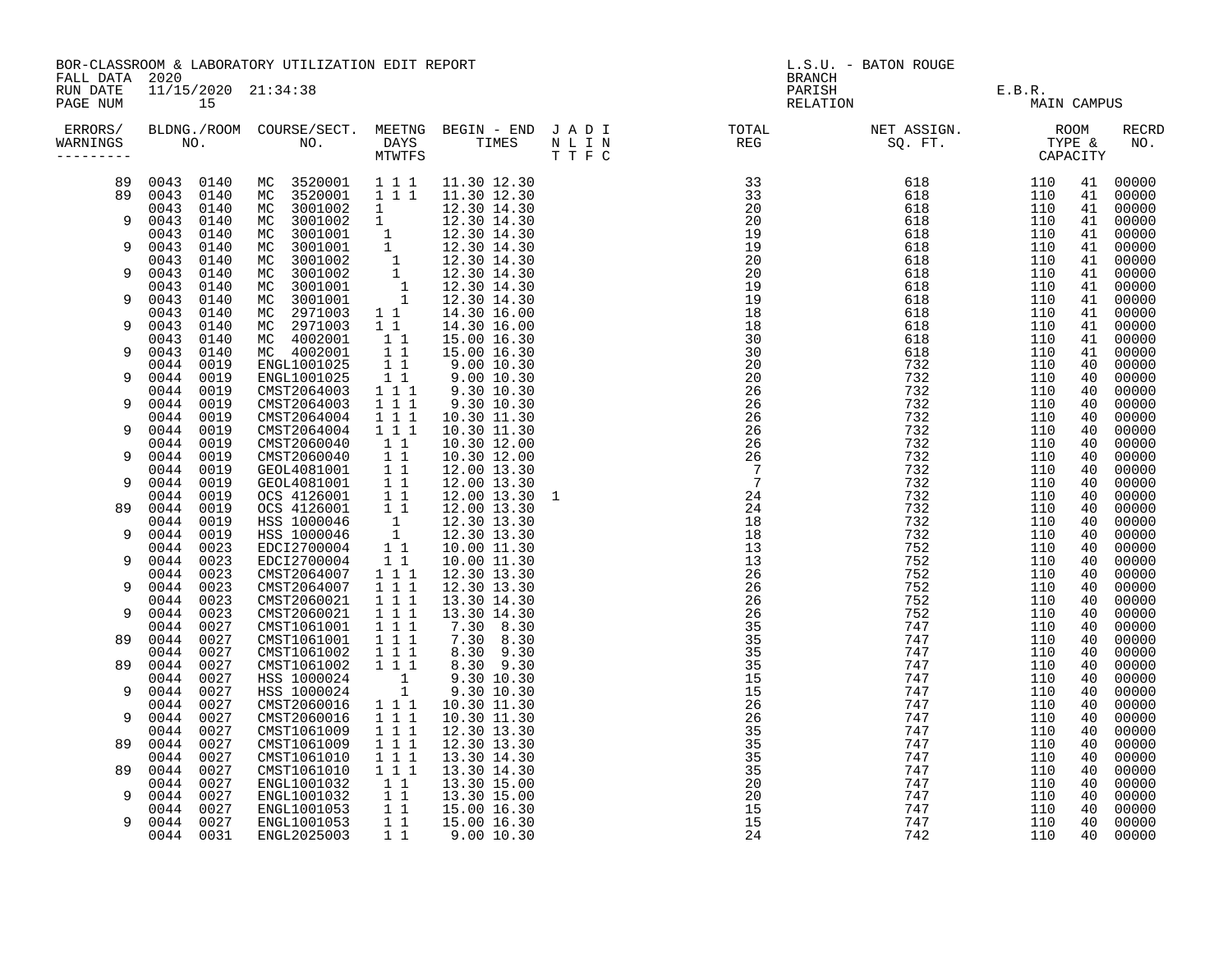| FALL DATA 2020                   |                              | BOR-CLASSROOM & LABORATORY UTILIZATION EDIT REPORT                                                                                                                                                                                           |                                                                                                        |                                                                                                                                                   | <b>BRANCH</b>                                                                                                             | L.S.U. - BATON ROUGE       |             |          |                     |
|----------------------------------|------------------------------|----------------------------------------------------------------------------------------------------------------------------------------------------------------------------------------------------------------------------------------------|--------------------------------------------------------------------------------------------------------|---------------------------------------------------------------------------------------------------------------------------------------------------|---------------------------------------------------------------------------------------------------------------------------|----------------------------|-------------|----------|---------------------|
| RUN DATE<br>PAGE NUM             | 16                           | 11/15/2020 21:34:38                                                                                                                                                                                                                          |                                                                                                        |                                                                                                                                                   |                                                                                                                           | PARISH E.B.R. RELATION MAI | MAIN CAMPUS |          |                     |
| ERRORS/<br>WARNINGS<br>--------- |                              |                                                                                                                                                                                                                                              |                                                                                                        |                                                                                                                                                   | BLDNG./ROOM COURSE/SECT. MEETNG BEGIN – END JADI TOTAL NET ASSIGN. NET ASSIGN. ROOM NO. DAYS TIMES NLIN REG SQ.FT. TYPE & |                            |             |          | <b>RECRD</b><br>NO. |
| 9                                | 0044 0031                    | 0044 0031 ENGL2025003 11 9.00 10.30<br>CMST1061004 1 1 1                                                                                                                                                                                     |                                                                                                        | $9.30$ $10.30$                                                                                                                                    |                                                                                                                           |                            | 110<br>110  | 40<br>40 | 00000<br>00000      |
| 89                               | 0044<br>0031                 | CMST1061004 1 1 1<br>CMST3107001 1 1 1                                                                                                                                                                                                       |                                                                                                        | 9.30 10.30                                                                                                                                        |                                                                                                                           |                            | 110         | 40       | 00000               |
| 9                                | 0044<br>0031<br>0044<br>0031 | CMST3107001                                                                                                                                                                                                                                  | 1 1 1                                                                                                  | 10.30 11.30<br>10.30 11.30                                                                                                                        |                                                                                                                           |                            | 110<br>110  | 40<br>40 | 00000<br>00000      |
| 9                                | 0044<br>0031<br>0044<br>0031 | ENGL1001071<br>ENGL1001071                                                                                                                                                                                                                   | $\begin{array}{c} 1 \overline{1} \\ 1 \overline{1} \end{array}$                                        | 10.30 12.00<br>10.30 12.00                                                                                                                        |                                                                                                                           |                            | 110<br>110  | 40<br>40 | 00000<br>00000      |
| 9                                | 0044<br>0031<br>0044<br>0031 |                                                                                                                                                                                                                                              |                                                                                                        |                                                                                                                                                   |                                                                                                                           |                            | 110<br>110  | 40<br>40 | 00000<br>00000      |
|                                  | 0044<br>0031                 | ENGL1001071 1 1 10.30 12.00<br>ENGL1001068 1 1 12.00 13.30<br>ENGL1001068 1 1 12.00 13.30<br>EDCI4481001 1 12.00 16.00<br>EDCI4481001 1 12.00 16.00<br>ENGL1001069 1 1 13.30 15.00<br>ENGL1051004 1 1 10.30 12.00<br>ENGL1051004 1 1 10.30 1 |                                                                                                        |                                                                                                                                                   |                                                                                                                           |                            | 110         | 40       | 00000               |
| 9                                | 0044<br>0031<br>0044<br>0031 |                                                                                                                                                                                                                                              |                                                                                                        |                                                                                                                                                   |                                                                                                                           |                            | 110<br>110  | 40<br>40 | 00000<br>00000      |
| 9                                | 0044<br>0031<br>0044<br>0032 |                                                                                                                                                                                                                                              |                                                                                                        |                                                                                                                                                   |                                                                                                                           |                            | 110<br>110  | 40<br>24 | 00000<br>00000      |
| 9                                | 0044<br>0032<br>0044         |                                                                                                                                                                                                                                              |                                                                                                        |                                                                                                                                                   |                                                                                                                           |                            | 110         | 24<br>24 | 00000               |
| 9                                | 0032<br>0044<br>0032         |                                                                                                                                                                                                                                              |                                                                                                        | 12.00 13.30                                                                                                                                       |                                                                                                                           |                            | 110<br>110  | 24       | 00000<br>00000      |
| 9                                | 0044<br>0032<br>0044<br>0032 | ENGL4710001 1 1<br>LING4710001 1 1<br>LING4710001 1 1<br>LING4710001                                                                                                                                                                         |                                                                                                        | 12.00 13.30 1<br>12.00 13.30                                                                                                                      |                                                                                                                           |                            | 110<br>110  | 24<br>24 | 00000<br>00000      |
| 9                                | 0044<br>0032<br>0044<br>0032 | ENGL1004005<br>ENGL1004005                                                                                                                                                                                                                   | $\begin{smallmatrix}&&1\\1&1&1\\1&1&1\end{smallmatrix}$                                                | 13.30 14.30<br>13.30 14.30                                                                                                                        |                                                                                                                           |                            | 110<br>110  | 24<br>24 | 00000<br>00000      |
|                                  | 0044<br>0035                 | CMST2060032                                                                                                                                                                                                                                  | 11                                                                                                     | 7.30 9.00                                                                                                                                         |                                                                                                                           |                            | 110         | 40       | 00000               |
| 9                                | 0044<br>0035<br>0044<br>0035 | CMST2060032<br>FREN1001012                                                                                                                                                                                                                   | 11<br>1111                                                                                             | 7.30 9.00<br>11.30 12.30                                                                                                                          |                                                                                                                           |                            | 110<br>110  | 40<br>40 | 00000<br>00000      |
| 9                                | 0044<br>0035<br>0044<br>0036 | FREN1001012<br>ANTH3401001                                                                                                                                                                                                                   | 1111<br>$1\quad1$                                                                                      | 11.30 12.30<br>9.00 10.30                                                                                                                         |                                                                                                                           |                            | 110<br>110  | 40<br>24 | 00000<br>00000      |
| 9                                | 0044<br>0036                 | ANTH3401001                                                                                                                                                                                                                                  |                                                                                                        | $\begin{array}{cccc} 1&1&9.00&10.30\ 1&1&9.00&10.30\ 1&15.00&18.00\ 1&15.00&18.00\ 1&1&2.00&13.30\ 1&1&12.00&13.30\ 1&1&13.30&14.30\ \end{array}$ |                                                                                                                           |                            | 110         | 24       | 00000               |
| 9                                | 0044<br>0036<br>0044<br>0036 | AEEE4011001<br>AEEE4011001                                                                                                                                                                                                                   |                                                                                                        |                                                                                                                                                   |                                                                                                                           |                            | 110<br>110  | 24<br>24 | 00000<br>00000      |
| 89                               | 0046<br>0044<br>0044<br>0046 | CMST2060043<br>CMST2060043                                                                                                                                                                                                                   |                                                                                                        |                                                                                                                                                   |                                                                                                                           |                            | 110<br>110  | 24<br>24 | 00000<br>00000      |
| 89                               | 0044<br>0046<br>0044<br>0046 | CMST2064009<br>CMST2064009                                                                                                                                                                                                                   | $\overline{1}$ $\overline{1}$ $\overline{1}$                                                           | 13.30 14.30                                                                                                                                       |                                                                                                                           |                            | 110<br>110  | 24<br>24 | 00000<br>00000      |
|                                  | 0044<br>0046                 | CMST2064010                                                                                                                                                                                                                                  | 1 1 1                                                                                                  | 14.30 15.30                                                                                                                                       |                                                                                                                           |                            | 110         | 24       | 00000               |
| 89                               | 0044<br>0046<br>0044<br>0046 | CMST2064010                                                                                                                                                                                                                                  | $1\quad 1\quad 1$                                                                                      | 14.30 15.30                                                                                                                                       |                                                                                                                           |                            | 110<br>110  | 24<br>24 | 00000<br>00000      |
| 9                                | 0044<br>0046<br>0044<br>0051 | KIN 7602001 1 16.30 19.30<br>KIN 7602001 1 16.30 19.30                                                                                                                                                                                       |                                                                                                        |                                                                                                                                                   |                                                                                                                           |                            | 110<br>110  | 24<br>24 | 00000<br>00000      |
| 9                                | 0044<br>0051                 | XIN 4516001 1 1 8.30 10.30<br>XIN 4516001 1 1 8.30 10.30<br>XIN 4516001 1 1 8.30 10.30                                                                                                                                                       |                                                                                                        |                                                                                                                                                   |                                                                                                                           |                            | 110         | 24       | 00000               |
| 89                               | 0044<br>0051<br>0044<br>0051 | CMST2060010<br>CMST2060010                                                                                                                                                                                                                   | $1 1 1$<br>$\begin{array}{cccc}\n\overline{1} & \overline{1} & \overline{1} \\ 1 & 1 & 1\n\end{array}$ | 9.30 10.30<br>9.30 10.30                                                                                                                          |                                                                                                                           |                            | 110<br>110  | 24<br>24 | 00000<br>00000      |
| 89                               | 0044<br>0051<br>0044<br>0051 | CMST2060015<br>CMST2060015                                                                                                                                                                                                                   |                                                                                                        | 10.30 11.30<br>10.30 11.30                                                                                                                        |                                                                                                                           |                            | 110<br>110  | 24<br>24 | 00000<br>00000      |
| 89                               | 0044<br>0051<br>0044<br>0051 | CMST2060020<br>CMST2060020                                                                                                                                                                                                                   | $\begin{smallmatrix}1&1&1\\1&1&1\end{smallmatrix}$<br>$1\ 1\ 1$                                        | 12.30 13.30<br>12.30 13.30                                                                                                                        |                                                                                                                           |                            | 110<br>110  | 24<br>24 | 00000<br>00000      |
|                                  | 0044<br>0051                 | CMST3900002                                                                                                                                                                                                                                  | $1 1 1$                                                                                                | 13.30 14.30                                                                                                                                       |                                                                                                                           |                            | 110         | 24       | 00000               |
| 9                                | 0044<br>0051<br>0054<br>0044 | CMST3900002<br>SPAN1152006                                                                                                                                                                                                                   | $1$ 1 1<br>1111                                                                                        | 13.30 14.30<br>11.30 12.30                                                                                                                        |                                                                                                                           |                            | 110<br>110  | 24<br>94 | 00000<br>00000      |
| 9                                | 0044<br>0054<br>0054<br>0044 | SPAN1152006<br>SPAN1152008                                                                                                                                                                                                                   | 1111<br>1111                                                                                           | 11.30 12.30<br>12.30 13.30                                                                                                                        |                                                                                                                           |                            | 110<br>110  | 94<br>94 | 00000<br>00000      |
| 9                                | 0044 0054                    | SPAN1152008                                                                                                                                                                                                                                  | 1111                                                                                                   | 12.30 13.30                                                                                                                                       |                                                                                                                           |                            | 110         |          | 94 00000            |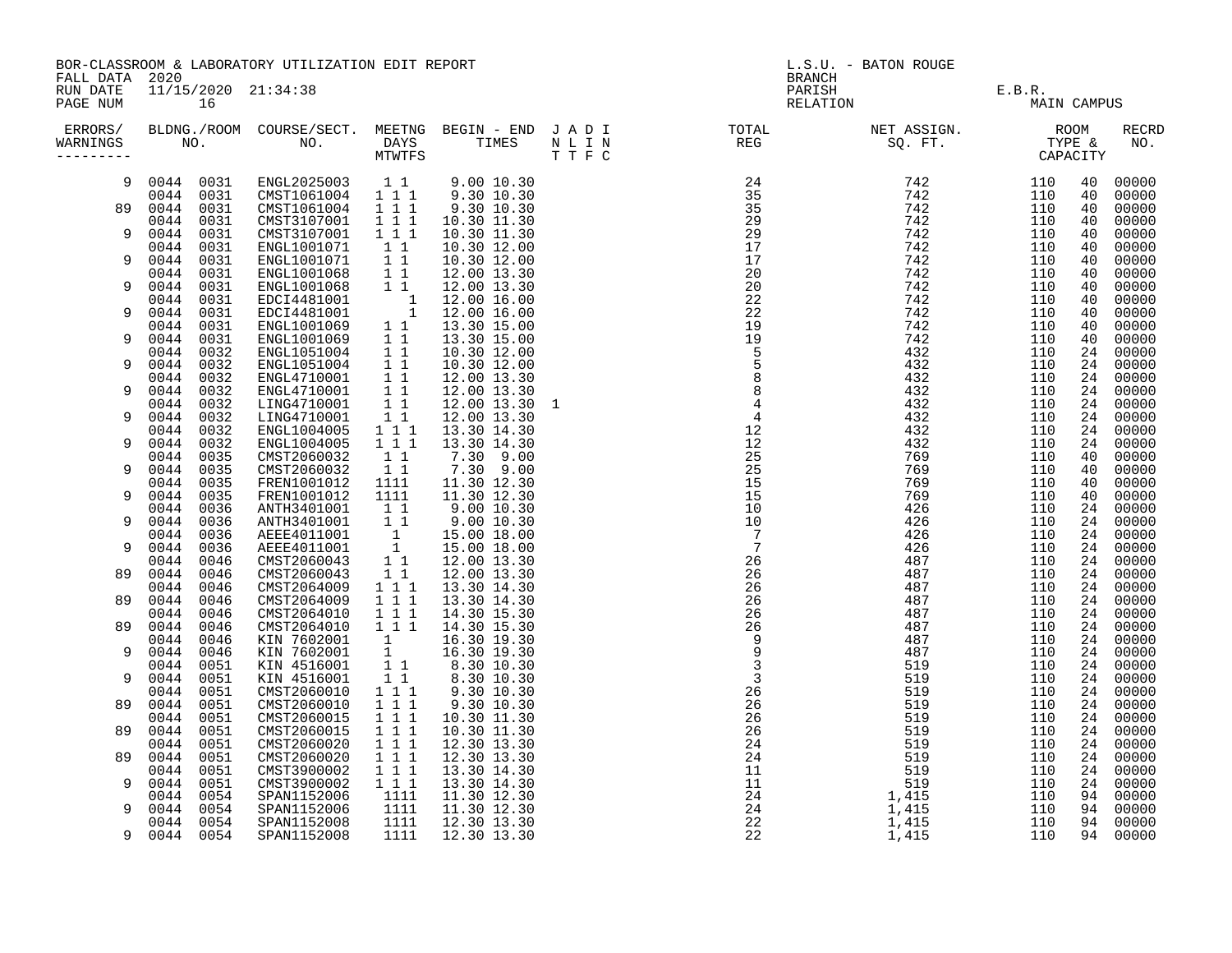| RUN DATE<br>11/15/2020 21:34:38<br>PARISH E.B.R.<br>RELATION MAI<br>PAGE NUM<br>17<br>MAIN CAMPUS<br>ERRORS/ BLDNG./ROOM COURSE/SECT. MEETNG BEGIN – END JADI (TOTAL (NET ASSIGN. ) ROOM (ROOM ) NET ASSIGN. (ROOM<br>VARNINGS NO. NO. DAYS TIMES NLIN (REG ) SQ.FT. TYPE & MINITFS (THE STYPE ) (THE STYPE ) (THE STYPE ) (THE STYPE<br>RECRD<br>NO.<br>WARNINGS<br>0044 0054<br>SPAN1101021 1111 13.30 14.30<br>SPAN1101021 1111 13.30 14.30<br>SPAN1101024 1111 14.30 15.30<br>00000<br>94<br>9 0044 0054<br>94<br>00000<br>0044 0054<br>94<br>00000<br>0044 0054<br>SPAN1101024 1111 14.30 15.30<br>SPAN1101024 1111 14.30 15.30<br>POLI1001002 1 15.30 18.30<br>POLI1001002 1 15.30 18.30<br>TAL3502001 1 18.00 21.00<br>SCRN3502001 1 18.00 21.00<br>SCRN3502001 1 18.00 21.00<br>SCRN3502001 1 18.00 21.00<br>N<br>9<br>94<br>00000<br>0044 0054<br>00000<br>94<br>0044 0054<br>9<br>00000<br>94<br>0044 0054<br>94<br>00000<br>0044 0054<br>94<br>9<br>00000<br>0044 0054<br>00000<br>94<br>0044 0054<br>9<br>94<br>00000<br>0044 0055<br>24<br>00000<br>0044 0055<br>24<br>00000<br>9<br>10.30 11.30<br>0044 0102<br>MATH2070001<br>1111<br>110 140<br>00000<br>110 140<br>9<br>0044 0102<br>MATH2070001<br>1111<br>10.30 11.30<br>00000<br>0044 0102<br>REL 2033001<br>11<br>12.00 13.30<br>110 140<br>00000<br>REL 2033001<br>$1\quad1$<br>0044 0102<br>12.00 13.30<br>110 140<br>00000<br>9<br>0044 0102<br>MATH1029002<br>$1\quad1\quad1$<br>13.30 14.30<br>110 140<br>00000<br>$1 1 1$<br>0044 0102<br>MATH1029002<br>13.30 14.30<br>110 140<br>00000<br>9<br>MATH1029002 1 1 1 13.30 14.30<br>AGRI1500001 1 15.00 17.00<br>AGRI1500001 1 15.00 17.00<br>ARCH4062001 1 15.00 18.00<br>ARCH4062001 1 15.00 18.00<br>PSYC3081001 1 18.00 21.00<br>PSYC3081001 1 18.00 21.00<br>PSYC3081001 1 9.00 10.30<br>ENG<br>0044 0102<br>110 140<br>00000<br>0044 0102<br>110 140<br>00000<br>9<br>0044 0102<br>110 140<br>00000<br>0044 0102<br>110 140<br>00000<br>9<br>0044 0102<br>110 140<br>00000<br>0044 0102<br>110 140<br>00000<br>9<br>0044 0113<br>35<br>00000<br>0044 0113<br>9<br>35<br>00000<br>0044 0121<br>42<br>00000<br>$\begin{array}{cccc} 1 & 1 & 9.00 & 10.00 \\ 1 & 1 & 12.30 & 13.30 \end{array}$<br>0044 0121<br>42<br>00000<br>9<br>CMST2064006<br>0044 0121<br>42<br>00000<br>$\begin{array}{cccc}\n\overline{1} & \overline{1} & \overline{1} \\ 1 & 1 & 1\n\end{array}$<br>0044 0121<br>9<br>CMST2064006<br>12.30 13.30<br>42<br>00000<br>0044 0121<br>CMST2064008<br>13.30 14.30<br>42<br>00000<br>$\overline{1}$ $\overline{1}$ $1$<br>CMST2064008<br>0044 0121<br>13.30 14.30<br>42<br>00000<br>9<br>CMST4100001 111<br>CMST4100001 111<br>0044 0121<br>14.30 15.30<br>42<br>00000<br>14.30 15.30<br>0044 0121<br>42<br>00000<br>9<br>0044 0121<br>ELRC7243001<br>$1$<br>$16.30$<br>$19.30$<br>$1$<br>$16.30$<br>$19.30$<br>$1$<br>$16.30$<br>$19.30$<br>42<br>00000<br>0044 0121<br>ELRC7243001<br>42<br>00000<br>9<br>0044 0121<br>ELRC7601001<br>00000<br>42<br>0044 0121<br>ELRC7601001<br>00000<br>9<br>42<br>0044 0123<br>1 1 1<br>KIN 3801001<br>9.30 10.30<br>42<br>00000<br>KIN 3801001<br>$1 1 1$<br>0044 0123<br>9.30 10.30<br>9<br>42<br>00000<br>1 1 1<br>0044 0123<br>KIN 3801002<br>10.30 11.30<br>42<br>00000<br>$1 1 1$<br>0044 0123<br>KIN 3801002<br>00000<br>89<br>10.30 11.30<br>42<br>$1\quad1$<br>0044 0123<br>FREN2101006<br>10.30 12.00<br>42<br>00000<br>$1\quad1$<br>0044 0123<br>FREN2101006<br>9<br>10.30 12.00<br>42<br>00000<br>1 1 1 1 12.30 13.30<br>0044 0123<br>KIN 3800001<br>42<br>00000<br>KIN 3800001<br>1 1 1 1 1 2 . 30 1 3 . 30<br>0044 0123<br>00000<br>89<br>42<br>CBS 7004001<br>0044 0128<br>1<br>12.00 13.00<br>00000<br>25<br>$\frac{1}{2}$<br>0044 0128<br>CBS 7004001<br>12.00 13.00<br>25<br>00000<br>9<br>0044 0128<br>ENGL1004006<br>25<br>00000<br>ENGL1004006<br>0044 0128<br>25<br>00000<br>9<br>0044 0129<br>FREN1001001<br>1111<br>46<br>00000<br>7.30 8.30 | FALL DATA 2020 | BOR-CLASSROOM & LABORATORY UTILIZATION EDIT REPORT |  |  |  |  | L.S.U. - BATON ROUGE<br><b>BRANCH</b> |  |  |  |  |  |
|---------------------------------------------------------------------------------------------------------------------------------------------------------------------------------------------------------------------------------------------------------------------------------------------------------------------------------------------------------------------------------------------------------------------------------------------------------------------------------------------------------------------------------------------------------------------------------------------------------------------------------------------------------------------------------------------------------------------------------------------------------------------------------------------------------------------------------------------------------------------------------------------------------------------------------------------------------------------------------------------------------------------------------------------------------------------------------------------------------------------------------------------------------------------------------------------------------------------------------------------------------------------------------------------------------------------------------------------------------------------------------------------------------------------------------------------------------------------------------------------------------------------------------------------------------------------------------------------------------------------------------------------------------------------------------------------------------------------------------------------------------------------------------------------------------------------------------------------------------------------------------------------------------------------------------------------------------------------------------------------------------------------------------------------------------------------------------------------------------------------------------------------------------------------------------------------------------------------------------------------------------------------------------------------------------------------------------------------------------------------------------------------------------------------------------------------------------------------------------------------------------------------------------------------------------------------------------------------------------------------------------------------------------------------------------------------------------------------------------------------------------------------------------------------------------------------------------------------------------------------------------------------------------------------------------------------------------------------------------------------------------------------------------------------------------------------------------------------------------------------------------------------------------------------------------------------------------------------------------------------------------------------------------------------------------------------------------------------------------------------------------------------------------------------------------------------------------------------------------------------------------------------------------------------------------------------------------------------------------------------------------------------------------------------------------------------------------------------------------------------------------------------------------------------------------------------------------------------------------------------------------------------------------------------------------------------------------|----------------|----------------------------------------------------|--|--|--|--|---------------------------------------|--|--|--|--|--|
|                                                                                                                                                                                                                                                                                                                                                                                                                                                                                                                                                                                                                                                                                                                                                                                                                                                                                                                                                                                                                                                                                                                                                                                                                                                                                                                                                                                                                                                                                                                                                                                                                                                                                                                                                                                                                                                                                                                                                                                                                                                                                                                                                                                                                                                                                                                                                                                                                                                                                                                                                                                                                                                                                                                                                                                                                                                                                                                                                                                                                                                                                                                                                                                                                                                                                                                                                                                                                                                                                                                                                                                                                                                                                                                                                                                                                                                                                                                                                         |                |                                                    |  |  |  |  |                                       |  |  |  |  |  |
|                                                                                                                                                                                                                                                                                                                                                                                                                                                                                                                                                                                                                                                                                                                                                                                                                                                                                                                                                                                                                                                                                                                                                                                                                                                                                                                                                                                                                                                                                                                                                                                                                                                                                                                                                                                                                                                                                                                                                                                                                                                                                                                                                                                                                                                                                                                                                                                                                                                                                                                                                                                                                                                                                                                                                                                                                                                                                                                                                                                                                                                                                                                                                                                                                                                                                                                                                                                                                                                                                                                                                                                                                                                                                                                                                                                                                                                                                                                                                         |                |                                                    |  |  |  |  |                                       |  |  |  |  |  |
|                                                                                                                                                                                                                                                                                                                                                                                                                                                                                                                                                                                                                                                                                                                                                                                                                                                                                                                                                                                                                                                                                                                                                                                                                                                                                                                                                                                                                                                                                                                                                                                                                                                                                                                                                                                                                                                                                                                                                                                                                                                                                                                                                                                                                                                                                                                                                                                                                                                                                                                                                                                                                                                                                                                                                                                                                                                                                                                                                                                                                                                                                                                                                                                                                                                                                                                                                                                                                                                                                                                                                                                                                                                                                                                                                                                                                                                                                                                                                         |                |                                                    |  |  |  |  |                                       |  |  |  |  |  |
|                                                                                                                                                                                                                                                                                                                                                                                                                                                                                                                                                                                                                                                                                                                                                                                                                                                                                                                                                                                                                                                                                                                                                                                                                                                                                                                                                                                                                                                                                                                                                                                                                                                                                                                                                                                                                                                                                                                                                                                                                                                                                                                                                                                                                                                                                                                                                                                                                                                                                                                                                                                                                                                                                                                                                                                                                                                                                                                                                                                                                                                                                                                                                                                                                                                                                                                                                                                                                                                                                                                                                                                                                                                                                                                                                                                                                                                                                                                                                         |                |                                                    |  |  |  |  |                                       |  |  |  |  |  |
|                                                                                                                                                                                                                                                                                                                                                                                                                                                                                                                                                                                                                                                                                                                                                                                                                                                                                                                                                                                                                                                                                                                                                                                                                                                                                                                                                                                                                                                                                                                                                                                                                                                                                                                                                                                                                                                                                                                                                                                                                                                                                                                                                                                                                                                                                                                                                                                                                                                                                                                                                                                                                                                                                                                                                                                                                                                                                                                                                                                                                                                                                                                                                                                                                                                                                                                                                                                                                                                                                                                                                                                                                                                                                                                                                                                                                                                                                                                                                         |                |                                                    |  |  |  |  |                                       |  |  |  |  |  |
|                                                                                                                                                                                                                                                                                                                                                                                                                                                                                                                                                                                                                                                                                                                                                                                                                                                                                                                                                                                                                                                                                                                                                                                                                                                                                                                                                                                                                                                                                                                                                                                                                                                                                                                                                                                                                                                                                                                                                                                                                                                                                                                                                                                                                                                                                                                                                                                                                                                                                                                                                                                                                                                                                                                                                                                                                                                                                                                                                                                                                                                                                                                                                                                                                                                                                                                                                                                                                                                                                                                                                                                                                                                                                                                                                                                                                                                                                                                                                         |                |                                                    |  |  |  |  |                                       |  |  |  |  |  |
|                                                                                                                                                                                                                                                                                                                                                                                                                                                                                                                                                                                                                                                                                                                                                                                                                                                                                                                                                                                                                                                                                                                                                                                                                                                                                                                                                                                                                                                                                                                                                                                                                                                                                                                                                                                                                                                                                                                                                                                                                                                                                                                                                                                                                                                                                                                                                                                                                                                                                                                                                                                                                                                                                                                                                                                                                                                                                                                                                                                                                                                                                                                                                                                                                                                                                                                                                                                                                                                                                                                                                                                                                                                                                                                                                                                                                                                                                                                                                         |                |                                                    |  |  |  |  |                                       |  |  |  |  |  |
|                                                                                                                                                                                                                                                                                                                                                                                                                                                                                                                                                                                                                                                                                                                                                                                                                                                                                                                                                                                                                                                                                                                                                                                                                                                                                                                                                                                                                                                                                                                                                                                                                                                                                                                                                                                                                                                                                                                                                                                                                                                                                                                                                                                                                                                                                                                                                                                                                                                                                                                                                                                                                                                                                                                                                                                                                                                                                                                                                                                                                                                                                                                                                                                                                                                                                                                                                                                                                                                                                                                                                                                                                                                                                                                                                                                                                                                                                                                                                         |                |                                                    |  |  |  |  |                                       |  |  |  |  |  |
|                                                                                                                                                                                                                                                                                                                                                                                                                                                                                                                                                                                                                                                                                                                                                                                                                                                                                                                                                                                                                                                                                                                                                                                                                                                                                                                                                                                                                                                                                                                                                                                                                                                                                                                                                                                                                                                                                                                                                                                                                                                                                                                                                                                                                                                                                                                                                                                                                                                                                                                                                                                                                                                                                                                                                                                                                                                                                                                                                                                                                                                                                                                                                                                                                                                                                                                                                                                                                                                                                                                                                                                                                                                                                                                                                                                                                                                                                                                                                         |                |                                                    |  |  |  |  |                                       |  |  |  |  |  |
|                                                                                                                                                                                                                                                                                                                                                                                                                                                                                                                                                                                                                                                                                                                                                                                                                                                                                                                                                                                                                                                                                                                                                                                                                                                                                                                                                                                                                                                                                                                                                                                                                                                                                                                                                                                                                                                                                                                                                                                                                                                                                                                                                                                                                                                                                                                                                                                                                                                                                                                                                                                                                                                                                                                                                                                                                                                                                                                                                                                                                                                                                                                                                                                                                                                                                                                                                                                                                                                                                                                                                                                                                                                                                                                                                                                                                                                                                                                                                         |                |                                                    |  |  |  |  |                                       |  |  |  |  |  |
|                                                                                                                                                                                                                                                                                                                                                                                                                                                                                                                                                                                                                                                                                                                                                                                                                                                                                                                                                                                                                                                                                                                                                                                                                                                                                                                                                                                                                                                                                                                                                                                                                                                                                                                                                                                                                                                                                                                                                                                                                                                                                                                                                                                                                                                                                                                                                                                                                                                                                                                                                                                                                                                                                                                                                                                                                                                                                                                                                                                                                                                                                                                                                                                                                                                                                                                                                                                                                                                                                                                                                                                                                                                                                                                                                                                                                                                                                                                                                         |                |                                                    |  |  |  |  |                                       |  |  |  |  |  |
|                                                                                                                                                                                                                                                                                                                                                                                                                                                                                                                                                                                                                                                                                                                                                                                                                                                                                                                                                                                                                                                                                                                                                                                                                                                                                                                                                                                                                                                                                                                                                                                                                                                                                                                                                                                                                                                                                                                                                                                                                                                                                                                                                                                                                                                                                                                                                                                                                                                                                                                                                                                                                                                                                                                                                                                                                                                                                                                                                                                                                                                                                                                                                                                                                                                                                                                                                                                                                                                                                                                                                                                                                                                                                                                                                                                                                                                                                                                                                         |                |                                                    |  |  |  |  |                                       |  |  |  |  |  |
|                                                                                                                                                                                                                                                                                                                                                                                                                                                                                                                                                                                                                                                                                                                                                                                                                                                                                                                                                                                                                                                                                                                                                                                                                                                                                                                                                                                                                                                                                                                                                                                                                                                                                                                                                                                                                                                                                                                                                                                                                                                                                                                                                                                                                                                                                                                                                                                                                                                                                                                                                                                                                                                                                                                                                                                                                                                                                                                                                                                                                                                                                                                                                                                                                                                                                                                                                                                                                                                                                                                                                                                                                                                                                                                                                                                                                                                                                                                                                         |                |                                                    |  |  |  |  |                                       |  |  |  |  |  |
|                                                                                                                                                                                                                                                                                                                                                                                                                                                                                                                                                                                                                                                                                                                                                                                                                                                                                                                                                                                                                                                                                                                                                                                                                                                                                                                                                                                                                                                                                                                                                                                                                                                                                                                                                                                                                                                                                                                                                                                                                                                                                                                                                                                                                                                                                                                                                                                                                                                                                                                                                                                                                                                                                                                                                                                                                                                                                                                                                                                                                                                                                                                                                                                                                                                                                                                                                                                                                                                                                                                                                                                                                                                                                                                                                                                                                                                                                                                                                         |                |                                                    |  |  |  |  |                                       |  |  |  |  |  |
|                                                                                                                                                                                                                                                                                                                                                                                                                                                                                                                                                                                                                                                                                                                                                                                                                                                                                                                                                                                                                                                                                                                                                                                                                                                                                                                                                                                                                                                                                                                                                                                                                                                                                                                                                                                                                                                                                                                                                                                                                                                                                                                                                                                                                                                                                                                                                                                                                                                                                                                                                                                                                                                                                                                                                                                                                                                                                                                                                                                                                                                                                                                                                                                                                                                                                                                                                                                                                                                                                                                                                                                                                                                                                                                                                                                                                                                                                                                                                         |                |                                                    |  |  |  |  |                                       |  |  |  |  |  |
|                                                                                                                                                                                                                                                                                                                                                                                                                                                                                                                                                                                                                                                                                                                                                                                                                                                                                                                                                                                                                                                                                                                                                                                                                                                                                                                                                                                                                                                                                                                                                                                                                                                                                                                                                                                                                                                                                                                                                                                                                                                                                                                                                                                                                                                                                                                                                                                                                                                                                                                                                                                                                                                                                                                                                                                                                                                                                                                                                                                                                                                                                                                                                                                                                                                                                                                                                                                                                                                                                                                                                                                                                                                                                                                                                                                                                                                                                                                                                         |                |                                                    |  |  |  |  |                                       |  |  |  |  |  |
|                                                                                                                                                                                                                                                                                                                                                                                                                                                                                                                                                                                                                                                                                                                                                                                                                                                                                                                                                                                                                                                                                                                                                                                                                                                                                                                                                                                                                                                                                                                                                                                                                                                                                                                                                                                                                                                                                                                                                                                                                                                                                                                                                                                                                                                                                                                                                                                                                                                                                                                                                                                                                                                                                                                                                                                                                                                                                                                                                                                                                                                                                                                                                                                                                                                                                                                                                                                                                                                                                                                                                                                                                                                                                                                                                                                                                                                                                                                                                         |                |                                                    |  |  |  |  |                                       |  |  |  |  |  |
|                                                                                                                                                                                                                                                                                                                                                                                                                                                                                                                                                                                                                                                                                                                                                                                                                                                                                                                                                                                                                                                                                                                                                                                                                                                                                                                                                                                                                                                                                                                                                                                                                                                                                                                                                                                                                                                                                                                                                                                                                                                                                                                                                                                                                                                                                                                                                                                                                                                                                                                                                                                                                                                                                                                                                                                                                                                                                                                                                                                                                                                                                                                                                                                                                                                                                                                                                                                                                                                                                                                                                                                                                                                                                                                                                                                                                                                                                                                                                         |                |                                                    |  |  |  |  |                                       |  |  |  |  |  |
|                                                                                                                                                                                                                                                                                                                                                                                                                                                                                                                                                                                                                                                                                                                                                                                                                                                                                                                                                                                                                                                                                                                                                                                                                                                                                                                                                                                                                                                                                                                                                                                                                                                                                                                                                                                                                                                                                                                                                                                                                                                                                                                                                                                                                                                                                                                                                                                                                                                                                                                                                                                                                                                                                                                                                                                                                                                                                                                                                                                                                                                                                                                                                                                                                                                                                                                                                                                                                                                                                                                                                                                                                                                                                                                                                                                                                                                                                                                                                         |                |                                                    |  |  |  |  |                                       |  |  |  |  |  |
|                                                                                                                                                                                                                                                                                                                                                                                                                                                                                                                                                                                                                                                                                                                                                                                                                                                                                                                                                                                                                                                                                                                                                                                                                                                                                                                                                                                                                                                                                                                                                                                                                                                                                                                                                                                                                                                                                                                                                                                                                                                                                                                                                                                                                                                                                                                                                                                                                                                                                                                                                                                                                                                                                                                                                                                                                                                                                                                                                                                                                                                                                                                                                                                                                                                                                                                                                                                                                                                                                                                                                                                                                                                                                                                                                                                                                                                                                                                                                         |                |                                                    |  |  |  |  |                                       |  |  |  |  |  |
|                                                                                                                                                                                                                                                                                                                                                                                                                                                                                                                                                                                                                                                                                                                                                                                                                                                                                                                                                                                                                                                                                                                                                                                                                                                                                                                                                                                                                                                                                                                                                                                                                                                                                                                                                                                                                                                                                                                                                                                                                                                                                                                                                                                                                                                                                                                                                                                                                                                                                                                                                                                                                                                                                                                                                                                                                                                                                                                                                                                                                                                                                                                                                                                                                                                                                                                                                                                                                                                                                                                                                                                                                                                                                                                                                                                                                                                                                                                                                         |                |                                                    |  |  |  |  |                                       |  |  |  |  |  |
|                                                                                                                                                                                                                                                                                                                                                                                                                                                                                                                                                                                                                                                                                                                                                                                                                                                                                                                                                                                                                                                                                                                                                                                                                                                                                                                                                                                                                                                                                                                                                                                                                                                                                                                                                                                                                                                                                                                                                                                                                                                                                                                                                                                                                                                                                                                                                                                                                                                                                                                                                                                                                                                                                                                                                                                                                                                                                                                                                                                                                                                                                                                                                                                                                                                                                                                                                                                                                                                                                                                                                                                                                                                                                                                                                                                                                                                                                                                                                         |                |                                                    |  |  |  |  |                                       |  |  |  |  |  |
|                                                                                                                                                                                                                                                                                                                                                                                                                                                                                                                                                                                                                                                                                                                                                                                                                                                                                                                                                                                                                                                                                                                                                                                                                                                                                                                                                                                                                                                                                                                                                                                                                                                                                                                                                                                                                                                                                                                                                                                                                                                                                                                                                                                                                                                                                                                                                                                                                                                                                                                                                                                                                                                                                                                                                                                                                                                                                                                                                                                                                                                                                                                                                                                                                                                                                                                                                                                                                                                                                                                                                                                                                                                                                                                                                                                                                                                                                                                                                         |                |                                                    |  |  |  |  |                                       |  |  |  |  |  |
|                                                                                                                                                                                                                                                                                                                                                                                                                                                                                                                                                                                                                                                                                                                                                                                                                                                                                                                                                                                                                                                                                                                                                                                                                                                                                                                                                                                                                                                                                                                                                                                                                                                                                                                                                                                                                                                                                                                                                                                                                                                                                                                                                                                                                                                                                                                                                                                                                                                                                                                                                                                                                                                                                                                                                                                                                                                                                                                                                                                                                                                                                                                                                                                                                                                                                                                                                                                                                                                                                                                                                                                                                                                                                                                                                                                                                                                                                                                                                         |                |                                                    |  |  |  |  |                                       |  |  |  |  |  |
|                                                                                                                                                                                                                                                                                                                                                                                                                                                                                                                                                                                                                                                                                                                                                                                                                                                                                                                                                                                                                                                                                                                                                                                                                                                                                                                                                                                                                                                                                                                                                                                                                                                                                                                                                                                                                                                                                                                                                                                                                                                                                                                                                                                                                                                                                                                                                                                                                                                                                                                                                                                                                                                                                                                                                                                                                                                                                                                                                                                                                                                                                                                                                                                                                                                                                                                                                                                                                                                                                                                                                                                                                                                                                                                                                                                                                                                                                                                                                         |                |                                                    |  |  |  |  |                                       |  |  |  |  |  |
|                                                                                                                                                                                                                                                                                                                                                                                                                                                                                                                                                                                                                                                                                                                                                                                                                                                                                                                                                                                                                                                                                                                                                                                                                                                                                                                                                                                                                                                                                                                                                                                                                                                                                                                                                                                                                                                                                                                                                                                                                                                                                                                                                                                                                                                                                                                                                                                                                                                                                                                                                                                                                                                                                                                                                                                                                                                                                                                                                                                                                                                                                                                                                                                                                                                                                                                                                                                                                                                                                                                                                                                                                                                                                                                                                                                                                                                                                                                                                         |                |                                                    |  |  |  |  |                                       |  |  |  |  |  |
|                                                                                                                                                                                                                                                                                                                                                                                                                                                                                                                                                                                                                                                                                                                                                                                                                                                                                                                                                                                                                                                                                                                                                                                                                                                                                                                                                                                                                                                                                                                                                                                                                                                                                                                                                                                                                                                                                                                                                                                                                                                                                                                                                                                                                                                                                                                                                                                                                                                                                                                                                                                                                                                                                                                                                                                                                                                                                                                                                                                                                                                                                                                                                                                                                                                                                                                                                                                                                                                                                                                                                                                                                                                                                                                                                                                                                                                                                                                                                         |                |                                                    |  |  |  |  |                                       |  |  |  |  |  |
|                                                                                                                                                                                                                                                                                                                                                                                                                                                                                                                                                                                                                                                                                                                                                                                                                                                                                                                                                                                                                                                                                                                                                                                                                                                                                                                                                                                                                                                                                                                                                                                                                                                                                                                                                                                                                                                                                                                                                                                                                                                                                                                                                                                                                                                                                                                                                                                                                                                                                                                                                                                                                                                                                                                                                                                                                                                                                                                                                                                                                                                                                                                                                                                                                                                                                                                                                                                                                                                                                                                                                                                                                                                                                                                                                                                                                                                                                                                                                         |                |                                                    |  |  |  |  |                                       |  |  |  |  |  |
|                                                                                                                                                                                                                                                                                                                                                                                                                                                                                                                                                                                                                                                                                                                                                                                                                                                                                                                                                                                                                                                                                                                                                                                                                                                                                                                                                                                                                                                                                                                                                                                                                                                                                                                                                                                                                                                                                                                                                                                                                                                                                                                                                                                                                                                                                                                                                                                                                                                                                                                                                                                                                                                                                                                                                                                                                                                                                                                                                                                                                                                                                                                                                                                                                                                                                                                                                                                                                                                                                                                                                                                                                                                                                                                                                                                                                                                                                                                                                         |                |                                                    |  |  |  |  |                                       |  |  |  |  |  |
|                                                                                                                                                                                                                                                                                                                                                                                                                                                                                                                                                                                                                                                                                                                                                                                                                                                                                                                                                                                                                                                                                                                                                                                                                                                                                                                                                                                                                                                                                                                                                                                                                                                                                                                                                                                                                                                                                                                                                                                                                                                                                                                                                                                                                                                                                                                                                                                                                                                                                                                                                                                                                                                                                                                                                                                                                                                                                                                                                                                                                                                                                                                                                                                                                                                                                                                                                                                                                                                                                                                                                                                                                                                                                                                                                                                                                                                                                                                                                         |                |                                                    |  |  |  |  |                                       |  |  |  |  |  |
|                                                                                                                                                                                                                                                                                                                                                                                                                                                                                                                                                                                                                                                                                                                                                                                                                                                                                                                                                                                                                                                                                                                                                                                                                                                                                                                                                                                                                                                                                                                                                                                                                                                                                                                                                                                                                                                                                                                                                                                                                                                                                                                                                                                                                                                                                                                                                                                                                                                                                                                                                                                                                                                                                                                                                                                                                                                                                                                                                                                                                                                                                                                                                                                                                                                                                                                                                                                                                                                                                                                                                                                                                                                                                                                                                                                                                                                                                                                                                         |                |                                                    |  |  |  |  |                                       |  |  |  |  |  |
|                                                                                                                                                                                                                                                                                                                                                                                                                                                                                                                                                                                                                                                                                                                                                                                                                                                                                                                                                                                                                                                                                                                                                                                                                                                                                                                                                                                                                                                                                                                                                                                                                                                                                                                                                                                                                                                                                                                                                                                                                                                                                                                                                                                                                                                                                                                                                                                                                                                                                                                                                                                                                                                                                                                                                                                                                                                                                                                                                                                                                                                                                                                                                                                                                                                                                                                                                                                                                                                                                                                                                                                                                                                                                                                                                                                                                                                                                                                                                         |                |                                                    |  |  |  |  |                                       |  |  |  |  |  |
|                                                                                                                                                                                                                                                                                                                                                                                                                                                                                                                                                                                                                                                                                                                                                                                                                                                                                                                                                                                                                                                                                                                                                                                                                                                                                                                                                                                                                                                                                                                                                                                                                                                                                                                                                                                                                                                                                                                                                                                                                                                                                                                                                                                                                                                                                                                                                                                                                                                                                                                                                                                                                                                                                                                                                                                                                                                                                                                                                                                                                                                                                                                                                                                                                                                                                                                                                                                                                                                                                                                                                                                                                                                                                                                                                                                                                                                                                                                                                         |                |                                                    |  |  |  |  |                                       |  |  |  |  |  |
|                                                                                                                                                                                                                                                                                                                                                                                                                                                                                                                                                                                                                                                                                                                                                                                                                                                                                                                                                                                                                                                                                                                                                                                                                                                                                                                                                                                                                                                                                                                                                                                                                                                                                                                                                                                                                                                                                                                                                                                                                                                                                                                                                                                                                                                                                                                                                                                                                                                                                                                                                                                                                                                                                                                                                                                                                                                                                                                                                                                                                                                                                                                                                                                                                                                                                                                                                                                                                                                                                                                                                                                                                                                                                                                                                                                                                                                                                                                                                         |                |                                                    |  |  |  |  |                                       |  |  |  |  |  |
|                                                                                                                                                                                                                                                                                                                                                                                                                                                                                                                                                                                                                                                                                                                                                                                                                                                                                                                                                                                                                                                                                                                                                                                                                                                                                                                                                                                                                                                                                                                                                                                                                                                                                                                                                                                                                                                                                                                                                                                                                                                                                                                                                                                                                                                                                                                                                                                                                                                                                                                                                                                                                                                                                                                                                                                                                                                                                                                                                                                                                                                                                                                                                                                                                                                                                                                                                                                                                                                                                                                                                                                                                                                                                                                                                                                                                                                                                                                                                         |                |                                                    |  |  |  |  |                                       |  |  |  |  |  |
|                                                                                                                                                                                                                                                                                                                                                                                                                                                                                                                                                                                                                                                                                                                                                                                                                                                                                                                                                                                                                                                                                                                                                                                                                                                                                                                                                                                                                                                                                                                                                                                                                                                                                                                                                                                                                                                                                                                                                                                                                                                                                                                                                                                                                                                                                                                                                                                                                                                                                                                                                                                                                                                                                                                                                                                                                                                                                                                                                                                                                                                                                                                                                                                                                                                                                                                                                                                                                                                                                                                                                                                                                                                                                                                                                                                                                                                                                                                                                         |                |                                                    |  |  |  |  |                                       |  |  |  |  |  |
|                                                                                                                                                                                                                                                                                                                                                                                                                                                                                                                                                                                                                                                                                                                                                                                                                                                                                                                                                                                                                                                                                                                                                                                                                                                                                                                                                                                                                                                                                                                                                                                                                                                                                                                                                                                                                                                                                                                                                                                                                                                                                                                                                                                                                                                                                                                                                                                                                                                                                                                                                                                                                                                                                                                                                                                                                                                                                                                                                                                                                                                                                                                                                                                                                                                                                                                                                                                                                                                                                                                                                                                                                                                                                                                                                                                                                                                                                                                                                         |                |                                                    |  |  |  |  |                                       |  |  |  |  |  |
|                                                                                                                                                                                                                                                                                                                                                                                                                                                                                                                                                                                                                                                                                                                                                                                                                                                                                                                                                                                                                                                                                                                                                                                                                                                                                                                                                                                                                                                                                                                                                                                                                                                                                                                                                                                                                                                                                                                                                                                                                                                                                                                                                                                                                                                                                                                                                                                                                                                                                                                                                                                                                                                                                                                                                                                                                                                                                                                                                                                                                                                                                                                                                                                                                                                                                                                                                                                                                                                                                                                                                                                                                                                                                                                                                                                                                                                                                                                                                         |                |                                                    |  |  |  |  |                                       |  |  |  |  |  |
|                                                                                                                                                                                                                                                                                                                                                                                                                                                                                                                                                                                                                                                                                                                                                                                                                                                                                                                                                                                                                                                                                                                                                                                                                                                                                                                                                                                                                                                                                                                                                                                                                                                                                                                                                                                                                                                                                                                                                                                                                                                                                                                                                                                                                                                                                                                                                                                                                                                                                                                                                                                                                                                                                                                                                                                                                                                                                                                                                                                                                                                                                                                                                                                                                                                                                                                                                                                                                                                                                                                                                                                                                                                                                                                                                                                                                                                                                                                                                         |                |                                                    |  |  |  |  |                                       |  |  |  |  |  |
|                                                                                                                                                                                                                                                                                                                                                                                                                                                                                                                                                                                                                                                                                                                                                                                                                                                                                                                                                                                                                                                                                                                                                                                                                                                                                                                                                                                                                                                                                                                                                                                                                                                                                                                                                                                                                                                                                                                                                                                                                                                                                                                                                                                                                                                                                                                                                                                                                                                                                                                                                                                                                                                                                                                                                                                                                                                                                                                                                                                                                                                                                                                                                                                                                                                                                                                                                                                                                                                                                                                                                                                                                                                                                                                                                                                                                                                                                                                                                         |                |                                                    |  |  |  |  |                                       |  |  |  |  |  |
|                                                                                                                                                                                                                                                                                                                                                                                                                                                                                                                                                                                                                                                                                                                                                                                                                                                                                                                                                                                                                                                                                                                                                                                                                                                                                                                                                                                                                                                                                                                                                                                                                                                                                                                                                                                                                                                                                                                                                                                                                                                                                                                                                                                                                                                                                                                                                                                                                                                                                                                                                                                                                                                                                                                                                                                                                                                                                                                                                                                                                                                                                                                                                                                                                                                                                                                                                                                                                                                                                                                                                                                                                                                                                                                                                                                                                                                                                                                                                         |                |                                                    |  |  |  |  |                                       |  |  |  |  |  |
|                                                                                                                                                                                                                                                                                                                                                                                                                                                                                                                                                                                                                                                                                                                                                                                                                                                                                                                                                                                                                                                                                                                                                                                                                                                                                                                                                                                                                                                                                                                                                                                                                                                                                                                                                                                                                                                                                                                                                                                                                                                                                                                                                                                                                                                                                                                                                                                                                                                                                                                                                                                                                                                                                                                                                                                                                                                                                                                                                                                                                                                                                                                                                                                                                                                                                                                                                                                                                                                                                                                                                                                                                                                                                                                                                                                                                                                                                                                                                         |                |                                                    |  |  |  |  |                                       |  |  |  |  |  |
|                                                                                                                                                                                                                                                                                                                                                                                                                                                                                                                                                                                                                                                                                                                                                                                                                                                                                                                                                                                                                                                                                                                                                                                                                                                                                                                                                                                                                                                                                                                                                                                                                                                                                                                                                                                                                                                                                                                                                                                                                                                                                                                                                                                                                                                                                                                                                                                                                                                                                                                                                                                                                                                                                                                                                                                                                                                                                                                                                                                                                                                                                                                                                                                                                                                                                                                                                                                                                                                                                                                                                                                                                                                                                                                                                                                                                                                                                                                                                         |                |                                                    |  |  |  |  |                                       |  |  |  |  |  |
|                                                                                                                                                                                                                                                                                                                                                                                                                                                                                                                                                                                                                                                                                                                                                                                                                                                                                                                                                                                                                                                                                                                                                                                                                                                                                                                                                                                                                                                                                                                                                                                                                                                                                                                                                                                                                                                                                                                                                                                                                                                                                                                                                                                                                                                                                                                                                                                                                                                                                                                                                                                                                                                                                                                                                                                                                                                                                                                                                                                                                                                                                                                                                                                                                                                                                                                                                                                                                                                                                                                                                                                                                                                                                                                                                                                                                                                                                                                                                         |                |                                                    |  |  |  |  |                                       |  |  |  |  |  |
|                                                                                                                                                                                                                                                                                                                                                                                                                                                                                                                                                                                                                                                                                                                                                                                                                                                                                                                                                                                                                                                                                                                                                                                                                                                                                                                                                                                                                                                                                                                                                                                                                                                                                                                                                                                                                                                                                                                                                                                                                                                                                                                                                                                                                                                                                                                                                                                                                                                                                                                                                                                                                                                                                                                                                                                                                                                                                                                                                                                                                                                                                                                                                                                                                                                                                                                                                                                                                                                                                                                                                                                                                                                                                                                                                                                                                                                                                                                                                         |                |                                                    |  |  |  |  |                                       |  |  |  |  |  |
|                                                                                                                                                                                                                                                                                                                                                                                                                                                                                                                                                                                                                                                                                                                                                                                                                                                                                                                                                                                                                                                                                                                                                                                                                                                                                                                                                                                                                                                                                                                                                                                                                                                                                                                                                                                                                                                                                                                                                                                                                                                                                                                                                                                                                                                                                                                                                                                                                                                                                                                                                                                                                                                                                                                                                                                                                                                                                                                                                                                                                                                                                                                                                                                                                                                                                                                                                                                                                                                                                                                                                                                                                                                                                                                                                                                                                                                                                                                                                         |                |                                                    |  |  |  |  |                                       |  |  |  |  |  |
|                                                                                                                                                                                                                                                                                                                                                                                                                                                                                                                                                                                                                                                                                                                                                                                                                                                                                                                                                                                                                                                                                                                                                                                                                                                                                                                                                                                                                                                                                                                                                                                                                                                                                                                                                                                                                                                                                                                                                                                                                                                                                                                                                                                                                                                                                                                                                                                                                                                                                                                                                                                                                                                                                                                                                                                                                                                                                                                                                                                                                                                                                                                                                                                                                                                                                                                                                                                                                                                                                                                                                                                                                                                                                                                                                                                                                                                                                                                                                         |                |                                                    |  |  |  |  |                                       |  |  |  |  |  |
|                                                                                                                                                                                                                                                                                                                                                                                                                                                                                                                                                                                                                                                                                                                                                                                                                                                                                                                                                                                                                                                                                                                                                                                                                                                                                                                                                                                                                                                                                                                                                                                                                                                                                                                                                                                                                                                                                                                                                                                                                                                                                                                                                                                                                                                                                                                                                                                                                                                                                                                                                                                                                                                                                                                                                                                                                                                                                                                                                                                                                                                                                                                                                                                                                                                                                                                                                                                                                                                                                                                                                                                                                                                                                                                                                                                                                                                                                                                                                         |                |                                                    |  |  |  |  |                                       |  |  |  |  |  |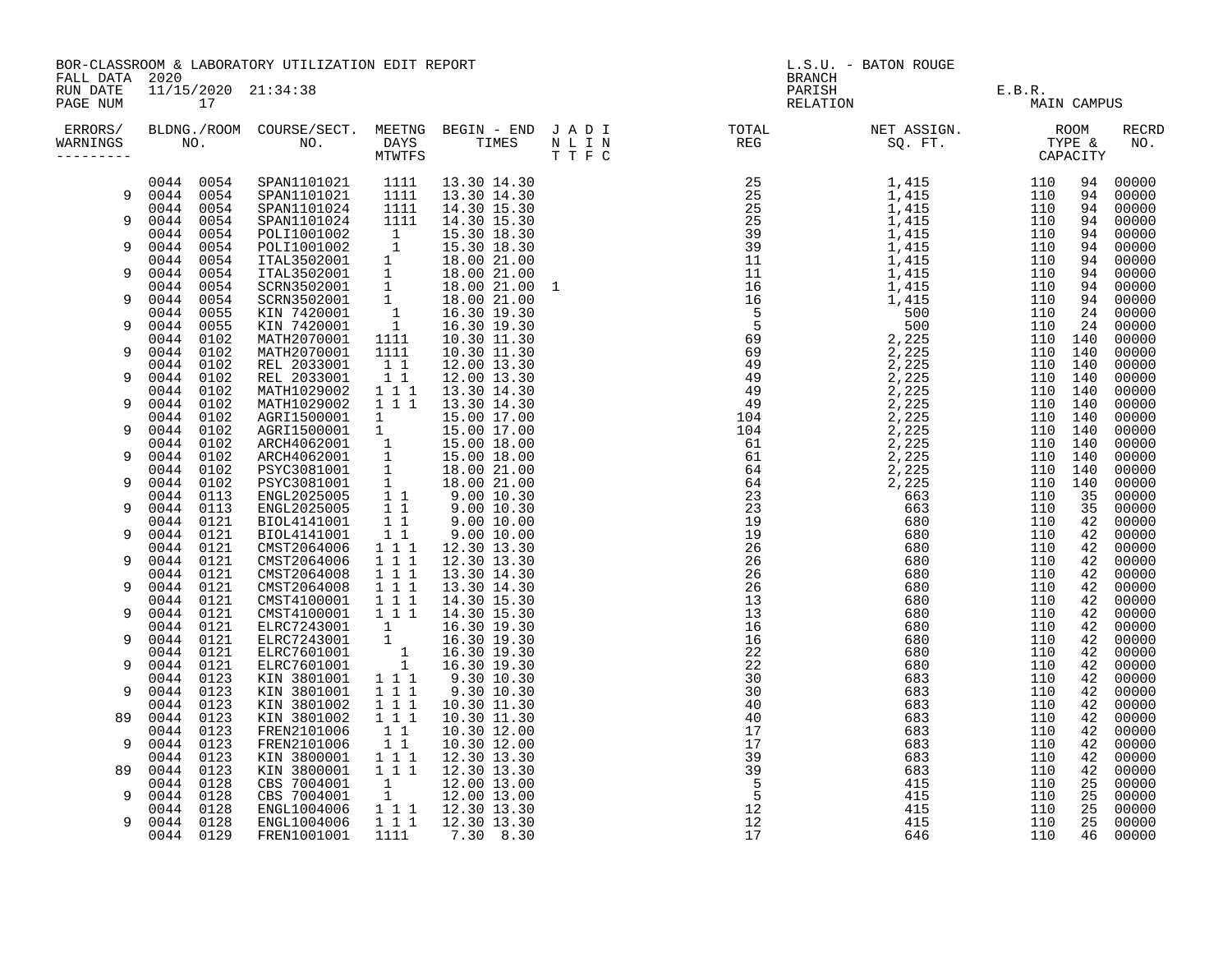| FALL DATA 2020       |                           |                | BOR-CLASSROOM & LABORATORY UTILIZATION EDIT REPORT                                                                                                                                                                                             |                                                                     |                             |  | L.S.U. - BATON ROUGE<br><b>BRANCH</b> |               |                    |             |                |  |
|----------------------|---------------------------|----------------|------------------------------------------------------------------------------------------------------------------------------------------------------------------------------------------------------------------------------------------------|---------------------------------------------------------------------|-----------------------------|--|---------------------------------------|---------------|--------------------|-------------|----------------|--|
| RUN DATE<br>PAGE NUM | 11/15/2020 21:34:38<br>18 |                |                                                                                                                                                                                                                                                |                                                                     |                             |  | PARISH<br>RELATION                    | E.B.R.<br>MAI |                    | MAIN CAMPUS |                |  |
| ERRORS/<br>WARNINGS  |                           |                |                                                                                                                                                                                                                                                |                                                                     |                             |  |                                       |               |                    |             | RECRD<br>NO.   |  |
| 9                    | 0044 0129                 |                | FREN1001001 1111                                                                                                                                                                                                                               |                                                                     | 7.30 8.30                   |  |                                       |               | 110                | 46          | 00000          |  |
|                      | 0044 0129                 |                | SW 7501001 1<br>SW 7501001 1                                                                                                                                                                                                                   |                                                                     | 8.30 11.30<br>8.30 11.30    |  |                                       |               | 110                | 46          | 00000          |  |
|                      | 89 0044 0129<br>0044 0129 |                | ENGL2027004                                                                                                                                                                                                                                    |                                                                     | 1 1 10.30 12.00             |  |                                       |               | 110<br>110         | 46<br>46    | 00000<br>00000 |  |
| 9                    | 0044                      | 0129           | ENGL2027004<br>ENGL1001044<br>ENGL1001044                                                                                                                                                                                                      | 11                                                                  | 10.30 12.00                 |  |                                       |               | 110                | 46          | 00000          |  |
| 9                    | 0044<br>0044              | 0129<br>0129   |                                                                                                                                                                                                                                                | $1\overline{1}$<br>1 1 1                                            | 11.30 12.30                 |  |                                       |               | 110                | 46          | 00000          |  |
|                      | 0044                      | 0129           |                                                                                                                                                                                                                                                |                                                                     | 11.30 12.30<br>12.30 15.30  |  |                                       |               | 110<br>110         | 46<br>46    | 00000<br>00000 |  |
| 89                   | 0044                      | 0129           | SW 7505002<br>SW 7505002                                                                                                                                                                                                                       | $\begin{array}{c} 1 \\ 1 \end{array}$                               | 12.30 15.30                 |  |                                       |               | 110                | 46          | 00000          |  |
|                      | 0044                      | 0129           | ENGL1001006 1 1<br>ENGL1001006 1 1<br>ENGL1001059 1 1                                                                                                                                                                                          |                                                                     | 13.30 15.00                 |  |                                       |               | 110                | 46          | 00000          |  |
| 9                    | 0044<br>0044              | 0129           |                                                                                                                                                                                                                                                |                                                                     | 13.30 15.00                 |  |                                       |               | 110<br>110         | 46          | 00000          |  |
| 9                    | 0044                      | 0129<br>0129   | ENGL1001059                                                                                                                                                                                                                                    | $1\quad1$                                                           | 15.00 16.30<br>15.00 16.30  |  |                                       |               | 110                | 46<br>46    | 00000<br>00000 |  |
|                      | 0044                      | 0129           | KIN 7503001                                                                                                                                                                                                                                    | $1\quad1$                                                           | 15.30 17.00                 |  |                                       |               | 110                | 46          | 00000          |  |
| 9                    | 0044 0129                 |                | KIN 7503001                                                                                                                                                                                                                                    | $1\quad1$                                                           | 15.30 17.00                 |  |                                       |               | 110                | 46          | 00000          |  |
| 9                    | 0044<br>0044 0132         | 0132           | KIN 7503001 1 1 15.30 17.00<br>OCS 4465001 1 17.00 20.00<br>CCS 4465001 1 17.00 20.00<br>KIN 7530001 1 17.00 20.00<br>KIN 7530001 1 17.00 20.00<br>BIOL4154001 1 1 9.00 10.30<br>BIOL4154001 1 1 3.30 15.00<br>ARCH5003001 1 1 13.30 15.00<br> |                                                                     |                             |  |                                       |               | 110<br>110         | 25          | 00000<br>00000 |  |
|                      | 0044                      | 0134           |                                                                                                                                                                                                                                                |                                                                     |                             |  |                                       |               | 110                | 25<br>25    | 00000          |  |
| 9                    | 0044                      | 0134           |                                                                                                                                                                                                                                                |                                                                     |                             |  |                                       |               | 110                | 25          | 00000          |  |
|                      | 0044 0137                 |                |                                                                                                                                                                                                                                                |                                                                     |                             |  |                                       |               | 110                | 42          | 00000          |  |
| 9                    | 0044 0137                 |                |                                                                                                                                                                                                                                                |                                                                     |                             |  |                                       |               | 110                | 42          | 00000          |  |
| 9                    | 0044<br>0044 0137         | 0137           |                                                                                                                                                                                                                                                |                                                                     |                             |  |                                       |               | 110<br>110         | 42<br>42    | 00000<br>00000 |  |
|                      | 0044                      | 0139           |                                                                                                                                                                                                                                                |                                                                     |                             |  |                                       |               | 110 136            |             | 00000          |  |
| 9                    | 0044                      | 0139           | ANSC4045001<br>ENGL2220002<br>ENGL2220002                                                                                                                                                                                                      | $1 \quad 1 \quad 1$                                                 | 9.30 10.30                  |  |                                       |               | 110 136            |             | 00000          |  |
|                      | 0044                      | 0139           |                                                                                                                                                                                                                                                | $\overline{1}$ $\overline{1}$ $\overline{1}$                        | 10.30 11.30                 |  |                                       |               | 110 136            |             | 00000          |  |
| 9                    | 0044<br>0044 0139         | 0139           |                                                                                                                                                                                                                                                | $1\ 1\ 1$                                                           | 10.30 11.30<br>10.30 12.00  |  |                                       |               | 110 136<br>110 136 |             | 00000<br>00000 |  |
| 9                    | 0044 0139                 |                | ENGL322002 11<br>ENGL3022002 11<br>ENGL3022002 11<br>POLI4046001 11<br>POLI4046001 11<br>ENGL7915001 11<br>ENGL7915001 11<br>ENGL7915001 11                                                                                                    |                                                                     | 10.30 12.00                 |  |                                       |               | 110 136            |             | 00000          |  |
|                      | 0044 0139                 |                |                                                                                                                                                                                                                                                |                                                                     | 13.30 15.00                 |  |                                       |               | 110 136            |             | 00000          |  |
| 9                    | 0044                      | 0139           |                                                                                                                                                                                                                                                |                                                                     | 13.30 15.00                 |  |                                       |               | 110 136            |             | 00000          |  |
| 9                    | 0044<br>0044              | 0212C<br>0212C |                                                                                                                                                                                                                                                |                                                                     | 10.30 12.00<br>10.30 12.00  |  |                                       |               | 110<br>110         | 17<br>17    | 00000<br>00000 |  |
|                      | 0045                      | 0123A          | THTR1131001 1 1                                                                                                                                                                                                                                |                                                                     | 8.00 9.30                   |  |                                       |               | 210 173            |             | 00000          |  |
| 9                    | 0045                      |                | 0123A THTR1131001<br>0123A THTR7002001                                                                                                                                                                                                         | $1\quad1$                                                           | 8.00 9.30                   |  |                                       |               | 210 173            |             | 00000          |  |
|                      | 0045                      |                | 0123A THTR7002001<br>0123A THTR7002001 1<br>0123A THTR7002001 1<br>0123A THTR1127001 11<br>0123A THTR1127001 11                                                                                                                                |                                                                     | 8.30 10.00                  |  |                                       |               | 210 173            |             | 00000          |  |
| 9                    | 0045<br>0045              |                |                                                                                                                                                                                                                                                |                                                                     | 8.30 10.00                  |  |                                       |               | 210 173<br>210 173 |             | 00000<br>00000 |  |
| 9                    | 0045                      |                |                                                                                                                                                                                                                                                |                                                                     | 9.00 10.30<br>$9.00\ 10.30$ |  |                                       |               | 210 173            |             | 00000          |  |
|                      | 0045                      |                |                                                                                                                                                                                                                                                |                                                                     | 10.30 12.00                 |  |                                       |               | 210 173            |             | 00000          |  |
| 9                    | 0045                      |                | 0123A THTR3802001 1 1<br>0123A THTR3802001 1 1<br>0123A THTR1153001 1 1                                                                                                                                                                        |                                                                     | 10.30 12.00                 |  |                                       |               | 210 173            |             | 00000          |  |
|                      | 0045                      |                |                                                                                                                                                                                                                                                |                                                                     | 13.30 15.00                 |  |                                       |               | 210 173            |             | 00000          |  |
| 9                    | 0045<br>0045              | 0123A<br>0123A | THTR1153001<br>MUS 4242001                                                                                                                                                                                                                     | $\begin{array}{rrrr} & 1 & 1 \\ 1 & 1 & 1 \\ 1 & 1 & 1 \end{array}$ | 13.30 15.00<br>14.30 16.00  |  |                                       |               | 210 173<br>210 173 |             | 00000<br>00000 |  |
| 9                    | 0045                      | 0123A          |                                                                                                                                                                                                                                                |                                                                     | 14.30 16.00                 |  |                                       |               | 210 173            |             | 00000          |  |
|                      | 0045                      | 0123A          |                                                                                                                                                                                                                                                | $\frac{1}{1}$                                                       | 16.00 18.00                 |  |                                       |               | 210 173            |             | 00000          |  |
| 9                    | 0045                      | 0123A          | MUS 4242001<br>MUS 4241001<br>MUS 4241001<br>MUS 4241001<br>MUS 4241001<br>MUS 4241001                                                                                                                                                         |                                                                     | 16.00 18.00                 |  |                                       |               | 210 173            |             | 00000          |  |
| 9                    | 0045<br>0045              | 0123A<br>0123A |                                                                                                                                                                                                                                                | $\begin{matrix}1\\1\end{matrix}$                                    | 16.00 19.00<br>16.00 19.00  |  |                                       |               | 210 173<br>210 173 |             | 00000<br>00000 |  |
|                      | 0045                      |                | 0123A MUS 4240001                                                                                                                                                                                                                              |                                                                     | 1 1 16.30 19.00             |  |                                       |               | 210 173            |             | 00000          |  |
| 9                    | 0045                      |                | 0123A MUS 4240001                                                                                                                                                                                                                              |                                                                     | 1 1 16.30 19.00             |  |                                       |               | 210 173            |             | 00000          |  |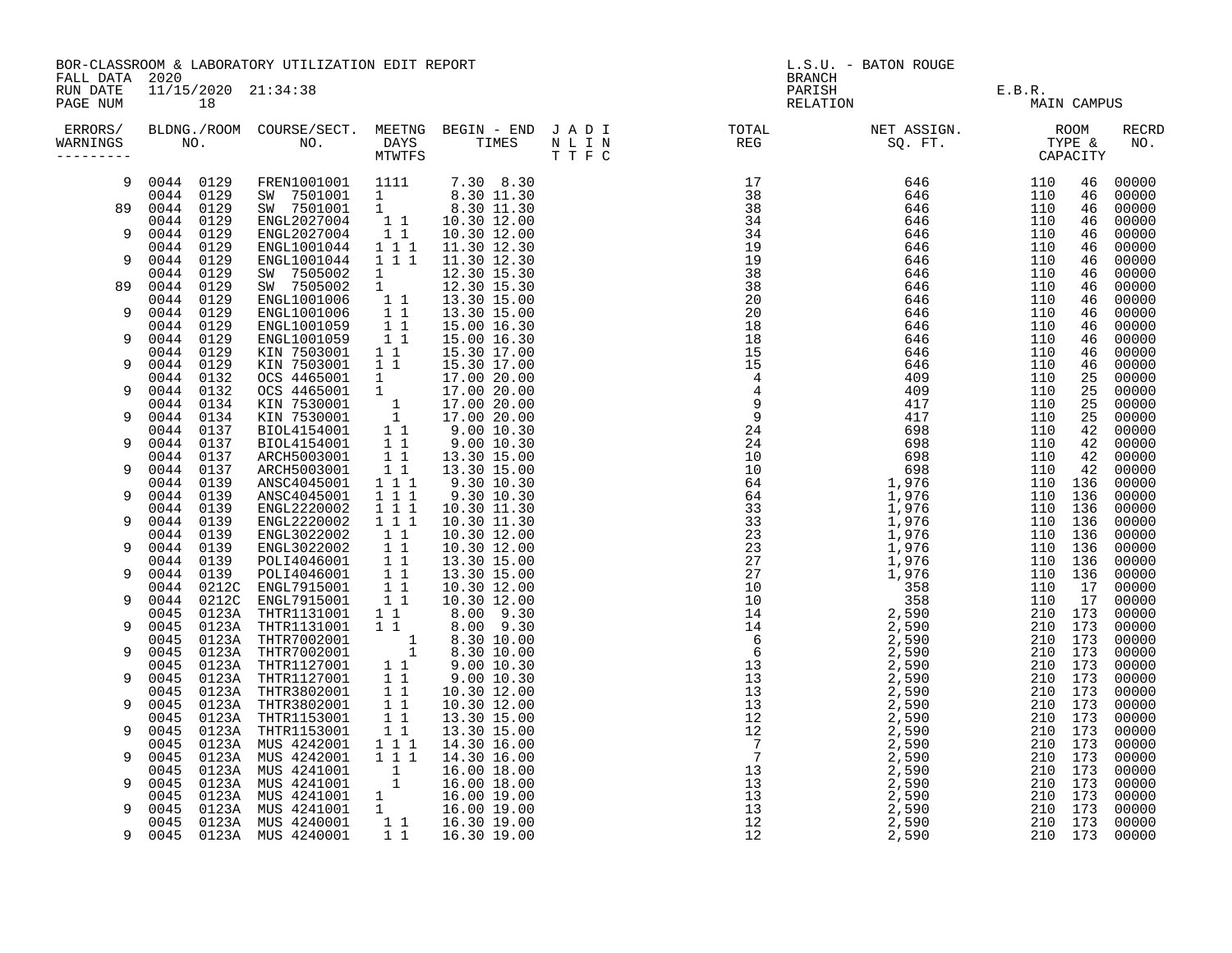|                                                                     | BOR-CLASSROOM & LABORATORY UTILIZATION EDIT REPORT |              |                                                                                                                                                                                                                                                                                                                                       |                                                    |                                                                                                                                                | L.S.U. - BATON ROUGE |                                                                                                                                                                                                                                                                                                                                                                                                                                                                                                                                                                                                                                 |             |  |              |  |
|---------------------------------------------------------------------|----------------------------------------------------|--------------|---------------------------------------------------------------------------------------------------------------------------------------------------------------------------------------------------------------------------------------------------------------------------------------------------------------------------------------|----------------------------------------------------|------------------------------------------------------------------------------------------------------------------------------------------------|----------------------|---------------------------------------------------------------------------------------------------------------------------------------------------------------------------------------------------------------------------------------------------------------------------------------------------------------------------------------------------------------------------------------------------------------------------------------------------------------------------------------------------------------------------------------------------------------------------------------------------------------------------------|-------------|--|--------------|--|
| FALL DATA 2020<br>RUN DATE<br>11/15/2020 21:34:38<br>PAGE NUM<br>19 |                                                    |              |                                                                                                                                                                                                                                                                                                                                       |                                                    |                                                                                                                                                |                      |                                                                                                                                                                                                                                                                                                                                                                                                                                                                                                                                                                                                                                 | MAIN CAMPUS |  |              |  |
| WARNINGS                                                            |                                                    |              |                                                                                                                                                                                                                                                                                                                                       |                                                    |                                                                                                                                                |                      | ERRORS/ BLDNG./ROOM COURSE/SECT. MEETNG BEGIN – END JADI TOTAL TOTAL NETASSIGN. NET ASSIGN. ROOM ROOM COURSE/SECT. MEETNG BEGIN – END JADI TOTAL TOTAL NETASSIGN. TYPE &<br>WARNINGS NO. NO. DAYS TIMES NLIN REG SQ.FT. TPE & CAP<br>$\begin{smallmatrix}\textbf{1.5} & \textbf{2.6} & \textbf{3.7} & \textbf{4.8} & \textbf{5.8} & \textbf{6.8} & \textbf{6.8} & \textbf{7.8} & \textbf{8.8} & \textbf{8.8} & \textbf{9.8} & \textbf{1.9} & \textbf{1.9} & \textbf{1.9} & \textbf{1.9} & \textbf{1.9} & \textbf{1.9} & \textbf{1.9} & \textbf{1.9} & \textbf{1.9} & \textbf{1.9} & \textbf{1.9} & \textbf{1.9} & \textbf{1.9}$ |             |  | RECRD<br>NO. |  |
|                                                                     |                                                    |              | 0045 0123A THTR1227001 1 1 19.00 20.30<br>0045 0123A THTR1227001 1 1 19.00 20.30<br>0045 0129A THTR2025001 1 9.00 10.30<br>0045 0129A THTR2025001 1 9.00 10.30<br>0045 0129A THTR2025002 1 1 12.00 13.30<br>0045 0129A THTR2025002 1 1 1                                                                                              |                                                    |                                                                                                                                                |                      |                                                                                                                                                                                                                                                                                                                                                                                                                                                                                                                                                                                                                                 |             |  |              |  |
| 9                                                                   |                                                    |              |                                                                                                                                                                                                                                                                                                                                       |                                                    |                                                                                                                                                |                      |                                                                                                                                                                                                                                                                                                                                                                                                                                                                                                                                                                                                                                 |             |  |              |  |
| 9                                                                   |                                                    |              |                                                                                                                                                                                                                                                                                                                                       |                                                    |                                                                                                                                                |                      |                                                                                                                                                                                                                                                                                                                                                                                                                                                                                                                                                                                                                                 |             |  |              |  |
|                                                                     |                                                    |              |                                                                                                                                                                                                                                                                                                                                       |                                                    |                                                                                                                                                |                      |                                                                                                                                                                                                                                                                                                                                                                                                                                                                                                                                                                                                                                 |             |  |              |  |
| 9                                                                   |                                                    |              |                                                                                                                                                                                                                                                                                                                                       |                                                    |                                                                                                                                                |                      |                                                                                                                                                                                                                                                                                                                                                                                                                                                                                                                                                                                                                                 |             |  |              |  |
|                                                                     |                                                    |              |                                                                                                                                                                                                                                                                                                                                       |                                                    |                                                                                                                                                |                      |                                                                                                                                                                                                                                                                                                                                                                                                                                                                                                                                                                                                                                 |             |  |              |  |
| 9                                                                   | 0045 0135                                          |              | THTR2021001                                                                                                                                                                                                                                                                                                                           | 1 1 1                                              |                                                                                                                                                |                      |                                                                                                                                                                                                                                                                                                                                                                                                                                                                                                                                                                                                                                 |             |  |              |  |
|                                                                     | 0045 0135                                          |              | THTR3026001                                                                                                                                                                                                                                                                                                                           |                                                    |                                                                                                                                                |                      |                                                                                                                                                                                                                                                                                                                                                                                                                                                                                                                                                                                                                                 |             |  |              |  |
| 9                                                                   | 0045 0135                                          |              | THTR3026001                                                                                                                                                                                                                                                                                                                           |                                                    |                                                                                                                                                |                      |                                                                                                                                                                                                                                                                                                                                                                                                                                                                                                                                                                                                                                 |             |  |              |  |
| 9<br>9                                                              | 0045<br>0045 0135                                  | 0135         | THTR3026001<br>THTR3026001                                                                                                                                                                                                                                                                                                            |                                                    | $\begin{array}{rrrr} 1 & 1 & 9.00 & 10.30 \ 1 & 1 & 9.00 & 10.30 \ 1 & 1 & 9.00 & 10.30 \ 1 & 1 & 9.00 & 10.30 \ 1 & 9.00 & 10.30 \end{array}$ |                      |                                                                                                                                                                                                                                                                                                                                                                                                                                                                                                                                                                                                                                 |             |  |              |  |
|                                                                     | 0045 0135                                          |              | THTR1025001                                                                                                                                                                                                                                                                                                                           | $1 1 1$                                            |                                                                                                                                                |                      |                                                                                                                                                                                                                                                                                                                                                                                                                                                                                                                                                                                                                                 |             |  |              |  |
| 9                                                                   | 0045                                               | 0135         | THTR1025001                                                                                                                                                                                                                                                                                                                           | 1 1 1                                              |                                                                                                                                                |                      |                                                                                                                                                                                                                                                                                                                                                                                                                                                                                                                                                                                                                                 |             |  |              |  |
|                                                                     | 0045                                               | 0135         | THTR3025001                                                                                                                                                                                                                                                                                                                           | $1\quad1$                                          |                                                                                                                                                |                      |                                                                                                                                                                                                                                                                                                                                                                                                                                                                                                                                                                                                                                 |             |  |              |  |
| 9                                                                   | 0045 0135                                          |              | THTR3025001                                                                                                                                                                                                                                                                                                                           | $1\quad1$                                          |                                                                                                                                                |                      |                                                                                                                                                                                                                                                                                                                                                                                                                                                                                                                                                                                                                                 |             |  |              |  |
|                                                                     | 0045 0135                                          |              | THTR7223001                                                                                                                                                                                                                                                                                                                           |                                                    |                                                                                                                                                |                      |                                                                                                                                                                                                                                                                                                                                                                                                                                                                                                                                                                                                                                 |             |  |              |  |
| 9                                                                   | 0045 0135                                          |              | THTR7223001                                                                                                                                                                                                                                                                                                                           |                                                    |                                                                                                                                                |                      |                                                                                                                                                                                                                                                                                                                                                                                                                                                                                                                                                                                                                                 |             |  |              |  |
| 9                                                                   | 0045 0135                                          |              | THTR1025002                                                                                                                                                                                                                                                                                                                           | $1$ 1 1                                            |                                                                                                                                                |                      |                                                                                                                                                                                                                                                                                                                                                                                                                                                                                                                                                                                                                                 |             |  |              |  |
|                                                                     | 0045 0135<br>0045                                  | 0155         | THTR1025002<br>$\begin{tabular}{cccc} \texttt{THTR1025002} & 1 & 1 & 1 & 12.30 & 13.30 \\ \texttt{THTR7618001} & 1 & 1 & 8.30 & 10.00 \\ \texttt{THTR7618001} & 1 & 8.30 & 10.00 \\ \texttt{THTR2026002} & 1 & 13.30 & 16.30 \\ \texttt{THTR2026002} & 1 & 13.30 & 16.30 \\ \texttt{THTR2026003} & 1 & 13.30 & 16.30 \\ \texttt{THTR$ |                                                    |                                                                                                                                                |                      |                                                                                                                                                                                                                                                                                                                                                                                                                                                                                                                                                                                                                                 |             |  |              |  |
| 9                                                                   | 0045                                               | 0155         |                                                                                                                                                                                                                                                                                                                                       |                                                    |                                                                                                                                                |                      |                                                                                                                                                                                                                                                                                                                                                                                                                                                                                                                                                                                                                                 |             |  |              |  |
|                                                                     | 0045                                               | 0155         |                                                                                                                                                                                                                                                                                                                                       |                                                    |                                                                                                                                                |                      |                                                                                                                                                                                                                                                                                                                                                                                                                                                                                                                                                                                                                                 |             |  |              |  |
| 9                                                                   | 0045 0155                                          |              |                                                                                                                                                                                                                                                                                                                                       |                                                    |                                                                                                                                                |                      |                                                                                                                                                                                                                                                                                                                                                                                                                                                                                                                                                                                                                                 |             |  |              |  |
|                                                                     | 0045 0155                                          |              |                                                                                                                                                                                                                                                                                                                                       |                                                    |                                                                                                                                                |                      |                                                                                                                                                                                                                                                                                                                                                                                                                                                                                                                                                                                                                                 |             |  |              |  |
| 9                                                                   | 0045 0155                                          |              |                                                                                                                                                                                                                                                                                                                                       |                                                    |                                                                                                                                                |                      |                                                                                                                                                                                                                                                                                                                                                                                                                                                                                                                                                                                                                                 |             |  |              |  |
|                                                                     | 0045 0155                                          |              |                                                                                                                                                                                                                                                                                                                                       |                                                    |                                                                                                                                                |                      |                                                                                                                                                                                                                                                                                                                                                                                                                                                                                                                                                                                                                                 |             |  |              |  |
| 9                                                                   | 0045 0155<br>0045 0155                             |              |                                                                                                                                                                                                                                                                                                                                       |                                                    |                                                                                                                                                |                      |                                                                                                                                                                                                                                                                                                                                                                                                                                                                                                                                                                                                                                 |             |  |              |  |
| 9                                                                   | 0045                                               | 0155         |                                                                                                                                                                                                                                                                                                                                       |                                                    |                                                                                                                                                |                      |                                                                                                                                                                                                                                                                                                                                                                                                                                                                                                                                                                                                                                 |             |  |              |  |
|                                                                     | 0045                                               | 0166         |                                                                                                                                                                                                                                                                                                                                       |                                                    |                                                                                                                                                |                      |                                                                                                                                                                                                                                                                                                                                                                                                                                                                                                                                                                                                                                 |             |  |              |  |
| 9                                                                   | 0045 0166                                          |              |                                                                                                                                                                                                                                                                                                                                       |                                                    |                                                                                                                                                |                      |                                                                                                                                                                                                                                                                                                                                                                                                                                                                                                                                                                                                                                 |             |  |              |  |
|                                                                     | 0045 0166                                          |              | THTR4031001 1 1 1                                                                                                                                                                                                                                                                                                                     |                                                    |                                                                                                                                                |                      |                                                                                                                                                                                                                                                                                                                                                                                                                                                                                                                                                                                                                                 |             |  |              |  |
| 9                                                                   | 0045                                               | 0166         | THTR4031001                                                                                                                                                                                                                                                                                                                           | 1 1 1                                              |                                                                                                                                                |                      |                                                                                                                                                                                                                                                                                                                                                                                                                                                                                                                                                                                                                                 |             |  |              |  |
|                                                                     | 0045                                               | 0166         | THTR1029002                                                                                                                                                                                                                                                                                                                           | $\begin{array}{rr} & 1 & 1 \\ & 1 & 1 \end{array}$ |                                                                                                                                                |                      |                                                                                                                                                                                                                                                                                                                                                                                                                                                                                                                                                                                                                                 |             |  |              |  |
| 9                                                                   | 0045 0166<br>0045 0166                             |              | THTR1029002                                                                                                                                                                                                                                                                                                                           | $1 1 1$                                            |                                                                                                                                                |                      |                                                                                                                                                                                                                                                                                                                                                                                                                                                                                                                                                                                                                                 |             |  |              |  |
| 9                                                                   | 0045                                               | 0166         | THTR2031002                                                                                                                                                                                                                                                                                                                           | 111                                                |                                                                                                                                                |                      |                                                                                                                                                                                                                                                                                                                                                                                                                                                                                                                                                                                                                                 |             |  |              |  |
|                                                                     | 0045                                               | 0166         | THTR2031002<br>THTR2031001                                                                                                                                                                                                                                                                                                            | $1 1 1$                                            |                                                                                                                                                |                      |                                                                                                                                                                                                                                                                                                                                                                                                                                                                                                                                                                                                                                 |             |  |              |  |
| 9                                                                   | 0045 0166                                          |              | THTR2031001                                                                                                                                                                                                                                                                                                                           | $1 1 1$                                            |                                                                                                                                                |                      |                                                                                                                                                                                                                                                                                                                                                                                                                                                                                                                                                                                                                                 |             |  |              |  |
|                                                                     | 0045 0167                                          |              | THTR2026011                                                                                                                                                                                                                                                                                                                           | $\begin{bmatrix} 1 \\ 1 \\ 1 \\ 1 \end{bmatrix}$   |                                                                                                                                                |                      |                                                                                                                                                                                                                                                                                                                                                                                                                                                                                                                                                                                                                                 |             |  |              |  |
| 89                                                                  | 0045 0167                                          |              | THTR2026011                                                                                                                                                                                                                                                                                                                           |                                                    |                                                                                                                                                |                      |                                                                                                                                                                                                                                                                                                                                                                                                                                                                                                                                                                                                                                 |             |  |              |  |
|                                                                     | 0045                                               | 0167         | THTR2026010                                                                                                                                                                                                                                                                                                                           |                                                    |                                                                                                                                                |                      |                                                                                                                                                                                                                                                                                                                                                                                                                                                                                                                                                                                                                                 |             |  |              |  |
| 89                                                                  | 0045 0167                                          |              | THTR2026010                                                                                                                                                                                                                                                                                                                           |                                                    |                                                                                                                                                |                      |                                                                                                                                                                                                                                                                                                                                                                                                                                                                                                                                                                                                                                 |             |  |              |  |
| 9                                                                   | 0045<br>0045                                       | 0171<br>0171 | THIRZ026010 1 13.30 16.30<br>THTR2026007 1 13.30 16.30<br>THTR2026007 1 13.30 16.30<br>THTR2026008 1 13.30 16.30<br>THTR2026008 1 13.30 16.30<br>THTR2026009 1 13.30 16.30<br>THTR2026009 1 13.30 16.30<br>THTR2026009 1 13.30 16.30<br>THTR31                                                                                        |                                                    |                                                                                                                                                |                      |                                                                                                                                                                                                                                                                                                                                                                                                                                                                                                                                                                                                                                 |             |  |              |  |
|                                                                     | 0045                                               | 0171         |                                                                                                                                                                                                                                                                                                                                       |                                                    |                                                                                                                                                |                      |                                                                                                                                                                                                                                                                                                                                                                                                                                                                                                                                                                                                                                 |             |  |              |  |
| 9                                                                   | 0045                                               | 0171         |                                                                                                                                                                                                                                                                                                                                       |                                                    |                                                                                                                                                |                      |                                                                                                                                                                                                                                                                                                                                                                                                                                                                                                                                                                                                                                 |             |  |              |  |
|                                                                     | 0045 0171                                          |              |                                                                                                                                                                                                                                                                                                                                       |                                                    |                                                                                                                                                |                      |                                                                                                                                                                                                                                                                                                                                                                                                                                                                                                                                                                                                                                 |             |  |              |  |
| 9                                                                   | 0045 0171                                          |              |                                                                                                                                                                                                                                                                                                                                       |                                                    |                                                                                                                                                |                      |                                                                                                                                                                                                                                                                                                                                                                                                                                                                                                                                                                                                                                 |             |  |              |  |
|                                                                     | 0045 0173                                          |              |                                                                                                                                                                                                                                                                                                                                       |                                                    |                                                                                                                                                |                      |                                                                                                                                                                                                                                                                                                                                                                                                                                                                                                                                                                                                                                 |             |  |              |  |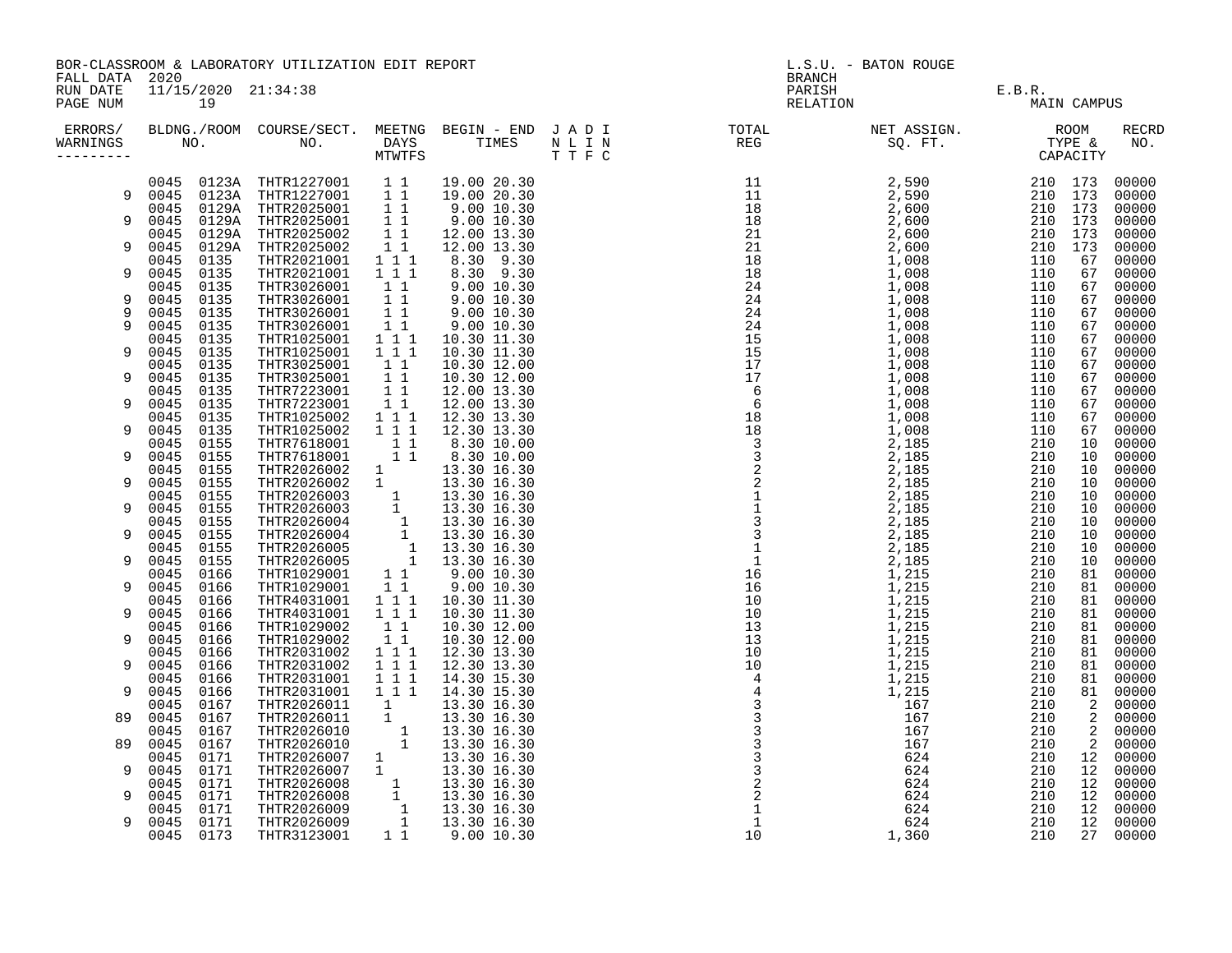|                              |                                                                                                                                                                                                                                                                                                                                                                                                             |                                                                                                                                                                                                                                                                                    |                                                                                                                                                                                                                                                                                                                                                                                                                                                                                                                                                                                                                                                                                                                                                                                                                                                                                                                                                                                                              |                                                                                                                                                                                                                                                                                                                                                                                                                                                                                                                                              | L.S.U. - BATON ROUGE                                                              |               |        |                              |                                                                                                                                                                                                                                                                                                                                                                                                                                                                                                                                                                                                                                                                                |  |
|------------------------------|-------------------------------------------------------------------------------------------------------------------------------------------------------------------------------------------------------------------------------------------------------------------------------------------------------------------------------------------------------------------------------------------------------------|------------------------------------------------------------------------------------------------------------------------------------------------------------------------------------------------------------------------------------------------------------------------------------|--------------------------------------------------------------------------------------------------------------------------------------------------------------------------------------------------------------------------------------------------------------------------------------------------------------------------------------------------------------------------------------------------------------------------------------------------------------------------------------------------------------------------------------------------------------------------------------------------------------------------------------------------------------------------------------------------------------------------------------------------------------------------------------------------------------------------------------------------------------------------------------------------------------------------------------------------------------------------------------------------------------|----------------------------------------------------------------------------------------------------------------------------------------------------------------------------------------------------------------------------------------------------------------------------------------------------------------------------------------------------------------------------------------------------------------------------------------------------------------------------------------------------------------------------------------------|-----------------------------------------------------------------------------------|---------------|--------|------------------------------|--------------------------------------------------------------------------------------------------------------------------------------------------------------------------------------------------------------------------------------------------------------------------------------------------------------------------------------------------------------------------------------------------------------------------------------------------------------------------------------------------------------------------------------------------------------------------------------------------------------------------------------------------------------------------------|--|
| 20                           |                                                                                                                                                                                                                                                                                                                                                                                                             |                                                                                                                                                                                                                                                                                    |                                                                                                                                                                                                                                                                                                                                                                                                                                                                                                                                                                                                                                                                                                                                                                                                                                                                                                                                                                                                              |                                                                                                                                                                                                                                                                                                                                                                                                                                                                                                                                              |                                                                                   |               | E.B.R. |                              |                                                                                                                                                                                                                                                                                                                                                                                                                                                                                                                                                                                                                                                                                |  |
|                              |                                                                                                                                                                                                                                                                                                                                                                                                             |                                                                                                                                                                                                                                                                                    |                                                                                                                                                                                                                                                                                                                                                                                                                                                                                                                                                                                                                                                                                                                                                                                                                                                                                                                                                                                                              |                                                                                                                                                                                                                                                                                                                                                                                                                                                                                                                                              |                                                                                   |               |        |                              | <b>RECRD</b><br>NO.                                                                                                                                                                                                                                                                                                                                                                                                                                                                                                                                                                                                                                                            |  |
| 0045 0173                    |                                                                                                                                                                                                                                                                                                                                                                                                             |                                                                                                                                                                                                                                                                                    |                                                                                                                                                                                                                                                                                                                                                                                                                                                                                                                                                                                                                                                                                                                                                                                                                                                                                                                                                                                                              |                                                                                                                                                                                                                                                                                                                                                                                                                                                                                                                                              |                                                                                   |               |        |                              | 00000<br>00000                                                                                                                                                                                                                                                                                                                                                                                                                                                                                                                                                                                                                                                                 |  |
| 0045 0173                    |                                                                                                                                                                                                                                                                                                                                                                                                             |                                                                                                                                                                                                                                                                                    |                                                                                                                                                                                                                                                                                                                                                                                                                                                                                                                                                                                                                                                                                                                                                                                                                                                                                                                                                                                                              |                                                                                                                                                                                                                                                                                                                                                                                                                                                                                                                                              |                                                                                   |               |        | 27                           | 00000                                                                                                                                                                                                                                                                                                                                                                                                                                                                                                                                                                                                                                                                          |  |
| 0045<br>0173                 |                                                                                                                                                                                                                                                                                                                                                                                                             |                                                                                                                                                                                                                                                                                    | 13.30 16.30                                                                                                                                                                                                                                                                                                                                                                                                                                                                                                                                                                                                                                                                                                                                                                                                                                                                                                                                                                                                  |                                                                                                                                                                                                                                                                                                                                                                                                                                                                                                                                              |                                                                                   |               |        | 27                           | 00000<br>00000                                                                                                                                                                                                                                                                                                                                                                                                                                                                                                                                                                                                                                                                 |  |
| 0045<br>0181                 |                                                                                                                                                                                                                                                                                                                                                                                                             |                                                                                                                                                                                                                                                                                    | $9.00\ 10.30$                                                                                                                                                                                                                                                                                                                                                                                                                                                                                                                                                                                                                                                                                                                                                                                                                                                                                                                                                                                                |                                                                                                                                                                                                                                                                                                                                                                                                                                                                                                                                              |                                                                                   |               |        | 67                           | 00000<br>00000                                                                                                                                                                                                                                                                                                                                                                                                                                                                                                                                                                                                                                                                 |  |
| 0045<br>0181                 | THTR3531001                                                                                                                                                                                                                                                                                                                                                                                                 |                                                                                                                                                                                                                                                                                    |                                                                                                                                                                                                                                                                                                                                                                                                                                                                                                                                                                                                                                                                                                                                                                                                                                                                                                                                                                                                              |                                                                                                                                                                                                                                                                                                                                                                                                                                                                                                                                              |                                                                                   |               |        | 67                           | 00000<br>00000                                                                                                                                                                                                                                                                                                                                                                                                                                                                                                                                                                                                                                                                 |  |
| 0045                         |                                                                                                                                                                                                                                                                                                                                                                                                             |                                                                                                                                                                                                                                                                                    |                                                                                                                                                                                                                                                                                                                                                                                                                                                                                                                                                                                                                                                                                                                                                                                                                                                                                                                                                                                                              |                                                                                                                                                                                                                                                                                                                                                                                                                                                                                                                                              |                                                                                   |               |        | 20                           | 00000<br>00000                                                                                                                                                                                                                                                                                                                                                                                                                                                                                                                                                                                                                                                                 |  |
| 0045<br>0201                 |                                                                                                                                                                                                                                                                                                                                                                                                             |                                                                                                                                                                                                                                                                                    |                                                                                                                                                                                                                                                                                                                                                                                                                                                                                                                                                                                                                                                                                                                                                                                                                                                                                                                                                                                                              |                                                                                                                                                                                                                                                                                                                                                                                                                                                                                                                                              |                                                                                   |               |        | 20                           | 00000<br>00000                                                                                                                                                                                                                                                                                                                                                                                                                                                                                                                                                                                                                                                                 |  |
| 0201<br>0045                 | MUS 1130002                                                                                                                                                                                                                                                                                                                                                                                                 |                                                                                                                                                                                                                                                                                    |                                                                                                                                                                                                                                                                                                                                                                                                                                                                                                                                                                                                                                                                                                                                                                                                                                                                                                                                                                                                              |                                                                                                                                                                                                                                                                                                                                                                                                                                                                                                                                              |                                                                                   |               |        | 20                           | 00000<br>00000                                                                                                                                                                                                                                                                                                                                                                                                                                                                                                                                                                                                                                                                 |  |
| 0045<br>0201                 | MUS 1130003                                                                                                                                                                                                                                                                                                                                                                                                 | $1\quad1$                                                                                                                                                                                                                                                                          | 12.30 13.30                                                                                                                                                                                                                                                                                                                                                                                                                                                                                                                                                                                                                                                                                                                                                                                                                                                                                                                                                                                                  |                                                                                                                                                                                                                                                                                                                                                                                                                                                                                                                                              |                                                                                   |               |        | 20                           | 00000<br>00000                                                                                                                                                                                                                                                                                                                                                                                                                                                                                                                                                                                                                                                                 |  |
| 0201<br>0045                 | MUS 1130004                                                                                                                                                                                                                                                                                                                                                                                                 |                                                                                                                                                                                                                                                                                    |                                                                                                                                                                                                                                                                                                                                                                                                                                                                                                                                                                                                                                                                                                                                                                                                                                                                                                                                                                                                              |                                                                                                                                                                                                                                                                                                                                                                                                                                                                                                                                              |                                                                                   |               |        | 20                           | 00000                                                                                                                                                                                                                                                                                                                                                                                                                                                                                                                                                                                                                                                                          |  |
| 0045<br>0201                 | MUS 4763001                                                                                                                                                                                                                                                                                                                                                                                                 |                                                                                                                                                                                                                                                                                    | 13.30 14.30                                                                                                                                                                                                                                                                                                                                                                                                                                                                                                                                                                                                                                                                                                                                                                                                                                                                                                                                                                                                  |                                                                                                                                                                                                                                                                                                                                                                                                                                                                                                                                              |                                                                                   |               |        | 20                           | 00000<br>00000                                                                                                                                                                                                                                                                                                                                                                                                                                                                                                                                                                                                                                                                 |  |
| 0045<br>0201                 | MUS 1130005                                                                                                                                                                                                                                                                                                                                                                                                 |                                                                                                                                                                                                                                                                                    | 13.30 14.30                                                                                                                                                                                                                                                                                                                                                                                                                                                                                                                                                                                                                                                                                                                                                                                                                                                                                                                                                                                                  |                                                                                                                                                                                                                                                                                                                                                                                                                                                                                                                                              |                                                                                   |               |        | 20                           | 00000<br>00000                                                                                                                                                                                                                                                                                                                                                                                                                                                                                                                                                                                                                                                                 |  |
| 0201                         |                                                                                                                                                                                                                                                                                                                                                                                                             |                                                                                                                                                                                                                                                                                    | 13.30 14.30                                                                                                                                                                                                                                                                                                                                                                                                                                                                                                                                                                                                                                                                                                                                                                                                                                                                                                                                                                                                  |                                                                                                                                                                                                                                                                                                                                                                                                                                                                                                                                              |                                                                                   |               |        | 20                           | 00000<br>00000                                                                                                                                                                                                                                                                                                                                                                                                                                                                                                                                                                                                                                                                 |  |
| 0045<br>0201                 |                                                                                                                                                                                                                                                                                                                                                                                                             |                                                                                                                                                                                                                                                                                    | 15.30 16.30                                                                                                                                                                                                                                                                                                                                                                                                                                                                                                                                                                                                                                                                                                                                                                                                                                                                                                                                                                                                  |                                                                                                                                                                                                                                                                                                                                                                                                                                                                                                                                              |                                                                                   |               |        | 20                           | 00000<br>00000                                                                                                                                                                                                                                                                                                                                                                                                                                                                                                                                                                                                                                                                 |  |
| 0045<br>0215                 |                                                                                                                                                                                                                                                                                                                                                                                                             |                                                                                                                                                                                                                                                                                    |                                                                                                                                                                                                                                                                                                                                                                                                                                                                                                                                                                                                                                                                                                                                                                                                                                                                                                                                                                                                              |                                                                                                                                                                                                                                                                                                                                                                                                                                                                                                                                              |                                                                                   |               |        | 51                           | 00000<br>00000                                                                                                                                                                                                                                                                                                                                                                                                                                                                                                                                                                                                                                                                 |  |
| 0045<br>0215                 |                                                                                                                                                                                                                                                                                                                                                                                                             |                                                                                                                                                                                                                                                                                    | 14.30 15.30                                                                                                                                                                                                                                                                                                                                                                                                                                                                                                                                                                                                                                                                                                                                                                                                                                                                                                                                                                                                  |                                                                                                                                                                                                                                                                                                                                                                                                                                                                                                                                              |                                                                                   |               |        | 51                           | 00000<br>00000                                                                                                                                                                                                                                                                                                                                                                                                                                                                                                                                                                                                                                                                 |  |
| 0045<br>0221                 | MUS 3997008                                                                                                                                                                                                                                                                                                                                                                                                 |                                                                                                                                                                                                                                                                                    |                                                                                                                                                                                                                                                                                                                                                                                                                                                                                                                                                                                                                                                                                                                                                                                                                                                                                                                                                                                                              |                                                                                                                                                                                                                                                                                                                                                                                                                                                                                                                                              |                                                                                   |               |        | 51                           | 00000                                                                                                                                                                                                                                                                                                                                                                                                                                                                                                                                                                                                                                                                          |  |
| 0045<br>0221                 | MUS 2144001                                                                                                                                                                                                                                                                                                                                                                                                 |                                                                                                                                                                                                                                                                                    | 14.30 15.30                                                                                                                                                                                                                                                                                                                                                                                                                                                                                                                                                                                                                                                                                                                                                                                                                                                                                                                                                                                                  |                                                                                                                                                                                                                                                                                                                                                                                                                                                                                                                                              |                                                                                   |               |        | 51                           | 00000<br>00000                                                                                                                                                                                                                                                                                                                                                                                                                                                                                                                                                                                                                                                                 |  |
| 0045<br>0221                 |                                                                                                                                                                                                                                                                                                                                                                                                             |                                                                                                                                                                                                                                                                                    | 14.30 15.30                                                                                                                                                                                                                                                                                                                                                                                                                                                                                                                                                                                                                                                                                                                                                                                                                                                                                                                                                                                                  |                                                                                                                                                                                                                                                                                                                                                                                                                                                                                                                                              |                                                                                   |               |        | 51                           | 00000<br>00000                                                                                                                                                                                                                                                                                                                                                                                                                                                                                                                                                                                                                                                                 |  |
| 0045<br>0221                 |                                                                                                                                                                                                                                                                                                                                                                                                             |                                                                                                                                                                                                                                                                                    | 14.30 15.30                                                                                                                                                                                                                                                                                                                                                                                                                                                                                                                                                                                                                                                                                                                                                                                                                                                                                                                                                                                                  |                                                                                                                                                                                                                                                                                                                                                                                                                                                                                                                                              |                                                                                   |               |        | 51                           | 00000<br>00000                                                                                                                                                                                                                                                                                                                                                                                                                                                                                                                                                                                                                                                                 |  |
| 0045<br>0221                 |                                                                                                                                                                                                                                                                                                                                                                                                             |                                                                                                                                                                                                                                                                                    | 14.30 15.30                                                                                                                                                                                                                                                                                                                                                                                                                                                                                                                                                                                                                                                                                                                                                                                                                                                                                                                                                                                                  |                                                                                                                                                                                                                                                                                                                                                                                                                                                                                                                                              |                                                                                   |               |        | 51                           | 00000<br>00000                                                                                                                                                                                                                                                                                                                                                                                                                                                                                                                                                                                                                                                                 |  |
| 0045<br>0221<br>0045         |                                                                                                                                                                                                                                                                                                                                                                                                             |                                                                                                                                                                                                                                                                                    |                                                                                                                                                                                                                                                                                                                                                                                                                                                                                                                                                                                                                                                                                                                                                                                                                                                                                                                                                                                                              |                                                                                                                                                                                                                                                                                                                                                                                                                                                                                                                                              |                                                                                   |               |        | 51<br>51                     | 00000<br>00000                                                                                                                                                                                                                                                                                                                                                                                                                                                                                                                                                                                                                                                                 |  |
| 0221                         |                                                                                                                                                                                                                                                                                                                                                                                                             |                                                                                                                                                                                                                                                                                    |                                                                                                                                                                                                                                                                                                                                                                                                                                                                                                                                                                                                                                                                                                                                                                                                                                                                                                                                                                                                              |                                                                                                                                                                                                                                                                                                                                                                                                                                                                                                                                              |                                                                                   |               |        | 51                           | 00000<br>00000                                                                                                                                                                                                                                                                                                                                                                                                                                                                                                                                                                                                                                                                 |  |
| 0221<br>0045                 |                                                                                                                                                                                                                                                                                                                                                                                                             |                                                                                                                                                                                                                                                                                    | 14.30 15.30                                                                                                                                                                                                                                                                                                                                                                                                                                                                                                                                                                                                                                                                                                                                                                                                                                                                                                                                                                                                  |                                                                                                                                                                                                                                                                                                                                                                                                                                                                                                                                              |                                                                                   |               |        | 51                           | 00000<br>00000                                                                                                                                                                                                                                                                                                                                                                                                                                                                                                                                                                                                                                                                 |  |
| 0045<br>0245                 | MUS 7019001                                                                                                                                                                                                                                                                                                                                                                                                 |                                                                                                                                                                                                                                                                                    | 10.30 11.30                                                                                                                                                                                                                                                                                                                                                                                                                                                                                                                                                                                                                                                                                                                                                                                                                                                                                                                                                                                                  |                                                                                                                                                                                                                                                                                                                                                                                                                                                                                                                                              |                                                                                   |               |        | 47                           | 00000<br>00000                                                                                                                                                                                                                                                                                                                                                                                                                                                                                                                                                                                                                                                                 |  |
| 0045<br>0245                 | MUS 7019001                                                                                                                                                                                                                                                                                                                                                                                                 |                                                                                                                                                                                                                                                                                    |                                                                                                                                                                                                                                                                                                                                                                                                                                                                                                                                                                                                                                                                                                                                                                                                                                                                                                                                                                                                              |                                                                                                                                                                                                                                                                                                                                                                                                                                                                                                                                              |                                                                                   |               |        | 47                           | 00000                                                                                                                                                                                                                                                                                                                                                                                                                                                                                                                                                                                                                                                                          |  |
| 0045<br>0245<br>0045<br>0245 | MUS 4351001<br>MUS 4351001                                                                                                                                                                                                                                                                                                                                                                                  |                                                                                                                                                                                                                                                                                    | 10.30 11.30                                                                                                                                                                                                                                                                                                                                                                                                                                                                                                                                                                                                                                                                                                                                                                                                                                                                                                                                                                                                  |                                                                                                                                                                                                                                                                                                                                                                                                                                                                                                                                              | 11                                                                                | 708           | 110    | 47<br>47                     | 00000<br>00000<br>00000                                                                                                                                                                                                                                                                                                                                                                                                                                                                                                                                                                                                                                                        |  |
|                              | FALL DATA 2020<br>0045 0173<br>0045<br>0173<br>0045<br>0181<br>0045<br>0181<br>0201<br>0045<br>0201<br>0045<br>0201<br>0045<br>0201<br>0045<br>0201<br>0045<br>0201<br>0045<br>0201<br>0045<br>0045<br>0201<br>0045<br>0215<br>0045<br>0215<br>0045<br>0221<br>0221<br>0045<br>0045<br>0221<br>0045<br>0221<br>0045<br>0221<br>0221<br>0045<br>0045<br>0221<br>0045<br>0221<br>0045<br>0245<br>0245<br>0045 | 11/15/2020 21:34:38<br>THTR3531001<br>MUS 1130001<br>MUS 1130001<br>MUS 3334001<br>MUS 3334001<br>MUS 1130002<br>MUS 1130003<br>MUS 1130004<br>MUS 4763001<br>MUS 1130005<br>MUS 1130006<br>MUS 1130006<br>MUS 3997008<br>MUS 2144001<br>MUS 3144002<br>MUS 7019001<br>MUS 7019001 | THTR3123001 1 1<br>THTR2023001 1 1<br>THTR2023001 1 1<br>THTR2026001 1<br>THTR7422001 1<br>THTR7422001 1 1<br>THTR7422001 1 1<br>THTR7422001 1 1<br>$\begin{array}{c} 1 \\ 1 \\ 1 \end{array}$<br>$1\quad1$<br>$\begin{bmatrix} 1 \\ 1 \\ 1 \end{bmatrix}$<br>1 1<br>$1\quad1$<br>$\begin{array}{c} \bar{1} \ \bar{1} \\ 1 \ \bar{1} \\ 1 \ \bar{1} \end{array}$<br>$\begin{array}{rrrr} & 1 & 1 & 1 \\ & 1 & 1 & 1 \end{array}$<br>$\begin{array}{cccc}\n & 1 & 1 \\  & 1 & 1 \\  & 1 & 1 \\  & & 1 & 1 \\  & & 1 & 1\n\end{array}$<br>MUS 3141001 1<br>MUS 3141001 1<br>MUS 7041001 1<br>MUS 7041001 1<br>$1\overline{1}\overline{1}$<br>1<br>$\frac{1}{1}$<br>MUS 3144002 1<br>MUS 3144002 1<br>MUS 7044001 1<br>MUS 7044001 1<br>MUS 2142001 1<br>MUS 2142001 1<br>MUS 3142001 1<br>MUS 3142001 1<br>MUS 7042001 1<br>MUS 7042001 1<br>MUS 7500001 1<br>MUS 7500001 1<br>MUS 7500001 1<br>MUS 7500001 1<br>MUS 7500001<br>$1\;1$<br>11<br>$1\quad1$<br>11<br>$\begin{bmatrix} 1 \\ 1 \\ 1 \end{bmatrix}$ | BOR-CLASSROOM & LABORATORY UTILIZATION EDIT REPORT<br>9.00 10.30<br>10.30 12.00<br>10.30 12.00<br>13.30 16.30<br>$9.00\ 10.30$<br>10.30 12.00<br>10.30 12.00<br>1 1 9.30 10.30<br>9.30 10.30<br>9.30 10.30<br>9.30 10.30<br>11.30 12.30<br>11.30 12.30<br>12.30 13.30<br>12.30 13.30<br>12.30 13.30<br>13.30 14.30<br>15.30 16.30<br>14.30 15.30<br>14.30 15.30<br>1 1 1 1 10.30 11.30<br>10.30 11.30<br>14.30 15.30<br>14.30 15.30<br>14.30 15.30<br>14.30 15.30<br>14.30 15.30<br>10.30 11.30<br>10.30 11.30<br>10.30 11.30<br>10.30 11.30 | 14.30 15.30 1<br>14.30 15.30 1<br>14.30 15.30 1<br>14.30 15.30 1<br>14.30 15.30 1 | <b>BRANCH</b> |        | PARISH<br>PARISH<br>RELATION | MAIN CAMPUS<br>ERRORS/ BLDNG./ROOM COURSE/SECT. MEETNG BEGIN – END JADI TOTAL TOTAL NETASSIGN. NET ASSIGN. ROOM ROOM COURSE/SECT. MEETNG BEGIN – END JADI TOTAL TOTAL NETASSIGN. TYPE &<br>WARNINGS NO. NO. DAYS TIMES NLIN REG SQ.FT. TPE & CAP<br>$\begin{array}{cccccccc} 0.01 & 0.02 & 0.03 & 0.04 & 0.04 & 0.04 & 0.04 & 0.04 & 0.04 & 0.04 & 0.04 & 0.04 & 0.04 & 0.04 & 0.04 & 0.04 & 0.04 & 0.04 & 0.04 & 0.04 & 0.04 & 0.04 & 0.04 & 0.04 & 0.04 & 0.04 & 0.04 & 0.04 & 0.04 & 0.04 & 0.04 & 0.04 & 0.04 & 0.04 & 0.04 & 0$<br>27<br>27<br>27<br>67<br>67<br>20<br>20<br>20<br>20<br>20<br>20<br>20<br>51<br>51<br>51<br>51<br>51<br>51<br>51<br>51<br>51<br>47<br>47 |  |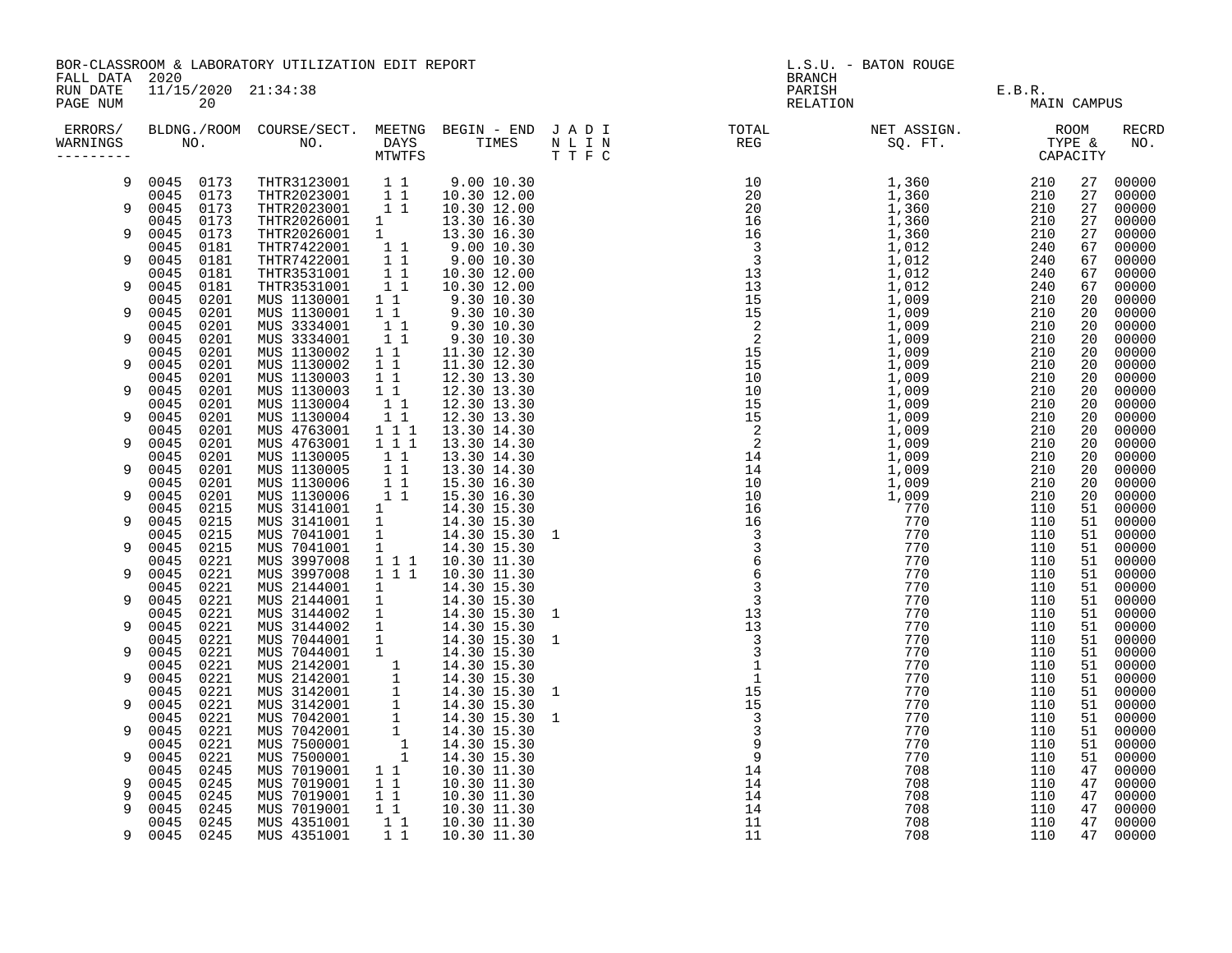| PARISH<br>RELATION E.B.R. MAIN CAN<br>RELATION MAIN CAN<br>11/15/2020 21:34:38<br>RUN DATE<br>PAGE NUM<br>21<br>MAIN CAMPUS<br>BLDNG./ROOM COURSE/SECT. MEETNG BEGIN – END JADI TOTAL NET ASSIGN. NET ASSIGN. ROOM ROOM COURSE WE BEGIN – END JADI TOTAL TOTAL NET ASSIGN. TYPE & CAPACITY<br>RECRD<br>ERRORS/<br>NO.<br>WARNINGS<br>$\begin{array}{cccc} \text{F} & \text{F} & \text{F} & \text{F} & \text{F} & \text{F} & \text{F} & \text{F} & \text{F} & \text{F} & \text{F} & \text{F} & \text{F} & \text{F} & \text{F} & \text{F} & \text{F} & \text{F} & \text{F} & \text{F} & \text{F} & \text{F} & \text{F} & \text{F} & \text{F} & \text{F} & \text{F} & \text{F} & \text{F} & \text{F} & \text{F} & \text{F} & \text{F} & \text{F} & \text{F} & \text{$<br>0045 0245<br>MUS 2143001 1 14.30 15.30<br>MUS 2143001 1 14.30 15.30<br>MUS 3143001 1 14.30 15.30 1<br>MUS 3143001 1 14.30 15.30 1<br>MUS 7043001 1 14.30 15.30 1<br>MUS 7043001 1 14.30 15.30 1<br>MUS 2300002 1 1 10.30 11.30<br>MUS 2300002 1 1 10.30 1<br>00000<br>47<br>9 0045 0245<br>47<br>00000<br>0045 0245<br>47<br>00000<br>0045 0245<br>9<br>00000<br>47<br>0045<br>0245<br>47<br>00000<br>0045<br>0245<br>00000<br>9<br>47<br>0045<br>0247<br>78<br>00000<br>NUS 2300002 1 1 10.30 11.30<br>MUS 2300002 1 1 10.30 11.30<br>MUS 2300002 1 1 10.30 11.30<br>0045 0247<br>9<br>78<br>00000<br>9<br>0045<br>0247<br>78<br>00000<br>9<br>0045 0247<br>78<br>00000<br>0045<br>0247<br>MUED3630001<br>$\begin{array}{ccc} 1 & 1 & 15\ 1 & 15\ 1 & 15\ 1 & 15\ 1 & 15\ 1 & 1 & 9\ 1 & 9\ 1 & 0 & 10\ 1 & 1 & 9\ 1 & 0 & 10\ 1 & 0 & 0 & 1 \end{array}$<br>78<br>00000<br>0045 0247<br>MUED3630001<br>00000<br>9<br>78<br>0045<br>0248<br>MUS 4745001<br>45<br>00000<br>0045<br>9<br>0248<br>MUS 4745001<br>45<br>00000<br>9.30 10.30<br>$\begin{array}{rrrr} & 1 & 1 \\ & 1 & 1 \\ & & 1 & 1 \end{array}$<br>0045<br>0248<br>MUS 2745001<br>MUS 2745001<br>MUS 7745001<br>45<br>00000<br>0045 0248<br>9.30 10.30<br>9<br>45<br>00000<br>0248<br>$1\quad1$<br>0045<br>10.30 12.00<br>00000<br>45<br>0045 0248<br>MUS 7745001 1 1 10.30 12.00<br>MUS 7745001 1 15.00 18.00<br>MUS 4270001 1 15.00 18.00<br>MUS 7998002 1 1 9.00 10.30<br>MUS 7998002 1 1 9.00 10.30<br>9<br>45<br>00000<br>0045<br>0248<br>45<br>00000<br>0045 0248<br>9<br>45<br>00000<br>0249<br>0045<br>00000<br>65<br>0045<br>9<br>0249<br>65<br>00000<br>HNRS2021004 1 1 10.30 12.00<br>0249<br>0045<br>65<br>00000<br>0045 0249<br>HNRS2021004 1 1 10.30 12.00<br>9<br>65<br>00000<br>0045 0249<br>HNRS2021004 1 1 10.30 12.00<br>MUS 2145001 1 14.30 15.30<br>MUS 2145001 1 14.30 15.30<br>MUS 3145001 1 14.30 15.30 1<br>MUS 3145001 1 14.30 15.30 1<br>MUS 7045001 1 14.30 15.30 1<br>MUS 7045001 1 14.30 15.30 1<br>MUS 7045001 1 1 9.30 10<br>65<br>00000<br>0045 0249<br>9<br>65<br>00000<br>0045 0249<br>65<br>00000<br>0045 0249<br>9<br>65<br>00000<br>0045 0249<br>65<br>00000<br>0045 0249<br>00000<br>9<br>65<br>0045 0301<br>71 00000<br>0045 0301<br>9<br>71 00000<br>0045 0301<br>THTR7903001<br>$\begin{array}{cccc} 1 & 1 & & 13 \, . \, 30 & 15 \, . \, 00 \\ 1 & 1 & & 13 \, . \, 30 & 15 \, . \, 00 \end{array}$<br>71 00000<br>0045 0301<br>THTR7903001<br>00000<br>9<br>71<br>0045 0314<br>6<br>00000<br>$6\overline{6}$<br>0045 0314<br>89<br>00000<br>0045 0314<br>6<br>00000<br>0045 0314<br>9<br>6<br>00000<br>0045 B0028<br>23<br>00000<br>0045 B0028<br>23<br>9<br>00000<br>0048 0006<br>21<br>00000<br>0048 0006<br>9<br>21<br>00000<br>0048<br>0006<br>00000<br>21<br>0048<br>0006<br>21 00000<br>9<br>0048<br>0006<br>00000<br>21<br>0048<br>9<br>0006<br>21<br>00000<br>0048<br>0006<br>21<br>00000<br>0048<br>0006<br>21 00000<br>9<br>0048<br>0006<br>21<br>00000<br>0048 0006<br>21 00000<br>9<br>1 13.30 16.30<br>BIOL4254002<br>21 00000<br>0048 0006 |  | BOR-CLASSROOM & LABORATORY UTILIZATION EDIT REPORT<br>FALL DATA 2020 |  |  |  |  | L.S.U. - BATON ROUGE<br><b>BRANCH</b> |  |  |  |  |
|------------------------------------------------------------------------------------------------------------------------------------------------------------------------------------------------------------------------------------------------------------------------------------------------------------------------------------------------------------------------------------------------------------------------------------------------------------------------------------------------------------------------------------------------------------------------------------------------------------------------------------------------------------------------------------------------------------------------------------------------------------------------------------------------------------------------------------------------------------------------------------------------------------------------------------------------------------------------------------------------------------------------------------------------------------------------------------------------------------------------------------------------------------------------------------------------------------------------------------------------------------------------------------------------------------------------------------------------------------------------------------------------------------------------------------------------------------------------------------------------------------------------------------------------------------------------------------------------------------------------------------------------------------------------------------------------------------------------------------------------------------------------------------------------------------------------------------------------------------------------------------------------------------------------------------------------------------------------------------------------------------------------------------------------------------------------------------------------------------------------------------------------------------------------------------------------------------------------------------------------------------------------------------------------------------------------------------------------------------------------------------------------------------------------------------------------------------------------------------------------------------------------------------------------------------------------------------------------------------------------------------------------------------------------------------------------------------------------------------------------------------------------------------------------------------------------------------------------------------------------------------------------------------------------------------------------------------------------------------------------------------------------------------------------------------------------------------------------------------------------------------------------------------------------------------------------------------------------------------------------------------------------------------------------------------------------------------------------------------------------------------------------------------------------------------------------------------------------------------------------------------------------------------------------------------------------------------------------------------------------------------------------------------------------------------------------------------------------------------------------------------------------------------------------------------------------------------------|--|----------------------------------------------------------------------|--|--|--|--|---------------------------------------|--|--|--|--|
|                                                                                                                                                                                                                                                                                                                                                                                                                                                                                                                                                                                                                                                                                                                                                                                                                                                                                                                                                                                                                                                                                                                                                                                                                                                                                                                                                                                                                                                                                                                                                                                                                                                                                                                                                                                                                                                                                                                                                                                                                                                                                                                                                                                                                                                                                                                                                                                                                                                                                                                                                                                                                                                                                                                                                                                                                                                                                                                                                                                                                                                                                                                                                                                                                                                                                                                                                                                                                                                                                                                                                                                                                                                                                                                                                                                                                                          |  |                                                                      |  |  |  |  |                                       |  |  |  |  |
|                                                                                                                                                                                                                                                                                                                                                                                                                                                                                                                                                                                                                                                                                                                                                                                                                                                                                                                                                                                                                                                                                                                                                                                                                                                                                                                                                                                                                                                                                                                                                                                                                                                                                                                                                                                                                                                                                                                                                                                                                                                                                                                                                                                                                                                                                                                                                                                                                                                                                                                                                                                                                                                                                                                                                                                                                                                                                                                                                                                                                                                                                                                                                                                                                                                                                                                                                                                                                                                                                                                                                                                                                                                                                                                                                                                                                                          |  |                                                                      |  |  |  |  |                                       |  |  |  |  |
|                                                                                                                                                                                                                                                                                                                                                                                                                                                                                                                                                                                                                                                                                                                                                                                                                                                                                                                                                                                                                                                                                                                                                                                                                                                                                                                                                                                                                                                                                                                                                                                                                                                                                                                                                                                                                                                                                                                                                                                                                                                                                                                                                                                                                                                                                                                                                                                                                                                                                                                                                                                                                                                                                                                                                                                                                                                                                                                                                                                                                                                                                                                                                                                                                                                                                                                                                                                                                                                                                                                                                                                                                                                                                                                                                                                                                                          |  |                                                                      |  |  |  |  |                                       |  |  |  |  |
|                                                                                                                                                                                                                                                                                                                                                                                                                                                                                                                                                                                                                                                                                                                                                                                                                                                                                                                                                                                                                                                                                                                                                                                                                                                                                                                                                                                                                                                                                                                                                                                                                                                                                                                                                                                                                                                                                                                                                                                                                                                                                                                                                                                                                                                                                                                                                                                                                                                                                                                                                                                                                                                                                                                                                                                                                                                                                                                                                                                                                                                                                                                                                                                                                                                                                                                                                                                                                                                                                                                                                                                                                                                                                                                                                                                                                                          |  |                                                                      |  |  |  |  |                                       |  |  |  |  |
|                                                                                                                                                                                                                                                                                                                                                                                                                                                                                                                                                                                                                                                                                                                                                                                                                                                                                                                                                                                                                                                                                                                                                                                                                                                                                                                                                                                                                                                                                                                                                                                                                                                                                                                                                                                                                                                                                                                                                                                                                                                                                                                                                                                                                                                                                                                                                                                                                                                                                                                                                                                                                                                                                                                                                                                                                                                                                                                                                                                                                                                                                                                                                                                                                                                                                                                                                                                                                                                                                                                                                                                                                                                                                                                                                                                                                                          |  |                                                                      |  |  |  |  |                                       |  |  |  |  |
|                                                                                                                                                                                                                                                                                                                                                                                                                                                                                                                                                                                                                                                                                                                                                                                                                                                                                                                                                                                                                                                                                                                                                                                                                                                                                                                                                                                                                                                                                                                                                                                                                                                                                                                                                                                                                                                                                                                                                                                                                                                                                                                                                                                                                                                                                                                                                                                                                                                                                                                                                                                                                                                                                                                                                                                                                                                                                                                                                                                                                                                                                                                                                                                                                                                                                                                                                                                                                                                                                                                                                                                                                                                                                                                                                                                                                                          |  |                                                                      |  |  |  |  |                                       |  |  |  |  |
|                                                                                                                                                                                                                                                                                                                                                                                                                                                                                                                                                                                                                                                                                                                                                                                                                                                                                                                                                                                                                                                                                                                                                                                                                                                                                                                                                                                                                                                                                                                                                                                                                                                                                                                                                                                                                                                                                                                                                                                                                                                                                                                                                                                                                                                                                                                                                                                                                                                                                                                                                                                                                                                                                                                                                                                                                                                                                                                                                                                                                                                                                                                                                                                                                                                                                                                                                                                                                                                                                                                                                                                                                                                                                                                                                                                                                                          |  |                                                                      |  |  |  |  |                                       |  |  |  |  |
|                                                                                                                                                                                                                                                                                                                                                                                                                                                                                                                                                                                                                                                                                                                                                                                                                                                                                                                                                                                                                                                                                                                                                                                                                                                                                                                                                                                                                                                                                                                                                                                                                                                                                                                                                                                                                                                                                                                                                                                                                                                                                                                                                                                                                                                                                                                                                                                                                                                                                                                                                                                                                                                                                                                                                                                                                                                                                                                                                                                                                                                                                                                                                                                                                                                                                                                                                                                                                                                                                                                                                                                                                                                                                                                                                                                                                                          |  |                                                                      |  |  |  |  |                                       |  |  |  |  |
|                                                                                                                                                                                                                                                                                                                                                                                                                                                                                                                                                                                                                                                                                                                                                                                                                                                                                                                                                                                                                                                                                                                                                                                                                                                                                                                                                                                                                                                                                                                                                                                                                                                                                                                                                                                                                                                                                                                                                                                                                                                                                                                                                                                                                                                                                                                                                                                                                                                                                                                                                                                                                                                                                                                                                                                                                                                                                                                                                                                                                                                                                                                                                                                                                                                                                                                                                                                                                                                                                                                                                                                                                                                                                                                                                                                                                                          |  |                                                                      |  |  |  |  |                                       |  |  |  |  |
|                                                                                                                                                                                                                                                                                                                                                                                                                                                                                                                                                                                                                                                                                                                                                                                                                                                                                                                                                                                                                                                                                                                                                                                                                                                                                                                                                                                                                                                                                                                                                                                                                                                                                                                                                                                                                                                                                                                                                                                                                                                                                                                                                                                                                                                                                                                                                                                                                                                                                                                                                                                                                                                                                                                                                                                                                                                                                                                                                                                                                                                                                                                                                                                                                                                                                                                                                                                                                                                                                                                                                                                                                                                                                                                                                                                                                                          |  |                                                                      |  |  |  |  |                                       |  |  |  |  |
|                                                                                                                                                                                                                                                                                                                                                                                                                                                                                                                                                                                                                                                                                                                                                                                                                                                                                                                                                                                                                                                                                                                                                                                                                                                                                                                                                                                                                                                                                                                                                                                                                                                                                                                                                                                                                                                                                                                                                                                                                                                                                                                                                                                                                                                                                                                                                                                                                                                                                                                                                                                                                                                                                                                                                                                                                                                                                                                                                                                                                                                                                                                                                                                                                                                                                                                                                                                                                                                                                                                                                                                                                                                                                                                                                                                                                                          |  |                                                                      |  |  |  |  |                                       |  |  |  |  |
|                                                                                                                                                                                                                                                                                                                                                                                                                                                                                                                                                                                                                                                                                                                                                                                                                                                                                                                                                                                                                                                                                                                                                                                                                                                                                                                                                                                                                                                                                                                                                                                                                                                                                                                                                                                                                                                                                                                                                                                                                                                                                                                                                                                                                                                                                                                                                                                                                                                                                                                                                                                                                                                                                                                                                                                                                                                                                                                                                                                                                                                                                                                                                                                                                                                                                                                                                                                                                                                                                                                                                                                                                                                                                                                                                                                                                                          |  |                                                                      |  |  |  |  |                                       |  |  |  |  |
|                                                                                                                                                                                                                                                                                                                                                                                                                                                                                                                                                                                                                                                                                                                                                                                                                                                                                                                                                                                                                                                                                                                                                                                                                                                                                                                                                                                                                                                                                                                                                                                                                                                                                                                                                                                                                                                                                                                                                                                                                                                                                                                                                                                                                                                                                                                                                                                                                                                                                                                                                                                                                                                                                                                                                                                                                                                                                                                                                                                                                                                                                                                                                                                                                                                                                                                                                                                                                                                                                                                                                                                                                                                                                                                                                                                                                                          |  |                                                                      |  |  |  |  |                                       |  |  |  |  |
|                                                                                                                                                                                                                                                                                                                                                                                                                                                                                                                                                                                                                                                                                                                                                                                                                                                                                                                                                                                                                                                                                                                                                                                                                                                                                                                                                                                                                                                                                                                                                                                                                                                                                                                                                                                                                                                                                                                                                                                                                                                                                                                                                                                                                                                                                                                                                                                                                                                                                                                                                                                                                                                                                                                                                                                                                                                                                                                                                                                                                                                                                                                                                                                                                                                                                                                                                                                                                                                                                                                                                                                                                                                                                                                                                                                                                                          |  |                                                                      |  |  |  |  |                                       |  |  |  |  |
|                                                                                                                                                                                                                                                                                                                                                                                                                                                                                                                                                                                                                                                                                                                                                                                                                                                                                                                                                                                                                                                                                                                                                                                                                                                                                                                                                                                                                                                                                                                                                                                                                                                                                                                                                                                                                                                                                                                                                                                                                                                                                                                                                                                                                                                                                                                                                                                                                                                                                                                                                                                                                                                                                                                                                                                                                                                                                                                                                                                                                                                                                                                                                                                                                                                                                                                                                                                                                                                                                                                                                                                                                                                                                                                                                                                                                                          |  |                                                                      |  |  |  |  |                                       |  |  |  |  |
|                                                                                                                                                                                                                                                                                                                                                                                                                                                                                                                                                                                                                                                                                                                                                                                                                                                                                                                                                                                                                                                                                                                                                                                                                                                                                                                                                                                                                                                                                                                                                                                                                                                                                                                                                                                                                                                                                                                                                                                                                                                                                                                                                                                                                                                                                                                                                                                                                                                                                                                                                                                                                                                                                                                                                                                                                                                                                                                                                                                                                                                                                                                                                                                                                                                                                                                                                                                                                                                                                                                                                                                                                                                                                                                                                                                                                                          |  |                                                                      |  |  |  |  |                                       |  |  |  |  |
|                                                                                                                                                                                                                                                                                                                                                                                                                                                                                                                                                                                                                                                                                                                                                                                                                                                                                                                                                                                                                                                                                                                                                                                                                                                                                                                                                                                                                                                                                                                                                                                                                                                                                                                                                                                                                                                                                                                                                                                                                                                                                                                                                                                                                                                                                                                                                                                                                                                                                                                                                                                                                                                                                                                                                                                                                                                                                                                                                                                                                                                                                                                                                                                                                                                                                                                                                                                                                                                                                                                                                                                                                                                                                                                                                                                                                                          |  |                                                                      |  |  |  |  |                                       |  |  |  |  |
|                                                                                                                                                                                                                                                                                                                                                                                                                                                                                                                                                                                                                                                                                                                                                                                                                                                                                                                                                                                                                                                                                                                                                                                                                                                                                                                                                                                                                                                                                                                                                                                                                                                                                                                                                                                                                                                                                                                                                                                                                                                                                                                                                                                                                                                                                                                                                                                                                                                                                                                                                                                                                                                                                                                                                                                                                                                                                                                                                                                                                                                                                                                                                                                                                                                                                                                                                                                                                                                                                                                                                                                                                                                                                                                                                                                                                                          |  |                                                                      |  |  |  |  |                                       |  |  |  |  |
|                                                                                                                                                                                                                                                                                                                                                                                                                                                                                                                                                                                                                                                                                                                                                                                                                                                                                                                                                                                                                                                                                                                                                                                                                                                                                                                                                                                                                                                                                                                                                                                                                                                                                                                                                                                                                                                                                                                                                                                                                                                                                                                                                                                                                                                                                                                                                                                                                                                                                                                                                                                                                                                                                                                                                                                                                                                                                                                                                                                                                                                                                                                                                                                                                                                                                                                                                                                                                                                                                                                                                                                                                                                                                                                                                                                                                                          |  |                                                                      |  |  |  |  |                                       |  |  |  |  |
|                                                                                                                                                                                                                                                                                                                                                                                                                                                                                                                                                                                                                                                                                                                                                                                                                                                                                                                                                                                                                                                                                                                                                                                                                                                                                                                                                                                                                                                                                                                                                                                                                                                                                                                                                                                                                                                                                                                                                                                                                                                                                                                                                                                                                                                                                                                                                                                                                                                                                                                                                                                                                                                                                                                                                                                                                                                                                                                                                                                                                                                                                                                                                                                                                                                                                                                                                                                                                                                                                                                                                                                                                                                                                                                                                                                                                                          |  |                                                                      |  |  |  |  |                                       |  |  |  |  |
|                                                                                                                                                                                                                                                                                                                                                                                                                                                                                                                                                                                                                                                                                                                                                                                                                                                                                                                                                                                                                                                                                                                                                                                                                                                                                                                                                                                                                                                                                                                                                                                                                                                                                                                                                                                                                                                                                                                                                                                                                                                                                                                                                                                                                                                                                                                                                                                                                                                                                                                                                                                                                                                                                                                                                                                                                                                                                                                                                                                                                                                                                                                                                                                                                                                                                                                                                                                                                                                                                                                                                                                                                                                                                                                                                                                                                                          |  |                                                                      |  |  |  |  |                                       |  |  |  |  |
|                                                                                                                                                                                                                                                                                                                                                                                                                                                                                                                                                                                                                                                                                                                                                                                                                                                                                                                                                                                                                                                                                                                                                                                                                                                                                                                                                                                                                                                                                                                                                                                                                                                                                                                                                                                                                                                                                                                                                                                                                                                                                                                                                                                                                                                                                                                                                                                                                                                                                                                                                                                                                                                                                                                                                                                                                                                                                                                                                                                                                                                                                                                                                                                                                                                                                                                                                                                                                                                                                                                                                                                                                                                                                                                                                                                                                                          |  |                                                                      |  |  |  |  |                                       |  |  |  |  |
|                                                                                                                                                                                                                                                                                                                                                                                                                                                                                                                                                                                                                                                                                                                                                                                                                                                                                                                                                                                                                                                                                                                                                                                                                                                                                                                                                                                                                                                                                                                                                                                                                                                                                                                                                                                                                                                                                                                                                                                                                                                                                                                                                                                                                                                                                                                                                                                                                                                                                                                                                                                                                                                                                                                                                                                                                                                                                                                                                                                                                                                                                                                                                                                                                                                                                                                                                                                                                                                                                                                                                                                                                                                                                                                                                                                                                                          |  |                                                                      |  |  |  |  |                                       |  |  |  |  |
|                                                                                                                                                                                                                                                                                                                                                                                                                                                                                                                                                                                                                                                                                                                                                                                                                                                                                                                                                                                                                                                                                                                                                                                                                                                                                                                                                                                                                                                                                                                                                                                                                                                                                                                                                                                                                                                                                                                                                                                                                                                                                                                                                                                                                                                                                                                                                                                                                                                                                                                                                                                                                                                                                                                                                                                                                                                                                                                                                                                                                                                                                                                                                                                                                                                                                                                                                                                                                                                                                                                                                                                                                                                                                                                                                                                                                                          |  |                                                                      |  |  |  |  |                                       |  |  |  |  |
|                                                                                                                                                                                                                                                                                                                                                                                                                                                                                                                                                                                                                                                                                                                                                                                                                                                                                                                                                                                                                                                                                                                                                                                                                                                                                                                                                                                                                                                                                                                                                                                                                                                                                                                                                                                                                                                                                                                                                                                                                                                                                                                                                                                                                                                                                                                                                                                                                                                                                                                                                                                                                                                                                                                                                                                                                                                                                                                                                                                                                                                                                                                                                                                                                                                                                                                                                                                                                                                                                                                                                                                                                                                                                                                                                                                                                                          |  |                                                                      |  |  |  |  |                                       |  |  |  |  |
|                                                                                                                                                                                                                                                                                                                                                                                                                                                                                                                                                                                                                                                                                                                                                                                                                                                                                                                                                                                                                                                                                                                                                                                                                                                                                                                                                                                                                                                                                                                                                                                                                                                                                                                                                                                                                                                                                                                                                                                                                                                                                                                                                                                                                                                                                                                                                                                                                                                                                                                                                                                                                                                                                                                                                                                                                                                                                                                                                                                                                                                                                                                                                                                                                                                                                                                                                                                                                                                                                                                                                                                                                                                                                                                                                                                                                                          |  |                                                                      |  |  |  |  |                                       |  |  |  |  |
|                                                                                                                                                                                                                                                                                                                                                                                                                                                                                                                                                                                                                                                                                                                                                                                                                                                                                                                                                                                                                                                                                                                                                                                                                                                                                                                                                                                                                                                                                                                                                                                                                                                                                                                                                                                                                                                                                                                                                                                                                                                                                                                                                                                                                                                                                                                                                                                                                                                                                                                                                                                                                                                                                                                                                                                                                                                                                                                                                                                                                                                                                                                                                                                                                                                                                                                                                                                                                                                                                                                                                                                                                                                                                                                                                                                                                                          |  |                                                                      |  |  |  |  |                                       |  |  |  |  |
|                                                                                                                                                                                                                                                                                                                                                                                                                                                                                                                                                                                                                                                                                                                                                                                                                                                                                                                                                                                                                                                                                                                                                                                                                                                                                                                                                                                                                                                                                                                                                                                                                                                                                                                                                                                                                                                                                                                                                                                                                                                                                                                                                                                                                                                                                                                                                                                                                                                                                                                                                                                                                                                                                                                                                                                                                                                                                                                                                                                                                                                                                                                                                                                                                                                                                                                                                                                                                                                                                                                                                                                                                                                                                                                                                                                                                                          |  |                                                                      |  |  |  |  |                                       |  |  |  |  |
|                                                                                                                                                                                                                                                                                                                                                                                                                                                                                                                                                                                                                                                                                                                                                                                                                                                                                                                                                                                                                                                                                                                                                                                                                                                                                                                                                                                                                                                                                                                                                                                                                                                                                                                                                                                                                                                                                                                                                                                                                                                                                                                                                                                                                                                                                                                                                                                                                                                                                                                                                                                                                                                                                                                                                                                                                                                                                                                                                                                                                                                                                                                                                                                                                                                                                                                                                                                                                                                                                                                                                                                                                                                                                                                                                                                                                                          |  |                                                                      |  |  |  |  |                                       |  |  |  |  |
|                                                                                                                                                                                                                                                                                                                                                                                                                                                                                                                                                                                                                                                                                                                                                                                                                                                                                                                                                                                                                                                                                                                                                                                                                                                                                                                                                                                                                                                                                                                                                                                                                                                                                                                                                                                                                                                                                                                                                                                                                                                                                                                                                                                                                                                                                                                                                                                                                                                                                                                                                                                                                                                                                                                                                                                                                                                                                                                                                                                                                                                                                                                                                                                                                                                                                                                                                                                                                                                                                                                                                                                                                                                                                                                                                                                                                                          |  |                                                                      |  |  |  |  |                                       |  |  |  |  |
|                                                                                                                                                                                                                                                                                                                                                                                                                                                                                                                                                                                                                                                                                                                                                                                                                                                                                                                                                                                                                                                                                                                                                                                                                                                                                                                                                                                                                                                                                                                                                                                                                                                                                                                                                                                                                                                                                                                                                                                                                                                                                                                                                                                                                                                                                                                                                                                                                                                                                                                                                                                                                                                                                                                                                                                                                                                                                                                                                                                                                                                                                                                                                                                                                                                                                                                                                                                                                                                                                                                                                                                                                                                                                                                                                                                                                                          |  |                                                                      |  |  |  |  |                                       |  |  |  |  |
|                                                                                                                                                                                                                                                                                                                                                                                                                                                                                                                                                                                                                                                                                                                                                                                                                                                                                                                                                                                                                                                                                                                                                                                                                                                                                                                                                                                                                                                                                                                                                                                                                                                                                                                                                                                                                                                                                                                                                                                                                                                                                                                                                                                                                                                                                                                                                                                                                                                                                                                                                                                                                                                                                                                                                                                                                                                                                                                                                                                                                                                                                                                                                                                                                                                                                                                                                                                                                                                                                                                                                                                                                                                                                                                                                                                                                                          |  |                                                                      |  |  |  |  |                                       |  |  |  |  |
|                                                                                                                                                                                                                                                                                                                                                                                                                                                                                                                                                                                                                                                                                                                                                                                                                                                                                                                                                                                                                                                                                                                                                                                                                                                                                                                                                                                                                                                                                                                                                                                                                                                                                                                                                                                                                                                                                                                                                                                                                                                                                                                                                                                                                                                                                                                                                                                                                                                                                                                                                                                                                                                                                                                                                                                                                                                                                                                                                                                                                                                                                                                                                                                                                                                                                                                                                                                                                                                                                                                                                                                                                                                                                                                                                                                                                                          |  |                                                                      |  |  |  |  |                                       |  |  |  |  |
|                                                                                                                                                                                                                                                                                                                                                                                                                                                                                                                                                                                                                                                                                                                                                                                                                                                                                                                                                                                                                                                                                                                                                                                                                                                                                                                                                                                                                                                                                                                                                                                                                                                                                                                                                                                                                                                                                                                                                                                                                                                                                                                                                                                                                                                                                                                                                                                                                                                                                                                                                                                                                                                                                                                                                                                                                                                                                                                                                                                                                                                                                                                                                                                                                                                                                                                                                                                                                                                                                                                                                                                                                                                                                                                                                                                                                                          |  |                                                                      |  |  |  |  |                                       |  |  |  |  |
|                                                                                                                                                                                                                                                                                                                                                                                                                                                                                                                                                                                                                                                                                                                                                                                                                                                                                                                                                                                                                                                                                                                                                                                                                                                                                                                                                                                                                                                                                                                                                                                                                                                                                                                                                                                                                                                                                                                                                                                                                                                                                                                                                                                                                                                                                                                                                                                                                                                                                                                                                                                                                                                                                                                                                                                                                                                                                                                                                                                                                                                                                                                                                                                                                                                                                                                                                                                                                                                                                                                                                                                                                                                                                                                                                                                                                                          |  |                                                                      |  |  |  |  |                                       |  |  |  |  |
|                                                                                                                                                                                                                                                                                                                                                                                                                                                                                                                                                                                                                                                                                                                                                                                                                                                                                                                                                                                                                                                                                                                                                                                                                                                                                                                                                                                                                                                                                                                                                                                                                                                                                                                                                                                                                                                                                                                                                                                                                                                                                                                                                                                                                                                                                                                                                                                                                                                                                                                                                                                                                                                                                                                                                                                                                                                                                                                                                                                                                                                                                                                                                                                                                                                                                                                                                                                                                                                                                                                                                                                                                                                                                                                                                                                                                                          |  |                                                                      |  |  |  |  |                                       |  |  |  |  |
|                                                                                                                                                                                                                                                                                                                                                                                                                                                                                                                                                                                                                                                                                                                                                                                                                                                                                                                                                                                                                                                                                                                                                                                                                                                                                                                                                                                                                                                                                                                                                                                                                                                                                                                                                                                                                                                                                                                                                                                                                                                                                                                                                                                                                                                                                                                                                                                                                                                                                                                                                                                                                                                                                                                                                                                                                                                                                                                                                                                                                                                                                                                                                                                                                                                                                                                                                                                                                                                                                                                                                                                                                                                                                                                                                                                                                                          |  |                                                                      |  |  |  |  |                                       |  |  |  |  |
|                                                                                                                                                                                                                                                                                                                                                                                                                                                                                                                                                                                                                                                                                                                                                                                                                                                                                                                                                                                                                                                                                                                                                                                                                                                                                                                                                                                                                                                                                                                                                                                                                                                                                                                                                                                                                                                                                                                                                                                                                                                                                                                                                                                                                                                                                                                                                                                                                                                                                                                                                                                                                                                                                                                                                                                                                                                                                                                                                                                                                                                                                                                                                                                                                                                                                                                                                                                                                                                                                                                                                                                                                                                                                                                                                                                                                                          |  |                                                                      |  |  |  |  |                                       |  |  |  |  |
|                                                                                                                                                                                                                                                                                                                                                                                                                                                                                                                                                                                                                                                                                                                                                                                                                                                                                                                                                                                                                                                                                                                                                                                                                                                                                                                                                                                                                                                                                                                                                                                                                                                                                                                                                                                                                                                                                                                                                                                                                                                                                                                                                                                                                                                                                                                                                                                                                                                                                                                                                                                                                                                                                                                                                                                                                                                                                                                                                                                                                                                                                                                                                                                                                                                                                                                                                                                                                                                                                                                                                                                                                                                                                                                                                                                                                                          |  |                                                                      |  |  |  |  |                                       |  |  |  |  |
|                                                                                                                                                                                                                                                                                                                                                                                                                                                                                                                                                                                                                                                                                                                                                                                                                                                                                                                                                                                                                                                                                                                                                                                                                                                                                                                                                                                                                                                                                                                                                                                                                                                                                                                                                                                                                                                                                                                                                                                                                                                                                                                                                                                                                                                                                                                                                                                                                                                                                                                                                                                                                                                                                                                                                                                                                                                                                                                                                                                                                                                                                                                                                                                                                                                                                                                                                                                                                                                                                                                                                                                                                                                                                                                                                                                                                                          |  |                                                                      |  |  |  |  |                                       |  |  |  |  |
|                                                                                                                                                                                                                                                                                                                                                                                                                                                                                                                                                                                                                                                                                                                                                                                                                                                                                                                                                                                                                                                                                                                                                                                                                                                                                                                                                                                                                                                                                                                                                                                                                                                                                                                                                                                                                                                                                                                                                                                                                                                                                                                                                                                                                                                                                                                                                                                                                                                                                                                                                                                                                                                                                                                                                                                                                                                                                                                                                                                                                                                                                                                                                                                                                                                                                                                                                                                                                                                                                                                                                                                                                                                                                                                                                                                                                                          |  |                                                                      |  |  |  |  |                                       |  |  |  |  |
|                                                                                                                                                                                                                                                                                                                                                                                                                                                                                                                                                                                                                                                                                                                                                                                                                                                                                                                                                                                                                                                                                                                                                                                                                                                                                                                                                                                                                                                                                                                                                                                                                                                                                                                                                                                                                                                                                                                                                                                                                                                                                                                                                                                                                                                                                                                                                                                                                                                                                                                                                                                                                                                                                                                                                                                                                                                                                                                                                                                                                                                                                                                                                                                                                                                                                                                                                                                                                                                                                                                                                                                                                                                                                                                                                                                                                                          |  |                                                                      |  |  |  |  |                                       |  |  |  |  |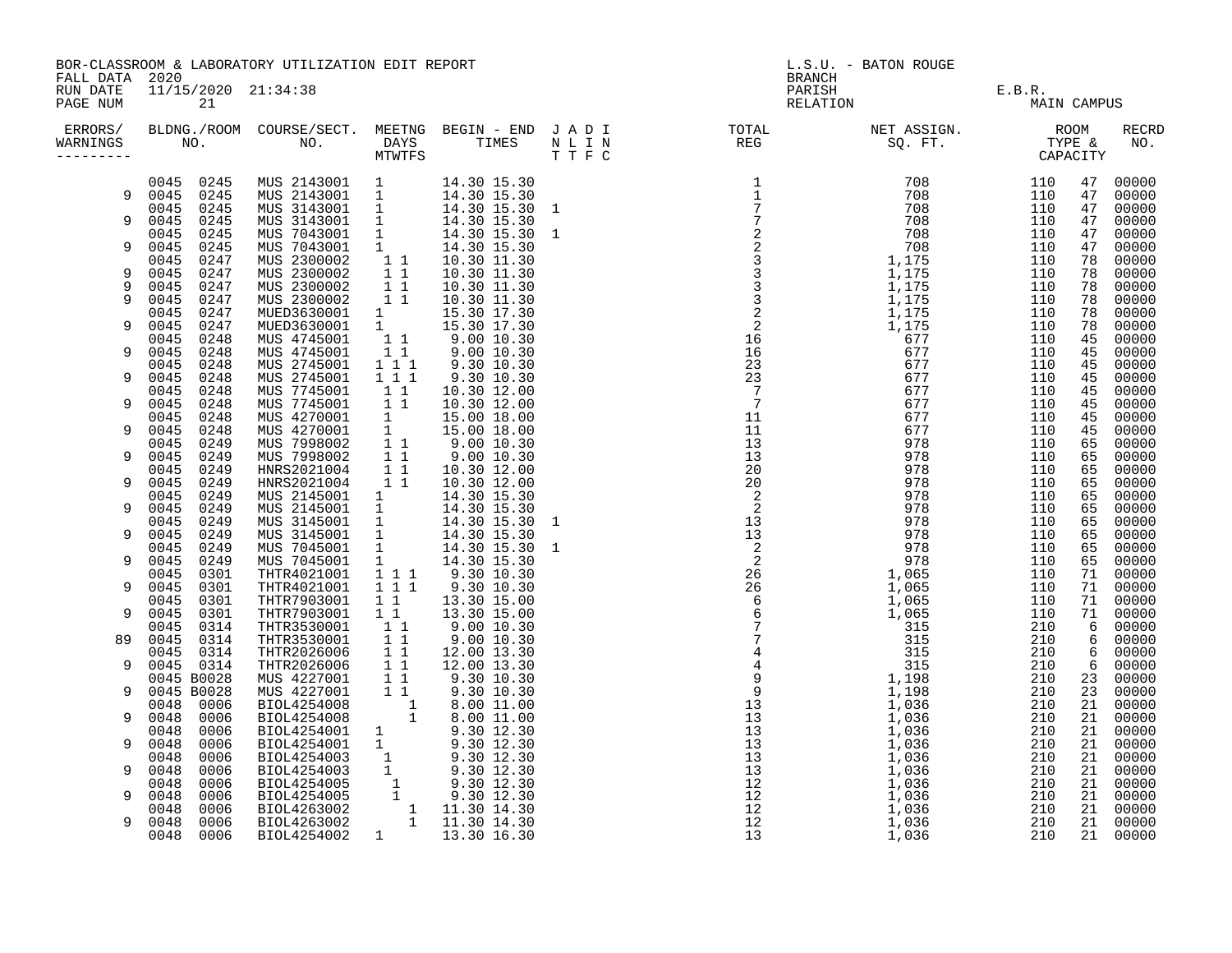| FALL DATA 2020       |                                                                                                                                                                                                                                                                | BOR-CLASSROOM & LABORATORY UTILIZATION EDIT REPORT |                                                    |                                                                                                                                                                                                                                                | L.S.U. - BATON ROUGE<br><b>BRANCH</b>                                                                                                                                                                                                                                                                                                                                                                           |             |  |          |                |  |
|----------------------|----------------------------------------------------------------------------------------------------------------------------------------------------------------------------------------------------------------------------------------------------------------|----------------------------------------------------|----------------------------------------------------|------------------------------------------------------------------------------------------------------------------------------------------------------------------------------------------------------------------------------------------------|-----------------------------------------------------------------------------------------------------------------------------------------------------------------------------------------------------------------------------------------------------------------------------------------------------------------------------------------------------------------------------------------------------------------|-------------|--|----------|----------------|--|
| RUN DATE<br>PAGE NUM | 11/15/2020 21:34:38<br>22<br>ERRORS/ BLDNG./ROOM COURSE/SECT. MEETNG BEGIN – END JADI TOTAL TOTAL NETASSIGN. NET ASSIGN. ROOM ROOM COURSE/SECT. MEETNG BEGIN – END JADI TOTAL TOTAL NETASSIGN. TYPE &<br>MARNINGS NO. NO. DAYS TIMES NLIN REG SQ.FT. TPE & CAP |                                                    |                                                    |                                                                                                                                                                                                                                                | PARISH E.B.R.<br>RELATION E.B.R. MAI                                                                                                                                                                                                                                                                                                                                                                            | MAIN CAMPUS |  |          |                |  |
| WARNINGS             |                                                                                                                                                                                                                                                                |                                                    |                                                    |                                                                                                                                                                                                                                                | $\begin{tabular}{cccccccc} \textbf{11} & \textbf{12} & \textbf{13} & \textbf{15} & \textbf{16} & \textbf{17} & \textbf{18} & \textbf{18} & \textbf{18} & \textbf{18} & \textbf{19} & \textbf{19} & \textbf{19} & \textbf{19} & \textbf{19} & \textbf{19} & \textbf{19} & \textbf{19} & \textbf{19} & \textbf{19} & \textbf{19} & \textbf{19} & \textbf{19} & \textbf{19} & \textbf{19} & \textbf{19} & \textbf$ |             |  |          | RECRD<br>NO.   |  |
| 9                    |                                                                                                                                                                                                                                                                |                                                    |                                                    |                                                                                                                                                                                                                                                |                                                                                                                                                                                                                                                                                                                                                                                                                 |             |  |          | 21 00000       |  |
| 9                    |                                                                                                                                                                                                                                                                |                                                    |                                                    |                                                                                                                                                                                                                                                |                                                                                                                                                                                                                                                                                                                                                                                                                 |             |  | 21       | 00000          |  |
|                      |                                                                                                                                                                                                                                                                |                                                    |                                                    |                                                                                                                                                                                                                                                |                                                                                                                                                                                                                                                                                                                                                                                                                 |             |  | 21<br>21 | 00000<br>00000 |  |
| 9                    |                                                                                                                                                                                                                                                                |                                                    |                                                    |                                                                                                                                                                                                                                                |                                                                                                                                                                                                                                                                                                                                                                                                                 |             |  | 21       | 00000          |  |
|                      |                                                                                                                                                                                                                                                                |                                                    |                                                    |                                                                                                                                                                                                                                                |                                                                                                                                                                                                                                                                                                                                                                                                                 |             |  | 21       | 00000          |  |
| 9                    |                                                                                                                                                                                                                                                                |                                                    |                                                    |                                                                                                                                                                                                                                                |                                                                                                                                                                                                                                                                                                                                                                                                                 |             |  | 21       | 00000          |  |
|                      |                                                                                                                                                                                                                                                                |                                                    |                                                    |                                                                                                                                                                                                                                                |                                                                                                                                                                                                                                                                                                                                                                                                                 |             |  | 21       | 00000          |  |
| 9                    |                                                                                                                                                                                                                                                                |                                                    |                                                    |                                                                                                                                                                                                                                                |                                                                                                                                                                                                                                                                                                                                                                                                                 |             |  | 21<br>28 | 00000<br>00000 |  |
| 9                    |                                                                                                                                                                                                                                                                |                                                    |                                                    |                                                                                                                                                                                                                                                |                                                                                                                                                                                                                                                                                                                                                                                                                 |             |  | 28       | 00000          |  |
|                      |                                                                                                                                                                                                                                                                |                                                    |                                                    |                                                                                                                                                                                                                                                |                                                                                                                                                                                                                                                                                                                                                                                                                 |             |  | 34       | 00000          |  |
| 9                    |                                                                                                                                                                                                                                                                |                                                    |                                                    |                                                                                                                                                                                                                                                |                                                                                                                                                                                                                                                                                                                                                                                                                 |             |  | 34       | 00000          |  |
|                      |                                                                                                                                                                                                                                                                |                                                    |                                                    |                                                                                                                                                                                                                                                |                                                                                                                                                                                                                                                                                                                                                                                                                 |             |  | 33       | 00000          |  |
| 9                    | 0048<br>0204                                                                                                                                                                                                                                                   | LHRD2000001                                        |                                                    |                                                                                                                                                                                                                                                |                                                                                                                                                                                                                                                                                                                                                                                                                 |             |  | 33       | 00000          |  |
|                      | 0048<br>0248                                                                                                                                                                                                                                                   | SPAN2156001                                        |                                                    | $\begin{array}{cccc} 1 & 18.00 & 21.00 \\ 1 & 1 & 10.30 & 11.30 \\ 1 & 1 & 10.30 & 11.30 \\ \end{array}$                                                                                                                                       |                                                                                                                                                                                                                                                                                                                                                                                                                 |             |  | 34       | 00000          |  |
| 9                    | 0048 0248<br>0048<br>0248                                                                                                                                                                                                                                      | SPAN2156001<br>CLST3050001                         | $1\quad1$                                          |                                                                                                                                                                                                                                                |                                                                                                                                                                                                                                                                                                                                                                                                                 |             |  | 34<br>34 | 00000<br>00000 |  |
| 9                    | 0048<br>0248                                                                                                                                                                                                                                                   | CLST3050001                                        | 11                                                 |                                                                                                                                                                                                                                                |                                                                                                                                                                                                                                                                                                                                                                                                                 |             |  | 34       | 00000          |  |
|                      | 0248<br>0048                                                                                                                                                                                                                                                   | SPAN3020001                                        |                                                    | 1 1 12.00 13.30                                                                                                                                                                                                                                |                                                                                                                                                                                                                                                                                                                                                                                                                 |             |  | 34       | 00000          |  |
|                      | 0048 0248                                                                                                                                                                                                                                                      |                                                    |                                                    |                                                                                                                                                                                                                                                |                                                                                                                                                                                                                                                                                                                                                                                                                 |             |  | 34       | 00000          |  |
|                      | 0269<br>0048                                                                                                                                                                                                                                                   |                                                    |                                                    | SPAN3020001 1 1 12.00 13.30<br>SPAN3020001 1 1 12.00 13.30<br>SSS 1001005 1 11.30 12.30<br>SSS 1001005 1 11.30 12.30<br>EDCI4003003 1 16.30 19.30<br>EDCI4003003 1 16.30 19.30<br>ANSC2033001 1 13.30 14.30<br>ANSC2033001 1 14.30 16.30<br>AN |                                                                                                                                                                                                                                                                                                                                                                                                                 |             |  | 20       | 00000          |  |
| 9                    | 0048<br>0269                                                                                                                                                                                                                                                   |                                                    |                                                    |                                                                                                                                                                                                                                                |                                                                                                                                                                                                                                                                                                                                                                                                                 |             |  | 20       | 00000          |  |
| 9                    | 0048<br>0269<br>0048<br>0269                                                                                                                                                                                                                                   |                                                    |                                                    |                                                                                                                                                                                                                                                |                                                                                                                                                                                                                                                                                                                                                                                                                 |             |  | 20<br>20 | 00000<br>00000 |  |
|                      | 0050<br>0012                                                                                                                                                                                                                                                   |                                                    |                                                    |                                                                                                                                                                                                                                                |                                                                                                                                                                                                                                                                                                                                                                                                                 |             |  | 38       | 00000          |  |
| 89                   | 0050<br>0012                                                                                                                                                                                                                                                   |                                                    |                                                    |                                                                                                                                                                                                                                                |                                                                                                                                                                                                                                                                                                                                                                                                                 |             |  | 38       | 00000          |  |
|                      | 0050<br>0012                                                                                                                                                                                                                                                   |                                                    |                                                    |                                                                                                                                                                                                                                                |                                                                                                                                                                                                                                                                                                                                                                                                                 |             |  | 38       | 00000          |  |
| 89                   | 0050 0012                                                                                                                                                                                                                                                      |                                                    |                                                    |                                                                                                                                                                                                                                                |                                                                                                                                                                                                                                                                                                                                                                                                                 |             |  | 38       | 00000          |  |
|                      | 0051 0120                                                                                                                                                                                                                                                      | HNRS2000001                                        | $1 1 1$                                            |                                                                                                                                                                                                                                                |                                                                                                                                                                                                                                                                                                                                                                                                                 |             |  | 37       | 00000          |  |
| 9                    | 0051 0120<br>0051 0120                                                                                                                                                                                                                                         | HNRS2000001<br>HNRS2000025                         | $1 1 1$<br>11                                      |                                                                                                                                                                                                                                                |                                                                                                                                                                                                                                                                                                                                                                                                                 |             |  | 37<br>37 | 00000<br>00000 |  |
| 9                    | 0051 0120                                                                                                                                                                                                                                                      | HNRS2000025                                        | 11                                                 |                                                                                                                                                                                                                                                |                                                                                                                                                                                                                                                                                                                                                                                                                 |             |  | 37       | 00000          |  |
|                      | 0051 0120                                                                                                                                                                                                                                                      | HNRS3025001                                        |                                                    |                                                                                                                                                                                                                                                |                                                                                                                                                                                                                                                                                                                                                                                                                 |             |  | 37       | 00000          |  |
| 9                    | 0051<br>0120                                                                                                                                                                                                                                                   | HNRS3025001                                        |                                                    | $\begin{array}{rrrr} 1 & 1 & 16.30 & 19.30 \ 1 & 16.30 & 19.30 \ 1 & 1 & 9.00 & 10.30 \ 1 & 1 & 9.00 & 10.30 \ \end{array}$                                                                                                                    |                                                                                                                                                                                                                                                                                                                                                                                                                 |             |  | 37       | 00000          |  |
|                      | 0051 0135                                                                                                                                                                                                                                                      | HNRS2021002                                        |                                                    |                                                                                                                                                                                                                                                |                                                                                                                                                                                                                                                                                                                                                                                                                 |             |  | 62       | 00000          |  |
| 9                    | 0051 0135                                                                                                                                                                                                                                                      | HNRS2021002                                        |                                                    |                                                                                                                                                                                                                                                |                                                                                                                                                                                                                                                                                                                                                                                                                 |             |  | 62       | 00000          |  |
| 9                    | 0051 0135                                                                                                                                                                                                                                                      | HNRS2020001                                        | $1 1 1$                                            |                                                                                                                                                                                                                                                |                                                                                                                                                                                                                                                                                                                                                                                                                 |             |  | 62       | 00000          |  |
|                      | 0051<br>0135<br>0051 0135                                                                                                                                                                                                                                      | HNRS2020001<br>HNRS2000004                         | $1 1 1$<br>$1 1 1$                                 |                                                                                                                                                                                                                                                |                                                                                                                                                                                                                                                                                                                                                                                                                 |             |  | 62<br>62 | 00000<br>00000 |  |
| 9                    | 0051 0135                                                                                                                                                                                                                                                      | HNRS2000004                                        | $1 1 1$                                            |                                                                                                                                                                                                                                                |                                                                                                                                                                                                                                                                                                                                                                                                                 |             |  | 62       | 00000          |  |
|                      | 0051 0135                                                                                                                                                                                                                                                      | HNRS2030004                                        | 111                                                |                                                                                                                                                                                                                                                |                                                                                                                                                                                                                                                                                                                                                                                                                 |             |  | 62       | 00000          |  |
| q                    | 0051<br>0135                                                                                                                                                                                                                                                   | HNRS2030004                                        | 1 1 1                                              |                                                                                                                                                                                                                                                |                                                                                                                                                                                                                                                                                                                                                                                                                 |             |  | 62       | 00000          |  |
|                      | 0051 0135                                                                                                                                                                                                                                                      | HNRS2000023                                        | $1\quad1$                                          |                                                                                                                                                                                                                                                |                                                                                                                                                                                                                                                                                                                                                                                                                 |             |  | 62       | 00000          |  |
| 9                    | 0051 0135                                                                                                                                                                                                                                                      | HNRS2000023                                        | 11                                                 |                                                                                                                                                                                                                                                |                                                                                                                                                                                                                                                                                                                                                                                                                 |             |  | 62       | 00000          |  |
| 9                    | 0051 0135<br>0051 0135                                                                                                                                                                                                                                         | HNRS2012001<br>HNRS2012001                         | $\begin{array}{rr} & 1 & 1 \\ & 1 & 1 \end{array}$ |                                                                                                                                                                                                                                                |                                                                                                                                                                                                                                                                                                                                                                                                                 |             |  | 62<br>62 | 00000<br>00000 |  |
|                      | 0051 0135                                                                                                                                                                                                                                                      |                                                    | $1\quad1$                                          |                                                                                                                                                                                                                                                |                                                                                                                                                                                                                                                                                                                                                                                                                 |             |  | 62       | 00000          |  |
| 9                    | 0051 0135                                                                                                                                                                                                                                                      | HNRS2000008<br>HNRS2000008                         | $\overline{1}$ $\overline{1}$                      |                                                                                                                                                                                                                                                |                                                                                                                                                                                                                                                                                                                                                                                                                 |             |  | 62       | 00000          |  |
|                      | 0051 0135                                                                                                                                                                                                                                                      | HNRS2020008                                        | $\frac{1}{1}$                                      |                                                                                                                                                                                                                                                |                                                                                                                                                                                                                                                                                                                                                                                                                 |             |  | 62       | 00000          |  |
| 9                    | 0051 0135                                                                                                                                                                                                                                                      | HNRS2020008                                        |                                                    |                                                                                                                                                                                                                                                |                                                                                                                                                                                                                                                                                                                                                                                                                 |             |  | 62       | 00000          |  |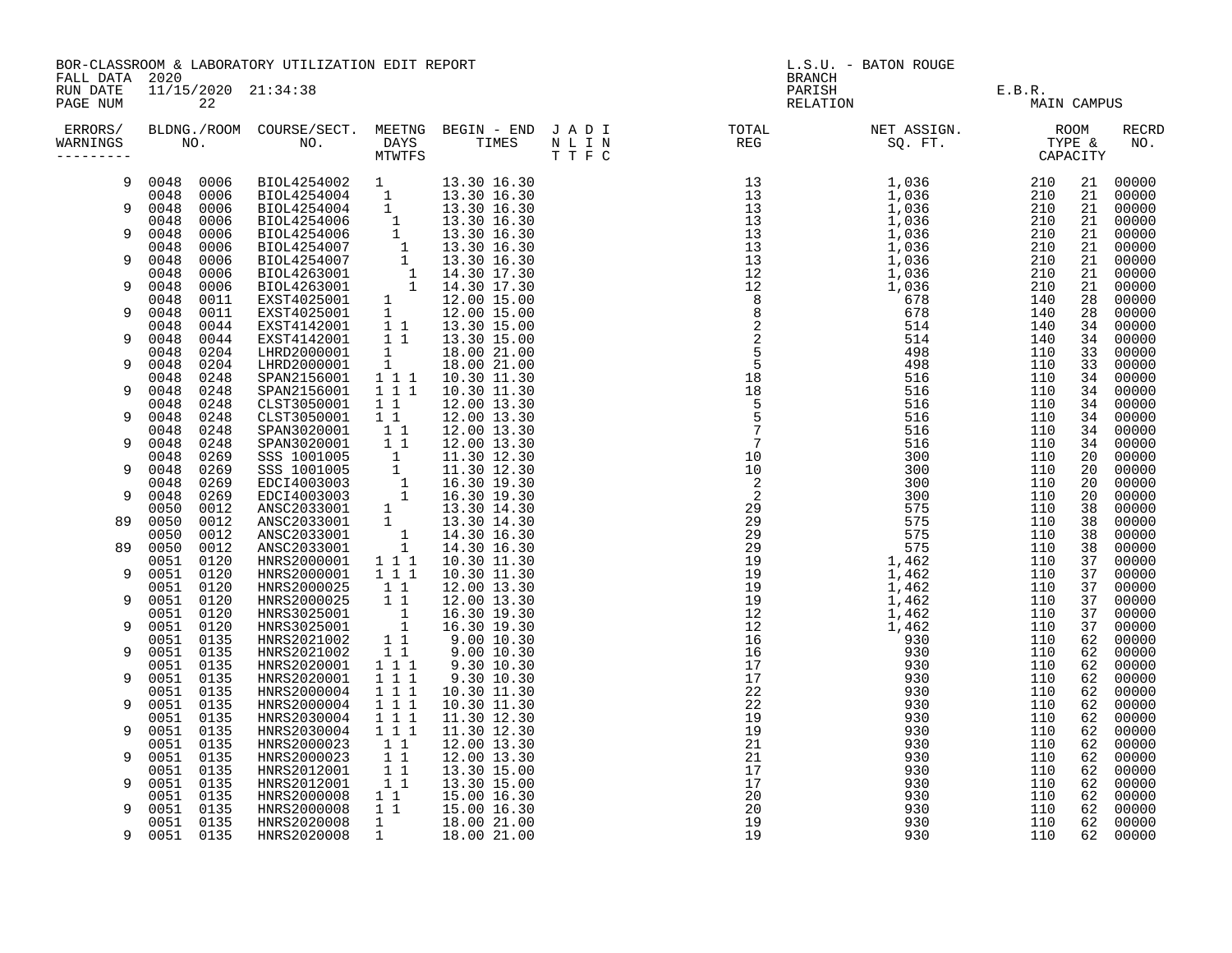| FALL DATA 2020       | BOR-CLASSROOM & LABORATORY UTILIZATION EDIT REPORT |                           |                                                                                                                                                                                                                                                |                                                                                                           |                                                   |  | L.S.U. - BATON ROUGE<br>${\tt BRANCH}$ |                               |             |          |                |  |
|----------------------|----------------------------------------------------|---------------------------|------------------------------------------------------------------------------------------------------------------------------------------------------------------------------------------------------------------------------------------------|-----------------------------------------------------------------------------------------------------------|---------------------------------------------------|--|----------------------------------------|-------------------------------|-------------|----------|----------------|--|
| RUN DATE<br>PAGE NUM |                                                    | 11/15/2020 21:34:38<br>23 |                                                                                                                                                                                                                                                |                                                                                                           |                                                   |  |                                        | PARISH E.B.R.<br>RELATION MAI | MAIN CAMPUS |          |                |  |
| ERRORS/<br>WARNINGS  |                                                    |                           |                                                                                                                                                                                                                                                |                                                                                                           |                                                   |  |                                        |                               |             |          | RECRD<br>NO.   |  |
|                      | 0051 0200                                          |                           | HNRS2000026 1 1 12.00 13.30<br>HNRS2000026 1 1 12.00 13.30<br>HNRS2404002 1 1 15.00 16.30<br>HNRS2000013 1 1 9.00 10.30<br>HNRS2000013 1 9.00 10.30<br>HNRS2000013 1 9.00 10.30<br>HNRS2000013 1 9.00 10.30                                    |                                                                                                           | 12.00 13.30                                       |  |                                        |                               |             | 36       | 00000          |  |
| 9                    | 0051 0200<br>0051 0200                             |                           |                                                                                                                                                                                                                                                |                                                                                                           |                                                   |  |                                        |                               |             | 36<br>36 | 00000          |  |
| 9                    | 0051 0200                                          |                           |                                                                                                                                                                                                                                                |                                                                                                           |                                                   |  |                                        |                               |             | 36       | 00000<br>00000 |  |
|                      | 0051                                               | 0218                      |                                                                                                                                                                                                                                                |                                                                                                           |                                                   |  |                                        |                               |             | 51       | 00000          |  |
| 9                    | 0051                                               | 0218                      | HNRS2000013<br>HNRS2000013<br>HNRS2020002                                                                                                                                                                                                      |                                                                                                           | $9.00$ $10.30$<br>$9.30$ $10.30$                  |  |                                        |                               |             | 51       | 00000          |  |
|                      | 0051                                               | 0218                      |                                                                                                                                                                                                                                                | $1 1 1$                                                                                                   |                                                   |  |                                        |                               |             | 51       | 00000          |  |
| 9                    | 0051 0218<br>0051                                  | 0218                      | HNRS2020002<br>HNRS2000002                                                                                                                                                                                                                     | $\begin{array}{rrrr} 1 & 1 & 1 \\ 1 & 1 & 1 \end{array}$                                                  | 9.30 10.30<br>10.30 11.30                         |  |                                        |                               |             | 51<br>51 | 00000<br>00000 |  |
| 9                    | 0051                                               | 0218                      |                                                                                                                                                                                                                                                | $1 1 1$                                                                                                   | 10.30 11.30                                       |  |                                        |                               |             | 51       | 00000          |  |
|                      | 0051                                               | 0218                      | HNRS2000002<br>HNRS2000021                                                                                                                                                                                                                     |                                                                                                           | 10.30 12.00                                       |  |                                        |                               |             | 51       | 00000          |  |
| 9                    | 0051                                               | 0218                      | HNRS2000021                                                                                                                                                                                                                                    | $\begin{bmatrix} 1 & 1 \\ 1 & 1 \end{bmatrix}$                                                            | 10.30 12.00                                       |  |                                        |                               |             | 51       | 00000          |  |
|                      | 0051                                               | 0218                      | HNRS2000028                                                                                                                                                                                                                                    | $\begin{array}{c} \overline{1} & \overline{1} \\ \overline{1} & 1 \end{array}$                            | 12.00 13.30                                       |  |                                        |                               |             | 51       | 00000          |  |
| 9                    | 0051                                               | 0218                      | HNRS2000028                                                                                                                                                                                                                                    |                                                                                                           | 12.00 13.30                                       |  |                                        |                               |             | 51<br>51 | 00000          |  |
| 9                    | 0051 0218<br>0051                                  | 0218                      | HNRS2000009 11 15.00 16.30<br>HNRS2000009 11 15.00 16.30<br>HNRS2000005 1 1 1 10.30 11.30                                                                                                                                                      |                                                                                                           |                                                   |  |                                        |                               |             | 51       | 00000<br>00000 |  |
|                      | 0051 0221                                          |                           |                                                                                                                                                                                                                                                |                                                                                                           |                                                   |  |                                        |                               |             | 49       | 00000          |  |
| 9                    | 0051                                               | 0221                      | HNRS2000005                                                                                                                                                                                                                                    | 111                                                                                                       | 10.30 11.30                                       |  |                                        |                               |             | 49       | 00000          |  |
|                      | 0051 0221                                          |                           | HNRS2000022                                                                                                                                                                                                                                    | 11                                                                                                        | 10.30 12.00                                       |  |                                        |                               |             | 49       | 00000          |  |
| 9                    | 0051                                               | 0221                      | HNRS2000022                                                                                                                                                                                                                                    | 11                                                                                                        | 10.30 12.00                                       |  |                                        |                               |             | 49       | 00000          |  |
| 9                    | 0051<br>0051                                       | 0221<br>0221              | HNRS2000024<br>HNRS2000024                                                                                                                                                                                                                     | $\begin{array}{c} \begin{array}{c} 1 \\ 1 \end{array} \\ \begin{array}{c} 1 \\ 1 \end{array} \end{array}$ | 12.00 13.30<br>12.00 13.30                        |  |                                        |                               |             | 49<br>49 | 00000<br>00000 |  |
|                      |                                                    |                           |                                                                                                                                                                                                                                                |                                                                                                           | 15.00 16.30                                       |  |                                        |                               |             | 49       | 00000          |  |
| 9                    | 0051 0221<br>0051 0221                             |                           | HNRS2000007<br>HNRS2000007                                                                                                                                                                                                                     | $\begin{matrix} 1 & 1 \\ 1 & 1 \end{matrix}$                                                              | 15.00 16.30                                       |  |                                        |                               |             | 49       | 00000          |  |
|                      | 0053 B0040                                         |                           | MATH1550028<br>MATH1550028                                                                                                                                                                                                                     | 11111<br>11111                                                                                            | 13.30 14.30                                       |  |                                        |                               |             | 50       | 00000          |  |
| 89                   | 0053 B0040                                         |                           |                                                                                                                                                                                                                                                |                                                                                                           | 13.30 14.30                                       |  |                                        |                               |             | 50       | 00000          |  |
| 9                    | 0053 B0040<br>0053 B0040                           |                           | MATH1550036 11111 14.30 15.30<br>MATH1550036 11111 14.30 15.30<br>MATH1550036 11111 14.30 15.30<br>PHYS2207001 1 13.30 16.30<br>PHYS2207003 1 13.30 16.30<br>PHYS2207003 1 13.30 16.30<br>PHYS2207003 1 13.30 16.30                            |                                                                                                           |                                                   |  |                                        |                               |             | 50<br>50 | 00000<br>00000 |  |
|                      | 0055 0010                                          |                           |                                                                                                                                                                                                                                                |                                                                                                           |                                                   |  |                                        |                               |             | 26       | 00000          |  |
| 9                    | 0055                                               | 0010                      |                                                                                                                                                                                                                                                |                                                                                                           |                                                   |  |                                        |                               |             | 26       | 00000          |  |
|                      | 0055                                               | 0010                      |                                                                                                                                                                                                                                                |                                                                                                           |                                                   |  |                                        |                               |             | 26       | 00000          |  |
| 9                    | 0055                                               | 0010                      |                                                                                                                                                                                                                                                |                                                                                                           |                                                   |  |                                        |                               |             | 26       | 00000          |  |
| 9                    | 0055<br>0055                                       | 0010<br>0010              | PHYS2207004 1<br>PHYS2207004 1                                                                                                                                                                                                                 |                                                                                                           | $14.30$ $17.30$<br>$14.30$ $17.30$<br>14.30 17.30 |  |                                        |                               |             | 26<br>26 | 00000<br>00000 |  |
|                      | 0055                                               | 0010                      |                                                                                                                                                                                                                                                |                                                                                                           |                                                   |  |                                        |                               |             | 26       | 00000          |  |
| 9                    | 0055                                               | 0010                      |                                                                                                                                                                                                                                                |                                                                                                           |                                                   |  |                                        |                               |             | 26       | 00000          |  |
|                      | 0055                                               | 0011                      |                                                                                                                                                                                                                                                |                                                                                                           |                                                   |  |                                        |                               |             | 48       | 00000          |  |
| 9                    | 0055                                               | 0011                      |                                                                                                                                                                                                                                                |                                                                                                           |                                                   |  |                                        |                               |             | 48       | 00000          |  |
|                      | 0055                                               | 0011                      |                                                                                                                                                                                                                                                |                                                                                                           |                                                   |  |                                        |                               |             | 48       | 00000          |  |
| 9                    | 0055<br>0055                                       | 0011<br>0011              |                                                                                                                                                                                                                                                |                                                                                                           |                                                   |  |                                        |                               |             | 48<br>48 | 00000<br>00000 |  |
| 9                    | 0055                                               | 0011                      |                                                                                                                                                                                                                                                |                                                                                                           |                                                   |  |                                        |                               |             | 48       | 00000          |  |
|                      | 0055                                               | 0011                      |                                                                                                                                                                                                                                                |                                                                                                           |                                                   |  |                                        |                               |             | 48       | 00000          |  |
| 9                    | 0055                                               | 0011                      |                                                                                                                                                                                                                                                |                                                                                                           |                                                   |  |                                        |                               |             | 48       | 00000          |  |
|                      | 0055                                               | 0011                      |                                                                                                                                                                                                                                                |                                                                                                           |                                                   |  |                                        |                               |             | 48       | 00000          |  |
| 9                    | 0055<br>0055                                       | 0011                      |                                                                                                                                                                                                                                                |                                                                                                           |                                                   |  |                                        |                               |             | 48<br>39 | 00000<br>00000 |  |
| 9                    | 0055                                               | 0017<br>0017              |                                                                                                                                                                                                                                                |                                                                                                           |                                                   |  |                                        |                               |             | 39       | 00000          |  |
|                      | 0055                                               | 0106                      |                                                                                                                                                                                                                                                |                                                                                                           |                                                   |  |                                        |                               |             | 32       | 00000          |  |
| 9                    | 0055                                               | 0106                      | HYS2207004 1 14.30 17.30<br>PHYS2207002 1 14.30 17.30<br>PHYS2207002 1 14.30 17.30<br>PHYS1208001 1 13.30 16.30<br>PHYS1208001 1 13.30 16.30<br>PHYS1208002 1 14.30 17.30<br>PHYS1208002 1 14.30 17.30<br>PHYS1208002 1 14.30 17.30<br>PHYS120 |                                                                                                           |                                                   |  |                                        |                               |             | 32       | 00000          |  |
|                      | 0055                                               | 0106                      |                                                                                                                                                                                                                                                |                                                                                                           |                                                   |  |                                        |                               |             | 32       | 00000          |  |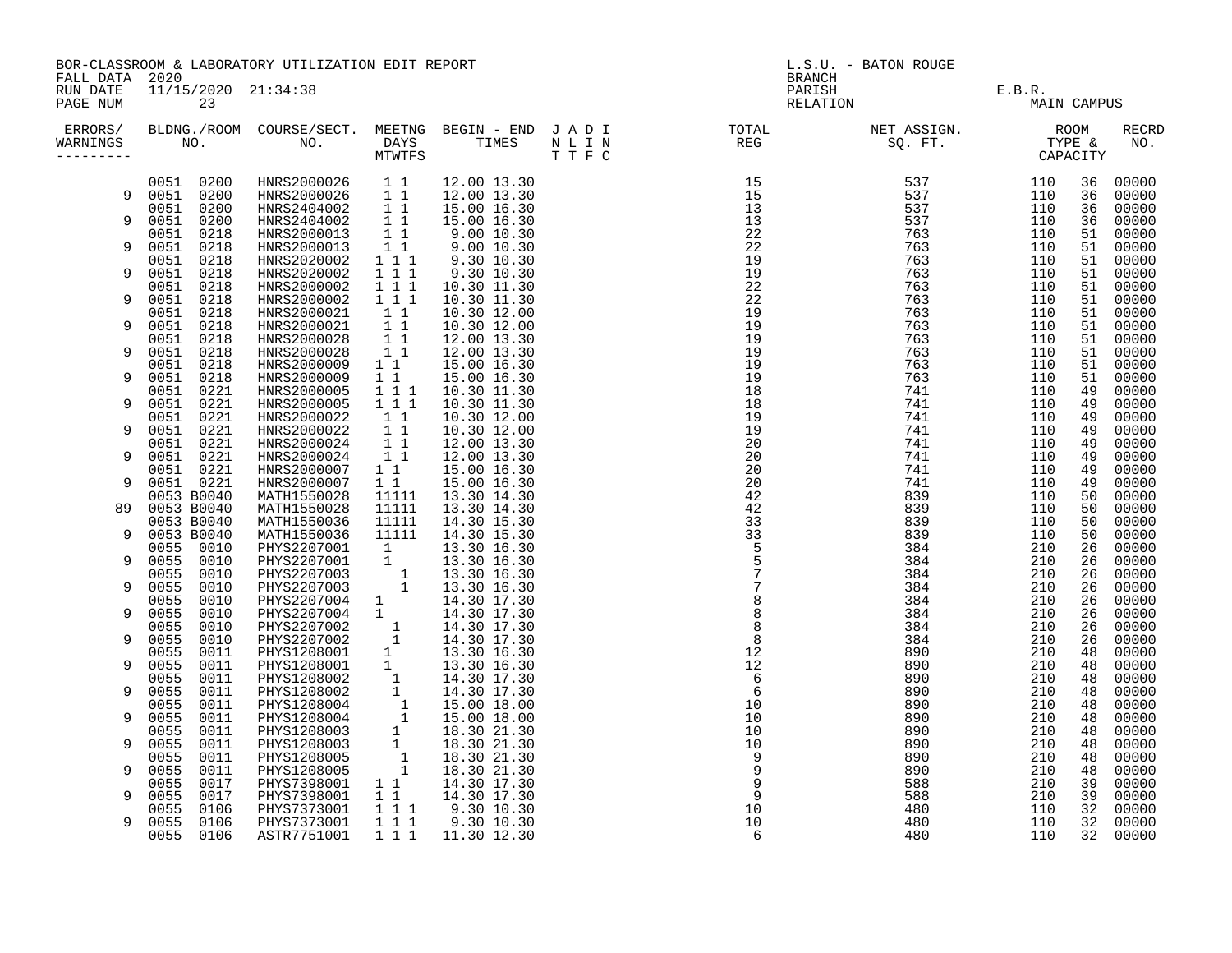| FALL DATA 2020        |                              | BOR-CLASSROOM & LABORATORY UTILIZATION EDIT REPORT |                                                                                                                                |                                                                                                                                                                      | L.S.U. - BATON ROUGE<br><b>BRANCH</b>                                                                                                                                                                                                                                            |                                |                    |             |                     |  |
|-----------------------|------------------------------|----------------------------------------------------|--------------------------------------------------------------------------------------------------------------------------------|----------------------------------------------------------------------------------------------------------------------------------------------------------------------|----------------------------------------------------------------------------------------------------------------------------------------------------------------------------------------------------------------------------------------------------------------------------------|--------------------------------|--------------------|-------------|---------------------|--|
| RUN DATE<br>PAGE NUM  | 11/15/2020 21:34:38<br>24    |                                                    |                                                                                                                                |                                                                                                                                                                      |                                                                                                                                                                                                                                                                                  | PARISH E.B.R.<br>RELATION MAIN |                    | MAIN CAMPUS |                     |  |
| WARNINGS<br>--------- |                              |                                                    |                                                                                                                                |                                                                                                                                                                      | $\begin{array}{cccccccc} 0.11 & 0.14 & 0.14 & 0.14 & 0.14 & 0.14 & 0.14 & 0.14 & 0.14 & 0.14 & 0.14 & 0.14 & 0.14 & 0.14 & 0.14 & 0.14 & 0.14 & 0.14 & 0.14 & 0.14 & 0.14 & 0.14 & 0.14 & 0.14 & 0.14 & 0.14 & 0.14 & 0.14 & 0.14 & 0.14 & 0.14 & 0.14 & 0.14 & 0.14 & 0.14 & 0$ |                                |                    |             | <b>RECRD</b><br>NO. |  |
| 9                     |                              | 0055 0106 ASTR7751001 111                          |                                                                                                                                | 11.30 12.30                                                                                                                                                          |                                                                                                                                                                                                                                                                                  |                                | 110                | 32          | 00000               |  |
| 9                     | 0055 0106<br>0055<br>0106    | PHYS7363001 11<br>PHYS7363001 11                   |                                                                                                                                | 12.00 13.30<br>12.00 13.30                                                                                                                                           |                                                                                                                                                                                                                                                                                  |                                | 110<br>110         | 32<br>32    | 00000<br>00000      |  |
|                       | 0055<br>0108                 | BIOL7800003 1 1                                    |                                                                                                                                | 15.00 16.30                                                                                                                                                          |                                                                                                                                                                                                                                                                                  |                                | 110                | 33          | 00000               |  |
| 9                     | 0055<br>0108<br>0055<br>0109 | BIOL7800003 1 1<br>WGS 2500008                     |                                                                                                                                | 15.00 16.30<br>7.30 9.00                                                                                                                                             |                                                                                                                                                                                                                                                                                  |                                | 110<br>110         | 33<br>89    | 00000<br>00000      |  |
| 9                     | 0055<br>0109                 | WGS 2500008                                        | $\begin{array}{c} 1 \\ 1 \\ 1 \\ 1 \\ 1 \\ 1 \\ \end{array}$                                                                   |                                                                                                                                                                      |                                                                                                                                                                                                                                                                                  |                                | 110                | 89          | 00000               |  |
|                       | 0055<br>0109                 | PHYS2231001                                        |                                                                                                                                | $\begin{array}{cccc} 1 & 1 & 7.30 & 9.00 \ 1 & 1 & 9.00 & 10.30 \ 1 & 1 & 9.00 & 10.30 \ 1 & 1 & 11.30 & 12.30 \ \end{array}$                                        |                                                                                                                                                                                                                                                                                  |                                | 110                | 89          | 00000               |  |
| 9                     | 0055<br>0109                 | PHYS2231001                                        |                                                                                                                                |                                                                                                                                                                      |                                                                                                                                                                                                                                                                                  |                                | 110                | 89          | 00000               |  |
| 9                     | 0055<br>0109<br>0055<br>0109 | PHYS2411001<br>PHYS2411001                         |                                                                                                                                |                                                                                                                                                                      |                                                                                                                                                                                                                                                                                  |                                | 110<br>110         | 89<br>89    | 00000<br>00000      |  |
|                       | 0055<br>0109                 | ASTR1401001                                        |                                                                                                                                | $\begin{array}{rrrr} 1 & 1 & 11.30 & 12.30 \\ 1 & 1 & 13.30 & 15.00 \end{array}$                                                                                     |                                                                                                                                                                                                                                                                                  |                                | 110                | 89          | 00000               |  |
| 9                     | 0055<br>0109                 | ASTR1401001                                        | $\begin{array}{cc} 1 & 1 \\ 1 & 1 \end{array}$                                                                                 | 13.30 15.00                                                                                                                                                          |                                                                                                                                                                                                                                                                                  |                                | 110                | 89          | 00000               |  |
| 9                     | 0055<br>0109<br>0055<br>0109 | WGS 2500012                                        |                                                                                                                                | 15.00 16.30                                                                                                                                                          |                                                                                                                                                                                                                                                                                  |                                | 110<br>110         | 89<br>89    | 00000<br>00000      |  |
|                       | 0055<br>0118                 | WGS 2500012 1<br>MEDP7992001 111                   |                                                                                                                                | 15.00 16.30<br>9.30 10.30                                                                                                                                            |                                                                                                                                                                                                                                                                                  |                                | 110                | 36          | 00000               |  |
| 9                     | 0055<br>0118                 | MEDP7992001                                        | $1 1 1$                                                                                                                        | 9.30 10.30                                                                                                                                                           |                                                                                                                                                                                                                                                                                  |                                | 110                | 36          | 00000               |  |
|                       | 0055<br>0118                 | PHYS2401001                                        | $1 1 1$                                                                                                                        | 12.30 13.30                                                                                                                                                          |                                                                                                                                                                                                                                                                                  |                                | 110                | 36          | 00000               |  |
| 9                     | 0055<br>0118<br>0055<br>0118 | PHYS2401001                                        | 111                                                                                                                            | 12.30 13.30<br>13.30 15.00                                                                                                                                           |                                                                                                                                                                                                                                                                                  |                                | 110<br>110         | 36<br>36    | 00000<br>00000      |  |
| 9                     | 0055<br>0118                 | ASTR4221001 1 1<br>ASTR4221001 1 1                 |                                                                                                                                | 13.30 15.00                                                                                                                                                          |                                                                                                                                                                                                                                                                                  |                                | 110                | 36          | 00000               |  |
|                       | 0055<br>0118                 | ASTR7361001 1<br>ASTR7361001 1                     |                                                                                                                                | 14.30 15.30                                                                                                                                                          |                                                                                                                                                                                                                                                                                  |                                | 110                | 36          | 00000               |  |
| 9                     | 0055<br>0118<br>0055<br>0119 | KIN 2510003 1 1 1                                  |                                                                                                                                | 14.30 15.30<br>8.30 9.30                                                                                                                                             |                                                                                                                                                                                                                                                                                  |                                | 110<br>110         | 36<br>85    | 00000<br>00000      |  |
| 9                     | 0055<br>0119                 | KIN 2510003 111                                    |                                                                                                                                |                                                                                                                                                                      |                                                                                                                                                                                                                                                                                  |                                | 110                | 85          | 00000               |  |
|                       | 0119<br>0055                 | PHYS7221001                                        | $\begin{array}{rr} & 1 & 1 \\ & 1 & 1 \end{array}$                                                                             | 8.30 9.30<br>9.00 10.30<br>9.00 10.30                                                                                                                                |                                                                                                                                                                                                                                                                                  |                                | 110                | 85          | 00000               |  |
| 9                     | 0055<br>0119                 | PHYS7221001                                        |                                                                                                                                |                                                                                                                                                                      |                                                                                                                                                                                                                                                                                  |                                | 110                | 85          | 00000               |  |
| 9                     | 0055<br>0119<br>0055<br>0119 | PHYS4142001<br>PHYS4142001                         |                                                                                                                                | $1\ 1\ 1\ 1\ 10.30\ 11.30$<br>$1\ 1\ 1\ 10.30\ 11.30$                                                                                                                |                                                                                                                                                                                                                                                                                  |                                | 110<br>110         | 85<br>85    | 00000<br>00000      |  |
|                       | 0055<br>0119                 | PHYS7353001                                        |                                                                                                                                | 12.30 13.30                                                                                                                                                          |                                                                                                                                                                                                                                                                                  |                                | 110                | 85          | 00000               |  |
| 9                     | 0055<br>0119                 | PHYS7353001                                        | $\begin{array}{rrrr} 1&1&1\\ 1&1&1 \end{array}$                                                                                | 12.30 13.30                                                                                                                                                          |                                                                                                                                                                                                                                                                                  |                                | 110                | 85          | 00000               |  |
|                       | 0055<br>0119                 | WGS 2500011                                        | $1\quad1$                                                                                                                      | 13.30 15.00                                                                                                                                                          |                                                                                                                                                                                                                                                                                  |                                | 110                | 85          | 00000               |  |
| 9                     | 0055<br>0119<br>0055<br>0130 | WGS 2500011<br>PHYS2112003 1 1                     | $\overline{1}$ $\overline{1}$                                                                                                  | 13.30 15.00                                                                                                                                                          |                                                                                                                                                                                                                                                                                  |                                | 110<br>110 343     | 85          | 00000<br>00000      |  |
| 9                     | 0055<br>0130                 |                                                    | $1\quad1$                                                                                                                      | 9.00 10.30<br>9.00 10.30                                                                                                                                             |                                                                                                                                                                                                                                                                                  |                                | 110                | 343         | 00000               |  |
|                       | 0055<br>0130                 | PHYS2112003<br>PHYS1201001                         | 1111                                                                                                                           | 10.30 11.30                                                                                                                                                          |                                                                                                                                                                                                                                                                                  |                                | 110                | 343         | 00000               |  |
| 9                     | 0055<br>0130<br>0055<br>0130 | PHYS1201001                                        | 1111                                                                                                                           | 10.30 11.30                                                                                                                                                          |                                                                                                                                                                                                                                                                                  |                                | 110 343<br>110 343 |             | 00000               |  |
| 9                     | 0055<br>0130                 | PHYS2113002<br>PHYS2113002                         | 1 1 1<br>111                                                                                                                   | 11.30 12.30<br>11.30 12.30                                                                                                                                           |                                                                                                                                                                                                                                                                                  |                                | 110 343            |             | 00000<br>00000      |  |
|                       | 0055<br>0130                 | PSYC4072001                                        | $1\quad1$                                                                                                                      | 12.00 13.30                                                                                                                                                          |                                                                                                                                                                                                                                                                                  |                                | 110 343            |             | 00000               |  |
| 9                     | 0055<br>0130                 | PSYC4072001                                        | $\begin{array}{c} \bar{1} & \bar{1} \\ 1 & 1 & 1 \end{array}$                                                                  | 12.00 13.30                                                                                                                                                          |                                                                                                                                                                                                                                                                                  |                                | 110 343            |             | 00000               |  |
| 9                     | 0055<br>0130<br>0055<br>0130 | KIN 2500002<br>KIN 2500002                         |                                                                                                                                | 12.30 13.30<br>12.30 13.30                                                                                                                                           |                                                                                                                                                                                                                                                                                  |                                | 110 343<br>110 343 |             | 00000<br>00000      |  |
|                       | 0055<br>0130                 | KIN 2500003                                        | $\begin{array}{rrrr} & \overline{1} & \overline{1} & \overline{1} \\ & \overline{1} & \overline{1} & \overline{1} \end{array}$ | 13.30 14.30                                                                                                                                                          |                                                                                                                                                                                                                                                                                  |                                | 110 343            |             | 00000               |  |
| 9                     | 0055<br>0130                 | KIN 2500003                                        | $1 1 1$                                                                                                                        | 13.30 14.30                                                                                                                                                          |                                                                                                                                                                                                                                                                                  |                                | 110 343            |             | 00000               |  |
|                       | 0055<br>0130                 | PSYC4070001                                        | $1\quad1$                                                                                                                      | 13.30 15.00                                                                                                                                                          |                                                                                                                                                                                                                                                                                  |                                | 110 343            |             | 00000               |  |
| 9                     | 0055<br>0130<br>0262<br>0055 | PSYC4070001<br>MEDP4351001                         | $1\quad1$                                                                                                                      | 13.30 15.00                                                                                                                                                          |                                                                                                                                                                                                                                                                                  |                                | 110 343<br>350     | 40          | 00000<br>00000      |  |
| 9                     | 0055<br>0262                 | MEDP4351001 1 1                                    |                                                                                                                                |                                                                                                                                                                      |                                                                                                                                                                                                                                                                                  |                                | 350                | 40          | 00000               |  |
|                       | 0262<br>0055                 | ASTR7777001                                        |                                                                                                                                | $\begin{array}{ccc} 1 & 1 & 9 \cdot 30 & 10 \cdot 30 \ 1 & 1 & 9 \cdot 30 & 10 \cdot 30 \ 1 & 12 \cdot 00 & 13 \cdot 30 \ 1 & 12 \cdot 00 & 13 \cdot 30 \end{array}$ |                                                                                                                                                                                                                                                                                  |                                | 350                | 40          | 00000               |  |
| 9                     | 0055 0262                    | ASTR7777001                                        |                                                                                                                                |                                                                                                                                                                      |                                                                                                                                                                                                                                                                                  |                                | 350                | 40          | 00000               |  |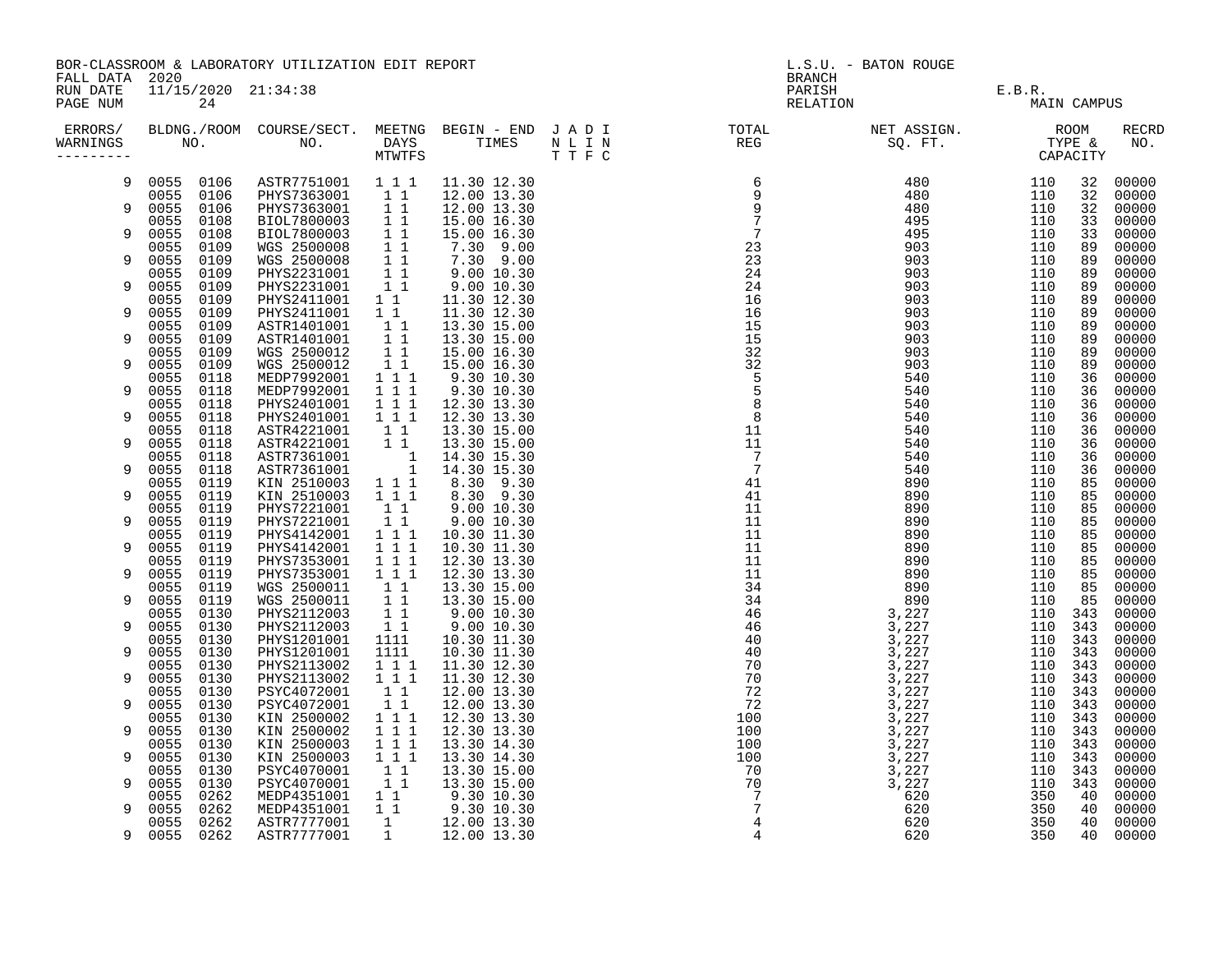|                                        |                              | BOR-CLASSROOM & LABORATORY UTILIZATION EDIT REPORT                                                                                                                                                                                             |                                                                                    |                            | L.S.U. - BATON ROUGE<br><b>BRANCH</b> |                    |               |         |             |                |
|----------------------------------------|------------------------------|------------------------------------------------------------------------------------------------------------------------------------------------------------------------------------------------------------------------------------------------|------------------------------------------------------------------------------------|----------------------------|---------------------------------------|--------------------|---------------|---------|-------------|----------------|
| FALL DATA 2020<br>RUN DATE<br>PAGE NUM | 11/15/2020 21:34:38<br>25    |                                                                                                                                                                                                                                                |                                                                                    |                            |                                       | PARISH<br>RELATION | E.B.R.<br>MAI |         | MAIN CAMPUS |                |
| ERRORS/<br>WARNINGS<br>---------       |                              |                                                                                                                                                                                                                                                |                                                                                    |                            |                                       |                    |               |         |             | RECRD<br>NO.   |
|                                        | 0055 0262<br>9 0055 0262     | MEDP7995001 1 12.30 13.30<br>MEDP7995001 1 12.30 13.30<br>PHYS7398001 1 13.30 14.30<br>PHYS7398001 1 13.30 14.30                                                                                                                               |                                                                                    |                            |                                       |                    |               |         | 40<br>40    | 00000<br>00000 |
|                                        | 0055 0262                    |                                                                                                                                                                                                                                                |                                                                                    |                            |                                       |                    |               |         | 40          | 00000          |
| 9                                      | 0262<br>0055<br>0055<br>0365 |                                                                                                                                                                                                                                                |                                                                                    |                            |                                       |                    |               |         | 40<br>53    | 00000<br>00000 |
| 9                                      | 0365<br>0055                 | PHYS7398001 1 13.30 14.30<br>PHYS7398001 1 11.30 13.30<br>PHYS2411001 1 11.30 13.30<br>PHYS2411001 1 11.30 13.30<br>PHYS2411001 1 11.30 13.30<br>PDL17971002 1 9.00 12.00<br>PDL17971002 1 9.00 12.00<br>BDDL1209004 1 8.30 11.30<br>BDDL12090 |                                                                                    |                            |                                       |                    |               |         | 53          | 00000          |
| 9                                      | 0265<br>0059<br>0059 0265    |                                                                                                                                                                                                                                                |                                                                                    |                            |                                       |                    |               |         | 33          | 00000          |
| 8                                      | 0059 W0209                   |                                                                                                                                                                                                                                                |                                                                                    |                            |                                       |                    |               |         | 33<br>15    | 00000<br>00000 |
| 89                                     | 0059 W0209                   |                                                                                                                                                                                                                                                |                                                                                    |                            |                                       |                    |               |         | 15          | 00000          |
| 8                                      | 0059 W0209                   |                                                                                                                                                                                                                                                |                                                                                    |                            |                                       |                    |               |         | 15          | 00000          |
| 89<br>8                                | 0059 W0209<br>0059 W0209     |                                                                                                                                                                                                                                                |                                                                                    |                            |                                       |                    |               |         | 15<br>15    | 00000<br>00000 |
| 89                                     | 0059 W0209                   |                                                                                                                                                                                                                                                |                                                                                    |                            |                                       |                    |               |         | 15          | 00000          |
|                                        | 0059 W0209                   |                                                                                                                                                                                                                                                |                                                                                    |                            |                                       |                    |               |         | 15          | 00000          |
| 89<br>8                                | 0059 W0209<br>0059 W0209     |                                                                                                                                                                                                                                                |                                                                                    |                            |                                       |                    |               |         | 15<br>15    | 00000<br>00000 |
| 89                                     | 0059 W0209                   |                                                                                                                                                                                                                                                |                                                                                    |                            |                                       |                    |               |         | 15          | 00000          |
|                                        | 0059 W0209                   |                                                                                                                                                                                                                                                |                                                                                    |                            |                                       |                    |               |         | 15          | 00000          |
| 89<br>8                                | 0059 W0209<br>0059 W0209     |                                                                                                                                                                                                                                                |                                                                                    |                            |                                       |                    |               |         | 15<br>15    | 00000<br>00000 |
| 89                                     | 0059 W0209                   |                                                                                                                                                                                                                                                |                                                                                    |                            |                                       |                    |               |         | 15          | 00000          |
| 8                                      | 0059 W0209                   |                                                                                                                                                                                                                                                |                                                                                    |                            |                                       |                    |               |         | 15          | 00000          |
| 89                                     | 0059 W0209                   |                                                                                                                                                                                                                                                |                                                                                    |                            |                                       |                    |               |         | 15          | 00000          |
| 9                                      | 0070 0130<br>0070 0130       | CSC 1350004<br>CSC 1350004                                                                                                                                                                                                                     | $\begin{array}{rrrr} & 1 & 1 & 1 \\ & 1 & 1 & 1 \\ & & 1 & 1 \end{array}$          | 9.30 10.30<br>9.30 10.30   |                                       |                    |               | 110 356 | 356         | 00000<br>00000 |
|                                        | 0070<br>0130                 | MC 2971001                                                                                                                                                                                                                                     |                                                                                    | 10.30 12.00                |                                       |                    |               |         | 356         | 00000          |
| 9                                      | 0070<br>0130                 | MC 2971001                                                                                                                                                                                                                                     | 11                                                                                 | 10.30 12.00                |                                       |                    |               |         | 356         | 00000          |
| 9                                      | 0130<br>0070<br>0070         | HIST2023001                                                                                                                                                                                                                                    | $\overline{1}$ $\overline{1}$                                                      | 13.30 15.00<br>13.30 15.00 |                                       |                    |               | 110 356 | 356         | 00000<br>00000 |
|                                        | 0130<br>0070<br>0130         |                                                                                                                                                                                                                                                |                                                                                    | 17.00 20.00                |                                       |                    |               |         | 356         | 00000          |
| 9                                      | 0070<br>0130                 | HIST2023001 11<br>GEOG7906001 1<br>GEOG7906001 1<br>ANTH4014001 11                                                                                                                                                                             |                                                                                    | 17.00 20.00                |                                       |                    |               |         | 356         | 00000          |
|                                        | 0245<br>0070                 |                                                                                                                                                                                                                                                |                                                                                    | 9.0010.30                  |                                       |                    |               |         | 49          | 00000          |
| 9                                      | 0070<br>0245<br>0070<br>0245 | ANTH4014001<br>GEOG4221001                                                                                                                                                                                                                     | $1\quad1$<br>$1\ 1\ 1$                                                             | 9.00 10.30<br>11.30 12.30  |                                       |                    |               |         | 49<br>49    | 00000<br>00000 |
| 9                                      | 0070<br>0245                 | GEOG4221001                                                                                                                                                                                                                                    | $1 1 1$                                                                            | 11.30 12.30                |                                       |                    |               |         | 49          | 00000          |
|                                        | 0070<br>0245                 | GEOG4022001                                                                                                                                                                                                                                    | $\overline{1}$ $\overline{1}$ $\overline{1}$                                       | 12.30 13.30                |                                       |                    |               |         | 49          | 00000          |
| 9                                      | 0070<br>0245<br>0245<br>0070 | GEOG4022001<br>ANTH4086001                                                                                                                                                                                                                     | $1 1 1$<br>$1 1 1$                                                                 | 12.30 13.30<br>13.30 14.30 |                                       |                    |               |         | 49<br>49    | 00000<br>00000 |
| 9                                      | 0070<br>0245                 | ANTH4086001                                                                                                                                                                                                                                    |                                                                                    | 13.30 14.30                |                                       |                    |               |         | 49          | 00000          |
|                                        | 0070<br>0245                 | GEOG4086001                                                                                                                                                                                                                                    | $\begin{array}{cccc} 1 & 1 & 1 \\ 1 & 1 & 1 \\ 1 & 1 & 1 \\ 1 & 1 & 1 \end{array}$ | 13.30 14.30 1              |                                       |                    |               |         | 49          | 00000          |
| 9                                      | 0070<br>0245                 | GEOG4086001                                                                                                                                                                                                                                    |                                                                                    | 13.30 14.30                |                                       |                    |               |         | 49          | 00000          |
| 9                                      | 0245<br>0070<br>0070<br>0245 | ANTH4997002<br>ANTH4997002                                                                                                                                                                                                                     | $\begin{array}{cc} 1 & 1 \\ 1 & 1 \end{array}$                                     | 14.30 16.00<br>14.30 16.00 |                                       |                    |               |         | 49<br>49    | 00000<br>00000 |
|                                        | 0070<br>0254                 |                                                                                                                                                                                                                                                | $1\quad1$                                                                          | 10.30 12.00                |                                       |                    |               |         | 35          | 00000          |
| 9                                      | 0070<br>0254                 | ANTH4997001<br>ANTH4997001                                                                                                                                                                                                                     | $\overline{1}$ $\overline{1}$                                                      | 10.30 12.00                |                                       |                    |               |         | 35          | 00000          |
| 9                                      | 0070<br>0254<br>0070<br>0254 |                                                                                                                                                                                                                                                |                                                                                    |                            |                                       |                    |               |         | 35<br>35    | 00000<br>00000 |
|                                        | 0070<br>0254                 |                                                                                                                                                                                                                                                |                                                                                    |                            |                                       |                    |               |         | 35          | 00000          |
| 9                                      | 0254<br>0070                 | 1 16.00 19.00<br>11 16.00 19.00<br>11 16.00 19.00<br>1 16.30 19.30<br>1 16.30 19.30<br>1 16.30 19.30                                                                                                                                           |                                                                                    |                            |                                       |                    |               |         | 35          | 00000          |
|                                        | 0070 0260                    | GEOG4031001                                                                                                                                                                                                                                    |                                                                                    | 1 1 1 1 1 2.30 13.30       |                                       |                    |               |         | 49          | 00000          |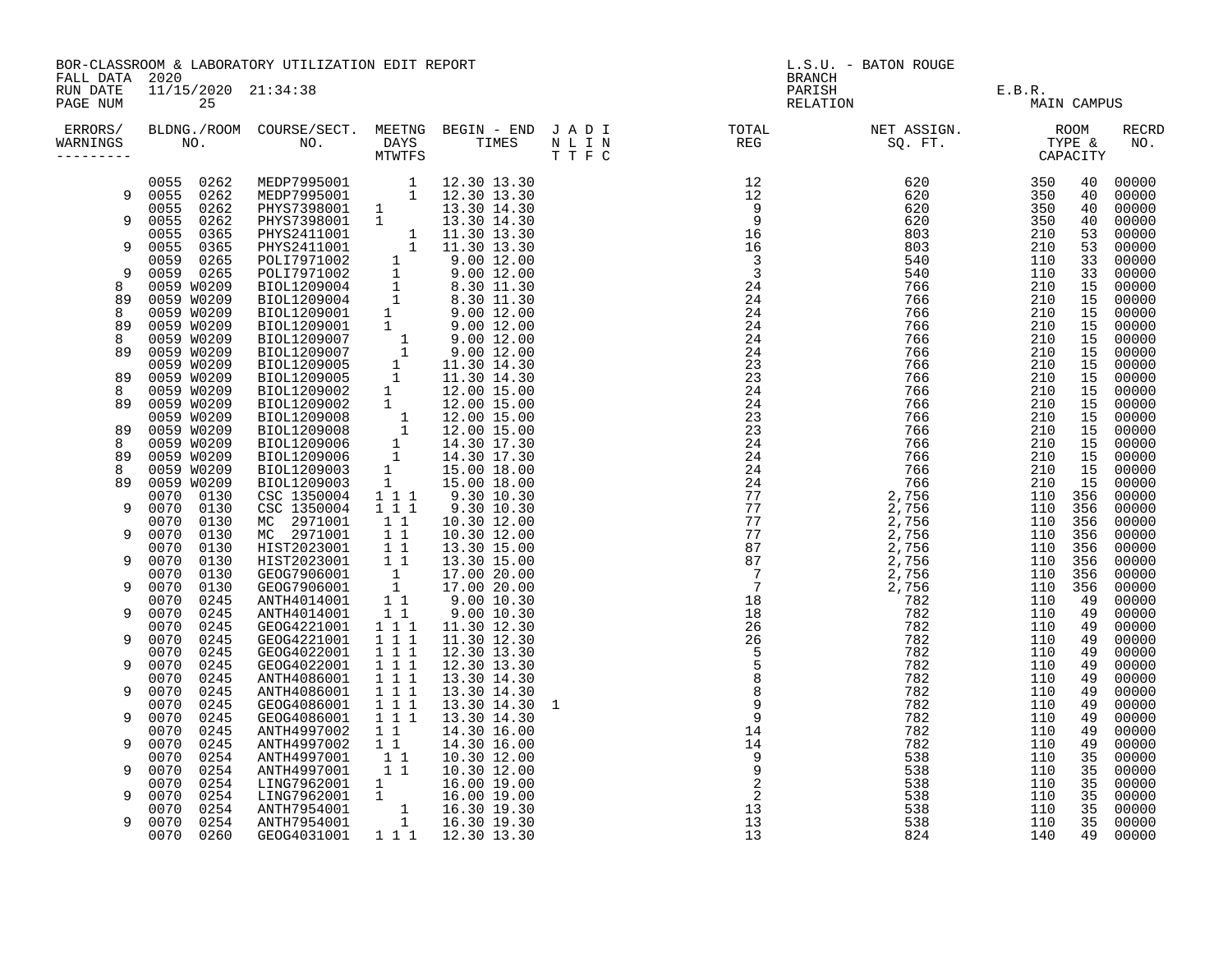|                                        |                              | BOR-CLASSROOM & LABORATORY UTILIZATION EDIT REPORT |                                                                                               |                              |                    | L.S.U. - BATON ROUGE<br><b>BRANCH</b>                                                                                         |  |                                      |                    |                     |  |
|----------------------------------------|------------------------------|----------------------------------------------------|-----------------------------------------------------------------------------------------------|------------------------------|--------------------|-------------------------------------------------------------------------------------------------------------------------------|--|--------------------------------------|--------------------|---------------------|--|
| FALL DATA 2020<br>RUN DATE<br>PAGE NUM | 11/15/2020 21:34:38<br>26    |                                                    |                                                                                               |                              |                    | PARISH<br>RELATION                                                                                                            |  | E.B.R.                               | <b>MAIN CAMPUS</b> |                     |  |
| ERRORS/<br>WARNINGS                    |                              |                                                    | MTWTFS                                                                                        |                              | $\mathbb{T}$ T F C | BLDNG./ROOM COURSE/SECT. MEETNG BEGIN - END JADI TOTAL TOTAL NET ASSIGN.<br>NO. NO. DAYS TIMES NLIN REG SQ.FT.<br>MTWTFS TTFC |  | ROOM<br>TYPE &<br>TIPE &<br>CAPACITY |                    | <b>RECRD</b><br>NO. |  |
| 9                                      | 0070 0260                    | GEOG4031001 1 1 1                                  |                                                                                               | 12.30 13.30                  |                    |                                                                                                                               |  | 140                                  | 49                 | 00000               |  |
| 9                                      | 0070 0260<br>0070<br>0260    | ANTH7943001 1 1<br>ANTH7943001                     | $1\quad1$                                                                                     | 15.00 16.30<br>15.00 16.30   |                    |                                                                                                                               |  | 140<br>140                           | 49<br>49           | 00000<br>00000      |  |
| 9                                      | 0070<br>0260                 | GEOG7943001 1 1                                    | 11                                                                                            | 15.00 16.30 1                |                    |                                                                                                                               |  | 140                                  | 49                 | 00000               |  |
|                                        | 0070<br>0260<br>0260<br>0070 | GEOG7943001<br>GEOL7943001                         | 11                                                                                            | 15.00 16.30<br>15.00 16.30 1 |                    |                                                                                                                               |  | 140<br>140                           | 49<br>49           | 00000<br>00000      |  |
| 9                                      | 0070<br>0260<br>0070<br>0310 | GEOL7943001<br>OCS 7123002                         | 11<br>$1\quad1$                                                                               | 15.00 16.30<br>10.30 12.00   |                    |                                                                                                                               |  | 140<br>350                           | 49<br>25           | 00000<br>00000      |  |
| 9                                      | 0070<br>0310                 | OCS 7123002                                        | $1\quad1$                                                                                     | 10.30 12.00                  |                    |                                                                                                                               |  | 350                                  | 25                 | 00000               |  |
| 9                                      | 0070<br>0347<br>0070<br>0347 | GEOL7900002<br>GEOL7900002                         | $1\quad1$<br>11                                                                               | 9.0012.00<br>9.00 12.00      |                    |                                                                                                                               |  | 110<br>110                           | 35<br>35           | 00000<br>00000      |  |
|                                        | 0070<br>0347                 | GEOL4060001                                        | $1 1 1$                                                                                       | 10.30 11.30                  |                    |                                                                                                                               |  | 110                                  | 35                 | 00000               |  |
| 9                                      | 0070<br>0347<br>0070<br>0347 | GEOL4060001<br>GEOL7130001                         | $1 \quad 1 \quad 1$<br>$1\quad1$                                                              | 10.30 11.30<br>12.30 15.30   |                    |                                                                                                                               |  | 110<br>110                           | 35<br>35           | 00000<br>00000      |  |
| 9                                      | 0070<br>0347                 | GEOL7130001                                        | $1\quad1$                                                                                     | 12.30 15.30                  |                    |                                                                                                                               |  | 110                                  | 35                 | 00000               |  |
| 9                                      | 0070<br>0347<br>0070<br>0347 | GEOL4044001<br>GEOL4044001                         | 11<br>$1\quad1$                                                                               | 13.30 15.00<br>13.30 15.00   |                    |                                                                                                                               |  | 110<br>110                           | 35<br>35           | 00000<br>00000      |  |
|                                        | 0360<br>0070                 | GEOL3032001                                        | $\begin{array}{c}\n1 \\ 1 \\ 1\n\end{array}$                                                  | 13.30 16.30                  |                    |                                                                                                                               |  | 210                                  | 30                 | 00000               |  |
| 9                                      | 0070 0360<br>0070 E0130      | GEOL3032001<br>ANSC2050001                         |                                                                                               | 13.30 16.30                  |                    |                                                                                                                               |  | 210<br>110                           | 30<br>209          | 00000<br>00000      |  |
| 9                                      | 0070 E0130                   | ANSC2050001                                        | $1\quad1$                                                                                     | 9.00 10.00<br>9.00 10.00     |                    |                                                                                                                               |  | 110                                  | 209                | 00000               |  |
| 9                                      | 0070 E0130<br>0070 E0130     | ANSC4009001<br>ANSC4009001                         | $1 1 1$<br>$1 1 1$                                                                            | 10.30 11.30<br>10.30 11.30   |                    |                                                                                                                               |  | 110<br>110                           | 209<br>209         | 00000<br>00000      |  |
|                                        | 0070 E0130                   | HIST2126001                                        | $1\quad1$                                                                                     | 10.30 12.00                  |                    |                                                                                                                               |  | 110 209                              |                    | 00000               |  |
| 9                                      | 0070 E0130<br>0070 E0130     | HIST2126001<br>HIST4043001                         | $1\quad1$<br>$1 1 1$                                                                          | 10.30 12.00<br>12.30 13.30   |                    |                                                                                                                               |  | 110<br>110                           | 209<br>209         | 00000<br>00000      |  |
| 9                                      | 0070 E0130<br>0070 E0130     | HIST4043001<br>KIN 4512003                         | 1 1 1<br>$1\quad1$                                                                            | 12.30 13.30                  |                    |                                                                                                                               |  | 110 209<br>110                       | 209                | 00000<br>00000      |  |
| 9                                      | 0070 E0130                   | KIN 4512003                                        | $1\quad1$                                                                                     | 13.30 15.00<br>13.30 15.00   |                    |                                                                                                                               |  | 110                                  | 209                | 00000               |  |
| 9                                      | 0070 E0130<br>0070 E0130     | SCI 1001010<br>SCI 1001010                         | $\frac{1}{1}$                                                                                 | 15.30 17.00<br>15.30 17.00   |                    |                                                                                                                               |  | 110<br>110                           | 209<br>209         | 00000<br>00000      |  |
|                                        | 0070 E0134                   | KIN 2530001                                        | $\frac{1}{1}$ 1 1                                                                             | 8.30 9.30                    |                    |                                                                                                                               |  | 110 134                              |                    | 00000               |  |
| 9                                      | 0070 E0134<br>0070 E0134     | KIN 2530001<br>KIN 2510004                         | $\begin{array}{rrrr} & \overline{1} & \overline{1} & \overline{1} \\ & 1 & 1 & 1 \end{array}$ | 8.30 9.30<br>9.30 10.30      |                    |                                                                                                                               |  | 110 134<br>110 134                   |                    | 00000<br>00000      |  |
| 9                                      | 0070 E0134                   | KIN 2510004                                        | $1 1 1$                                                                                       | 9.30 10.30                   |                    |                                                                                                                               |  | 110 134                              |                    | 00000               |  |
| 9                                      | 0070 E0134<br>0070 E0134     | KIN 3660001<br>KIN 3660001                         | $1 1 1$<br>$1 1 1$                                                                            | 10.30 11.30<br>10.30 11.30   |                    |                                                                                                                               |  | 110 134<br>110 134                   |                    | 00000<br>00000      |  |
|                                        | 0070 E0134                   | MATH2020001                                        | $1 1 1$                                                                                       | 13.30 14.30                  |                    |                                                                                                                               |  | 110 134                              |                    | 00000               |  |
| 9                                      | 0070 E0134<br>0070 E0134     | MATH2020001<br>MKT 4423001                         | 1 1 1<br>11                                                                                   | 13.30 14.30<br>13.30 15.00   |                    |                                                                                                                               |  | 110 134<br>110 134                   |                    | 00000<br>00000      |  |
| 9                                      | 0070 E0134                   | MKT 4423001                                        | $1\quad1$                                                                                     | 13.30 15.00                  |                    |                                                                                                                               |  | 110 134                              |                    | 00000               |  |
| 9                                      | 0070 E0134<br>0070 E0134     | MKT 4423002<br>MKT 4423002                         | 11<br>$1\quad1$                                                                               | 15.00 16.30<br>15.00 16.30   |                    |                                                                                                                               |  | 110 134<br>110 134                   |                    | 00000<br>00000      |  |
|                                        | 0070 E0134                   | ANTH7901001                                        |                                                                                               | 16.00 17.00                  |                    |                                                                                                                               |  | 110 134                              |                    | 00000               |  |
| 9                                      | 0070 E0134<br>0070 E0134     | ANTH7901001<br>GEOG7901001                         | $\begin{bmatrix} 1 \\ 1 \\ 1 \\ 1 \\ 1 \end{bmatrix}$                                         | 16.00 17.00<br>16.00 17.00 1 |                    |                                                                                                                               |  | 110 134<br>110 134                   |                    | 00000<br>00000      |  |
| 9                                      | 0070 E0134                   | GEOG7901001                                        |                                                                                               | 16.00 17.00                  |                    |                                                                                                                               |  | 110 134                              |                    | 00000               |  |
| 9                                      | 0070 E0137<br>0070 E0137     | ACCT3021003<br>ACCT3021003                         | $1\quad1$<br>11                                                                               | 10.30 12.00<br>10.30 12.00   |                    |                                                                                                                               |  | 110 209<br>110                       | 209                | 00000<br>00000      |  |
|                                        | 0070 E0137                   | SOCL3601001  11  10.30 12.00                       |                                                                                               |                              |                    |                                                                                                                               |  | 110                                  | 209                | 00000               |  |
| 9                                      | 0070 E0137                   | SOCL3601001                                        | $1\quad1$                                                                                     | 10.30 12.00                  |                    |                                                                                                                               |  | 110 209                              |                    | 00000               |  |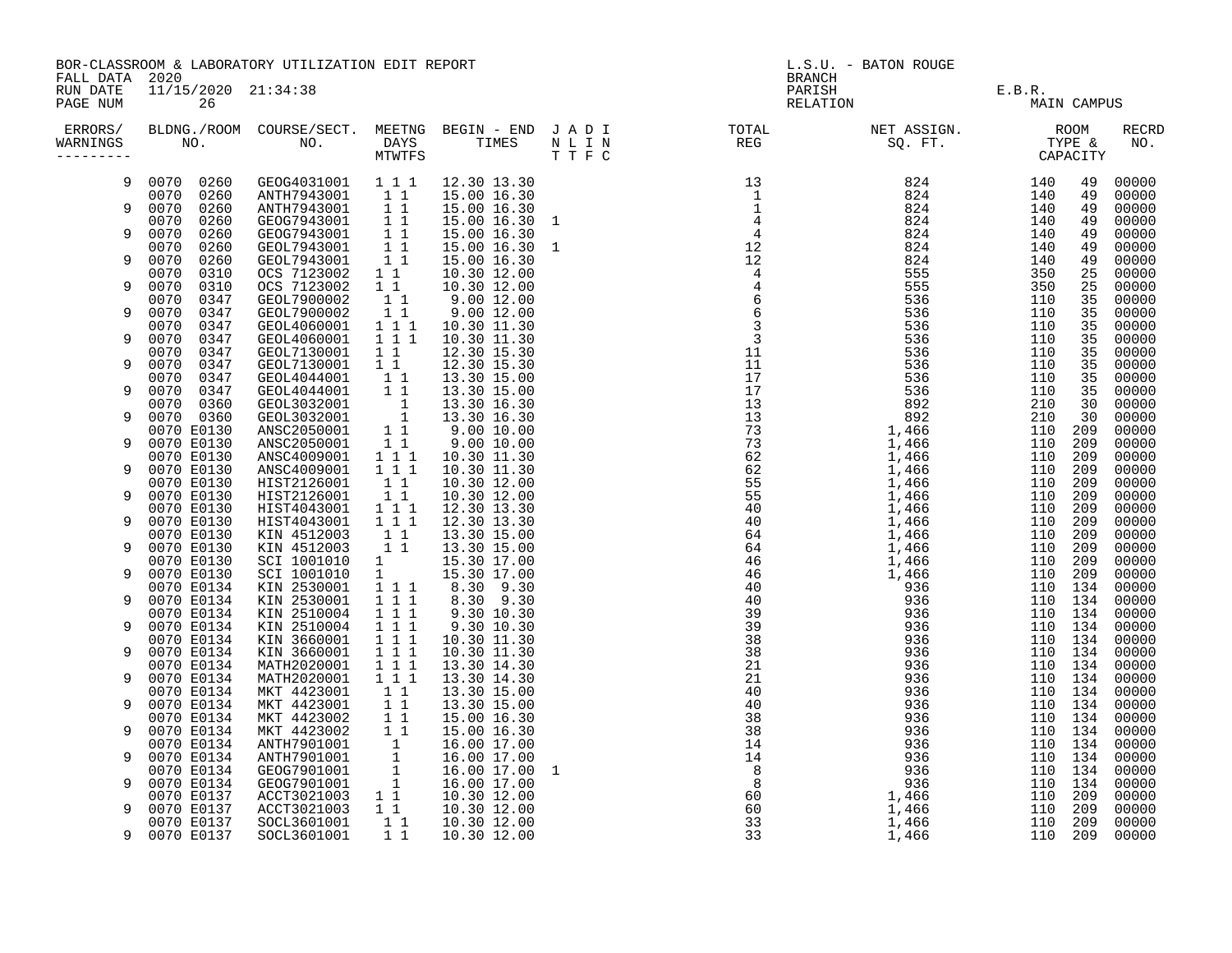|                      |                                             | BOR-CLASSROOM & LABORATORY UTILIZATION EDIT REPORT                                                                                                                                                                                             |                                            |                                                                                                                                                                                                                                                                                              | L.S.U. - BATON ROUGE<br><b>BRANCH</b> |                                                                                                                                                                                                                                                                                                                     |                   |  |             |                     |
|----------------------|---------------------------------------------|------------------------------------------------------------------------------------------------------------------------------------------------------------------------------------------------------------------------------------------------|--------------------------------------------|----------------------------------------------------------------------------------------------------------------------------------------------------------------------------------------------------------------------------------------------------------------------------------------------|---------------------------------------|---------------------------------------------------------------------------------------------------------------------------------------------------------------------------------------------------------------------------------------------------------------------------------------------------------------------|-------------------|--|-------------|---------------------|
| RUN DATE<br>PAGE NUM | FALL DATA 2020<br>11/15/2020 21:34:38<br>27 |                                                                                                                                                                                                                                                |                                            |                                                                                                                                                                                                                                                                                              |                                       | PARISH<br>RELATION                                                                                                                                                                                                                                                                                                  | $E.B.R.$<br>I MA: |  | MAIN CAMPUS |                     |
| ERRORS/<br>WARNINGS  |                                             |                                                                                                                                                                                                                                                |                                            |                                                                                                                                                                                                                                                                                              |                                       | $\begin{tabular}{cccc} $M=1$ R & $M=0$ & $M=0$ & $M=0$ & $M=0$ & $M=0$ & $M=0$ & $M=0$ & $M=0$ & $M=0$ & $M=0$ & $M=0$ & $M=0$ & $M=0$ & $M=0$ & $M=0$ & $M=0$ & $M=0$ & $M=0$ & $M=0$ & $M=0$ & $M=0$ & $M=0$ & $M=0$ & $M=0$ & $M=0$ & $M=0$ & $M=0$ & $M=0$ & $M=0$ & $M=0$ & $M=0$ & $M=0$ & $M=0$ & $M=0$ & $$ |                   |  |             | <b>RECRD</b><br>NO. |
|                      | 0070 E0137                                  | SOCL3601002 1 1 12.00 13.30<br>SOCL3601002 1 1 12.00 13.30<br>GEOL7921001 1 15.30 16.30<br>GEOL7921001 1 15.30 16.30<br>PSYC4039001 1 18.00 21.00<br>PSYC4037001 1 18.00 21.00<br>PSYC4037001 1 18.00 21.00<br>PSYC4037001 1 18.00 21.00<br>GE |                                            |                                                                                                                                                                                                                                                                                              |                                       |                                                                                                                                                                                                                                                                                                                     |                   |  |             | 00000               |
| 9                    | 0070 E0137                                  |                                                                                                                                                                                                                                                |                                            |                                                                                                                                                                                                                                                                                              |                                       |                                                                                                                                                                                                                                                                                                                     |                   |  |             | 00000               |
| 9                    | 0070 E0137<br>0070 E0137                    |                                                                                                                                                                                                                                                |                                            |                                                                                                                                                                                                                                                                                              |                                       |                                                                                                                                                                                                                                                                                                                     |                   |  |             | 00000<br>00000      |
|                      | 0070 E0137                                  |                                                                                                                                                                                                                                                |                                            |                                                                                                                                                                                                                                                                                              |                                       |                                                                                                                                                                                                                                                                                                                     |                   |  |             | 00000               |
| 9                    | 0070 E0137                                  |                                                                                                                                                                                                                                                |                                            |                                                                                                                                                                                                                                                                                              |                                       |                                                                                                                                                                                                                                                                                                                     |                   |  |             | 00000               |
|                      | 0070 E0137                                  |                                                                                                                                                                                                                                                |                                            |                                                                                                                                                                                                                                                                                              |                                       |                                                                                                                                                                                                                                                                                                                     |                   |  |             | 00000               |
| 9                    | 0070 E0137                                  |                                                                                                                                                                                                                                                |                                            |                                                                                                                                                                                                                                                                                              |                                       |                                                                                                                                                                                                                                                                                                                     |                   |  |             | 00000               |
|                      | 0070 E0206<br>0070 E0206                    | GEOL3041001                                                                                                                                                                                                                                    | 1                                          | 13.30 16.30                                                                                                                                                                                                                                                                                  |                                       |                                                                                                                                                                                                                                                                                                                     |                   |  |             | 00000<br>00000      |
|                      | 0070 E0207                                  | GEOL3032001                                                                                                                                                                                                                                    |                                            | $1 1 13.30 10.30$<br>$1 1 1 0.30 12.00$                                                                                                                                                                                                                                                      |                                       |                                                                                                                                                                                                                                                                                                                     |                   |  |             | 00000               |
| 9                    | 0070 E0207                                  | GEOL3032001                                                                                                                                                                                                                                    | $1\quad1$                                  | 10.30 12.00                                                                                                                                                                                                                                                                                  |                                       |                                                                                                                                                                                                                                                                                                                     |                   |  |             | 00000               |
|                      | 0070 E0207                                  | GEOL3041001                                                                                                                                                                                                                                    | $1\quad1$                                  | 10.30 12.00                                                                                                                                                                                                                                                                                  |                                       |                                                                                                                                                                                                                                                                                                                     |                   |  |             | 00000               |
| 9                    | 0070 E0207                                  | GEOL3041001                                                                                                                                                                                                                                    | $1\quad1$                                  | 10.30 12.00                                                                                                                                                                                                                                                                                  |                                       |                                                                                                                                                                                                                                                                                                                     |                   |  |             | 00000               |
| 9                    | 0070 E0207                                  | GEOL7061001                                                                                                                                                                                                                                    | $\begin{array}{cc} & 1 \\ & 1 \end{array}$ | 10.30 13.30                                                                                                                                                                                                                                                                                  |                                       |                                                                                                                                                                                                                                                                                                                     |                   |  |             | 00000               |
|                      | 0070 E0207<br>0070 E0207                    | GEOL7061001<br>GEOL4035001                                                                                                                                                                                                                     | 11                                         | 10.30 13.30<br>12.00 13.30                                                                                                                                                                                                                                                                   |                                       |                                                                                                                                                                                                                                                                                                                     |                   |  |             | 00000<br>00000      |
|                      | 0070 E0207                                  | GEOL4035001                                                                                                                                                                                                                                    | $1\quad1$                                  | 12.00 13.30                                                                                                                                                                                                                                                                                  |                                       |                                                                                                                                                                                                                                                                                                                     |                   |  |             | 00000               |
|                      | 0070 E0207                                  | GEOL1201001                                                                                                                                                                                                                                    | $1\quad1$                                  | 13.30 15.00                                                                                                                                                                                                                                                                                  |                                       |                                                                                                                                                                                                                                                                                                                     |                   |  |             | 00000               |
| 9                    | 0070 E0207                                  | GEOL1201001                                                                                                                                                                                                                                    | $1\quad1$                                  | 13.30 15.00                                                                                                                                                                                                                                                                                  |                                       |                                                                                                                                                                                                                                                                                                                     |                   |  |             | 00000               |
|                      | 0070 E0207                                  | GEOL1201001                                                                                                                                                                                                                                    | $\frac{1}{1}$                              | 13.30 16.30                                                                                                                                                                                                                                                                                  |                                       |                                                                                                                                                                                                                                                                                                                     |                   |  |             | 00000               |
| 9                    | 0070 E0207                                  | GEOL1201001<br>GEOL4068001                                                                                                                                                                                                                     |                                            | 13.30 16.30                                                                                                                                                                                                                                                                                  |                                       |                                                                                                                                                                                                                                                                                                                     |                   |  |             | 00000<br>00000      |
| 9                    | 0070 E0208<br>0070 E0208                    | GEOL4068001                                                                                                                                                                                                                                    | $\frac{1}{1}$                              | 13.30 16.30<br>13.30 16.30                                                                                                                                                                                                                                                                   |                                       |                                                                                                                                                                                                                                                                                                                     |                   |  |             | 00000               |
|                      | 0070 E0213                                  | GEOL4068001                                                                                                                                                                                                                                    | $\frac{1}{3}$                              | 7.30 9.30                                                                                                                                                                                                                                                                                    |                                       |                                                                                                                                                                                                                                                                                                                     |                   |  |             | 00000               |
| 9                    | 0070 E0213                                  | GEOL4068001                                                                                                                                                                                                                                    |                                            |                                                                                                                                                                                                                                                                                              |                                       |                                                                                                                                                                                                                                                                                                                     |                   |  |             | 00000               |
|                      | 0070 E0213                                  | GEOL1601001                                                                                                                                                                                                                                    |                                            |                                                                                                                                                                                                                                                                                              |                                       |                                                                                                                                                                                                                                                                                                                     |                   |  |             | 00000               |
| 9                    | 0070 E0213                                  | GEOL1601001                                                                                                                                                                                                                                    |                                            |                                                                                                                                                                                                                                                                                              |                                       |                                                                                                                                                                                                                                                                                                                     |                   |  |             | 00000               |
| 9                    | 0070 E0213<br>0070 E0213                    | GEOL1602002<br>GEOL1602002                                                                                                                                                                                                                     |                                            |                                                                                                                                                                                                                                                                                              |                                       |                                                                                                                                                                                                                                                                                                                     |                   |  |             | 00000<br>00000      |
|                      | 0070 E0213                                  | GEOL1601002                                                                                                                                                                                                                                    |                                            |                                                                                                                                                                                                                                                                                              |                                       |                                                                                                                                                                                                                                                                                                                     |                   |  |             | 00000               |
| 9                    | 0070 E0213                                  | GEOL1601002                                                                                                                                                                                                                                    |                                            |                                                                                                                                                                                                                                                                                              |                                       |                                                                                                                                                                                                                                                                                                                     |                   |  |             | 00000               |
|                      | 0070 E0213                                  | GEOL1601006                                                                                                                                                                                                                                    |                                            |                                                                                                                                                                                                                                                                                              |                                       |                                                                                                                                                                                                                                                                                                                     |                   |  |             | 00000               |
| 9                    | 0070 E0213                                  | GEOL1601006                                                                                                                                                                                                                                    |                                            | $\begin{array}{cccc} 1 & 7.30 & 9.30 \\ 1 & 7.30 & 9.30 \\ 1 & 7.30 & 10.30 \\ 1 & 7.30 & 10.30 \\ 1 & 10.30 & 13.30 \\ 1 & 10.30 & 13.30 \\ 1 & 10.30 & 13.30 \\ 1 & 10.30 & 13.30 \\ 1 & 10.30 & 13.30 \\ 1 & 10.30 & 13.30 \\ 1 & 10.30 & 13.30 \\ 1 & 10.30 & 13.30 \\ 1 & 10.30 & 19.3$ |                                       |                                                                                                                                                                                                                                                                                                                     |                   |  |             | 00000               |
| 9                    | 0070 E0213<br>0070 E0213                    | GEOL1601007<br>GEOL1601007                                                                                                                                                                                                                     |                                            |                                                                                                                                                                                                                                                                                              |                                       |                                                                                                                                                                                                                                                                                                                     |                   |  |             | 00000<br>00000      |
|                      | 0070 E0213                                  | GEOL1601003                                                                                                                                                                                                                                    |                                            |                                                                                                                                                                                                                                                                                              |                                       |                                                                                                                                                                                                                                                                                                                     |                   |  |             | 00000               |
| 9                    | 0070 E0213                                  | GEOL1601003                                                                                                                                                                                                                                    |                                            |                                                                                                                                                                                                                                                                                              |                                       |                                                                                                                                                                                                                                                                                                                     |                   |  |             | 00000               |
|                      | 0070 E0213                                  | GEOL1601004                                                                                                                                                                                                                                    |                                            |                                                                                                                                                                                                                                                                                              |                                       |                                                                                                                                                                                                                                                                                                                     |                   |  |             | 00000               |
| 9                    | 0070 E0213                                  | GEOL1601004                                                                                                                                                                                                                                    | 1                                          | 16.30 19.30                                                                                                                                                                                                                                                                                  |                                       |                                                                                                                                                                                                                                                                                                                     |                   |  |             | 00000               |
| 9                    | 0070 E0213                                  | GEOL1601008                                                                                                                                                                                                                                    | $\begin{bmatrix} 1 \\ 1 \end{bmatrix}$     | 16.30 19.30                                                                                                                                                                                                                                                                                  |                                       |                                                                                                                                                                                                                                                                                                                     |                   |  |             | 00000               |
|                      | 0070 E0213<br>0070 E0220                    | GEOL1601008<br>GEOG7973001                                                                                                                                                                                                                     | $1 1 1$                                    | 16.30 19.30<br>13.30 14.30                                                                                                                                                                                                                                                                   |                                       |                                                                                                                                                                                                                                                                                                                     |                   |  |             | 00000<br>00000      |
| 9                    | 0070 E0220                                  | GEOG7973001                                                                                                                                                                                                                                    | $1 1 1$                                    | 13.30 14.30                                                                                                                                                                                                                                                                                  |                                       |                                                                                                                                                                                                                                                                                                                     |                   |  |             | 00000               |
|                      | 0070 E0332                                  | GEOG7917001                                                                                                                                                                                                                                    | 1                                          | 16.00 19.00                                                                                                                                                                                                                                                                                  |                                       |                                                                                                                                                                                                                                                                                                                     |                   |  |             | 00000               |
| 9                    | 0070 E0332                                  | GEOG7917001                                                                                                                                                                                                                                    |                                            | 16.00 19.00                                                                                                                                                                                                                                                                                  |                                       |                                                                                                                                                                                                                                                                                                                     |                   |  |             | 00000               |
|                      | 0070 E0332                                  | ANTH7909001                                                                                                                                                                                                                                    | $\frac{1}{1}$                              | 16.30 19.30                                                                                                                                                                                                                                                                                  |                                       |                                                                                                                                                                                                                                                                                                                     |                   |  |             | 00000               |
| 9                    | 0070 E0332                                  | ANTH7909001                                                                                                                                                                                                                                    |                                            | $\begin{array}{ccc} 1 & 10.50 & 15.50 \\ 1 & 16.30 & 19.30 \\ 1 & 1 & 9.00 & 10.30 \end{array}$                                                                                                                                                                                              |                                       |                                                                                                                                                                                                                                                                                                                     |                   |  |             | 00000               |
|                      | 0076 0241<br>0076 0241                      | MC 2000002<br>MC 2000002                                                                                                                                                                                                                       |                                            | 1 1 9.00 10.30                                                                                                                                                                                                                                                                               |                                       |                                                                                                                                                                                                                                                                                                                     |                   |  |             | 00000<br>00000      |
|                      | 0076 0241                                   | KIN 2513001                                                                                                                                                                                                                                    |                                            | 1 1 1 1 1 1 1 . 30 1 2 . 30                                                                                                                                                                                                                                                                  |                                       |                                                                                                                                                                                                                                                                                                                     |                   |  |             | 00000               |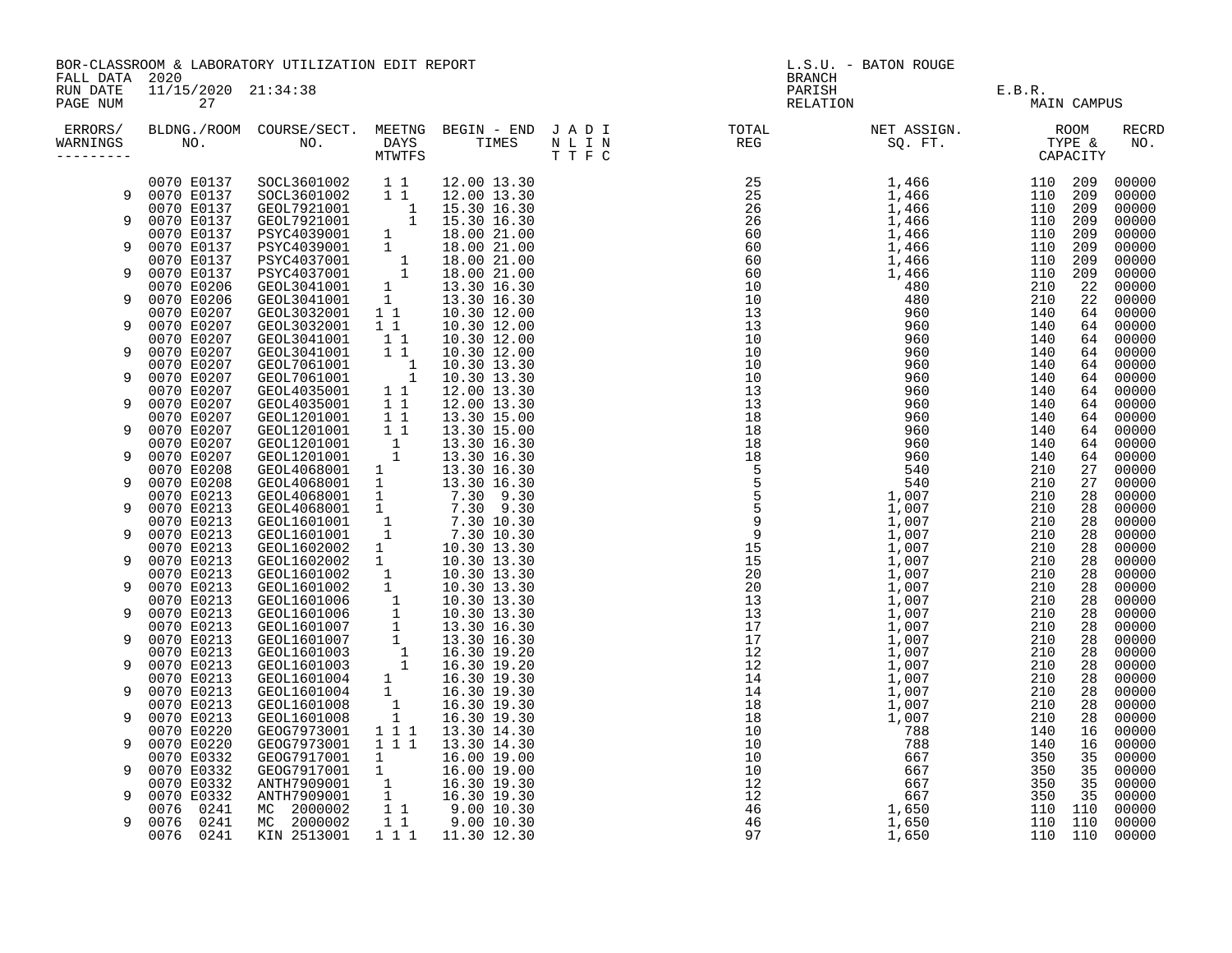| FALL DATA 2020       |                        |              | BOR-CLASSROOM & LABORATORY UTILIZATION EDIT REPORT                                                                                                                                                                                             |                                                      |                                                                               | L.S.U. - BATON ROUGE<br><b>BRANCH</b> |                                                                                                                                                                                                                                                                                                                                                                                                                                                                             |                    |        |             |                     |
|----------------------|------------------------|--------------|------------------------------------------------------------------------------------------------------------------------------------------------------------------------------------------------------------------------------------------------|------------------------------------------------------|-------------------------------------------------------------------------------|---------------------------------------|-----------------------------------------------------------------------------------------------------------------------------------------------------------------------------------------------------------------------------------------------------------------------------------------------------------------------------------------------------------------------------------------------------------------------------------------------------------------------------|--------------------|--------|-------------|---------------------|
| RUN DATE<br>PAGE NUM |                        | 28           | 11/15/2020 21:34:38                                                                                                                                                                                                                            |                                                      |                                                                               |                                       |                                                                                                                                                                                                                                                                                                                                                                                                                                                                             | PARISH<br>RELATION | E.B.R. | MAIN CAMPUS |                     |
| WARNINGS             |                        |              |                                                                                                                                                                                                                                                |                                                      |                                                                               |                                       | ERRORS/ BLDNG./ROOM COURSE/SECT. MEETNG BEGIN – END JADI (TOTAL (NET ASSIGN. ) ROOM (ROOM )<br>MARNINGS NO. NO. DAYS TIMES NLIN (REG ) SQ.FT. TYPE & MTWTFS (THE SQ.FT. ) (THE SCAPACITY)<br>$\begin{smallmatrix} 1.01 & 0.01 & 0.01 & 0.01 & 0.01 & 0.01 & 0.01 & 0.01 & 0.01 & 0.01 & 0.01 & 0.01 & 0.01 & 0.01 & 0.01 & 0.01 & 0.01 & 0.01 & 0.01 & 0.01 & 0.01 & 0.01 & 0.01 & 0.01 & 0.01 & 0.01 & 0.01 & 0.01 & 0.01 & 0.01 & 0.01 & 0.01 & 0.01 & 0.01 & 0.01 & 0.0$ |                    |        |             | <b>RECRD</b><br>NO. |
| 89                   | 0076 0241<br>0076 0241 |              | KIN 2513001 111 11.30 12.30                                                                                                                                                                                                                    |                                                      | 12.00 13.30                                                                   |                                       |                                                                                                                                                                                                                                                                                                                                                                                                                                                                             |                    |        |             | 00000<br>00000      |
| 9                    | 0076 0241              |              | PSYC3020001 11<br>PSYC3020001 11                                                                                                                                                                                                               |                                                      | 12.00 13.30                                                                   |                                       |                                                                                                                                                                                                                                                                                                                                                                                                                                                                             |                    |        |             | 00000               |
| 9                    | 0076 0253<br>0076 0253 |              | SPAN1101003 1111<br>SPAN1101003 1111                                                                                                                                                                                                           |                                                      | 8.30 9.30<br>8.30 9.30                                                        |                                       |                                                                                                                                                                                                                                                                                                                                                                                                                                                                             |                    |        |             | 00000<br>00000      |
| 9                    | 0076<br>0076           | 0253<br>0253 |                                                                                                                                                                                                                                                |                                                      |                                                                               |                                       |                                                                                                                                                                                                                                                                                                                                                                                                                                                                             |                    |        |             | 00000<br>00000      |
| 9                    | 0076<br>0076           | 0253<br>0253 |                                                                                                                                                                                                                                                |                                                      |                                                                               |                                       |                                                                                                                                                                                                                                                                                                                                                                                                                                                                             |                    |        |             | 00000<br>00000      |
|                      | 0116                   | 0216         |                                                                                                                                                                                                                                                |                                                      |                                                                               |                                       |                                                                                                                                                                                                                                                                                                                                                                                                                                                                             |                    |        |             | 00000               |
| 9                    | 0116<br>0116           | 0216<br>0216 |                                                                                                                                                                                                                                                |                                                      |                                                                               |                                       |                                                                                                                                                                                                                                                                                                                                                                                                                                                                             |                    |        |             | 00000<br>00000      |
| 9                    | 0116<br>0116           | 0216<br>0216 |                                                                                                                                                                                                                                                |                                                      |                                                                               |                                       |                                                                                                                                                                                                                                                                                                                                                                                                                                                                             |                    |        |             | 00000<br>00000      |
| 9                    | 0116                   | 0216         |                                                                                                                                                                                                                                                |                                                      |                                                                               |                                       |                                                                                                                                                                                                                                                                                                                                                                                                                                                                             |                    |        |             | 00000               |
| 9                    | 0116<br>0116           | 0216<br>0216 |                                                                                                                                                                                                                                                |                                                      |                                                                               |                                       |                                                                                                                                                                                                                                                                                                                                                                                                                                                                             |                    |        |             | 00000<br>00000      |
| 9                    | 0116<br>0116           | 0216<br>0216 |                                                                                                                                                                                                                                                |                                                      |                                                                               |                                       |                                                                                                                                                                                                                                                                                                                                                                                                                                                                             |                    |        |             | 00000<br>00000      |
|                      | 0116                   | 0216         |                                                                                                                                                                                                                                                |                                                      |                                                                               |                                       |                                                                                                                                                                                                                                                                                                                                                                                                                                                                             |                    |        |             | 00000               |
| 9                    | 0116<br>0116           | 0216<br>0216 |                                                                                                                                                                                                                                                |                                                      |                                                                               |                                       |                                                                                                                                                                                                                                                                                                                                                                                                                                                                             |                    |        |             | 00000<br>00000      |
| 9                    | 0116<br>0116           | 0216<br>0216 |                                                                                                                                                                                                                                                |                                                      |                                                                               |                                       |                                                                                                                                                                                                                                                                                                                                                                                                                                                                             |                    |        |             | 00000<br>00000      |
| 9                    | 0116                   | 0216         |                                                                                                                                                                                                                                                |                                                      |                                                                               |                                       |                                                                                                                                                                                                                                                                                                                                                                                                                                                                             |                    |        |             | 00000               |
| 9                    | 0116<br>0116           | 0216<br>0216 |                                                                                                                                                                                                                                                |                                                      |                                                                               |                                       |                                                                                                                                                                                                                                                                                                                                                                                                                                                                             |                    |        |             | 00000<br>00000      |
| 9                    | 0116<br>0116           | 0216<br>0216 |                                                                                                                                                                                                                                                |                                                      |                                                                               |                                       |                                                                                                                                                                                                                                                                                                                                                                                                                                                                             |                    |        |             | 00000<br>00000      |
|                      | 0116                   | 0216         |                                                                                                                                                                                                                                                |                                                      |                                                                               |                                       |                                                                                                                                                                                                                                                                                                                                                                                                                                                                             |                    |        |             | 00000               |
| 9                    | 0116<br>0116           | 0216<br>0216 |                                                                                                                                                                                                                                                |                                                      |                                                                               |                                       |                                                                                                                                                                                                                                                                                                                                                                                                                                                                             |                    |        |             | 00000<br>00000      |
| 9                    | 0116<br>0116           | 0216<br>0216 |                                                                                                                                                                                                                                                |                                                      |                                                                               |                                       |                                                                                                                                                                                                                                                                                                                                                                                                                                                                             |                    |        |             | 00000<br>00000      |
| 9                    | 0116                   | 0216         |                                                                                                                                                                                                                                                |                                                      |                                                                               |                                       |                                                                                                                                                                                                                                                                                                                                                                                                                                                                             |                    |        |             | 00000               |
| 9                    | 0116<br>0116           | 0216<br>0216 | NC 2102001 1 10.30 12.30<br>MC 2102001 1 10.30 12.30<br>MC 2102001 1 10.30 12.30<br>MC 3001003 1 11.30 13.30<br>MC 3001003 1 11.30 13.30<br>MC 3001003 1 11.30 13.30<br>MC 2015005 1 12.30 14.30<br>MC 2015005 1 12.30 14.30<br>MC 2015005 1 1 |                                                      |                                                                               |                                       |                                                                                                                                                                                                                                                                                                                                                                                                                                                                             |                    |        |             | 00000<br>00000      |
| 9                    | 0116<br>0116           | 0236<br>0236 | MC 3333006<br>MC 3333006                                                                                                                                                                                                                       |                                                      | $\begin{array}{ccc} 1 & 1 & 9.00 & 10.30 \\ 1 & 1 & 9.00 & 10.30 \end{array}$ |                                       |                                                                                                                                                                                                                                                                                                                                                                                                                                                                             |                    |        |             | 00000<br>00000      |
| 9                    | 0116                   | 0236         | MC 2102002<br>2102002                                                                                                                                                                                                                          |                                                      | 10.00 12.00                                                                   |                                       |                                                                                                                                                                                                                                                                                                                                                                                                                                                                             |                    |        |             | 00000               |
|                      | 0116<br>0116           | 0236<br>0236 | МC<br>2102002<br>МC                                                                                                                                                                                                                            | $\begin{bmatrix} 1 \\ 1 \\ 1 \\ 1 \end{bmatrix}$     | 10.00 12.00<br>10.00 12.00                                                    |                                       |                                                                                                                                                                                                                                                                                                                                                                                                                                                                             |                    |        |             | 00000<br>00000      |
| 9                    | 0116<br>0116           | 0236<br>0236 | MC 2102002<br>MC 4090003 1 1                                                                                                                                                                                                                   |                                                      | 10.00 12.00<br>10.30 12.00                                                    |                                       |                                                                                                                                                                                                                                                                                                                                                                                                                                                                             |                    |        |             | 00000<br>00000      |
| 9                    | 0116<br>0116           | 0236<br>0236 | 4090003<br>МC<br>MC 3333003                                                                                                                                                                                                                    | $1\quad1$                                            | 10.30 12.00<br>12.00 13.30                                                    |                                       |                                                                                                                                                                                                                                                                                                                                                                                                                                                                             |                    |        |             | 00000<br>00000      |
| 9                    | 0116                   | 0236         | 3333003<br>МC                                                                                                                                                                                                                                  | $\begin{matrix} 1 & 1 \\ 1 & 1 \end{matrix}$         | 12.00 13.30                                                                   |                                       |                                                                                                                                                                                                                                                                                                                                                                                                                                                                             |                    |        |             | 00000               |
| 9                    | 0116<br>0116           | 0236<br>0236 | MC 4095001<br>MC 4095001                                                                                                                                                                                                                       | $\begin{array}{c} 1 \\ 1 \\ 1 \\ 1 \\ 1 \end{array}$ | 13.30 15.00<br>13.30 15.00                                                    |                                       |                                                                                                                                                                                                                                                                                                                                                                                                                                                                             |                    |        |             | 00000<br>00000      |
| 9                    | 0116<br>0116 0236      | 0236         | MC 4020002<br>MC 4020002                                                                                                                                                                                                                       | $1\quad1$                                            | 13.30 15.00<br>13.30 15.00                                                    |                                       |                                                                                                                                                                                                                                                                                                                                                                                                                                                                             |                    |        |             | 00000<br>00000      |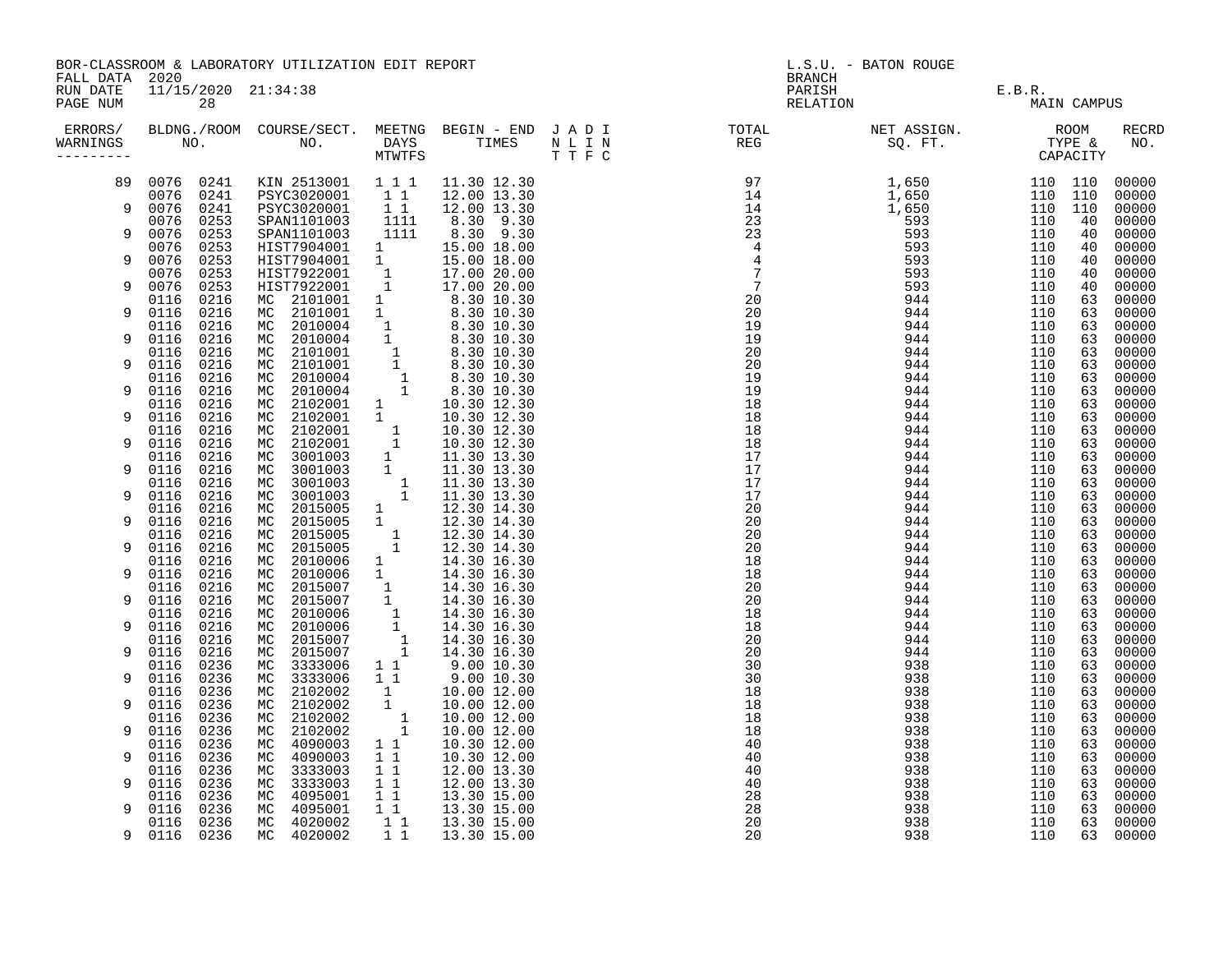| FALL DATA 2020                    |                              | BOR-CLASSROOM & LABORATORY UTILIZATION EDIT REPORT                                                                                                                                                                                             |                                             |                                                                                                                            | L.S.U. - BATON ROUGE<br><b>BRANCH</b> |  |                    |                       |          |                      |
|-----------------------------------|------------------------------|------------------------------------------------------------------------------------------------------------------------------------------------------------------------------------------------------------------------------------------------|---------------------------------------------|----------------------------------------------------------------------------------------------------------------------------|---------------------------------------|--|--------------------|-----------------------|----------|----------------------|
| RUN DATE<br>PAGE NUM              | 11/15/2020 21:34:38<br>29    |                                                                                                                                                                                                                                                |                                             |                                                                                                                            |                                       |  | PARISH<br>RELATION | E.B.R.<br>MAIN CAMPUS |          |                      |
| ERRORS/<br>WARNINGS<br>---------- |                              |                                                                                                                                                                                                                                                |                                             |                                                                                                                            |                                       |  |                    |                       |          | <b>RECRD</b><br>NO.  |
|                                   | 0116 0236                    | MC 3505001 11                                                                                                                                                                                                                                  |                                             | 15.00 16.30                                                                                                                |                                       |  |                    |                       | 63       | 00000                |
|                                   | 9 0116 0236                  | MC 3505001 1 1                                                                                                                                                                                                                                 |                                             | 15.00 16.30                                                                                                                |                                       |  |                    |                       | 63       | 00000                |
| 9                                 | 0116 0236<br>0116 0236       | MC 3333004 11 16.30 18.00<br>MC 3333004 11                                                                                                                                                                                                     |                                             | 16.30 18.00                                                                                                                |                                       |  |                    |                       | 63<br>63 | 00000<br>00000       |
|                                   | 0116 0324                    | SPAN4602001                                                                                                                                                                                                                                    | $1\quad1$                                   | 13.30 15.00                                                                                                                |                                       |  |                    |                       | 35       | 00000                |
| 9                                 | 0116<br>0324                 | SPAN4602001                                                                                                                                                                                                                                    | $1\quad1$                                   | 13.30 15.00                                                                                                                |                                       |  |                    |                       | 35       | 00000                |
| 9                                 | 0116 0336                    | SPAN4003001                                                                                                                                                                                                                                    | $\begin{bmatrix} 1 \\ 1 \\ 1 \end{bmatrix}$ | 16.30 17.30                                                                                                                |                                       |  |                    |                       | 20<br>20 | 00000                |
|                                   | 0116 0336<br>0116 0424       | SPAN4003001<br>CMST2060006                                                                                                                                                                                                                     |                                             | 16.30 17.30<br>8.30 9.30                                                                                                   |                                       |  |                    |                       | 35       | 00000<br>00000       |
| 9                                 | 0116 0424                    | CMST2060006                                                                                                                                                                                                                                    | $1 1 1$                                     | 8.30 9.30                                                                                                                  |                                       |  |                    |                       | 35       | 00000                |
|                                   | 0116 0424                    | SPAN3071001                                                                                                                                                                                                                                    | $1\quad1$                                   | 9.00 10.30                                                                                                                 |                                       |  |                    |                       | 35       | 00000                |
| 9                                 | 0116 0424                    | SPAN3071001                                                                                                                                                                                                                                    | 11                                          | $9.00\ 10.30$                                                                                                              |                                       |  |                    |                       | 35       | 00000                |
| 9                                 | 0116 0424<br>0116<br>0424    | SPAN2155003<br>SPAN2155003                                                                                                                                                                                                                     | $1\quad1$<br>11                             | 12.00 13.30<br>12.00 13.30                                                                                                 |                                       |  |                    |                       | 35<br>35 | 00000<br>00000       |
|                                   | 0116 0424                    | FREN2155002                                                                                                                                                                                                                                    | 11                                          | 13.30 15.00                                                                                                                |                                       |  |                    |                       | 35       | 00000                |
| 9                                 | 0116<br>0424                 | FREN2155002                                                                                                                                                                                                                                    | $1\quad1$                                   | 13.30 15.00                                                                                                                |                                       |  |                    |                       | 35       | 00000                |
|                                   | 0116 0424                    |                                                                                                                                                                                                                                                |                                             | 16.30 19.30                                                                                                                |                                       |  |                    |                       | 35       | 00000                |
| 9                                 | 0116<br>0424<br>0116 0434    | SPAN7946001 1<br>SPAN7946001 1<br>FREN4030001 11<br>FREN4030001 11                                                                                                                                                                             |                                             | 16.30 19.30<br>10.30 12.00                                                                                                 |                                       |  |                    |                       | 35<br>20 | 00000<br>00000       |
| 9                                 | 0116<br>0434                 |                                                                                                                                                                                                                                                |                                             | 10.30 12.00                                                                                                                |                                       |  |                    |                       | 20       | 00000                |
|                                   | 0116<br>0434                 | FREN7960001 11<br>FREN7960001 11                                                                                                                                                                                                               |                                             | 12.00 13.30                                                                                                                |                                       |  |                    |                       | 20       | 00000                |
| 9                                 | 0116<br>0434                 |                                                                                                                                                                                                                                                |                                             | 12.00 13.30                                                                                                                |                                       |  |                    |                       | 20       | 00000                |
| 9                                 | 0116<br>0434<br>0116 0434    | FREN7962001 1<br>FREN7962001 1                                                                                                                                                                                                                 |                                             | 15.00 18.00<br>15.00 18.00                                                                                                 |                                       |  |                    |                       | 20<br>20 | 00000<br>00000       |
|                                   | 0116 0436                    | FRENT962001 1 15.00 18.00<br>FRENT052001 1 15.00 18.00<br>FRENT052001 1 15.00 18.00<br>FRENT100001 1 15.00 18.00<br>FRENT100001 1 15.00 18.00<br>MC 7201001 1 9.30 12.30<br>MC 4280001 1 3.30 15.30<br>MC 4280001 1 13.30 15.30<br>MC 4280001  |                                             |                                                                                                                            |                                       |  |                    |                       | 20       | 00000                |
| 9                                 | 0116 0436                    |                                                                                                                                                                                                                                                |                                             |                                                                                                                            |                                       |  |                    |                       | 20       | 00000                |
|                                   | 0116 0436                    |                                                                                                                                                                                                                                                |                                             |                                                                                                                            |                                       |  |                    |                       | 20       | 00000                |
| 9                                 | 0116 0436<br>0116 B0012      |                                                                                                                                                                                                                                                |                                             |                                                                                                                            |                                       |  |                    |                       | 20<br>20 | 00000<br>00000       |
| 9                                 | 0116 B0012                   |                                                                                                                                                                                                                                                |                                             |                                                                                                                            |                                       |  |                    |                       | 20       | 00000                |
|                                   | 0116 B0012                   |                                                                                                                                                                                                                                                |                                             |                                                                                                                            |                                       |  |                    |                       | 20       | 00000                |
| 9                                 | 0116 B0012                   |                                                                                                                                                                                                                                                |                                             |                                                                                                                            |                                       |  |                    |                       | 20       | 00000                |
|                                   | 0116 B0012<br>0116 B0012     |                                                                                                                                                                                                                                                |                                             |                                                                                                                            |                                       |  |                    |                       | 20       | 00000                |
| 9                                 | 0117 0001                    |                                                                                                                                                                                                                                                |                                             |                                                                                                                            |                                       |  |                    |                       | 20<br>49 | 00000<br>00000       |
| 9                                 | 0117 0001                    |                                                                                                                                                                                                                                                |                                             | $\begin{array}{r} 8.30 \ \ 11.30 \ \ 8.30 \ \ 11.30 \ \ 9.00 \ \ 10.30 \ \ 9.00 \ \ 10.30 \ \ 12.30 \ \ 15.30 \end{array}$ |                                       |  |                    |                       | 49       | 00000                |
|                                   | 0001<br>0117                 | ENGL1001010                                                                                                                                                                                                                                    | 11                                          |                                                                                                                            |                                       |  |                    |                       | 49       | 00000                |
| 9                                 | 0117<br>0001                 | ENGL1001010                                                                                                                                                                                                                                    | $1\quad1$                                   |                                                                                                                            |                                       |  |                    |                       | 49       | 00000                |
| 9                                 | 0001<br>0117<br>0117<br>0001 | SW 7202001<br>SW 7202001                                                                                                                                                                                                                       | $\begin{array}{c} 1 \\ 1 \end{array}$       | 12.30 15.30                                                                                                                |                                       |  |                    |                       | 49<br>49 | 00000<br>00000       |
|                                   | 0117<br>0001                 | OCS 1005004                                                                                                                                                                                                                                    | $1\quad1$                                   | 13.30 15.00                                                                                                                |                                       |  |                    |                       | 49       | 00000                |
| 9                                 | 0117<br>0001                 |                                                                                                                                                                                                                                                |                                             |                                                                                                                            |                                       |  |                    |                       | 49       | 00000                |
| 8                                 | 0117<br>0019                 |                                                                                                                                                                                                                                                |                                             |                                                                                                                            |                                       |  |                    |                       | 12       | 00000                |
| 89                                | 0117<br>0019<br>0117         |                                                                                                                                                                                                                                                |                                             |                                                                                                                            |                                       |  |                    |                       | 12<br>12 | 00000<br>00000       |
| 89                                | 0019<br>0117<br>0019         |                                                                                                                                                                                                                                                |                                             |                                                                                                                            |                                       |  |                    |                       | 12       | 00000                |
|                                   | 0019<br>0117                 |                                                                                                                                                                                                                                                |                                             |                                                                                                                            |                                       |  |                    |                       | 12       | 00000                |
| 89                                | 0117<br>0019                 |                                                                                                                                                                                                                                                |                                             |                                                                                                                            |                                       |  |                    |                       | 12       | 00000                |
| 8                                 | 0019<br>0117                 |                                                                                                                                                                                                                                                |                                             |                                                                                                                            |                                       |  |                    |                       | 12       | 00000                |
| 89<br>8                           | 0117<br>0019<br>0117<br>0019 | 0CS 1005004 1 1 13.30 15.00<br>0CS 1005004 1 1 13.30 15.00<br>0CS 1005004 1 7.30 9.30<br>KIN 3534003 1 7.30 9.30<br>KIN 3534004 1 9.30 11.30<br>KIN 3534004 1 9.30 11.30<br>KIN 3534005 1 11.30 13.30<br>KIN 3534005 1 11.30 13.30<br>KIN 3534 |                                             |                                                                                                                            |                                       |  |                    |                       |          | 12 00000<br>12 00000 |
|                                   |                              |                                                                                                                                                                                                                                                |                                             |                                                                                                                            |                                       |  |                    |                       |          |                      |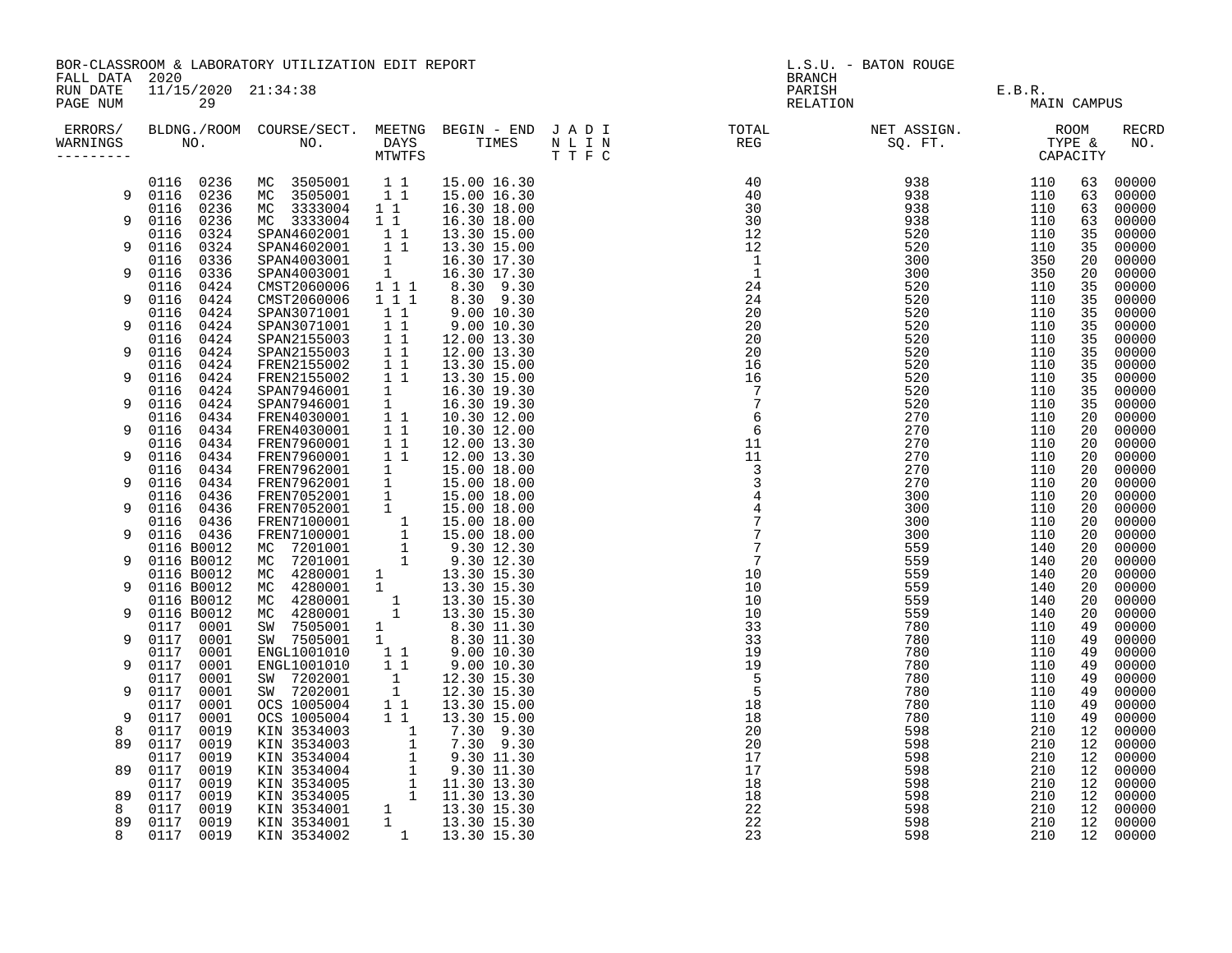| FALL DATA 2020         |                                      | BOR-CLASSROOM & LABORATORY UTILIZATION EDIT REPORT                                                                |                                                                                |                                                                                                                                                                                                               | L.S.U. - BATON ROUGE<br><b>BRANCH</b> |                                                                                                                                                                                                                                   |                               |                    |                       |                         |
|------------------------|--------------------------------------|-------------------------------------------------------------------------------------------------------------------|--------------------------------------------------------------------------------|---------------------------------------------------------------------------------------------------------------------------------------------------------------------------------------------------------------|---------------------------------------|-----------------------------------------------------------------------------------------------------------------------------------------------------------------------------------------------------------------------------------|-------------------------------|--------------------|-----------------------|-------------------------|
| RUN DATE<br>PAGE NUM   | 11/15/2020 21:34:38<br>30            |                                                                                                                   |                                                                                |                                                                                                                                                                                                               |                                       |                                                                                                                                                                                                                                   | PARISH E.B.R.<br>RELATION MAI | MAIN CAMPUS        |                       |                         |
| WARNINGS<br>---------- |                                      |                                                                                                                   |                                                                                |                                                                                                                                                                                                               |                                       | ERRORS/ BLDNG./ROOM COURSE/SECT. MEETNG BEGIN – END JADI TOTAL TOTAL NETASSIGN. NET ASSIGN. ROOM ROOM COURSE/SECT. MEETNG BEGIN – END JADI TOTAL TOTAL NETASSIGN. TYPE &<br>WARNINGS NO. NO. DAYS TIMES NLIN REG SQ.FT. TPE & CAP |                               |                    |                       | <b>RECRD</b><br>NO.     |
| 89                     |                                      | 0117 0019 KIN 3534002 1 13.30 15.30<br>0117 0019 KIN 3534006 1 13.30 15.30<br>0117 0019 KIN 3534006 1 13.30 15.30 |                                                                                |                                                                                                                                                                                                               |                                       |                                                                                                                                                                                                                                   |                               |                    | 12<br>12              | 00000<br>00000          |
| 89                     | 0117 0019<br>0117                    |                                                                                                                   |                                                                                |                                                                                                                                                                                                               |                                       |                                                                                                                                                                                                                                   |                               |                    | 12 <sup>°</sup>       | 00000                   |
| 9                      | 0020<br>0117<br>0020<br>0117<br>0020 | ART 1360002 1 1<br>ART 1360002                                                                                    | $\begin{matrix} 1 \\ 1 \\ 1 \\ 1 \end{matrix}$                                 | 8.30 11.30<br>8.30 11.30<br>9.00 12.00<br>9.00 12.00<br>9.00 12.00 1                                                                                                                                          |                                       |                                                                                                                                                                                                                                   |                               |                    | 69<br>69<br>69        | 00000<br>00000<br>00000 |
| 9                      | 0117<br>0020<br>0117<br>0020         | ART 2381001<br>ART 2381001                                                                                        |                                                                                |                                                                                                                                                                                                               |                                       |                                                                                                                                                                                                                                   |                               |                    | 69<br>69              | 00000<br>00000          |
| 9                      | 0117<br>0020                         | ART 4381001 1 1<br>ART 4381001 1 1<br>ART 1360001 1 1<br>ART 1360001 1 1<br>ART 1360001 1 1                       |                                                                                | 9.0012.00                                                                                                                                                                                                     |                                       |                                                                                                                                                                                                                                   |                               |                    | 69                    | 00000                   |
| 9                      | 0117<br>0020<br>0117<br>0020         |                                                                                                                   |                                                                                | 12.00 15.00<br>12.00 15.00                                                                                                                                                                                    |                                       |                                                                                                                                                                                                                                   |                               |                    | 69<br>69              | 00000<br>00000          |
| 9                      | 0117<br>0020<br>0117<br>0020         | ART 2360001 1 1<br>ART 2360001                                                                                    | $\begin{array}{cc} 1 & 1 \\ 1 & 1 \end{array}$                                 | 12.30 15.30<br>12.30 15.30                                                                                                                                                                                    |                                       |                                                                                                                                                                                                                                   |                               |                    | 69<br>69              | 00000<br>00000          |
| 9                      | 0020<br>0117<br>0117<br>0020         | ART 2361001                                                                                                       |                                                                                | $\begin{array}{rrrrr} 12.30 & 15.30 & 1 \\ 12.30 & 15.30 & 1 \end{array}$<br>12.30 15.30                                                                                                                      |                                       |                                                                                                                                                                                                                                   |                               |                    | 69<br>69              | 00000<br>00000          |
| 9                      | 0117<br>0020<br>0117<br>0020         | ART 2361001 1 1<br>ART 1360003 1 1<br>ART 1360003 1 1                                                             |                                                                                | 15.00 18.00<br>15.00 18.00                                                                                                                                                                                    |                                       |                                                                                                                                                                                                                                   |                               |                    | 69<br>69              | 00000<br>00000          |
|                        | 0117<br>0020                         | ART 4300001 1 1                                                                                                   |                                                                                | 18.30 21.30                                                                                                                                                                                                   |                                       |                                                                                                                                                                                                                                   |                               |                    | 69                    | 00000                   |
| 9                      | 0117<br>0020<br>0117<br>0020         | ART 4300001<br>ART 4360001                                                                                        | 11<br>11                                                                       | 18.30 21.30<br>18.30 21.30 1                                                                                                                                                                                  |                                       |                                                                                                                                                                                                                                   |                               |                    | 69<br>69              | 00000<br>00000          |
| 9                      | 0117<br>0020<br>0020<br>0117         | ART 4360001<br>ART 7300001                                                                                        | 11<br>11                                                                       | 18.30 21.30<br>18.30 21.30 1<br>18.30 21.30 1<br>18.30 21.30<br>30 8.30                                                                                                                                       |                                       |                                                                                                                                                                                                                                   |                               |                    | 69<br>69              | 00000<br>00000          |
| 9<br>8                 | 0020<br>0117<br>0117<br>0022         | ART 7300001<br>KIN 2504001                                                                                        | $\begin{array}{rr} 1 & 1 \\ 1 & 1 \end{array}$                                 |                                                                                                                                                                                                               |                                       |                                                                                                                                                                                                                                   |                               |                    | 69<br>10 <sub>1</sub> | 00000<br>00000          |
| 89<br>8                | 0117<br>0022<br>0117<br>0022         | KIN 2504001                                                                                                       | $\begin{array}{c} \bar{1} \ \bar{1} \\ 1 \ \bar{1} \\ 1 \ \bar{1} \end{array}$ | $7.30$ 8.30<br>$7.30$ 8.30                                                                                                                                                                                    |                                       |                                                                                                                                                                                                                                   |                               |                    | 10<br>10              | 00000<br>00000          |
| 89                     | 0022<br>0117                         | KIN 2504010<br>KIN 2504010                                                                                        |                                                                                | 7.30 8.30<br>7.30 8.30                                                                                                                                                                                        |                                       |                                                                                                                                                                                                                                   |                               |                    | 10                    | 00000                   |
| 8<br>89                | 0117<br>0022<br>0117<br>0022         | KIN 2504002<br>KIN 2504002                                                                                        |                                                                                | 8.30 9.30<br>8.30 9.30                                                                                                                                                                                        |                                       |                                                                                                                                                                                                                                   |                               |                    | 10<br>10              | 00000<br>00000          |
| 8<br>89                | 0117<br>0022<br>0117<br>0022         | KIN 2504011<br>KIN 2504011                                                                                        | $\begin{bmatrix} 1 & 1 \\ 1 & 1 \\ 1 & 1 \\ 1 & 1 \end{bmatrix}$               | 9.00 10.00<br>9.00 10.00<br>9.30 10.30                                                                                                                                                                        |                                       |                                                                                                                                                                                                                                   |                               |                    | 10<br>10              | 00000<br>00000          |
| 8<br>89                | 0022<br>0117<br>0117<br>0022         | KIN 2504003<br>KIN 2504003 11                                                                                     | $1\quad1$                                                                      |                                                                                                                                                                                                               |                                       |                                                                                                                                                                                                                                   |                               |                    | 10<br>10              | 00000<br>00000          |
| 8<br>89                | 0022<br>0117<br>0022<br>0117         | KIN 2504004<br>KIN 2504004                                                                                        |                                                                                |                                                                                                                                                                                                               |                                       |                                                                                                                                                                                                                                   |                               |                    | 10 <sub>1</sub><br>10 | 00000<br>00000          |
| 8<br>89                | 0022<br>0117<br>0117<br>0022         | KIN 2504005                                                                                                       |                                                                                | $\begin{array}{cccc} 1&1&9\cdot .30&10\cdot .30\ 1&1&9\cdot .30&10\cdot .30\ 1&1&10\cdot .30&11\cdot .30\ 1&1&10\cdot .30&11\cdot .30\ 1&1&11\cdot .30&12\cdot .30\ 1&1&11\cdot .30&12\cdot .30\ \end{array}$ |                                       |                                                                                                                                                                                                                                   |                               |                    | 10<br>10              | 00000<br>00000          |
| 8                      | 0117<br>0022                         | KIN 2504005 11<br>KIN 2504012 11<br>KIN 2504012 11                                                                |                                                                                | 12.00 13.00                                                                                                                                                                                                   |                                       |                                                                                                                                                                                                                                   |                               |                    | 10                    | 00000                   |
| 89<br>8                | 0022<br>0117<br>0117<br>0022         | KIN 2504006                                                                                                       | 11                                                                             | 12.00 13.00<br>12.30 13.30                                                                                                                                                                                    |                                       |                                                                                                                                                                                                                                   |                               |                    | 10<br>10              | 00000<br>00000          |
| 89<br>8                | 0117<br>0022<br>0117<br>0022         | KIN 2504006<br>KIN 2504007                                                                                        | $\begin{array}{rr} 1 & 1 \\ 1 & 1 \end{array}$                                 | 12.30 13.30<br>13.30 14.30                                                                                                                                                                                    |                                       |                                                                                                                                                                                                                                   |                               |                    | 10 <sub>1</sub><br>10 | 00000<br>00000          |
| 89<br>8                | 0117<br>0022<br>0117<br>0022         | KIN 2504007<br>KIN 2504008                                                                                        | $\begin{array}{rr} 1 & 1 \\ 1 & 1 \end{array}$                                 | 13.30 14.30<br>14.30 15.30                                                                                                                                                                                    |                                       |                                                                                                                                                                                                                                   |                               |                    | 10<br>10              | 00000<br>00000          |
| 89<br>8                | 0117<br>0022<br>0022<br>0117         | KIN 2504008<br>KIN 2504009                                                                                        | 11<br>$\overline{1}$ $\overline{1}$                                            | 14.30 15.30<br>15.30 16.30                                                                                                                                                                                    |                                       |                                                                                                                                                                                                                                   |                               |                    | 10<br>10              | 00000<br>00000          |
| 89                     | 0022<br>0117                         |                                                                                                                   |                                                                                | 15.30 16.30                                                                                                                                                                                                   |                                       |                                                                                                                                                                                                                                   |                               |                    | 10                    | 00000                   |
| 9                      | 0026<br>0117<br>0117<br>0026         | XIN 2504009 11<br>KIN 3513002 11<br>KIN 3513002 11<br>CLST2102001 11                                              |                                                                                | 9.00 10.30<br>9.00 10.30                                                                                                                                                                                      |                                       |                                                                                                                                                                                                                                   |                               | 110 116            | 116                   | 00000<br>00000          |
| 9                      | 0026<br>0117<br>0117 0026            | CLST2102001                                                                                                       | $\overline{1}$ $\overline{1}$                                                  | 12.00 13.30<br>12.00 13.30                                                                                                                                                                                    |                                       |                                                                                                                                                                                                                                   |                               | 110 116<br>110 116 |                       | 00000<br>00000          |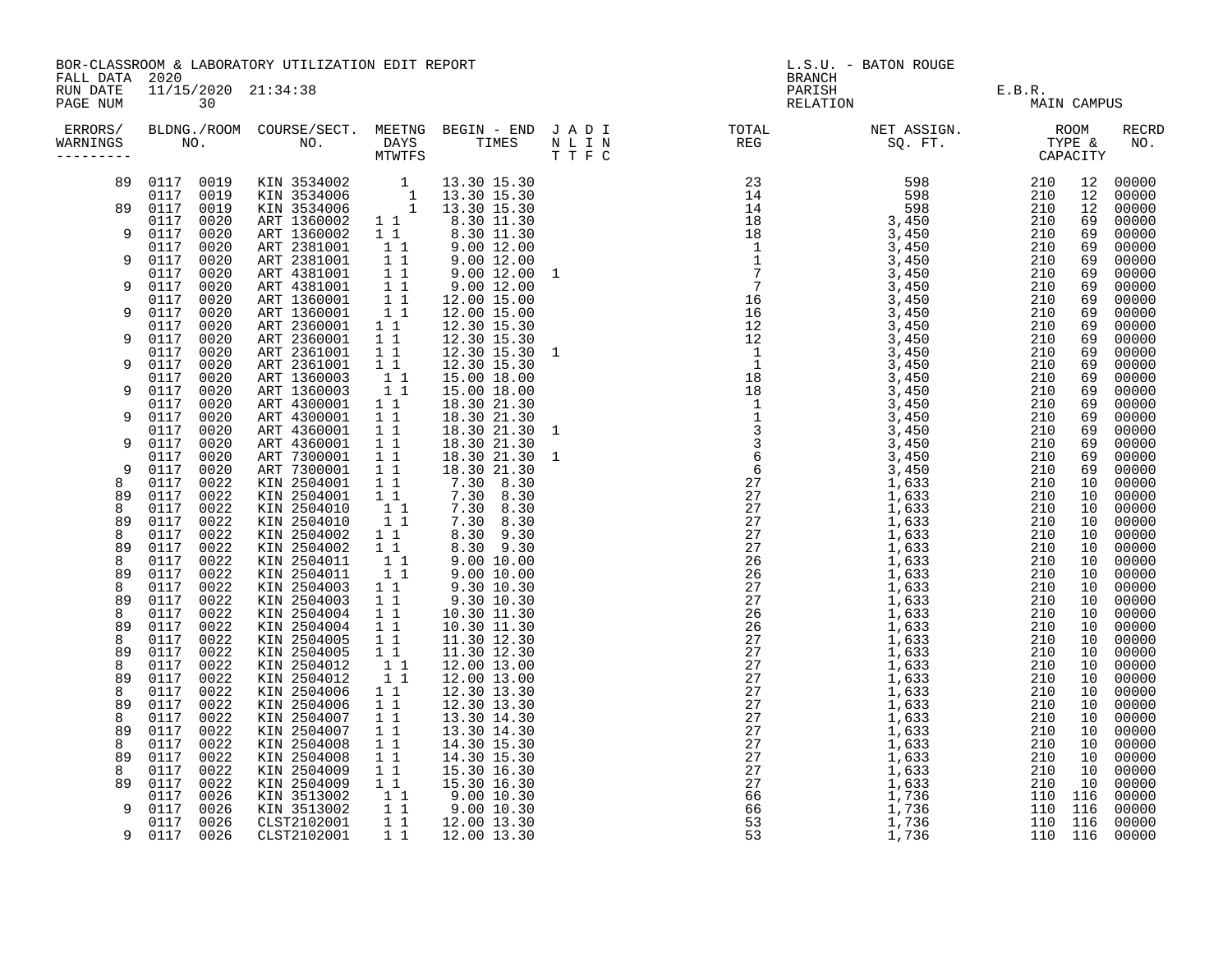| FALL DATA 2020<br>PARISH E.B.R.<br>RELATION E.B.R. MAI<br>11/15/2020 21:34:38<br>RUN DATE<br>PAGE NUM<br>31<br>MAIN CAMPUS<br>ERRORS/ BLDNG./ROOM COURSE/SECT. MEETNG BEGIN – END JADI TOTAL TOTAL NETASSIGN. NET ASSIGN. ROOM ROOM COURSE/SECT. MEETNG BEGIN – END JADI TOTAL TOTAL NETASSIGN. TYPE &<br>WARNINGS NO. NO. DAYS TIMES NLIN REG SQ.FT. TYPE & CA<br><b>RECRD</b><br>WARNINGS<br>NO.<br>---------<br>15.00 16.30<br>00000<br>9<br>00000<br>00000<br>9<br>00000<br>00000<br>9<br>00000<br>00000<br>89<br>00000<br>00000<br>9<br>00000<br>00000<br>9<br>00000<br>00000<br>00000<br>9<br>00000<br>89<br>00000<br>00000<br>00000<br>89<br>00000<br>89<br>00000<br>00000<br>9<br>00000<br>00000<br>89<br>00000<br>00000<br>9<br>00000<br>00000<br>9<br>00000<br>00000<br>9<br>00000<br>00000<br>9<br>00000<br>00000<br>00000<br>9<br>HORT2086001 1 44.30 16.30<br>HORT2086001 1 8.00 9.30<br>HORT2086001 1 8.00 9.30<br>HORT4099001 1 1 12.30 13.30<br>HORT4099001 1 1 12.30 13.30<br>AEEE4101001 1 1 13.30 15.00<br>AEEE4101001 1 1 13.30 15.00<br>AEEE4101001 1 1 13.30 15.00<br>0123<br>0132<br>00000<br>0123<br>0132<br>9<br>00000<br>0132<br>0123<br>00000<br>0132<br>0123<br>00000<br>9<br>0132<br>0123<br>00000<br>0123<br>0132<br>00000<br>9<br>0134<br>AEEE2819002 1 1<br>11.00 12.30<br>0123<br>00000<br>AEEE2819002 1 1<br>0123<br>0134<br>11.00 12.30<br>00000<br>9<br>0123<br>0134<br>AEEE2819002 1 1 11.00 12.30<br>AEEE2001001 1 11.00 13.00<br>AEEE2001001 1 11.00 13.00<br>AEEE2001001 1 11.00 13.00<br>AEEE2001001 1 11.00 13.00<br>HORT4083001 1 9.00 10.30<br>HORT4083001 1 9.00 10.30<br>HORT2525001 1 1 10.30 12.00<br>HORT<br>00000<br>0123<br>0134<br>9<br>00000<br>0134<br>0123<br>00000<br>0123<br>0134<br>00000<br>9<br>0123<br>0232<br>00000<br>0232<br>0123<br>00000<br>9<br>0232<br>0123<br>00000<br>0123 0232<br>00000<br>9<br>$1\quad1$<br>0123 0241<br>AEEE4819001<br>00000<br>10.00 11.30 |  |  | BOR-CLASSROOM & LABORATORY UTILIZATION EDIT REPORT |  | L.S.U. - BATON ROUGE<br>BRANCH |  |  |  |  |  |
|--------------------------------------------------------------------------------------------------------------------------------------------------------------------------------------------------------------------------------------------------------------------------------------------------------------------------------------------------------------------------------------------------------------------------------------------------------------------------------------------------------------------------------------------------------------------------------------------------------------------------------------------------------------------------------------------------------------------------------------------------------------------------------------------------------------------------------------------------------------------------------------------------------------------------------------------------------------------------------------------------------------------------------------------------------------------------------------------------------------------------------------------------------------------------------------------------------------------------------------------------------------------------------------------------------------------------------------------------------------------------------------------------------------------------------------------------------------------------------------------------------------------------------------------------------------------------------------------------------------------------------------------------------------------------------------------------------------------------------------------------------------------------------------------------------------------------------------------------------------------------------------------------------------------------------------|--|--|----------------------------------------------------|--|--------------------------------|--|--|--|--|--|
|                                                                                                                                                                                                                                                                                                                                                                                                                                                                                                                                                                                                                                                                                                                                                                                                                                                                                                                                                                                                                                                                                                                                                                                                                                                                                                                                                                                                                                                                                                                                                                                                                                                                                                                                                                                                                                                                                                                                      |  |  |                                                    |  |                                |  |  |  |  |  |
|                                                                                                                                                                                                                                                                                                                                                                                                                                                                                                                                                                                                                                                                                                                                                                                                                                                                                                                                                                                                                                                                                                                                                                                                                                                                                                                                                                                                                                                                                                                                                                                                                                                                                                                                                                                                                                                                                                                                      |  |  |                                                    |  |                                |  |  |  |  |  |
|                                                                                                                                                                                                                                                                                                                                                                                                                                                                                                                                                                                                                                                                                                                                                                                                                                                                                                                                                                                                                                                                                                                                                                                                                                                                                                                                                                                                                                                                                                                                                                                                                                                                                                                                                                                                                                                                                                                                      |  |  |                                                    |  |                                |  |  |  |  |  |
|                                                                                                                                                                                                                                                                                                                                                                                                                                                                                                                                                                                                                                                                                                                                                                                                                                                                                                                                                                                                                                                                                                                                                                                                                                                                                                                                                                                                                                                                                                                                                                                                                                                                                                                                                                                                                                                                                                                                      |  |  |                                                    |  |                                |  |  |  |  |  |
|                                                                                                                                                                                                                                                                                                                                                                                                                                                                                                                                                                                                                                                                                                                                                                                                                                                                                                                                                                                                                                                                                                                                                                                                                                                                                                                                                                                                                                                                                                                                                                                                                                                                                                                                                                                                                                                                                                                                      |  |  |                                                    |  |                                |  |  |  |  |  |
|                                                                                                                                                                                                                                                                                                                                                                                                                                                                                                                                                                                                                                                                                                                                                                                                                                                                                                                                                                                                                                                                                                                                                                                                                                                                                                                                                                                                                                                                                                                                                                                                                                                                                                                                                                                                                                                                                                                                      |  |  |                                                    |  |                                |  |  |  |  |  |
|                                                                                                                                                                                                                                                                                                                                                                                                                                                                                                                                                                                                                                                                                                                                                                                                                                                                                                                                                                                                                                                                                                                                                                                                                                                                                                                                                                                                                                                                                                                                                                                                                                                                                                                                                                                                                                                                                                                                      |  |  |                                                    |  |                                |  |  |  |  |  |
|                                                                                                                                                                                                                                                                                                                                                                                                                                                                                                                                                                                                                                                                                                                                                                                                                                                                                                                                                                                                                                                                                                                                                                                                                                                                                                                                                                                                                                                                                                                                                                                                                                                                                                                                                                                                                                                                                                                                      |  |  |                                                    |  |                                |  |  |  |  |  |
|                                                                                                                                                                                                                                                                                                                                                                                                                                                                                                                                                                                                                                                                                                                                                                                                                                                                                                                                                                                                                                                                                                                                                                                                                                                                                                                                                                                                                                                                                                                                                                                                                                                                                                                                                                                                                                                                                                                                      |  |  |                                                    |  |                                |  |  |  |  |  |
|                                                                                                                                                                                                                                                                                                                                                                                                                                                                                                                                                                                                                                                                                                                                                                                                                                                                                                                                                                                                                                                                                                                                                                                                                                                                                                                                                                                                                                                                                                                                                                                                                                                                                                                                                                                                                                                                                                                                      |  |  |                                                    |  |                                |  |  |  |  |  |
|                                                                                                                                                                                                                                                                                                                                                                                                                                                                                                                                                                                                                                                                                                                                                                                                                                                                                                                                                                                                                                                                                                                                                                                                                                                                                                                                                                                                                                                                                                                                                                                                                                                                                                                                                                                                                                                                                                                                      |  |  |                                                    |  |                                |  |  |  |  |  |
|                                                                                                                                                                                                                                                                                                                                                                                                                                                                                                                                                                                                                                                                                                                                                                                                                                                                                                                                                                                                                                                                                                                                                                                                                                                                                                                                                                                                                                                                                                                                                                                                                                                                                                                                                                                                                                                                                                                                      |  |  |                                                    |  |                                |  |  |  |  |  |
|                                                                                                                                                                                                                                                                                                                                                                                                                                                                                                                                                                                                                                                                                                                                                                                                                                                                                                                                                                                                                                                                                                                                                                                                                                                                                                                                                                                                                                                                                                                                                                                                                                                                                                                                                                                                                                                                                                                                      |  |  |                                                    |  |                                |  |  |  |  |  |
|                                                                                                                                                                                                                                                                                                                                                                                                                                                                                                                                                                                                                                                                                                                                                                                                                                                                                                                                                                                                                                                                                                                                                                                                                                                                                                                                                                                                                                                                                                                                                                                                                                                                                                                                                                                                                                                                                                                                      |  |  |                                                    |  |                                |  |  |  |  |  |
|                                                                                                                                                                                                                                                                                                                                                                                                                                                                                                                                                                                                                                                                                                                                                                                                                                                                                                                                                                                                                                                                                                                                                                                                                                                                                                                                                                                                                                                                                                                                                                                                                                                                                                                                                                                                                                                                                                                                      |  |  |                                                    |  |                                |  |  |  |  |  |
|                                                                                                                                                                                                                                                                                                                                                                                                                                                                                                                                                                                                                                                                                                                                                                                                                                                                                                                                                                                                                                                                                                                                                                                                                                                                                                                                                                                                                                                                                                                                                                                                                                                                                                                                                                                                                                                                                                                                      |  |  |                                                    |  |                                |  |  |  |  |  |
|                                                                                                                                                                                                                                                                                                                                                                                                                                                                                                                                                                                                                                                                                                                                                                                                                                                                                                                                                                                                                                                                                                                                                                                                                                                                                                                                                                                                                                                                                                                                                                                                                                                                                                                                                                                                                                                                                                                                      |  |  |                                                    |  |                                |  |  |  |  |  |
|                                                                                                                                                                                                                                                                                                                                                                                                                                                                                                                                                                                                                                                                                                                                                                                                                                                                                                                                                                                                                                                                                                                                                                                                                                                                                                                                                                                                                                                                                                                                                                                                                                                                                                                                                                                                                                                                                                                                      |  |  |                                                    |  |                                |  |  |  |  |  |
|                                                                                                                                                                                                                                                                                                                                                                                                                                                                                                                                                                                                                                                                                                                                                                                                                                                                                                                                                                                                                                                                                                                                                                                                                                                                                                                                                                                                                                                                                                                                                                                                                                                                                                                                                                                                                                                                                                                                      |  |  |                                                    |  |                                |  |  |  |  |  |
|                                                                                                                                                                                                                                                                                                                                                                                                                                                                                                                                                                                                                                                                                                                                                                                                                                                                                                                                                                                                                                                                                                                                                                                                                                                                                                                                                                                                                                                                                                                                                                                                                                                                                                                                                                                                                                                                                                                                      |  |  |                                                    |  |                                |  |  |  |  |  |
|                                                                                                                                                                                                                                                                                                                                                                                                                                                                                                                                                                                                                                                                                                                                                                                                                                                                                                                                                                                                                                                                                                                                                                                                                                                                                                                                                                                                                                                                                                                                                                                                                                                                                                                                                                                                                                                                                                                                      |  |  |                                                    |  |                                |  |  |  |  |  |
|                                                                                                                                                                                                                                                                                                                                                                                                                                                                                                                                                                                                                                                                                                                                                                                                                                                                                                                                                                                                                                                                                                                                                                                                                                                                                                                                                                                                                                                                                                                                                                                                                                                                                                                                                                                                                                                                                                                                      |  |  |                                                    |  |                                |  |  |  |  |  |
|                                                                                                                                                                                                                                                                                                                                                                                                                                                                                                                                                                                                                                                                                                                                                                                                                                                                                                                                                                                                                                                                                                                                                                                                                                                                                                                                                                                                                                                                                                                                                                                                                                                                                                                                                                                                                                                                                                                                      |  |  |                                                    |  |                                |  |  |  |  |  |
|                                                                                                                                                                                                                                                                                                                                                                                                                                                                                                                                                                                                                                                                                                                                                                                                                                                                                                                                                                                                                                                                                                                                                                                                                                                                                                                                                                                                                                                                                                                                                                                                                                                                                                                                                                                                                                                                                                                                      |  |  |                                                    |  |                                |  |  |  |  |  |
|                                                                                                                                                                                                                                                                                                                                                                                                                                                                                                                                                                                                                                                                                                                                                                                                                                                                                                                                                                                                                                                                                                                                                                                                                                                                                                                                                                                                                                                                                                                                                                                                                                                                                                                                                                                                                                                                                                                                      |  |  |                                                    |  |                                |  |  |  |  |  |
|                                                                                                                                                                                                                                                                                                                                                                                                                                                                                                                                                                                                                                                                                                                                                                                                                                                                                                                                                                                                                                                                                                                                                                                                                                                                                                                                                                                                                                                                                                                                                                                                                                                                                                                                                                                                                                                                                                                                      |  |  |                                                    |  |                                |  |  |  |  |  |
|                                                                                                                                                                                                                                                                                                                                                                                                                                                                                                                                                                                                                                                                                                                                                                                                                                                                                                                                                                                                                                                                                                                                                                                                                                                                                                                                                                                                                                                                                                                                                                                                                                                                                                                                                                                                                                                                                                                                      |  |  |                                                    |  |                                |  |  |  |  |  |
|                                                                                                                                                                                                                                                                                                                                                                                                                                                                                                                                                                                                                                                                                                                                                                                                                                                                                                                                                                                                                                                                                                                                                                                                                                                                                                                                                                                                                                                                                                                                                                                                                                                                                                                                                                                                                                                                                                                                      |  |  |                                                    |  |                                |  |  |  |  |  |
|                                                                                                                                                                                                                                                                                                                                                                                                                                                                                                                                                                                                                                                                                                                                                                                                                                                                                                                                                                                                                                                                                                                                                                                                                                                                                                                                                                                                                                                                                                                                                                                                                                                                                                                                                                                                                                                                                                                                      |  |  |                                                    |  |                                |  |  |  |  |  |
|                                                                                                                                                                                                                                                                                                                                                                                                                                                                                                                                                                                                                                                                                                                                                                                                                                                                                                                                                                                                                                                                                                                                                                                                                                                                                                                                                                                                                                                                                                                                                                                                                                                                                                                                                                                                                                                                                                                                      |  |  |                                                    |  |                                |  |  |  |  |  |
|                                                                                                                                                                                                                                                                                                                                                                                                                                                                                                                                                                                                                                                                                                                                                                                                                                                                                                                                                                                                                                                                                                                                                                                                                                                                                                                                                                                                                                                                                                                                                                                                                                                                                                                                                                                                                                                                                                                                      |  |  |                                                    |  |                                |  |  |  |  |  |
|                                                                                                                                                                                                                                                                                                                                                                                                                                                                                                                                                                                                                                                                                                                                                                                                                                                                                                                                                                                                                                                                                                                                                                                                                                                                                                                                                                                                                                                                                                                                                                                                                                                                                                                                                                                                                                                                                                                                      |  |  |                                                    |  |                                |  |  |  |  |  |
|                                                                                                                                                                                                                                                                                                                                                                                                                                                                                                                                                                                                                                                                                                                                                                                                                                                                                                                                                                                                                                                                                                                                                                                                                                                                                                                                                                                                                                                                                                                                                                                                                                                                                                                                                                                                                                                                                                                                      |  |  |                                                    |  |                                |  |  |  |  |  |
|                                                                                                                                                                                                                                                                                                                                                                                                                                                                                                                                                                                                                                                                                                                                                                                                                                                                                                                                                                                                                                                                                                                                                                                                                                                                                                                                                                                                                                                                                                                                                                                                                                                                                                                                                                                                                                                                                                                                      |  |  |                                                    |  |                                |  |  |  |  |  |
|                                                                                                                                                                                                                                                                                                                                                                                                                                                                                                                                                                                                                                                                                                                                                                                                                                                                                                                                                                                                                                                                                                                                                                                                                                                                                                                                                                                                                                                                                                                                                                                                                                                                                                                                                                                                                                                                                                                                      |  |  |                                                    |  |                                |  |  |  |  |  |
|                                                                                                                                                                                                                                                                                                                                                                                                                                                                                                                                                                                                                                                                                                                                                                                                                                                                                                                                                                                                                                                                                                                                                                                                                                                                                                                                                                                                                                                                                                                                                                                                                                                                                                                                                                                                                                                                                                                                      |  |  |                                                    |  |                                |  |  |  |  |  |
|                                                                                                                                                                                                                                                                                                                                                                                                                                                                                                                                                                                                                                                                                                                                                                                                                                                                                                                                                                                                                                                                                                                                                                                                                                                                                                                                                                                                                                                                                                                                                                                                                                                                                                                                                                                                                                                                                                                                      |  |  |                                                    |  |                                |  |  |  |  |  |
|                                                                                                                                                                                                                                                                                                                                                                                                                                                                                                                                                                                                                                                                                                                                                                                                                                                                                                                                                                                                                                                                                                                                                                                                                                                                                                                                                                                                                                                                                                                                                                                                                                                                                                                                                                                                                                                                                                                                      |  |  |                                                    |  |                                |  |  |  |  |  |
|                                                                                                                                                                                                                                                                                                                                                                                                                                                                                                                                                                                                                                                                                                                                                                                                                                                                                                                                                                                                                                                                                                                                                                                                                                                                                                                                                                                                                                                                                                                                                                                                                                                                                                                                                                                                                                                                                                                                      |  |  |                                                    |  |                                |  |  |  |  |  |
|                                                                                                                                                                                                                                                                                                                                                                                                                                                                                                                                                                                                                                                                                                                                                                                                                                                                                                                                                                                                                                                                                                                                                                                                                                                                                                                                                                                                                                                                                                                                                                                                                                                                                                                                                                                                                                                                                                                                      |  |  |                                                    |  |                                |  |  |  |  |  |
|                                                                                                                                                                                                                                                                                                                                                                                                                                                                                                                                                                                                                                                                                                                                                                                                                                                                                                                                                                                                                                                                                                                                                                                                                                                                                                                                                                                                                                                                                                                                                                                                                                                                                                                                                                                                                                                                                                                                      |  |  |                                                    |  |                                |  |  |  |  |  |
|                                                                                                                                                                                                                                                                                                                                                                                                                                                                                                                                                                                                                                                                                                                                                                                                                                                                                                                                                                                                                                                                                                                                                                                                                                                                                                                                                                                                                                                                                                                                                                                                                                                                                                                                                                                                                                                                                                                                      |  |  |                                                    |  |                                |  |  |  |  |  |
|                                                                                                                                                                                                                                                                                                                                                                                                                                                                                                                                                                                                                                                                                                                                                                                                                                                                                                                                                                                                                                                                                                                                                                                                                                                                                                                                                                                                                                                                                                                                                                                                                                                                                                                                                                                                                                                                                                                                      |  |  |                                                    |  |                                |  |  |  |  |  |
|                                                                                                                                                                                                                                                                                                                                                                                                                                                                                                                                                                                                                                                                                                                                                                                                                                                                                                                                                                                                                                                                                                                                                                                                                                                                                                                                                                                                                                                                                                                                                                                                                                                                                                                                                                                                                                                                                                                                      |  |  |                                                    |  |                                |  |  |  |  |  |
|                                                                                                                                                                                                                                                                                                                                                                                                                                                                                                                                                                                                                                                                                                                                                                                                                                                                                                                                                                                                                                                                                                                                                                                                                                                                                                                                                                                                                                                                                                                                                                                                                                                                                                                                                                                                                                                                                                                                      |  |  |                                                    |  |                                |  |  |  |  |  |
|                                                                                                                                                                                                                                                                                                                                                                                                                                                                                                                                                                                                                                                                                                                                                                                                                                                                                                                                                                                                                                                                                                                                                                                                                                                                                                                                                                                                                                                                                                                                                                                                                                                                                                                                                                                                                                                                                                                                      |  |  |                                                    |  |                                |  |  |  |  |  |
|                                                                                                                                                                                                                                                                                                                                                                                                                                                                                                                                                                                                                                                                                                                                                                                                                                                                                                                                                                                                                                                                                                                                                                                                                                                                                                                                                                                                                                                                                                                                                                                                                                                                                                                                                                                                                                                                                                                                      |  |  |                                                    |  |                                |  |  |  |  |  |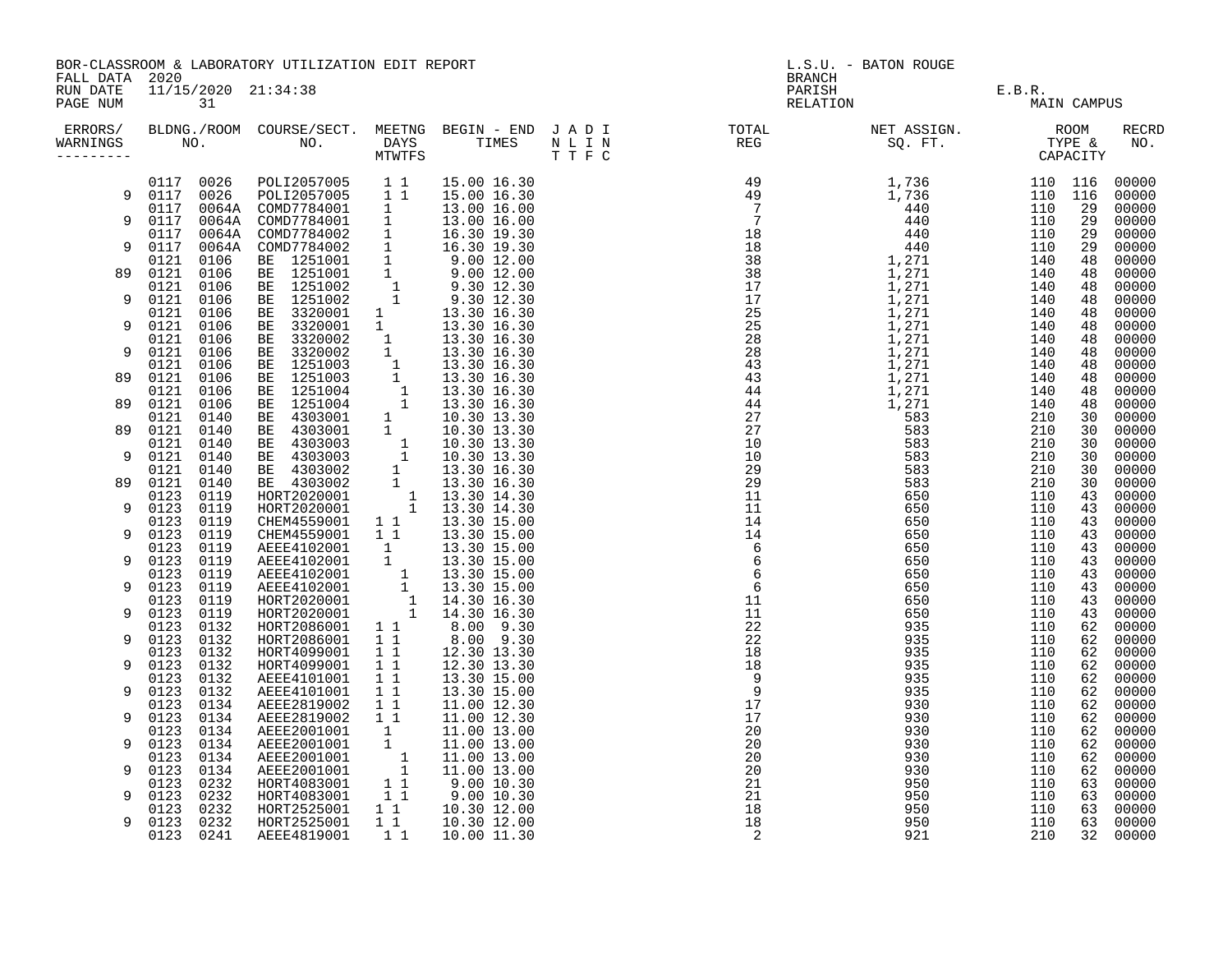|                                        |                   |              | BOR-CLASSROOM & LABORATORY UTILIZATION EDIT REPORT                                                                                                                                                                                                            |                                                      |                                                                                                                                                                                         | L.S.U. - BATON ROUGE<br><b>BRANCH</b>                                                                                                                                                                                             |                              |            |             |                     |  |
|----------------------------------------|-------------------|--------------|---------------------------------------------------------------------------------------------------------------------------------------------------------------------------------------------------------------------------------------------------------------|------------------------------------------------------|-----------------------------------------------------------------------------------------------------------------------------------------------------------------------------------------|-----------------------------------------------------------------------------------------------------------------------------------------------------------------------------------------------------------------------------------|------------------------------|------------|-------------|---------------------|--|
| FALL DATA 2020<br>RUN DATE<br>PAGE NUM |                   | 32           | 11/15/2020 21:34:38                                                                                                                                                                                                                                           |                                                      |                                                                                                                                                                                         |                                                                                                                                                                                                                                   | PARISH<br>PARISH<br>RELATION | E.B.R.     | MAIN CAMPUS |                     |  |
| WARNINGS<br>---------                  |                   |              | M C.<br>10.00 L.<br>102 ANSC3053001 1 1 10.00 L.<br>102 ANSC3053001 1 8.00 10.00<br>102 ANSC3053001 1 8.00 10.00<br>0102 ANSC3053001 1 8.00 10.00<br>0102 ANSC3053001 1 8.00 10.00<br>0149A ASST4001001 1 17.00 20.00<br>0149A ASST4001001 1 1                |                                                      |                                                                                                                                                                                         | ERRORS/ BLDNG./ROOM COURSE/SECT. MEETNG BEGIN – END JADI TOTAL TOTAL NETASSIGN. NET ASSIGN. ROOM ROOM COURSE/SECT. MEETNG BEGIN – END JADI TOTAL TOTAL NETASSIGN. TYPE &<br>WARNINGS NO. NO. DAYS TIMES NLIN REG SQ.FT. TPE & CAP |                              |            |             | <b>RECRD</b><br>NO. |  |
| 9                                      |                   | 0123 0241    |                                                                                                                                                                                                                                                               |                                                      |                                                                                                                                                                                         |                                                                                                                                                                                                                                   |                              | 210        | 32          | 00000               |  |
| 9                                      | 0178 0102<br>0178 |              |                                                                                                                                                                                                                                                               |                                                      |                                                                                                                                                                                         |                                                                                                                                                                                                                                   |                              | 110<br>110 | 32<br>32    | 00000<br>00000      |  |
|                                        | 0178              |              |                                                                                                                                                                                                                                                               |                                                      |                                                                                                                                                                                         |                                                                                                                                                                                                                                   |                              | 110        | 32          | 00000               |  |
| 9                                      | 0178              |              |                                                                                                                                                                                                                                                               |                                                      |                                                                                                                                                                                         |                                                                                                                                                                                                                                   |                              | 110        | 32          | 00000               |  |
| 9                                      | 0185<br>0185      |              |                                                                                                                                                                                                                                                               |                                                      |                                                                                                                                                                                         |                                                                                                                                                                                                                                   |                              | 110<br>110 | 52<br>52    | 00000<br>00000      |  |
|                                        | 0185              |              |                                                                                                                                                                                                                                                               |                                                      |                                                                                                                                                                                         |                                                                                                                                                                                                                                   |                              | 110        | 52          | 00000               |  |
| 9                                      | 0185<br>0185      |              |                                                                                                                                                                                                                                                               |                                                      |                                                                                                                                                                                         |                                                                                                                                                                                                                                   |                              | 110<br>110 | 52<br>52    | 00000<br>00000      |  |
| 9                                      | 0185              |              |                                                                                                                                                                                                                                                               |                                                      |                                                                                                                                                                                         |                                                                                                                                                                                                                                   |                              | 110        | 52          | 00000               |  |
|                                        | 0185              | 0150         | MILS3011001                                                                                                                                                                                                                                                   | $1\quad1$                                            | 7.30 9.00                                                                                                                                                                               |                                                                                                                                                                                                                                   |                              | 110        | 52          | 00000               |  |
| 9                                      | 0185<br>0185      | 0150<br>0150 | MILS3011001                                                                                                                                                                                                                                                   | $1\quad1$                                            | 7.30 9.00                                                                                                                                                                               |                                                                                                                                                                                                                                   |                              | 110<br>110 | 52<br>52    | 00000<br>00000      |  |
| 9                                      | 0185              | 0150         |                                                                                                                                                                                                                                                               |                                                      |                                                                                                                                                                                         |                                                                                                                                                                                                                                   |                              | 110        | 52          | 00000               |  |
|                                        | 0185              | 0152         |                                                                                                                                                                                                                                                               |                                                      |                                                                                                                                                                                         |                                                                                                                                                                                                                                   |                              | 110        | 52          | 00000               |  |
| 9                                      | 0185<br>0185      | 0152<br>0152 |                                                                                                                                                                                                                                                               |                                                      |                                                                                                                                                                                         |                                                                                                                                                                                                                                   |                              | 110<br>110 | 52<br>52    | 00000<br>00000      |  |
| 9                                      | 0185              | 0152         |                                                                                                                                                                                                                                                               |                                                      |                                                                                                                                                                                         |                                                                                                                                                                                                                                   |                              | 110        | 52          | 00000               |  |
|                                        | 0185              | 0152         |                                                                                                                                                                                                                                                               |                                                      |                                                                                                                                                                                         |                                                                                                                                                                                                                                   |                              | 110        | 52          | 00000               |  |
| 9                                      | 0185<br>0185      | 0152<br>0152 |                                                                                                                                                                                                                                                               |                                                      |                                                                                                                                                                                         |                                                                                                                                                                                                                                   |                              | 110<br>110 | 52<br>52    | 00000<br>00000      |  |
| 9                                      | 0185              | 0152         |                                                                                                                                                                                                                                                               |                                                      |                                                                                                                                                                                         |                                                                                                                                                                                                                                   |                              | 110        | 52          | 00000               |  |
|                                        | 0185              | 0152         |                                                                                                                                                                                                                                                               |                                                      |                                                                                                                                                                                         |                                                                                                                                                                                                                                   |                              | 110        | 52          | 00000               |  |
| 9                                      | 0185<br>0185      | 0152<br>0152 |                                                                                                                                                                                                                                                               |                                                      |                                                                                                                                                                                         |                                                                                                                                                                                                                                   |                              | 110<br>110 | 52<br>52    | 00000<br>00000      |  |
| 89                                     | 0185              | 0152         |                                                                                                                                                                                                                                                               |                                                      |                                                                                                                                                                                         |                                                                                                                                                                                                                                   |                              | 110        | 52          | 00000               |  |
| 8<br>89                                | 0185<br>0185      | 0152<br>0152 |                                                                                                                                                                                                                                                               |                                                      |                                                                                                                                                                                         |                                                                                                                                                                                                                                   |                              | 110<br>110 | 52<br>52    | 00000<br>00000      |  |
|                                        | 0185              | 0250         |                                                                                                                                                                                                                                                               |                                                      |                                                                                                                                                                                         |                                                                                                                                                                                                                                   |                              | 110        | 52          | 00000               |  |
| 9                                      | 0185              | 0250         |                                                                                                                                                                                                                                                               |                                                      |                                                                                                                                                                                         |                                                                                                                                                                                                                                   |                              | 110        | 52          | 00000               |  |
| 9                                      | 0185<br>0185      | 0250<br>0250 |                                                                                                                                                                                                                                                               |                                                      |                                                                                                                                                                                         |                                                                                                                                                                                                                                   |                              | 110<br>110 | 52<br>52    | 00000<br>00000      |  |
|                                        | 0197              | 0001         |                                                                                                                                                                                                                                                               |                                                      |                                                                                                                                                                                         |                                                                                                                                                                                                                                   |                              | 210        | 300         | 00000               |  |
| 9                                      | 0197              | 0001         | MILS3011001 1 1 7.30 9.00<br>MILS1011001 1 1 7.30 9.00<br>MILS1011001 1 14.00 15.00<br>MILS1011001 1 14.00 15.00<br>MILS1010001 1 10.30 11.30<br>MILS1010001 1 10.30 11.30<br>MILS1010001 1 10.30 11.30<br>MILS1010002 1 11.30 12.30<br>MILS10<br>MUS 3771001 | $\begin{array}{c} 1 \\ 1 \\ 1 \\ 1 \\ 1 \end{array}$ | $9.00\ 10.30$                                                                                                                                                                           |                                                                                                                                                                                                                                   |                              | 210 300    |             | 00000               |  |
| 9                                      | 0197<br>0197      | 0001<br>0001 | MUS 3771002<br>MUS 3771002                                                                                                                                                                                                                                    |                                                      | 10.30 12.00<br>10.30 12.00                                                                                                                                                              |                                                                                                                                                                                                                                   |                              | 210<br>210 | 300<br>300  | 00000<br>00000      |  |
|                                        | 0197              | 0001         | MUS 4251001                                                                                                                                                                                                                                                   | 1 1 1                                                | 12.30 14.30                                                                                                                                                                             |                                                                                                                                                                                                                                   |                              | 210        | 300         | 00000               |  |
| 9                                      | 0197              | 0001         | MUS 4251001                                                                                                                                                                                                                                                   | 1 1 1                                                | 12.30 14.30                                                                                                                                                                             |                                                                                                                                                                                                                                   |                              | 210 300    |             | 00000               |  |
| 9                                      | 0197<br>0197      | 0001<br>0001 | MUS 3146001<br>MUS 3146001                                                                                                                                                                                                                                    |                                                      | 14.30 15.30<br>14.30 15.30                                                                                                                                                              |                                                                                                                                                                                                                                   |                              | 210<br>210 | 300<br>300  | 00000<br>00000      |  |
|                                        | 0197              | 0001         | MUS 3148001                                                                                                                                                                                                                                                   | $\begin{array}{c} 1 \\ 1 \\ 1 \end{array}$           | 14.30 15.30 1                                                                                                                                                                           |                                                                                                                                                                                                                                   |                              | 210 300    |             | 00000               |  |
| 9                                      | 0197              | 0001         | MUS 3148001                                                                                                                                                                                                                                                   | $\overline{1}$                                       | 14.30 15.30                                                                                                                                                                             |                                                                                                                                                                                                                                   |                              | 210 300    |             | 00000               |  |
| 9                                      | 0197<br>0197      | 0001<br>0001 | MUS 7046001<br>MUS 7046001                                                                                                                                                                                                                                    | $\overline{1}$<br>$\overline{1}$                     | 14.30 15.30 1<br>14.30 15.30                                                                                                                                                            |                                                                                                                                                                                                                                   |                              | 210<br>210 | 300<br>300  | 00000<br>00000      |  |
|                                        | 0197              | 0001         | MUS 7048001 1                                                                                                                                                                                                                                                 |                                                      | 14.30 15.30 1                                                                                                                                                                           |                                                                                                                                                                                                                                   |                              | 210        | 300         | 00000               |  |
| 9                                      | 0197              | 0001         | MUS 7048001                                                                                                                                                                                                                                                   |                                                      |                                                                                                                                                                                         |                                                                                                                                                                                                                                   |                              | 210 300    |             | 00000               |  |
| 9                                      | 0212<br>0212      | 0126<br>0126 | ART 1662001<br>ART 1662001                                                                                                                                                                                                                                    |                                                      |                                                                                                                                                                                         |                                                                                                                                                                                                                                   |                              | 210<br>210 | 48<br>48    | 00000<br>00000      |  |
|                                        | 0212              | 0126         | ART 2661001                                                                                                                                                                                                                                                   |                                                      | $\begin{array}{cccc} & 1 & & 14.30 & \text{15} \dots \\ & 1 & 1 & 8.30 & 11.30 \\ 1 & 1 & 8.30 & 11.30 \\ 1 & 1 & 9.00 & 12.00 \\ 1 & 1 & 9.00 & 12.00 \\ & & 9.00 & 12.00 \end{array}$ |                                                                                                                                                                                                                                   |                              | 210        | 48          | 00000               |  |
| 9                                      | 0212              | 0126         | ART 2661001                                                                                                                                                                                                                                                   |                                                      |                                                                                                                                                                                         |                                                                                                                                                                                                                                   |                              | 210        | 48          | 00000               |  |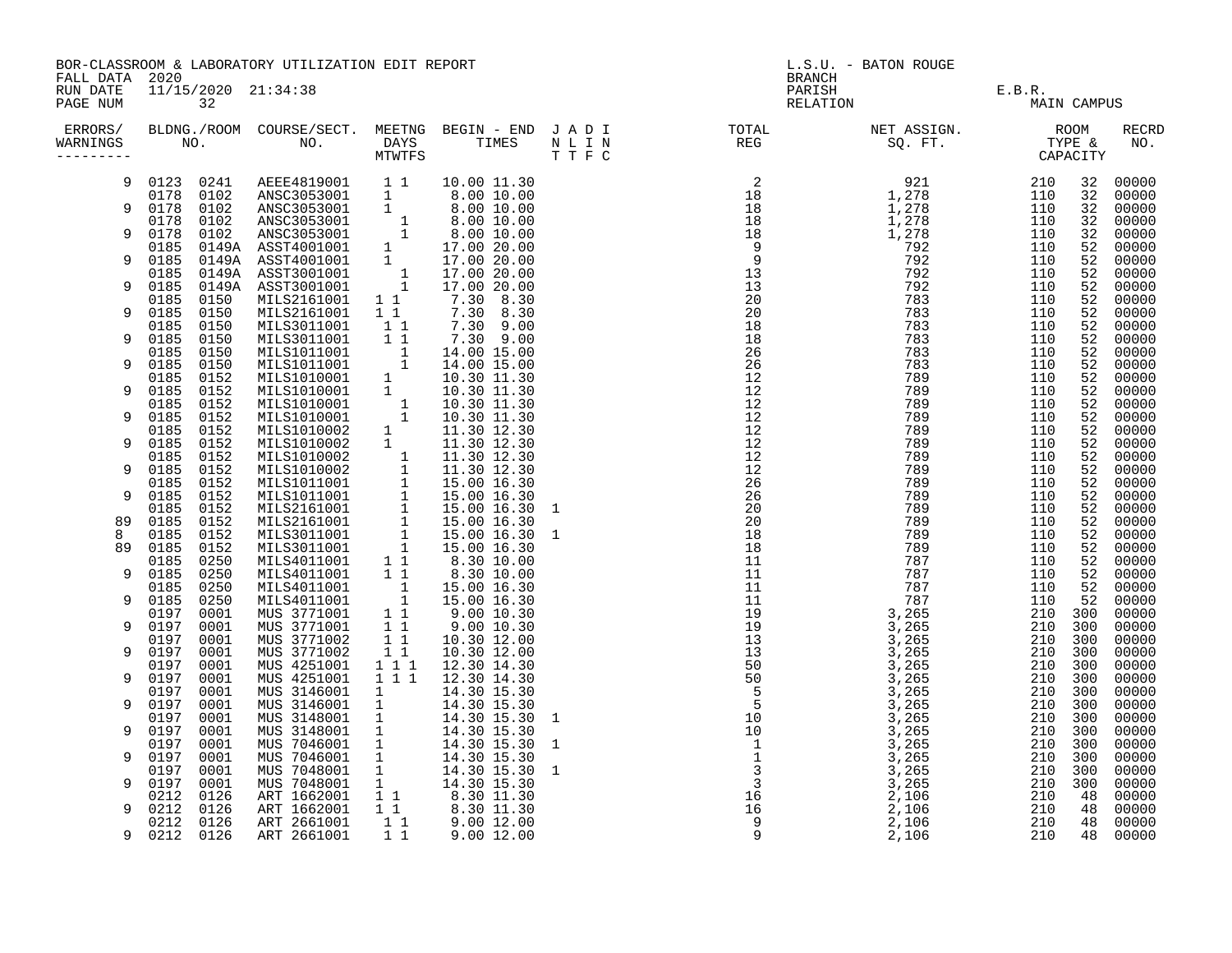|                                        |                              | BOR-CLASSROOM & LABORATORY UTILIZATION EDIT REPORT                 |                                                                                               |                                                                                                                             | L.S.U. - BATON ROUGE<br><b>BRANCH</b>                                                                                                                                                                                                                                                                                                                                                                                                                                                                                |                                       |         |                     |                     |  |
|----------------------------------------|------------------------------|--------------------------------------------------------------------|-----------------------------------------------------------------------------------------------|-----------------------------------------------------------------------------------------------------------------------------|----------------------------------------------------------------------------------------------------------------------------------------------------------------------------------------------------------------------------------------------------------------------------------------------------------------------------------------------------------------------------------------------------------------------------------------------------------------------------------------------------------------------|---------------------------------------|---------|---------------------|---------------------|--|
| FALL DATA 2020<br>RUN DATE<br>PAGE NUM | 33                           | 11/15/2020 21:34:38                                                |                                                                                               |                                                                                                                             |                                                                                                                                                                                                                                                                                                                                                                                                                                                                                                                      | PARISH E.B.R.<br>RELATION E.B.R. MAIN |         | MAIN CAMPUS         |                     |  |
| WARNINGS<br>---------                  |                              |                                                                    |                                                                                               |                                                                                                                             | ERRORS/ BLDNG./ROOM COURSE/SECT. MEETNG BEGIN – END JADI TOTAL TOTAL NETASSIGN. NETASSIGN. ROOM COURSE/SECT. MEETNG BEGIN – END JADI TOTAL TOTAL NETASSIGN. TYPE &<br>WARNINGS NO. NO. DAYS TIMES NLIN REG SQ.FT. TPE & CAPACITY<br>$\begin{tabular}{cccc} 16.189 & 10.066 & 10.066 & 10.066 \\ 16.19 & 16.106 & 10.060 \\ 16.10 & 16.106 & 2.106 & 2.106 \\ 16.10 & 2.106 & 2.106 & 2.100 \\ 16.10 & 2.106 & 2.100 \\ 16.10 & 2.106 & 2.100 \\ 16.10 & 2.106 & 2.100 \\ 16.10 & 2.106 & 2.100 \\ 16.10 & 2.106 & 2$ |                                       |         |                     | <b>RECRD</b><br>NO. |  |
|                                        |                              | 0212 0126 ART 1661001 1 1                                          |                                                                                               | 12.00 15.00                                                                                                                 |                                                                                                                                                                                                                                                                                                                                                                                                                                                                                                                      |                                       |         | 48                  | 00000               |  |
| 9                                      | 0212 0126                    | ART 1661001 11                                                     |                                                                                               | 12.00 15.00                                                                                                                 |                                                                                                                                                                                                                                                                                                                                                                                                                                                                                                                      |                                       |         | 48                  | 00000               |  |
|                                        | 0126<br>0212                 | ART 4661001 11                                                     |                                                                                               | 12.30 15.30                                                                                                                 |                                                                                                                                                                                                                                                                                                                                                                                                                                                                                                                      |                                       |         | 48                  | 00000               |  |
| 9                                      | 0212<br>0126<br>0126<br>0212 | ART 4661001<br>ART 1662002                                         | 11<br>11                                                                                      | 12.30 15.30<br>15.00 18.00                                                                                                  |                                                                                                                                                                                                                                                                                                                                                                                                                                                                                                                      |                                       |         | 48<br>48            | 00000<br>00000      |  |
| 9                                      | 0212<br>0126                 | ART 1662002                                                        | 11                                                                                            | 15.00 18.00                                                                                                                 |                                                                                                                                                                                                                                                                                                                                                                                                                                                                                                                      |                                       |         | 48                  | 00000               |  |
|                                        | 0212<br>0126                 | ART 7600001                                                        | $1\quad1$                                                                                     | 15.30 18.30                                                                                                                 |                                                                                                                                                                                                                                                                                                                                                                                                                                                                                                                      |                                       |         | 48                  | 00000               |  |
| 9                                      | 0212<br>0126                 | ART 7600001                                                        | $\begin{array}{cc} & 1\\ & 1\\ & 1 \end{array}$                                               | 15.30 18.30                                                                                                                 |                                                                                                                                                                                                                                                                                                                                                                                                                                                                                                                      |                                       |         | 48                  | 00000               |  |
|                                        | 0212<br>0149                 | CE 7335001                                                         |                                                                                               | 10.00 11.30                                                                                                                 |                                                                                                                                                                                                                                                                                                                                                                                                                                                                                                                      |                                       |         | 36                  | 00000               |  |
| 9                                      | 0212<br>0149                 | CE 7335001                                                         | 11                                                                                            | 10.00 11.30                                                                                                                 |                                                                                                                                                                                                                                                                                                                                                                                                                                                                                                                      |                                       |         | 36                  | 00000               |  |
|                                        | 0213<br>0151                 | TAM 7030001                                                        | $\begin{array}{cc} 1 & 1 \\ 1 & 1 \end{array}$                                                | 8.30 10.30<br>8.30 10.30                                                                                                    |                                                                                                                                                                                                                                                                                                                                                                                                                                                                                                                      |                                       |         | 4                   | 00000               |  |
| 9                                      | 0213<br>0151                 | TAM 7030001                                                        |                                                                                               |                                                                                                                             |                                                                                                                                                                                                                                                                                                                                                                                                                                                                                                                      |                                       |         | $\overline{4}$      | 00000               |  |
| 9                                      | 0213<br>0151<br>0213         | TAM 7030001<br>TAM 7030001                                         | $\frac{1}{1}$                                                                                 | $10.30$ $\overline{11.30}$                                                                                                  |                                                                                                                                                                                                                                                                                                                                                                                                                                                                                                                      |                                       |         | 4<br>$\overline{4}$ | 00000<br>00000      |  |
|                                        | 0151<br>0213<br>0152         | TAM 3091001                                                        |                                                                                               | 10.30 11.30                                                                                                                 |                                                                                                                                                                                                                                                                                                                                                                                                                                                                                                                      |                                       |         | 46                  | 00000               |  |
| 9                                      | 0213<br>0152                 | TAM 3091001                                                        | $\begin{array}{cc} 1 & 1 \\ 1 & 1 \end{array}$                                                | 8.30 10.30<br>8.30 10.30                                                                                                    |                                                                                                                                                                                                                                                                                                                                                                                                                                                                                                                      |                                       |         | 46                  | 00000               |  |
|                                        | 0213<br>0152                 | TAM 3091001                                                        |                                                                                               |                                                                                                                             |                                                                                                                                                                                                                                                                                                                                                                                                                                                                                                                      |                                       |         | 46                  | 00000               |  |
| 9                                      | 0213<br>0152                 | TAM 3091001                                                        |                                                                                               | $\begin{array}{ccc} 1 & 10.30 & 11.30 \ 1 & 10.30 & 11.30 \ 1 & 1 & 8.00 & 11.00 \ \end{array}$                             |                                                                                                                                                                                                                                                                                                                                                                                                                                                                                                                      |                                       |         | 46                  | 00000               |  |
|                                        | 0213<br>0244                 | TAM 2037001                                                        |                                                                                               | $\begin{array}{cccc} 1 & 1 & 8.00 & 11.00 \ 1 & 1 & 8.00 & 11.00 \ 1 & 1 & 9.00 & 12.00 \ 1 & 1 & 9.00 & 12.00 \end{array}$ |                                                                                                                                                                                                                                                                                                                                                                                                                                                                                                                      |                                       |         | 29                  | 00000               |  |
| 9                                      | 0213<br>0244                 | TAM 2037001                                                        |                                                                                               |                                                                                                                             |                                                                                                                                                                                                                                                                                                                                                                                                                                                                                                                      |                                       |         | 29                  | 00000               |  |
|                                        | 0213<br>0244                 | TAM 3037001                                                        |                                                                                               |                                                                                                                             |                                                                                                                                                                                                                                                                                                                                                                                                                                                                                                                      |                                       |         | 29                  | 00000               |  |
| 9                                      | 0213<br>0244                 | TAM 3037001                                                        |                                                                                               |                                                                                                                             |                                                                                                                                                                                                                                                                                                                                                                                                                                                                                                                      |                                       |         | 29                  | 00000               |  |
| 9                                      | 0213<br>0244<br>0213<br>0244 | TAM 2037002<br>TAM 2037002                                         |                                                                                               |                                                                                                                             |                                                                                                                                                                                                                                                                                                                                                                                                                                                                                                                      |                                       |         | 29<br>29            | 00000<br>00000      |  |
|                                        | 0213<br>0244                 | TAM 4037001                                                        | $1\quad1$                                                                                     | 13.00 16.00                                                                                                                 |                                                                                                                                                                                                                                                                                                                                                                                                                                                                                                                      |                                       |         | 29                  | 00000               |  |
| 9                                      | 0213<br>0244                 | TAM 4037001                                                        |                                                                                               | 13.00 16.00                                                                                                                 |                                                                                                                                                                                                                                                                                                                                                                                                                                                                                                                      |                                       |         | 29                  | 00000               |  |
|                                        | 0213<br>0247                 | TAM 4034001                                                        | $\begin{array}{c} \overline{1} & \overline{1} \\ 1 & 1 \end{array}$                           | 9.00 10.00                                                                                                                  |                                                                                                                                                                                                                                                                                                                                                                                                                                                                                                                      |                                       |         | 60                  | 00000               |  |
| 9                                      | 0213<br>0247                 | TAM 4034001 1 1                                                    |                                                                                               | 9.00 10.00                                                                                                                  |                                                                                                                                                                                                                                                                                                                                                                                                                                                                                                                      |                                       |         | 60                  | 00000               |  |
|                                        | 0247<br>0213                 |                                                                    |                                                                                               | 10.00 12.00                                                                                                                 |                                                                                                                                                                                                                                                                                                                                                                                                                                                                                                                      |                                       |         | 60                  | 00000               |  |
| 9                                      | 0213<br>0247                 | TAM 4034001 1<br>TAM 4034001 1<br>TAM 2032001 11<br>TAM 2032001 11 |                                                                                               | 10.00 12.00                                                                                                                 |                                                                                                                                                                                                                                                                                                                                                                                                                                                                                                                      |                                       |         | 60                  | 00000               |  |
|                                        | 0213<br>0247                 |                                                                    |                                                                                               | 12.00 14.00                                                                                                                 |                                                                                                                                                                                                                                                                                                                                                                                                                                                                                                                      |                                       |         | 60                  | 00000               |  |
| 9                                      | 0213<br>0247                 |                                                                    |                                                                                               | 12.00 14.00                                                                                                                 |                                                                                                                                                                                                                                                                                                                                                                                                                                                                                                                      |                                       |         | 60                  | 00000               |  |
|                                        | 0247<br>0213                 | TAM 2032001 1<br>TAM 2032001 1                                     |                                                                                               | 14.00 15.00                                                                                                                 |                                                                                                                                                                                                                                                                                                                                                                                                                                                                                                                      |                                       |         | 60                  | 00000               |  |
| 9                                      | 0213<br>0247                 |                                                                    |                                                                                               | 14.00 15.00                                                                                                                 |                                                                                                                                                                                                                                                                                                                                                                                                                                                                                                                      |                                       |         | 60                  | 00000               |  |
| 9                                      | 0213<br>0251<br>0213<br>0251 |                                                                    |                                                                                               | TAM 4043001 1 1 12.00 13.00<br>TAM 4043001 1 1 12.00 13.00                                                                  |                                                                                                                                                                                                                                                                                                                                                                                                                                                                                                                      |                                       |         | 60<br>60            | 00000<br>00000      |  |
|                                        | 0251<br>0213                 | TAM 4043001                                                        | $\mathbf{1}$                                                                                  | 13.00 15.00                                                                                                                 |                                                                                                                                                                                                                                                                                                                                                                                                                                                                                                                      |                                       |         | 60                  | 00000               |  |
| 9                                      | 0213<br>0251                 | TAM 4043001                                                        | 1                                                                                             | 13.00 15.00                                                                                                                 |                                                                                                                                                                                                                                                                                                                                                                                                                                                                                                                      |                                       |         | 60                  | 00000               |  |
|                                        | 0221<br>0250                 | MUS 4261001                                                        | 11                                                                                            | 12.00 14.00                                                                                                                 |                                                                                                                                                                                                                                                                                                                                                                                                                                                                                                                      |                                       |         | 800                 | 00000               |  |
| 9                                      | 0221<br>0250                 | MUS 4261001                                                        | 11                                                                                            | 12.00 14.00                                                                                                                 |                                                                                                                                                                                                                                                                                                                                                                                                                                                                                                                      |                                       |         | 800                 | 00000               |  |
|                                        | 0250<br>0221                 | MUS 4236001                                                        | $1\quad1$ <sup>1</sup>                                                                        | 12.30 14.30                                                                                                                 |                                                                                                                                                                                                                                                                                                                                                                                                                                                                                                                      |                                       |         | 800                 | 00000               |  |
| 9                                      | 0221<br>0250                 | MUS 4236001                                                        | 1 1 1                                                                                         | 12.30 14.30                                                                                                                 |                                                                                                                                                                                                                                                                                                                                                                                                                                                                                                                      |                                       |         | 800                 | 00000               |  |
|                                        | 0250<br>0221                 | MUS 4253001                                                        | $\begin{array}{rr} 1 & 1 \\ 1 & 1 \end{array}$                                                | 14.00 16.00                                                                                                                 |                                                                                                                                                                                                                                                                                                                                                                                                                                                                                                                      |                                       | 110 800 |                     | 00000               |  |
| 9                                      | 0221<br>0250                 | MUS 4253001                                                        |                                                                                               | 14.00 16.00                                                                                                                 |                                                                                                                                                                                                                                                                                                                                                                                                                                                                                                                      |                                       |         | 800                 | 00000               |  |
|                                        | 0250<br>0221                 | MUS 4233001                                                        | 1 1 1                                                                                         | 14.30 15.30                                                                                                                 |                                                                                                                                                                                                                                                                                                                                                                                                                                                                                                                      |                                       |         | 800                 | 00000               |  |
| 9                                      | 0221<br>0250<br>0250<br>0221 | MUS 4233001<br>MUS 4232001                                         | $\begin{array}{rrrr} & \overline{1} & \overline{1} & \overline{1} \\ & 1 & 1 & 1 \end{array}$ | 14.30 15.30<br>15.30 16.30                                                                                                  |                                                                                                                                                                                                                                                                                                                                                                                                                                                                                                                      |                                       | 110 800 | 800                 | 00000<br>00000      |  |
| 9                                      | 0221<br>0250                 |                                                                    | 1 1 1                                                                                         | 15.30 16.30                                                                                                                 |                                                                                                                                                                                                                                                                                                                                                                                                                                                                                                                      |                                       |         | 800                 | 00000               |  |
|                                        | 0329<br>0221                 | MUS 4232001<br>MATH1431001                                         |                                                                                               | 1 8.30 9.30                                                                                                                 |                                                                                                                                                                                                                                                                                                                                                                                                                                                                                                                      |                                       |         | 240                 | 00000               |  |
| 9                                      | 0221<br>0329                 | MATH1431001                                                        | 1                                                                                             |                                                                                                                             |                                                                                                                                                                                                                                                                                                                                                                                                                                                                                                                      |                                       | 110 240 |                     | 00000               |  |
|                                        | 0221<br>0329                 | MATH1431011                                                        |                                                                                               | $\begin{array}{cccc} 1 & 8.30 & 9.30 \\ 1 & 8.30 & 9.30 \end{array}$                                                        |                                                                                                                                                                                                                                                                                                                                                                                                                                                                                                                      |                                       | 110 240 |                     | 00000               |  |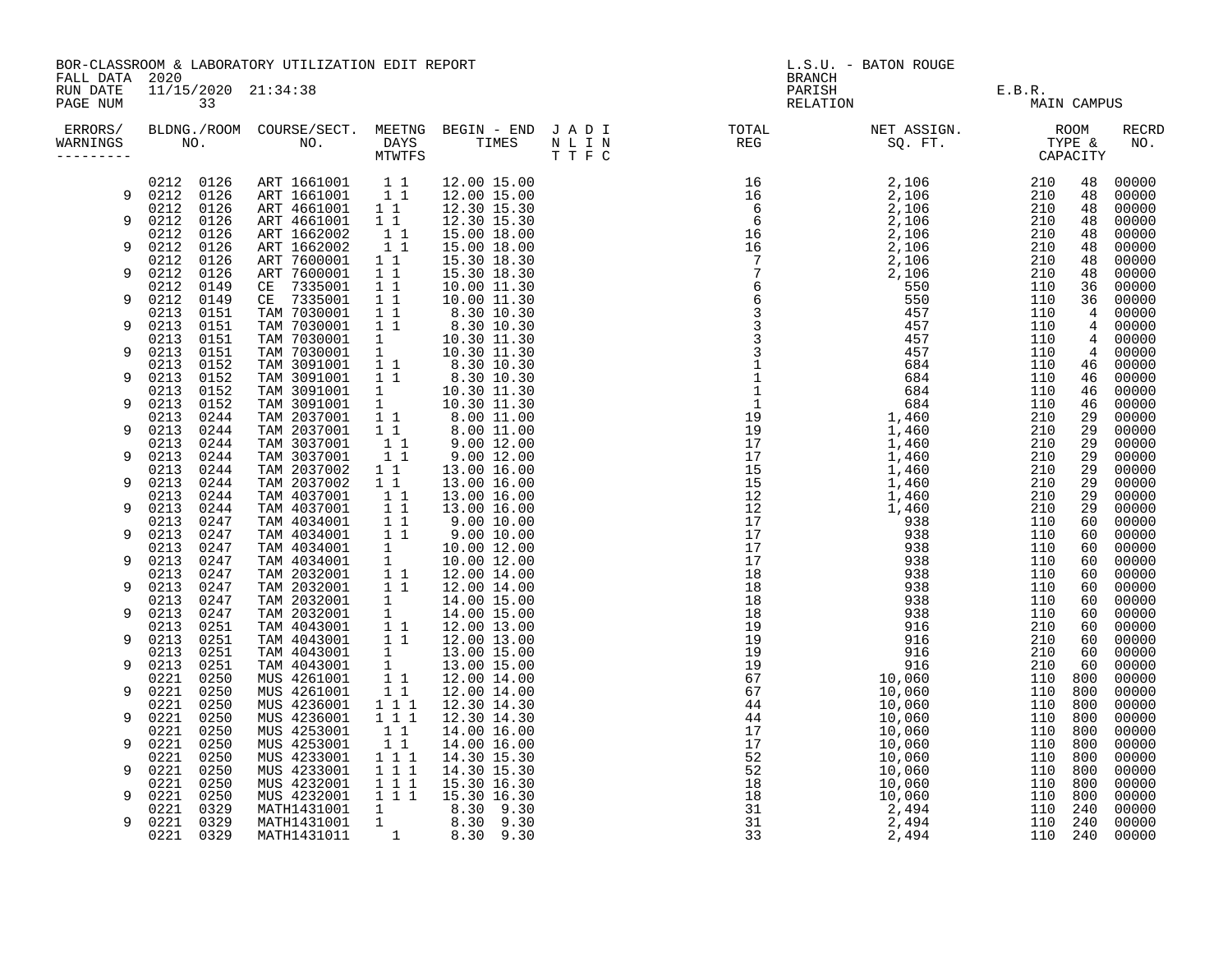|                | BOR-CLASSROOM & LABORATORY UTILIZATION EDIT REPORT | L.S.U. - BATON ROUGE |  |
|----------------|----------------------------------------------------|----------------------|--|
| FALL DATA 2020 |                                                    | <b>BRANCH</b>        |  |
|                | RUN DATE 11/15/2020 21:34:38                       | PARISH               |  |

| ERRORS/<br>WARNINGS | NO.          |              | BLDNG./ROOM COURSE/SECT.<br>NO. | MEETNG<br><b>DAYS</b><br>MTWTFS              | BEGIN - END JADI<br>TIMES  | N L I N<br>TTFC | TOTAL<br>REG | NET ASSIGN.<br>SO. FT. |            | ROOM<br>TYPE &<br>CAPACITY | <b>RECRD</b><br>NO. |
|---------------------|--------------|--------------|---------------------------------|----------------------------------------------|----------------------------|-----------------|--------------|------------------------|------------|----------------------------|---------------------|
|                     | 0221<br>0221 | 0329<br>0329 | MATH1431011<br>MATH1431002      | $\mathbf{1}$<br>$\mathbf{1}$                 | 8.30 9.30<br>9.30 10.30    |                 |              | 2,494<br>2,494         | 110<br>110 | 240<br>240                 | 00000<br>00000      |
| 9                   | 0221<br>0221 | 0329<br>0329 | MATH1431002<br>MATH1431008      | $\mathbf{1}$<br>$\mathbf{1}$                 | 9.30 10.30<br>9.30 10.30   |                 |              | 2,494<br>2,494         | 110<br>110 | 240<br>240                 | 00000<br>00000      |
| 9                   | 0221<br>0221 | 0329<br>0329 | MATH1431008<br>MATH1431012      | $\mathbf{1}$<br>$\overline{\phantom{a}}$     | 9.30 10.30<br>9.30 10.30   |                 |              | 2,494<br>2,494         | 110<br>110 | 240<br>240                 | 00000<br>00000      |
| 9                   | 0221         | 0329         | MATH1431012                     | $\begin{smallmatrix}1\cr-1\end{smallmatrix}$ | 9.30 10.30                 |                 |              | 2,494                  | 110        | 240                        | 00000               |
| 9                   | 0221<br>0221 | 0329<br>0329 | MATH1431017<br>MATH1431017      | $\mathbf{1}$                                 | 9.30 10.30<br>9.30 10.30   |                 |              | 2,494<br>2,494         | 110<br>110 | 240<br>240                 | 00000<br>00000      |
| 9                   | 0221<br>0221 | 0329<br>0329 | MATH1431003<br>MATH1431003      | $\mathbf{1}$<br>$\mathbf{1}$                 | 10.30 11.30<br>10.30 11.30 |                 |              | 2,494<br>2,494         | 110<br>110 | 240<br>240                 | 00000<br>00000      |
| 9                   | 0221<br>0221 | 0329<br>0329 | MATH1431009<br>MATH1431009      | 1<br>$\mathbf{1}$                            | 10.30 11.30<br>10.30 11.30 |                 |              | 2,494<br>2,494         | 110<br>110 | 240<br>240                 | 00000<br>00000      |
| 9                   | 0221<br>0221 | 0329<br>0329 | MATH1431013<br>MATH1431013      | $\overline{\phantom{a}}$<br>$\mathbf{1}$     | 10.30 11.30<br>10.30 11.30 |                 |              | 2,494<br>2,494         | 110<br>110 | 240<br>240                 | 00000<br>00000      |
| 9                   | 0221<br>0221 | 0329<br>0329 | MATH1431018<br>MATH1431018      | $\frac{1}{1}$                                | 10.30 11.30                |                 |              | 2,494<br>2,494         | 110<br>110 | 240<br>240                 | 00000<br>00000      |
|                     | 0221         | 0329         | MATH1431004                     | 1                                            | 10.30 11.30<br>11.30 12.30 |                 |              | 2,494                  | 110        | 240                        | 00000               |
| 9                   | 0221<br>0221 | 0329<br>0329 | MATH1431004<br>MATH1431014      | 1                                            | 11.30 12.30<br>11.30 12.30 |                 |              | 2,494<br>2,494         | 110<br>110 | 240<br>240                 | 00000<br>00000      |
| 9                   | 0221<br>0221 | 0329<br>0329 | MATH1431014<br>MATH1431005      | 1                                            | 11.30 12.30<br>12.30 13.30 |                 |              | 2,494<br>2,494         | 110<br>110 | 240<br>240                 | 00000<br>00000      |
| 9                   | 0221<br>0221 | 0329<br>0329 | MATH1431005<br>MATH1431015      | $\mathbf{1}$<br>$\mathbf{1}$                 | 12.30 13.30<br>12.30 13.30 |                 |              | 2,494<br>2,494         | 110<br>110 | 240<br>240                 | 00000<br>00000      |
| 9                   | 0221<br>0221 | 0329<br>0329 | MATH1431015<br>MATH1431023      | $\mathbf{1}$<br>$\overline{\phantom{a}}$ 1   | 12.30 13.30<br>12.30 13.30 |                 |              | 2,494<br>2,494         | 110<br>110 | 240<br>240                 | 00000<br>00000      |
| 9                   | 0221<br>0221 | 0329<br>0329 | MATH1431023<br>MATH1431006      | $\mathbf{1}$<br>$\mathbf{1}$                 | 12.30 13.30<br>13.30 14.30 |                 |              | 2,494<br>2,494         | 110<br>110 | 240<br>240                 | 00000<br>00000      |
| 9                   | 0221<br>0221 | 0329<br>0329 | MATH1431006<br>MATH1431010      | 1<br>1                                       | 13.30 14.30<br>13.30 14.30 |                 |              | 2,494<br>2,494         | 110<br>110 | 240<br>240                 | 00000<br>00000      |
| 9                   | 0221<br>0221 | 0329<br>0329 | MATH1431010<br>MATH1431016      | $\mathbf{1}$<br>$\mathbf{1}$                 | 13.30 14.30<br>13.30 14.30 |                 |              | 2,494                  | 110<br>110 | 240<br>240                 | 00000<br>00000      |
| 9                   | 0221         | 0329         | MATH1431016                     | $\mathbf{1}$                                 | 13.30 14.30                |                 |              | 2,494<br>2,494         | 110        | 240                        | 00000               |
| 9                   | 0221<br>0221 | 0329<br>0329 | MATH1431019<br>MATH1431019      | $\frac{1}{1}$<br>$\mathbf{1}$                | 13.30 14.30<br>13.30 14.30 |                 |              | 2,494<br>2,494         | 110<br>110 | 240<br>240                 | 00000<br>00000      |
|                     | 0221<br>0221 | 0329<br>0329 | MATH1431024<br>MATH1431024      | $\mathbf{1}$<br>$\mathbf{1}$                 | 13.30 14.30<br>13.30 14.30 |                 |              | 2,494<br>2,494         | 110<br>110 | 240<br>240                 | 00000<br>00000      |
| 9                   | 0221<br>0221 | 0329<br>0329 | MATH1431007<br>MATH1431007      | 1<br>$\mathbf{1}$                            | 14.30 15.30<br>14.30 15.30 |                 |              | 2,494<br>2,494         | 110<br>110 | 240<br>240                 | 00000<br>00000      |
| 9                   | 0221<br>0221 | 0329<br>0329 | MATH1431020<br>MATH1431020      | $\mathbf 1$<br>$\mathbf 1$                   | 14.30 15.30<br>14.30 15.30 |                 |              | 2,494<br>2,494         | 110<br>110 | 240<br>240                 | 00000<br>00000      |
|                     | 0240         | 0029         | HIST1001005                     | $1\quad1$                                    | 12.00 13.30                |                 |              | 1.375                  | 110        | 60                         | 00000               |

| FALL DATA 2020<br>RUN DATE<br>PAGE NUM |              | POK-CHASSKOOM & HADOKAIOKI UIILLIANIION EDII KEPOKI                                                                                                                                                                                                                                                                                          |  |  | TO'O' - DUIN KOOGE |  |                   |
|----------------------------------------|--------------|----------------------------------------------------------------------------------------------------------------------------------------------------------------------------------------------------------------------------------------------------------------------------------------------------------------------------------------------|--|--|--------------------|--|-------------------|
| ERRORS/<br>WARNINGS                    |              | $\begin{tabular}{cccc} \textbf{NO.} & \textbf{NO.} & \textbf{NO.} & \textbf{NOC.} & \textbf{NOC.} & \textbf{NAVTTS} & \textbf{TNHES} \\ \textbf{0.221} & 0329 & \textbf{MATH1431002} & 1 & 8.30 & 10.30 \\ 0.221 & 0329 & \textbf{MATH1431002} & 1 & 9.30 & 10.30 \\ 0.221 & 0329 & \textbf{MATH1431008} & 1 & 9.30 & 10.30 \\ 0.221 & 0329$ |  |  |                    |  | RECRI<br>NO.      |
| 9                                      |              |                                                                                                                                                                                                                                                                                                                                              |  |  |                    |  | 00000<br>00000    |
| 9                                      |              |                                                                                                                                                                                                                                                                                                                                              |  |  |                    |  | 00000<br>00000    |
| 9                                      |              |                                                                                                                                                                                                                                                                                                                                              |  |  |                    |  | 00000             |
| 9                                      |              |                                                                                                                                                                                                                                                                                                                                              |  |  |                    |  | 00000<br>00000    |
| 9                                      |              |                                                                                                                                                                                                                                                                                                                                              |  |  |                    |  | 00000<br>00000    |
|                                        |              |                                                                                                                                                                                                                                                                                                                                              |  |  |                    |  | 00000             |
| 9                                      |              |                                                                                                                                                                                                                                                                                                                                              |  |  |                    |  | 00000<br>00000    |
| 9                                      |              |                                                                                                                                                                                                                                                                                                                                              |  |  |                    |  | 00000             |
|                                        |              |                                                                                                                                                                                                                                                                                                                                              |  |  |                    |  | 00000             |
| 9                                      |              |                                                                                                                                                                                                                                                                                                                                              |  |  |                    |  | 00000<br>00000    |
| 9                                      |              |                                                                                                                                                                                                                                                                                                                                              |  |  |                    |  | 00000             |
|                                        |              |                                                                                                                                                                                                                                                                                                                                              |  |  |                    |  | 00000             |
| 9                                      |              |                                                                                                                                                                                                                                                                                                                                              |  |  |                    |  | 00000<br>00000    |
| 9                                      |              |                                                                                                                                                                                                                                                                                                                                              |  |  |                    |  | 00000             |
|                                        |              |                                                                                                                                                                                                                                                                                                                                              |  |  |                    |  | 00000             |
| 9                                      |              |                                                                                                                                                                                                                                                                                                                                              |  |  |                    |  | 00000<br>00000    |
| 9                                      |              |                                                                                                                                                                                                                                                                                                                                              |  |  |                    |  | 00000             |
| 9                                      |              |                                                                                                                                                                                                                                                                                                                                              |  |  |                    |  | 00000<br>00000    |
|                                        |              |                                                                                                                                                                                                                                                                                                                                              |  |  |                    |  | 00000             |
| 9                                      |              |                                                                                                                                                                                                                                                                                                                                              |  |  |                    |  | 00000             |
| 9                                      |              |                                                                                                                                                                                                                                                                                                                                              |  |  |                    |  | 00000             |
|                                        |              |                                                                                                                                                                                                                                                                                                                                              |  |  |                    |  | 00000<br>00000    |
| 9                                      |              |                                                                                                                                                                                                                                                                                                                                              |  |  |                    |  | 00000             |
| 9                                      |              |                                                                                                                                                                                                                                                                                                                                              |  |  |                    |  | 00000<br>00000    |
|                                        |              |                                                                                                                                                                                                                                                                                                                                              |  |  |                    |  | 00000             |
| 9                                      |              |                                                                                                                                                                                                                                                                                                                                              |  |  |                    |  | 00000             |
| 9                                      |              |                                                                                                                                                                                                                                                                                                                                              |  |  |                    |  | 00000<br>00000    |
|                                        |              |                                                                                                                                                                                                                                                                                                                                              |  |  |                    |  | 00000             |
| 9                                      |              |                                                                                                                                                                                                                                                                                                                                              |  |  |                    |  | 00000             |
| 9                                      |              |                                                                                                                                                                                                                                                                                                                                              |  |  |                    |  | 00000<br>00000    |
|                                        |              |                                                                                                                                                                                                                                                                                                                                              |  |  |                    |  | 00000             |
| 9                                      |              |                                                                                                                                                                                                                                                                                                                                              |  |  |                    |  | 00000             |
| 89                                     |              |                                                                                                                                                                                                                                                                                                                                              |  |  |                    |  | 00000<br>00000    |
|                                        |              |                                                                                                                                                                                                                                                                                                                                              |  |  |                    |  | 00000             |
| 89                                     |              |                                                                                                                                                                                                                                                                                                                                              |  |  |                    |  | 00000             |
|                                        | 89 0253 0140 |                                                                                                                                                                                                                                                                                                                                              |  |  |                    |  | 00000<br>49 00000 |
|                                        |              |                                                                                                                                                                                                                                                                                                                                              |  |  |                    |  |                   |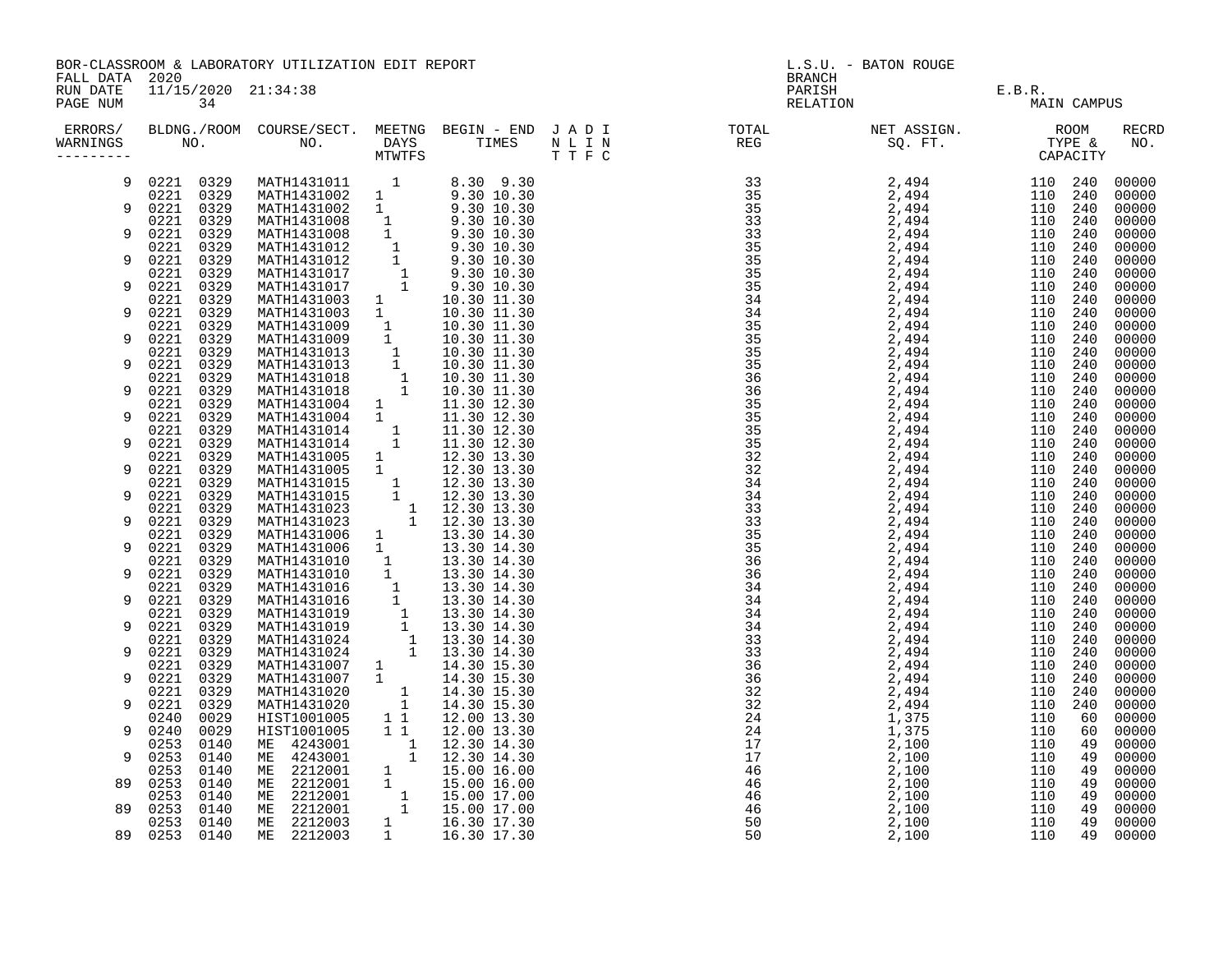|                      | BOR-CLASSROOM & LABORATORY UTILIZATION EDIT REPORT<br>FALL DATA 2020 |                      |                                                                                                                                                                                                                                                 |                                                                                                   |                                                                                                                                                                                                                                                                                                     |  | L.S.U. - BATON ROUGE<br><b>BRANCH</b> |                                              |                                                                                                                                                                                                                                                                                                                                                                                                                          |  |  |  |
|----------------------|----------------------------------------------------------------------|----------------------|-------------------------------------------------------------------------------------------------------------------------------------------------------------------------------------------------------------------------------------------------|---------------------------------------------------------------------------------------------------|-----------------------------------------------------------------------------------------------------------------------------------------------------------------------------------------------------------------------------------------------------------------------------------------------------|--|---------------------------------------|----------------------------------------------|--------------------------------------------------------------------------------------------------------------------------------------------------------------------------------------------------------------------------------------------------------------------------------------------------------------------------------------------------------------------------------------------------------------------------|--|--|--|
| RUN DATE<br>PAGE NUM |                                                                      | 35                   | 11/15/2020 21:34:38                                                                                                                                                                                                                             |                                                                                                   |                                                                                                                                                                                                                                                                                                     |  |                                       | PARISH E.B.R.<br>RELATION MAI<br>MAIN CAMPUS |                                                                                                                                                                                                                                                                                                                                                                                                                          |  |  |  |
| WARNINGS             |                                                                      |                      |                                                                                                                                                                                                                                                 |                                                                                                   |                                                                                                                                                                                                                                                                                                     |  |                                       |                                              | <b>RECRD</b><br>NO.<br>$\begin{smallmatrix} 1&\text{R1} & \text{R2} & \text{R3} & \text{R4} & \text{R5} & \text{R6} & \text{R6} & \text{R6} & \text{R6} & \text{R6} & \text{R6} & \text{R6} & \text{R6} & \text{R8} & \text{R8} & \text{R8} & \text{R8} & \text{R8} & \text{R8} & \text{R8} & \text{R8} & \text{R8} & \text{R8} & \text{R8} & \text{R8} & \text{R8} & \text{R8} & \text{R8} & \text{R8} & \text{R8} & \$ |  |  |  |
| 89                   | 0253 0140                                                            |                      |                                                                                                                                                                                                                                                 |                                                                                                   |                                                                                                                                                                                                                                                                                                     |  |                                       |                                              |                                                                                                                                                                                                                                                                                                                                                                                                                          |  |  |  |
| 9                    |                                                                      |                      | 0253 0140 ME 2212003 1 17.00 19.00<br>0266 0002 MATH1550006 1 9.30 10.30<br>0266 0002 MATH1550006 1 9.30 10.30<br>0266 0002 MATH1550006 1 9.30 10.30<br>0266 0002 MATH1550011 1 10.30 11.30<br>0266 0002 MATH1550016 1 11.30 12.30<br>0266 0002 |                                                                                                   |                                                                                                                                                                                                                                                                                                     |  |                                       |                                              |                                                                                                                                                                                                                                                                                                                                                                                                                          |  |  |  |
| 9                    |                                                                      |                      |                                                                                                                                                                                                                                                 |                                                                                                   |                                                                                                                                                                                                                                                                                                     |  |                                       |                                              |                                                                                                                                                                                                                                                                                                                                                                                                                          |  |  |  |
| 9                    |                                                                      |                      |                                                                                                                                                                                                                                                 |                                                                                                   |                                                                                                                                                                                                                                                                                                     |  |                                       |                                              |                                                                                                                                                                                                                                                                                                                                                                                                                          |  |  |  |
| 9                    | 0266<br>0266                                                         | 0002<br>0002         | MATH1550027 11111<br>MATH1550027                                                                                                                                                                                                                | 11111                                                                                             | 12.30 13.30<br>12.30 13.30                                                                                                                                                                                                                                                                          |  |                                       |                                              |                                                                                                                                                                                                                                                                                                                                                                                                                          |  |  |  |
| 9                    | 0266<br>0266                                                         | 0002<br>0002         | MATH1550030<br>MATH1550030                                                                                                                                                                                                                      | 11111<br>11111                                                                                    | 13.30 14.30<br>13.30 14.30                                                                                                                                                                                                                                                                          |  |                                       |                                              |                                                                                                                                                                                                                                                                                                                                                                                                                          |  |  |  |
| 9                    | 0266<br>0266                                                         | 0005<br>0005         | MATH1550020<br>MATH1550020<br>EE 2741001                                                                                                                                                                                                        | 11111<br>11111<br>$1\quad1$                                                                       | 8.30 9.30<br>8.30 9.30                                                                                                                                                                                                                                                                              |  |                                       |                                              |                                                                                                                                                                                                                                                                                                                                                                                                                          |  |  |  |
| 9                    | 0266<br>0266<br>0266                                                 | 0005<br>0005<br>0005 | EE 2741001<br>EE 2741002                                                                                                                                                                                                                        | $\overline{1}$ $\overline{1}$                                                                     | 10.30 11.30<br>10.30 11.30                                                                                                                                                                                                                                                                          |  |                                       |                                              |                                                                                                                                                                                                                                                                                                                                                                                                                          |  |  |  |
| 9                    | 0266<br>0266                                                         | 0005<br>0005         | 2741002<br>ЕE<br>2741003<br>EE                                                                                                                                                                                                                  |                                                                                                   |                                                                                                                                                                                                                                                                                                     |  |                                       |                                              |                                                                                                                                                                                                                                                                                                                                                                                                                          |  |  |  |
| 9                    | 0266<br>0266                                                         | 0005<br>0005         | 2741003<br>EE<br>2741004<br>EE                                                                                                                                                                                                                  |                                                                                                   |                                                                                                                                                                                                                                                                                                     |  |                                       |                                              |                                                                                                                                                                                                                                                                                                                                                                                                                          |  |  |  |
| 9                    | 0266<br>0266                                                         | 0005<br>0005         | 2741004<br>EE<br>EE 2741005                                                                                                                                                                                                                     |                                                                                                   |                                                                                                                                                                                                                                                                                                     |  |                                       |                                              |                                                                                                                                                                                                                                                                                                                                                                                                                          |  |  |  |
| 9                    | 0266<br>0266                                                         | 0005<br>0005         | EE 2741005<br>MATH1550024                                                                                                                                                                                                                       |                                                                                                   | $\begin{array}{cccc} & .50 & 11.30 \\ & & 10.30 & 11.30 \\ 1 & 1 & 10.30 & 11.30 \\ 03 & 1 & 1 & 10.30 & 11.30 \\ 04 & 1 & 1 & 10.30 & 11.30 \\ 4 & 1 & 1 & 10.30 & 11.30 \\ 5 & 1 & 1 & 10.30 & 11.30 \\ 6 & 1 & 1 & 10.30 & 11.30 \\ 1 & 1 & 10.30 & 11.30 \\ 1 & 1 & 10.30 & 11.30 \\ 1 & 1 & 1$ |  |                                       |                                              |                                                                                                                                                                                                                                                                                                                                                                                                                          |  |  |  |
| 9<br>9               | 0266<br>0266<br>0266                                                 | 0005<br>0005<br>0005 | MATH1550024 11111<br>SCI 1001032<br>SCI 1001032                                                                                                                                                                                                 |                                                                                                   | 12.30 13.30                                                                                                                                                                                                                                                                                         |  |                                       |                                              |                                                                                                                                                                                                                                                                                                                                                                                                                          |  |  |  |
| 9                    | 0266<br>0266                                                         | 0006<br>0006         | MATH1550010<br>MATH1550010                                                                                                                                                                                                                      |                                                                                                   | $\begin{array}{rrrr} 11111 & 12.30 & 15.30 \ 1 & 15.00 & 16.30 \ 1 & 15.00 & 16.30 \ 1 & 10.30 & 11.30 \ 1 & 10.30 & 11.30 \ 1 & 12.00 & 13.30 \ 1 & 1 & 12.00 & 13.30 \end{array}$                                                                                                                 |  |                                       |                                              |                                                                                                                                                                                                                                                                                                                                                                                                                          |  |  |  |
| 9                    | 0266<br>0266                                                         | 0006<br>0006         | CHE 2176001<br>CHE 2176001                                                                                                                                                                                                                      |                                                                                                   |                                                                                                                                                                                                                                                                                                     |  |                                       |                                              |                                                                                                                                                                                                                                                                                                                                                                                                                          |  |  |  |
| 9                    | 0266<br>0266                                                         | 0006<br>0006         | MATH1550033<br>MATH1550033                                                                                                                                                                                                                      |                                                                                                   | 11111    13.30    14.30<br>11111    13.30    14.30<br>13.30 14.30                                                                                                                                                                                                                                   |  |                                       |                                              |                                                                                                                                                                                                                                                                                                                                                                                                                          |  |  |  |
| 9                    | 0266<br>0266                                                         | 0006<br>0006         | MATH1551004<br>MATH1551004                                                                                                                                                                                                                      | 11111<br>11111                                                                                    | 14.30 15.30<br>14.30 15.30                                                                                                                                                                                                                                                                          |  |                                       |                                              |                                                                                                                                                                                                                                                                                                                                                                                                                          |  |  |  |
| 9                    | 0266<br>0266<br>0266                                                 | 0006<br>0006<br>0006 | GERM2075001                                                                                                                                                                                                                                     | $1\quad1$                                                                                         | 16.30 18.00<br>16.30 18.00<br>16.30 18.00 1                                                                                                                                                                                                                                                         |  |                                       |                                              |                                                                                                                                                                                                                                                                                                                                                                                                                          |  |  |  |
| 9                    | 0266<br>0266                                                         | 0006<br>0009         | HIST2075002 1 1<br>MATH1550004                                                                                                                                                                                                                  |                                                                                                   | 16.30 18.00                                                                                                                                                                                                                                                                                         |  |                                       |                                              |                                                                                                                                                                                                                                                                                                                                                                                                                          |  |  |  |
| 9                    | 0266<br>0266                                                         | 0009<br>0009         | MATH1550004<br>ENVS4268001                                                                                                                                                                                                                      |                                                                                                   | $\begin{bmatrix} 1 & 9.30 & 10.30 \\ 1 & 9.30 & 10.30 \\ 1 & 9.30 & 10.30 \end{bmatrix}$<br>10.30 11.30                                                                                                                                                                                             |  |                                       |                                              |                                                                                                                                                                                                                                                                                                                                                                                                                          |  |  |  |
| 9                    | 0266<br>0266                                                         | 0009<br>0009         | ENVS4268001<br>OCS 4268001                                                                                                                                                                                                                      | $\begin{array}{rrrr} & 1 & 1 & 1 \\ & 1 & 1 & 1 \end{array}$                                      | 10.30 11.30<br>10.30 11.30 1                                                                                                                                                                                                                                                                        |  |                                       |                                              |                                                                                                                                                                                                                                                                                                                                                                                                                          |  |  |  |
| 9                    | 0266<br>0266                                                         | 0009<br>0009         | OCS 4268001<br>RNR 4268001                                                                                                                                                                                                                      | $\begin{array}{cccc}\n1 & 1 & 1 \\ 1 & 1 & 1 \\ 1 & 1 & 1 \\ 1 & 1 & 1 \\ 1 & 1 & 1\n\end{array}$ | 10.30 11.30<br>10.30 11.30 1                                                                                                                                                                                                                                                                        |  |                                       |                                              |                                                                                                                                                                                                                                                                                                                                                                                                                          |  |  |  |
| 9                    | 0266<br>0266                                                         | 0009<br>0009         | RNR 4268001<br>CSC 1253002 1<br>CSC 1253002 1 1                                                                                                                                                                                                 |                                                                                                   | 10.30 11.30<br>12.00 13.30                                                                                                                                                                                                                                                                          |  |                                       |                                              |                                                                                                                                                                                                                                                                                                                                                                                                                          |  |  |  |
| 9                    | 0266 0009<br>0266 0010                                               |                      | CSC 1253001                                                                                                                                                                                                                                     |                                                                                                   | 12.00 13.30<br>1 1 9.00 10.30                                                                                                                                                                                                                                                                       |  |                                       |                                              |                                                                                                                                                                                                                                                                                                                                                                                                                          |  |  |  |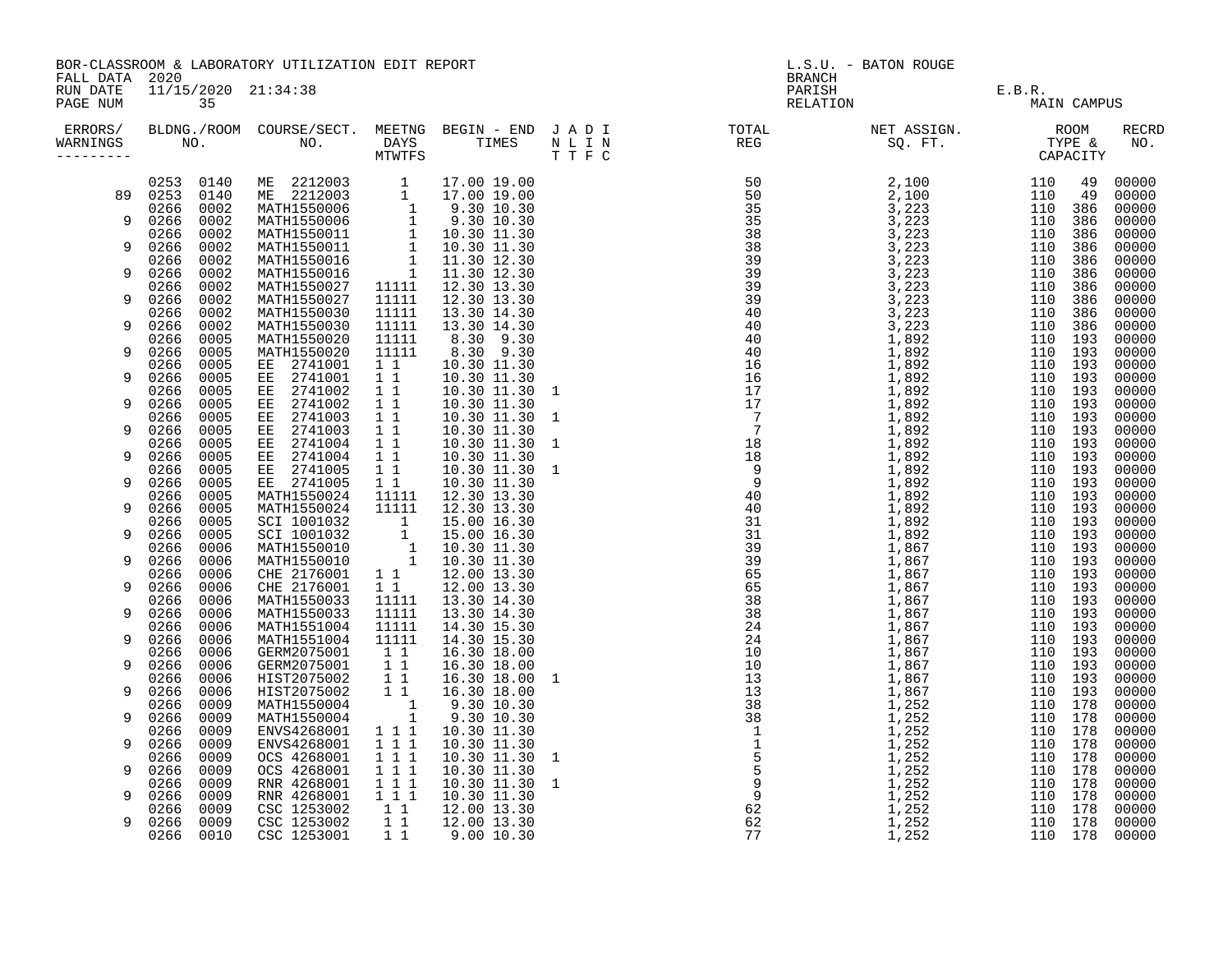BOR-CLASSROOM & LABORATORY UTILIZATION EDIT REPORT And the contract of the contract of the second second second t FALL DATA 2020 BRANCH

| ERRORS/<br>WARNINGS<br>--------- | BLDNG./ROOM<br>NO. | COURSE/SECT.<br>NO.        | MEETNG<br>BEGIN - END JADI<br>DAYS<br>TIMES<br><b>MTWTFS</b> | N L I N<br>TTFC | TOTAL<br>REG | NET ASSIGN.<br>SQ. FT. | ROOM<br>TYPE &<br>CAPACITY |         | <b>RECRD</b><br>NO. |       |
|----------------------------------|--------------------|----------------------------|--------------------------------------------------------------|-----------------|--------------|------------------------|----------------------------|---------|---------------------|-------|
| 9                                | 0010<br>0266       | CSC 1253001                | $1\quad1$                                                    | 9.00 10.30      |              |                        | 1,252                      | 110 178 |                     | 00000 |
|                                  | 0266<br>0010       | MATH1550005                | $\overline{1}$                                               | 9.30 10.30      |              |                        | 1,252                      | 110     | 178                 | 00000 |
| 9                                | 0266<br>0010       | MATH1550005                | 1                                                            | 9.30 10.30      |              |                        | 1,252                      | 110     | 178                 | 00000 |
|                                  | 0266<br>0010       | MATH1550009                | $\mathbf{1}$                                                 | 10.30 11.30     |              |                        | 1,252                      | 110     | 178                 | 00000 |
| 9                                | 0266<br>0010       | MATH1550009                | $\overline{\phantom{a}}$                                     | 10.30 11.30     |              |                        | 1,252                      | 110 178 |                     | 00000 |
|                                  | 0266<br>0010       | MATH1552004                | 1111                                                         | 13.30 14.30     |              |                        | 1,252                      | 110     | 178                 | 00000 |
| 9                                | 0266<br>0010       | MATH1552004                | 1111                                                         | 13.30 14.30     |              |                        | 1,252                      | 110     | 178                 | 00000 |
|                                  | 0266<br>0015       | MATH4031001                | 111                                                          | 9.30 10.30      |              |                        | 1,954                      | 110     | 193                 | 00000 |
| 9                                | 0266<br>0015       | MATH4031001                | 1 1 1                                                        | 9.30 10.30      |              |                        | 1,954                      | 110     | 193                 | 00000 |
|                                  | 0266<br>0015       | MATH1550015                | $\mathbf{1}$                                                 | 11.30 12.30     |              |                        | 1,954                      | 110     | 193                 | 00000 |
| 9                                | 0266<br>0015       | MATH1550015                | 1                                                            | 11.30 12.30     |              |                        | 1,954                      | 110     | 193                 | 00000 |
|                                  | 0266<br>0015       | MATH1550029                | 11111                                                        | 13.30 14.30     |              |                        | 1,954                      | 110 193 |                     | 00000 |
| 9                                | 0266<br>0015       | MATH1550029                | 11111                                                        | 13.30 14.30     |              |                        | 1,954                      | 110     | 193                 | 00000 |
|                                  | 0266<br>0015       | PETE3050001                | 1 1 1                                                        | 15.30 16.30     |              |                        | 1,954                      | 110     | 193                 | 00000 |
| 9                                | 0266<br>0015       | PETE3050001                | 1 1 1                                                        | 15.30 16.30     |              |                        | 1,954                      | 110     | 193                 | 00000 |
|                                  | 0266<br>0015       | MATH1552005                | 1 1                                                          | 16.30 18.30     |              |                        | 1,954                      | 110     | 193                 | 00000 |
|                                  | 0266<br>0015       | MATH1552005                | $1\quad1$                                                    | 16.30 18.30     |              |                        | 1,954                      | 110 193 |                     | 00000 |
|                                  | 0016<br>0266       | MATH1550026                | 11111                                                        | 9.30 10.30      |              |                        | 1,978                      | 110     | 193                 | 00000 |
| 9                                | 0266<br>0016       | MATH1550026                | 11111                                                        | 9.30 10.30      |              |                        | 1,978                      | 110     | 193                 | 00000 |
|                                  | 0266<br>0016       | MATH1550014                |                                                              | 11.30 12.30     |              |                        | 1,978                      | 110     | 193                 | 00000 |
| 9                                | 0266<br>0016       | MATH1550014                | - 1<br>$\overline{\phantom{0}}$ 1                            | 11.30 12.30     |              |                        | 1,978                      | 110     | 193                 | 00000 |
|                                  | 0266<br>0016       | MATH2070002                |                                                              | 13.30 14.30     |              |                        | 1,978                      | 110     | 193                 | 00000 |
|                                  |                    |                            | 1111                                                         |                 |              |                        |                            |         |                     |       |
| 9                                | 0266<br>0016       | MATH2070002<br>ARAB2101001 | 1111                                                         | 13.30 14.30     |              |                        | 1,978                      | 110     | 193                 | 00000 |
|                                  | 0266<br>0111       |                            | 1 1 1                                                        | 9.30 10.30      |              |                        | 467                        | 110     | 31                  | 00000 |
| 9                                | 0266<br>0111       | ARAB2101001                | 111                                                          | 9.30 10.30      |              |                        | 467                        | 110     | 31                  | 00000 |
|                                  | 0266<br>0111       | ARAB2101002                | 111                                                          | 10.30 11.30     |              |                        | 467                        | 110     | 31                  | 00000 |
| 9                                | 0266<br>0111       | ARAB2101002                | 111                                                          | 10.30 11.30     |              |                        | 467                        | 110     | 31                  | 00000 |
|                                  | 0266<br>0111       | HNRS3000001                | 1 1                                                          | 10.30 12.00     |              |                        | 467                        | 110     | 31                  | 00000 |
| 9<br>9                           | 0266<br>0111       | HNRS3000001                | $1\quad1$                                                    | 10.30 12.00     |              |                        | 467                        | 110     | 31                  | 00000 |
|                                  | 0111<br>0266       | ENVS4264001                | 11                                                           | 16.30 18.00     |              |                        | 467                        | 110     | 31                  | 00000 |
|                                  | 0266<br>0111       | ENVS4264001                | $1\quad1$                                                    | 16.30 18.00     |              |                        | 467                        | 110     | 31                  | 00000 |
|                                  | 0112<br>0266       | SPAN1152003                | 1111                                                         | 9.30 10.30      |              |                        | 569                        | 110     | 40                  | 00000 |
| 9                                | 0266<br>0112       | SPAN1152003                | 1111                                                         | 9.30 10.30      |              |                        | 569                        | 110     | 40                  | 00000 |
|                                  | 0266<br>0112       | MATH7590001                | $1\quad1$                                                    | 10.30 12.00     |              |                        | 569                        | 110     | 40                  | 00000 |
| 9                                | 0266<br>0112       | MATH7590001                | $1\quad1$                                                    | 10.30 12.00     |              | 10                     | 569                        | 110     | 40                  | 00000 |
|                                  | 0266<br>0112       | AGEC2700002                | $1 \quad \blacksquare$                                       | 11.30 12.30     |              | 18                     | 569                        | 110     | 40                  | 00000 |
| 9                                | 0266<br>0112       | AGEC2700002                | $\mathbf{1}$                                                 | 11.30 12.30     |              | 18                     | 569                        | 110     | 40                  | 00000 |
|                                  | 0266<br>0113       | MATH6303001                | 1                                                            | 16.30 18.30     |              | 5                      | 473                        | 110     | 32                  | 00000 |
| 9                                | 0266<br>0113       | MATH6303001                | $\mathbf{1}$                                                 | 16.30 18.30     |              | 5                      | 473                        | 110     | 32                  | 00000 |
|                                  | 0114<br>0266       | LATN2053001                | 1 1 1                                                        | 9.30 10.30      |              | 14                     | 564                        | 110     | 40                  | 00000 |
|                                  | 0266<br>0114       | LATN2053001                | 111                                                          | 9.30 10.30      |              | 14                     | 564                        | 110     | 40                  | 00000 |
|                                  | 0266<br>0114       | GREK1001001                | 1111                                                         | 10.30 11.30     |              | 9                      | 564                        | 110     | 40                  | 00000 |

RUN DATE 11/15/2020 21:34:38 PARISH E.B.R. E.B.R. PARISH E.B.R. PARISH E.B.R. E.B.R. RELATION RELATION RELATION RELATION RELATION MAIN CAMPUS 9 0266 0114 GREK1001001 1111 10.30 11.30 9 564 110 40 00000

0266 0114 SPAN1102006 1111 11.30 12.30 23 564 110 40 00000 9 0266 0114 SPAN1102006 1111 11.30 12.30 23 564 110 40 00000 0266 0114 MATH3050001 11111 14.30 15.30 11 564 110 40 00000 9 0266 0114 MATH3050001 11111 14.30 15.30 11 564 110 40 00000 0266 0116 ENGL1001041 1 1 1 9.30 10.30 19 582 110 40 00000 9 0266 0116 ENGL1001041 1 1 1 9.30 10.30 19 582 110 40 00000 0266 0116 SPAN1102005 1111 11.30 12.30 24 582 110 40 00000 9 0266 0116 SPAN1102005 1111 11.30 12.30 24 582 110 40 00000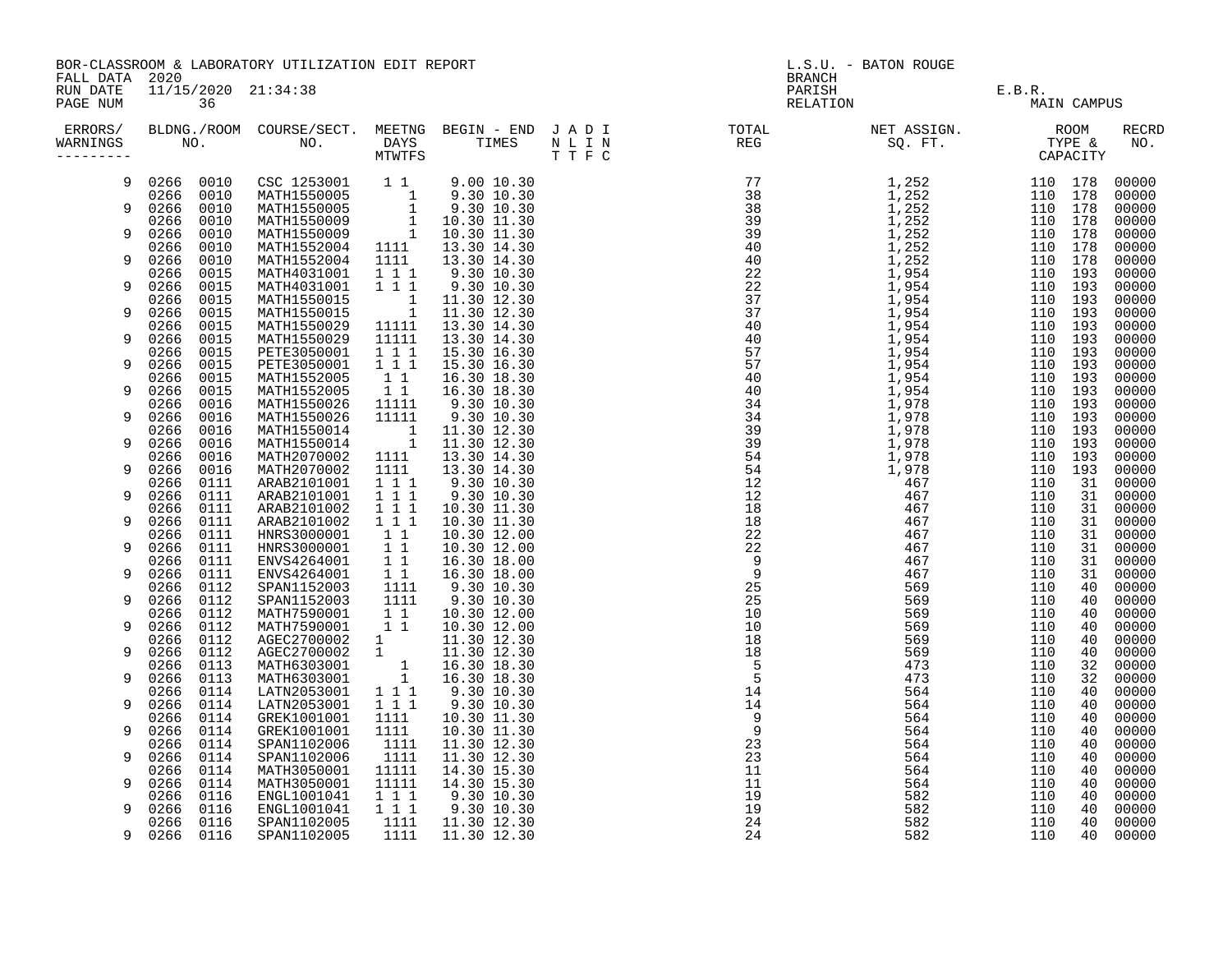| FALL DATA 2020       | BOR-CLASSROOM & LABORATORY UTILIZATION EDIT REPORT<br>11/15/2020 21:34:38 |              |                                                                                                                                                                                                                                                                                        |                                                |                              |  | L.S.U. - BATON ROUGE<br><b>BRANCH</b>                                                                                                                                                                                                                                    |                                              |             |          |                |
|----------------------|---------------------------------------------------------------------------|--------------|----------------------------------------------------------------------------------------------------------------------------------------------------------------------------------------------------------------------------------------------------------------------------------------|------------------------------------------------|------------------------------|--|--------------------------------------------------------------------------------------------------------------------------------------------------------------------------------------------------------------------------------------------------------------------------|----------------------------------------------|-------------|----------|----------------|
| RUN DATE<br>PAGE NUM | 37                                                                        |              |                                                                                                                                                                                                                                                                                        |                                                |                              |  |                                                                                                                                                                                                                                                                          | BRANCH<br>PARISH E.B.R.<br>RELATION MAIN CAM | MAIN CAMPUS |          |                |
| ERRORS/<br>WARNINGS  |                                                                           |              |                                                                                                                                                                                                                                                                                        |                                                |                              |  | $\begin{array}{cccc} 181.7 & 107.7 & 072.7 & 072.7 & 072.7 & 072.7 & 072.7 & 072.7 & 072.7 & 072.7 & 072.7 & 072.7 & 072.7 & 072.7 & 072.7 & 072.7 & 072.7 & 072.7 & 072.7 & 072.7 & 072.7 & 072.7 & 072.7 & 072.7 & 072.7 & 072.7 & 072.7 & 072.7 & 072.7 & 072.7 & 07$ |                                              |             |          | RECRD<br>NO.   |
|                      |                                                                           |              | $\begin{tabular}{cccc} 0.266 & 0.116 & HSS 1000042 & 1 & 15.00 16.00 \\ 9 & 0.266 & 0.116 & HSS 1000042 & 1 & 15.00 16.00 \\ 0.266 & 0.130 & ELRC4364001 & 1 & 16.30 19.30 \\ 9 & 0.266 & 0.130 & ELRC4364001 & 1 & 16.30 19.30 \\ 0.266 & 0.132 & ITAL2102001 & 1 & 10.30 12.00 \\ 9$ |                                                |                              |  |                                                                                                                                                                                                                                                                          |                                              |             | 40<br>40 | 00000<br>00000 |
|                      |                                                                           |              |                                                                                                                                                                                                                                                                                        |                                                |                              |  |                                                                                                                                                                                                                                                                          |                                              |             | 22       | 00000          |
|                      |                                                                           |              |                                                                                                                                                                                                                                                                                        |                                                |                              |  |                                                                                                                                                                                                                                                                          |                                              |             | 22<br>31 | 00000<br>00000 |
|                      |                                                                           |              |                                                                                                                                                                                                                                                                                        |                                                |                              |  |                                                                                                                                                                                                                                                                          |                                              |             | 31       | 00000          |
|                      |                                                                           |              |                                                                                                                                                                                                                                                                                        |                                                |                              |  |                                                                                                                                                                                                                                                                          |                                              |             | 31       | 00000          |
| 9                    | 0266<br>0266                                                              | 0132<br>0134 | MATH4020001<br>ENGL1004007                                                                                                                                                                                                                                                             | $\begin{smallmatrix}1&1\\1&1\end{smallmatrix}$ | 13.30 15.00<br>9.30 10.30    |  |                                                                                                                                                                                                                                                                          |                                              |             | 31<br>39 | 00000<br>00000 |
| 9                    | 0266                                                                      | 0134         | ENGL1004007<br>SPAN1102003                                                                                                                                                                                                                                                             | $1 1 1$                                        | 9.30 10.30                   |  |                                                                                                                                                                                                                                                                          |                                              |             | 39       | 00000          |
| 9                    | 0266<br>0266                                                              | 0136         |                                                                                                                                                                                                                                                                                        | 1111                                           | 9.30 10.30                   |  |                                                                                                                                                                                                                                                                          |                                              |             | 40       | 00000          |
|                      | 0266                                                                      | 0136<br>0138 | SPAN1102003<br>SPAN1102002                                                                                                                                                                                                                                                             | $\frac{1111}{1111}$                            | 9.30 10.30<br>$9.30$ $10.30$ |  |                                                                                                                                                                                                                                                                          |                                              |             | 40<br>40 | 00000<br>00000 |
| 9                    | 0266                                                                      | 0138         | SPAN1102002                                                                                                                                                                                                                                                                            | 1111                                           | 9.30 10.30                   |  |                                                                                                                                                                                                                                                                          |                                              |             | 40       | 00000          |
| 9                    | 0266<br>0266                                                              | 0138<br>0138 |                                                                                                                                                                                                                                                                                        |                                                |                              |  |                                                                                                                                                                                                                                                                          |                                              |             | 40<br>40 | 00000<br>00000 |
|                      | 0266                                                                      | 0138         |                                                                                                                                                                                                                                                                                        |                                                |                              |  |                                                                                                                                                                                                                                                                          |                                              |             | 40       | 00000          |
| 9                    | 0266                                                                      | 0138         | SPAN1102002 1111 9.30 10.30<br>HSS 1000026 1 10.30 11.30<br>HSS 1000026 1 10.30 11.30<br>EDCI4460001 1 12.30 14.30<br>EDCI4460001 1 12.30 14.30<br>MATH7390002 1 1 1 8.30 9.30<br>MATH7390002 1 1 1 1 0.30 11.30<br>MATH7510001 1 1 1 10.30                                            |                                                |                              |  |                                                                                                                                                                                                                                                                          |                                              |             | 40       | 00000          |
| 9                    | 0266<br>0266                                                              | 0232<br>0232 |                                                                                                                                                                                                                                                                                        |                                                |                              |  |                                                                                                                                                                                                                                                                          |                                              |             | 42<br>42 | 00000<br>00000 |
|                      | 0266                                                                      | 0232         |                                                                                                                                                                                                                                                                                        |                                                |                              |  |                                                                                                                                                                                                                                                                          |                                              |             | 42       | 00000          |
| 9                    | 0266<br>0266                                                              | 0232<br>0232 |                                                                                                                                                                                                                                                                                        |                                                | 10.30 12.00                  |  |                                                                                                                                                                                                                                                                          |                                              |             | 42<br>42 | 00000<br>00000 |
| 9                    | 0266                                                                      | 0232         | MATH7290001 11<br>MATH7290001 11                                                                                                                                                                                                                                                       |                                                | 10.30 12.00                  |  |                                                                                                                                                                                                                                                                          |                                              |             | 42       | 00000          |
|                      | 0266                                                                      | 0232         | MATH7230001 1 1 1<br>MATH7230001 1 1 1                                                                                                                                                                                                                                                 |                                                | 11.30 12.30                  |  |                                                                                                                                                                                                                                                                          |                                              |             | 42       | 00000          |
| 9                    | 0266<br>0266 0232                                                         | 0232         |                                                                                                                                                                                                                                                                                        |                                                | 11.30 12.30                  |  |                                                                                                                                                                                                                                                                          |                                              |             | 42<br>42 | 00000<br>00000 |
| 9                    | 0266                                                                      | 0232         |                                                                                                                                                                                                                                                                                        |                                                |                              |  |                                                                                                                                                                                                                                                                          |                                              |             | 42       | 00000          |
|                      | 0266                                                                      | 0232         | MATH4997002 1 1 12.00 13.30<br>MATH4997002 1 1 12.00 13.30<br>MATH4997002 1 1 12.00 13.30<br>MATH7240001 1 1 13.30 15.00<br>MATH7240001 1 1 13.30 15.00<br>MATH7384002 1 1 1 14.30 15.30<br>MATH7384002 1 1 1 14.30 15.30                                                              |                                                |                              |  |                                                                                                                                                                                                                                                                          |                                              |             | 42       | 00000          |
| 9                    | 0266<br>0266                                                              | 0232<br>0232 |                                                                                                                                                                                                                                                                                        |                                                |                              |  |                                                                                                                                                                                                                                                                          |                                              |             | 42<br>42 | 00000<br>00000 |
| 9                    | 0266                                                                      | 0232         |                                                                                                                                                                                                                                                                                        |                                                |                              |  |                                                                                                                                                                                                                                                                          |                                              |             | 42       | 00000          |
| 9                    | 0266<br>0266                                                              | 0235<br>0235 |                                                                                                                                                                                                                                                                                        |                                                | 11.30 12.30<br>11.30 12.30   |  |                                                                                                                                                                                                                                                                          |                                              |             | 41<br>41 | 00000<br>00000 |
|                      | 0266                                                                      | 0237         |                                                                                                                                                                                                                                                                                        |                                                | 9.30 10.30<br>9.30 10.30     |  |                                                                                                                                                                                                                                                                          |                                              |             | 40       | 00000          |
| 9                    | 0266                                                                      | 0237         | HSS 1000052<br>HSS 1000052<br>HSS 1000052<br>SPAN1101008<br>1111<br>SPAN1152005<br>1111<br>1111<br>1111<br>1111                                                                                                                                                                        |                                                |                              |  |                                                                                                                                                                                                                                                                          |                                              |             | 40       | 00000          |
| 9                    | 0266<br>0266                                                              | 0237<br>0237 | SPAN1152005                                                                                                                                                                                                                                                                            | 1111                                           | 10.30 11.30<br>10.30 11.30   |  |                                                                                                                                                                                                                                                                          |                                              |             | 40<br>40 | 00000<br>00000 |
|                      | 0266                                                                      | 0237         | FREN1001014                                                                                                                                                                                                                                                                            | 1111                                           | 12.30 13.30                  |  |                                                                                                                                                                                                                                                                          |                                              |             | 40       | 00000          |
| 9                    | 0266<br>0266                                                              | 0237<br>0237 | FREN1001014<br>FREN1001015                                                                                                                                                                                                                                                             | 1111<br>1111                                   | 12.30 13.30<br>13.30 14.30   |  |                                                                                                                                                                                                                                                                          |                                              |             | 40<br>40 | 00000<br>00000 |
| 9                    | 0266 0237                                                                 |              | FREN1001015                                                                                                                                                                                                                                                                            | 1111                                           | 13.30 14.30                  |  |                                                                                                                                                                                                                                                                          |                                              |             | 40       | 00000          |
|                      | 0266                                                                      | 0237         | FREN1001018                                                                                                                                                                                                                                                                            | 1111                                           | 14.30 15.30                  |  |                                                                                                                                                                                                                                                                          |                                              |             | 40       | 00000          |
| 9                    | 0266<br>0266                                                              | 0237<br>0239 | FREN1001018                                                                                                                                                                                                                                                                            | 1111                                           | 14.30 15.30                  |  |                                                                                                                                                                                                                                                                          |                                              |             | 40<br>40 | 00000<br>00000 |
| 9                    | 0266                                                                      | 0239         |                                                                                                                                                                                                                                                                                        |                                                |                              |  |                                                                                                                                                                                                                                                                          |                                              |             | 40       | 00000          |
|                      | 0266                                                                      | 0239         |                                                                                                                                                                                                                                                                                        |                                                |                              |  |                                                                                                                                                                                                                                                                          |                                              |             | 40       | 00000          |
| 9                    | 0266<br>0266                                                              | 0239<br>0239 |                                                                                                                                                                                                                                                                                        |                                                |                              |  |                                                                                                                                                                                                                                                                          |                                              |             | 40<br>40 | 00000<br>00000 |
| 9                    | 0266 0239                                                                 |              | COMD7382001 1 8.00 11.00<br>COMD7382001 1 8.00 11.00<br>COMD7382001 1 8.00 11.00<br>HSS 1000019 1 10.30 11.30<br>HSS 1000028 1 11.30 12.30<br>HSS 1000028 1 11.30 12.30<br>HSS 1000028 1 11.30 12.30<br>FREN3080001 1 13.30 15.00                                                      |                                                |                              |  |                                                                                                                                                                                                                                                                          |                                              |             | 40       | 00000          |
|                      | 0266 0239                                                                 |              |                                                                                                                                                                                                                                                                                        |                                                |                              |  |                                                                                                                                                                                                                                                                          |                                              |             |          | 40 00000       |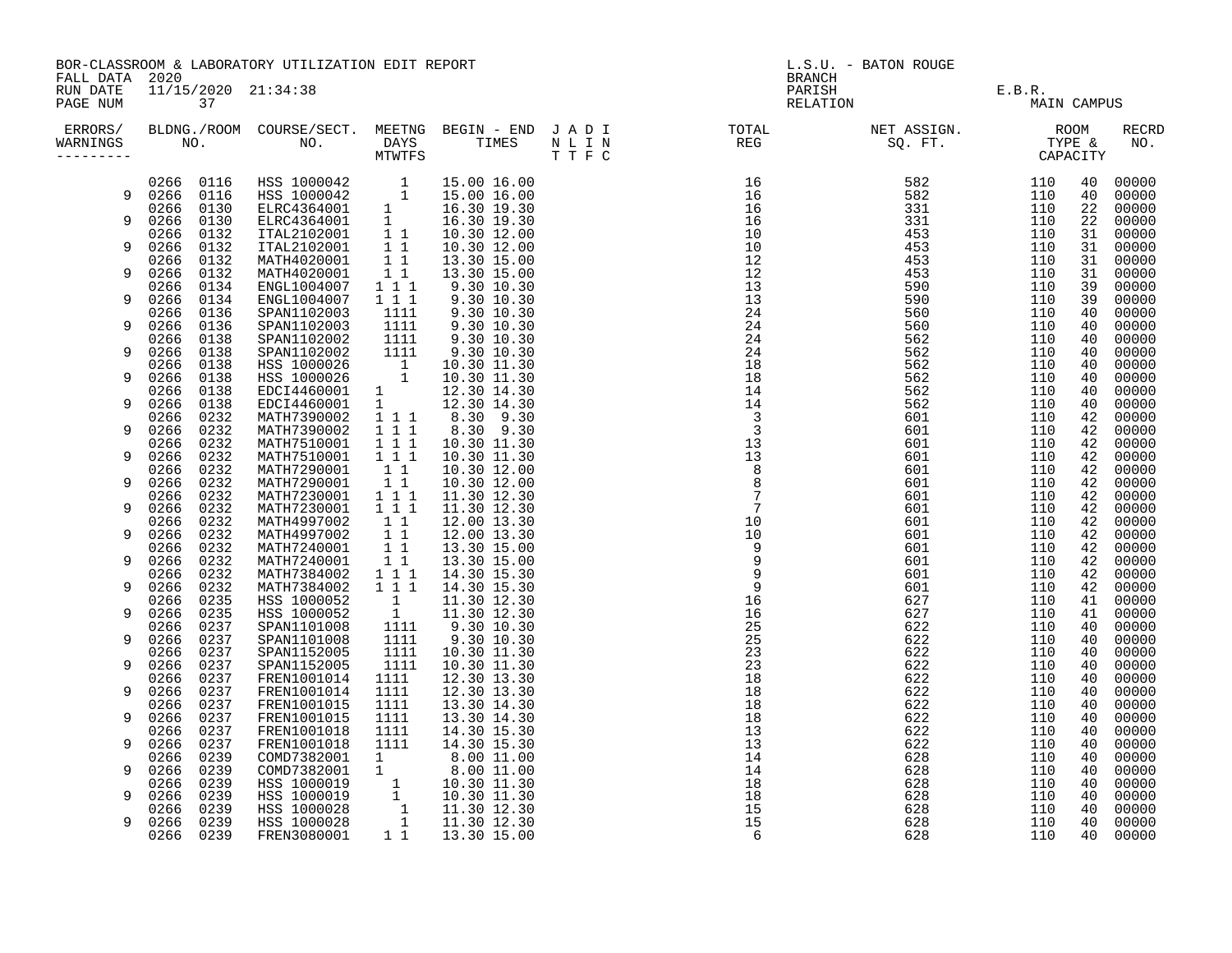| FALL DATA 2020       | BOR-CLASSROOM & LABORATORY UTILIZATION EDIT REPORT                                                                                                                                                                                                             |              |                                                                                                                                                                                                                                                                            |                                       |                                                                                                                                                                                                                                                                                                                                                      |  | L.S.U. - BATON ROUGE<br><b>BRANCH</b>                                                                                                                                                                                                                                                                                                                                                             |                               |             |          |                |  |
|----------------------|----------------------------------------------------------------------------------------------------------------------------------------------------------------------------------------------------------------------------------------------------------------|--------------|----------------------------------------------------------------------------------------------------------------------------------------------------------------------------------------------------------------------------------------------------------------------------|---------------------------------------|------------------------------------------------------------------------------------------------------------------------------------------------------------------------------------------------------------------------------------------------------------------------------------------------------------------------------------------------------|--|---------------------------------------------------------------------------------------------------------------------------------------------------------------------------------------------------------------------------------------------------------------------------------------------------------------------------------------------------------------------------------------------------|-------------------------------|-------------|----------|----------------|--|
| RUN DATE<br>PAGE NUM | 11/15/2020 21:34:38<br>38<br>ERRORS/ BLDNG./ROOM COURSE/SECT. MEETNG BEGIN – END JADI TOTAL TOTAL NETASSIGN. NET ASSIGN. ROOM ROOM COURSE/SECT. MEETNG BEGIN – END JADI TOTAL TOTAL NETASSIGN. TYPE &<br>WARNINGS NO. NO. DAYS TIMES NLIN REG SQ.FT. TYPE & CA |              |                                                                                                                                                                                                                                                                            |                                       |                                                                                                                                                                                                                                                                                                                                                      |  |                                                                                                                                                                                                                                                                                                                                                                                                   | PARISH E.B.R.<br>RELATION MAI | MAIN CAMPUS |          |                |  |
| WARNINGS             |                                                                                                                                                                                                                                                                |              |                                                                                                                                                                                                                                                                            |                                       |                                                                                                                                                                                                                                                                                                                                                      |  | $\begin{smallmatrix} 1&\text{R1} & \text{R2} & \text{R3} & \text{R3} & \text{R4} & \text{R5} & \text{R5} & \text{R6} & \text{R8} & \text{R8} & \text{R8} & \text{R8} & \text{R8} & \text{R9} & \text{R1} & \text{R1} & \text{R2} & \text{R3} & \text{R4} & \text{R5} & \text{R6} & \text{R8} & \text{R8} & \text{R8} & \text{R8} & \text{R8} & \text{R8} & \text{R8} & \text{R8} & \text{R8} & \$ |                               |             |          | RECRD<br>NO.   |  |
| 9                    | 0266 0239                                                                                                                                                                                                                                                      |              |                                                                                                                                                                                                                                                                            |                                       | FREN3080001 11 13.30 15.00                                                                                                                                                                                                                                                                                                                           |  |                                                                                                                                                                                                                                                                                                                                                                                                   |                               |             | 40       | 00000          |  |
|                      | 0266 0240                                                                                                                                                                                                                                                      |              | MATH4153001 1 1 1 10.30 11.30                                                                                                                                                                                                                                              |                                       |                                                                                                                                                                                                                                                                                                                                                      |  |                                                                                                                                                                                                                                                                                                                                                                                                   |                               |             | 32       | 00000          |  |
| 9                    | 0266<br>0240                                                                                                                                                                                                                                                   |              | MATH4153001 1 1 1                                                                                                                                                                                                                                                          |                                       | 10.30 11.30                                                                                                                                                                                                                                                                                                                                          |  |                                                                                                                                                                                                                                                                                                                                                                                                   |                               |             | 32       | 00000          |  |
| 9                    | 0240<br>0266<br>0266<br>0240                                                                                                                                                                                                                                   |              | MATH4019001                                                                                                                                                                                                                                                                | $\begin{array}{c} 1 \\ 1 \end{array}$ | 12.30 13.30                                                                                                                                                                                                                                                                                                                                          |  |                                                                                                                                                                                                                                                                                                                                                                                                   |                               |             | 32<br>32 | 00000<br>00000 |  |
|                      | 0266<br>0241                                                                                                                                                                                                                                                   |              | MATH4019001<br>FREN1001005<br>FREN1001005                                                                                                                                                                                                                                  | 1111                                  | $\begin{bmatrix} 1 & 12.30 & 13.30 \ 1111 & 9.30 & 10.30 \ 1111 & 9.30 & 10.30 \ 1111 & 9.30 & 10.30 \ 1111 & 9.30 & 10.30 \ 1111 & 9.30 & 10.30 \ 1111 & 11.30 & 12.30 \ \end{bmatrix}$                                                                                                                                                             |  |                                                                                                                                                                                                                                                                                                                                                                                                   |                               |             | 46       | 00000          |  |
| 9                    | 0266<br>0241                                                                                                                                                                                                                                                   |              |                                                                                                                                                                                                                                                                            | 1111                                  |                                                                                                                                                                                                                                                                                                                                                      |  |                                                                                                                                                                                                                                                                                                                                                                                                   |                               |             | 46       | 00000          |  |
|                      | 0266                                                                                                                                                                                                                                                           | 0243         | FREN1002004                                                                                                                                                                                                                                                                |                                       |                                                                                                                                                                                                                                                                                                                                                      |  |                                                                                                                                                                                                                                                                                                                                                                                                   |                               |             | 42       | 00000          |  |
| 9                    | 0266<br>0243                                                                                                                                                                                                                                                   |              | FREN1002004                                                                                                                                                                                                                                                                |                                       |                                                                                                                                                                                                                                                                                                                                                      |  |                                                                                                                                                                                                                                                                                                                                                                                                   |                               |             | 42       | 00000          |  |
|                      | 0243<br>0266                                                                                                                                                                                                                                                   |              | MATH2025001<br>MATH2025001                                                                                                                                                                                                                                                 |                                       |                                                                                                                                                                                                                                                                                                                                                      |  |                                                                                                                                                                                                                                                                                                                                                                                                   |                               |             | 42       | 00000          |  |
| 9                    | 0266<br>0243                                                                                                                                                                                                                                                   |              |                                                                                                                                                                                                                                                                            | 1 1 1                                 | 11.30 12.30                                                                                                                                                                                                                                                                                                                                          |  |                                                                                                                                                                                                                                                                                                                                                                                                   |                               |             | 42       | 00000          |  |
|                      | 0243<br>0266                                                                                                                                                                                                                                                   |              | GREK2103001                                                                                                                                                                                                                                                                | $1 1 1$                               | 12.30 13.30                                                                                                                                                                                                                                                                                                                                          |  |                                                                                                                                                                                                                                                                                                                                                                                                   |                               |             | 42       | 00000          |  |
| 9                    | 0266<br>0243<br>0243<br>0266                                                                                                                                                                                                                                   |              | GREK2103001<br>EXST7142001<br>GREK2103001 1 1 1 12.30 13.30<br>EXST7142001 1 1 13.30 15.00<br>EXST7142001 1 1 13.30 15.00<br>EXST7142001 1 1 14.30 16.00<br>ANSC4050001 1 1 14.30 16.00<br>ANSC4050001 1 11.30 12.30<br>MATH4019001 1 11.30 12.30<br>MATH4019001 1 12.30 1 | $1 1 1$                               | 12.30 13.30                                                                                                                                                                                                                                                                                                                                          |  |                                                                                                                                                                                                                                                                                                                                                                                                   |                               |             | 42<br>42 | 00000<br>00000 |  |
| 9                    | 0266<br>0243                                                                                                                                                                                                                                                   |              |                                                                                                                                                                                                                                                                            |                                       |                                                                                                                                                                                                                                                                                                                                                      |  |                                                                                                                                                                                                                                                                                                                                                                                                   |                               |             | 42       | 00000          |  |
|                      | 0243<br>0266                                                                                                                                                                                                                                                   |              |                                                                                                                                                                                                                                                                            |                                       |                                                                                                                                                                                                                                                                                                                                                      |  |                                                                                                                                                                                                                                                                                                                                                                                                   |                               |             | 42       | 00000          |  |
| 9                    | 0266<br>0243                                                                                                                                                                                                                                                   |              |                                                                                                                                                                                                                                                                            |                                       |                                                                                                                                                                                                                                                                                                                                                      |  |                                                                                                                                                                                                                                                                                                                                                                                                   |                               |             | 42       | 00000          |  |
|                      | 0244<br>0266                                                                                                                                                                                                                                                   |              |                                                                                                                                                                                                                                                                            |                                       |                                                                                                                                                                                                                                                                                                                                                      |  |                                                                                                                                                                                                                                                                                                                                                                                                   |                               |             | 39       | 00000          |  |
| 9                    | 0266                                                                                                                                                                                                                                                           | 0244         |                                                                                                                                                                                                                                                                            |                                       |                                                                                                                                                                                                                                                                                                                                                      |  |                                                                                                                                                                                                                                                                                                                                                                                                   |                               |             | 39       | 00000          |  |
|                      | 0266                                                                                                                                                                                                                                                           | 0244         |                                                                                                                                                                                                                                                                            |                                       |                                                                                                                                                                                                                                                                                                                                                      |  |                                                                                                                                                                                                                                                                                                                                                                                                   |                               |             | 39       | 00000          |  |
| 9                    | 0266                                                                                                                                                                                                                                                           | 0244         |                                                                                                                                                                                                                                                                            |                                       |                                                                                                                                                                                                                                                                                                                                                      |  |                                                                                                                                                                                                                                                                                                                                                                                                   |                               |             | 39       | 00000          |  |
|                      | 0266                                                                                                                                                                                                                                                           | 0276         |                                                                                                                                                                                                                                                                            |                                       |                                                                                                                                                                                                                                                                                                                                                      |  |                                                                                                                                                                                                                                                                                                                                                                                                   |                               |             | 41       | 00000          |  |
| 9                    | 0266                                                                                                                                                                                                                                                           | 0276         |                                                                                                                                                                                                                                                                            |                                       |                                                                                                                                                                                                                                                                                                                                                      |  |                                                                                                                                                                                                                                                                                                                                                                                                   |                               |             | 41       | 00000          |  |
| 9                    | 0266<br>0284                                                                                                                                                                                                                                                   |              |                                                                                                                                                                                                                                                                            |                                       |                                                                                                                                                                                                                                                                                                                                                      |  |                                                                                                                                                                                                                                                                                                                                                                                                   |                               |             | 40       | 00000          |  |
|                      | 0266<br>0266                                                                                                                                                                                                                                                   | 0284<br>0284 | SPAN1101001 1111<br>SPAN1102001                                                                                                                                                                                                                                            | 1111                                  | 7.30 8.30<br>8.30 9.30                                                                                                                                                                                                                                                                                                                               |  |                                                                                                                                                                                                                                                                                                                                                                                                   |                               |             | 40<br>40 | 00000<br>00000 |  |
| 9                    | 0266                                                                                                                                                                                                                                                           | 0284         | SPAN1102001                                                                                                                                                                                                                                                                | 1111                                  | 8.30 9.30                                                                                                                                                                                                                                                                                                                                            |  |                                                                                                                                                                                                                                                                                                                                                                                                   |                               |             | 40       | 00000          |  |
|                      | 0266<br>0284                                                                                                                                                                                                                                                   |              | SPAN1101005                                                                                                                                                                                                                                                                | 1111                                  |                                                                                                                                                                                                                                                                                                                                                      |  |                                                                                                                                                                                                                                                                                                                                                                                                   |                               |             | 40       | 00000          |  |
| 9                    | 0266<br>0284                                                                                                                                                                                                                                                   |              | SPAN1101005                                                                                                                                                                                                                                                                | 1111                                  | 9.30 10.30<br>9.30 10.30                                                                                                                                                                                                                                                                                                                             |  |                                                                                                                                                                                                                                                                                                                                                                                                   |                               |             | 40       | 00000          |  |
|                      | 0266<br>0284                                                                                                                                                                                                                                                   |              | SPAN1102004                                                                                                                                                                                                                                                                | 1111                                  | 10.30 11.30                                                                                                                                                                                                                                                                                                                                          |  |                                                                                                                                                                                                                                                                                                                                                                                                   |                               |             | 40       | 00000          |  |
| 9                    | 0266<br>0284                                                                                                                                                                                                                                                   |              | SPAN1102004                                                                                                                                                                                                                                                                | 1111                                  | 10.30 11.30                                                                                                                                                                                                                                                                                                                                          |  |                                                                                                                                                                                                                                                                                                                                                                                                   |                               |             | 40       | 00000          |  |
|                      | 0266 0284                                                                                                                                                                                                                                                      |              | SPAN1101013                                                                                                                                                                                                                                                                | 1111                                  | 11.30 12.30                                                                                                                                                                                                                                                                                                                                          |  |                                                                                                                                                                                                                                                                                                                                                                                                   |                               |             | 40       | 00000          |  |
| 9                    | 0266<br>0284                                                                                                                                                                                                                                                   |              | SPAN1101013                                                                                                                                                                                                                                                                | 1111<br>1111                          | 11.30 12.30                                                                                                                                                                                                                                                                                                                                          |  |                                                                                                                                                                                                                                                                                                                                                                                                   |                               |             | 40       | 00000          |  |
|                      | 0266                                                                                                                                                                                                                                                           | 0284         | SPAN1101019                                                                                                                                                                                                                                                                |                                       | 12.30 13.30                                                                                                                                                                                                                                                                                                                                          |  |                                                                                                                                                                                                                                                                                                                                                                                                   |                               |             | 40       | 00000          |  |
| 9                    | 0266<br>0266<br>0284                                                                                                                                                                                                                                           | 0284         | SPAN1101019<br>COMD7382002<br>COMD7382002                                                                                                                                                                                                                                  | 1111                                  | 12.30 13.30                                                                                                                                                                                                                                                                                                                                          |  |                                                                                                                                                                                                                                                                                                                                                                                                   |                               |             | 40<br>40 | 00000<br>00000 |  |
| 9                    | 0266<br>0284                                                                                                                                                                                                                                                   |              |                                                                                                                                                                                                                                                                            | $\begin{array}{c} 1 \\ 1 \end{array}$ | 13.00 16.00<br>13.00 16.00                                                                                                                                                                                                                                                                                                                           |  |                                                                                                                                                                                                                                                                                                                                                                                                   |                               |             | 40       | 00000          |  |
|                      | 0266                                                                                                                                                                                                                                                           | 0284         |                                                                                                                                                                                                                                                                            |                                       |                                                                                                                                                                                                                                                                                                                                                      |  |                                                                                                                                                                                                                                                                                                                                                                                                   |                               |             | 40       | 00000          |  |
| 9                    | 0266                                                                                                                                                                                                                                                           | 0284         |                                                                                                                                                                                                                                                                            |                                       |                                                                                                                                                                                                                                                                                                                                                      |  |                                                                                                                                                                                                                                                                                                                                                                                                   |                               |             | 40       | 00000          |  |
|                      | 0273                                                                                                                                                                                                                                                           | 0012         |                                                                                                                                                                                                                                                                            |                                       |                                                                                                                                                                                                                                                                                                                                                      |  |                                                                                                                                                                                                                                                                                                                                                                                                   |                               |             | 32       | 00000          |  |
| 9                    | 0273<br>0012                                                                                                                                                                                                                                                   |              |                                                                                                                                                                                                                                                                            |                                       |                                                                                                                                                                                                                                                                                                                                                      |  |                                                                                                                                                                                                                                                                                                                                                                                                   |                               |             | 32       | 00000          |  |
|                      | 0273                                                                                                                                                                                                                                                           | 0012         |                                                                                                                                                                                                                                                                            |                                       |                                                                                                                                                                                                                                                                                                                                                      |  |                                                                                                                                                                                                                                                                                                                                                                                                   |                               |             | 32       | 00000          |  |
| 9                    | 0273                                                                                                                                                                                                                                                           | 0012         |                                                                                                                                                                                                                                                                            |                                       |                                                                                                                                                                                                                                                                                                                                                      |  |                                                                                                                                                                                                                                                                                                                                                                                                   |                               |             | 32       | 00000          |  |
|                      | 0273                                                                                                                                                                                                                                                           | 0012         |                                                                                                                                                                                                                                                                            |                                       |                                                                                                                                                                                                                                                                                                                                                      |  |                                                                                                                                                                                                                                                                                                                                                                                                   |                               |             | 32       | 00000          |  |
| 9                    | 0273<br>0012                                                                                                                                                                                                                                                   |              |                                                                                                                                                                                                                                                                            |                                       |                                                                                                                                                                                                                                                                                                                                                      |  |                                                                                                                                                                                                                                                                                                                                                                                                   |                               |             | 32       | 00000          |  |
| 9                    | 0273<br>0273                                                                                                                                                                                                                                                   | 0012         |                                                                                                                                                                                                                                                                            |                                       |                                                                                                                                                                                                                                                                                                                                                      |  |                                                                                                                                                                                                                                                                                                                                                                                                   |                               |             | 32<br>32 | 00000          |  |
|                      | 0012<br>0273                                                                                                                                                                                                                                                   | 0012         |                                                                                                                                                                                                                                                                            |                                       |                                                                                                                                                                                                                                                                                                                                                      |  |                                                                                                                                                                                                                                                                                                                                                                                                   |                               |             | 32       | 00000<br>00000 |  |
| 9                    | 0273<br>0012                                                                                                                                                                                                                                                   |              |                                                                                                                                                                                                                                                                            |                                       |                                                                                                                                                                                                                                                                                                                                                      |  |                                                                                                                                                                                                                                                                                                                                                                                                   |                               |             | 32       | 00000          |  |
|                      | 0273 0110                                                                                                                                                                                                                                                      |              |                                                                                                                                                                                                                                                                            |                                       |                                                                                                                                                                                                                                                                                                                                                      |  |                                                                                                                                                                                                                                                                                                                                                                                                   |                               |             | 36       | 00000          |  |
| 9                    | 0273 0110                                                                                                                                                                                                                                                      |              |                                                                                                                                                                                                                                                                            |                                       | $\begin{tabular}{l c c c} \multicolumn{1}{c}{\textbf{COMD7382002}} & 1 & 13.00 16.00 \\ \multicolumn{1}{c}{\textbf{SPAN1152010}} & 1111 & 13.30 14.30 \\ \multicolumn{1}{c}{\textbf{SPAN1152010}} & 1111 & 13.30 14.30 \\ \multicolumn{1}{c}{\textbf{BIOL4161001}} & 1 & 9.30 12.30 \\ \multicolumn{1}{c}{\textbf{BIOL4161004}} & 1 & 9.30 12.30 \\$ |  |                                                                                                                                                                                                                                                                                                                                                                                                   |                               |             | 36       | 00000          |  |
|                      |                                                                                                                                                                                                                                                                |              |                                                                                                                                                                                                                                                                            |                                       |                                                                                                                                                                                                                                                                                                                                                      |  |                                                                                                                                                                                                                                                                                                                                                                                                   |                               |             |          |                |  |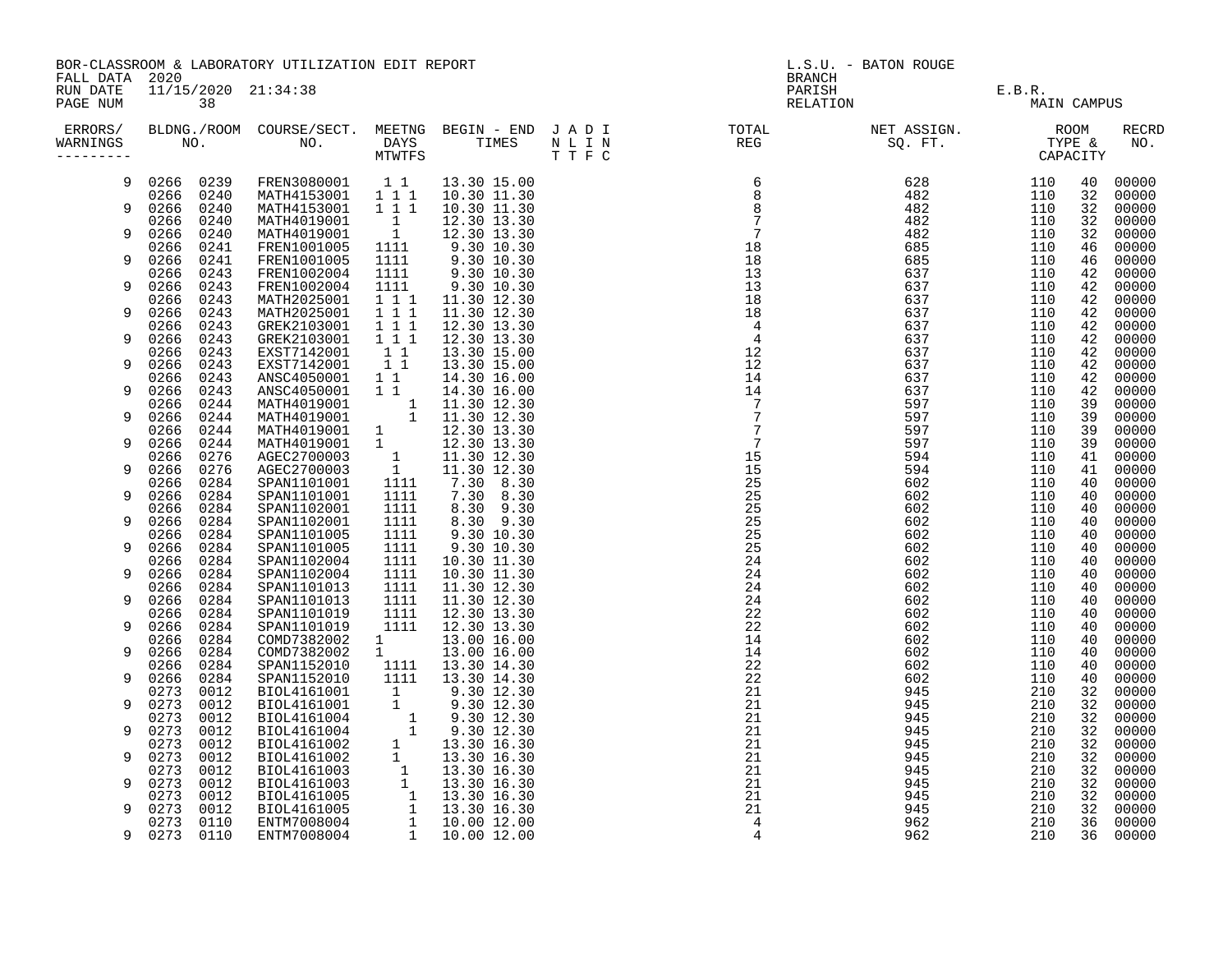| FALL DATA 2020       |                   |              | BOR-CLASSROOM & LABORATORY UTILIZATION EDIT REPORT                                                                                                                                                                                                                                                                                                                                             |           |             | L.S.U. - BATON ROUGE<br><b>BRANCH</b> |  |                               |             |          |                     |
|----------------------|-------------------|--------------|------------------------------------------------------------------------------------------------------------------------------------------------------------------------------------------------------------------------------------------------------------------------------------------------------------------------------------------------------------------------------------------------|-----------|-------------|---------------------------------------|--|-------------------------------|-------------|----------|---------------------|
| RUN DATE<br>PAGE NUM |                   | 39           | 11/15/2020 21:34:38                                                                                                                                                                                                                                                                                                                                                                            |           |             |                                       |  | PARISH E.B.R.<br>RELATION MAI | MAIN CAMPUS |          |                     |
| ERRORS/<br>WARNINGS  |                   |              |                                                                                                                                                                                                                                                                                                                                                                                                |           |             |                                       |  |                               |             |          | <b>RECRD</b><br>NO. |
|                      |                   |              | $\begin{array}{cccccccc} 0273 & 0110 & \text{ENTM}7001001 & 1 & 1 & 1 & 13.00 & 14.00 \\ 0273 & 0110 & \text{ENTM}7001001 & 1 & 1 & 1 & 13.00 & 14.00 \end{array}$                                                                                                                                                                                                                             |           |             |                                       |  |                               |             | 36       | 00000               |
| 9                    | 0273 0110         |              |                                                                                                                                                                                                                                                                                                                                                                                                |           |             |                                       |  |                               |             | 36       | 00000               |
| 9                    |                   | 0273 0110    | ENTM2001002 1<br>ENTM2001002 1<br>$\begin{tabular}{l c c c} \multicolumn{1}{c}{\textbf{ENTM2001002}} & 1 & 13.30 & 15.30 \\ \multicolumn{1}{c}{\textbf{ENTM2001001}} & 1 & 13.30 & 15.30 \\ \multicolumn{1}{c}{\textbf{ENTM7001001}} & 1 & 14.00 & 16.00 \\ \multicolumn{1}{c}{\textbf{ENTM7001001}} & 1 & 14.00 & 16.00 \\ \multicolumn{1}{c}{\textbf{ENTM2001001}} & 1 & 14.30 & 16.30 \\ \$ |           | 13.30 15.30 |                                       |  |                               |             | 36       | 00000               |
|                      | 0273 0110<br>0273 | 0110         |                                                                                                                                                                                                                                                                                                                                                                                                |           | 13.30 15.30 |                                       |  |                               |             | 36<br>36 | 00000<br>00000      |
| 9                    | 0273              | 0110         |                                                                                                                                                                                                                                                                                                                                                                                                |           |             |                                       |  |                               |             | 36       | 00000               |
|                      | 0273              | 0110         |                                                                                                                                                                                                                                                                                                                                                                                                |           |             |                                       |  |                               |             | 36       | 00000               |
| 9                    | 0273              | 0110         |                                                                                                                                                                                                                                                                                                                                                                                                |           |             |                                       |  |                               |             | 36       | 00000               |
|                      | 0273              | 0111         |                                                                                                                                                                                                                                                                                                                                                                                                |           |             |                                       |  |                               |             | 45       | 00000               |
| 9                    | 0273              | 0111         |                                                                                                                                                                                                                                                                                                                                                                                                |           |             |                                       |  |                               |             | 45       | 00000               |
|                      | 0273              | 0111         |                                                                                                                                                                                                                                                                                                                                                                                                |           |             |                                       |  |                               |             | 45       | 00000               |
| 9                    | 0273              | 0111         |                                                                                                                                                                                                                                                                                                                                                                                                |           |             |                                       |  |                               |             | 45       | 00000               |
| 9                    | 0273<br>0273      | 0111<br>0111 |                                                                                                                                                                                                                                                                                                                                                                                                |           |             |                                       |  |                               |             | 45<br>45 | 00000<br>00000      |
|                      | 0273              | 0111         |                                                                                                                                                                                                                                                                                                                                                                                                |           |             |                                       |  |                               |             | 45       | 00000               |
| 9                    | 0273              | 0111         |                                                                                                                                                                                                                                                                                                                                                                                                |           |             |                                       |  |                               |             | 45       | 00000               |
|                      | 0273              | 0111         |                                                                                                                                                                                                                                                                                                                                                                                                |           |             |                                       |  |                               |             | 45       | 00000               |
| 9                    | 0273              | 0111         |                                                                                                                                                                                                                                                                                                                                                                                                |           |             |                                       |  |                               |             | 45       | 00000               |
|                      | 0273              | 0119         |                                                                                                                                                                                                                                                                                                                                                                                                |           |             |                                       |  |                               |             | 32       | 00000               |
| 89                   | 0273              | 0119         |                                                                                                                                                                                                                                                                                                                                                                                                |           |             |                                       |  |                               |             | 32       | 00000               |
|                      | 0273              | 0119         |                                                                                                                                                                                                                                                                                                                                                                                                |           |             |                                       |  |                               |             | 32       | 00000               |
| 9                    | 0273<br>0273      | 0119<br>0119 |                                                                                                                                                                                                                                                                                                                                                                                                |           |             |                                       |  |                               |             | 32<br>32 | 00000<br>00000      |
| 89                   | 0273              | 0119         |                                                                                                                                                                                                                                                                                                                                                                                                |           |             |                                       |  |                               |             | 32       | 00000               |
|                      | 0273              | 0119         |                                                                                                                                                                                                                                                                                                                                                                                                |           |             |                                       |  |                               |             | 32       | 00000               |
| 9                    | 0273              | 0119         |                                                                                                                                                                                                                                                                                                                                                                                                |           |             |                                       |  |                               |             | 32       | 00000               |
|                      | 0273              | 0119         |                                                                                                                                                                                                                                                                                                                                                                                                |           |             |                                       |  |                               |             | 32       | 00000               |
| 89                   | 0273              | 0119         |                                                                                                                                                                                                                                                                                                                                                                                                |           |             |                                       |  |                               |             | 32       | 00000               |
|                      | 0273              | 0119         |                                                                                                                                                                                                                                                                                                                                                                                                |           |             |                                       |  |                               |             | 32       | 00000               |
| 9                    | 0273              | 0119         |                                                                                                                                                                                                                                                                                                                                                                                                |           |             |                                       |  |                               |             | 32       | 00000               |
|                      | 0273              | 0119         |                                                                                                                                                                                                                                                                                                                                                                                                |           |             |                                       |  |                               |             | 32<br>32 | 00000               |
| 89                   | 0273<br>0273      | 0119<br>0119 |                                                                                                                                                                                                                                                                                                                                                                                                |           |             |                                       |  |                               |             | 32       | 00000<br>00000      |
| 9                    | 0273              | 0119         |                                                                                                                                                                                                                                                                                                                                                                                                |           |             |                                       |  |                               |             | 32       | 00000               |
|                      | 0273              | 0136         | BIOL1207004 1 17.30 20.50<br>BIOL2051001 1 7.30 9.00<br>BIOL2051008 1 7.30 9.00<br>BIOL2051008 1 7.30 9.00<br>BIOL2051008 1 7.30 9.00<br>BIOL2051002 1 9.00 10.30<br>BIOL2051002 1 9.00 10.30<br>BIOL2051002 1 9.00 10.30<br>BIOL2051009 1 9.0                                                                                                                                                 |           |             |                                       |  |                               |             | 32       | 00000               |
| 89                   | 0273              | 0136         |                                                                                                                                                                                                                                                                                                                                                                                                |           |             |                                       |  |                               |             | 32       | 00000               |
|                      | 0273              | 0136         |                                                                                                                                                                                                                                                                                                                                                                                                |           |             |                                       |  |                               |             | 32       | 00000               |
| 89                   | 0273              | 0136         |                                                                                                                                                                                                                                                                                                                                                                                                |           |             |                                       |  |                               |             | 32       | 00000               |
|                      | 0273              | 0136         |                                                                                                                                                                                                                                                                                                                                                                                                |           |             |                                       |  |                               |             | 32       | 00000               |
| 89                   | 0273              | 0136         |                                                                                                                                                                                                                                                                                                                                                                                                |           |             |                                       |  |                               |             | 32       | 00000               |
| 89                   | 0273<br>0273      | 0136<br>0136 |                                                                                                                                                                                                                                                                                                                                                                                                |           |             |                                       |  |                               |             | 32<br>32 | 00000<br>00000      |
|                      | 0273              | 0136         | BIOL2051003                                                                                                                                                                                                                                                                                                                                                                                    | $1\quad1$ | 10.30 12.00 |                                       |  |                               |             | 32       | 00000               |
| 89                   | 0273              | 0136         | BIOL2051003                                                                                                                                                                                                                                                                                                                                                                                    | $1\quad1$ | 10.30 12.00 |                                       |  |                               |             | 32       | 00000               |
|                      | 0273              | 0136         | BIOL2051010                                                                                                                                                                                                                                                                                                                                                                                    | 11        | 10.30 12.00 |                                       |  |                               |             | 32       | 00000               |
| 89                   | 0273              | 0136         | BIOL2051010                                                                                                                                                                                                                                                                                                                                                                                    | 11        | 10.30 12.00 |                                       |  |                               |             | 32       | 00000               |
|                      | 0273              | 0136         | BIOL2051004                                                                                                                                                                                                                                                                                                                                                                                    | 11        | 12.00 13.30 |                                       |  |                               |             | 32       | 00000               |
| 89                   | 0273              | 0136         | BIOL2051004 11<br>BIOL2051011 11                                                                                                                                                                                                                                                                                                                                                               |           | 12.00 13.30 |                                       |  |                               |             | 32       | 00000               |
|                      | 0273              | 0136         |                                                                                                                                                                                                                                                                                                                                                                                                |           | 12.00 13.30 |                                       |  |                               |             | 32       | 00000               |
| 89                   | 0273              | 0136         | BIOL2051011                                                                                                                                                                                                                                                                                                                                                                                    | 11        | 12.00 13.30 |                                       |  |                               |             | 32       | 00000               |
|                      | 0273              | 0136         | BIOL2051005                                                                                                                                                                                                                                                                                                                                                                                    | $1\quad1$ | 13.30 15.00 |                                       |  |                               |             | 32       | 00000               |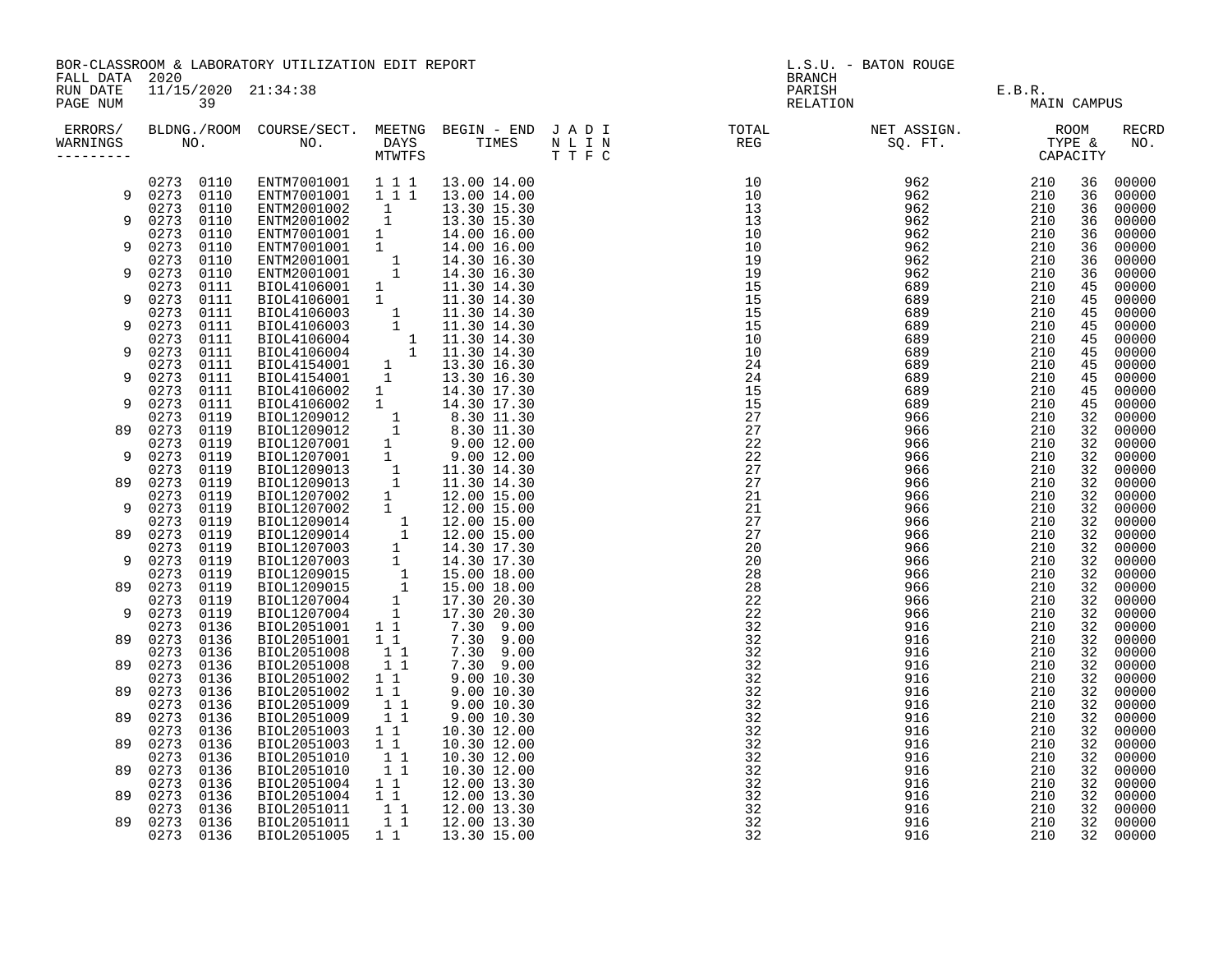| FALL DATA 2020       | BOR-CLASSROOM & LABORATORY UTILIZATION EDIT REPORT<br>11/15/2020 21:34:38 |              |                                                                                                                                                                                                                                                                                                           |                                                                          |                                           | L.S.U. - BATON ROUGE<br><b>BRANCH</b>                                                                                                                                                                                                                                                                                                                                                                                                                                                         |                                            |             |                |                         |
|----------------------|---------------------------------------------------------------------------|--------------|-----------------------------------------------------------------------------------------------------------------------------------------------------------------------------------------------------------------------------------------------------------------------------------------------------------|--------------------------------------------------------------------------|-------------------------------------------|-----------------------------------------------------------------------------------------------------------------------------------------------------------------------------------------------------------------------------------------------------------------------------------------------------------------------------------------------------------------------------------------------------------------------------------------------------------------------------------------------|--------------------------------------------|-------------|----------------|-------------------------|
| RUN DATE<br>PAGE NUM | 40                                                                        |              |                                                                                                                                                                                                                                                                                                           |                                                                          |                                           |                                                                                                                                                                                                                                                                                                                                                                                                                                                                                               | PARISH<br>PARISH E.B.R.<br>RELATION MAIN C | MAIN CAMPUS |                |                         |
| WARNINGS             |                                                                           |              |                                                                                                                                                                                                                                                                                                           |                                                                          |                                           | $\begin{tabular}{l} $N$ $\mathbf{1}$ $\mathbf{1}$ $\mathbf{1}$ $\mathbf{1}$ $\mathbf{1}$ $\mathbf{2}$ $\mathbf{3}$ $\mathbf{1}$ $\mathbf{3}$ $\mathbf{1}$ $\mathbf{3}$ $\mathbf{1}$ $\mathbf{3}$ $\mathbf{1}$ $\mathbf{3}$ $\mathbf{1}$ $\mathbf{3}$ $\mathbf{1}$ $\mathbf{3}$ $\mathbf{1}$ $\mathbf{3}$ $\mathbf{1}$ $\mathbf{3}$ $\mathbf{1}$ $\mathbf{3}$ $\mathbf{1}$ $\mathbf{3}$ $\mathbf{1}$ $\mathbf{3}$ $\mathbf{1}$ $\mathbf{3}$ $\mathbf{1}$ $\mathbf{3}$ $\mathbf{1}$ $\mathbf{3$ |                                            |             |                | <b>RECRD</b><br>NO.     |
| 89                   | 0273 0136<br>0273 0136                                                    |              |                                                                                                                                                                                                                                                                                                           |                                                                          | 13.30 15.00                               |                                                                                                                                                                                                                                                                                                                                                                                                                                                                                               |                                            |             | 32<br>32       | 00000<br>00000          |
|                      | 89 0273 0136                                                              |              |                                                                                                                                                                                                                                                                                                           |                                                                          |                                           |                                                                                                                                                                                                                                                                                                                                                                                                                                                                                               |                                            |             | 32             | 00000                   |
| 89                   | 0273 0136<br>0273 0136<br>0273 0136                                       |              | BIOL2051006<br>BIOL2051006<br>BIOL2051013                                                                                                                                                                                                                                                                 | $1\quad1$<br>$\begin{array}{rr} 1&1\\ &1&1\\ &1&1 \end{array}$           | 15.00 16.30<br>15.00 16.30<br>15.00 16.30 |                                                                                                                                                                                                                                                                                                                                                                                                                                                                                               |                                            |             | 32<br>32<br>32 | 00000<br>00000<br>00000 |
|                      | 89 0273                                                                   | 0136         | BIOL2051013                                                                                                                                                                                                                                                                                               |                                                                          | 15.00 16.30                               |                                                                                                                                                                                                                                                                                                                                                                                                                                                                                               |                                            |             | 32             | 00000                   |
| 89                   | 0273<br>0273                                                              | 0136<br>0136 | BIOL2051007<br>BIOL2051007                                                                                                                                                                                                                                                                                | $1\quad1$<br>11                                                          | 16.30 18.00<br>16.30 18.00                |                                                                                                                                                                                                                                                                                                                                                                                                                                                                                               |                                            |             | 32<br>32       | 00000<br>00000          |
|                      | 0273<br>89 0273                                                           | 0136<br>0136 | BIOL2051014<br>BIOL2051014                                                                                                                                                                                                                                                                                | $\begin{bmatrix} 1 \\ 1 \\ 1 \end{bmatrix}$                              | 16.30 18.00<br>16.30 18.00                |                                                                                                                                                                                                                                                                                                                                                                                                                                                                                               |                                            |             | 32<br>32       | 00000<br>00000          |
|                      | 0273                                                                      | 0138         | $\begin{tabular}{@{}c@{}}l@{}}\text{BIOL2051014} & 1 & 1 & 16.30 & 18.00 \\ \text{BIOL1012001} & 1 & 1 & 12.00 & 13.30 \\ \text{BIOL1012001} & 1 & 1 & 12.00 & 13.30 \\ \text{BIOL1012002} & 1 & 1 & 13.30 & 15.00 \\ \text{BIOL1012002} & 1 & 1 & 13.30 & 15.00 \\ \text{BIOL3060001} & 1 & 13.30 & 16.$ |                                                                          |                                           |                                                                                                                                                                                                                                                                                                                                                                                                                                                                                               |                                            |             | 19             | 00000                   |
| 89                   | 0273                                                                      | 0138         |                                                                                                                                                                                                                                                                                                           |                                                                          |                                           |                                                                                                                                                                                                                                                                                                                                                                                                                                                                                               |                                            |             | 19             | 00000                   |
| 89                   | 0273<br>0273                                                              | 0138<br>0138 |                                                                                                                                                                                                                                                                                                           |                                                                          |                                           |                                                                                                                                                                                                                                                                                                                                                                                                                                                                                               |                                            |             | 19<br>19       | 00000<br>00000          |
|                      | 0273                                                                      | 0308         |                                                                                                                                                                                                                                                                                                           |                                                                          |                                           |                                                                                                                                                                                                                                                                                                                                                                                                                                                                                               |                                            |             | 24             | 00000                   |
| 9                    | 0273 0308                                                                 |              |                                                                                                                                                                                                                                                                                                           |                                                                          |                                           |                                                                                                                                                                                                                                                                                                                                                                                                                                                                                               |                                            |             | 24             | 00000                   |
| 9                    | 0273<br>0273 0501                                                         | 0501         |                                                                                                                                                                                                                                                                                                           |                                                                          |                                           |                                                                                                                                                                                                                                                                                                                                                                                                                                                                                               |                                            |             | 24<br>24       | 00000<br>00000          |
|                      | 0273 0501                                                                 |              |                                                                                                                                                                                                                                                                                                           |                                                                          |                                           |                                                                                                                                                                                                                                                                                                                                                                                                                                                                                               |                                            |             | 24             | 00000                   |
| 9                    | 0273 0501                                                                 |              |                                                                                                                                                                                                                                                                                                           |                                                                          |                                           |                                                                                                                                                                                                                                                                                                                                                                                                                                                                                               |                                            |             | 24             | 00000                   |
|                      | 0273 0536                                                                 |              |                                                                                                                                                                                                                                                                                                           |                                                                          |                                           |                                                                                                                                                                                                                                                                                                                                                                                                                                                                                               |                                            |             | 28             | 00000                   |
|                      | 89 0273 0536<br>0273 0555                                                 |              |                                                                                                                                                                                                                                                                                                           |                                                                          |                                           |                                                                                                                                                                                                                                                                                                                                                                                                                                                                                               |                                            |             | 28<br>10       | 00000<br>00000          |
|                      | 89 0273 0555                                                              |              |                                                                                                                                                                                                                                                                                                           |                                                                          |                                           |                                                                                                                                                                                                                                                                                                                                                                                                                                                                                               |                                            |             | 10             | 00000                   |
|                      | 0352                                                                      | 0103         |                                                                                                                                                                                                                                                                                                           |                                                                          |                                           |                                                                                                                                                                                                                                                                                                                                                                                                                                                                                               |                                            |             | 16             | 00000                   |
|                      | 89 0352 0103<br>0352 0103                                                 |              | CHEM1212017                                                                                                                                                                                                                                                                                               | 11<br>$1\quad1$                                                          | 10.30 12.30<br>10.30 12.30                |                                                                                                                                                                                                                                                                                                                                                                                                                                                                                               |                                            |             | 16<br>16       | 00000                   |
| 9                    | 0352 0103                                                                 |              | CHEM1212053<br>CHEM1212053                                                                                                                                                                                                                                                                                | $1\quad1$                                                                | 10.30 12.30                               |                                                                                                                                                                                                                                                                                                                                                                                                                                                                                               |                                            |             | 16             | 00000<br>00000          |
|                      | 0352 0103                                                                 |              |                                                                                                                                                                                                                                                                                                           |                                                                          | 13.30 15.30                               |                                                                                                                                                                                                                                                                                                                                                                                                                                                                                               |                                            |             | 16             | 00000                   |
|                      |                                                                           |              | CHEM1212026<br>CHEM1212026<br>CHEM1212016                                                                                                                                                                                                                                                                 | $\begin{bmatrix} 1 & 1 \\ 1 & 1 \\ 1 & 1 \end{bmatrix}$                  | 13.30 15.30                               |                                                                                                                                                                                                                                                                                                                                                                                                                                                                                               |                                            |             | 16             | 00000                   |
|                      | 89 0352                                                                   |              |                                                                                                                                                                                                                                                                                                           |                                                                          | 10.30 12.30                               |                                                                                                                                                                                                                                                                                                                                                                                                                                                                                               |                                            |             | 16             | 00000                   |
|                      | 0352                                                                      | 0107<br>0107 | CHEM1212016<br>CHEM1212052                                                                                                                                                                                                                                                                                | $\begin{smallmatrix}1&&1\\&1\\1&&1\end{smallmatrix}$                     | 10.30 12.30<br>$10.30$ $12.30$            |                                                                                                                                                                                                                                                                                                                                                                                                                                                                                               |                                            |             | 16<br>16       | 00000<br>00000          |
|                      | 89 0352                                                                   | 0107         | CHEM1212052                                                                                                                                                                                                                                                                                               | 11                                                                       | 10.30 12.30                               |                                                                                                                                                                                                                                                                                                                                                                                                                                                                                               |                                            |             | 16             | 00000                   |
|                      | 0352                                                                      | 0107         | CHEM1212025                                                                                                                                                                                                                                                                                               | $\begin{array}{rr} & 1 & 1 \\ 1 & 1 & \\ 1 & 1 & \\ & 1 & 1 \end{array}$ | 13.30 15.30                               |                                                                                                                                                                                                                                                                                                                                                                                                                                                                                               |                                            |             | 16             | 00000                   |
|                      | 89 0352 0107<br>0352 0107                                                 |              | CHEM1212025                                                                                                                                                                                                                                                                                               |                                                                          | 13.30 15.30<br>15.30 17.30                |                                                                                                                                                                                                                                                                                                                                                                                                                                                                                               |                                            |             | 16<br>16       | 00000<br>00000          |
|                      | 89 0352 0107                                                              |              | CHEM1212034<br>CHEM1212034                                                                                                                                                                                                                                                                                | 11                                                                       | 15.30 17.30                               |                                                                                                                                                                                                                                                                                                                                                                                                                                                                                               |                                            |             | 16             | 00000                   |
|                      | 0352 0111                                                                 |              | CHEM1212042                                                                                                                                                                                                                                                                                               | $1\quad1$                                                                | 8.30 10.30<br>8.30 10.30                  |                                                                                                                                                                                                                                                                                                                                                                                                                                                                                               |                                            |             | 16             | 00000                   |
| 9                    | 0352 0111                                                                 |              | CHEM1212042                                                                                                                                                                                                                                                                                               | 11                                                                       |                                           |                                                                                                                                                                                                                                                                                                                                                                                                                                                                                               |                                            |             | 16             | 00000                   |
| 89                   | 0352 0111<br>0352 0111                                                    |              | CHEM1212015                                                                                                                                                                                                                                                                                               | 11<br>$1\quad1$                                                          | 10.30 12.30                               |                                                                                                                                                                                                                                                                                                                                                                                                                                                                                               |                                            |             | 16<br>16       | 00000<br>00000          |
|                      | 0352 0111                                                                 |              | CHEM1212015<br>CHEM1212051                                                                                                                                                                                                                                                                                | $1\quad1$                                                                | 10.30 12.30<br>10.30 12.30                |                                                                                                                                                                                                                                                                                                                                                                                                                                                                                               |                                            |             | 16             | 00000                   |
|                      | 89 0352 0111                                                              |              | CHEM1212051                                                                                                                                                                                                                                                                                               | 11                                                                       | 10.30 12.30                               |                                                                                                                                                                                                                                                                                                                                                                                                                                                                                               |                                            |             | 16             | 00000                   |
|                      | 0352 0111                                                                 |              | CHEM1212024                                                                                                                                                                                                                                                                                               | $1\quad1$                                                                | 13.30 15.30                               |                                                                                                                                                                                                                                                                                                                                                                                                                                                                                               |                                            |             | 16             | 00000                   |
|                      | 89 0352 0111<br>0352 0111                                                 |              | CHEM1212024 1 1<br>CHEM1212060 1 1<br>CHEM1212060 1 1                                                                                                                                                                                                                                                     |                                                                          | 13.30 15.30<br>13.30 15.30                | $\frac{1}{15}$<br>$\frac{1}{15}$                                                                                                                                                                                                                                                                                                                                                                                                                                                              |                                            |             | 16<br>16       | 00000<br>00000          |
|                      | 89 0352 0111                                                              |              |                                                                                                                                                                                                                                                                                                           |                                                                          | 13.30 15.30                               |                                                                                                                                                                                                                                                                                                                                                                                                                                                                                               |                                            |             | 16             | 00000                   |
|                      | 0352 0111                                                                 |              | CHEM1212033                                                                                                                                                                                                                                                                                               | $1\quad1$                                                                | 15.30 17.30                               |                                                                                                                                                                                                                                                                                                                                                                                                                                                                                               |                                            |             | 16             | 00000                   |
|                      | 89 0352 0111                                                              |              | CHEM1212033                                                                                                                                                                                                                                                                                               | 1 1                                                                      | 15.30 17.30                               |                                                                                                                                                                                                                                                                                                                                                                                                                                                                                               |                                            |             |                | 16 00000                |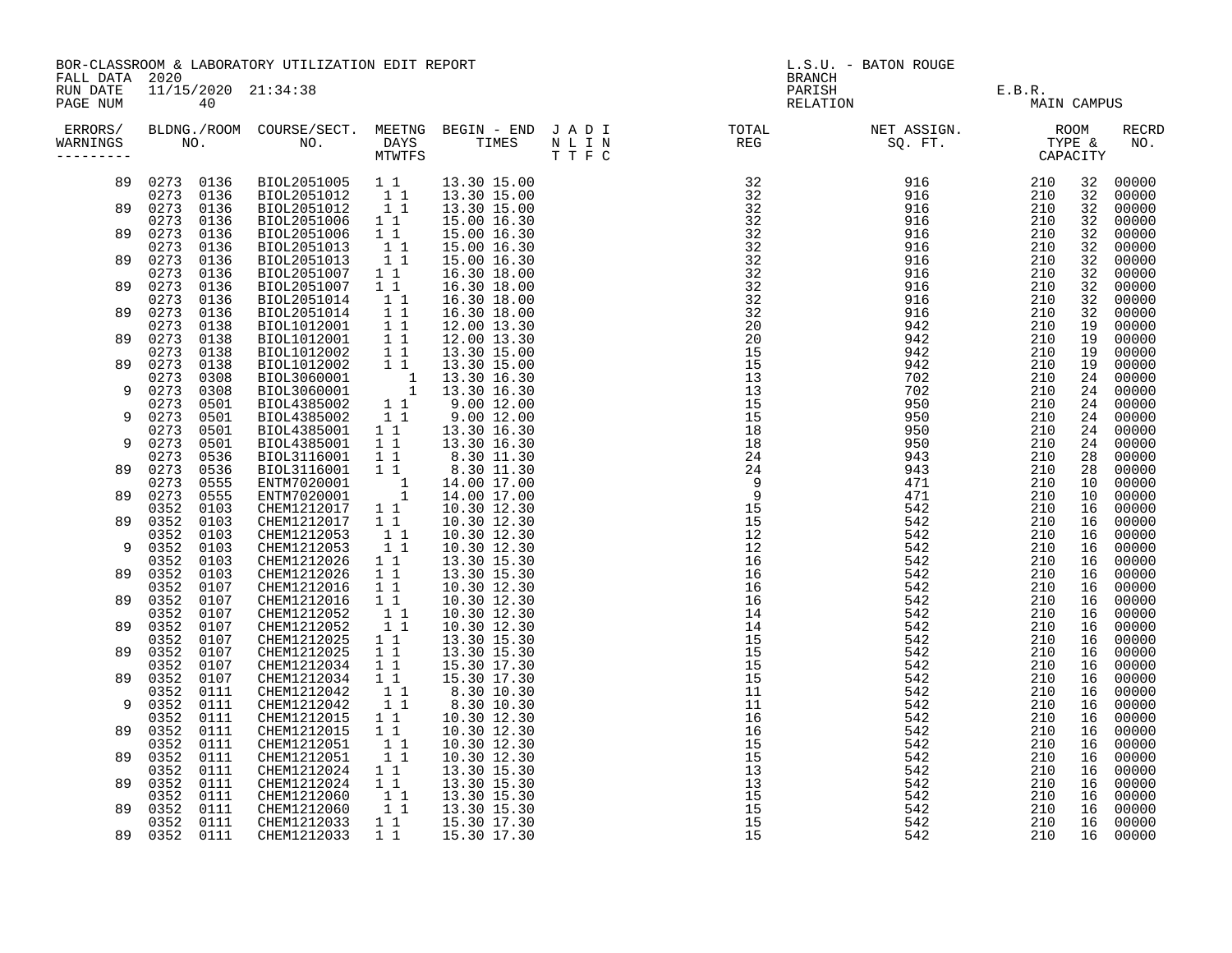| FALL DATA 2020       | BOR-CLASSROOM & LABORATORY UTILIZATION EDIT REPORT |                           |  |  |  | L.S.U. - BATON ROUGE<br>BRANCH |                                              |             |                |                               |
|----------------------|----------------------------------------------------|---------------------------|--|--|--|--------------------------------|----------------------------------------------|-------------|----------------|-------------------------------|
| RUN DATE<br>PAGE NUM |                                                    | 11/15/2020 21:34:38<br>41 |  |  |  |                                | PARISH<br>PARISH E.B.R.<br>RELATION MAIN CAM | MAIN CAMPUS |                |                               |
| ERRORS/<br>WARNINGS  |                                                    |                           |  |  |  |                                |                                              |             |                | <b>RECRD</b><br>NO.           |
|                      |                                                    |                           |  |  |  |                                |                                              |             | 16             | 16 00000<br>00000             |
|                      |                                                    |                           |  |  |  |                                |                                              |             | 16<br>16       | 00000<br>00000                |
|                      |                                                    |                           |  |  |  |                                |                                              |             | 16<br>16<br>16 | 00000<br>00000<br>00000       |
|                      |                                                    |                           |  |  |  |                                |                                              |             | 16<br>16       | 00000<br>00000                |
|                      |                                                    |                           |  |  |  |                                |                                              |             | 16<br>16       | 00000<br>00000                |
|                      |                                                    |                           |  |  |  |                                |                                              |             | 16<br>16       | 00000<br>00000                |
|                      |                                                    |                           |  |  |  |                                |                                              |             | 16<br>16<br>16 | 00000<br>00000<br>00000       |
|                      |                                                    |                           |  |  |  |                                |                                              |             | 16<br>16       | 00000<br>00000                |
|                      |                                                    |                           |  |  |  |                                |                                              |             | 16<br>16       | 00000<br>00000                |
|                      |                                                    |                           |  |  |  |                                |                                              |             | 16<br>16       | 00000<br>00000                |
|                      |                                                    |                           |  |  |  |                                |                                              |             | 16<br>16<br>16 | 00000<br>00000<br>00000       |
|                      |                                                    |                           |  |  |  |                                |                                              |             | 16<br>16       | 00000<br>00000                |
|                      |                                                    |                           |  |  |  |                                |                                              |             | 16<br>16       | 00000<br>00000                |
|                      |                                                    |                           |  |  |  |                                |                                              |             | 16<br>16<br>16 | 00000<br>00000<br>00000       |
|                      |                                                    |                           |  |  |  |                                |                                              |             | 16<br>16       | 00000<br>00000                |
|                      |                                                    |                           |  |  |  |                                |                                              |             | 16<br>16       | 00000<br>00000                |
|                      |                                                    |                           |  |  |  |                                |                                              |             | 16<br>16<br>16 | 00000<br>00000<br>00000       |
|                      |                                                    |                           |  |  |  |                                |                                              |             | 16<br>16       | 00000<br>00000                |
|                      |                                                    |                           |  |  |  |                                |                                              |             | 16<br>16<br>16 | 00000<br>00000                |
|                      |                                                    |                           |  |  |  |                                |                                              |             | 16<br>16       | 00000<br>00000<br>00000       |
|                      |                                                    |                           |  |  |  |                                |                                              |             | 16<br>16       | 00000<br>00000                |
|                      |                                                    |                           |  |  |  |                                |                                              |             | 16             | 00000<br>16 00000<br>16 00000 |
|                      |                                                    |                           |  |  |  |                                |                                              |             |                |                               |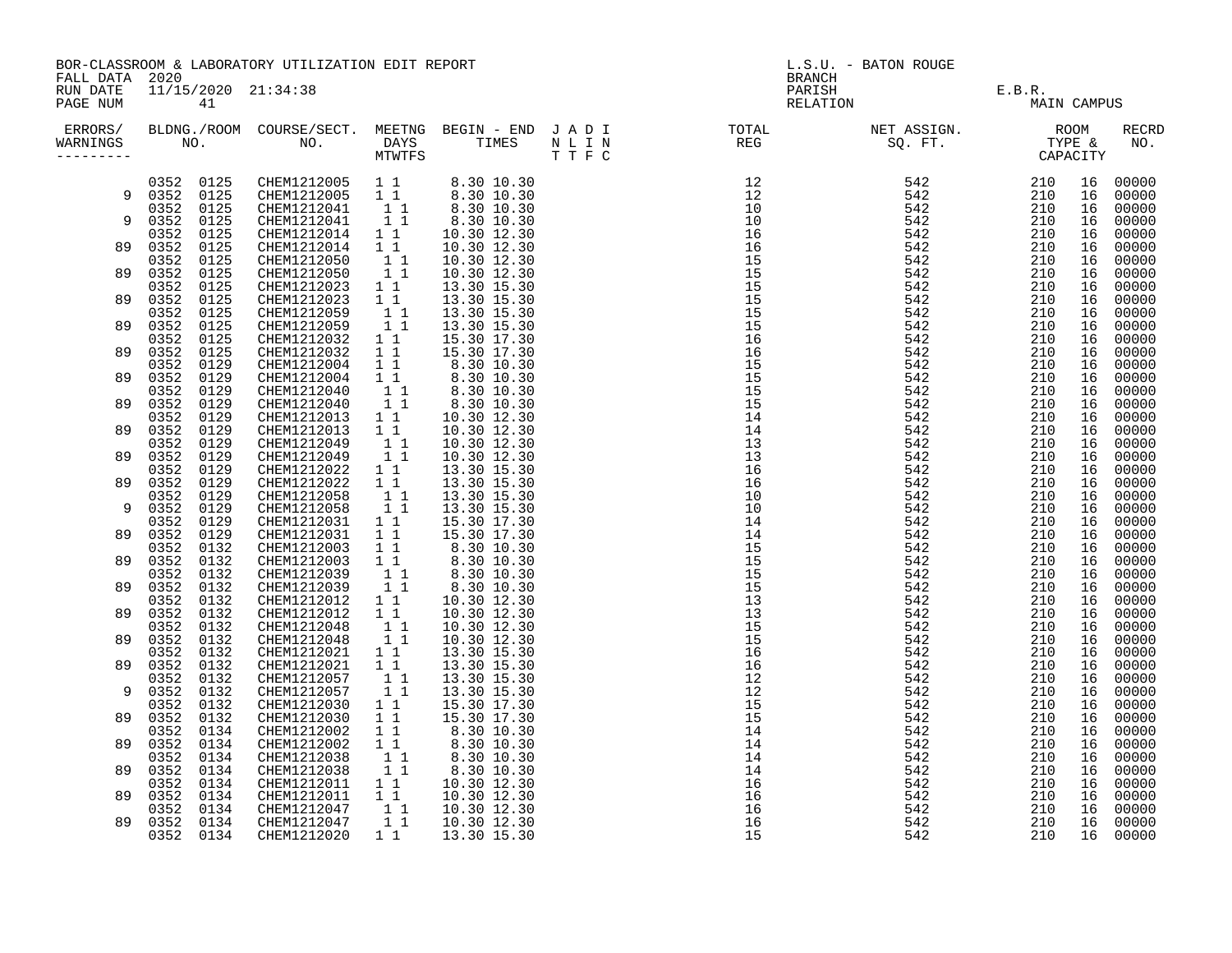| FALL DATA 2020       | BOR-CLASSROOM & LABORATORY UTILIZATION EDIT REPORT |                           |                                                                                                                                                                                                                                              |                  |                                                                                                                                                                                      |  | L.S.U. - BATON ROUGE<br>BRANCH |                                                                                                                                                                                                                                                                                                                                                                                                                                                          |             |  |                |  |
|----------------------|----------------------------------------------------|---------------------------|----------------------------------------------------------------------------------------------------------------------------------------------------------------------------------------------------------------------------------------------|------------------|--------------------------------------------------------------------------------------------------------------------------------------------------------------------------------------|--|--------------------------------|----------------------------------------------------------------------------------------------------------------------------------------------------------------------------------------------------------------------------------------------------------------------------------------------------------------------------------------------------------------------------------------------------------------------------------------------------------|-------------|--|----------------|--|
| RUN DATE<br>PAGE NUM |                                                    | 11/15/2020 21:34:38<br>42 |                                                                                                                                                                                                                                              |                  |                                                                                                                                                                                      |  |                                | PARISH E.B.R.<br>RELATION E.B.R. MAIN CAM                                                                                                                                                                                                                                                                                                                                                                                                                | MAIN CAMPUS |  |                |  |
| ERRORS/<br>WARNINGS  |                                                    |                           |                                                                                                                                                                                                                                              |                  |                                                                                                                                                                                      |  |                                | $\begin{tabular}{lllllllllllllllllllll} \texttt{BLDNG.} \texttt{ ROOM} & \texttt{COURSE/SECT.} & \texttt{MEETNG} & \texttt{BEGIN} & - & \texttt{END} & \texttt{J} & \texttt{A} & \texttt{D} & \texttt{I} & & & & \texttt{TOTAL} & & & \texttt{NET} & \texttt{ASSIGN.} & & & \texttt{ROOM} \\ \texttt{NO.} & & & & & & & \texttt{IMES} & & \texttt{N} & \texttt{I} & \texttt{N} & & & \texttt{REG} & & & \texttt{SQ. FT.} & & & \texttt{Type} & \texttt{$ |             |  | RECRD<br>NO.   |  |
|                      |                                                    |                           | $\begin{array}{cccccccc} 89 & 0352 & 0134 & \text{CHEM1212020} & 1 & 1 & 13.30 & 15.30 \\ 0352 & 0134 & \text{CHEM1212056} & 1 & 1 & 13.30 & 15.30 \\ 89 & 0352 & 0134 & \text{CHEM1212056} & 1 & 1 & 13.30 & 15.30 \\ \end{array}$          |                  |                                                                                                                                                                                      |  |                                |                                                                                                                                                                                                                                                                                                                                                                                                                                                          |             |  | 00000<br>00000 |  |
|                      | 0352 0134                                          |                           | CHEM1212029 1 1                                                                                                                                                                                                                              |                  | 15.30 17.30                                                                                                                                                                          |  |                                |                                                                                                                                                                                                                                                                                                                                                                                                                                                          |             |  | 00000<br>00000 |  |
| 89                   | 0352                                               | 0134                      |                                                                                                                                                                                                                                              | $1\quad1$        | 15.30 17.30                                                                                                                                                                          |  |                                |                                                                                                                                                                                                                                                                                                                                                                                                                                                          |             |  | 00000          |  |
|                      | 0352<br>89 0352                                    | 0138<br>0138              | CHEM1212029<br>CHEM1212001<br>CHEM1212001                                                                                                                                                                                                    |                  |                                                                                                                                                                                      |  |                                |                                                                                                                                                                                                                                                                                                                                                                                                                                                          |             |  | 00000<br>00000 |  |
| 89                   | 0352<br>0352                                       | 0138<br>0138              | CHEM1212037                                                                                                                                                                                                                                  |                  | $\begin{array}{cccc} 1 & 1 & 1 & 8 & .30 & 10 & .30 \ 1 & 1 & 8 & .30 & 10 & .30 \ 1 & 1 & 8 & .30 & 10 & .30 \ 1 & 1 & 8 & .30 & 10 & .30 \ 1 & 1 & 8 & .30 & 10 & .30 \end{array}$ |  |                                |                                                                                                                                                                                                                                                                                                                                                                                                                                                          |             |  | 00000<br>00000 |  |
| 89                   | 0352<br>0352                                       | 0138<br>0138              | CHEM1212037<br>CHEM1212010<br>CHEM1212010<br>CHEM1212010                                                                                                                                                                                     |                  | $\begin{array}{ccc} 1 & 1 & 10.30 & 12.30 \\ 1 & 1 & 10.30 & 12.30 \\ 1 & 1 & 10.30 & 12.30 \\ 1 & 1 & 10.30 & 12.30 \end{array}$                                                    |  |                                |                                                                                                                                                                                                                                                                                                                                                                                                                                                          |             |  | 00000<br>00000 |  |
|                      | 0352                                               | 0138                      | CHEM1212046                                                                                                                                                                                                                                  |                  |                                                                                                                                                                                      |  |                                |                                                                                                                                                                                                                                                                                                                                                                                                                                                          |             |  | 00000          |  |
| 89                   | 0352<br>0352                                       | 0138<br>0138              | CHEM1212046                                                                                                                                                                                                                                  | $\overline{1}$ 1 | 10.30 12.30                                                                                                                                                                          |  |                                |                                                                                                                                                                                                                                                                                                                                                                                                                                                          |             |  | 00000<br>00000 |  |
| 89                   | 0352 0138<br>0352                                  | 0138                      |                                                                                                                                                                                                                                              |                  |                                                                                                                                                                                      |  |                                |                                                                                                                                                                                                                                                                                                                                                                                                                                                          |             |  | 00000<br>00000 |  |
| 89                   | 0352                                               | 0138                      |                                                                                                                                                                                                                                              |                  |                                                                                                                                                                                      |  |                                |                                                                                                                                                                                                                                                                                                                                                                                                                                                          |             |  | 00000          |  |
|                      | 0352<br>89 0352 0138                               | 0138                      |                                                                                                                                                                                                                                              |                  |                                                                                                                                                                                      |  |                                |                                                                                                                                                                                                                                                                                                                                                                                                                                                          |             |  | 00000<br>00000 |  |
|                      | 0352                                               | 0732                      | CHEM1212028 1 1 15.30 17.30<br>CHEM1212028 1 1 15.30 17.30<br>CHEM2002001 1 13.30 16.30<br>CHEM2002001 1 13.30 16.30<br>CHEM2002002 1 13.30 16.30<br>CHEM2002002 1 13.30 16.30<br>CHEM2001001 1 1 9.30 10.30<br>CHEM2001001 1 1 9.30 10.30   |                  |                                                                                                                                                                                      |  |                                |                                                                                                                                                                                                                                                                                                                                                                                                                                                          |             |  | 00000          |  |
| 89                   | 0352<br>0352                                       | 0732<br>0732              |                                                                                                                                                                                                                                              |                  |                                                                                                                                                                                      |  |                                |                                                                                                                                                                                                                                                                                                                                                                                                                                                          |             |  | 00000<br>00000 |  |
|                      | 89 0352 0732<br>0366                               | 0102                      |                                                                                                                                                                                                                                              |                  |                                                                                                                                                                                      |  |                                |                                                                                                                                                                                                                                                                                                                                                                                                                                                          |             |  | 00000<br>00000 |  |
| 9                    | 0366                                               | 0102                      |                                                                                                                                                                                                                                              |                  | 9.3010.30                                                                                                                                                                            |  |                                |                                                                                                                                                                                                                                                                                                                                                                                                                                                          |             |  | 00000          |  |
| 9                    | 0366<br>0366                                       | 0102<br>0102              | CHEM2001001 1 1 1<br>KIN 2500004 1 1<br>KIN 2500004 1 1                                                                                                                                                                                      |                  | 10.30 12.00<br>10.30 12.00                                                                                                                                                           |  |                                |                                                                                                                                                                                                                                                                                                                                                                                                                                                          |             |  | 00000<br>00000 |  |
| 9                    | 0366<br>0366 0102                                  | 0102                      |                                                                                                                                                                                                                                              |                  |                                                                                                                                                                                      |  |                                |                                                                                                                                                                                                                                                                                                                                                                                                                                                          |             |  | 00000<br>00000 |  |
|                      | 0366                                               | 0102                      |                                                                                                                                                                                                                                              |                  |                                                                                                                                                                                      |  |                                |                                                                                                                                                                                                                                                                                                                                                                                                                                                          |             |  | 00000          |  |
| 9                    | 0366<br>0366                                       | 0102<br>0102              |                                                                                                                                                                                                                                              |                  |                                                                                                                                                                                      |  |                                |                                                                                                                                                                                                                                                                                                                                                                                                                                                          |             |  | 00000<br>00000 |  |
| 9                    | 0366<br>0366                                       | 0102<br>0103              | KIN 2500004 1 1 10.30 12.00<br>BIOL4160001 1 1 1 12.30 13.30<br>CHEM2060001 1 1 13.30 15.00<br>CHEM2060001 1 1 13.30 15.00<br>CHEM2060001 1 1 13.30 15.00<br>BIOL4158001 1 1 15.00 16.30<br>BIOL4158001 1 1 15.00 16.30<br>BIOL4158001 1 1 1 |                  |                                                                                                                                                                                      |  |                                |                                                                                                                                                                                                                                                                                                                                                                                                                                                          |             |  | 00000<br>00000 |  |
| 9                    | 0366                                               | 0103                      | BIOL4105001 1 1 1<br>CHE 2171001 1 1 1                                                                                                                                                                                                       |                  | 9.30 10.30                                                                                                                                                                           |  |                                |                                                                                                                                                                                                                                                                                                                                                                                                                                                          |             |  | 00000          |  |
| 9                    | 0366<br>0366                                       | 0103<br>0103              | CHE 2171001 1 1 1                                                                                                                                                                                                                            |                  | 10.30 11.30<br>10.30 11.30                                                                                                                                                           |  |                                |                                                                                                                                                                                                                                                                                                                                                                                                                                                          |             |  | 00000<br>00000 |  |
| 9                    | 0366 0103<br>0366                                  |                           |                                                                                                                                                                                                                                              |                  |                                                                                                                                                                                      |  |                                |                                                                                                                                                                                                                                                                                                                                                                                                                                                          |             |  | 00000<br>00000 |  |
|                      | 0366 0103                                          | 0103                      |                                                                                                                                                                                                                                              |                  |                                                                                                                                                                                      |  |                                |                                                                                                                                                                                                                                                                                                                                                                                                                                                          |             |  | 00000          |  |
| 9                    | 0366<br>0366                                       | 0103<br>0201              |                                                                                                                                                                                                                                              |                  |                                                                                                                                                                                      |  |                                |                                                                                                                                                                                                                                                                                                                                                                                                                                                          |             |  | 00000<br>00000 |  |
| 89                   | 0366                                               | 0201                      |                                                                                                                                                                                                                                              |                  |                                                                                                                                                                                      |  |                                |                                                                                                                                                                                                                                                                                                                                                                                                                                                          |             |  | 00000          |  |
| 9                    | 0366<br>0366                                       | 0201<br>0201              |                                                                                                                                                                                                                                              |                  |                                                                                                                                                                                      |  |                                |                                                                                                                                                                                                                                                                                                                                                                                                                                                          |             |  | 00000<br>00000 |  |
| 9                    | 0366<br>0366                                       | 0201<br>0201              |                                                                                                                                                                                                                                              |                  |                                                                                                                                                                                      |  |                                |                                                                                                                                                                                                                                                                                                                                                                                                                                                          |             |  | 00000<br>00000 |  |
|                      | 0366                                               | 0201                      |                                                                                                                                                                                                                                              |                  |                                                                                                                                                                                      |  |                                |                                                                                                                                                                                                                                                                                                                                                                                                                                                          |             |  | 00000          |  |
| 9                    | 0366<br>0366 0202                                  | 0201                      |                                                                                                                                                                                                                                              |                  |                                                                                                                                                                                      |  |                                |                                                                                                                                                                                                                                                                                                                                                                                                                                                          |             |  | 00000<br>00000 |  |
| 9                    | 0366 0202                                          |                           |                                                                                                                                                                                                                                              |                  |                                                                                                                                                                                      |  |                                |                                                                                                                                                                                                                                                                                                                                                                                                                                                          |             |  | 00000          |  |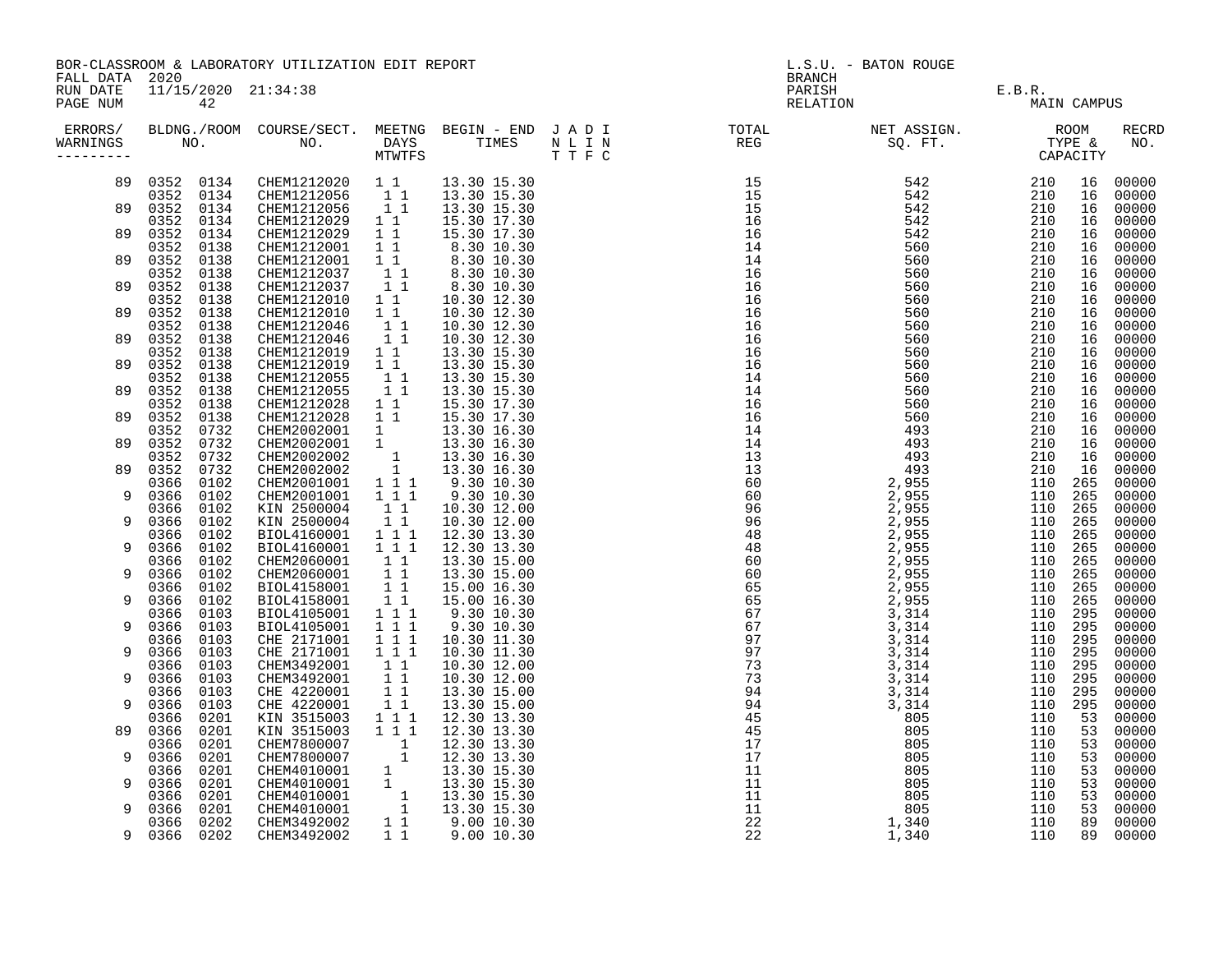| FALL DATA 2020       | BOR-CLASSROOM & LABORATORY UTILIZATION EDIT REPORT<br>11/15/2020 21:34:38 |    |          |  |  |  | L.S.U. - BATON ROUGE<br><b>BRANCH</b>                                                                              |                               |             |  |                     |
|----------------------|---------------------------------------------------------------------------|----|----------|--|--|--|--------------------------------------------------------------------------------------------------------------------|-------------------------------|-------------|--|---------------------|
| RUN DATE<br>PAGE NUM |                                                                           | 43 |          |  |  |  |                                                                                                                    | PARISH E.B.R.<br>RELATION MAI | MAIN CAMPUS |  |                     |
| ERRORS/<br>WARNINGS  |                                                                           |    | NO. DAYS |  |  |  | BLDNG./ROOM COURSE/SECT. MEETNG BEGIN – END JADI TOTAL NET ASSIGN. ROOM ROOM NO. DAYS TIMES NLIN REG SQ.FT. TYPE & |                               |             |  | <b>RECRD</b><br>NO. |
|                      |                                                                           |    |          |  |  |  |                                                                                                                    |                               |             |  | 00000               |
|                      | 9  0366  0202                                                             |    |          |  |  |  |                                                                                                                    |                               |             |  | 00000<br>00000      |
| 9                    |                                                                           |    |          |  |  |  |                                                                                                                    |                               |             |  | 00000               |
|                      |                                                                           |    |          |  |  |  |                                                                                                                    |                               |             |  | 00000               |
| 9                    |                                                                           |    |          |  |  |  |                                                                                                                    |                               |             |  | 00000               |
| 9                    |                                                                           |    |          |  |  |  |                                                                                                                    |                               |             |  | 00000<br>00000      |
|                      |                                                                           |    |          |  |  |  |                                                                                                                    |                               |             |  | 00000               |
| 9                    |                                                                           |    |          |  |  |  |                                                                                                                    |                               |             |  | 00000               |
|                      |                                                                           |    |          |  |  |  |                                                                                                                    |                               |             |  | 00000               |
| 9                    |                                                                           |    |          |  |  |  |                                                                                                                    |                               |             |  | 00000<br>00000      |
| 9                    |                                                                           |    |          |  |  |  |                                                                                                                    |                               |             |  | 00000               |
|                      |                                                                           |    |          |  |  |  |                                                                                                                    |                               |             |  | 00000               |
| 9                    |                                                                           |    |          |  |  |  |                                                                                                                    |                               |             |  | 00000               |
|                      |                                                                           |    |          |  |  |  |                                                                                                                    |                               |             |  | 00000               |
| 9                    |                                                                           |    |          |  |  |  |                                                                                                                    |                               |             |  | 00000<br>00000      |
| 9                    |                                                                           |    |          |  |  |  |                                                                                                                    |                               |             |  | 00000               |
|                      |                                                                           |    |          |  |  |  |                                                                                                                    |                               |             |  | 00000               |
| 9                    |                                                                           |    |          |  |  |  |                                                                                                                    |                               |             |  | 00000               |
| 9                    |                                                                           |    |          |  |  |  |                                                                                                                    |                               |             |  | 00000               |
|                      |                                                                           |    |          |  |  |  |                                                                                                                    |                               |             |  | 00000<br>00000      |
| 9                    |                                                                           |    |          |  |  |  |                                                                                                                    |                               |             |  | 00000               |
|                      |                                                                           |    |          |  |  |  |                                                                                                                    |                               |             |  | 00000               |
| 9                    |                                                                           |    |          |  |  |  |                                                                                                                    |                               |             |  | 00000               |
| 9                    |                                                                           |    |          |  |  |  |                                                                                                                    |                               |             |  | 00000<br>00000      |
|                      |                                                                           |    |          |  |  |  |                                                                                                                    |                               |             |  | 00000               |
| 9                    |                                                                           |    |          |  |  |  |                                                                                                                    |                               |             |  | 00000               |
|                      |                                                                           |    |          |  |  |  |                                                                                                                    |                               |             |  | 00000               |
| 9                    |                                                                           |    |          |  |  |  |                                                                                                                    |                               |             |  | 00000               |
| 9                    |                                                                           |    |          |  |  |  |                                                                                                                    |                               |             |  | 00000<br>00000      |
|                      |                                                                           |    |          |  |  |  |                                                                                                                    |                               |             |  | 00000               |
| 9                    |                                                                           |    |          |  |  |  |                                                                                                                    |                               |             |  | 00000               |
|                      |                                                                           |    |          |  |  |  |                                                                                                                    |                               |             |  | 00000               |
| 9                    |                                                                           |    |          |  |  |  |                                                                                                                    |                               |             |  | 00000<br>00000      |
| 9                    |                                                                           |    |          |  |  |  |                                                                                                                    |                               |             |  | 00000               |
|                      |                                                                           |    |          |  |  |  |                                                                                                                    |                               |             |  | 00000               |
| 9                    |                                                                           |    |          |  |  |  |                                                                                                                    |                               |             |  | 00000               |
|                      |                                                                           |    |          |  |  |  |                                                                                                                    |                               |             |  | 00000               |
| 9                    |                                                                           |    |          |  |  |  |                                                                                                                    |                               |             |  | 00000<br>00000      |
| 89                   |                                                                           |    |          |  |  |  |                                                                                                                    |                               |             |  | 00000               |
|                      |                                                                           |    |          |  |  |  |                                                                                                                    |                               |             |  | 00000               |
| 9                    |                                                                           |    |          |  |  |  |                                                                                                                    |                               |             |  | 00000               |
|                      |                                                                           |    |          |  |  |  |                                                                                                                    |                               |             |  | 00000               |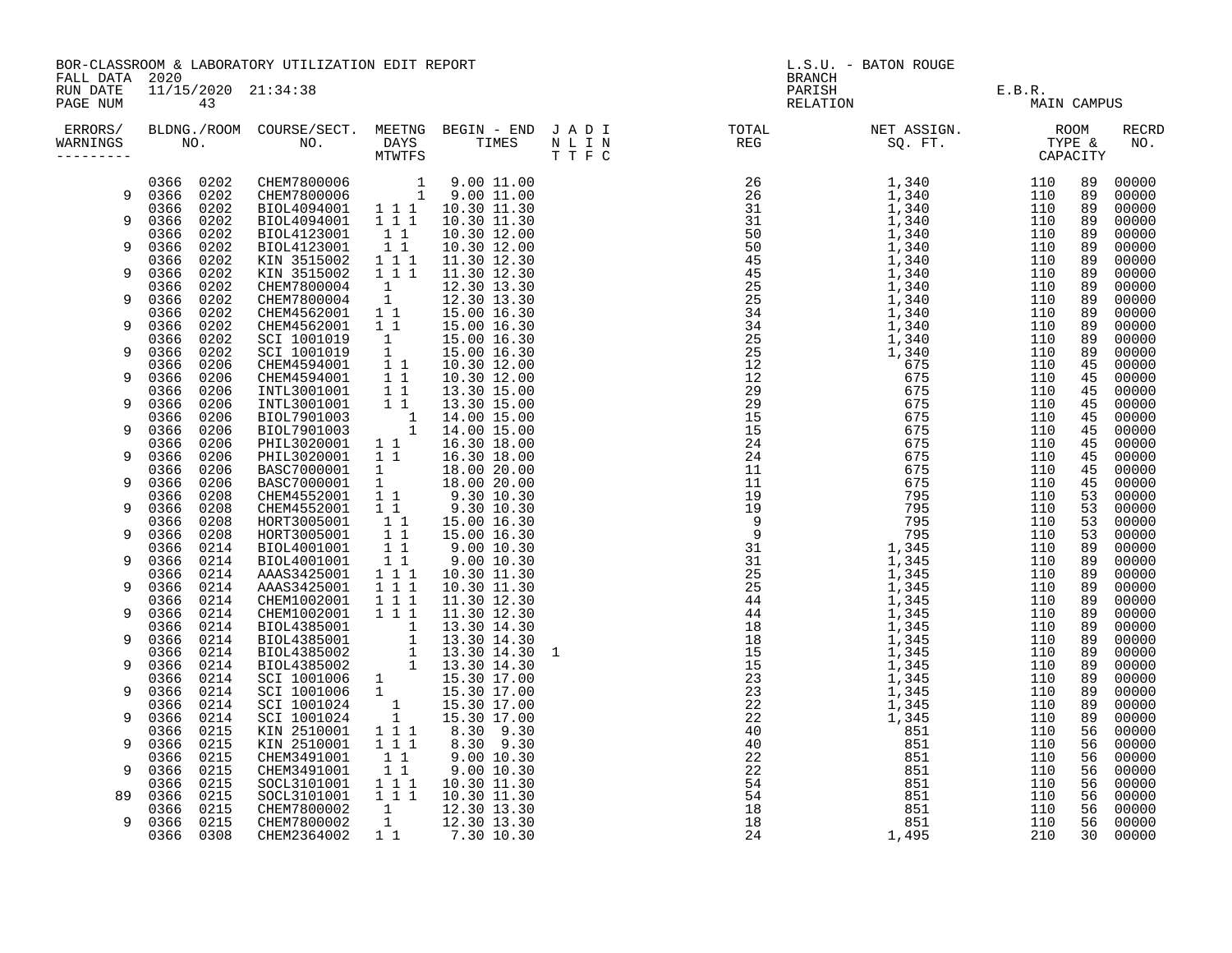|                                        | BOR-CLASSROOM & LABORATORY UTILIZATION EDIT REPORT |                                            |                                    |                                                                                          |                                                                                                                                                                                                                                              |  | L.S.U. - BATON ROUGE |                                                                                                                                                                                                                                                                                                                                                                                                                                                                                                                                                                                                                                                                              |  |                    |                         |  |
|----------------------------------------|----------------------------------------------------|--------------------------------------------|------------------------------------|------------------------------------------------------------------------------------------|----------------------------------------------------------------------------------------------------------------------------------------------------------------------------------------------------------------------------------------------|--|----------------------|------------------------------------------------------------------------------------------------------------------------------------------------------------------------------------------------------------------------------------------------------------------------------------------------------------------------------------------------------------------------------------------------------------------------------------------------------------------------------------------------------------------------------------------------------------------------------------------------------------------------------------------------------------------------------|--|--------------------|-------------------------|--|
| FALL DATA 2020<br>RUN DATE<br>PAGE NUM | 44                                                 | 11/15/2020 21:34:38                        |                                    |                                                                                          |                                                                                                                                                                                                                                              |  |                      | <b>BRANCH</b><br>PARISH E.B.R.<br>RELATION E.B.R.<br>MAI                                                                                                                                                                                                                                                                                                                                                                                                                                                                                                                                                                                                                     |  | MAIN CAMPUS        |                         |  |
| WARNINGS<br>---------                  |                                                    |                                            |                                    |                                                                                          |                                                                                                                                                                                                                                              |  |                      | ERRORS/ BLDNG./ROOM COURSE/SECT. MEETNG BEGIN – END JADI TOTAL TOTAL NETASSIGN. NET ASSIGN. ROOM ROOM COURSE/SECT. MEETNG BEGIN – END JADI TOTAL TOTAL NETASSIGN. TYPE &<br>WARNINGS NO. NO. DAYS TIMES NLIN REG SQ.FT. TPE & CAP<br>$\begin{array}{cccc} \texttt{M} & \texttt{M} & \texttt{M} & \texttt{M} & \texttt{M} & \texttt{M} & \texttt{M} & \texttt{M} & \texttt{M} \\ \texttt{M} & \texttt{M} & \texttt{M} & \texttt{M} & \texttt{M} & \texttt{M} & \texttt{M} \\ \texttt{M} & \texttt{M} & \texttt{M} & \texttt{M} & \texttt{M} & \texttt{M} \\ \texttt{M} & \texttt{M} & \texttt{M} & \texttt{M} & \texttt{M} & \texttt{M} \\ \texttt{M} & \texttt{M} & \texttt$ |  |                    | <b>RECRD</b><br>NO.     |  |
|                                        | 89 0366 0308<br>0366 0308                          |                                            |                                    |                                                                                          |                                                                                                                                                                                                                                              |  |                      |                                                                                                                                                                                                                                                                                                                                                                                                                                                                                                                                                                                                                                                                              |  | 30                 | 30 00000<br>00000       |  |
|                                        | 89 0366 0308<br>0366<br>0308                       |                                            |                                    | CHEM2364011 1<br>CHEM2364011 11<br>CHEM2364005 11                                        | $9.00$ 12.00<br>10.30 13.30                                                                                                                                                                                                                  |  |                      |                                                                                                                                                                                                                                                                                                                                                                                                                                                                                                                                                                                                                                                                              |  | 30<br>30           | 00000<br>00000          |  |
| 89                                     | 0366<br>0366                                       | 0308<br>CHEM2364005<br>CHEM2364008<br>0308 |                                    | $1\quad1$                                                                                | 10.30 13.30<br>13.30 16.30                                                                                                                                                                                                                   |  |                      |                                                                                                                                                                                                                                                                                                                                                                                                                                                                                                                                                                                                                                                                              |  | 30<br>30           | 00000<br>00000          |  |
| 89                                     | 0366<br>0366                                       | CHEM2364008<br>0308<br>0308                | CHEM2364014                        | $\begin{array}{cc} 1 & 1 \\ 1 & 1 \end{array}$<br>$\begin{bmatrix} 1 \\ 1 \end{bmatrix}$ | 13.30 16.30<br>13.30 16.30                                                                                                                                                                                                                   |  |                      |                                                                                                                                                                                                                                                                                                                                                                                                                                                                                                                                                                                                                                                                              |  | 30<br>30           | 00000<br>00000          |  |
| 89                                     | 0366<br>0366                                       | 0308<br>0314                               | CHEM2364014 1 1<br>CHEM2364001 1 1 |                                                                                          |                                                                                                                                                                                                                                              |  |                      |                                                                                                                                                                                                                                                                                                                                                                                                                                                                                                                                                                                                                                                                              |  | 30<br>30           | 00000<br>00000          |  |
| 89                                     | 0366<br>0366<br>0314                               | CHEM2364001<br>0314<br>CHEM2364010         |                                    | 11<br>$1^{\overline{1}}$                                                                 | $13.30 \; 16.30 \; 7.30 \; 10.30 \; 7.30 \; 10.30 \; 9.00 \; 12.00 \; 9.00 \; 12.00 \; 10.30 \; 13.30 \; 10.30 \; 13.30$                                                                                                                     |  |                      |                                                                                                                                                                                                                                                                                                                                                                                                                                                                                                                                                                                                                                                                              |  | 30<br>30           | 00000                   |  |
| 89                                     | 0366<br>0314<br>0314                               | CHEM2364010                                | CHEM2364004 1 1                    | $1\quad1$                                                                                |                                                                                                                                                                                                                                              |  |                      |                                                                                                                                                                                                                                                                                                                                                                                                                                                                                                                                                                                                                                                                              |  | 30                 | 00000<br>00000<br>00000 |  |
| 89                                     | 0366<br>0314<br>0366                               |                                            |                                    |                                                                                          |                                                                                                                                                                                                                                              |  |                      |                                                                                                                                                                                                                                                                                                                                                                                                                                                                                                                                                                                                                                                                              |  | 30<br>30<br>30     | 00000<br>00000          |  |
| 89                                     | 0314<br>0366<br>0366<br>0314                       |                                            |                                    |                                                                                          |                                                                                                                                                                                                                                              |  |                      |                                                                                                                                                                                                                                                                                                                                                                                                                                                                                                                                                                                                                                                                              |  | 30                 | 00000                   |  |
| 89                                     | 0366<br>0366                                       | 0314<br>0314                               |                                    |                                                                                          |                                                                                                                                                                                                                                              |  |                      |                                                                                                                                                                                                                                                                                                                                                                                                                                                                                                                                                                                                                                                                              |  | 30<br>30           | 00000<br>00000          |  |
| 9                                      | 0373<br>1100<br>0373 1100                          |                                            |                                    |                                                                                          | CHEM2364004 1 1 10.30 13.30<br>CHEM2364004 1 1 10.30 13.30<br>CHEM2364007 1 1 13.30 16.30<br>CHEM2364007 1 1 13.30 16.30<br>CHEM2364013 1 1 13.30 16.30<br>CHEM2364013 1 1 13.30 16.30<br>CHEM2364013 1 1 13.30 16.30<br>EE 2120001 1 1 1 9. |  |                      |                                                                                                                                                                                                                                                                                                                                                                                                                                                                                                                                                                                                                                                                              |  | 250<br>250         | 00000<br>00000          |  |
| 9                                      | 0373 1100<br>0373 1100                             | CSC 1350001<br>CSC 1351001                 |                                    | $1 1 1$                                                                                  | 10.30 11.30<br>10.30 12.00                                                                                                                                                                                                                   |  |                      |                                                                                                                                                                                                                                                                                                                                                                                                                                                                                                                                                                                                                                                                              |  | 110 250<br>250     | 00000<br>00000          |  |
| 9                                      | 0373 1100<br>0373 1100                             | CSC 1351001                                |                                    | $\begin{array}{cc} 1 & 1 \\ 1 & 1 \end{array}$                                           | 10.30 12.00                                                                                                                                                                                                                                  |  |                      |                                                                                                                                                                                                                                                                                                                                                                                                                                                                                                                                                                                                                                                                              |  | 110 250<br>110 250 | 00000<br>00000          |  |
| 9                                      | 0373<br>1100<br>0373<br>1100                       |                                            | CSC 4330001<br>CSC 4330001         | $\begin{array}{cc} 1 & 1 \\ 1 & 1 \end{array}$                                           | 15.00 16.30<br>15.00 16.30                                                                                                                                                                                                                   |  |                      |                                                                                                                                                                                                                                                                                                                                                                                                                                                                                                                                                                                                                                                                              |  | 110 250<br>110 250 | 00000<br>00000          |  |
| 9                                      | 0373 1114<br>0373 1114                             |                                            |                                    |                                                                                          |                                                                                                                                                                                                                                              |  |                      |                                                                                                                                                                                                                                                                                                                                                                                                                                                                                                                                                                                                                                                                              |  | 50<br>50           | 00000<br>00000          |  |
| 9                                      | 0373 1114<br>0373 1114                             |                                            |                                    |                                                                                          |                                                                                                                                                                                                                                              |  |                      |                                                                                                                                                                                                                                                                                                                                                                                                                                                                                                                                                                                                                                                                              |  | 50<br>50           | 00000<br>00000          |  |
| 9                                      | 0373 1114<br>0373 1114                             |                                            |                                    |                                                                                          |                                                                                                                                                                                                                                              |  |                      |                                                                                                                                                                                                                                                                                                                                                                                                                                                                                                                                                                                                                                                                              |  | 50<br>50           | 00000<br>00000          |  |
| 9                                      | 0373 1114<br>0373 1114<br>0373 1114                |                                            |                                    |                                                                                          |                                                                                                                                                                                                                                              |  |                      |                                                                                                                                                                                                                                                                                                                                                                                                                                                                                                                                                                                                                                                                              |  | 50<br>50           | 00000<br>00000          |  |
| 9                                      | 0373 1114                                          |                                            |                                    |                                                                                          |                                                                                                                                                                                                                                              |  |                      |                                                                                                                                                                                                                                                                                                                                                                                                                                                                                                                                                                                                                                                                              |  | 50<br>50<br>50     | 00000<br>00000<br>00000 |  |
| 9                                      | 0373 1114<br>0373 1114<br>0373 1114                |                                            |                                    |                                                                                          |                                                                                                                                                                                                                                              |  |                      |                                                                                                                                                                                                                                                                                                                                                                                                                                                                                                                                                                                                                                                                              |  | 50<br>50           | 00000<br>00000          |  |
| 9                                      | 0373 1114<br>0373 1114                             |                                            |                                    |                                                                                          |                                                                                                                                                                                                                                              |  |                      |                                                                                                                                                                                                                                                                                                                                                                                                                                                                                                                                                                                                                                                                              |  | 50<br>50           | 00000<br>00000          |  |
| 9                                      | 0373 1114<br>1114<br>0373                          |                                            |                                    |                                                                                          |                                                                                                                                                                                                                                              |  |                      |                                                                                                                                                                                                                                                                                                                                                                                                                                                                                                                                                                                                                                                                              |  | 50<br>50           | 00000<br>00000          |  |
| 9                                      | 0373 1114<br>0373 1114                             |                                            |                                    |                                                                                          |                                                                                                                                                                                                                                              |  |                      |                                                                                                                                                                                                                                                                                                                                                                                                                                                                                                                                                                                                                                                                              |  | 50<br>50           | 00000<br>00000          |  |
| 9                                      | 0373 1114<br>0373<br>1114                          |                                            |                                    |                                                                                          |                                                                                                                                                                                                                                              |  |                      |                                                                                                                                                                                                                                                                                                                                                                                                                                                                                                                                                                                                                                                                              |  | 50<br>50           | 00000<br>00000          |  |
| 9                                      | 1114<br>0373<br>0373 1114                          |                                            |                                    |                                                                                          | CSC 4330001 11 15.00 16.30<br>CHE 3104001 11 15.00 16.30<br>CHE 3104001 1 13.30 16.30<br>CHE 3104002 1 13.30 16.30 1<br>CHE 3104002 1 13.30 16.30 1<br>CHE 3104002 1 13.30 16.30 1<br>CHE 3104003 1 13.30 16.30 1<br>CHE 3104004 1 13.30 16. |  |                      |                                                                                                                                                                                                                                                                                                                                                                                                                                                                                                                                                                                                                                                                              |  | 50<br>50           | 00000<br>00000          |  |
| 9                                      | 0373 1114                                          |                                            |                                    |                                                                                          |                                                                                                                                                                                                                                              |  |                      |                                                                                                                                                                                                                                                                                                                                                                                                                                                                                                                                                                                                                                                                              |  | 50                 | 00000                   |  |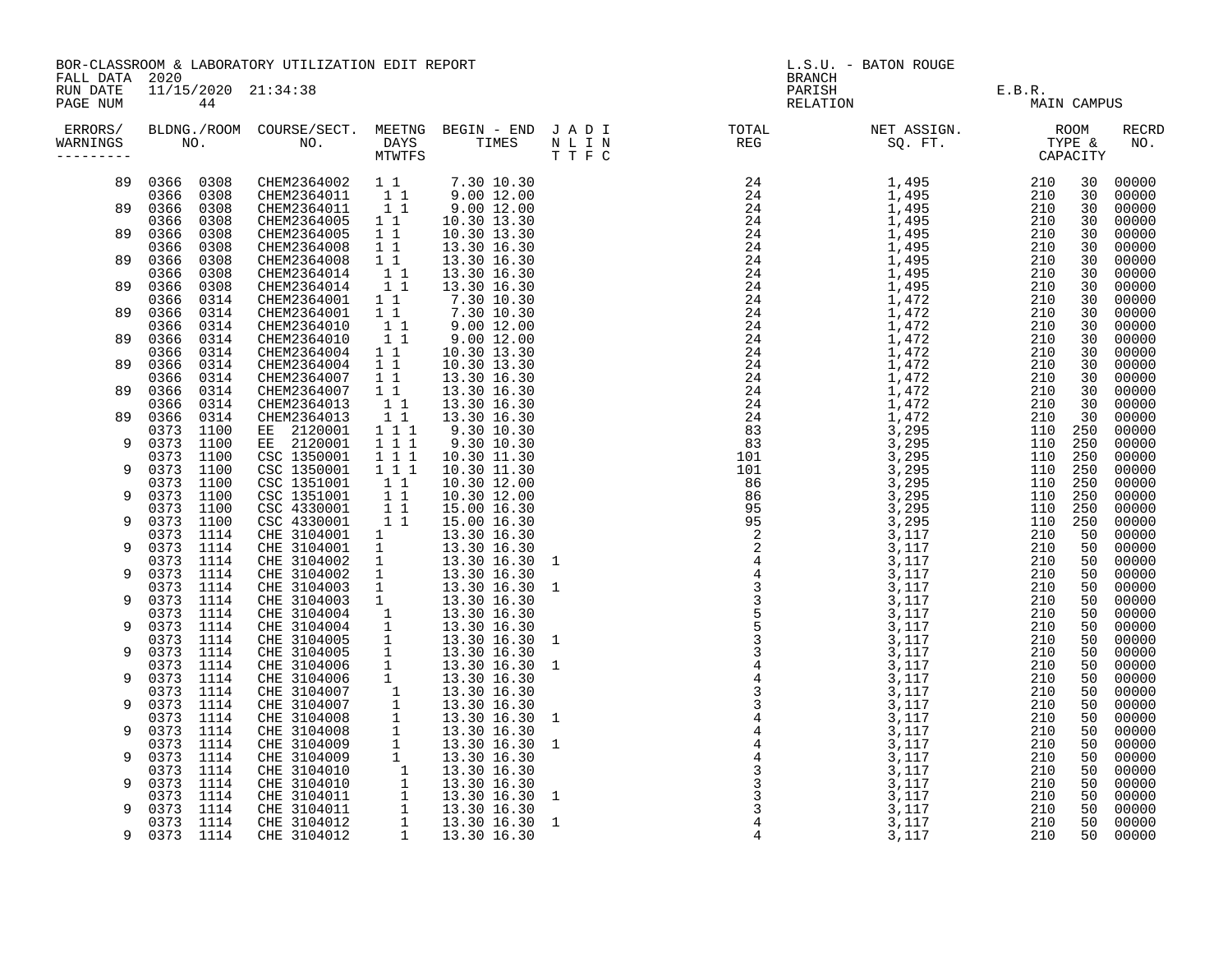| FALL DATA 2020       |                        | BOR-CLASSROOM & LABORATORY UTILIZATION EDIT REPORT                                                                                                                                                                                                           |                                                                                              |                               | L.S.U. - BATON ROUGE<br><b>BRANCH</b>                                                                                                                                                                                                                                                                                                                                                                                                                                                                                                                                                                                 |                            |             |  |                     |
|----------------------|------------------------|--------------------------------------------------------------------------------------------------------------------------------------------------------------------------------------------------------------------------------------------------------------|----------------------------------------------------------------------------------------------|-------------------------------|-----------------------------------------------------------------------------------------------------------------------------------------------------------------------------------------------------------------------------------------------------------------------------------------------------------------------------------------------------------------------------------------------------------------------------------------------------------------------------------------------------------------------------------------------------------------------------------------------------------------------|----------------------------|-------------|--|---------------------|
| RUN DATE<br>PAGE NUM | 45                     | 11/15/2020 21:34:38                                                                                                                                                                                                                                          |                                                                                              |                               |                                                                                                                                                                                                                                                                                                                                                                                                                                                                                                                                                                                                                       | PARISH E.B.R. RELATION MAI | MAIN CAMPUS |  |                     |
| WARNINGS             |                        |                                                                                                                                                                                                                                                              |                                                                                              |                               | ERRORS/ BLDNG./ROOM COURSE/SECT. MEETNG BEGIN – END JADI TOTAL NET ASSIGN.     ROOM ROOM COURSE/SECT. MEETNG BEGIN – END JADI TOTAL TOTAL NET ASSIGN.     ROOM ROOM COURSE/SECT. MEETNG BEGIN – END JADI TOTAL TOTAL SQ. FT.<br>$\begin{small} \textbf{0.1} & \textbf{1.2} & \textbf{0.3} & \textbf{0.4} & \textbf{0.5} & \textbf{0.7} & \textbf{0.8} & \textbf{0.8} & \textbf{0.8} & \textbf{0.8} & \textbf{0.8} & \textbf{0.8} & \textbf{0.8} & \textbf{0.8} & \textbf{0.8} & \textbf{0.8} & \textbf{0.8} & \textbf{0.8} & \textbf{0.8} & \textbf{0.8} & \textbf{0.8} & \textbf{0.8} & \textbf{0.8} & \textbf{0.8}$ |                            |             |  | <b>RECRD</b><br>NO. |
| 8                    | 0373 1118              | CHE 4162001 11<br>CHE 4162001 11                                                                                                                                                                                                                             |                                                                                              | 13.30 16.30                   |                                                                                                                                                                                                                                                                                                                                                                                                                                                                                                                                                                                                                       |                            |             |  | 00000               |
| 89                   | 0373 1118              |                                                                                                                                                                                                                                                              |                                                                                              | 13.30 16.30                   |                                                                                                                                                                                                                                                                                                                                                                                                                                                                                                                                                                                                                       |                            |             |  | 00000               |
| 8                    | 0373 1118              |                                                                                                                                                                                                                                                              |                                                                                              | CHE 4162002 1 1 13.30 16.30 1 |                                                                                                                                                                                                                                                                                                                                                                                                                                                                                                                                                                                                                       |                            |             |  | 00000               |
| 89                   | 0373 1118              | CHE 4162002                                                                                                                                                                                                                                                  | 11                                                                                           | 13.30 16.30                   |                                                                                                                                                                                                                                                                                                                                                                                                                                                                                                                                                                                                                       |                            |             |  | 00000               |
| 8                    | 0373 1118<br>0373      | CHE 4162003                                                                                                                                                                                                                                                  | $\begin{array}{ccc} \bar{1} & \bar{1} \\ \bar{1} & \bar{1} \\ \bar{1} & \bar{1} \end{array}$ | 13.30 16.30 1                 |                                                                                                                                                                                                                                                                                                                                                                                                                                                                                                                                                                                                                       |                            |             |  | 00000               |
| 89<br>8              | 1118<br>0373 1118      | CHE 4162003<br>CHE 4162004                                                                                                                                                                                                                                   |                                                                                              | 13.30 16.30<br>13.30 16.30 1  |                                                                                                                                                                                                                                                                                                                                                                                                                                                                                                                                                                                                                       |                            |             |  | 00000<br>00000      |
| 89                   | 0373 1118              | CHE 4162004                                                                                                                                                                                                                                                  |                                                                                              | 13.30 16.30                   |                                                                                                                                                                                                                                                                                                                                                                                                                                                                                                                                                                                                                       |                            |             |  | 00000               |
|                      | 0373 1118              | CHE 4162005                                                                                                                                                                                                                                                  |                                                                                              | 13.30 16.30                   |                                                                                                                                                                                                                                                                                                                                                                                                                                                                                                                                                                                                                       |                            |             |  | 00000               |
| 89                   | 0373<br>1118           | CHE 4162005                                                                                                                                                                                                                                                  | $\begin{array}{cccc}\n & 1 & 1 \\  & 1 & 1 \\  & 1 & 1 \\  & 1 & 1\n\end{array}$             | 13.30 16.30                   |                                                                                                                                                                                                                                                                                                                                                                                                                                                                                                                                                                                                                       |                            |             |  | 00000               |
| 8                    | 0373<br>1118           | CHE 4162006                                                                                                                                                                                                                                                  |                                                                                              | 13.30 16.30 1                 |                                                                                                                                                                                                                                                                                                                                                                                                                                                                                                                                                                                                                       |                            |             |  | 00000               |
| 89                   | 0373<br>1118           | CHE 4162006                                                                                                                                                                                                                                                  | $\overline{1}$ $\overline{1}$                                                                | 13.30 16.30                   |                                                                                                                                                                                                                                                                                                                                                                                                                                                                                                                                                                                                                       |                            |             |  | 00000               |
| 8                    | 0373<br>1118           | CHE 4162007 1 1<br>CHE 4162007 1 1                                                                                                                                                                                                                           |                                                                                              | 13.30 16.30 1                 |                                                                                                                                                                                                                                                                                                                                                                                                                                                                                                                                                                                                                       |                            |             |  | 00000               |
| 89                   | 0373<br>1118           |                                                                                                                                                                                                                                                              |                                                                                              | 13.30 16.30                   |                                                                                                                                                                                                                                                                                                                                                                                                                                                                                                                                                                                                                       |                            |             |  | 00000               |
| 8                    | 0373<br>1118           | CHE 4162008                                                                                                                                                                                                                                                  | $1\quad1$                                                                                    | 13.30 16.30 1                 |                                                                                                                                                                                                                                                                                                                                                                                                                                                                                                                                                                                                                       |                            |             |  | 00000               |
| 89                   | 1118<br>0373           | CHE 4162008                                                                                                                                                                                                                                                  | $\overline{1}$ $\overline{1}$                                                                | 13.30 16.30                   |                                                                                                                                                                                                                                                                                                                                                                                                                                                                                                                                                                                                                       |                            |             |  | 00000               |
|                      | 0373 1124              |                                                                                                                                                                                                                                                              |                                                                                              |                               |                                                                                                                                                                                                                                                                                                                                                                                                                                                                                                                                                                                                                       |                            |             |  | 00000               |
| 9                    | 0373 1124<br>0373 1124 |                                                                                                                                                                                                                                                              |                                                                                              |                               |                                                                                                                                                                                                                                                                                                                                                                                                                                                                                                                                                                                                                       |                            |             |  | 00000               |
| 9                    | 0373 1124              | CHE 416208<br>CHE 4162008<br>CHE 4151001<br>11 9.00 10.30<br>CHE 4151001<br>11 9.00 10.30<br>CHE 4151001<br>11 9.00 10.30<br>CHE 4151001<br>11 9.00 10.30<br>CHE 2176001<br>11 13.30 16.30<br>DMAE7115001<br>11 13.00 16.00<br>DMAE7115001<br>11 13.00 16.00 |                                                                                              |                               |                                                                                                                                                                                                                                                                                                                                                                                                                                                                                                                                                                                                                       |                            |             |  | 00000<br>00000      |
|                      | 0373 1131              |                                                                                                                                                                                                                                                              |                                                                                              |                               |                                                                                                                                                                                                                                                                                                                                                                                                                                                                                                                                                                                                                       |                            |             |  | 00000               |
| 9                    | 0373 1131              |                                                                                                                                                                                                                                                              |                                                                                              |                               |                                                                                                                                                                                                                                                                                                                                                                                                                                                                                                                                                                                                                       |                            |             |  | 00000               |
|                      | 0373 1131              |                                                                                                                                                                                                                                                              |                                                                                              |                               |                                                                                                                                                                                                                                                                                                                                                                                                                                                                                                                                                                                                                       |                            |             |  | 00000               |
| 9                    | 0373 1131              |                                                                                                                                                                                                                                                              |                                                                                              |                               |                                                                                                                                                                                                                                                                                                                                                                                                                                                                                                                                                                                                                       |                            |             |  | 00000               |
|                      | 0373 1200              |                                                                                                                                                                                                                                                              |                                                                                              |                               |                                                                                                                                                                                                                                                                                                                                                                                                                                                                                                                                                                                                                       |                            |             |  | 00000               |
| 9                    | 0373 1200              |                                                                                                                                                                                                                                                              |                                                                                              |                               |                                                                                                                                                                                                                                                                                                                                                                                                                                                                                                                                                                                                                       |                            |             |  | 00000               |
|                      | 0373 1200              |                                                                                                                                                                                                                                                              |                                                                                              |                               |                                                                                                                                                                                                                                                                                                                                                                                                                                                                                                                                                                                                                       |                            |             |  | 00000               |
| 9                    | 0373 1200              |                                                                                                                                                                                                                                                              |                                                                                              |                               |                                                                                                                                                                                                                                                                                                                                                                                                                                                                                                                                                                                                                       |                            |             |  | 00000               |
|                      | 0373 1200              |                                                                                                                                                                                                                                                              |                                                                                              |                               |                                                                                                                                                                                                                                                                                                                                                                                                                                                                                                                                                                                                                       |                            |             |  | 00000               |
| 9                    | 0373 1200              |                                                                                                                                                                                                                                                              |                                                                                              |                               |                                                                                                                                                                                                                                                                                                                                                                                                                                                                                                                                                                                                                       |                            |             |  | 00000               |
| 9                    | 0373 1200<br>0373 1200 |                                                                                                                                                                                                                                                              |                                                                                              |                               |                                                                                                                                                                                                                                                                                                                                                                                                                                                                                                                                                                                                                       |                            |             |  | 00000<br>00000      |
|                      | 0373 1200              |                                                                                                                                                                                                                                                              |                                                                                              |                               |                                                                                                                                                                                                                                                                                                                                                                                                                                                                                                                                                                                                                       |                            |             |  | 00000               |
| 9                    | 0373 1200              |                                                                                                                                                                                                                                                              |                                                                                              |                               |                                                                                                                                                                                                                                                                                                                                                                                                                                                                                                                                                                                                                       |                            |             |  | 00000               |
|                      | 0373 1200              |                                                                                                                                                                                                                                                              |                                                                                              |                               |                                                                                                                                                                                                                                                                                                                                                                                                                                                                                                                                                                                                                       |                            |             |  | 00000               |
| 9                    | 0373 1200              |                                                                                                                                                                                                                                                              |                                                                                              |                               |                                                                                                                                                                                                                                                                                                                                                                                                                                                                                                                                                                                                                       |                            |             |  | 00000               |
|                      | 0373 1200              |                                                                                                                                                                                                                                                              |                                                                                              |                               |                                                                                                                                                                                                                                                                                                                                                                                                                                                                                                                                                                                                                       |                            |             |  | 00000               |
| 9                    | 0373 1200              |                                                                                                                                                                                                                                                              |                                                                                              |                               |                                                                                                                                                                                                                                                                                                                                                                                                                                                                                                                                                                                                                       |                            |             |  | 00000               |
|                      | 0373 1200              |                                                                                                                                                                                                                                                              |                                                                                              |                               |                                                                                                                                                                                                                                                                                                                                                                                                                                                                                                                                                                                                                       |                            |             |  | 00000               |
| 9                    | 0373 1200              | IE 4530002                                                                                                                                                                                                                                                   | 11                                                                                           | 9.00 10.00                    |                                                                                                                                                                                                                                                                                                                                                                                                                                                                                                                                                                                                                       |                            |             |  | 00000               |
|                      | 0373 1200              | CHE 2172001                                                                                                                                                                                                                                                  | $\begin{array}{rrrr} & 1 & 1 \\ & 1 & 1 \\ & & 1 & 1 \end{array}$                            | 10.30 11.30                   |                                                                                                                                                                                                                                                                                                                                                                                                                                                                                                                                                                                                                       |                            |             |  | 00000               |
| 9                    | 0373 1200              | CHE 2172001                                                                                                                                                                                                                                                  |                                                                                              | 10.30 11.30                   |                                                                                                                                                                                                                                                                                                                                                                                                                                                                                                                                                                                                                       |                            |             |  | 00000               |
|                      | 0373 1200              | IE 4461001                                                                                                                                                                                                                                                   | 11                                                                                           | 10.30 11.30                   |                                                                                                                                                                                                                                                                                                                                                                                                                                                                                                                                                                                                                       |                            |             |  | 00000               |
| 9                    | 0373 1200<br>0373 1200 | IE 4461001<br>IE 4461002                                                                                                                                                                                                                                     | 11<br>11                                                                                     | 10.30 11.30<br>10.30 11.30 1  |                                                                                                                                                                                                                                                                                                                                                                                                                                                                                                                                                                                                                       |                            |             |  | 00000<br>00000      |
| 9                    | 0373 1200              |                                                                                                                                                                                                                                                              |                                                                                              | 10.30 11.30                   |                                                                                                                                                                                                                                                                                                                                                                                                                                                                                                                                                                                                                       |                            |             |  | 00000               |
|                      | 0373 1200              |                                                                                                                                                                                                                                                              |                                                                                              | 12.00 13.30                   |                                                                                                                                                                                                                                                                                                                                                                                                                                                                                                                                                                                                                       |                            |             |  | 00000               |
| 9                    | 0373 1200              |                                                                                                                                                                                                                                                              |                                                                                              | 12.00 13.30                   |                                                                                                                                                                                                                                                                                                                                                                                                                                                                                                                                                                                                                       |                            |             |  | 00000               |
|                      | 0373 1200              |                                                                                                                                                                                                                                                              |                                                                                              | 13.30 15.00                   |                                                                                                                                                                                                                                                                                                                                                                                                                                                                                                                                                                                                                       |                            |             |  | 00000               |
| 9                    | 0373 1200              | 1E 4461002 1 1<br>EVEG3110001 1 1<br>EVEG3110001 1 1<br>CSC 3501001 1 1<br>CSC 3501001 1 1                                                                                                                                                                   |                                                                                              | 13.30 15.00                   |                                                                                                                                                                                                                                                                                                                                                                                                                                                                                                                                                                                                                       |                            |             |  | 00000               |
|                      | 0373 1200              | PETE4998002                                                                                                                                                                                                                                                  |                                                                                              | 1 14.30 16.30                 |                                                                                                                                                                                                                                                                                                                                                                                                                                                                                                                                                                                                                       |                            |             |  | 00000               |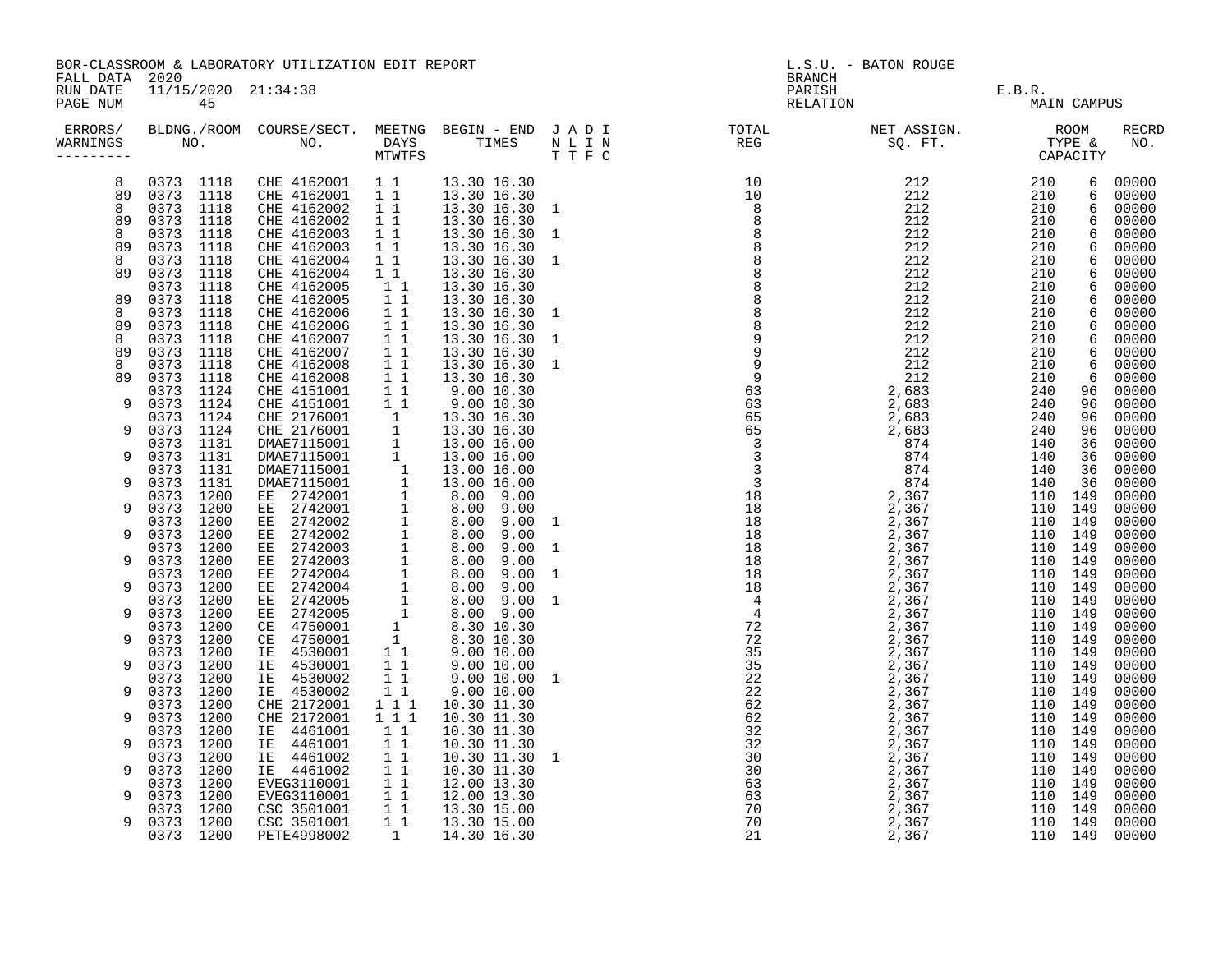|                                        |                           | BOR-CLASSROOM & LABORATORY UTILIZATION EDIT REPORT                                                                                                                                                                                                                                |                                                                     |                                                                                                                                                    | L.S.U. - BATON ROUGE<br><b>BRANCH</b>                                                                                                                                                                                             |                              |        |             |                     |  |
|----------------------------------------|---------------------------|-----------------------------------------------------------------------------------------------------------------------------------------------------------------------------------------------------------------------------------------------------------------------------------|---------------------------------------------------------------------|----------------------------------------------------------------------------------------------------------------------------------------------------|-----------------------------------------------------------------------------------------------------------------------------------------------------------------------------------------------------------------------------------|------------------------------|--------|-------------|---------------------|--|
| FALL DATA 2020<br>RUN DATE<br>PAGE NUM | 11/15/2020 21:34:38<br>46 |                                                                                                                                                                                                                                                                                   |                                                                     |                                                                                                                                                    |                                                                                                                                                                                                                                   | PARISH<br>RARISH<br>RELATION | E.B.R. | MAIN CAMPUS |                     |  |
| WARNINGS<br>---------                  |                           |                                                                                                                                                                                                                                                                                   |                                                                     |                                                                                                                                                    | ERRORS/ BLDNG./ROOM COURSE/SECT. MEETNG BEGIN – END JADI TOTAL TOTAL NETASSIGN. NET ASSIGN. ROOM ROOM COURSE/SECT. MEETNG BEGIN – END JADI TOTAL TOTAL NETASSIGN. TYPE &<br>WARNINGS NO. NO. DAYS TIMES NLIN REG SQ.FT. TYPE & CA |                              |        |             | <b>RECRD</b><br>NO. |  |
|                                        |                           | $\begin{array}{cccc} 0373 & 1200 & \texttt{PETE4998002} & 1 & 14.30\ 16.30 \\ 0373 & 1200 & \texttt{ENTR2000002} & 1 & 1 & 16.30\ 18.00 \\ 0373 & 1200 & \texttt{ENTR2000002} & 1 & 1 & 16.30\ 18.00 \\ 0373 & 1200 & \texttt{CSC 2362001} & 1 & 1 & 17.00\ 18.30 \\ \end{array}$ |                                                                     |                                                                                                                                                    |                                                                                                                                                                                                                                   |                              |        |             | 00000               |  |
| 9                                      |                           |                                                                                                                                                                                                                                                                                   |                                                                     |                                                                                                                                                    |                                                                                                                                                                                                                                   |                              |        |             | 00000<br>00000      |  |
|                                        |                           |                                                                                                                                                                                                                                                                                   |                                                                     |                                                                                                                                                    |                                                                                                                                                                                                                                   |                              |        |             | 00000               |  |
| 9                                      | 0373 1200<br>0373 1202    | CSC 2362001                                                                                                                                                                                                                                                                       | $1\quad1$<br>$\sim$ 1                                               | 17.00 18.30<br>8.30 10.30                                                                                                                          |                                                                                                                                                                                                                                   |                              |        |             | 00000<br>00000      |  |
| 9                                      | 0373 1202                 | PETE4058001<br>PETE4058001                                                                                                                                                                                                                                                        |                                                                     | $\begin{array}{rrrr} 1 & 8.30 & 10.30 \ 1 & 1 & 9.30 & 10.30 \ 1 & 1 & 1 & 9.30 & 10.30 \ 1 & 1 & 9.30 & 10.30 \end{array}$                        |                                                                                                                                                                                                                                   |                              |        |             | 00000               |  |
| 9                                      | 0373 1202<br>0373 1202    | PETE4045001<br>PETE4045001                                                                                                                                                                                                                                                        |                                                                     |                                                                                                                                                    |                                                                                                                                                                                                                                   |                              |        |             | 00000<br>00000      |  |
|                                        | 0373 1202                 |                                                                                                                                                                                                                                                                                   | $1 1 1$                                                             | 10.30 11.30                                                                                                                                        |                                                                                                                                                                                                                                   |                              |        |             | 00000               |  |
| 9                                      | 0373 1202<br>0373 1202    | PETE4051001<br>PETE4051001<br>PETE3085001                                                                                                                                                                                                                                         | $\overline{1}$ $\overline{1}$ $\overline{1}$                        | 10.30 11.30                                                                                                                                        |                                                                                                                                                                                                                                   |                              |        |             | 00000               |  |
| 9                                      | 0373 1202                 | PETE3085001                                                                                                                                                                                                                                                                       | $\overline{1}$ $\overline{1}$ $\overline{1}$<br>$1\quad 1\quad 1$   | 11.30 12.30                                                                                                                                        |                                                                                                                                                                                                                                   |                              |        |             | 00000<br>00000      |  |
|                                        | 0373 1202                 | PETE3085001 1 1 1 1.30 14.30<br>PETE4058001 1 1 13.30 14.30<br>PETE4058001 1 13.30 14.30<br>PETE4058002 1 13.30 14.30<br>PETE4058002 1 13.30 14.30<br>PETE4058002 1 13.30 14.30<br>PETE4058003 1 13.30 14.30<br>PETE4058003 1 13.30 14.30<br>P                                    |                                                                     |                                                                                                                                                    |                                                                                                                                                                                                                                   |                              |        |             | 00000               |  |
| 9                                      | 0373 1202<br>0373 1202    |                                                                                                                                                                                                                                                                                   |                                                                     |                                                                                                                                                    |                                                                                                                                                                                                                                   |                              |        |             | 00000<br>00000      |  |
| 9                                      | 0373 1202                 |                                                                                                                                                                                                                                                                                   |                                                                     |                                                                                                                                                    |                                                                                                                                                                                                                                   |                              |        |             | 00000               |  |
|                                        | 0373 1202<br>0373 1202    |                                                                                                                                                                                                                                                                                   |                                                                     |                                                                                                                                                    |                                                                                                                                                                                                                                   |                              |        |             | 00000<br>00000      |  |
|                                        | 0373 1202                 |                                                                                                                                                                                                                                                                                   |                                                                     |                                                                                                                                                    |                                                                                                                                                                                                                                   |                              |        |             | 00000               |  |
| 9                                      | 0373 1202                 |                                                                                                                                                                                                                                                                                   |                                                                     |                                                                                                                                                    |                                                                                                                                                                                                                                   |                              |        |             | 00000               |  |
| 9                                      | 0373 1202<br>0373 1202    |                                                                                                                                                                                                                                                                                   |                                                                     |                                                                                                                                                    |                                                                                                                                                                                                                                   |                              |        |             | 00000<br>00000      |  |
|                                        | 0373 1206                 |                                                                                                                                                                                                                                                                                   | $1\overline{1}$                                                     |                                                                                                                                                    |                                                                                                                                                                                                                                   |                              |        |             | 00000               |  |
| 9                                      | 0373 1206<br>0373 1206    | ME 4433001<br>ME 4243004                                                                                                                                                                                                                                                          | $1 1 1$                                                             | 8.30 9.30                                                                                                                                          |                                                                                                                                                                                                                                   |                              |        |             | 00000<br>00000      |  |
| 9                                      | 0373 1206                 | ME 4243004                                                                                                                                                                                                                                                                        |                                                                     | $\begin{array}{rrrr} 1 & 1 & 12.30 & 14.30 \ 1 & 12.30 & 14.30 \ 1 & 1 & 9.00 & 10.30 \ 1 & 1 & 9.00 & 10.30 \ 1 & 1 & 9.30 & 10.30 \ \end{array}$ |                                                                                                                                                                                                                                   |                              |        |             | 00000               |  |
| 9                                      | 0373 1212<br>0373 1212    | ME 4183002<br>ME 4183002                                                                                                                                                                                                                                                          |                                                                     |                                                                                                                                                    |                                                                                                                                                                                                                                   |                              |        |             | 00000<br>00000      |  |
|                                        | 0373 1212                 | ME 4853001                                                                                                                                                                                                                                                                        |                                                                     |                                                                                                                                                    |                                                                                                                                                                                                                                   |                              |        |             | 00000               |  |
| 9                                      | 0373 1212                 | ME 4853001<br>KIN 2600001                                                                                                                                                                                                                                                         | $\frac{1}{1}$ $\frac{1}{1}$ $\frac{1}{1}$                           | 9.30 10.30<br>9.30 10.30                                                                                                                           |                                                                                                                                                                                                                                   |                              |        |             | 00000               |  |
| 9                                      | 0373 1212<br>0373 1212    | KIN 2600001                                                                                                                                                                                                                                                                       | $\overline{1}$ $\overline{1}$ $\overline{1}$                        | 12.30 13.30<br>1 1 1 1 1 2.30 13.30                                                                                                                |                                                                                                                                                                                                                                   |                              |        |             | 00000<br>00000      |  |
|                                        | 0373 1212                 | IE 7765001                                                                                                                                                                                                                                                                        |                                                                     |                                                                                                                                                    |                                                                                                                                                                                                                                   |                              |        |             | 00000               |  |
| 9                                      | 0373 1212<br>0373 1212    | IE 7765001<br>CHE 7130001                                                                                                                                                                                                                                                         |                                                                     |                                                                                                                                                    |                                                                                                                                                                                                                                   |                              |        |             | 00000<br>00000      |  |
| 9                                      | 0373 1212                 | CHE 7130001                                                                                                                                                                                                                                                                       |                                                                     |                                                                                                                                                    |                                                                                                                                                                                                                                   |                              |        |             | 00000               |  |
| 9                                      | 0373 1216<br>0373 1216    | CE 7701001<br>7701001<br>CE                                                                                                                                                                                                                                                       |                                                                     |                                                                                                                                                    |                                                                                                                                                                                                                                   |                              |        |             | 00000<br>00000      |  |
|                                        | 0373 1216                 | 7405001<br>CE                                                                                                                                                                                                                                                                     |                                                                     |                                                                                                                                                    |                                                                                                                                                                                                                                   |                              |        |             | 00000               |  |
| 9                                      | 0373 1216                 | 7405001<br>CE                                                                                                                                                                                                                                                                     | $1\quad1$                                                           | 10.30 12.00                                                                                                                                        |                                                                                                                                                                                                                                   |                              |        |             | 00000               |  |
| 9                                      | 0373 1216<br>0373 1216    | 4933001<br>ME<br>4933001<br>ME                                                                                                                                                                                                                                                    | $1\quad1\quad1$<br>1 1 1                                            | 11.30 12.30<br>11.30 12.30                                                                                                                         |                                                                                                                                                                                                                                   |                              |        |             | 00000<br>00000      |  |
|                                        | 0373 1216                 | 7953001<br>ME                                                                                                                                                                                                                                                                     | $1\quad1\quad1$                                                     | 11.30 12.30 1                                                                                                                                      |                                                                                                                                                                                                                                   |                              |        |             | 00000               |  |
| 9                                      | 0373 1216<br>0373 1216    | 7953001<br>МE<br>7265001<br>CE                                                                                                                                                                                                                                                    | $1 1 1$<br>$1\quad1$                                                | 11.30 12.30<br>15.00 16.30                                                                                                                         |                                                                                                                                                                                                                                   |                              |        |             | 00000<br>00000      |  |
| 9                                      | 0373 1216                 | 7265001<br>CE                                                                                                                                                                                                                                                                     | 11                                                                  | 15.00 16.30                                                                                                                                        |                                                                                                                                                                                                                                   |                              |        |             | 00000               |  |
| 9                                      | 0373 1218<br>0373 1218    | 7430001<br>CE<br>7430001<br>CE                                                                                                                                                                                                                                                    | $\begin{array}{c} \overline{1} & \overline{1} \\ 1 & 1 \end{array}$ | 9.0010.30<br>9.00 10.30                                                                                                                            |                                                                                                                                                                                                                                   |                              |        |             | 00000<br>00000      |  |
|                                        | 0373 1218                 | $\mathbb{C}\mathbb{E}$<br>7610001                                                                                                                                                                                                                                                 | $\overline{1}$ 1                                                    | 13.30 15.00                                                                                                                                        |                                                                                                                                                                                                                                   |                              |        |             | 00000               |  |
| 9                                      | 0373 1218                 | 7610001<br>CE                                                                                                                                                                                                                                                                     | $1\overline{1}$                                                     | 13.30 15.00                                                                                                                                        |                                                                                                                                                                                                                                   |                              |        |             | 37 00000            |  |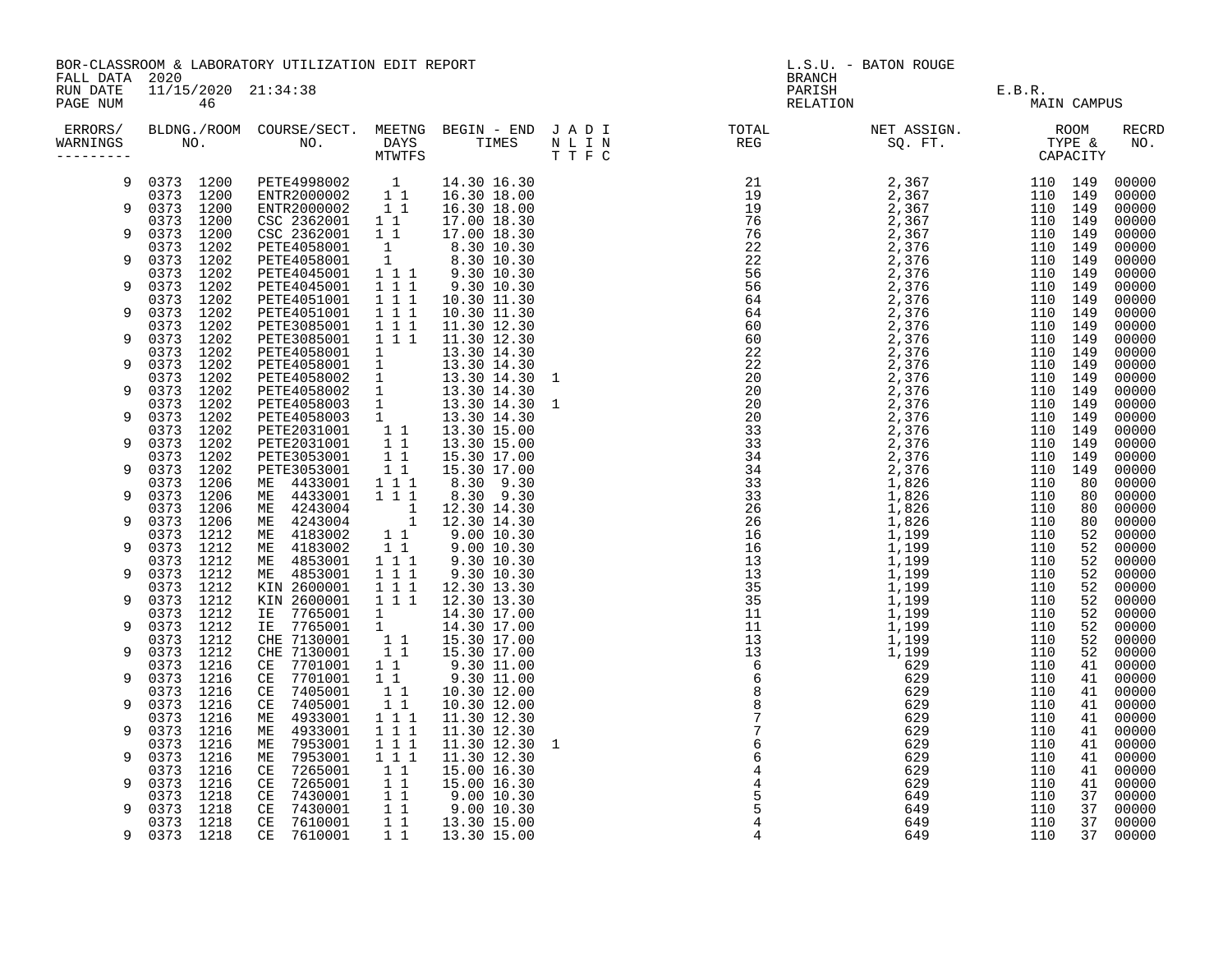|                                        |                              | BOR-CLASSROOM & LABORATORY UTILIZATION EDIT REPORT                                                                                                                                                                                                                                                        |                                                               |                                                                                                                                                                                                                                  | L.S.U. - BATON ROUGE<br><b>BRANCH</b> |               |             |          |                |
|----------------------------------------|------------------------------|-----------------------------------------------------------------------------------------------------------------------------------------------------------------------------------------------------------------------------------------------------------------------------------------------------------|---------------------------------------------------------------|----------------------------------------------------------------------------------------------------------------------------------------------------------------------------------------------------------------------------------|---------------------------------------|---------------|-------------|----------|----------------|
| FALL DATA 2020<br>RUN DATE<br>PAGE NUM | 11/15/2020 21:34:38<br>47    |                                                                                                                                                                                                                                                                                                           |                                                               |                                                                                                                                                                                                                                  | PARISH<br>RELATION                    | F.B.R.<br>MAI | MAIN CAMPUS |          |                |
| ERRORS/<br>WARNINGS<br>---------       |                              |                                                                                                                                                                                                                                                                                                           |                                                               |                                                                                                                                                                                                                                  |                                       |               |             |          | RECRD<br>NO.   |
|                                        | 0373 1218                    | $\begin{tabular}{l c c c} {\tt PETE4998001} & & 1 & 14.30 16.30 \\ {\tt PETE4998001} & 1 & 14.30 16.30 \\ {\tt ME} & 4723001 & 1 & 15.00 16.30 \\ {\tt ME} & 4723001 & 1 & 15.00 16.30 \\ {\tt CSC 2700001} & 1 & 18.00 20.00 \\ {\tt CSC 2700001} & 1 & 18.00 20.00 \\ {\tt CSC 2700001} & 1 & 18.00 20$ |                                                               |                                                                                                                                                                                                                                  |                                       |               | 110         | 37       | 00000          |
| 9                                      | 0373 1218<br>0373 1218       |                                                                                                                                                                                                                                                                                                           |                                                               |                                                                                                                                                                                                                                  |                                       |               | 110<br>110  | 37<br>37 | 00000<br>00000 |
| 9                                      | 0373 1218                    |                                                                                                                                                                                                                                                                                                           |                                                               |                                                                                                                                                                                                                                  |                                       |               | 110         | 37       | 00000          |
|                                        | 0373 1218                    |                                                                                                                                                                                                                                                                                                           |                                                               |                                                                                                                                                                                                                                  |                                       |               | 110         | 37       | 00000          |
| 9                                      | 1218<br>0373<br>0373<br>1221 |                                                                                                                                                                                                                                                                                                           |                                                               |                                                                                                                                                                                                                                  |                                       |               | 110<br>110  | 37<br>88 | 00000<br>00000 |
| 9                                      | 1221<br>0373                 |                                                                                                                                                                                                                                                                                                           |                                                               |                                                                                                                                                                                                                                  |                                       |               | 110         | 88       | 00000          |
|                                        | 0373<br>1221                 |                                                                                                                                                                                                                                                                                                           |                                                               |                                                                                                                                                                                                                                  |                                       |               | 110         | 88       | 00000          |
| 9                                      | 0373<br>1221<br>0373<br>1221 |                                                                                                                                                                                                                                                                                                           |                                                               |                                                                                                                                                                                                                                  |                                       |               | 110<br>110  | 88<br>88 | 00000<br>00000 |
| 9                                      | 1221<br>0373                 |                                                                                                                                                                                                                                                                                                           |                                                               |                                                                                                                                                                                                                                  |                                       |               | 110         | 88       | 00000          |
|                                        | 0373<br>1221                 | CHE 3171001                                                                                                                                                                                                                                                                                               | $\begin{array}{cc} 1 & 1 \\ 1 & 1 \end{array}$                | 12.00 13.30                                                                                                                                                                                                                      |                                       |               | 110         | 88       | 00000          |
| 9                                      | 1221<br>0373<br>1221         |                                                                                                                                                                                                                                                                                                           |                                                               |                                                                                                                                                                                                                                  |                                       |               | 110         | 88<br>88 | 00000          |
| 9                                      | 0373<br>1221<br>0373         |                                                                                                                                                                                                                                                                                                           |                                                               |                                                                                                                                                                                                                                  |                                       |               | 110<br>110  | 88       | 00000<br>00000 |
|                                        | 0373 1221                    |                                                                                                                                                                                                                                                                                                           |                                                               |                                                                                                                                                                                                                                  |                                       |               | 110         | 88       | 00000          |
| 9                                      | 0373<br>1221<br>1221         |                                                                                                                                                                                                                                                                                                           |                                                               | $\begin{array}{cccc} 1 & 1.2 & 1.30 & 14.30 & 1.30 \\ 1 & 1 & 14.30 & 15.30 & 1.30 \\ 1 & 1 & 14.30 & 15.30 & 1.4 & 1.30 & 1.30 \\ 1 & 1 & 14.30 & 15.30 & 1.4 & 1.5 & 1.00 \\ 1 & 1 & 15.00 & 16.30 & 1.5 & 3.0 \\ \end{array}$ |                                       |               | 110         | 88       | 00000          |
| 9                                      | 0373<br>0373<br>1221         | EE 4412002                                                                                                                                                                                                                                                                                                |                                                               |                                                                                                                                                                                                                                  |                                       |               | 110<br>110  | 88<br>88 | 00000<br>00000 |
|                                        | 1221<br>0373                 | CSC 2262001                                                                                                                                                                                                                                                                                               |                                                               |                                                                                                                                                                                                                                  |                                       |               | 110         | 88       | 00000          |
| 9                                      | 0373<br>1221                 | CSC 2262001                                                                                                                                                                                                                                                                                               | $\begin{array}{c} \bar{1} \ \bar{1} \\ 1 \ 1 \ 1 \end{array}$ | 15.00 16.30                                                                                                                                                                                                                      |                                       |               | 110         | 88       | 00000          |
| 89                                     | 1221<br>0373<br>0373<br>1221 | EE 3530001<br>EE 3530001                                                                                                                                                                                                                                                                                  | $1 1 1$                                                       | 15.30 16.30<br>15.30 16.30                                                                                                                                                                                                       |                                       |               | 110<br>110  | 88<br>88 | 00000<br>00000 |
|                                        | 0373<br>1221                 | CHE 4162001                                                                                                                                                                                                                                                                                               | $\overline{1}$                                                | 16.30 17.30                                                                                                                                                                                                                      |                                       |               | 110         | 88       | 00000          |
| 9                                      | 0373<br>1221                 | CHE 4162001                                                                                                                                                                                                                                                                                               | $\frac{1}{1}$                                                 | 16.30 17.30                                                                                                                                                                                                                      |                                       |               | 110         | 88       | 00000          |
| 9                                      | 0373<br>1221<br>0373<br>1221 | CHE 4162002                                                                                                                                                                                                                                                                                               |                                                               | 16.30 17.30 1                                                                                                                                                                                                                    |                                       |               | 110<br>110  | 88<br>88 | 00000<br>00000 |
|                                        | 1221<br>0373                 |                                                                                                                                                                                                                                                                                                           |                                                               |                                                                                                                                                                                                                                  |                                       |               | 110         | 88       | 00000          |
| 9                                      | 0373<br>1221<br>1221         |                                                                                                                                                                                                                                                                                                           |                                                               |                                                                                                                                                                                                                                  |                                       |               | 110         | 88       | 00000          |
| 9                                      | 0373                         |                                                                                                                                                                                                                                                                                                           |                                                               |                                                                                                                                                                                                                                  |                                       |               | 110         | 88       | 00000          |
|                                        | 0373<br>1221<br>1221<br>0373 |                                                                                                                                                                                                                                                                                                           |                                                               |                                                                                                                                                                                                                                  |                                       |               | 110<br>110  | 88<br>88 | 00000<br>00000 |
| 9                                      | 0373 1221                    |                                                                                                                                                                                                                                                                                                           |                                                               |                                                                                                                                                                                                                                  |                                       |               | 110         | 88       | 00000          |
|                                        | 1221<br>0373                 |                                                                                                                                                                                                                                                                                                           |                                                               |                                                                                                                                                                                                                                  |                                       |               | 110         | 88       | 00000          |
| 9                                      | 0373 1221<br>0373<br>1221    |                                                                                                                                                                                                                                                                                                           |                                                               |                                                                                                                                                                                                                                  |                                       |               | 110<br>110  | 88<br>88 | 00000<br>00000 |
| 9                                      | 0373<br>1221                 |                                                                                                                                                                                                                                                                                                           |                                                               |                                                                                                                                                                                                                                  |                                       |               | 110         | 88       | 00000          |
|                                        | 0373<br>1221                 |                                                                                                                                                                                                                                                                                                           |                                                               |                                                                                                                                                                                                                                  |                                       |               | 110         | 88       | 00000          |
| 9                                      | 1221<br>0373                 |                                                                                                                                                                                                                                                                                                           |                                                               |                                                                                                                                                                                                                                  |                                       |               | 110         | 88       | 00000          |
| 9                                      | 0373<br>1225<br>0373 1225    |                                                                                                                                                                                                                                                                                                           |                                                               |                                                                                                                                                                                                                                  |                                       |               | 110<br>110  | 88<br>88 | 00000<br>00000 |
|                                        | 0373 1225                    | CM 2215002                                                                                                                                                                                                                                                                                                | $1\quad1$                                                     | 10.30 12.00                                                                                                                                                                                                                      |                                       |               | 110         | 88       | 00000          |
| 9                                      | 0373<br>1225                 | CM 2215002                                                                                                                                                                                                                                                                                                | 11                                                            | 10.30 12.00                                                                                                                                                                                                                      |                                       |               | 110         | 88       | 00000          |
| 9                                      | 0373<br>1225<br>1225<br>0373 | CHE 3104001<br>CHE 3104001                                                                                                                                                                                                                                                                                | $\begin{array}{cc} 1 & 1 \\ 1 & 1 \end{array}$                | 12.30 13.30                                                                                                                                                                                                                      |                                       |               | 110<br>110  | 88<br>88 | 00000          |
|                                        | 0373<br>1225                 | CHE 3104002                                                                                                                                                                                                                                                                                               |                                                               | 12.30 13.30                                                                                                                                                                                                                      |                                       |               | 110         | 88       | 00000<br>00000 |
| 9                                      | 1225<br>0373                 | CHE 3104002<br>CHE 3104003                                                                                                                                                                                                                                                                                |                                                               |                                                                                                                                                                                                                                  |                                       |               | 110         | 88       | 00000          |
|                                        | 1225<br>0373                 |                                                                                                                                                                                                                                                                                                           |                                                               |                                                                                                                                                                                                                                  |                                       |               | 110         | 88       | 00000          |
| 9                                      | 1225<br>0373<br>0373 1225    | CHE 3104003<br>CHE 3104004                                                                                                                                                                                                                                                                                |                                                               | $\begin{bmatrix} 1 & 1 & 12.30 & 13.30 & 1 \\ 1 & 12.30 & 13.30 & 1 \\ 1 & 12.30 & 13.30 & 1 \\ 1 & 12.30 & 13.30 & 1 \\ 1 & 12.30 & 13.30 & 1 \\ 1 & 12.30 & 13.30 & 1 \\ \end{bmatrix}$                                        |                                       |               | 110<br>110  | 88<br>88 | 00000<br>00000 |
|                                        |                              |                                                                                                                                                                                                                                                                                                           |                                                               |                                                                                                                                                                                                                                  |                                       |               |             |          |                |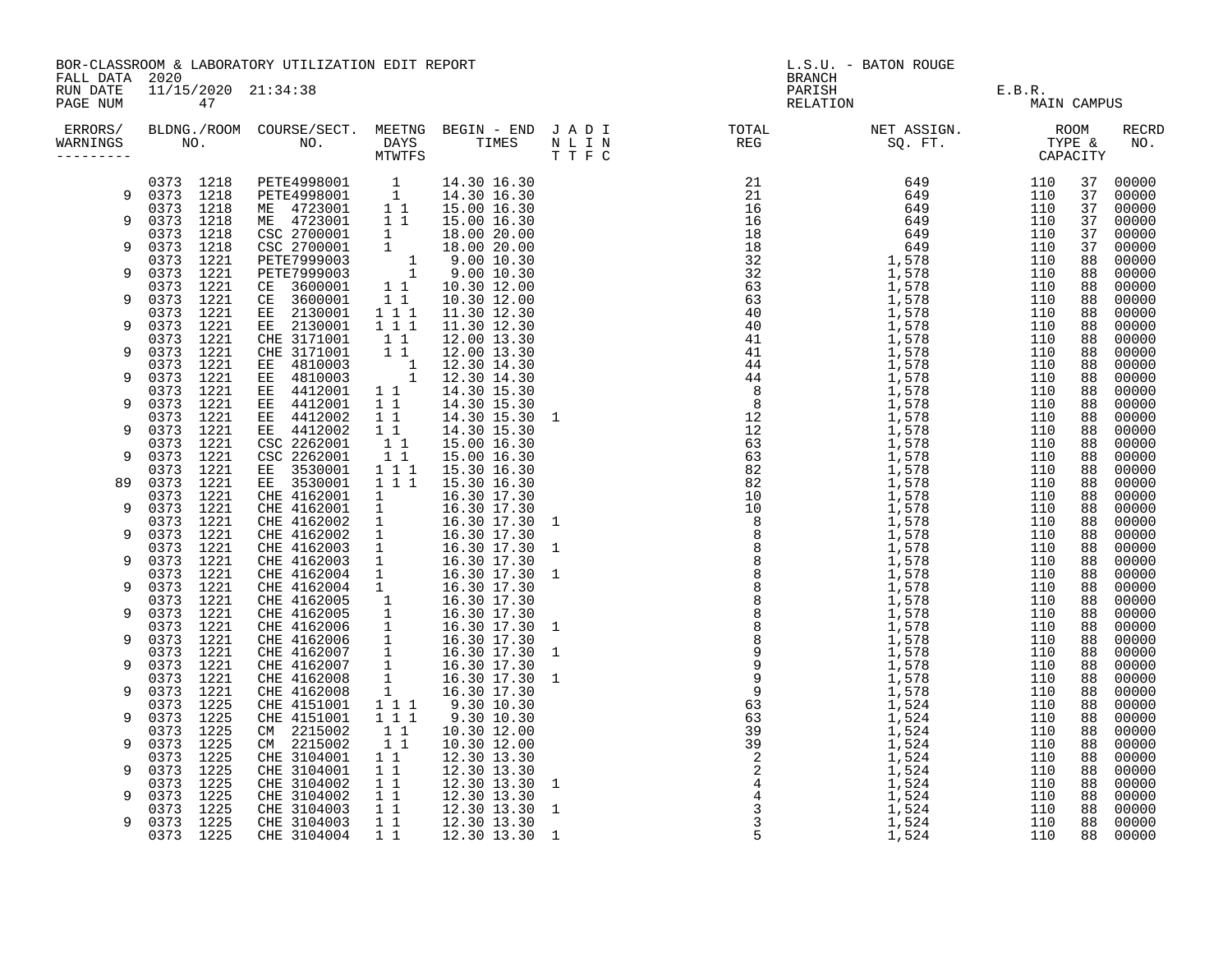|                                        |                           | BOR-CLASSROOM & LABORATORY UTILIZATION EDIT REPORT |                                                                                                                                                                       |                                                                                                                                                                                  | L.S.U. - BATON ROUGE                                                                                                                                                                                                                                                                                                                                                                                                                                                                                                                                                                                                                                                 |                                                   |             |          |                     |  |
|----------------------------------------|---------------------------|----------------------------------------------------|-----------------------------------------------------------------------------------------------------------------------------------------------------------------------|----------------------------------------------------------------------------------------------------------------------------------------------------------------------------------|----------------------------------------------------------------------------------------------------------------------------------------------------------------------------------------------------------------------------------------------------------------------------------------------------------------------------------------------------------------------------------------------------------------------------------------------------------------------------------------------------------------------------------------------------------------------------------------------------------------------------------------------------------------------|---------------------------------------------------|-------------|----------|---------------------|--|
| FALL DATA 2020<br>RUN DATE<br>PAGE NUM | 11/15/2020 21:34:38<br>48 |                                                    |                                                                                                                                                                       |                                                                                                                                                                                  |                                                                                                                                                                                                                                                                                                                                                                                                                                                                                                                                                                                                                                                                      | E.B.R.<br>BRANCH<br>PARISH E.B.R.<br>RELATION MAI | MAIN CAMPUS |          |                     |  |
| WARNINGS                               |                           |                                                    |                                                                                                                                                                       |                                                                                                                                                                                  | ERRORS/ BLDNG./ROOM COURSE/SECT. MEETNG BEGIN – END JADI TOTAL TOTAL NETASSIGN. NET ASSIGN. ROOM ROOM COURSE/SECT. MEETNG BEGIN – END JADI TOTAL TOTAL NETASSIGN. THE &<br>WARNINGS NO. NO. DAYS TIMES NILIN REG SQ.FT. TPE & CAP<br>$\begin{array}{cccccccccccc} \text{R.} & \text{L} & \text{L} & \text{L} & \text{L} & \text{L} & \text{L} & \text{L} & \text{L} & \text{L} & \text{L} & \text{L} & \text{L} & \text{L} & \text{L} & \text{L} & \text{L} & \text{L} & \text{L} & \text{L} & \text{L} & \text{L} & \text{L} & \text{L} & \text{L} & \text{L} & \text{L} & \text{L} & \text{L} & \text{L} & \text{L} & \text{L} & \text{L} & \text{L} & \text{L} &$ |                                                   |             |          | <b>RECRD</b><br>NO. |  |
| 9                                      | 0373 1225<br>0373 1225    | CHE 3104004 1 1<br>CHE 3104005                     | 11                                                                                                                                                                    | 12.30 13.30<br>12.30 13.30 1                                                                                                                                                     |                                                                                                                                                                                                                                                                                                                                                                                                                                                                                                                                                                                                                                                                      |                                                   |             | 88<br>88 | 00000<br>00000      |  |
|                                        | 0373 1225                 | CHE 3104005                                        | 11                                                                                                                                                                    | 12.30 13.30                                                                                                                                                                      |                                                                                                                                                                                                                                                                                                                                                                                                                                                                                                                                                                                                                                                                      |                                                   |             | 88       | 00000               |  |
|                                        | 0373 1225                 | CHE 3104006                                        | 1 1                                                                                                                                                                   | 12.30 13.30 1                                                                                                                                                                    |                                                                                                                                                                                                                                                                                                                                                                                                                                                                                                                                                                                                                                                                      |                                                   |             | 88       | 00000               |  |
| 9                                      | 0373 1225<br>0373 1225    | CHE 3104006<br>CHE 3104007                         | $1\quad1$<br>$1\quad1$                                                                                                                                                | 12.30 13.30<br>12.30 13.30 1                                                                                                                                                     |                                                                                                                                                                                                                                                                                                                                                                                                                                                                                                                                                                                                                                                                      |                                                   |             | 88<br>88 | 00000<br>00000      |  |
|                                        | 0373 1225                 | CHE 3104007                                        | $1\quad1$                                                                                                                                                             | 12.30 13.30                                                                                                                                                                      |                                                                                                                                                                                                                                                                                                                                                                                                                                                                                                                                                                                                                                                                      |                                                   |             | 88       | 00000               |  |
|                                        | 0373 1225                 | CHE 3104008                                        | 11<br>$\overline{1}$ $\overline{1}$                                                                                                                                   | 12.30 13.30 1                                                                                                                                                                    |                                                                                                                                                                                                                                                                                                                                                                                                                                                                                                                                                                                                                                                                      |                                                   |             | 88       | 00000               |  |
| 9                                      | 0373 1225<br>0373 1225    | CHE 3104008<br>CHE 3104009                         | $1\quad1$                                                                                                                                                             | 12.30 13.30<br>12.30 13.30 1                                                                                                                                                     |                                                                                                                                                                                                                                                                                                                                                                                                                                                                                                                                                                                                                                                                      |                                                   |             | 88<br>88 | 00000<br>00000      |  |
|                                        | 0373<br>1225              | CHE 3104009                                        | $\overline{1}$ $\overline{1}$                                                                                                                                         | 12.30 13.30                                                                                                                                                                      |                                                                                                                                                                                                                                                                                                                                                                                                                                                                                                                                                                                                                                                                      |                                                   |             | 88       | 00000               |  |
|                                        | 0373 1225                 | CHE 3104010                                        | $1\quad1$<br>11                                                                                                                                                       | 12.30 13.30 1                                                                                                                                                                    |                                                                                                                                                                                                                                                                                                                                                                                                                                                                                                                                                                                                                                                                      |                                                   |             | 88       | 00000               |  |
| 9                                      | 0373 1225<br>0373 1225    | CHE 3104010<br>CHE 3104011                         | 11                                                                                                                                                                    | 12.30 13.30<br>12.30 13.30 1                                                                                                                                                     |                                                                                                                                                                                                                                                                                                                                                                                                                                                                                                                                                                                                                                                                      |                                                   |             | 88<br>88 | 00000<br>00000      |  |
|                                        | 0373 1225                 | CHE 3104011                                        | 11                                                                                                                                                                    | 12.30 13.30                                                                                                                                                                      |                                                                                                                                                                                                                                                                                                                                                                                                                                                                                                                                                                                                                                                                      |                                                   |             | 88       | 00000               |  |
| 9                                      | 0373 1225<br>0373 1225    | CHE 3104012<br>CHE 3104012                         | $\overline{1}$ $\overline{1}$<br>$1\quad1$                                                                                                                            | $12.30$ $13.30$ 1<br>12.30 13.30                                                                                                                                                 |                                                                                                                                                                                                                                                                                                                                                                                                                                                                                                                                                                                                                                                                      |                                                   |             | 88<br>88 | 00000<br>00000      |  |
|                                        | 0373 1225                 | EE 4810001                                         |                                                                                                                                                                       | 12.30 14.30                                                                                                                                                                      |                                                                                                                                                                                                                                                                                                                                                                                                                                                                                                                                                                                                                                                                      |                                                   |             | 88       | 00000               |  |
| 9                                      | 0373<br>1225              | EE 4810001                                         | $\begin{array}{c} 1 \\ 1 \end{array}$                                                                                                                                 | 12.30 14.30                                                                                                                                                                      |                                                                                                                                                                                                                                                                                                                                                                                                                                                                                                                                                                                                                                                                      |                                                   |             | 88       | 00000               |  |
| 9                                      | 0373 1225<br>0373 1225    | ACCT3122002<br>ACCT3122002                         | 1 1<br>$1\quad1$                                                                                                                                                      | 13.30 15.00<br>13.30 15.00                                                                                                                                                       |                                                                                                                                                                                                                                                                                                                                                                                                                                                                                                                                                                                                                                                                      |                                                   |             | 88<br>88 | 00000<br>00000      |  |
|                                        | 0373 1225                 | CE 3415001                                         | 11                                                                                                                                                                    | 13.30 15.00                                                                                                                                                                      |                                                                                                                                                                                                                                                                                                                                                                                                                                                                                                                                                                                                                                                                      |                                                   |             | 88       | 00000               |  |
| 89                                     | 0373 1225                 | CE 3415001                                         | $1\quad1$                                                                                                                                                             | 13.30 15.00                                                                                                                                                                      |                                                                                                                                                                                                                                                                                                                                                                                                                                                                                                                                                                                                                                                                      |                                                   |             | 88       | 00000               |  |
| 9                                      | 0373 1225<br>0373 1225    | CE 3300001<br>CE 3300001                           | $1\quad1$<br>$1\quad1$                                                                                                                                                | 15.00 16.30<br>15.00 16.30                                                                                                                                                       |                                                                                                                                                                                                                                                                                                                                                                                                                                                                                                                                                                                                                                                                      |                                                   |             | 88<br>88 | 00000<br>00000      |  |
|                                        | 0373 1225                 | PETE2034001                                        |                                                                                                                                                                       | 16.30 17.30                                                                                                                                                                      |                                                                                                                                                                                                                                                                                                                                                                                                                                                                                                                                                                                                                                                                      |                                                   |             | 88       | 00000               |  |
| 9                                      | 0373 1225                 | PETE2034001                                        | $\begin{array}{c}\n\stackrel{\cdot}{\phantom{-}}1 \\ \stackrel{\cdot}{\phantom{-}}1 \\ \stackrel{\cdot}{\phantom{-}}1 \\ \stackrel{\cdot}{\phantom{-}}1\n\end{array}$ | 16.30 17.30                                                                                                                                                                      |                                                                                                                                                                                                                                                                                                                                                                                                                                                                                                                                                                                                                                                                      |                                                   |             | 88       | 00000               |  |
| 9                                      | 0373 1225<br>0373 1225    | PETE2034002<br>PETE2034002                         |                                                                                                                                                                       | 16.30 17.30 1<br>16.30 17.30                                                                                                                                                     |                                                                                                                                                                                                                                                                                                                                                                                                                                                                                                                                                                                                                                                                      |                                                   |             | 88<br>88 | 00000<br>00000      |  |
|                                        | 0373 1225                 | ME 4611005                                         |                                                                                                                                                                       |                                                                                                                                                                                  |                                                                                                                                                                                                                                                                                                                                                                                                                                                                                                                                                                                                                                                                      |                                                   |             | 88       | 00000               |  |
| 9                                      | 0373 1225                 | ME 4611005                                         |                                                                                                                                                                       |                                                                                                                                                                                  |                                                                                                                                                                                                                                                                                                                                                                                                                                                                                                                                                                                                                                                                      |                                                   |             | 88       | 00000               |  |
| 9                                      | 0373 1233<br>0373 1233    | CM 2105001<br>2105001<br>CM                        |                                                                                                                                                                       |                                                                                                                                                                                  |                                                                                                                                                                                                                                                                                                                                                                                                                                                                                                                                                                                                                                                                      |                                                   |             | 40<br>40 | 00000<br>00000      |  |
|                                        | 0373 1233                 | 2105001<br>CM                                      |                                                                                                                                                                       |                                                                                                                                                                                  |                                                                                                                                                                                                                                                                                                                                                                                                                                                                                                                                                                                                                                                                      |                                                   |             | 40       | 00000               |  |
| q                                      | 0373 1233<br>0373 1233    | 2105001<br>CM<br>CM 2105002                        |                                                                                                                                                                       | $\begin{array}{cccc} 1 & 16.30 & 17.30\ 1 & 16.30 & 19.30\ 1 & 16.30 & 19.30\ 1 & 7.30 & 9.30\ 1 & 7.30 & 9.30\ 1 & 7.30 & 9.30\ 1 & 7.30 & 9.30\ 1 & 9.30 & 11.30\ \end{array}$ |                                                                                                                                                                                                                                                                                                                                                                                                                                                                                                                                                                                                                                                                      |                                                   |             | 40<br>40 | 00000<br>00000      |  |
| 9                                      | 0373 1233                 | CM 2105002                                         | $\begin{smallmatrix}1\\1\\1\end{smallmatrix}$                                                                                                                         |                                                                                                                                                                                  |                                                                                                                                                                                                                                                                                                                                                                                                                                                                                                                                                                                                                                                                      |                                                   |             | 40       | 00000               |  |
|                                        | 0373 1233                 | 2105002<br>CM                                      |                                                                                                                                                                       | $9.30$ $\overline{11.30}$<br>$9.30$ $\overline{11.30}$<br>$\begin{array}{cccc} 1 & 9.30 & 11.30 \\ 1 & 9.30 & 11.30 \end{array}$                                                 |                                                                                                                                                                                                                                                                                                                                                                                                                                                                                                                                                                                                                                                                      |                                                   |             | 40       | 00000               |  |
| 9                                      | 0373 1233<br>0373 1233    | 2105002<br>CM<br>CM 2105003                        |                                                                                                                                                                       | 12.30 14.30                                                                                                                                                                      |                                                                                                                                                                                                                                                                                                                                                                                                                                                                                                                                                                                                                                                                      |                                                   |             | 40<br>40 | 00000<br>00000      |  |
| 9                                      | 0373 1233                 | 2105003<br>CM                                      |                                                                                                                                                                       | 12.30 14.30                                                                                                                                                                      |                                                                                                                                                                                                                                                                                                                                                                                                                                                                                                                                                                                                                                                                      |                                                   |             | 40       | 00000               |  |
|                                        | 0373 1233                 | 2105003<br>CM                                      | $\begin{bmatrix} 1 \\ 1 \\ 1 \\ 1 \end{bmatrix}$                                                                                                                      | 12.30 14.30                                                                                                                                                                      |                                                                                                                                                                                                                                                                                                                                                                                                                                                                                                                                                                                                                                                                      |                                                   |             | 40       | 00000               |  |
| 9                                      | 0373 1233<br>0373 1233    | 2105003<br>CM<br>2105004<br>CM                     |                                                                                                                                                                       | 12.30 14.30<br>14.30 16.30                                                                                                                                                       |                                                                                                                                                                                                                                                                                                                                                                                                                                                                                                                                                                                                                                                                      |                                                   |             | 40<br>40 | 00000<br>00000      |  |
| 9                                      | 0373 1233                 | 2105004<br>CM                                      | $\begin{bmatrix} 1 \\ 1 \end{bmatrix}$                                                                                                                                | 14.30 16.30                                                                                                                                                                      |                                                                                                                                                                                                                                                                                                                                                                                                                                                                                                                                                                                                                                                                      |                                                   |             | 40       | 00000               |  |
|                                        | 0373 1233                 | 2105004<br>CM                                      | $\begin{bmatrix} 1 \\ 1 \end{bmatrix}$                                                                                                                                | 14.30 16.30                                                                                                                                                                      |                                                                                                                                                                                                                                                                                                                                                                                                                                                                                                                                                                                                                                                                      |                                                   |             | 40       | 00000               |  |
|                                        | 0373 1233<br>0373 1236    | 2105004<br>CM.<br>3603002<br>МE                    |                                                                                                                                                                       | 14.30 16.30<br>7.30 9.00                                                                                                                                                         |                                                                                                                                                                                                                                                                                                                                                                                                                                                                                                                                                                                                                                                                      |                                                   |             | 40<br>68 | 00000<br>00000      |  |
| 9                                      | 0373 1236                 | 3603002<br>ME                                      | $\begin{array}{rr} & 1 & 1 \\ & 1 & 1 \end{array}$                                                                                                                    | 7.30 9.00                                                                                                                                                                        |                                                                                                                                                                                                                                                                                                                                                                                                                                                                                                                                                                                                                                                                      |                                                   |             | 68       | 00000               |  |
|                                        | 0373 1236                 | 4745001<br>EE                                      | 111                                                                                                                                                                   | 10.30 11.30                                                                                                                                                                      |                                                                                                                                                                                                                                                                                                                                                                                                                                                                                                                                                                                                                                                                      |                                                   |             | 68       | 00000               |  |
| 9                                      | 0373 1236                 | EE 4745001                                         | 111                                                                                                                                                                   | 10.30 11.30                                                                                                                                                                      |                                                                                                                                                                                                                                                                                                                                                                                                                                                                                                                                                                                                                                                                      |                                                   |             | 68       | 00000               |  |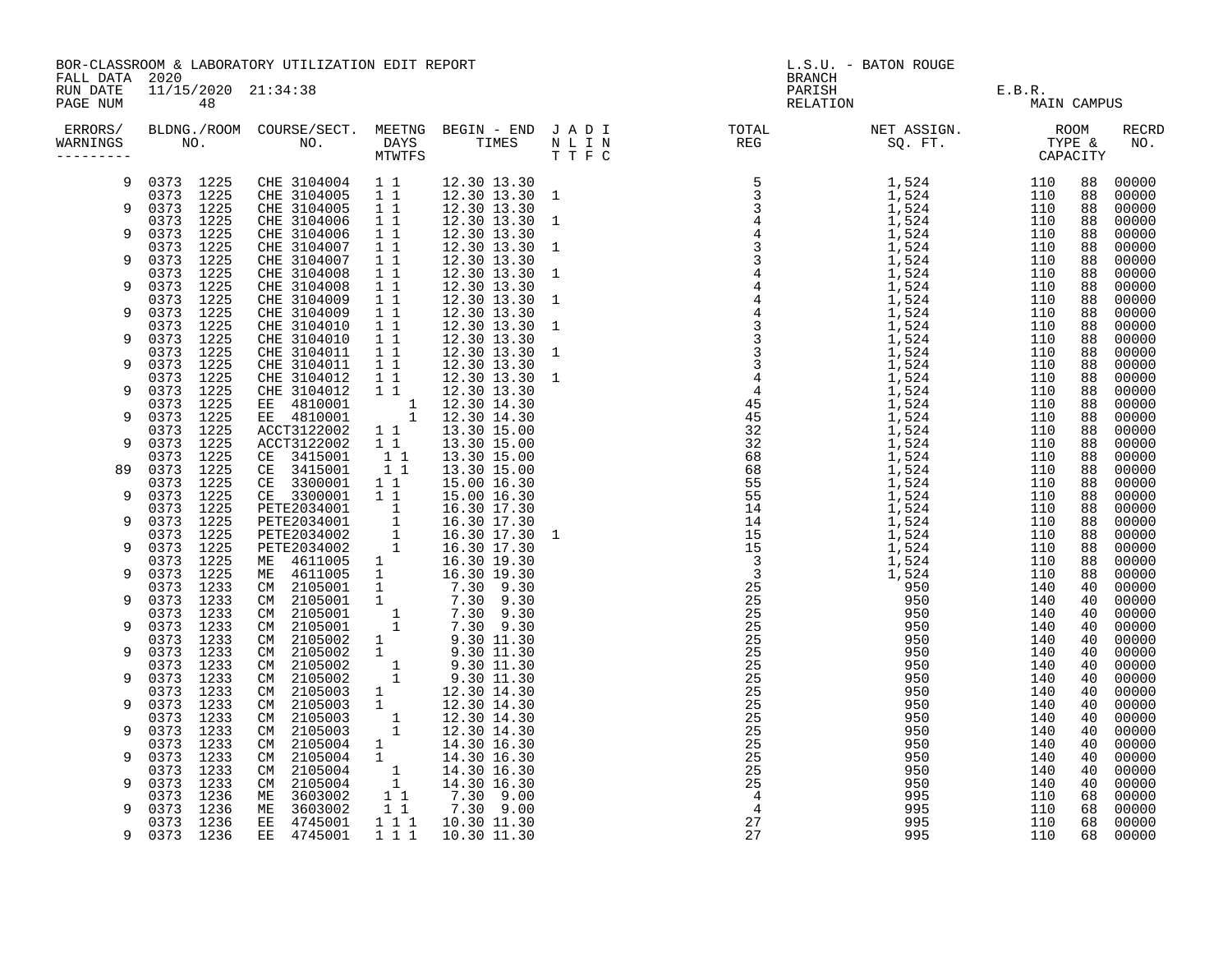| FALL DATA 2020                    |                              | BOR-CLASSROOM & LABORATORY UTILIZATION EDIT REPORT                                                                                           |                                                                                    |                                                                                                                                                                                                     |                                     | L.S.U. - BATON ROUGE                        |            |             |                |
|-----------------------------------|------------------------------|----------------------------------------------------------------------------------------------------------------------------------------------|------------------------------------------------------------------------------------|-----------------------------------------------------------------------------------------------------------------------------------------------------------------------------------------------------|-------------------------------------|---------------------------------------------|------------|-------------|----------------|
| RUN DATE<br>PAGE NUM              | 11/15/2020 21:34:38<br>49    |                                                                                                                                              |                                                                                    |                                                                                                                                                                                                     | <b>BRANCH</b><br>PARISH<br>RELATION | $\mathbf{I} = \mathbf{I} \times \mathbf{I}$ | E.B.R.     | MAIN CAMPUS |                |
| ERRORS/<br>WARNINGS<br>---------- |                              |                                                                                                                                              |                                                                                    |                                                                                                                                                                                                     |                                     |                                             |            |             | RECRD<br>NO.   |
|                                   | 0373 1236                    | CE 3400003 1 1<br>CE 3400003 1 1<br>KIN 3515005 1 1<br>KIN 3515005 1 1<br>EVEG1050001 1<br>EVEG1050001 1<br>CE 4440001 1 1<br>CE 4440001 1 1 |                                                                                    | 10.30 12.00                                                                                                                                                                                         |                                     |                                             | 110        | 68          | 00000          |
| 9                                 | 0373 1236<br>0373 1236       |                                                                                                                                              |                                                                                    | 10.30 12.00<br>12.00 13.30                                                                                                                                                                          |                                     |                                             | 110<br>110 | 68<br>68    | 00000<br>00000 |
| 9                                 | 0373 1236                    |                                                                                                                                              |                                                                                    | 12.00 13.30                                                                                                                                                                                         |                                     |                                             | 110        | 68          | 00000          |
| 9                                 | 0373<br>1236<br>1236<br>0373 |                                                                                                                                              |                                                                                    | 12.30 14.30                                                                                                                                                                                         |                                     |                                             | 110<br>110 | 68<br>68    | 00000<br>00000 |
|                                   | 0373<br>1236                 |                                                                                                                                              |                                                                                    | 12.30 14.30<br>13.30 15.00                                                                                                                                                                          |                                     |                                             | 110        | 68          | 00000          |
| 9                                 | 0373 1236                    | CE 4440001                                                                                                                                   | 11                                                                                 | 13.30 15.00                                                                                                                                                                                         |                                     |                                             | 110        | 68          | 00000          |
| 9                                 | 1236<br>0373<br>0373<br>1236 | ME 4943001<br>ME 4943001                                                                                                                     | 11<br>11                                                                           | 15.00 16.30<br>15.00 16.30                                                                                                                                                                          |                                     |                                             | 110<br>110 | 68<br>68    | 00000<br>00000 |
|                                   | 0373<br>1236                 | ME 4933003                                                                                                                                   | $\begin{bmatrix} 1 \\ 1 \\ 1 \end{bmatrix}$                                        | 16.30 18.00                                                                                                                                                                                         |                                     |                                             | 110        | 68          | 00000          |
| 9                                 | 0373 1236                    | ME 4933003                                                                                                                                   |                                                                                    | 16.30 18.00                                                                                                                                                                                         |                                     |                                             | 110        | 68          | 00000          |
| 9                                 | 1240<br>0373<br>0373<br>1240 | CHE 7120001<br>CHE 7120001                                                                                                                   | $1\quad1$<br>$1\quad1$                                                             | 10.30 12.00<br>10.30 12.00                                                                                                                                                                          |                                     |                                             | 110<br>110 | 68<br>68    | 00000<br>00000 |
|                                   | 0373<br>1240                 | CSC 4356001                                                                                                                                  | $1\quad1$                                                                          | 10.30 12.00                                                                                                                                                                                         |                                     |                                             | 110        | 68          | 00000          |
| 9                                 | 0373<br>1240                 | CSC 4356001                                                                                                                                  | $\begin{array}{c} \bar{1} & \bar{1} \\ 1 & 1 & 1 \end{array}$                      | 10.30 12.00                                                                                                                                                                                         |                                     |                                             | 110        | 68          | 00000          |
| 9                                 | 0373 1240<br>0373<br>1240    | PETE4241003<br>PETE4241003                                                                                                                   | 111                                                                                | 12.30 13.30<br>12.30 13.30                                                                                                                                                                          |                                     |                                             | 110<br>110 | 68<br>68    | 00000<br>00000 |
|                                   | 0373 1240                    | HNRS3035002                                                                                                                                  | 11                                                                                 | 13.30 15.00                                                                                                                                                                                         |                                     |                                             | 110        | 68          | 00000          |
| 9                                 | 0373<br>1240                 | HNRS3035002                                                                                                                                  | $\begin{array}{cccc} & 1 & 1 & & \\ 1 & 1 & 1 & & \\ 1 & 1 & 1 & & \\ \end{array}$ | 13.30 15.00                                                                                                                                                                                         |                                     |                                             | 110        | 68          | 00000          |
| 9                                 | 0373<br>1240<br>0373<br>1240 | EE 3320001<br>EE 3320001                                                                                                                     |                                                                                    | 14.30 15.30<br>14.30 15.30                                                                                                                                                                          |                                     |                                             | 110<br>110 | 68<br>68    | 00000<br>00000 |
|                                   | 0373<br>1240                 | CHE 7110001                                                                                                                                  | $1\quad1$                                                                          | 15.30 17.00                                                                                                                                                                                         |                                     |                                             | 110        | 68          | 00000          |
| 9                                 | 0373<br>1240                 | CHE 7110001                                                                                                                                  | $\overline{1}$ $\overline{1}$                                                      | 15.30 17.00                                                                                                                                                                                         |                                     |                                             | 110        | 68          | 00000          |
| 9                                 | 0373<br>1253<br>0373<br>1253 | CM 2215001                                                                                                                                   | 11<br>$\overline{1}$ $\overline{1}$                                                | 9.00 10.30<br>9.00 10.30                                                                                                                                                                            |                                     |                                             | 110<br>110 | 88<br>88    | 00000<br>00000 |
|                                   | 1253<br>0373                 | CM 2215001<br>CHE 3173001                                                                                                                    | $1\overline{1}$                                                                    | 10.30 11.30                                                                                                                                                                                         |                                     |                                             | 110        | 88          | 00000          |
| 9                                 | 0373<br>1253                 | CHE 3173001                                                                                                                                  | $1 1 1$                                                                            | 10.30 11.30                                                                                                                                                                                         |                                     |                                             | 110        | 88          | 00000          |
| 9                                 | 1253<br>0373<br>0373<br>1253 | CHE 4420002<br>CHE 4420002                                                                                                                   | $1\quad1$<br>$1\quad1$                                                             | 12.00 13.30<br>12.00 13.30                                                                                                                                                                          |                                     |                                             | 110<br>110 | 88<br>88    | 00000<br>00000 |
|                                   | 1253<br>0373                 | ME 4243003                                                                                                                                   | $\begin{bmatrix} 1 \\ 1 \end{bmatrix}$                                             | 12.30 14.30                                                                                                                                                                                         |                                     |                                             | 110        | 88          | 00000          |
| 9                                 | 0373<br>1253                 | ME 4243003                                                                                                                                   |                                                                                    | 12.30 14.30                                                                                                                                                                                         |                                     |                                             | 110        | 88          | 00000          |
| 9                                 | 0373 1253<br>0373 1253       | CM 2215003<br>CM 2215003                                                                                                                     | $1\quad1$<br>11                                                                    | 13.30 15.00<br>13.30 15.00                                                                                                                                                                          |                                     |                                             | 110<br>110 | 88<br>88    | 00000<br>00000 |
|                                   | 1253<br>0373                 | CE 4435001                                                                                                                                   | 11                                                                                 | 17.00 18.30                                                                                                                                                                                         |                                     |                                             | 110        | 88          | 00000          |
| 9                                 | 0373 1253                    | CE 4435001                                                                                                                                   | $1\quad1$                                                                          | 17.00 18.30                                                                                                                                                                                         |                                     |                                             | 110        | 88          | 00000          |
| 9                                 | 1256<br>0373<br>0373<br>1256 | ME 2543002<br>ME 2543002                                                                                                                     | 11                                                                                 | 12.00 13.30                                                                                                                                                                                         |                                     |                                             | 140<br>140 | 58<br>58    | 00000<br>00000 |
|                                   | 1256<br>0373                 | EE 1810002                                                                                                                                   |                                                                                    | $\begin{array}{rrrr} 1 & 1 & 12.00 & 13.30 \ 1 & 12.00 & 13.30 \ 1 & 12.30 & 14.30 \ 1 & 12.30 & 14.30 \ 1 & 14.00 & 17.00 \ 1 & 14.30 & 16.30 \ 1 & 14.30 & 16.30 \ 1 & 15.00 & 18.00 \end{array}$ |                                     |                                             | 140        | 58          | 00000          |
| 9                                 | 0373<br>1256                 | EE 1810002                                                                                                                                   |                                                                                    |                                                                                                                                                                                                     |                                     |                                             | 140        | 58          | 00000          |
| 9                                 | 0373<br>1256<br>0373<br>1256 | 4597001<br>IE<br>IE 4597001                                                                                                                  |                                                                                    |                                                                                                                                                                                                     |                                     |                                             | 140<br>140 | 58<br>58    | 00000<br>00000 |
|                                   | 0373<br>1256                 |                                                                                                                                              |                                                                                    |                                                                                                                                                                                                     |                                     |                                             | 140        | 58          | 00000          |
| 9                                 | 0373<br>1256                 |                                                                                                                                              |                                                                                    |                                                                                                                                                                                                     |                                     |                                             | 140        | 58          | 00000          |
| 9                                 | 0373<br>1256<br>0373<br>1256 | EE 1810001<br>EE 1810001<br>CE 4760001<br>CE 4760001<br>EE 1810003<br>ET 1810003                                                             |                                                                                    |                                                                                                                                                                                                     |                                     |                                             | 140<br>140 | 58<br>58    | 00000<br>00000 |
|                                   | 0373<br>1256                 |                                                                                                                                              |                                                                                    |                                                                                                                                                                                                     |                                     |                                             | 140        | 58          | 00000          |
| 9                                 | 0373<br>1256                 |                                                                                                                                              |                                                                                    |                                                                                                                                                                                                     |                                     |                                             | 140        | 58          | 00000          |
| 9                                 | 1259<br>0373<br>0373 1259    | EE 1810003<br>ME 4243005<br>ME 4243005                                                                                                       |                                                                                    | $\begin{array}{rrrr} 1 & 14.30 & 18.30 \ 1 & 15.00 & 18.00 \ 1 & 15.00 & 18.00 \ 1 & 16.30 & 18.30 \ 1 & 16.30 & 18.30 \ 1 & 12.30 & 14.30 \ 1 & 12.30 & 14.30 \end{array}$                         |                                     |                                             | 110<br>110 | 54<br>54    | 00000<br>00000 |
|                                   | 1263<br>0373                 | ECON2035004                                                                                                                                  |                                                                                    | 1 1 7.30 9.00                                                                                                                                                                                       |                                     |                                             |            |             | 110 131 00000  |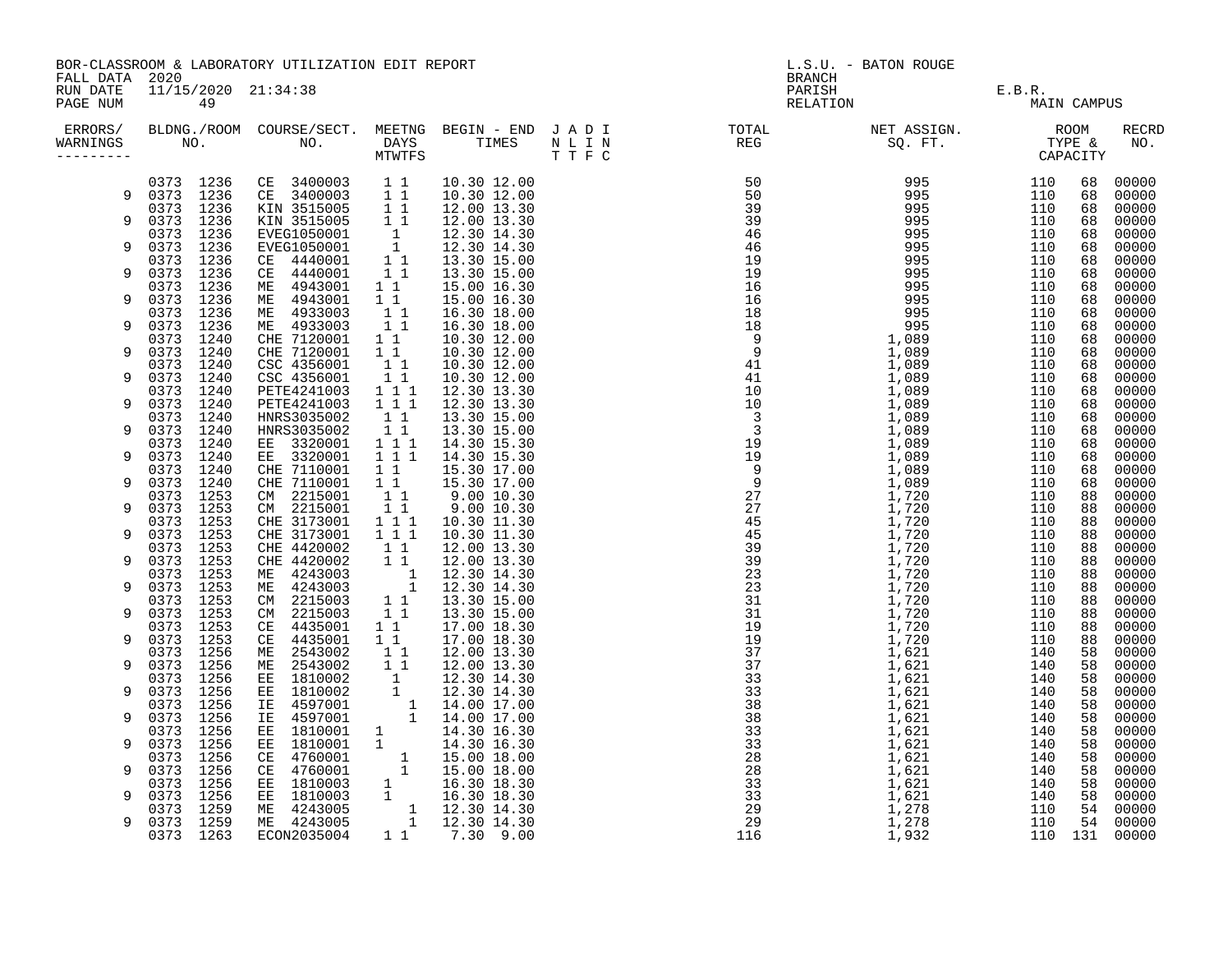|                                  | BOR-CLASSROOM & LABORATORY UTILIZATION EDIT REPORT<br>FALL DATA 2020<br>11/15/2020 21:34:38 |                                                                                                                                                                                                                                                |                                  |                                                                                                                                                                             |  | L.S.U. - BATON ROUGE<br><b>BRANCH</b>                                                                                                                                                                                                                                                                                                      |                    |                    |             |                        |  |
|----------------------------------|---------------------------------------------------------------------------------------------|------------------------------------------------------------------------------------------------------------------------------------------------------------------------------------------------------------------------------------------------|----------------------------------|-----------------------------------------------------------------------------------------------------------------------------------------------------------------------------|--|--------------------------------------------------------------------------------------------------------------------------------------------------------------------------------------------------------------------------------------------------------------------------------------------------------------------------------------------|--------------------|--------------------|-------------|------------------------|--|
| RUN DATE<br>PAGE NUM             | 50                                                                                          |                                                                                                                                                                                                                                                |                                  |                                                                                                                                                                             |  |                                                                                                                                                                                                                                                                                                                                            | PARISH<br>RELATION | E.B.R.             | MAIN CAMPUS |                        |  |
| ERRORS/<br>WARNINGS<br>--------- |                                                                                             |                                                                                                                                                                                                                                                |                                  |                                                                                                                                                                             |  | $\begin{tabular}{cccc} $N$ K1 T $P$ & $N$ K21 $P$ & $N$ K31 $141 $\\ $N$ R1 T $P$ & $N$ R21 $16$ \\ $10$ & $10$ & $10$ & $10$ & $10$ \\ $31$ & $1$ & $10$ & $32$ & $2$ \\ $41$ & $10$ & $10$ & $10$ & $10$ \\ $52$ & $11$ & $10$ & $10$ & $10$ \\ $63$ & $11$ & $10$ & $10$ & $10$ \\ $63$ & $11$ & $10$ & $10$ & $10$ \\ $7$ & $11$ & $1$ |                    |                    |             | RECRD<br>NO.           |  |
| 89                               | 0373 1263<br>0373 1263                                                                      | $\begin{tabular}{lllllllll} \texttt{ECON2035004} & & 1 & 1 & 7.30 & 9.00 \\ \texttt{SOCL3505001} & & 1 & 1 & 9.00 & 10.30 \\ \end{tabular}$                                                                                                    |                                  |                                                                                                                                                                             |  |                                                                                                                                                                                                                                                                                                                                            |                    | 110 131            |             | 110 131 00000<br>00000 |  |
| 9                                | 0373 1263<br>0373 1263                                                                      | SOCL3505001 11 9.00 10.30                                                                                                                                                                                                                      |                                  |                                                                                                                                                                             |  |                                                                                                                                                                                                                                                                                                                                            |                    | 110 131            |             | 00000                  |  |
| 9                                | 0373 1263                                                                                   | CHE 4172001<br>CHE 4172001                                                                                                                                                                                                                     | $1 1 1$<br>$1 1 1$               | $9.30$ $10.30$<br>9.30 10.30                                                                                                                                                |  |                                                                                                                                                                                                                                                                                                                                            |                    | 110 131<br>110 131 |             | 00000<br>00000         |  |
| 9                                | 0373 1263<br>0373 1263                                                                      | CE 2460001<br>CE 2460001                                                                                                                                                                                                                       | $1 1 1$<br>1 1 1                 | 10.30 11.30<br>10.30 11.30                                                                                                                                                  |  |                                                                                                                                                                                                                                                                                                                                            |                    | 110 131<br>110 131 |             | 00000<br>00000         |  |
| 9                                | 0373 1263<br>0373 1263                                                                      | CHE 4172001<br>CHE 4172001                                                                                                                                                                                                                     | $1\quad1$<br>$1\quad1$           | 10.30 12.00<br>10.30 12.00                                                                                                                                                  |  |                                                                                                                                                                                                                                                                                                                                            |                    | 110 131<br>110 131 |             | 00000<br>00000         |  |
| 9                                | 1263<br>0373                                                                                | ISDS2000004                                                                                                                                                                                                                                    | 1 1 1<br>111                     | 13.30 14.30                                                                                                                                                                 |  |                                                                                                                                                                                                                                                                                                                                            |                    | 110 131            |             | 00000                  |  |
|                                  | 0373<br>1263<br>1263<br>0373                                                                | ISDS2000004<br>ENTR2000001                                                                                                                                                                                                                     | $1\quad1$                        | 13.30 14.30<br>13.30 15.00                                                                                                                                                  |  |                                                                                                                                                                                                                                                                                                                                            |                    | 110 131<br>110 131 |             | 00000<br>00000         |  |
| 9                                | 0373 1263<br>0373<br>1263                                                                   | ENTR2000001<br>CE 4300001                                                                                                                                                                                                                      | $1\quad1$<br>$1\quad1$           | 13.30 15.00<br>15.00 16.30                                                                                                                                                  |  |                                                                                                                                                                                                                                                                                                                                            |                    | 110 131<br>110 131 |             | 00000<br>00000         |  |
| 9                                | 0373 1263                                                                                   | CE 4300001                                                                                                                                                                                                                                     | $1\quad1$                        | 15.00 16.30                                                                                                                                                                 |  |                                                                                                                                                                                                                                                                                                                                            |                    | 110 131            |             | 00000                  |  |
| 9                                | 0373<br>1263<br>0373 1263                                                                   |                                                                                                                                                                                                                                                |                                  |                                                                                                                                                                             |  |                                                                                                                                                                                                                                                                                                                                            |                    | 110 131<br>110 131 |             | 00000<br>00000         |  |
| 9                                | 1300<br>0373<br>1300<br>0373                                                                |                                                                                                                                                                                                                                                |                                  |                                                                                                                                                                             |  |                                                                                                                                                                                                                                                                                                                                            |                    | 210<br>210         | 32<br>32    | 00000<br>00000         |  |
|                                  | 1300<br>0373                                                                                |                                                                                                                                                                                                                                                |                                  |                                                                                                                                                                             |  |                                                                                                                                                                                                                                                                                                                                            |                    | 210                | 32          | 00000                  |  |
| 9                                | 0373 1300<br>0373<br>1300                                                                   |                                                                                                                                                                                                                                                |                                  |                                                                                                                                                                             |  |                                                                                                                                                                                                                                                                                                                                            |                    | 210<br>210         | 32<br>32    | 00000<br>00000         |  |
| 89                               | 0373 1300<br>0373<br>1308                                                                   |                                                                                                                                                                                                                                                |                                  |                                                                                                                                                                             |  |                                                                                                                                                                                                                                                                                                                                            |                    | 210<br>210         | 32<br>12    | 00000<br>00000         |  |
| 9                                | 0373 1308                                                                                   |                                                                                                                                                                                                                                                |                                  |                                                                                                                                                                             |  |                                                                                                                                                                                                                                                                                                                                            |                    | 210                | 12          | 00000                  |  |
| 89                               | 0373<br>1308<br>1308<br>0373                                                                |                                                                                                                                                                                                                                                |                                  |                                                                                                                                                                             |  |                                                                                                                                                                                                                                                                                                                                            |                    | 210<br>210         | 12<br>12    | 00000<br>00000         |  |
|                                  | 0373<br>1312                                                                                |                                                                                                                                                                                                                                                |                                  |                                                                                                                                                                             |  |                                                                                                                                                                                                                                                                                                                                            |                    | 210                | 30          | 00000                  |  |
| 9                                | 0373 1312<br>1312<br>0373                                                                   |                                                                                                                                                                                                                                                |                                  |                                                                                                                                                                             |  |                                                                                                                                                                                                                                                                                                                                            |                    | 210<br>210         | 30<br>30    | 00000<br>00000         |  |
| 9                                | 0373<br>1312<br>0373<br>1316                                                                |                                                                                                                                                                                                                                                |                                  |                                                                                                                                                                             |  |                                                                                                                                                                                                                                                                                                                                            |                    | 210<br>210         | 30<br>30    | 00000<br>00000         |  |
| 89                               | 0373<br>1316                                                                                |                                                                                                                                                                                                                                                |                                  |                                                                                                                                                                             |  |                                                                                                                                                                                                                                                                                                                                            |                    | 210                | 30          | 00000                  |  |
| 89                               | 0373<br>1316<br>0373<br>1316                                                                |                                                                                                                                                                                                                                                |                                  |                                                                                                                                                                             |  |                                                                                                                                                                                                                                                                                                                                            |                    | 210<br>210         | 30<br>30    | 00000<br>00000         |  |
| 9                                | 0373<br>1321<br>1321<br>0373                                                                | CE 4500001 1 19.00 22.00<br>CE 4520001 1 19.00 22.00<br>CE 4520001 1 19.00 22.00<br>CE 3350002 1 12.30 15.30<br>CE 3350002 1 12.30 15.30<br>CE 3350001 1 15.00 18.00<br>CE 3700002 1 17.30 19.30<br>CE 3700002 1 17.30 19.30<br>CE 3700002 1 1 |                                  |                                                                                                                                                                             |  |                                                                                                                                                                                                                                                                                                                                            |                    | 210<br>210         | 30<br>30    | 00000<br>00000         |  |
|                                  | 0373 1321                                                                                   | CE                                                                                                                                                                                                                                             |                                  |                                                                                                                                                                             |  |                                                                                                                                                                                                                                                                                                                                            |                    | 210                | 30          | 00000                  |  |
| 9                                | 0373<br>1321<br>0373 1321                                                                   | CE<br>CE 3700003                                                                                                                                                                                                                               |                                  | 3700001 1 17.30 19.30<br>3700001 1 17.30 19.30<br>3700003 1 17.30 19.30<br>3700003 1 17.30 19.30                                                                            |  |                                                                                                                                                                                                                                                                                                                                            |                    | 210<br>210         | 30<br>30    | 00000<br>00000         |  |
| 9                                | 1321<br>0373<br>1323<br>0373                                                                | $\mathbb{C}\mathbb{E}$<br>3410001<br>CE                                                                                                                                                                                                        |                                  | 15.00 18.00                                                                                                                                                                 |  |                                                                                                                                                                                                                                                                                                                                            |                    | 210<br>210         | 30<br>30    | 00000<br>00000         |  |
| 9                                | 0373<br>1323                                                                                | 3410001<br>CE                                                                                                                                                                                                                                  | $\begin{matrix}1\\1\end{matrix}$ | 15.00 18.00                                                                                                                                                                 |  |                                                                                                                                                                                                                                                                                                                                            |                    | 210                | 30          | 00000                  |  |
| 9                                | 1323<br>0373<br>1323<br>0373                                                                | 3410003<br>$\mathbb{C}\mathbb{E}$<br>3410003<br>$\mathbb{C}\mathbb{E}$                                                                                                                                                                         |                                  |                                                                                                                                                                             |  |                                                                                                                                                                                                                                                                                                                                            |                    | 210<br>210         | 30<br>30    | 00000<br>00000         |  |
| 89                               | 1323<br>0373<br>0373<br>1323                                                                | $\mathbb{C}\mathcal{E}$<br>3410002<br>3410002<br>$\mathbb{C}\mathbb{E}$                                                                                                                                                                        |                                  | $\begin{array}{cccc} 1 & 15.00 & 18.00 \ 1 & 15.00 & 18.00 \ 1 & 15.00 & 18.00 \ 1 & 16.30 & 19.30 \ 1 & 16.30 & 19.30 \ 1 & 12.30 & 14.30 \ 1 & 12.30 & 14.30 \end{array}$ |  |                                                                                                                                                                                                                                                                                                                                            |                    | 210<br>210         | 30<br>30    | 00000<br>00000         |  |
|                                  | 1340<br>0373                                                                                | ME 4243002<br>ME 4243002                                                                                                                                                                                                                       |                                  |                                                                                                                                                                             |  |                                                                                                                                                                                                                                                                                                                                            |                    | 210                | 54          | 00000                  |  |
| 9                                | 0373<br>1340<br>1355<br>0373                                                                | ME 4621001                                                                                                                                                                                                                                     |                                  |                                                                                                                                                                             |  |                                                                                                                                                                                                                                                                                                                                            |                    | 210<br>210         | 54<br>20    | 00000<br>00000         |  |
| 9                                | 0373 1355                                                                                   | ME 4621001                                                                                                                                                                                                                                     |                                  | $\begin{array}{ccc} 1 & 10.30 & 13.30 \\ 1 & 10.30 & 13.30 \end{array}$                                                                                                     |  |                                                                                                                                                                                                                                                                                                                                            |                    | 210                | 20          | 00000                  |  |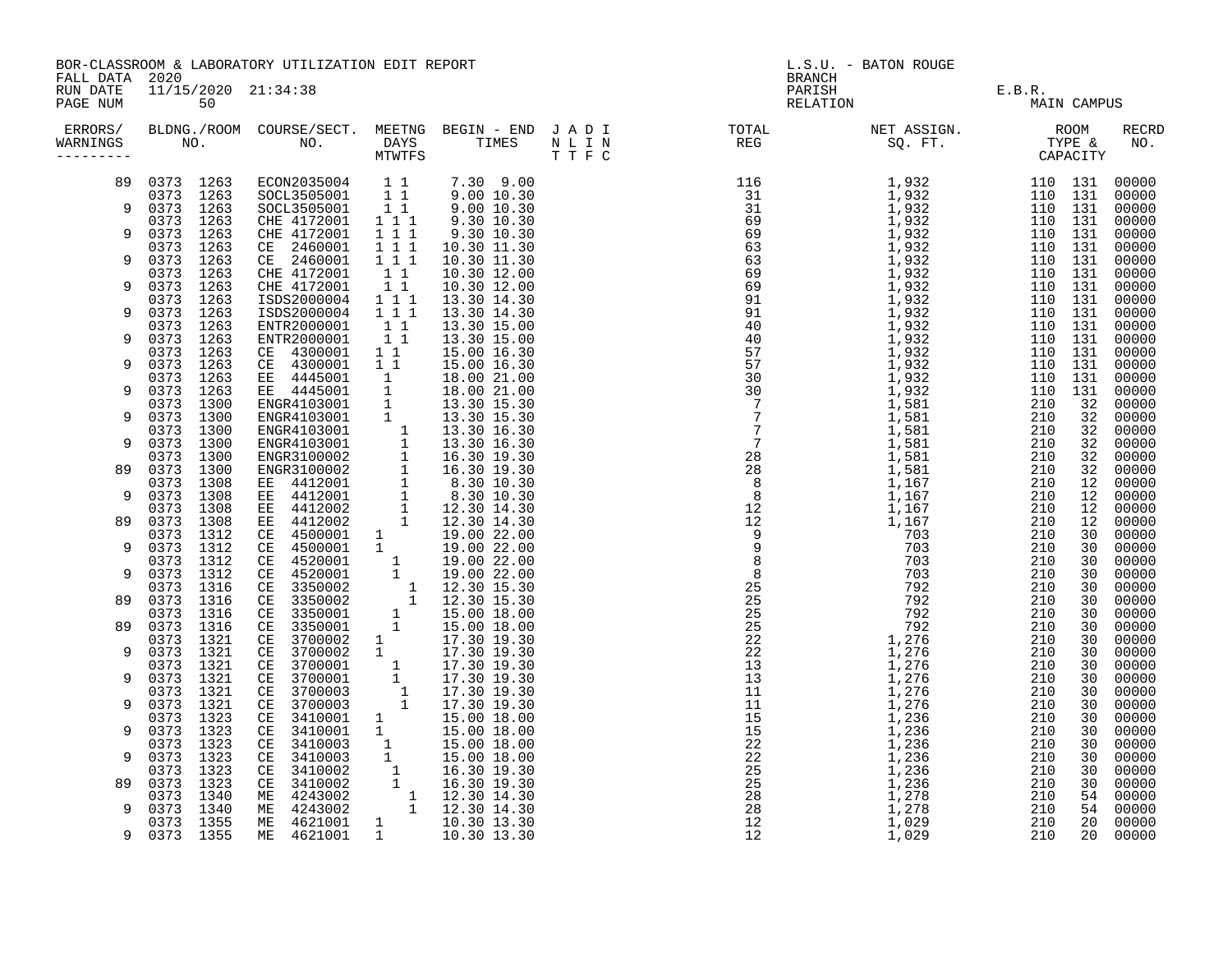|                       | BOR-CLASSROOM & LABORATORY UTILIZATION EDIT REPORT<br>FALL DATA 2020<br>11/15/2020 21:34:38 |              |                                                                                                                                                                                                                                                |               |                                                                                                                                                         | L.S.U. - BATON ROUGE<br>BRANCH |                                                                                                                                                                                                                                                                                                                                                                                                                                                                                                                                                                                                                                                                                                                   |                                  |             |          |                |
|-----------------------|---------------------------------------------------------------------------------------------|--------------|------------------------------------------------------------------------------------------------------------------------------------------------------------------------------------------------------------------------------------------------|---------------|---------------------------------------------------------------------------------------------------------------------------------------------------------|--------------------------------|-------------------------------------------------------------------------------------------------------------------------------------------------------------------------------------------------------------------------------------------------------------------------------------------------------------------------------------------------------------------------------------------------------------------------------------------------------------------------------------------------------------------------------------------------------------------------------------------------------------------------------------------------------------------------------------------------------------------|----------------------------------|-------------|----------|----------------|
| RUN DATE<br>PAGE NUM  |                                                                                             | 51           |                                                                                                                                                                                                                                                |               |                                                                                                                                                         |                                |                                                                                                                                                                                                                                                                                                                                                                                                                                                                                                                                                                                                                                                                                                                   | PARISH E.B.R.<br>RELATION E.B.R. | MAIN CAMPUS |          |                |
| WARNINGS<br>--------- |                                                                                             |              |                                                                                                                                                                                                                                                |               |                                                                                                                                                         |                                | ERRORS/ BLDNG./ROOM COURSE/SECT. MEETNG BEGIN – END JADI TOTAL TOTAL NETASSIGN. NET ASSIGN. ROOM ROOM COURSE/SECT. MEETNG BEGIN – END JADI TOTAL TOTAL NETASSIGN. TYPE &<br>WARNINGS NO. NO. DAYS TIMES NLIN REG SQ.FT. TPE & CAP<br>$\begin{array}{cccc} \texttt{N} = \texttt{N} & \texttt{N} = \texttt{N} \end{array} \hspace{0.5cm} \begin{array}{cccc} \texttt{N} = \texttt{N} \end{array} \hspace{1.5cm} \begin{array}{cccc} \texttt{N} = \texttt{N} \end{array} \hspace{1.5cm} \begin{array}{cccc} \texttt{N} = \texttt{N} \end{array} \hspace{1.5cm} \begin{array}{cccc} \texttt{N} = \texttt{N} \end{array} \hspace{1.5cm} \begin{array}{cccc} \texttt{N} = \texttt{N} \end{array} \hspace{1.5cm} \begin$ |                                  |             |          | RECRD<br>NO.   |
|                       | 9 0373 1355                                                                                 |              | 0373 1355 ME 4621002 1<br>0373 1355 ME 4621002 1<br>ME 4621002                                                                                                                                                                                 |               | 10.30 13.30<br>10.30 13.30                                                                                                                              |                                |                                                                                                                                                                                                                                                                                                                                                                                                                                                                                                                                                                                                                                                                                                                   |                                  |             | 20<br>20 | 00000<br>00000 |
|                       | 0373 1355                                                                                   |              | ME 4621003 1<br>ME 4621003 1                                                                                                                                                                                                                   |               | 13.30 16.30                                                                                                                                             |                                |                                                                                                                                                                                                                                                                                                                                                                                                                                                                                                                                                                                                                                                                                                                   |                                  |             | 20       | 00000          |
| 9                     | 0373 1355<br>0373 1355                                                                      |              |                                                                                                                                                                                                                                                |               | 13.30 16.30                                                                                                                                             |                                |                                                                                                                                                                                                                                                                                                                                                                                                                                                                                                                                                                                                                                                                                                                   |                                  |             | 20<br>20 | 00000<br>00000 |
| 9                     | 0373                                                                                        | 1355         |                                                                                                                                                                                                                                                |               |                                                                                                                                                         |                                |                                                                                                                                                                                                                                                                                                                                                                                                                                                                                                                                                                                                                                                                                                                   |                                  |             | 20       | 00000          |
| 9                     | 0373<br>0373                                                                                | 1355<br>1355 | ME 4621003 1 13.30 16.30<br>ME 4621004 1 13.30 16.30<br>ME 4621004 1 13.30 16.30<br>ME 4621008 1 16.30 19.30<br>ME 6621008 1 16.30 19.30<br>ME 663002 1 9.30 12.30<br>ME 3603002 1 9.30 12.30<br>ME 3701001 1 9.30 12.30<br>ME 3701005 1 13.30 |               |                                                                                                                                                         |                                |                                                                                                                                                                                                                                                                                                                                                                                                                                                                                                                                                                                                                                                                                                                   |                                  |             | 20<br>20 | 00000<br>00000 |
| 9                     | 0373<br>0373                                                                                | 1356<br>1356 |                                                                                                                                                                                                                                                |               |                                                                                                                                                         |                                |                                                                                                                                                                                                                                                                                                                                                                                                                                                                                                                                                                                                                                                                                                                   |                                  |             | 20<br>20 | 00000<br>00000 |
|                       | 0373                                                                                        | 1358         |                                                                                                                                                                                                                                                |               |                                                                                                                                                         |                                |                                                                                                                                                                                                                                                                                                                                                                                                                                                                                                                                                                                                                                                                                                                   |                                  |             | 20       | 00000          |
| 9                     | 0373<br>0373                                                                                | 1358<br>1358 |                                                                                                                                                                                                                                                |               |                                                                                                                                                         |                                |                                                                                                                                                                                                                                                                                                                                                                                                                                                                                                                                                                                                                                                                                                                   |                                  |             | 20<br>20 | 00000<br>00000 |
| 9                     | 0373                                                                                        | 1358         |                                                                                                                                                                                                                                                |               |                                                                                                                                                         |                                |                                                                                                                                                                                                                                                                                                                                                                                                                                                                                                                                                                                                                                                                                                                   |                                  |             | 20       | 00000          |
| 9                     | 0373<br>0373                                                                                | 1358<br>1358 |                                                                                                                                                                                                                                                |               |                                                                                                                                                         |                                |                                                                                                                                                                                                                                                                                                                                                                                                                                                                                                                                                                                                                                                                                                                   |                                  |             | 20<br>20 | 00000<br>00000 |
|                       | 0373 1358                                                                                   |              |                                                                                                                                                                                                                                                |               |                                                                                                                                                         |                                |                                                                                                                                                                                                                                                                                                                                                                                                                                                                                                                                                                                                                                                                                                                   |                                  |             | 20       | 00000          |
| 9                     | 0373<br>0373                                                                                | 1358<br>1368 |                                                                                                                                                                                                                                                |               |                                                                                                                                                         |                                |                                                                                                                                                                                                                                                                                                                                                                                                                                                                                                                                                                                                                                                                                                                   |                                  |             | 20<br>16 | 00000<br>00000 |
| 9                     | 0373                                                                                        | 1368         |                                                                                                                                                                                                                                                |               |                                                                                                                                                         |                                |                                                                                                                                                                                                                                                                                                                                                                                                                                                                                                                                                                                                                                                                                                                   |                                  |             | 16       | 00000          |
| 9                     | 0373 1368<br>0373                                                                           | 1368         |                                                                                                                                                                                                                                                |               |                                                                                                                                                         |                                |                                                                                                                                                                                                                                                                                                                                                                                                                                                                                                                                                                                                                                                                                                                   |                                  |             | 16<br>16 | 00000<br>00000 |
|                       | 0373                                                                                        | 1368         |                                                                                                                                                                                                                                                |               |                                                                                                                                                         |                                |                                                                                                                                                                                                                                                                                                                                                                                                                                                                                                                                                                                                                                                                                                                   |                                  |             | 16       | 00000          |
| 9                     | 0373<br>0373 1368                                                                           | 1368         | ME 4201004                                                                                                                                                                                                                                     |               |                                                                                                                                                         |                                |                                                                                                                                                                                                                                                                                                                                                                                                                                                                                                                                                                                                                                                                                                                   |                                  |             | 16<br>16 | 00000<br>00000 |
| 9                     | 0373 1368                                                                                   |              | ME 4201004                                                                                                                                                                                                                                     |               |                                                                                                                                                         |                                |                                                                                                                                                                                                                                                                                                                                                                                                                                                                                                                                                                                                                                                                                                                   |                                  |             | 16       | 00000          |
| 9                     | 0373<br>0373 1368                                                                           | 1368         | ME 4201005<br>ME 4201005                                                                                                                                                                                                                       |               | $\begin{array}{rrrr} 1 & 13.30 & 16.30 \ 1 & 13.30 & 16.30 \ 1 & 13.30 & 16.30 \ 1 & 13.30 & 16.30 \ 1 & 13.30 & 16.30 \ 1 & 13.30 & 16.30 \end{array}$ |                                |                                                                                                                                                                                                                                                                                                                                                                                                                                                                                                                                                                                                                                                                                                                   |                                  |             | 16<br>16 | 00000<br>00000 |
|                       | 0373                                                                                        | 1368         | ME 4201006                                                                                                                                                                                                                                     | 1             | 16.30 19.30                                                                                                                                             |                                |                                                                                                                                                                                                                                                                                                                                                                                                                                                                                                                                                                                                                                                                                                                   |                                  |             | 16       | 00000          |
| 9                     | 0373<br>0373                                                                                | 1368<br>1368 |                                                                                                                                                                                                                                                |               |                                                                                                                                                         |                                |                                                                                                                                                                                                                                                                                                                                                                                                                                                                                                                                                                                                                                                                                                                   |                                  |             | 16<br>16 | 00000<br>00000 |
| 9                     | 0373                                                                                        | 1368         |                                                                                                                                                                                                                                                |               |                                                                                                                                                         |                                |                                                                                                                                                                                                                                                                                                                                                                                                                                                                                                                                                                                                                                                                                                                   |                                  |             | 16       | 00000          |
| 9                     | 0373<br>0373 1368                                                                           | 1368         |                                                                                                                                                                                                                                                |               |                                                                                                                                                         |                                |                                                                                                                                                                                                                                                                                                                                                                                                                                                                                                                                                                                                                                                                                                                   |                                  |             | 16<br>16 | 00000<br>00000 |
|                       | 0373                                                                                        | 1368         |                                                                                                                                                                                                                                                |               |                                                                                                                                                         |                                |                                                                                                                                                                                                                                                                                                                                                                                                                                                                                                                                                                                                                                                                                                                   |                                  |             | 16       | 00000          |
| 9                     | 0373<br>0373                                                                                | 1368<br>2147 | ME 4201006 1 16.30 19.30<br>ME 4201006 1 16.30 19.30<br>ME 4201007 1 16.30 19.30<br>ME 4201007 1 16.30 19.30<br>ME 4201008 1 16.30 19.30<br>ME 4201008 1 16.30 19.30<br>ME 4201009 1 16.30 19.30<br>ME 4201009 1 16.30 19.30<br>ME 4201009 1 1 |               |                                                                                                                                                         |                                |                                                                                                                                                                                                                                                                                                                                                                                                                                                                                                                                                                                                                                                                                                                   |                                  |             | 16<br>24 | 00000<br>00000 |
| 89                    | 0373                                                                                        | 2147         | PETE4059001                                                                                                                                                                                                                                    | $\frac{1}{1}$ | 16.30 17.30                                                                                                                                             |                                |                                                                                                                                                                                                                                                                                                                                                                                                                                                                                                                                                                                                                                                                                                                   |                                  |             | 24       | 00000          |
| 8<br>89               | 0373<br>0373                                                                                | 2147<br>2147 | PETE4059002                                                                                                                                                                                                                                    |               | 16.30 17.30 1<br>16.30 17.30                                                                                                                            |                                |                                                                                                                                                                                                                                                                                                                                                                                                                                                                                                                                                                                                                                                                                                                   |                                  |             | 24<br>24 | 00000<br>00000 |
| 8                     | 0373                                                                                        | 2147         | PETE4059002 1<br>PETE4059002 1<br>PETE4059003 1                                                                                                                                                                                                |               | $16.30$ $17.30$ 1                                                                                                                                       |                                |                                                                                                                                                                                                                                                                                                                                                                                                                                                                                                                                                                                                                                                                                                                   |                                  |             | 24       | 00000          |
| 89                    | 0373<br>0373                                                                                | 2147<br>2219 |                                                                                                                                                                                                                                                |               | 16.30 17.30                                                                                                                                             |                                |                                                                                                                                                                                                                                                                                                                                                                                                                                                                                                                                                                                                                                                                                                                   |                                  |             | 24<br>30 | 00000<br>00000 |
| 89                    | 0373                                                                                        | 2219         |                                                                                                                                                                                                                                                |               |                                                                                                                                                         |                                |                                                                                                                                                                                                                                                                                                                                                                                                                                                                                                                                                                                                                                                                                                                   |                                  |             | 30       | 00000          |
| 89                    | 0373<br>0373                                                                                | 2219<br>2219 |                                                                                                                                                                                                                                                |               |                                                                                                                                                         |                                |                                                                                                                                                                                                                                                                                                                                                                                                                                                                                                                                                                                                                                                                                                                   |                                  |             | 30<br>30 | 00000<br>00000 |
|                       | 0373                                                                                        | 2219         | FETE4059003<br>CE 2250004 1 9.30 12.30<br>CE 2250004 1 9.30 12.30<br>CE 2250003 1 12.30 15.30<br>CE 2250003 1 12.30 15.30<br>CE 2250002 1 14.30 17.30<br>CE 2250002 1 14.30 17.30<br>CE 2250002 1 14.30 17.30                                  |               |                                                                                                                                                         |                                |                                                                                                                                                                                                                                                                                                                                                                                                                                                                                                                                                                                                                                                                                                                   |                                  |             | 30       | 00000          |
| 9                     | 0373<br>0373                                                                                | 2219<br>2219 |                                                                                                                                                                                                                                                |               |                                                                                                                                                         |                                |                                                                                                                                                                                                                                                                                                                                                                                                                                                                                                                                                                                                                                                                                                                   |                                  |             | 30<br>30 | 00000<br>00000 |
| 9                     | 0373 2219                                                                                   |              | CE 2250002<br>CE 2250002 1 14.30 18.30<br>CE 2250001 1 15.30 18.30<br>CE 2250001 1 15.30 18.30<br>8.30 10.30                                                                                                                                   |               |                                                                                                                                                         |                                |                                                                                                                                                                                                                                                                                                                                                                                                                                                                                                                                                                                                                                                                                                                   |                                  |             | 30       | 00000          |
|                       | 0373 2243                                                                                   |              |                                                                                                                                                                                                                                                |               |                                                                                                                                                         |                                |                                                                                                                                                                                                                                                                                                                                                                                                                                                                                                                                                                                                                                                                                                                   |                                  |             | 50       | 00000          |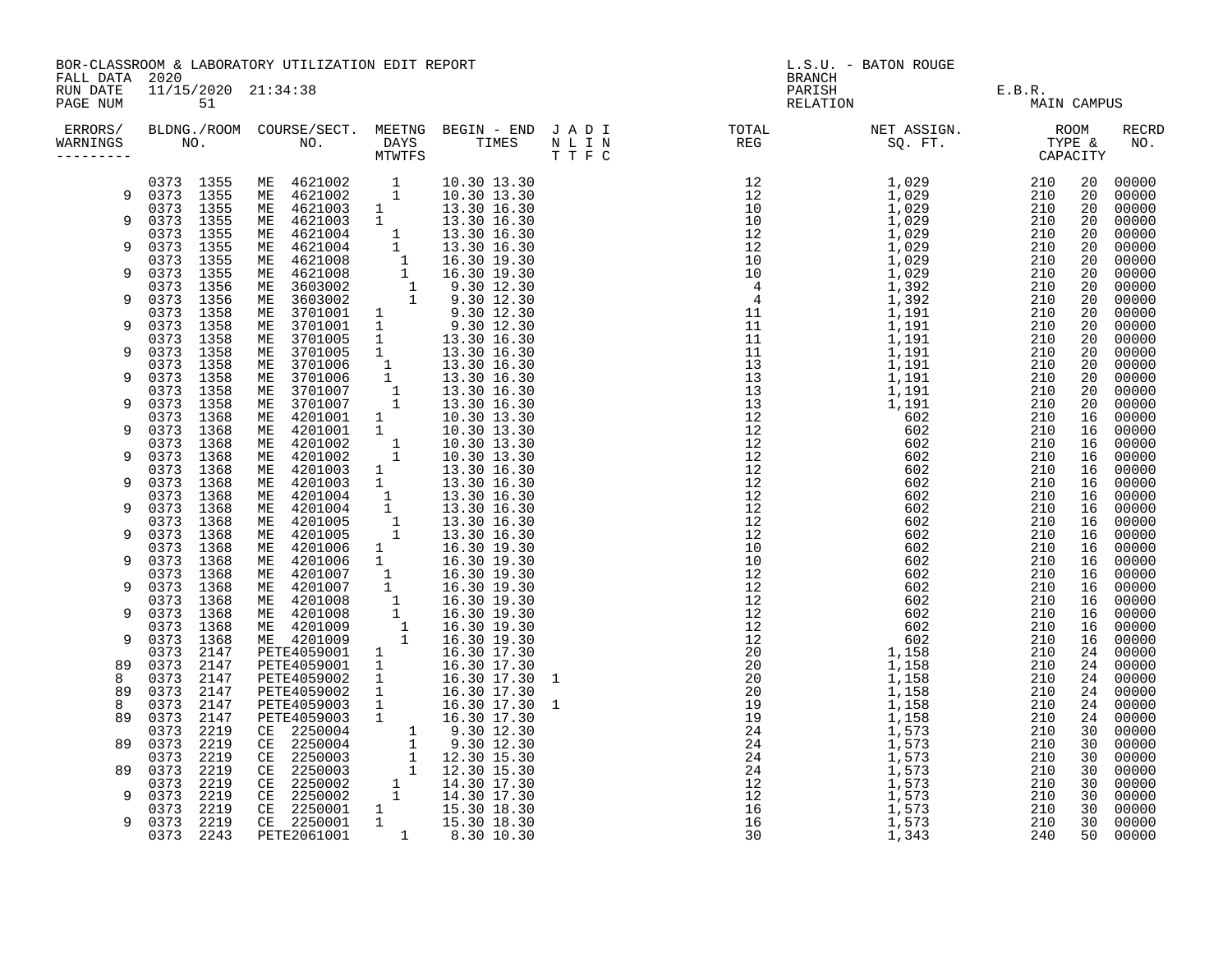|                       | BOR-CLASSROOM & LABORATORY UTILIZATION EDIT REPORT<br>FALL DATA 2020<br>11/15/2020 21:34:38 |                                                                                                                                                                                                                                                |                                            |                             |  | L.S.U. - BATON ROUGE<br>BRANCH                                                                                                                                                                                                                                                                                                                                                                                                                                                                                                                                   |                    |                       |          |                     |  |
|-----------------------|---------------------------------------------------------------------------------------------|------------------------------------------------------------------------------------------------------------------------------------------------------------------------------------------------------------------------------------------------|--------------------------------------------|-----------------------------|--|------------------------------------------------------------------------------------------------------------------------------------------------------------------------------------------------------------------------------------------------------------------------------------------------------------------------------------------------------------------------------------------------------------------------------------------------------------------------------------------------------------------------------------------------------------------|--------------------|-----------------------|----------|---------------------|--|
| RUN DATE<br>PAGE NUM  | 52                                                                                          |                                                                                                                                                                                                                                                |                                            |                             |  |                                                                                                                                                                                                                                                                                                                                                                                                                                                                                                                                                                  | PARISH<br>RELATION | E.B.R.<br>MAIN CAMPUS |          |                     |  |
| WARNINGS<br>--------- |                                                                                             |                                                                                                                                                                                                                                                |                                            |                             |  | ERRORS/ BLDNG./ROOM COURSE/SECT. MEETNG BEGIN – END JADI TOTAL TOTAL NETASSIGN. NET ASSIGN. ROOM ROOM COURSE/SECT. MEETNG BEGIN – END JADI TOTAL TOTAL NETASSIGN. TIPE &<br>WARNINGS NO. NO. DAYS TIMES NLIN REG SQ.FT. TPE & CAP<br>$\begin{tabular}{cccc} \bf 9.47 & \bf 1.78 & \bf 1.78 & \bf 1.78 & \bf 1.78 & \bf 1.78 & \bf 1.78 & \bf 1.78 & \bf 1.78 & \bf 1.78 & \bf 1.78 & \bf 1.78 & \bf 1.78 & \bf 1.78 & \bf 1.78 & \bf 1.78 & \bf 1.78 & \bf 1.78 & \bf 1.78 & \bf 1.78 & \bf 1.78 & \bf 1.78 & \bf 1.78 & \bf 1.78 & \bf 1.78 & \bf 1.78 & \bf 1$ |                    |                       |          | <b>RECRD</b><br>NO. |  |
| 9                     | 0373 2243<br>0373 2243                                                                      | PETE2061001 1<br>PETE2061001 1                                                                                                                                                                                                                 |                                            | 8.30 10.30<br>9.0010.00     |  |                                                                                                                                                                                                                                                                                                                                                                                                                                                                                                                                                                  |                    |                       | 50<br>50 | 00000<br>00000      |  |
| 9                     | 0373 2243<br>2246<br>0373                                                                   | PETE2061001 1<br>EE 2741001 1                                                                                                                                                                                                                  |                                            | $9.00\ 10.00$<br>8.30 10.30 |  |                                                                                                                                                                                                                                                                                                                                                                                                                                                                                                                                                                  |                    |                       | 50<br>20 | 00000<br>00000      |  |
| 89                    | 0373<br>2246<br>2246<br>0373                                                                | EE 2741001<br>EE 2741002                                                                                                                                                                                                                       | 1<br>1                                     | 8.30 10.30<br>10.30 12.30   |  |                                                                                                                                                                                                                                                                                                                                                                                                                                                                                                                                                                  |                    |                       | 20<br>20 | 00000<br>00000      |  |
| 89                    | 0373<br>2246<br>2246<br>0373                                                                | EE 2741002<br>EE 2742001                                                                                                                                                                                                                       | 1                                          | 10.30 12.30<br>10.30 12.30  |  |                                                                                                                                                                                                                                                                                                                                                                                                                                                                                                                                                                  |                    |                       | 20<br>20 | 00000<br>00000      |  |
| 89                    | 2246<br>0373                                                                                | EE 2742001                                                                                                                                                                                                                                     | $\frac{1}{1}$                              | 10.30 12.30                 |  |                                                                                                                                                                                                                                                                                                                                                                                                                                                                                                                                                                  |                    |                       | 20       | 00000               |  |
| 9                     | 2246<br>0373<br>0373<br>2246                                                                | 2741003<br>EE<br>2741003<br>EE                                                                                                                                                                                                                 | $\frac{1}{1}$                              | 13.00 15.00<br>13.00 15.00  |  |                                                                                                                                                                                                                                                                                                                                                                                                                                                                                                                                                                  |                    |                       | 20<br>20 | 00000<br>00000      |  |
| 89                    | 0373<br>2246<br>0373<br>2246                                                                | EE 2742002<br>2742002<br>EE                                                                                                                                                                                                                    |                                            | 13.00 15.00<br>13.00 15.00  |  |                                                                                                                                                                                                                                                                                                                                                                                                                                                                                                                                                                  |                    |                       | 20<br>20 | 00000<br>00000      |  |
| 89                    | 2246<br>0373<br>0373<br>2246                                                                | 2741004<br>ЕE<br>EE 2741004                                                                                                                                                                                                                    |                                            | 15.00 17.00<br>15.00 17.00  |  |                                                                                                                                                                                                                                                                                                                                                                                                                                                                                                                                                                  |                    |                       | 20<br>20 | 00000<br>00000      |  |
| 89                    | 0373<br>2246<br>0373<br>2246                                                                | 2742003<br>EE<br>2742003<br>EE                                                                                                                                                                                                                 |                                            | 15.00 17.00<br>15.00 17.00  |  |                                                                                                                                                                                                                                                                                                                                                                                                                                                                                                                                                                  |                    |                       | 20<br>20 | 00000<br>00000      |  |
| 9                     | 2246<br>0373<br>0373<br>2246                                                                | 2741005<br>EE<br>2741005<br>EE                                                                                                                                                                                                                 |                                            | 17.00 19.00<br>17.00 19.00  |  |                                                                                                                                                                                                                                                                                                                                                                                                                                                                                                                                                                  |                    |                       | 20<br>20 | 00000<br>00000      |  |
| 89                    | 2246<br>0373<br>2246<br>0373                                                                | EE 2742004 1<br>EE 2742004 1<br>EE 2742005 1<br>EE 2742005 1<br>EE 2231001 1                                                                                                                                                                   |                                            | 17.00 19.00<br>17.00 19.00  |  |                                                                                                                                                                                                                                                                                                                                                                                                                                                                                                                                                                  |                    |                       | 20<br>20 | 00000<br>00000      |  |
|                       | 0373<br>2246                                                                                |                                                                                                                                                                                                                                                |                                            | 19.00 21.00                 |  |                                                                                                                                                                                                                                                                                                                                                                                                                                                                                                                                                                  |                    |                       | 20       | 00000               |  |
| 9                     | 0373<br>2246<br>0373<br>2247                                                                |                                                                                                                                                                                                                                                |                                            | 19.00 21.00<br>10.30 12.30  |  |                                                                                                                                                                                                                                                                                                                                                                                                                                                                                                                                                                  |                    |                       | 20<br>18 | 00000<br>00000      |  |
| 89                    | 0373<br>2247<br>2247<br>0373                                                                | EE 2231001<br>EE 2231002                                                                                                                                                                                                                       | 1<br>1                                     | 10.30 12.30<br>13.00 15.00  |  |                                                                                                                                                                                                                                                                                                                                                                                                                                                                                                                                                                  |                    |                       | 18<br>18 | 00000<br>00000      |  |
| 9                     | 0373<br>2247<br>0373<br>2247                                                                |                                                                                                                                                                                                                                                |                                            |                             |  |                                                                                                                                                                                                                                                                                                                                                                                                                                                                                                                                                                  |                    |                       | 18<br>18 | 00000<br>00000      |  |
| 9                     | 0373<br>2247<br>0373<br>2279                                                                |                                                                                                                                                                                                                                                |                                            |                             |  |                                                                                                                                                                                                                                                                                                                                                                                                                                                                                                                                                                  |                    |                       | 18<br>14 | 00000<br>00000      |  |
| 89                    | 2279<br>0373<br>2279<br>0373                                                                |                                                                                                                                                                                                                                                |                                            |                             |  |                                                                                                                                                                                                                                                                                                                                                                                                                                                                                                                                                                  |                    |                       | 14<br>14 | 00000<br>00000      |  |
| 89                    | 0373<br>2279<br>2279<br>0373                                                                | EE 2231002 1 13.00 15.00<br>EE 2231002 1 13.00 15.00<br>EE 2231005 1 17.00 19.00<br>EE 2231005 1 17.00 19.00<br>EE 4242001 1 8.30 10.30<br>EE 4242002 1 13.00 15.00<br>EE 4242002 1 13.00 15.00<br>EE 4242002 1 13.00 15.00<br>EE 4242002 1 13 |                                            |                             |  |                                                                                                                                                                                                                                                                                                                                                                                                                                                                                                                                                                  |                    |                       | 14<br>14 | 00000<br>00000      |  |
| 89                    | 2279<br>0373<br>2324<br>0373                                                                | CSC 4610001 11                                                                                                                                                                                                                                 |                                            | 9.0010.30                   |  |                                                                                                                                                                                                                                                                                                                                                                                                                                                                                                                                                                  |                    |                       | 14<br>49 | 00000<br>00000      |  |
| 9                     | 2324<br>0373                                                                                | CSC 4610001 1 1                                                                                                                                                                                                                                |                                            | 9.00 10.30                  |  |                                                                                                                                                                                                                                                                                                                                                                                                                                                                                                                                                                  |                    |                       | 49       | 00000               |  |
| 89                    | 2324<br>0373<br>0373<br>2324                                                                | CSC 1240001<br>CSC 1240001                                                                                                                                                                                                                     |                                            | 11.30 13.30<br>11.30 13.30  |  |                                                                                                                                                                                                                                                                                                                                                                                                                                                                                                                                                                  |                    |                       | 49<br>49 | 00000<br>00000      |  |
| 8<br>89               | 2324<br>0373<br>0373<br>2324                                                                | CSC 1350001<br>CSC 1350001                                                                                                                                                                                                                     |                                            | 16.30 19.30<br>16.30 19.30  |  |                                                                                                                                                                                                                                                                                                                                                                                                                                                                                                                                                                  |                    |                       | 49<br>49 | 00000<br>00000      |  |
| 8<br>89               | 2324<br>0373<br>2324<br>0373                                                                | CSC 1350004 1<br>CSC 1350004 1                                                                                                                                                                                                                 |                                            | 17.00 20.00<br>17.00 20.00  |  |                                                                                                                                                                                                                                                                                                                                                                                                                                                                                                                                                                  |                    |                       | 49<br>49 | 00000<br>00000      |  |
| 8<br>89               | 0373<br>2324<br>2324<br>0373                                                                | CSC 1351001                                                                                                                                                                                                                                    | $\begin{array}{c} 1\\ 1\\ 1\\ \end{array}$ | 17.00 20.00                 |  |                                                                                                                                                                                                                                                                                                                                                                                                                                                                                                                                                                  |                    |                       | 49<br>49 | 00000<br>00000      |  |
| 9                     | 0373<br>3102<br>0373<br>3102                                                                |                                                                                                                                                                                                                                                |                                            |                             |  |                                                                                                                                                                                                                                                                                                                                                                                                                                                                                                                                                                  |                    |                       | 40<br>40 | 00000<br>00000      |  |
| 9                     | 3125<br>0373<br>0373 3125                                                                   | CSC 1351001 1 17.00 20.00<br>EVEG4780001 1 8.30 11.30<br>EVEG4780001 1 8.30 11.30<br>CM 4202001 1 13.00 14.00<br>CM 4202001 1 13.00 14.00                                                                                                      |                                            | 1 1 1 13.00 14.00           |  |                                                                                                                                                                                                                                                                                                                                                                                                                                                                                                                                                                  |                    |                       | 54<br>54 | 00000<br>00000      |  |

0373 3125 CM 4202002 1 1 14.00 15.00 54 1,002 210 54 00000 89 0373 3125 CM 4202002 1 1 14.00 15.00 54 1,002 210 54 00000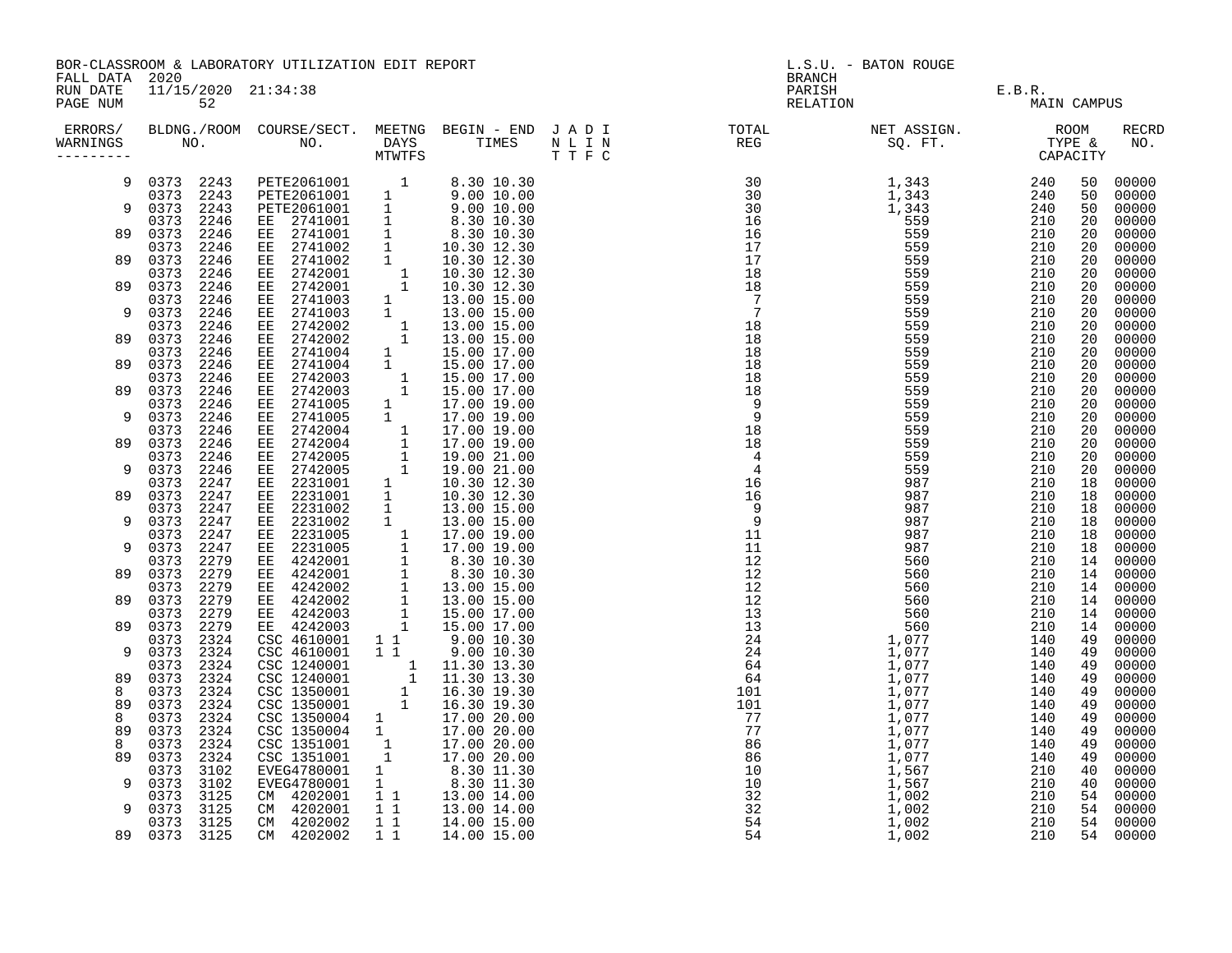BOR-CLASSROOM & LABORATORY UTILIZATION EDIT REPORT LOCAL CONSUMING BEANCH BRANCH BATON ROUGE FALL DATA 2020 FALL DATA 2020

| ERRORS/<br>WARNINGS |              | NO.          | BLDNG./ROOM COURSE/SECT. MEETNG BEGIN - END J A D I<br>NO. | DAYS<br><b>MTWTFS</b>        | TIMES                           | N L I N<br>TTFC | TOTAL<br>TOTAL<br>REG | NET ASSIGN.<br>SQ. FT.<br>CAPACITY | CAPACITY       |           | <b>RECRD</b><br>NO. |
|---------------------|--------------|--------------|------------------------------------------------------------|------------------------------|---------------------------------|-----------------|-----------------------|------------------------------------|----------------|-----------|---------------------|
| 9                   | 0373<br>0373 | 3133<br>3133 | CM<br>3111004<br>3111004<br>CM                             | $\frac{1}{1}$                | 7.30 9.30<br>7.30 9.30          |                 |                       |                                    | 210<br>210     | 48<br>48  | 00000<br>00000      |
|                     | 0373         | 3133         | 4101001<br>CM                                              | $\frac{1}{1}$                | 8.30 10.30                      |                 |                       |                                    | 210            | 48        | 00000               |
| 89                  | 0373<br>0373 | 3133<br>3133 | 4101001<br>CM<br>3111001<br>CM                             | $\mathbf{1}$                 | 8.30 10.30<br>9.30 11.30        |                 |                       |                                    | 210<br>210     | 48<br>48  | 00000<br>00000      |
| 89                  | 0373         | 3133         | 3111001<br>CM                                              | $\mathbf{1}$                 | 9.30 11.30                      |                 |                       |                                    | 210            | 48        | 00000               |
| 9                   | 0373<br>0373 | 3133<br>3133 | 4101002<br>CM<br>4101002<br>CM                             | $\mathbf{1}$<br>$\mathbf{1}$ | 10.30 12.30<br>10.30 12.30      |                 |                       |                                    | 210<br>210     | 48<br>48  | 00000<br>00000      |
|                     | 0373         | 3133         | 3111002<br>CM                                              | $\frac{1}{1}$                | 11.30 13.30                     |                 |                       |                                    | 210            | 48        | 00000               |
| 89                  | 0373         | 3133         | 3111002<br>CM.<br>4101003                                  |                              | 11.30 13.30                     |                 |                       |                                    | 210            | 48        | 00000               |
| 9                   | 0373<br>0373 | 3133<br>3133 | CM.<br>4101003<br>CM                                       | 1<br>$\mathbf{1}$            | 13.30 15.30<br>13.30 15.30      |                 |                       |                                    | 210<br>210     | 48<br>48  | 00000<br>00000      |
|                     | 0373         | 3133         | 3111003<br>CM.                                             | $\mathbf{1}$                 | 14.30 16.30                     |                 |                       |                                    | 210            | 48        | 00000               |
| 89                  | 0373         | 3133         | 3111003<br>CM                                              | 1                            | 14.30 16.30                     |                 |                       |                                    | 210            | 48        | 00000               |
| 9                   | 0373<br>0373 | 3133<br>3133 | 4357001<br>CM<br>4357001<br>CM                             | $\mathbf{1}$<br>$\mathbf{1}$ | 18.00 21.00<br>18.00 21.00      |                 |                       |                                    | 210<br>210     | 48<br>48  | 00000<br>00000      |
|                     | 0418         | 0103         | 2770001<br>ID                                              | $1\quad1$                    | 9.30<br>9.00                    |                 |                       |                                    | 110            | 153       | 00000               |
| 9                   | 0418         | 0103<br>0103 | 2770001<br>ID<br>2770002<br>ID                             | 11<br>11                     | 9.00<br>9.30<br>$9.00$ $9.30$ 1 |                 |                       |                                    | 110<br>110 153 | 153       | 00000               |
| 9                   | 0418<br>0418 | 0103         | ID 2770002                                                 | $1\quad1$                    | 9.00 9.30                       |                 |                       |                                    | 110 153        |           | 00000<br>00000      |
|                     | 0418         | 0103         | GEOL1001005                                                | $1\quad1$                    | 10.30 12.00                     |                 |                       |                                    | 110 153        |           | 00000               |
| 9                   | 0418<br>0418 | 0103<br>0103 | GEOL1001005<br>ARCH4031001                                 | $1\quad1$<br>11              | 10.30 12.00<br>10.30 12.00      |                 |                       |                                    | 110 153<br>110 | 153       | 00000<br>00000      |
| 9                   | 0418         | 0103         | ARCH4031001                                                | 11                           | 10.30 12.00                     |                 |                       |                                    | 110 153        |           | 00000               |
|                     | 0418         | 0103         | PSYC4008001                                                | $1\quad1$                    | 13.30 15.00                     |                 |                       |                                    | 110 153        |           | 00000               |
| 9                   | 0418<br>0418 | 0103<br>0201 | PSYC4008001<br>LA 2201001                                  | 11<br>111                    | 13.30 15.00<br>8.30 9.30        |                 |                       |                                    | 110<br>110     | 153<br>68 | 00000<br>00000      |
| 9                   | 0418         | 0201         | LA 2201001                                                 | 111                          | 8.30 9.30                       |                 |                       |                                    | 110            | 68        | 00000               |
|                     | 0418         | 0201         | ARTH4451001                                                | 111                          | 10.30 11.30                     |                 |                       |                                    | 110            | 68        | 00000               |
| 9                   | 0418<br>0418 | 0201<br>0201 | ARTH4451001<br>ARTH7441002                                 | 111<br>$1 1 1$               | 10.30 11.30<br>10.30 11.30 1    |                 |                       |                                    | 110<br>110     | 68<br>68  | 00000<br>00000      |
| 9                   | 0418         | 0201         | ARTH7441002                                                | 1 1 1                        | 10.30 11.30                     |                 |                       |                                    | 110            | 68        | 00000               |
|                     | 0418         | 0201         | ARTH4410001                                                | $1\quad1$                    | 10.30 12.00                     |                 |                       |                                    | 110            | 68        | 00000               |
| 9                   | 0418<br>0418 | 0201<br>0201 | ARTH4410001<br>ARTH4433001                                 | 11<br>1 1 1                  | 10.30 12.00<br>11.30 12.30      |                 |                       |                                    | 110<br>110     | 68<br>68  | 00000<br>00000      |
| 9                   | 0418         | 0201         | ARTH4433001                                                | 111                          | 11.30 12.30                     |                 |                       |                                    | 110            | 68        | 00000               |
|                     | 0418         | 0201         | ARTH7441003                                                | $11\overline{1}$             | 11.30 12.30 1                   |                 |                       |                                    | 110            | 68        | 00000               |
| 9                   | 0418<br>0418 | 0201<br>0201 | ARTH7441003<br>ARTH4441001                                 | 1 1 1<br>111                 | 11.30 12.30<br>12.30 13.30      |                 |                       |                                    | 110<br>110     | 68<br>68  | 00000<br>00000      |
| 9                   | 0418         | 0201         | ARTH4441001                                                | 1 1 1                        | 12.30 13.30                     |                 |                       |                                    | 110            | 68        | 00000               |
|                     | 0418         | 0201         | ARTH4423001                                                | 11                           | 13.30 15.00                     |                 |                       |                                    | 110            | 68        | 00000               |
| 9                   | 0418<br>0418 | 0201<br>0201 | ARTH4423001<br>ARTH4420001                                 | $1\quad1$<br>11              | 13.30 15.00<br>15.00 16.30      |                 |                       |                                    | 110<br>110     | 68<br>68  | 00000<br>00000      |
| 9                   | 0418         | 0201         | ARTH4420001                                                | $1\quad1$                    | 15.00 16.30                     |                 |                       |                                    | 110            | 68        | 00000               |
|                     | 0418         | 0201         | ARTH7441001                                                | $1\quad1$                    | 15.00 16.30                     | $\overline{1}$  |                       |                                    | 110            | 68        | 00000               |
| 9                   | 0418<br>0418 | 0201<br>0201 | ARTH7441001<br>ARTH7410001                                 | $1\quad1$<br>1 1             | 15.00 16.30<br>16.30 17.30      |                 |                       |                                    | 110<br>110     | 68<br>68  | 00000<br>00000      |
| 9                   | 0418         | 0201         | ARTH7410001                                                | $1\quad1$                    | 16.30 17.30                     |                 |                       |                                    | 110            | 68        | 00000               |
|                     | 0418         | 0209         | ART 1008001                                                | $1\quad1$                    | 8.30 11.30                      |                 |                       |                                    | 210            | 25        | 00000               |
| 9                   | 0418<br>0418 | 0209<br>0209 | ART 1008001<br>ART 1011001                                 | $1\quad1$<br>1 1             | 8.30 11.30<br>9.00 10.00        |                 |                       | 1,270<br>1,270                     | 210<br>210     | 25<br>25  | 00000<br>00000      |

| FALL DATA<br>RUN DATE<br>PAGE NUM | 2020<br>53        |                        | 11/15/2020 21:34:38                                                                                                                                                                                                                                                                                                 |                                                                      |                                  |                                                                                                                                                                                                                                                                                                          | BRANCH<br>PARISH E.B.R.<br>RELATION MAI | MAIN CAMPUS                    |            |                |
|-----------------------------------|-------------------|------------------------|---------------------------------------------------------------------------------------------------------------------------------------------------------------------------------------------------------------------------------------------------------------------------------------------------------------------|----------------------------------------------------------------------|----------------------------------|----------------------------------------------------------------------------------------------------------------------------------------------------------------------------------------------------------------------------------------------------------------------------------------------------------|-----------------------------------------|--------------------------------|------------|----------------|
| ERRORS/<br>WARNINGS               |                   |                        |                                                                                                                                                                                                                                                                                                                     |                                                                      | T T F C                          | $\begin{array}{cccccccc} \text{R}^1 & \text{R}^2 & \text{R}^3 & \text{R}^4 & \text{R}^3 \\ \text{R}^2 & \text{R}^3 & 2 & 0.066 & 2 & 100 & 0.002 & 0.004 & 0.002 & 0.004 & 0.004 & 0.004 & 0.004 & 0.004 & 0.004 & 0.004 & 0.004 & 0.004 & 0.004 & 0.004 & 0.004 & 0.004 & 0.004 & 0.004 & 0.004 & 0.00$ |                                         |                                |            | RECRI<br>NO.   |
| 9                                 | 0373 3133         |                        | 0373 3133 CM 3111004 1<br>0373 3133 CM 3111004 1                                                                                                                                                                                                                                                                    |                                                                      | 7.30 9.30<br>7.30 9.30           |                                                                                                                                                                                                                                                                                                          |                                         |                                | 48<br>48   | 00000<br>00000 |
|                                   | 89 0373 3133      | 0373 3133              |                                                                                                                                                                                                                                                                                                                     |                                                                      |                                  |                                                                                                                                                                                                                                                                                                          |                                         |                                | 48<br>48   | 00000<br>00000 |
|                                   | 89 0373 3133      | 0373 3133              | $\begin{tabular}{@{}c@{}}\text{CM} & 3111004 & 1 & 7.30 & 9.30 \\ \text{CM} & 4101001 & 1 & 8.30 & 10.30 \\ \text{CM} & 3111001 & 1 & 9.30 & 11.30 \\ \text{CM} & 3111001 & 1 & 9.30 & 11.30 \\ \text{CM} & 4101002 & 1 & 10.30 & 12.30 \\ \text{CM} & 4101002 & 1 & 10.30 & 12.30 \\ \text{CM} & 3111002 & 1 & 10$ |                                                                      |                                  |                                                                                                                                                                                                                                                                                                          |                                         |                                | 48<br>48   | 00000<br>00000 |
|                                   |                   | 0373 3133              |                                                                                                                                                                                                                                                                                                                     |                                                                      |                                  |                                                                                                                                                                                                                                                                                                          |                                         |                                | 48         | 00000          |
| 9                                 | 0373              | 3133<br>0373 3133      |                                                                                                                                                                                                                                                                                                                     |                                                                      |                                  |                                                                                                                                                                                                                                                                                                          |                                         |                                | 48<br>48   | 00000<br>00000 |
|                                   | 89 0373 3133      | 0373 3133              |                                                                                                                                                                                                                                                                                                                     |                                                                      |                                  |                                                                                                                                                                                                                                                                                                          |                                         |                                | 48<br>48   | 00000<br>00000 |
| 9                                 | 0373 3133         |                        |                                                                                                                                                                                                                                                                                                                     |                                                                      |                                  |                                                                                                                                                                                                                                                                                                          |                                         |                                | 48         | 00000          |
| 89                                | 0373 3133         | 0373 3133              |                                                                                                                                                                                                                                                                                                                     |                                                                      |                                  |                                                                                                                                                                                                                                                                                                          |                                         |                                | 48<br>48   | 00000<br>00000 |
| 9                                 | 0373<br>0373 3133 | 3133                   |                                                                                                                                                                                                                                                                                                                     |                                                                      |                                  |                                                                                                                                                                                                                                                                                                          |                                         |                                | 48<br>48   | 00000<br>00000 |
| 9                                 | 0418              | 0418 0103              | ID 2770001                                                                                                                                                                                                                                                                                                          | 11<br>$1\quad1$                                                      | $9.00$ $9.30$                    |                                                                                                                                                                                                                                                                                                          |                                         | 110 153                        |            | 00000          |
|                                   |                   | 0103<br>0418 0103      | ID 2770001<br>ID 2770002                                                                                                                                                                                                                                                                                            | 11                                                                   | $9.00$ $9.30$<br>$9.00$ $9.30$ 1 |                                                                                                                                                                                                                                                                                                          |                                         |                                | 153<br>153 | 00000<br>00000 |
| 9                                 | 0418 0103<br>0418 | 0103                   | ID 2770002<br>GEOL1001005                                                                                                                                                                                                                                                                                           | $\begin{smallmatrix}1&1\\1&1\end{smallmatrix}$                       | $9.00$ $9.30$<br>10.30 12.00     |                                                                                                                                                                                                                                                                                                          |                                         | 110 153<br>110 153             |            | 00000<br>00000 |
| 9                                 | 0418 0103         | 0418 0103              | GEOL1001005                                                                                                                                                                                                                                                                                                         | $1\quad1$                                                            | 10.30 12.00<br>10.30 12.00       |                                                                                                                                                                                                                                                                                                          |                                         | $\frac{1}{110}$ 153<br>110 153 |            | 00000<br>00000 |
| 9                                 | 0418 0103         |                        | ARCH4031001 1 1<br>ARCH4031001 1 1<br>PSYC4008001 1 1                                                                                                                                                                                                                                                               |                                                                      | 10.30 12.00                      |                                                                                                                                                                                                                                                                                                          |                                         |                                | 153        | 00000          |
| 9                                 |                   | 0418 0103<br>0418 0103 |                                                                                                                                                                                                                                                                                                                     |                                                                      | 13.30 15.00<br>13.30 15.00       |                                                                                                                                                                                                                                                                                                          |                                         |                                | 153<br>153 | 00000<br>00000 |
| 9                                 | 0418 0201         | 0418 0201              | PSYC4008001 11<br>LA 2201001 111<br>LA 2201001 111                                                                                                                                                                                                                                                                  |                                                                      | 8.30 9.30<br>8.30 9.30           |                                                                                                                                                                                                                                                                                                          |                                         |                                | 68<br>68   | 00000<br>00000 |
|                                   |                   | 0418 0201              | ARTH4451001  1  1  1                                                                                                                                                                                                                                                                                                |                                                                      | 10.30 11.30                      |                                                                                                                                                                                                                                                                                                          |                                         |                                | 68         | 00000          |
| 9                                 | 0418 0201         | 0418 0201              | ARTH4451001<br>ARTH7441002 1 1 1                                                                                                                                                                                                                                                                                    | 111                                                                  | 10.30 11.30<br>10.30 11.30 1     |                                                                                                                                                                                                                                                                                                          |                                         |                                | 68<br>68   | 00000<br>00000 |
| 9                                 | 0418              | 0418 0201<br>0201      | ARTH7441002 1 1 1<br>ARTH4410001                                                                                                                                                                                                                                                                                    |                                                                      | 10.30 11.30<br>10.30 12.00       |                                                                                                                                                                                                                                                                                                          |                                         |                                | 68<br>68   | 00000<br>00000 |
| 9                                 | 0418 0201         |                        | ARTH4410001<br>ARTH4433001 111                                                                                                                                                                                                                                                                                      | $\begin{array}{cc} 1 & 1 \\ 1 & 1 \end{array}$                       | 10.30 12.00                      |                                                                                                                                                                                                                                                                                                          |                                         |                                | 68         | 00000          |
| 9                                 | 0418 0201         | 0418 0201              | ARTH4433001 1 1 1                                                                                                                                                                                                                                                                                                   |                                                                      | 11.30 12.30<br>11.30 12.30       |                                                                                                                                                                                                                                                                                                          |                                         |                                | 68<br>68   | 00000<br>00000 |
| 9                                 | 0418 0201         | 0418 0201              | ARTH7441003 1 1 1<br>ARTH7441003 1 1 1                                                                                                                                                                                                                                                                              |                                                                      | 11.30 12.30 1<br>11.30 12.30     |                                                                                                                                                                                                                                                                                                          |                                         |                                | 68<br>68   | 00000<br>00000 |
| 9                                 | 0418<br>0418      | 0201<br>0201           | ARTH4441001 111<br>ARTH4441001 111                                                                                                                                                                                                                                                                                  |                                                                      | 12.30 13.30<br>12.30 13.30       |                                                                                                                                                                                                                                                                                                          |                                         |                                | 68<br>68   | 00000<br>00000 |
|                                   | 0418              | 0201                   | ARTH4423001                                                                                                                                                                                                                                                                                                         | $1\quad1$                                                            | 13.30 15.00                      |                                                                                                                                                                                                                                                                                                          |                                         |                                | 68         | 00000          |
| 9                                 | 0418 0201<br>0418 | 0201                   | ARTH4423001<br>ARTH4420001                                                                                                                                                                                                                                                                                          | $1\quad1$<br>11                                                      | 13.30 15.00<br>15.00 16.30       |                                                                                                                                                                                                                                                                                                          |                                         |                                | 68<br>68   | 00000<br>00000 |
| 9                                 | 0418 0201<br>0418 | 0201                   | ARTH4420001<br>ARTH7441001                                                                                                                                                                                                                                                                                          | $1\quad1$                                                            | 15.00 16.30<br>15.00 16.30 1     |                                                                                                                                                                                                                                                                                                          |                                         |                                | 68<br>68   | 00000<br>00000 |
| 9                                 | 0418              | 0201                   | ARTH7441001                                                                                                                                                                                                                                                                                                         | $\begin{array}{cccc}\n & 1 & 1 \\  & 1 & 1 \\  & 1 & 1\n\end{array}$ | 15.00 16.30                      |                                                                                                                                                                                                                                                                                                          |                                         |                                | 68         | 00000          |
|                                   | 0418 0201         | 0418 0201              | ARTH7410001<br>ARTH7410001                                                                                                                                                                                                                                                                                          | $1\quad1$                                                            | 16.30 17.30<br>16.30 17.30       |                                                                                                                                                                                                                                                                                                          |                                         |                                | 68<br>68   | 00000<br>00000 |
|                                   |                   | 0418 0209              | ART 1008001                                                                                                                                                                                                                                                                                                         | $1\quad1$                                                            | 8.30 11.30                       |                                                                                                                                                                                                                                                                                                          |                                         |                                |            | 25 00000       |

1,270 210 25 00000<br>1,270 210 25 00000<br>1,270 210 25 00000

210 25 00000 210 25 00000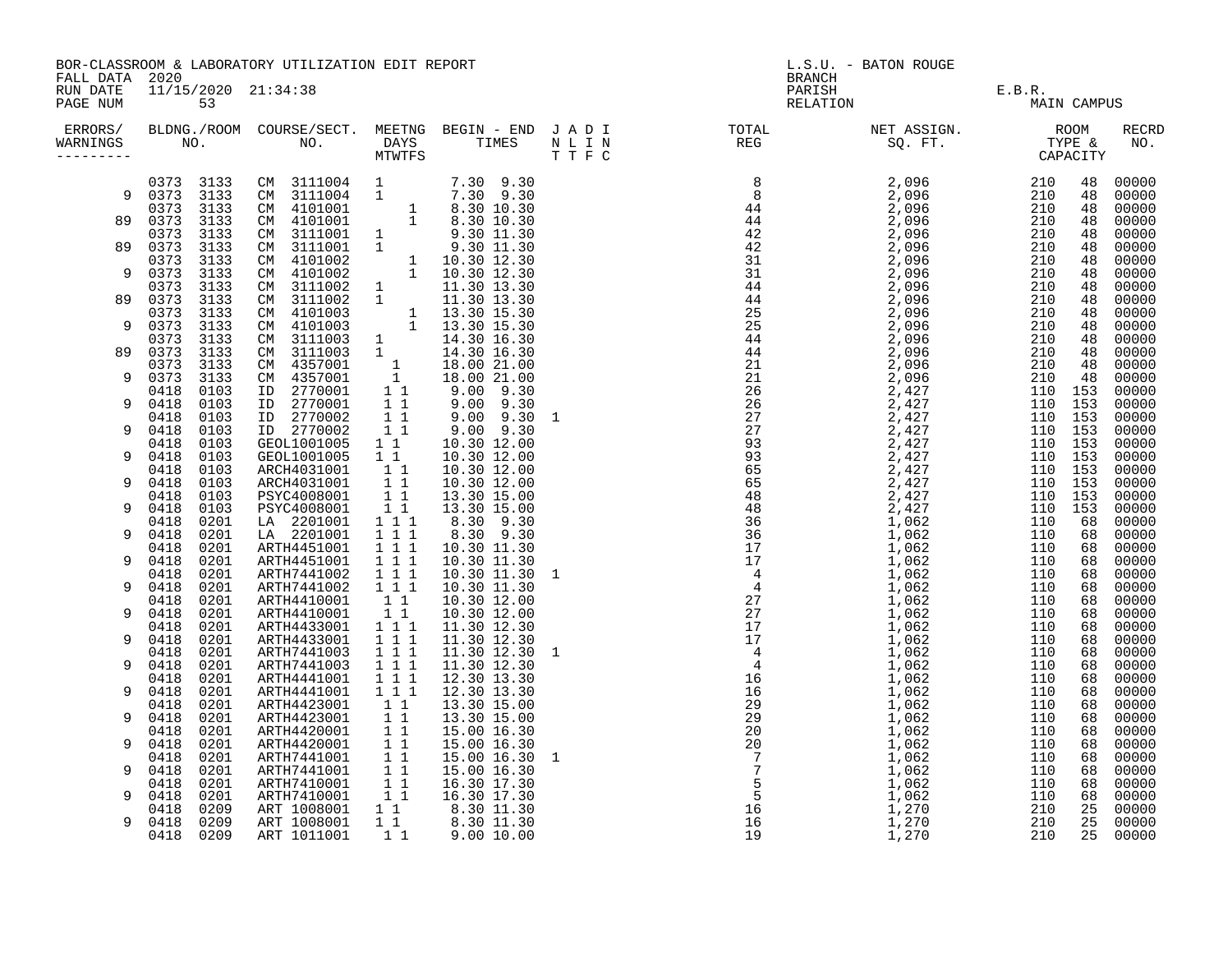|                                  | BOR-CLASSROOM & LABORATORY UTILIZATION EDIT REPORT<br>FALL DATA 2020<br>11/15/2020 21:34:38 |              |                            |                                                     |                                                                                                                                                           | L.S.U. - BATON ROUGE<br><b>BRANCH</b> |                                                                                                                                                                                                                                                                                                                                                                                         |                              |                       |          |                |
|----------------------------------|---------------------------------------------------------------------------------------------|--------------|----------------------------|-----------------------------------------------------|-----------------------------------------------------------------------------------------------------------------------------------------------------------|---------------------------------------|-----------------------------------------------------------------------------------------------------------------------------------------------------------------------------------------------------------------------------------------------------------------------------------------------------------------------------------------------------------------------------------------|------------------------------|-----------------------|----------|----------------|
| RUN DATE<br>PAGE NUM             |                                                                                             | 54           |                            |                                                     |                                                                                                                                                           |                                       |                                                                                                                                                                                                                                                                                                                                                                                         | PARISH<br>RARISH<br>RELATION | E.B.R.<br>MAIN CAMPUS |          |                |
| ERRORS/<br>WARNINGS<br>--------- |                                                                                             |              |                            |                                                     |                                                                                                                                                           |                                       | $\begin{array}{cccc} \textbf{11.5} & \textbf{12.6} & \textbf{13.7} \\ \textbf{13.8} & \textbf{15.8} \\ \textbf{14.9} & \textbf{15.9} \\ \textbf{15.1} & \textbf{15.9} \\ \textbf{16.1} & \textbf{17.9} \\ \textbf{18.1} & \textbf{17.9} \\ \textbf{18.1} & \textbf{17.9} \\ \textbf{18.1} & \textbf{17.9} \\ \textbf{18.1} & \textbf{17.9} \\ \textbf{18.1} & \textbf{17.9} \\ \textbf$ |                              |                       |          | RECRD<br>NO.   |
| 9                                | 0418 0209                                                                                   |              | ART 1011001 1 1            |                                                     | 9.00 10.00                                                                                                                                                |                                       |                                                                                                                                                                                                                                                                                                                                                                                         |                              |                       |          | 25 00000       |
|                                  | 0418 0209                                                                                   |              | ART 1011001 1 1            |                                                     | 10.00 12.00                                                                                                                                               |                                       |                                                                                                                                                                                                                                                                                                                                                                                         |                              |                       | 25       | 00000          |
| 9                                | 0418 0209                                                                                   |              | ART 1011001 1 1            |                                                     | 10.00 12.00                                                                                                                                               |                                       |                                                                                                                                                                                                                                                                                                                                                                                         |                              |                       | 25       | 00000          |
| 9                                | 0418<br>0418                                                                                | 0209<br>0209 | ART 1011003<br>ART 1011003 | $1\quad1$<br>11                                     | 12.00 13.00<br>12.00 13.00                                                                                                                                |                                       |                                                                                                                                                                                                                                                                                                                                                                                         |                              |                       | 25<br>25 | 00000<br>00000 |
|                                  | 0418                                                                                        | 0209         | ART 1011002                | $1\quad1$                                           | 12.30 13.30                                                                                                                                               |                                       |                                                                                                                                                                                                                                                                                                                                                                                         |                              |                       | 25       | 00000          |
| 9                                | 0418                                                                                        | 0209         | ART 1011002                | $1\quad1$                                           | 12.30 13.30                                                                                                                                               |                                       |                                                                                                                                                                                                                                                                                                                                                                                         |                              |                       | 25       | 00000          |
|                                  | 0418                                                                                        | 0209         | ART 1011003                | 11                                                  | 13.00 15.00                                                                                                                                               |                                       |                                                                                                                                                                                                                                                                                                                                                                                         |                              |                       | 25       | 00000          |
| 9                                | 0418                                                                                        | 0209         | ART 1011003                | 11                                                  | 13.00 15.00                                                                                                                                               |                                       |                                                                                                                                                                                                                                                                                                                                                                                         |                              |                       | 25       | 00000          |
|                                  | 0418                                                                                        | 0209         | ART 1011002                | 1 1                                                 | 13.30 15.30                                                                                                                                               |                                       |                                                                                                                                                                                                                                                                                                                                                                                         |                              |                       | 25       | 00000          |
| 9                                | 0418                                                                                        | 0209         | ART 1011002                | $1\quad1$                                           | 13.30 15.30                                                                                                                                               |                                       |                                                                                                                                                                                                                                                                                                                                                                                         |                              |                       | 25       | 00000          |
| 9                                | 0418<br>0418                                                                                | 0209<br>0209 | ART 1011005<br>ART 1011005 | $\begin{bmatrix} 1 \\ 1 \end{bmatrix}$<br>$1\quad1$ | 15.00 16.00<br>15.00 16.00                                                                                                                                |                                       |                                                                                                                                                                                                                                                                                                                                                                                         |                              |                       | 25<br>25 | 00000<br>00000 |
|                                  | 0418                                                                                        | 0209         | ART 1011004                | 1 1                                                 | 15.30 16.30                                                                                                                                               |                                       |                                                                                                                                                                                                                                                                                                                                                                                         |                              |                       | 25       | 00000          |
| 9                                | 0418                                                                                        | 0209         | ART 1011004                | $1\quad1$                                           | 15.30 16.30                                                                                                                                               |                                       |                                                                                                                                                                                                                                                                                                                                                                                         |                              |                       | 25       | 00000          |
|                                  | 0418                                                                                        | 0209         | ART 1011005                | $\begin{bmatrix} 1 \\ 1 \end{bmatrix}$              | 16.00 18.00                                                                                                                                               |                                       |                                                                                                                                                                                                                                                                                                                                                                                         |                              |                       | 25       | 00000          |
| 9                                | 0418                                                                                        | 0209         | ART 1011005                | $1\quad1$                                           | 16.00 18.00                                                                                                                                               |                                       |                                                                                                                                                                                                                                                                                                                                                                                         |                              |                       | 25       | 00000          |
|                                  | 0418                                                                                        | 0209         | ART 1011004                | $1\quad1$                                           | 16.30 18.30                                                                                                                                               |                                       |                                                                                                                                                                                                                                                                                                                                                                                         |                              |                       | 25       | 00000          |
| 9                                | 0418                                                                                        | 0209         | ART 1011004                | $1\quad1$                                           | 16.30 18.30                                                                                                                                               |                                       |                                                                                                                                                                                                                                                                                                                                                                                         |                              |                       | 25       | 00000          |
| 9                                | 0418<br>0418                                                                                | 0209         | ART 1008002                | 11                                                  | 18.00 21.00                                                                                                                                               |                                       |                                                                                                                                                                                                                                                                                                                                                                                         |                              |                       | 25<br>25 | 00000          |
|                                  | 0418                                                                                        | 0209<br>0209 | ART 1008002<br>ART 1011006 | $1\quad1$<br>$1\quad1$                              | 18.00 21.00<br>18.30 19.30                                                                                                                                |                                       |                                                                                                                                                                                                                                                                                                                                                                                         |                              |                       | 25       | 00000<br>00000 |
| 9                                | 0418                                                                                        | 0209         | ART 1011006                | $1\quad1$                                           | 18.30 19.30                                                                                                                                               |                                       |                                                                                                                                                                                                                                                                                                                                                                                         |                              |                       | 25       | 00000          |
|                                  | 0418                                                                                        | 0209         | ART 1011006                |                                                     | 1 1 18.30 19.30<br>1 1 19.30 21.30                                                                                                                        |                                       |                                                                                                                                                                                                                                                                                                                                                                                         |                              |                       | 25       | 00000          |
| 9                                | 0418                                                                                        | 0209         | ART 1011006                |                                                     | $\begin{array}{cccc} 1 & 1 & 1 & 19.30 & 21.30 \ 1 & 1 & 8.30 & 11.30 \ 1 & 1 & 8.30 & 11.30 \ 1 & 1 & 9.00 & 12.00 \ 1 & 1 & 9.00 & 12.00 \ \end{array}$ |                                       |                                                                                                                                                                                                                                                                                                                                                                                         |                              |                       | 25       | 00000          |
|                                  | 0418                                                                                        | 0212         | ART 4574001                |                                                     |                                                                                                                                                           |                                       |                                                                                                                                                                                                                                                                                                                                                                                         |                              |                       | 40       | 00000          |
| 9                                | 0418                                                                                        | 0212         | ART 4574001                |                                                     |                                                                                                                                                           |                                       |                                                                                                                                                                                                                                                                                                                                                                                         |                              |                       | 40       | 00000          |
| 9                                | 0418<br>0418                                                                                | 0212<br>0212 | ART 2552001<br>ART 2552001 |                                                     |                                                                                                                                                           |                                       |                                                                                                                                                                                                                                                                                                                                                                                         |                              |                       | 40<br>40 | 00000          |
|                                  | 0418                                                                                        | 0212         | ART 2544002                | 11                                                  | 12.00 15.00                                                                                                                                               |                                       |                                                                                                                                                                                                                                                                                                                                                                                         |                              |                       | 40       | 00000<br>00000 |
| 9                                | 0418                                                                                        | 0212         | ART 2544002                | 11                                                  | 12.00 15.00                                                                                                                                               |                                       |                                                                                                                                                                                                                                                                                                                                                                                         |                              |                       | 40       | 00000          |
|                                  | 0418 0212                                                                                   |              | ART 2544001                | 11                                                  | 12.30 15.30                                                                                                                                               |                                       |                                                                                                                                                                                                                                                                                                                                                                                         |                              |                       | 40       | 00000          |
| 9                                | 0418                                                                                        | 0212         | ART 2544001                | $1\quad1$                                           | 12.30 15.30                                                                                                                                               |                                       |                                                                                                                                                                                                                                                                                                                                                                                         |                              |                       | 40       | 00000          |
|                                  | 0418                                                                                        | 0212         | ART 4526001                | 11                                                  | 15.00 18.00                                                                                                                                               |                                       |                                                                                                                                                                                                                                                                                                                                                                                         |                              |                       | 40       | 00000          |
| 9                                | 0418                                                                                        | 0212         | ART 4526001                | 11                                                  | 15.00 18.00                                                                                                                                               |                                       |                                                                                                                                                                                                                                                                                                                                                                                         |                              |                       | 40       | 00000          |
| 9                                | 0418<br>0418                                                                                | 0212<br>0212 | ART 4555001                | $1\quad1$<br>$1\quad1$                              | 15.30 18.30                                                                                                                                               |                                       |                                                                                                                                                                                                                                                                                                                                                                                         |                              |                       | 40       | 00000<br>00000 |
|                                  | 0418                                                                                        | 0215         | ART 4555001<br>ART 4567001 | 11                                                  | 15.30 18.30                                                                                                                                               |                                       |                                                                                                                                                                                                                                                                                                                                                                                         |                              |                       | 40<br>40 | 00000          |
| 9                                | 0418                                                                                        | 0215         | ART 4567001                | 11                                                  | 9.00 12.00<br>9.00 12.00                                                                                                                                  |                                       |                                                                                                                                                                                                                                                                                                                                                                                         |                              |                       | 40       | 00000          |
|                                  | 0418                                                                                        | 0215         | ART 4527002                | $1\quad1$                                           | 12.30 15.30                                                                                                                                               |                                       |                                                                                                                                                                                                                                                                                                                                                                                         |                              |                       | 40       | 00000          |
| 9                                | 0418                                                                                        | 0215         | ART 4527002                | $1\quad1$                                           | 12.30 15.30                                                                                                                                               |                                       |                                                                                                                                                                                                                                                                                                                                                                                         |                              |                       | 40       | 00000          |
|                                  | 0418                                                                                        | 0217         | ART 4230002                | 11                                                  | $9.00\ \ 12.00$                                                                                                                                           |                                       |                                                                                                                                                                                                                                                                                                                                                                                         |                              |                       | 30       | 00000          |
| 9                                | 0418                                                                                        | 0217         | ART 4230002                | 11                                                  | 9.00 12.00                                                                                                                                                |                                       |                                                                                                                                                                                                                                                                                                                                                                                         |                              |                       | 30       | 00000          |
|                                  | 0418                                                                                        | 0217         | LA 4201001                 | 111                                                 | 9.30 10.30                                                                                                                                                |                                       |                                                                                                                                                                                                                                                                                                                                                                                         |                              |                       | 30       | 00000          |
| 89                               | 0418                                                                                        | 0217<br>0217 | LA 4201001<br>LA 4201001   | $1\hspace{0.1cm} 1\hspace{0.1cm} 1$                 | 9.30 10.30                                                                                                                                                |                                       |                                                                                                                                                                                                                                                                                                                                                                                         |                              |                       | 30       | 00000          |
| 89                               | 0418<br>0418                                                                                | 0217         | LA 4201001                 | $\begin{smallmatrix}1&1&1\\1&1&1\end{smallmatrix}$  | 10.30 11.30<br>10.30 11.30                                                                                                                                |                                       |                                                                                                                                                                                                                                                                                                                                                                                         |                              |                       | 30<br>30 | 00000<br>00000 |
|                                  | 0418                                                                                        | 0217         |                            |                                                     | 12.30 15.30                                                                                                                                               |                                       |                                                                                                                                                                                                                                                                                                                                                                                         |                              |                       | 30       | 00000          |
| 89                               | 0418                                                                                        | 0217         | ART 4230001<br>ART 4230001 | $\begin{array}{ccc} 1 & 1 \\ 1 & 1 \end{array}$     | 12.30 15.30                                                                                                                                               |                                       |                                                                                                                                                                                                                                                                                                                                                                                         |                              |                       | 30       | 00000          |
|                                  | 0418                                                                                        | 0225         | LA 7024001                 | $1\quad1$                                           | 9.00 10.00<br>9.00 10.00                                                                                                                                  |                                       |                                                                                                                                                                                                                                                                                                                                                                                         |                              |                       | 21       | 00000          |
|                                  | 9 0418                                                                                      | 0225         | LA 7024001                 | $1\quad1$                                           | 9.00 10.00                                                                                                                                                |                                       |                                                                                                                                                                                                                                                                                                                                                                                         |                              |                       | 21       | 00000          |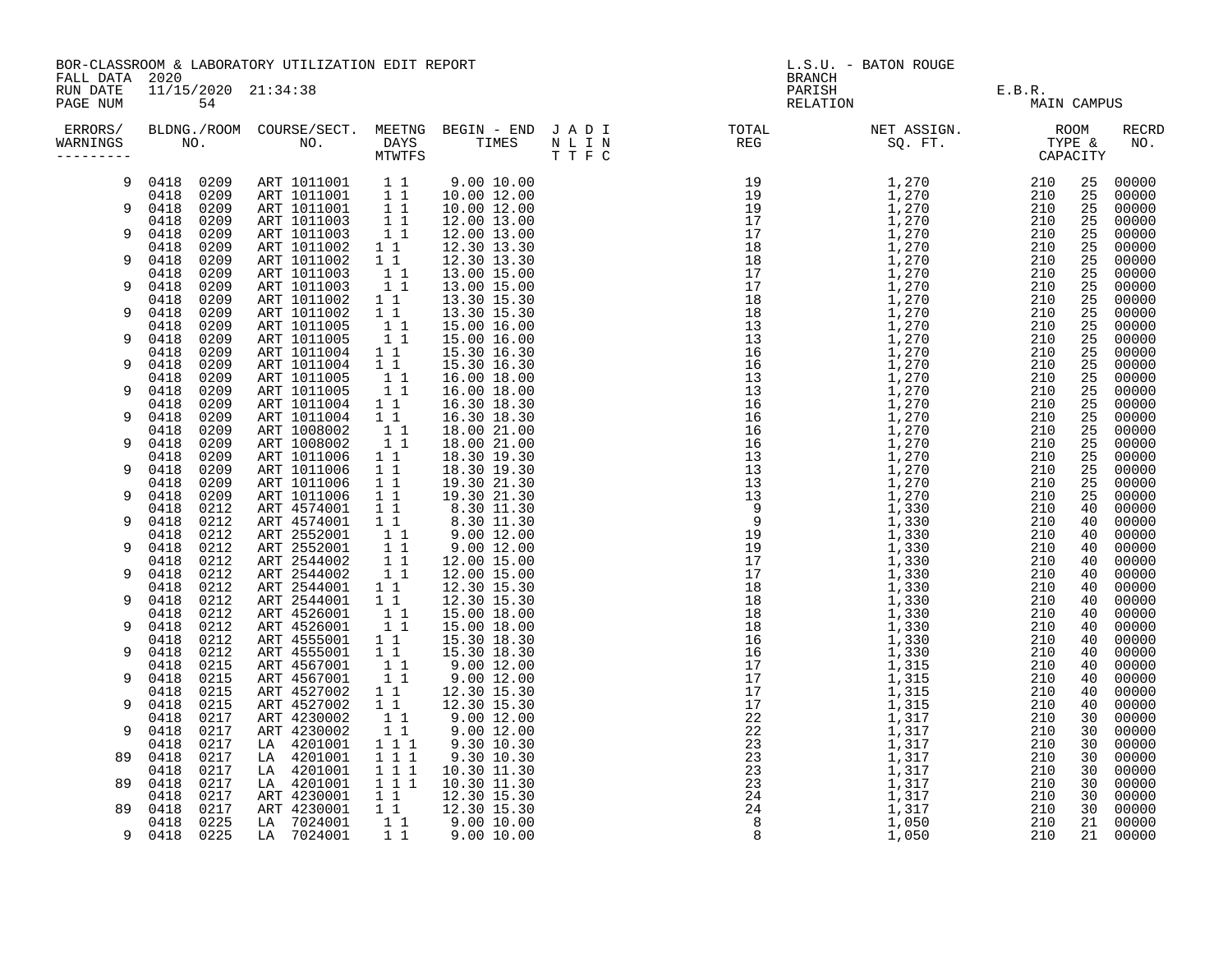|                                   | BOR-CLASSROOM & LABORATORY UTILIZATION EDIT REPORT<br>2020<br>11/15/2020 21:34:38 |                                |                                                                    |                            | L.S.U. - BATON ROUGE<br><b>BRANCH</b>                                                                                                                                                                                                                                                                                                                                                                                                                                                                                                                                        |                              |                       |            |                   |  |
|-----------------------------------|-----------------------------------------------------------------------------------|--------------------------------|--------------------------------------------------------------------|----------------------------|------------------------------------------------------------------------------------------------------------------------------------------------------------------------------------------------------------------------------------------------------------------------------------------------------------------------------------------------------------------------------------------------------------------------------------------------------------------------------------------------------------------------------------------------------------------------------|------------------------------|-----------------------|------------|-------------------|--|
| FALL DATA<br>RUN DATE<br>PAGE NUM | 55                                                                                |                                |                                                                    |                            |                                                                                                                                                                                                                                                                                                                                                                                                                                                                                                                                                                              | PARISH<br>PARISH<br>RELATION | E.B.R.<br>MAIN CAMPUS |            |                   |  |
| ERRORS/<br>WARNINGS<br>--------   |                                                                                   |                                |                                                                    |                            | BLDNG./ROOM COURSE/SECT. MEETNG BEGIN – END JADI TOTAL NET ASSIGN.     ROOM ROOM NO.     DAYS TIMES NLIN REG REG SQ. FT.     TYPE &<br>$\begin{array}{cccccccc} \textbf{N} & \textbf{I} & \textbf{I} & \textbf{N} & \textbf{E} & \textbf{E} & \textbf{E} & \textbf{E} & \textbf{E} & \textbf{E} & \textbf{E} & \textbf{E} & \textbf{E} & \textbf{E} & \textbf{E} & \textbf{E} & \textbf{E} & \textbf{E} & \textbf{E} & \textbf{E} & \textbf{E} & \textbf{E} & \textbf{E} & \textbf{E} & \textbf{E} & \textbf{E} & \textbf{E} & \textbf{E} & \textbf{E} & \textbf{E} & \text$ |                              |                       |            | RECRD<br>NO.      |  |
| 9                                 | 0418 0225<br>0418 0225                                                            | LA 7024001<br>LA 7024001       | $1\quad1$<br>11                                                    | 10.00 12.00<br>10.00 12.00 |                                                                                                                                                                                                                                                                                                                                                                                                                                                                                                                                                                              |                              | 210<br>210            | 21         | 21 00000<br>00000 |  |
| 9                                 | 0418<br>0225<br>0225<br>0418                                                      | LA 7031001<br>7031001<br>LA    | 1 1 1<br>$1\ 1\ 1$                                                 | 13.30 17.30<br>13.30 17.30 |                                                                                                                                                                                                                                                                                                                                                                                                                                                                                                                                                                              |                              | 210<br>210            | 21<br>21   | 00000<br>00000    |  |
| 9                                 | 0418<br>0230<br>0418<br>0230                                                      | 7101001<br>LA<br>7101001<br>LA | $1\quad1$<br>11                                                    | 8.30 11.30<br>8.30 11.30   |                                                                                                                                                                                                                                                                                                                                                                                                                                                                                                                                                                              |                              | 210<br>210            | 21<br>21   | 00000<br>00000    |  |
| 9                                 | 0230<br>0418<br>0418<br>0230                                                      | 7014001<br>LA<br>7014001<br>LA | 11<br>11                                                           | 13.30 14.30<br>13.30 14.30 |                                                                                                                                                                                                                                                                                                                                                                                                                                                                                                                                                                              |                              | 210<br>210            | 21<br>21   | 00000<br>00000    |  |
| 9                                 | 0230<br>0418<br>0418<br>0230                                                      | 7011001<br>LA<br>7011001<br>LA | $1 1 1$<br>111                                                     | 13.30 17.30<br>13.30 17.30 |                                                                                                                                                                                                                                                                                                                                                                                                                                                                                                                                                                              |                              | 210<br>210            | 21<br>21   | 00000<br>00000    |  |
| 9                                 | 0230<br>0418<br>0418<br>0230                                                      | 7014001<br>LA<br>7014001<br>LA | 11<br>$1\quad1$                                                    | 14.30 16.30<br>14.30 16.30 |                                                                                                                                                                                                                                                                                                                                                                                                                                                                                                                                                                              |                              | 210<br>210            | 21<br>21   | 00000<br>00000    |  |
|                                   | 0418<br>0301                                                                      | LA 2301001                     | $1\quad1$                                                          | 13.30 14.30                |                                                                                                                                                                                                                                                                                                                                                                                                                                                                                                                                                                              |                              | 110                   | 77         | 00000             |  |
| 9                                 | 0418<br>0301<br>0301<br>0418                                                      | 2301001<br>LA<br>LA 2301001    | $1\quad1$<br>11                                                    | 13.30 14.30<br>14.30 16.30 |                                                                                                                                                                                                                                                                                                                                                                                                                                                                                                                                                                              |                              | 110<br>110            | 77<br>77   | 00000<br>00000    |  |
| 9                                 | 0418<br>0301                                                                      | LA 2301001                     | 11                                                                 | 14.30 16.30                |                                                                                                                                                                                                                                                                                                                                                                                                                                                                                                                                                                              |                              | 110                   | 77         | 00000             |  |
| 89                                | 0418<br>0304<br>0418<br>0304                                                      | 3001001<br>LA<br>3001001<br>LA | 1 1 1                                                              | 13.30 17.30<br>13.30 17.30 |                                                                                                                                                                                                                                                                                                                                                                                                                                                                                                                                                                              |                              | 210<br>210            | 26<br>26   | 00000<br>00000    |  |
|                                   | 0418<br>0308                                                                      | 7504001<br>LA                  | $\begin{array}{rrrr} & 1&1&1\\ & 1&1&1 \end{array}$                | 8.30 9.30                  |                                                                                                                                                                                                                                                                                                                                                                                                                                                                                                                                                                              |                              | 110                   | 37         | 00000             |  |
| 9                                 | 0418<br>0308<br>0418<br>0308                                                      | 7504001<br>LA<br>4504001<br>LA | $1\ 1\ 1$<br>11                                                    | 8.30 9.30<br>10.30 12.00   |                                                                                                                                                                                                                                                                                                                                                                                                                                                                                                                                                                              |                              | 110<br>110            | 37<br>37   | 00000<br>00000    |  |
| 9                                 | 0418<br>0308                                                                      | LA 4504001                     | 11                                                                 | 10.30 12.00                |                                                                                                                                                                                                                                                                                                                                                                                                                                                                                                                                                                              |                              | 110                   | 37         | 00000             |  |
| 9                                 | 0310<br>0418<br>0418<br>0310                                                      | LA 5201001<br>LA 5201001       | $1\quad1$<br>$1\quad1$                                             | 9.00 10.30<br>9.00 10.30   |                                                                                                                                                                                                                                                                                                                                                                                                                                                                                                                                                                              |                              | 210<br>210            | 26<br>26   | 00000<br>00000    |  |
|                                   | 0310<br>0418                                                                      | LA 5001001                     | $1 1 1$                                                            | 13.30 17.30                |                                                                                                                                                                                                                                                                                                                                                                                                                                                                                                                                                                              |                              | 210                   | 26         | 00000             |  |
| 9                                 | 0418<br>0310<br>0313<br>0418                                                      | LA 5001001<br>LA 3401001       | $1\hspace{0.1cm} 1\hspace{0.1cm} 1$<br>11                          | 13.30 17.30<br>9.00 10.00  |                                                                                                                                                                                                                                                                                                                                                                                                                                                                                                                                                                              |                              | 210<br>110            | 26<br>100  | 00000<br>00000    |  |
| 9                                 | 0418<br>0313                                                                      | LA 3401001                     | 11                                                                 | 9.00 10.00                 |                                                                                                                                                                                                                                                                                                                                                                                                                                                                                                                                                                              |                              | 110                   | 100        | 00000             |  |
| 9                                 | 0418<br>0313<br>0418<br>0313                                                      | LA 4504002<br>LA 4504002       | 1 1 1<br>$1 1 1$                                                   | 9.30 10.30<br>9.30 10.30   |                                                                                                                                                                                                                                                                                                                                                                                                                                                                                                                                                                              |                              | 110<br>110 100        | 100        | 00000<br>00000    |  |
|                                   | 0313<br>0418                                                                      | LA 3401001                     | 11                                                                 | 10.00 12.00                |                                                                                                                                                                                                                                                                                                                                                                                                                                                                                                                                                                              |                              | 110                   | 100        | 00000             |  |
| 9                                 | 0418<br>0313<br>0418<br>0313                                                      | LA 3401001<br>7201001<br>LA    | 11<br>$1\quad1$                                                    | 10.00 12.00<br>13.00 14.30 |                                                                                                                                                                                                                                                                                                                                                                                                                                                                                                                                                                              |                              | 110<br>110            | 100<br>100 | 00000<br>00000    |  |
| 9                                 | 0418<br>0313                                                                      | 7201001<br>LA                  | 11                                                                 | 13.00 14.30                |                                                                                                                                                                                                                                                                                                                                                                                                                                                                                                                                                                              |                              | 110                   | 100        | 00000             |  |
| 9                                 | 0418<br>0316<br>0418<br>0316                                                      | LA 4301001<br>LA 4301001       | 11<br>11                                                           | 12.30 14.00<br>12.30 14.00 |                                                                                                                                                                                                                                                                                                                                                                                                                                                                                                                                                                              |                              | 210<br>210            | 26<br>26   | 00000<br>00000    |  |
|                                   | 0418<br>0316                                                                      | 4001001<br>LA                  | 1 1 1                                                              | 13.30 17.30                |                                                                                                                                                                                                                                                                                                                                                                                                                                                                                                                                                                              |                              | 210                   | 26         | 00000             |  |
| 9                                 | 0418<br>0316<br>0418<br>0316                                                      | LA 4001001<br>LA 4301001       | $1 1 1$<br>$1\quad1$                                               | 13.30 17.30<br>14.00 15.00 |                                                                                                                                                                                                                                                                                                                                                                                                                                                                                                                                                                              |                              | 210<br>210            | 26<br>26   | 00000<br>00000    |  |
| 9                                 | 0316<br>0418                                                                      | LA 4301001                     | $1\quad1$                                                          | 14.00 15.00                |                                                                                                                                                                                                                                                                                                                                                                                                                                                                                                                                                                              |                              | 210                   | 26         | 00000             |  |
| 9                                 | 0418<br>0321<br>0418<br>0321                                                      | 7013001<br>LA<br>7013001<br>LA | 1 1 1<br>$1 1 1$                                                   | 8.30 9.30<br>8.30 9.30     |                                                                                                                                                                                                                                                                                                                                                                                                                                                                                                                                                                              |                              | 210<br>210            | 24<br>24   | 00000<br>00000    |  |
|                                   | 0418<br>0322                                                                      | LA 2001001                     | $\begin{array}{cccc}\n1 & 1 & 1 \\ 1 & 1 & 1\n\end{array}$         | 13.30 17.30                |                                                                                                                                                                                                                                                                                                                                                                                                                                                                                                                                                                              |                              | 210                   | 24         | 00000             |  |
| 89                                | 0418<br>0322<br>0418<br>0324                                                      | 2001001<br>LA<br>7051001<br>LA |                                                                    | 13.30 17.30<br>13.30 17.30 |                                                                                                                                                                                                                                                                                                                                                                                                                                                                                                                                                                              |                              | 210<br>210            | 24<br>24   | 00000<br>00000    |  |
| 9                                 | 0418<br>0324                                                                      | LA 7051001                     | $\overline{1}$ $\overline{1}$ $\overline{1}$<br>$1$ $\overline{1}$ | 13.30 17.30                |                                                                                                                                                                                                                                                                                                                                                                                                                                                                                                                                                                              |                              | 210                   | 24         | 00000             |  |
| 9                                 | 0401<br>0418<br>0418<br>0401                                                      | ART 4020003<br>ART 4020003     | $1\quad1$<br>$1\quad1$                                             | 9.00 12.00<br>9.00 12.00   |                                                                                                                                                                                                                                                                                                                                                                                                                                                                                                                                                                              |                              | 110<br>110            | 72<br>72   | 00000<br>00000    |  |
|                                   | 0401<br>0418                                                                      | ID 4742001                     | $1 1 1$                                                            | 9.30 10.30                 |                                                                                                                                                                                                                                                                                                                                                                                                                                                                                                                                                                              |                              | 110                   | 72         | 00000             |  |
| 9                                 | 0401<br>0418<br>0418<br>0401                                                      | ID 4742001<br>ID 4620001       | $1 1 1$<br>$1 \quad 1$                                             | 9.30 10.30<br>11.00 12.30  |                                                                                                                                                                                                                                                                                                                                                                                                                                                                                                                                                                              |                              | 110<br>110            | 72<br>72   | 00000<br>00000    |  |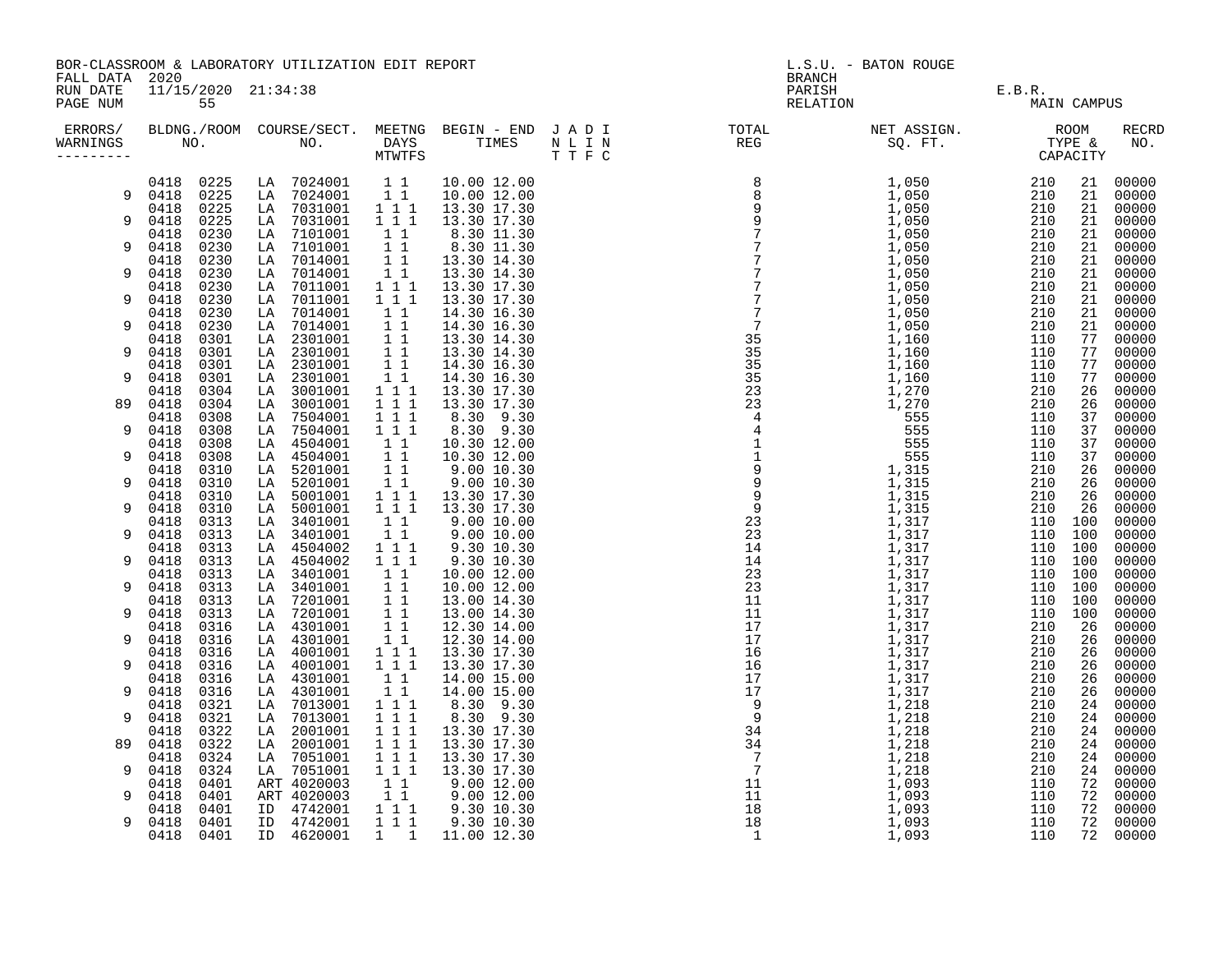|                                 | BOR-CLASSROOM & LABORATORY UTILIZATION EDIT REPORT<br>FALL DATA 2020<br>11/15/2020 21:34:38 |                                                 |                                 |                                           |  | L.S.U. - BATON ROUGE<br><b>BRANCH</b> |            |                   |                |                         |  |  |
|---------------------------------|---------------------------------------------------------------------------------------------|-------------------------------------------------|---------------------------------|-------------------------------------------|--|---------------------------------------|------------|-------------------|----------------|-------------------------|--|--|
| RUN DATE<br>PAGE NUM            | 56                                                                                          |                                                 |                                 |                                           |  | PARISH<br>RELATION                    |            | E.B.R.            | MAIN CAMPUS    |                         |  |  |
| ERRORS/<br>WARNINGS<br>-------- |                                                                                             |                                                 |                                 |                                           |  |                                       |            |                   |                | <b>RECRD</b><br>NO.     |  |  |
| 9                               | 0418 0401<br>0418<br>0401                                                                   | ID 4620001<br>ID 2774001                        | $1 \quad 1$<br>$1\quad1$        | 11.00 12.30<br>18.00 19.30                |  |                                       |            | 110<br>110        | 72<br>72       | 00000<br>00000          |  |  |
| 9                               | 0418<br>0401<br>0404<br>0418                                                                | ID 2774001<br>3752001<br>ID                     | $1\quad1$                       | 18.00 19.30<br>1 1 1 1 13.30 17.30        |  |                                       |            | 110<br>210        | 72<br>20       | 00000<br>00000          |  |  |
| 89                              | 0418<br>0404<br>0407<br>0418                                                                | 3752001<br>ID<br>3782001<br>ID                  | 111<br>$1\quad1$                | 13.30 17.30<br>8.00 8.30                  |  |                                       |            | 210<br>110        | 20<br>60       | 00000<br>00000          |  |  |
| 9                               | 0418<br>0407<br>0407                                                                        | 3782001<br>ID<br>3782002<br>ID                  | $1\quad1$<br>$1\quad1$          | 8.00 8.30<br>8.00 8.30                    |  |                                       |            | 110<br>110        | 60<br>60       | 00000<br>00000          |  |  |
| 9                               | 0418<br>0407<br>0418                                                                        | 3782002<br>ID<br>3782001                        | $\overline{1}$ $\overline{1}$   | 8.00 8.30                                 |  |                                       |            | 110               | 60             | 00000                   |  |  |
| 9                               | 0418<br>0407<br>0418<br>0407                                                                | ID<br>3782001<br>ID<br>3782002                  | $1\quad1$<br>$1\quad1$          | 8.30 10.30<br>8.30 10.30                  |  |                                       |            | 110<br>110<br>110 | 60<br>60<br>60 | 00000<br>00000          |  |  |
| 9                               | 0407<br>0418<br>0418<br>0407<br>0418                                                        | ID<br>3782002<br>ID<br>3770001                  | 1 1<br>11<br>11                 | 8.30 10.30<br>8.30 10.30<br>13.30 14.00   |  |                                       |            | 110<br>110        | 60<br>60       | 00000<br>00000          |  |  |
| 9                               | 0407<br>0418<br>0407                                                                        | ID<br>3770001<br>ID<br>3770001                  | 11<br>$1\quad1$                 | 13.30 14.00                               |  |                                       |            | 110               | 60             | 00000<br>00000          |  |  |
| 9                               | 0418<br>0407<br>0418<br>0407                                                                | ID<br>3770001<br>ID                             | $1\quad1$                       | 14.00 16.00<br>14.00 16.00                |  |                                       |            | 110<br>110<br>110 | 60<br>60<br>87 | 00000<br>00000          |  |  |
| 9                               | 0418<br>0411<br>0418<br>0411<br>0418                                                        | 3752002<br>ID<br>3752002<br>ID<br>1711001<br>ID | $1 1 1$<br>1 1 1<br>$1 1 1$     | 13.30 17.30<br>13.30 17.30                |  |                                       |            | 110<br>210        | 87<br>30       | 00000<br>00000<br>00000 |  |  |
| 89                              | 0414<br>0418<br>0414<br>0418<br>0417                                                        | 1711001<br>ID.<br>1711002<br>ID                 | 111<br>1 1 1                    | 13.30 15.30<br>13.30 15.30<br>15.30 17.30 |  |                                       |            | 210<br>210        | 30<br>30       | 00000<br>00000          |  |  |
| 89                              | 0418<br>0417<br>0422<br>0418                                                                | 1711002<br>ID<br>2770001<br>ID                  | 1 1 1<br>1 1                    | 15.30 17.30<br>9.30 11.30                 |  |                                       |            | 210<br>210        | 30<br>20       | 00000<br>00000          |  |  |
| 89<br>8                         | 0422<br>0418<br>0418<br>0422                                                                | 2770001<br>ID<br>2770002<br>ID                  | 11<br>11                        | 9.30 11.30<br>9.30 11.30 1                |  |                                       |            | 210<br>210        | 20<br>20       | 00000<br>00000          |  |  |
| 89<br>8                         | 0418<br>0422<br>0422<br>0418                                                                | ID<br>2770002<br>3760001<br>ID                  | $1\quad1$                       | $9.30$ $11.30$<br>11.30 12.30             |  |                                       |            | 210<br>210        | 20<br>20       | 00000<br>00000          |  |  |
| 89<br>8                         | 0422<br>0418<br>0422<br>0418                                                                | 3760001<br>ID<br>3777001<br>ID                  | $\frac{1}{1}$<br>$1\quad1$      | 11.30 12.30<br>13.30 15.00                |  |                                       |            | 210<br>210        | 20<br>20       | 00000<br>00000          |  |  |
| 89                              | 0422<br>0418<br>0422<br>0418                                                                | 3777001<br>ID<br>2650001<br>ID                  | $1\;1$<br>1 1 1                 | 13.30 15.00<br>13.30 17.30                |  |                                       |            | 210<br>210        | 20<br>20       | 00000<br>00000          |  |  |
| 9                               | 0418<br>0422<br>0418<br>0422                                                                | 2650001<br>ID<br>2750001<br>ID                  | $1 \quad 1 \quad 1$<br>111      | 13.30 17.30<br>13.30 17.30 1              |  |                                       |            | 210<br>210        | 20<br>20       | 00000<br>00000          |  |  |
| 89<br>8                         | 0418<br>0422<br>0422<br>0418                                                                | 2750001<br>ID<br>2781001<br>ID                  | 1 1 1<br>$1\quad1$              | 13.30 17.30<br>16.30 18.00                |  |                                       |            | 210<br>210        | 20<br>20       | 00000<br>00000          |  |  |
| 89                              | 0422<br>0418<br>0423<br>0418                                                                | 2781001<br>ID<br>2750002<br>ID                  | 11<br>111                       | 16.30 18.00<br>13.30 17.30                |  |                                       |            | 210<br>210        | 20<br>20       | 00000<br>00000          |  |  |
| 9                               | 0418<br>0423<br>0425<br>0418                                                                | 2750002<br>ID<br>2750003<br>ID                  | $1\ 1\ 1$<br>111                | 13.30 17.30<br>13.30 17.30                |  |                                       |            | 210<br>110        | 20<br>25       | 00000<br>00000          |  |  |
| 9                               | 0418<br>0425<br>0418<br>0427                                                                | 2750003<br>ID<br>ID 4758001                     | $1 1 1$<br>1 1 1                | 13.30 17.30<br>13.30 17.30                |  |                                       |            | 110<br>110        | 25<br>40       | 00000<br>00000          |  |  |
| 9                               | 0418<br>0427<br>0114<br>0435                                                                | ID 4758001<br>MUS 7775001                       | $1 1 1$<br>1 1 1                | 13.30 17.30<br>10.30 11.30                |  |                                       |            | 110<br>110        | 40<br>75       | 00000<br>00000          |  |  |
| 9                               | 0435<br>0114<br>0435<br>0114                                                                | MUS 7775001<br>MUS 2130002                      | 111<br>1                        | 10.30 11.30<br>14.30 15.30                |  |                                       |            | 110<br>110        | 75<br>75       | 00000<br>00000          |  |  |
| 9                               | 0435<br>0114<br>0435<br>0114                                                                | MUS 2130002<br>MUS 3130002                      | $\overline{1}$<br>$\frac{1}{1}$ | 14.30 15.30<br>14.30 15.30 1              |  |                                       | 673<br>673 | 110<br>110        | 75<br>75       | 00000<br>00000          |  |  |
| 9                               | 0435<br>0114<br>0435<br>0115                                                                | MUS 3130002<br>MUS 2300004                      | $1 1 1$                         | 14.30 15.30<br>9.30 10.30                 |  |                                       | 2,150      | 110<br>110        | 75<br>200      | 00000<br>00000          |  |  |
| 9                               | 0435<br>0115                                                                                | MUS 2300004                                     | $1 1 1$                         | 9.30 10.30                                |  |                                       | 2,150      | 110               | 200            | 00000                   |  |  |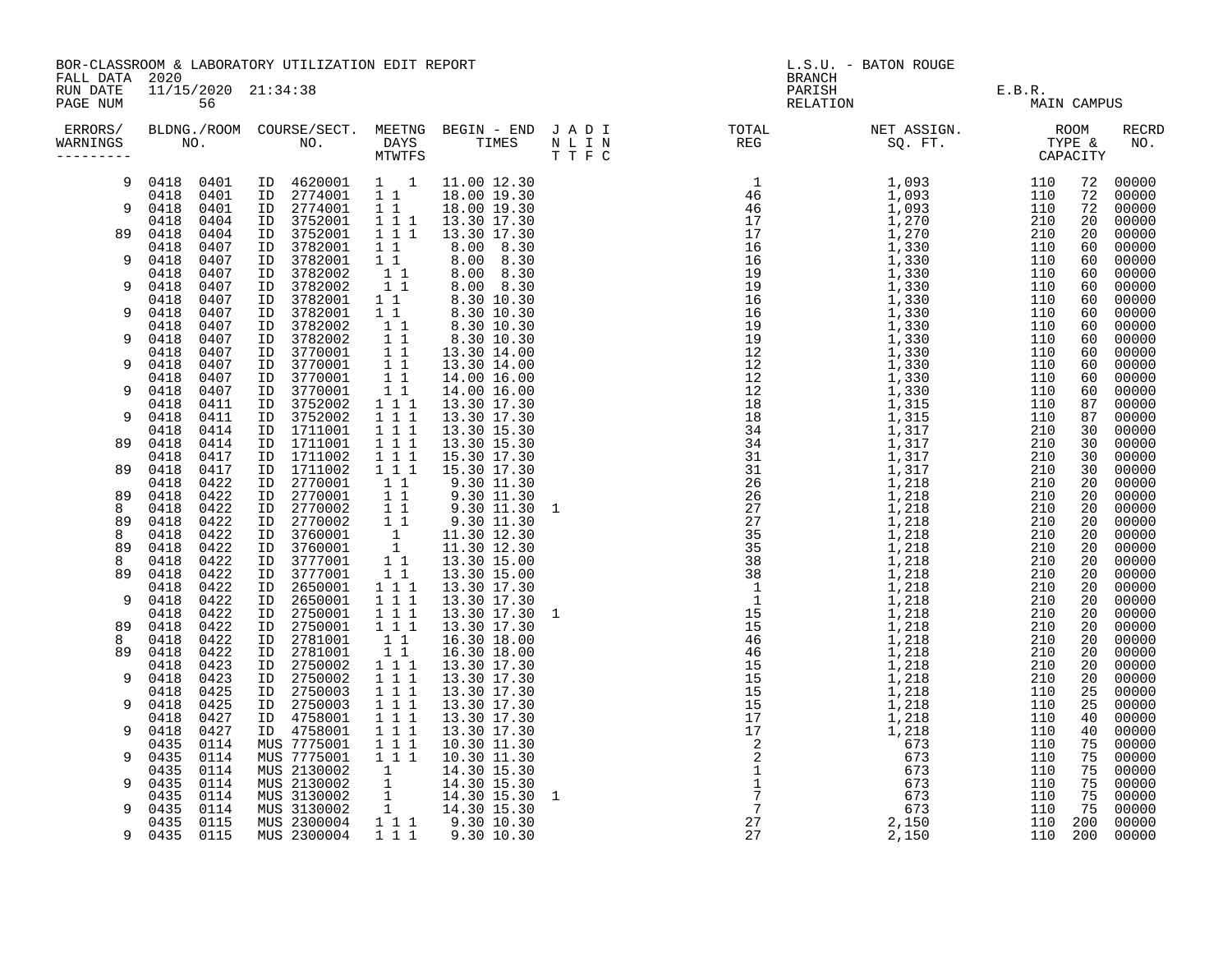BOR-CLASSROOM & LABORATORY UTILIZATION EDIT REPORT **Example 2008** L.S.U. - BATON ROUGE FALL DATA 2020 BRANCH 2020

| ERRORS/<br>WARNINGS |              | NO.          | BLDNG./ROOM COURSE/SECT. MEETNG<br>NO. | DAYS<br><b>MTWTFS</b>                            | BEGIN - END JADI<br>TIMES    | N L I N<br>T T F C | $\label{eq:2.1} \frac{1}{2} \int_{0}^{2\pi} \frac{1}{\sqrt{2\pi}} \left( \frac{1}{\sqrt{2\pi}} \right)^{2\pi} \frac{1}{\sqrt{2\pi}} \, \frac{1}{\sqrt{2\pi}} \, \frac{1}{\sqrt{2\pi}} \, \frac{1}{\sqrt{2\pi}} \, \frac{1}{\sqrt{2\pi}} \, \frac{1}{\sqrt{2\pi}} \, \frac{1}{\sqrt{2\pi}} \, \frac{1}{\sqrt{2\pi}} \, \frac{1}{\sqrt{2\pi}} \, \frac{1}{\sqrt{2\pi}} \, \frac{1}{\sqrt{2\pi}} \, \frac{1}{$<br>TOTAL<br><b>REG</b> | NET ASSIGN.<br>SQ. FT. TYPE & TYPE CAPACITY                                                                                                                                                                                                                                                                  | ROOM               |            | <b>RECRD</b><br>NO. |
|---------------------|--------------|--------------|----------------------------------------|--------------------------------------------------|------------------------------|--------------------|------------------------------------------------------------------------------------------------------------------------------------------------------------------------------------------------------------------------------------------------------------------------------------------------------------------------------------------------------------------------------------------------------------------------------------|--------------------------------------------------------------------------------------------------------------------------------------------------------------------------------------------------------------------------------------------------------------------------------------------------------------|--------------------|------------|---------------------|
| 9                   | 0435         | 0115         | MUS 2300004                            | 1 1 1                                            | 9.30 10.30                   |                    |                                                                                                                                                                                                                                                                                                                                                                                                                                    | $2$ , $150$<br>$2$ , $150$<br>$2$ , $150$<br>$2$ , $150$<br>$2$ , $150$<br>$2$ , $150$<br>$2$ , $150$<br>$2$ , $150$<br>$2$ , $150$<br>$2$ , $150$<br>$2$ , $150$<br>$2$ , $150$<br>$2$ , $150$<br>$2$ , $150$<br>$2$ , $150$<br>$2$ , $150$<br>$2$ , $150$<br>$2$ , $150$<br>$2$ , $150$<br>$2$ , $150$<br> | 110                | 200        | 00000               |
| 9                   | 0435<br>0435 | 0115<br>0115 | MUS 2300004<br>MUS 3620001             | 111<br>1 1 1                                     | 9.30 10.30<br>11.30 12.30    |                    |                                                                                                                                                                                                                                                                                                                                                                                                                                    |                                                                                                                                                                                                                                                                                                              | 110<br>110         | 200<br>200 | 00000<br>00000      |
| 9                   | 0435         | 0115         | MUS 3620001                            | 111                                              | 11.30 12.30                  |                    |                                                                                                                                                                                                                                                                                                                                                                                                                                    |                                                                                                                                                                                                                                                                                                              | 110 200            |            | 00000               |
|                     | 0435         | 0115         | MUS 3630001                            | 111                                              | 11.30 12.30 1                |                    |                                                                                                                                                                                                                                                                                                                                                                                                                                    |                                                                                                                                                                                                                                                                                                              | 110                | 200        | 00000               |
| 9                   | 0435         | 0115         | MUS 3630001                            | 1 1 1                                            | 11.30 12.30                  |                    |                                                                                                                                                                                                                                                                                                                                                                                                                                    |                                                                                                                                                                                                                                                                                                              | 110                | 200        | 00000               |
|                     | 0435         | 0115         | MUS 4235001                            | 11                                               | 12.00 13.30                  |                    |                                                                                                                                                                                                                                                                                                                                                                                                                                    |                                                                                                                                                                                                                                                                                                              | 110                | 200        | 00000               |
| 9                   | 0435         | 0115         | MUS 4235001                            | 11                                               | 12.00 13.30                  |                    |                                                                                                                                                                                                                                                                                                                                                                                                                                    |                                                                                                                                                                                                                                                                                                              | 110 200            |            | 00000               |
|                     | 0435         | 0115         | MUS 7771001<br>MUS 7771001             | $1\quad1$                                        | 15.30 17.00                  |                    |                                                                                                                                                                                                                                                                                                                                                                                                                                    |                                                                                                                                                                                                                                                                                                              | 110                | 200        | 00000               |
| 9                   | 0435<br>0435 | 0115<br>0115 | MUS 4230001                            | 11<br>$1\quad1$                                  | 15.30 17.00<br>16.30 17.30   |                    |                                                                                                                                                                                                                                                                                                                                                                                                                                    |                                                                                                                                                                                                                                                                                                              | 110<br>110 200     | 200        | 00000<br>00000      |
| 9                   | 0435         | 0115         | MUS 4230001                            | 1 1                                              | 16.30 17.30                  |                    |                                                                                                                                                                                                                                                                                                                                                                                                                                    |                                                                                                                                                                                                                                                                                                              | 110                | 200        | 00000               |
|                     | 0435         | 0118         | MUS 2300001                            | $1\quad1$                                        | 10.30 11.30                  |                    |                                                                                                                                                                                                                                                                                                                                                                                                                                    |                                                                                                                                                                                                                                                                                                              | 210 150            |            | 00000               |
| 9                   | 0435         | 0118         | MUS 2300001                            | $1\quad1$                                        | 10.30 11.30                  |                    |                                                                                                                                                                                                                                                                                                                                                                                                                                    |                                                                                                                                                                                                                                                                                                              | 210 150            |            | 00000               |
| 9                   | 0435         | 0118         | MUS 2300001                            | 11                                               | 10.30 11.30                  |                    |                                                                                                                                                                                                                                                                                                                                                                                                                                    |                                                                                                                                                                                                                                                                                                              | 210 150            |            | 00000               |
| 9                   | 0435         | 0118         | MUS 2300001                            | 11                                               | 10.30 11.30                  |                    |                                                                                                                                                                                                                                                                                                                                                                                                                                    |                                                                                                                                                                                                                                                                                                              | 210 150            |            | 00000               |
|                     | 0435         | 0118         | MUS 3137001                            | 1                                                | 12.30 14.30                  |                    |                                                                                                                                                                                                                                                                                                                                                                                                                                    |                                                                                                                                                                                                                                                                                                              | 210 150            |            | 00000               |
| 9                   | 0435<br>0435 | 0118<br>0118 | MUS 3137001<br>MUS 7037001             | 1<br>1                                           | 12.30 14.30<br>12.30 14.30 1 |                    |                                                                                                                                                                                                                                                                                                                                                                                                                                    |                                                                                                                                                                                                                                                                                                              | 210 150<br>210 150 |            | 00000<br>00000      |
| 9                   | 0435         | 0118         | MUS 7037001                            | $\mathbf{1}$                                     | 12.30 14.30                  |                    |                                                                                                                                                                                                                                                                                                                                                                                                                                    |                                                                                                                                                                                                                                                                                                              | 210 150            |            | 00000               |
|                     | 0435         | 0118         | MUS 4261002                            | $\begin{bmatrix} 1 \\ 1 \\ 1 \\ 1 \end{bmatrix}$ | 12.30 14.30                  |                    |                                                                                                                                                                                                                                                                                                                                                                                                                                    |                                                                                                                                                                                                                                                                                                              | 210 150            |            | 00000               |
| 9                   | 0435         | 0118         | MUS 4261002                            |                                                  | 12.30 14.30                  |                    |                                                                                                                                                                                                                                                                                                                                                                                                                                    |                                                                                                                                                                                                                                                                                                              | 210 150            |            | 00000               |
| 9                   | 0435         | 0118         | MUS 4261002                            |                                                  | 12.30 14.30                  |                    |                                                                                                                                                                                                                                                                                                                                                                                                                                    |                                                                                                                                                                                                                                                                                                              | 210 150            |            | 00000               |
| 9                   | 0435         | 0118         | MUS 4261002                            |                                                  | 12.30 14.30                  |                    |                                                                                                                                                                                                                                                                                                                                                                                                                                    |                                                                                                                                                                                                                                                                                                              | 210 150            |            | 00000               |
|                     | 0435         | 0118         | MUS 2147001                            | 1                                                | 14.30 15.30                  |                    |                                                                                                                                                                                                                                                                                                                                                                                                                                    |                                                                                                                                                                                                                                                                                                              | 210 150            |            | 00000               |
| 9                   | 0435<br>0435 | 0118<br>0118 | MUS 2147001<br>MUS 3147001             | $\frac{1}{1}$                                    | 14.30 15.30<br>14.30 15.30 1 |                    |                                                                                                                                                                                                                                                                                                                                                                                                                                    |                                                                                                                                                                                                                                                                                                              | 210 150<br>210 150 |            | 00000<br>00000      |
| 9                   | 0435         | 0118         | MUS 3147001                            | $\overline{1}$                                   | 14.30 15.30                  |                    |                                                                                                                                                                                                                                                                                                                                                                                                                                    |                                                                                                                                                                                                                                                                                                              | 210 150            |            | 00000               |
|                     | 0435         | 0118         | MUS 7047001                            | $\overline{1}$                                   | 14.30 15.30                  | $\overline{1}$     |                                                                                                                                                                                                                                                                                                                                                                                                                                    |                                                                                                                                                                                                                                                                                                              | 210 150            |            | 00000               |
| 9                   | 0435         | 0118         | MUS 7047001                            | 1                                                | 14.30 15.30                  |                    |                                                                                                                                                                                                                                                                                                                                                                                                                                    |                                                                                                                                                                                                                                                                                                              | 210 150            |            | 00000               |
|                     | 0435         | 0118         | MUS 2154003                            | $\overline{\phantom{a}}$                         | 16.00 17.00                  |                    |                                                                                                                                                                                                                                                                                                                                                                                                                                    |                                                                                                                                                                                                                                                                                                              | 210 150            |            | 00000               |
| 9                   | 0435         | 0118         | MUS 2154003                            | $\overline{\phantom{a}}$                         | 16.00 17.00                  |                    |                                                                                                                                                                                                                                                                                                                                                                                                                                    |                                                                                                                                                                                                                                                                                                              | 210 150            |            | 00000               |
|                     | 0435         | 0118         | MUS 3154002                            | $\overline{\phantom{a}}$                         | 16.00 17.00 1                |                    |                                                                                                                                                                                                                                                                                                                                                                                                                                    |                                                                                                                                                                                                                                                                                                              | 210 150            |            | 00000               |
| 9                   | 0435         | 0118<br>0118 | MUS 3154002                            | $\overline{\mathbf{1}}$                          | 16.00 17.00                  |                    |                                                                                                                                                                                                                                                                                                                                                                                                                                    |                                                                                                                                                                                                                                                                                                              | 210 150<br>210 150 |            | 00000               |
| 9                   | 0435<br>0435 | 0118         | MUS 3154003<br>MUS 3154003             | $\overline{\mathbf{1}}$<br>$\overline{1}$        | 16.00 17.00 1<br>16.00 17.00 |                    |                                                                                                                                                                                                                                                                                                                                                                                                                                    |                                                                                                                                                                                                                                                                                                              | 210 150            |            | 00000<br>00000      |
|                     | 0435         | 0118         | MUS 3154004                            | $\overline{\mathbf{1}}$                          | 16.00 17.00 1                |                    |                                                                                                                                                                                                                                                                                                                                                                                                                                    |                                                                                                                                                                                                                                                                                                              | 210 150            |            | 00000               |
| 9                   | 0435         | 0118         | MUS 3154004                            | $\overline{1}$                                   | 16.00 17.00                  |                    |                                                                                                                                                                                                                                                                                                                                                                                                                                    |                                                                                                                                                                                                                                                                                                              | 210 150            |            | 00000               |
|                     | 0435         | 0118         | MUS 7054001                            | $\overline{\mathbf{1}}$                          | 16.00 17.00 1                |                    |                                                                                                                                                                                                                                                                                                                                                                                                                                    |                                                                                                                                                                                                                                                                                                              | 210 150            |            | 00000               |
| 9                   | 0435         | 0118         | MUS 7054001                            | $\overline{1}$                                   | 16.00 17.00                  |                    |                                                                                                                                                                                                                                                                                                                                                                                                                                    |                                                                                                                                                                                                                                                                                                              | 210 150            |            | 00000               |
|                     | 0435         | 0118         | MUS 7054002                            | $\mathbf{1}$                                     | 16.00 17.00 1                |                    |                                                                                                                                                                                                                                                                                                                                                                                                                                    |                                                                                                                                                                                                                                                                                                              | 210 150            |            | 00000               |
| 9                   | 0435         | 0118         | MUS 7054002                            | $\overline{1}$                                   | 16.00 17.00                  |                    |                                                                                                                                                                                                                                                                                                                                                                                                                                    |                                                                                                                                                                                                                                                                                                              | 210 150            |            | 00000               |
| 9                   | 0435<br>0435 | 0118<br>0118 | MUS 7054003<br>MUS 7054003             | $\overline{1}$<br>$\mathbf{1}$                   | 16.00 17.00 1<br>16.00 17.00 |                    |                                                                                                                                                                                                                                                                                                                                                                                                                                    |                                                                                                                                                                                                                                                                                                              | 210 150<br>210 150 |            | 00000<br>00000      |
|                     | 0435         | 0118         | MUS 7054005                            | $\mathbf{1}$                                     | 16.00 17.00                  | $\overline{1}$     |                                                                                                                                                                                                                                                                                                                                                                                                                                    |                                                                                                                                                                                                                                                                                                              | 210 150            |            | 00000               |
| 9                   | 0435         | 0118         | MUS 7054005                            | $\mathbf{1}$                                     | 16.00 17.00                  |                    |                                                                                                                                                                                                                                                                                                                                                                                                                                    |                                                                                                                                                                                                                                                                                                              | 210 150            |            | 00000               |
|                     | 0435         | 0118         | MUS 4253002                            | 11                                               | 18.00 19.30                  |                    |                                                                                                                                                                                                                                                                                                                                                                                                                                    |                                                                                                                                                                                                                                                                                                              | 210 150            |            | 00000               |
| 9                   | 0435         | 0118         | MUS 4253002                            | $1\quad1$                                        | 18.00 19.30                  |                    |                                                                                                                                                                                                                                                                                                                                                                                                                                    |                                                                                                                                                                                                                                                                                                              | 210                | 150        | 00000               |
|                     | 0435         | 0232         | MUS 4223001                            | $1\quad1$                                        | 14.30 15.30                  |                    |                                                                                                                                                                                                                                                                                                                                                                                                                                    |                                                                                                                                                                                                                                                                                                              | 270                | 25         | 00000               |
| 9                   | 0435         | 0232         | MUS 4223001                            | 11                                               | 14.30 15.30                  |                    |                                                                                                                                                                                                                                                                                                                                                                                                                                    |                                                                                                                                                                                                                                                                                                              | 270                | 25         | 00000               |
|                     | 0435         | 0232         | MUS 4223002                            | $1\quad1$                                        | 14.30 15.30 1                |                    |                                                                                                                                                                                                                                                                                                                                                                                                                                    | 380                                                                                                                                                                                                                                                                                                          | 270                | 25         | 00000               |

| FALL DATA 2020<br>RUN DATE<br>PAGE NUM |                           | BOK-CLASSROOM & LABORAIORI UIILLIZAIION EDII REPORI                                                                                                                                                                                         |                            |  | L.S.U. - BAIUN KUUGL | MAIN CAMPUS |                   |
|----------------------------------------|---------------------------|---------------------------------------------------------------------------------------------------------------------------------------------------------------------------------------------------------------------------------------------|----------------------------|--|----------------------|-------------|-------------------|
| ERRORS/<br>WARNINGS                    |                           |                                                                                                                                                                                                                                             |                            |  |                      |             | <b>RECI</b><br>NO |
| 9<br>9                                 |                           | 0435 0115 MUS 2300004 1 1 1 9.30 10.30<br>0435 0115 MUS 2300004 1 1 1 9.30 10.30<br>0435 0115 MUS 3620001 1 1 1 11.30 12.30                                                                                                                 |                            |  |                      |             |                   |
|                                        |                           |                                                                                                                                                                                                                                             |                            |  |                      |             |                   |
| 9                                      | 0435 0115                 | MUS 3620001 1 1 1                                                                                                                                                                                                                           | 11.30 12.30                |  |                      |             |                   |
|                                        | 0435 0115                 |                                                                                                                                                                                                                                             | 11.30 12.30 1              |  |                      |             |                   |
| 9                                      | 0435 0115                 | MUS 3630001 1 1 1<br>MUS 3630001 1 1 1<br>MUS 4235001 1 1<br>MUS 4235001 1 1<br>MUS 7771001 1 1<br>MUS 7771001 1 1                                                                                                                          | 11.30 12.30                |  |                      |             |                   |
|                                        | 0435 0115                 |                                                                                                                                                                                                                                             | 12.00 13.30                |  |                      |             |                   |
| 9                                      | 0435 0115                 |                                                                                                                                                                                                                                             | 12.00 13.30<br>15.30 17.00 |  |                      |             |                   |
| 9                                      | 0435 0115<br>0435 0115    |                                                                                                                                                                                                                                             | 15.30 17.00                |  |                      |             |                   |
|                                        | 0435 0115                 | MUS 7771001 11<br>MUS 4230001 11                                                                                                                                                                                                            |                            |  |                      |             |                   |
| 9                                      | 0435 0115                 |                                                                                                                                                                                                                                             |                            |  |                      |             |                   |
|                                        | 0435 0118                 |                                                                                                                                                                                                                                             |                            |  |                      |             |                   |
| 9                                      | 0435 0118                 |                                                                                                                                                                                                                                             |                            |  |                      |             |                   |
| 9                                      | 0435 0118                 |                                                                                                                                                                                                                                             |                            |  |                      |             |                   |
| 9                                      | 0435<br>0118<br>0435 0118 |                                                                                                                                                                                                                                             |                            |  |                      |             |                   |
| 9                                      | 0435 0118                 |                                                                                                                                                                                                                                             |                            |  |                      |             |                   |
|                                        | 0435 0118                 |                                                                                                                                                                                                                                             |                            |  |                      |             |                   |
| 9                                      | 0435 0118                 |                                                                                                                                                                                                                                             |                            |  |                      |             |                   |
|                                        | 0435 0118                 |                                                                                                                                                                                                                                             |                            |  |                      |             |                   |
| 9                                      | 0435<br>0118              |                                                                                                                                                                                                                                             |                            |  |                      |             |                   |
| 9<br>9                                 | 0435 0118<br>0435 0118    |                                                                                                                                                                                                                                             |                            |  |                      |             |                   |
|                                        | 0435 0118                 |                                                                                                                                                                                                                                             |                            |  |                      |             |                   |
| 9                                      | 0435 0118                 |                                                                                                                                                                                                                                             |                            |  |                      |             | 0000              |
|                                        | 0435 0118                 |                                                                                                                                                                                                                                             |                            |  |                      |             |                   |
| 9                                      | 0435 0118                 |                                                                                                                                                                                                                                             |                            |  |                      |             |                   |
|                                        | 0435 0118                 |                                                                                                                                                                                                                                             |                            |  |                      |             |                   |
| 9                                      | 0435<br>0118              |                                                                                                                                                                                                                                             |                            |  |                      |             |                   |
| 9                                      | 0435 0118<br>0435 0118    |                                                                                                                                                                                                                                             |                            |  |                      |             |                   |
|                                        | 0435 0118                 |                                                                                                                                                                                                                                             |                            |  |                      |             |                   |
| 9                                      | 0435 0118                 |                                                                                                                                                                                                                                             |                            |  |                      |             |                   |
|                                        | 0435 0118                 |                                                                                                                                                                                                                                             |                            |  |                      |             |                   |
| 9                                      | 0435 0118                 |                                                                                                                                                                                                                                             |                            |  |                      |             |                   |
|                                        | 0435 0118                 |                                                                                                                                                                                                                                             |                            |  |                      |             |                   |
| 9                                      | 0435 0118<br>0435 0118    |                                                                                                                                                                                                                                             |                            |  |                      |             |                   |
| 9                                      | 0435 0118                 |                                                                                                                                                                                                                                             |                            |  |                      |             |                   |
|                                        | 0435 0118                 |                                                                                                                                                                                                                                             |                            |  |                      |             |                   |
| 9                                      | 0435 0118                 |                                                                                                                                                                                                                                             |                            |  |                      |             |                   |
|                                        | 0435 0118                 |                                                                                                                                                                                                                                             |                            |  |                      |             |                   |
| 9                                      | 0435 0118                 |                                                                                                                                                                                                                                             |                            |  |                      |             |                   |
|                                        | 0118<br>0435              |                                                                                                                                                                                                                                             |                            |  |                      |             | 0000              |
| 9                                      | 0435 0118<br>0435 0118    | AUS 7771001 1 1 15.30 17.00<br>MUS 7771001 1 1 15.30 17.00<br>MUS 7771001 1 1 15.30 17.00<br>MUS 4230001 1 1 16.30 17.30<br>MUS 2300001 1 1 16.30 17.30<br>MUS 2300001 1 1 10.30 11.30<br>MUS 2300001 1 1 10.30 11.30<br>MUS 2300001 1 1 10 |                            |  |                      |             | 0000              |
| 9                                      | 0435 0118                 |                                                                                                                                                                                                                                             |                            |  |                      |             |                   |
|                                        | 0435 0232                 |                                                                                                                                                                                                                                             |                            |  |                      |             |                   |
| 9                                      | 0435 0232                 |                                                                                                                                                                                                                                             |                            |  |                      |             |                   |
|                                        | 0435 0232                 | MITC 1993009                                                                                                                                                                                                                                |                            |  |                      |             |                   |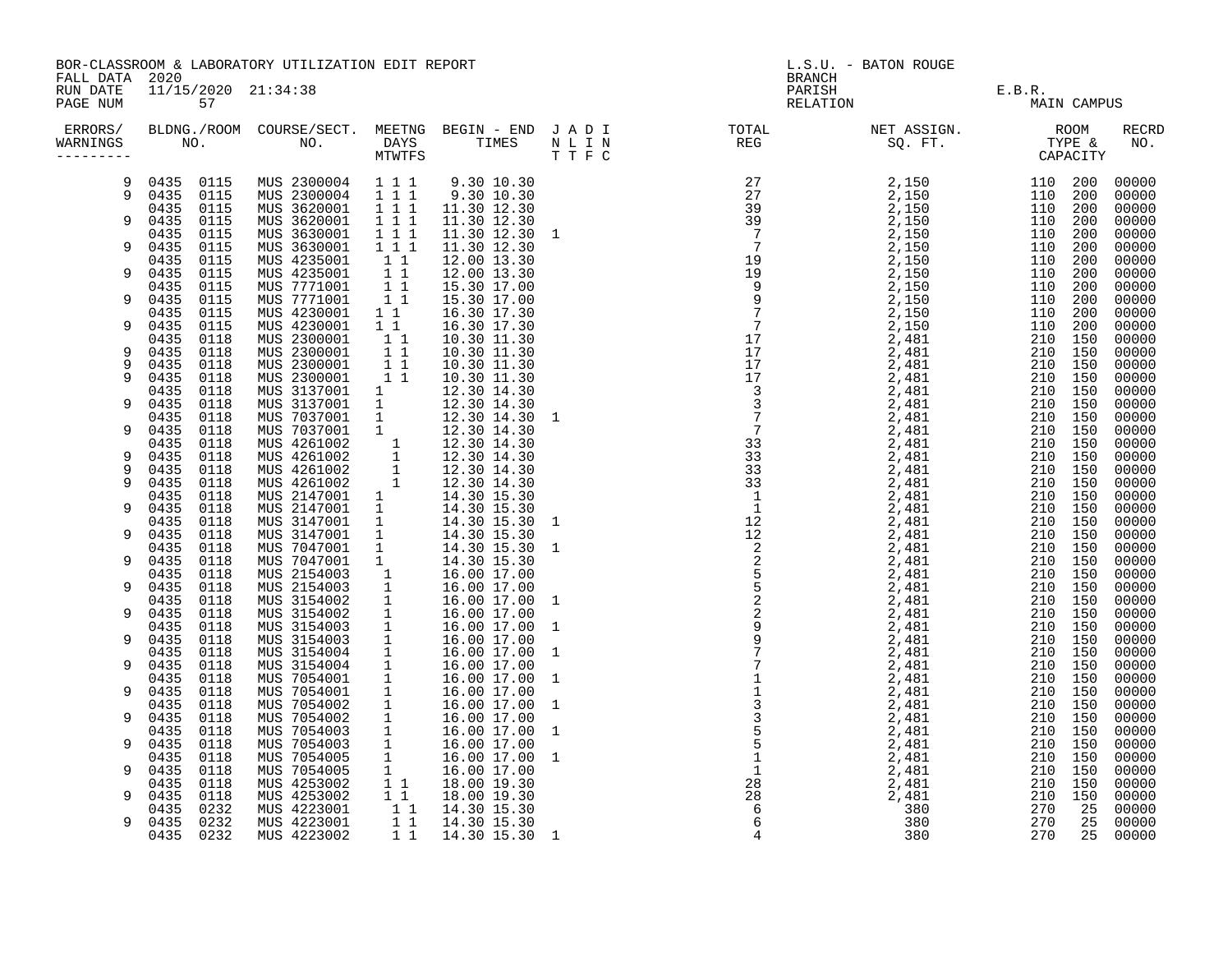|                                        |                              | BOR-CLASSROOM & LABORATORY UTILIZATION EDIT REPORT                                                                                                                                                                                             |                                                                            |                              |                                                                                                                           | L.S.U. - BATON ROUGE |                    |             |                |
|----------------------------------------|------------------------------|------------------------------------------------------------------------------------------------------------------------------------------------------------------------------------------------------------------------------------------------|----------------------------------------------------------------------------|------------------------------|---------------------------------------------------------------------------------------------------------------------------|----------------------|--------------------|-------------|----------------|
| FALL DATA 2020<br>RUN DATE<br>PAGE NUM | 11/15/2020 21:34:38<br>58    |                                                                                                                                                                                                                                                |                                                                            |                              | <b>BRANCH</b><br>PARISH<br>RELATION                                                                                       | E.B.R.<br>J MA1      |                    | MAIN CAMPUS |                |
| ERRORS/<br>WARNINGS<br>--------        |                              |                                                                                                                                                                                                                                                |                                                                            |                              | BLDNG./ROOM COURSE/SECT. MEETNG BEGIN – END JADI TOTAL NET ASSIGN. NET ASSIGN. ROOM NO. DAYS TIMES NLIN REG SQ.FT. TYPE & |                      |                    |             | RECRD<br>NO.   |
| 9                                      | 0435 0232<br>0435 0232       | MUS 4223002 1 1<br>MUS 4223004 1 1<br>MUS 4223004 1 1<br>MUS 4223005 1 1<br>MUS 4223005 1 1<br>MUS 3135002 1<br>MUS 3135002 1<br>MUS 3135002 1<br>MUS 3135002 1                                                                                |                                                                            | 14.30 15.30<br>14.30 15.30 1 |                                                                                                                           |                      | 270<br>270         | 25<br>25    | 00000<br>00000 |
| 9                                      | 0232<br>0435                 |                                                                                                                                                                                                                                                |                                                                            | 14.30 15.30                  |                                                                                                                           |                      | 270                | 25          | 00000          |
| 9                                      | 0232<br>0435<br>0435<br>0232 |                                                                                                                                                                                                                                                |                                                                            | 14.30 15.30 1<br>14.30 15.30 |                                                                                                                           |                      | 270<br>270         | 25<br>25    | 00000<br>00000 |
| 9                                      | 0435<br>0331<br>0435<br>0331 |                                                                                                                                                                                                                                                |                                                                            | 12.30 13.30<br>12.30 13.30   |                                                                                                                           |                      | 110<br>110         | 20<br>20    | 00000<br>00000 |
| 9                                      | 0435<br>0331<br>0435<br>0331 |                                                                                                                                                                                                                                                |                                                                            |                              |                                                                                                                           |                      | 110<br>110         | 20<br>20    | 00000<br>00000 |
| 9                                      | 0435<br>0331<br>0435<br>0331 | MUS 3135002 1 12.30 13.30<br>MUS 4222001 1 1 14.30 15.30<br>MUS 4222001 1 1 14.30 15.30<br>MUS 4222002 1 1 14.30 15.30<br>MUS 4222002 1 1 14.30 15.30<br>MUS 4222002 1 1 14.30 15.30<br>MUS 4222005 1 1 14.30 15.30<br>MUS 4222005 1 1 14.30   |                                                                            | 14.30 15.30 1                |                                                                                                                           |                      | 110<br>110         | 20<br>20    | 00000<br>00000 |
|                                        | 0435<br>0331                 |                                                                                                                                                                                                                                                |                                                                            | 14.30 15.30 1                |                                                                                                                           |                      | 110                | 20          | 00000          |
| 9                                      | 0435<br>0331<br>0440<br>0134 |                                                                                                                                                                                                                                                |                                                                            |                              |                                                                                                                           |                      | 110<br>110         | 20<br>58    | 00000<br>00000 |
| 9                                      | 0440<br>0134<br>0440<br>0135 |                                                                                                                                                                                                                                                |                                                                            |                              |                                                                                                                           |                      | 110<br>110         | 58<br>30    | 00000<br>00000 |
| 9                                      | 0440<br>0135<br>0241<br>0440 |                                                                                                                                                                                                                                                |                                                                            |                              |                                                                                                                           |                      | 110<br>210         | 30<br>24    | 00000<br>00000 |
| 9                                      | 0440<br>0241<br>0448<br>0100 | HORT3050002 1 1 8.30 9.30<br>HORT3050002 1 13.30 16.30<br>HORT3050002 1 13.30 16.30<br>BIOL7800004 1 1 10.30 12.00                                                                                                                             |                                                                            |                              |                                                                                                                           |                      | 210<br>110         | 24<br>44    | 00000<br>00000 |
| 9                                      | 0448<br>0100                 | BIOL7800004                                                                                                                                                                                                                                    | $\begin{array}{rr}\n\overline{1} & \overline{1} \\ 1 & 1 & 1\n\end{array}$ | 10.30 12.00                  |                                                                                                                           |                      | 110                | 44          | 00000          |
| 9                                      | 0448<br>0100<br>0448<br>0100 | ENGL1001103<br>ENGL1001103                                                                                                                                                                                                                     | 111                                                                        | 11.30 12.30<br>11.30 12.30   |                                                                                                                           |                      | 110<br>110         | 44<br>44    | 00000<br>00000 |
| 9                                      | 0448<br>0100<br>0448<br>0100 | ENGL1001103 1 1 1 11.30 12.30<br>CE 4520001 1 17.00 19.00<br>CE 4520001 1 17.00 19.00<br>AGEC2700001 1 11.30 12.30<br>AGEC2700001 1 11.30 12.30<br>ENVS3102001 1 12.00 13.30<br>ENVS3102001 1 12.00 13.30<br>ANSC2051001 1 13.30 16.30<br>ANSC |                                                                            |                              |                                                                                                                           |                      | 110<br>110         | 44<br>44    | 00000<br>00000 |
| 9                                      | 0448<br>0101<br>0448<br>0101 |                                                                                                                                                                                                                                                |                                                                            |                              |                                                                                                                           |                      | 110<br>110         | 44<br>44    | 00000<br>00000 |
| 9                                      | 0101<br>0448<br>0448         |                                                                                                                                                                                                                                                |                                                                            |                              |                                                                                                                           |                      | 110<br>110         | 44<br>44    | 00000<br>00000 |
|                                        | 0101<br>0101<br>0448         |                                                                                                                                                                                                                                                |                                                                            |                              |                                                                                                                           |                      | 110                | 44          | 00000          |
| 9                                      | 0448<br>0101<br>0448<br>0102 |                                                                                                                                                                                                                                                |                                                                            |                              |                                                                                                                           |                      | 110<br>110         | 44<br>66    | 00000<br>00000 |
| 9                                      | 0448<br>0102<br>0102<br>0448 | ANSC4018001                                                                                                                                                                                                                                    | $1\quad1$                                                                  | 12.00 13.30                  |                                                                                                                           |                      | 110<br>110         | 66<br>66    | 00000<br>00000 |
| 9                                      | 0448<br>0102<br>0102<br>0448 | ANSC4018001<br>PETE1010002                                                                                                                                                                                                                     | $1\quad1$<br>1 1                                                           | 12.00 13.30<br>14.30 15.30   |                                                                                                                           |                      | 110<br>110         | 66<br>66    | 00000<br>00000 |
| 9                                      | 0448<br>0102                 | PETE1010002<br>CE 4760001                                                                                                                                                                                                                      | 11                                                                         | 14.30 15.30                  |                                                                                                                           |                      | 110<br>110         | 66<br>66    | 00000<br>00000 |
| 9                                      | 0102<br>0448<br>0448<br>0102 | CE 4760001                                                                                                                                                                                                                                     | $\frac{1}{1}$                                                              | 15.00 17.00<br>15.00 17.00   |                                                                                                                           |                      | 110                | 66          | 00000          |
| 9                                      | 0103<br>0448<br>0103<br>0448 | AGEC3413001<br>AGEC3413001                                                                                                                                                                                                                     | $\begin{array}{ccc} 1&1&1\\ 1&1&1 \end{array}$                             | 8.30 9.30<br>8.30 9.30       |                                                                                                                           |                      | 110<br>110         | 100<br>100  | 00000<br>00000 |
| 9                                      | 0103<br>0448<br>0103<br>0448 | CHEM4570001<br>CHEM4570001                                                                                                                                                                                                                     | 11                                                                         | 9.00 10.30                   |                                                                                                                           |                      | 110 100<br>110 100 |             | 00000<br>00000 |
| 9                                      | 0103<br>0448<br>0448<br>0103 | ENTM2001001<br>ENTM2001001                                                                                                                                                                                                                     |                                                                            |                              |                                                                                                                           |                      | 110 100<br>110 100 |             | 00000<br>00000 |
| 9                                      | 0448<br>0103<br>0448<br>0103 | ENTM2001002<br>ENTM2001002                                                                                                                                                                                                                     |                                                                            |                              |                                                                                                                           |                      | 110 100<br>110 100 |             | 00000<br>00000 |
|                                        | 0103<br>0448                 | CFS 2065001<br>CFS 2065001                                                                                                                                                                                                                     | $\begin{bmatrix} 1 & 1 \\ 1 & 1 \\ 1 & 1 \end{bmatrix}$                    | 10.30 12.00                  |                                                                                                                           |                      | 110 100            |             | 00000          |
| 9                                      | 0448<br>0103<br>0103<br>0448 | REL 1000004                                                                                                                                                                                                                                    | $1 \quad 1 \quad 1$                                                        | 10.30 12.00<br>11.30 12.30   |                                                                                                                           |                      | 110 100<br>110 100 |             | 00000<br>00000 |
|                                        | 9 0448 0103                  | REL 1000004                                                                                                                                                                                                                                    | 1 1 1                                                                      | 11.30 12.30                  |                                                                                                                           |                      | 110 100            |             | 00000          |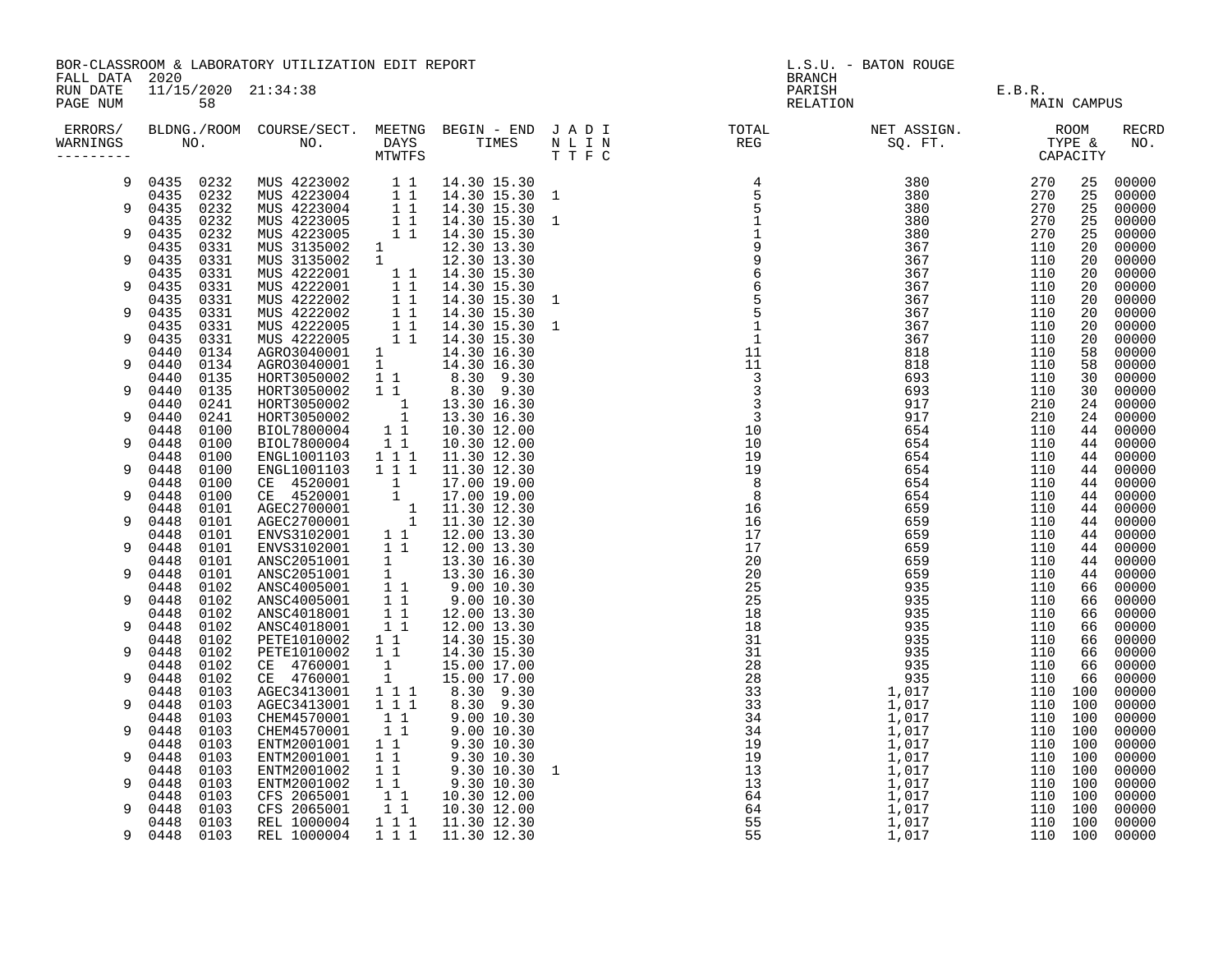|                      | BOR-CLASSROOM & LABORATORY UTILIZATION EDIT REPORT<br>FALL DATA 2020 |                                                                                                                                                                                                                                                                |                                                                                                                                                                                                                                                                                                                      |                                  |                                                | L.S.U. - BATON ROUGE<br><b>BRANCH</b> |  |                    |        |             |                |
|----------------------|----------------------------------------------------------------------|----------------------------------------------------------------------------------------------------------------------------------------------------------------------------------------------------------------------------------------------------------------|----------------------------------------------------------------------------------------------------------------------------------------------------------------------------------------------------------------------------------------------------------------------------------------------------------------------|----------------------------------|------------------------------------------------|---------------------------------------|--|--------------------|--------|-------------|----------------|
| RUN DATE<br>PAGE NUM |                                                                      | 11/15/2020 21:34:38<br>59<br>ERRORS/ BLDNG./ROOM COURSE/SECT. MEETNG BEGIN – END JADI TOTAL TOTAL NETASSIGN. NET ASSIGN. ROOM ROOM COURSE/SECT. MEETNG BEGIN – END JADI TOTAL TOTAL NETASSIGN. TYPE &<br>WARNINGS NO. NO. DAYS TIMES NLIN REG SQ.FT. TYPE & CA |                                                                                                                                                                                                                                                                                                                      |                                  |                                                |                                       |  | PARISH<br>RELATION | E.B.R. | MAIN CAMPUS |                |
| WARNINGS             |                                                                      |                                                                                                                                                                                                                                                                |                                                                                                                                                                                                                                                                                                                      |                                  |                                                |                                       |  |                    |        |             | RECRD<br>NO.   |
|                      |                                                                      |                                                                                                                                                                                                                                                                | $\begin{tabular}{cccc} 0448 & 0103 & \text{BIOL4132001} & 11 \\ 0448 & 0103 & \text{BIOL4132001} & 11 \\ 0448 & 0103 & \text{ASST1001002} & 1 \\ 0448 & 0103 & \text{ASST1001002} & 1 \\ 0448 & 0103 & \text{OCS 3103001} & 11 \\ 0448 & 0103 & \text{OCS 3103001} & 11 \\ 0448 & 0103 & \text{ENTR4113001} & 1 \\ $ |                                  | 12.00 13.30                                    |                                       |  |                    |        |             | 00000          |
|                      | 9 0448 0103                                                          |                                                                                                                                                                                                                                                                |                                                                                                                                                                                                                                                                                                                      |                                  | 12.00 13.30<br>14.00 15.00                     |                                       |  |                    |        |             | 00000<br>00000 |
| 9                    |                                                                      |                                                                                                                                                                                                                                                                |                                                                                                                                                                                                                                                                                                                      |                                  | 14.00 15.00                                    |                                       |  |                    |        |             | 00000          |
|                      |                                                                      |                                                                                                                                                                                                                                                                |                                                                                                                                                                                                                                                                                                                      |                                  | 15.00 16.30                                    |                                       |  |                    |        |             | 00000          |
| 9                    |                                                                      |                                                                                                                                                                                                                                                                |                                                                                                                                                                                                                                                                                                                      |                                  | 15.00 16.30                                    |                                       |  |                    |        |             | 00000          |
|                      |                                                                      |                                                                                                                                                                                                                                                                |                                                                                                                                                                                                                                                                                                                      |                                  | 15.00 18.00                                    |                                       |  |                    |        |             | 00000          |
| 9                    |                                                                      |                                                                                                                                                                                                                                                                |                                                                                                                                                                                                                                                                                                                      |                                  | 15.00 18.00<br>17.00 18.30                     |                                       |  |                    |        |             | 00000<br>00000 |
| 9                    | 0448                                                                 | 0103                                                                                                                                                                                                                                                           | CSC 7103001                                                                                                                                                                                                                                                                                                          | 11                               | 17.00 18.30                                    |                                       |  |                    |        |             | 00000          |
|                      | 0448                                                                 | 0105                                                                                                                                                                                                                                                           |                                                                                                                                                                                                                                                                                                                      |                                  |                                                |                                       |  |                    |        |             | 00000          |
| 9                    | 0448                                                                 | 0105                                                                                                                                                                                                                                                           | CHE 3102001 1 1 8.30 10.30<br>CHE 3102001 1 8.30 10.30<br>ASST2001001 1 9.30 10.30<br>ASST2001001 1 9.30 10.30                                                                                                                                                                                                       |                                  |                                                |                                       |  |                    |        |             | 00000          |
|                      | 0448                                                                 | 0105                                                                                                                                                                                                                                                           |                                                                                                                                                                                                                                                                                                                      |                                  |                                                |                                       |  |                    |        |             | 00000          |
| 9                    | 0448                                                                 | 0105                                                                                                                                                                                                                                                           |                                                                                                                                                                                                                                                                                                                      |                                  |                                                |                                       |  |                    |        |             | 00000          |
| 9                    | 0448<br>0448                                                         | 0105<br>0105                                                                                                                                                                                                                                                   | ME 3133001<br>ME 3133001                                                                                                                                                                                                                                                                                             |                                  | $1 1 1 1 10.30 11.30$<br>$1 1 1 1 10.30 11.30$ |                                       |  |                    |        |             | 00000<br>00000 |
|                      | 0448                                                                 | 0105                                                                                                                                                                                                                                                           | ASST1001001                                                                                                                                                                                                                                                                                                          |                                  | 10.30 11.30                                    |                                       |  |                    |        |             | 00000          |
| 9                    | 0448                                                                 | 0105                                                                                                                                                                                                                                                           | ASST1001001                                                                                                                                                                                                                                                                                                          | $\begin{matrix}1\\1\end{matrix}$ | 10.30 11.30                                    |                                       |  |                    |        |             | 00000          |
|                      | 0448                                                                 | 0105                                                                                                                                                                                                                                                           | ANSC3060001                                                                                                                                                                                                                                                                                                          | 1 1 1                            | 11.30 12.30                                    |                                       |  |                    |        |             | 00000          |
| 9                    | 0448                                                                 | 0105                                                                                                                                                                                                                                                           | ANSC3060001                                                                                                                                                                                                                                                                                                          | $1 1 1$                          | 11.30 12.30                                    |                                       |  |                    |        |             | 00000          |
| 9                    | 0448<br>0448                                                         | 0105                                                                                                                                                                                                                                                           |                                                                                                                                                                                                                                                                                                                      |                                  | 12.00 13.30                                    |                                       |  |                    |        |             | 00000          |
|                      | 0448                                                                 | 0105<br>0105                                                                                                                                                                                                                                                   |                                                                                                                                                                                                                                                                                                                      |                                  | 12.00 13.30<br>13.30 15.00                     |                                       |  |                    |        |             | 00000<br>00000 |
| 9                    | 0448                                                                 | 0105                                                                                                                                                                                                                                                           | SCI 1001037<br>SCI 1001037<br>SCI 1001037<br>CFS 4062001 11<br>CFS 4062001 11                                                                                                                                                                                                                                        |                                  | 13.30 15.00                                    |                                       |  |                    |        |             | 00000          |
|                      | 0448                                                                 | 0105                                                                                                                                                                                                                                                           | EVEG4125001 11<br>EVEG4125001 11<br>SCI 1001009 1<br>SCI 1001009 1<br>ENTM7020001 11                                                                                                                                                                                                                                 |                                  | 15.00 16.30                                    |                                       |  |                    |        |             | 00000          |
| 9                    | 0448                                                                 | 0105                                                                                                                                                                                                                                                           |                                                                                                                                                                                                                                                                                                                      |                                  | 15.00 16.30                                    |                                       |  |                    |        |             | 00000          |
|                      | 0448                                                                 | 0105                                                                                                                                                                                                                                                           |                                                                                                                                                                                                                                                                                                                      |                                  | 15.30 17.00                                    |                                       |  |                    |        |             | 00000          |
| 9                    | 0448<br>0448                                                         | 0105<br>0108                                                                                                                                                                                                                                                   |                                                                                                                                                                                                                                                                                                                      |                                  | 15.30 17.00                                    |                                       |  |                    |        |             | 00000<br>00000 |
| 9                    | 0448                                                                 | 0108                                                                                                                                                                                                                                                           | ENTM7020001                                                                                                                                                                                                                                                                                                          | $1\quad1$                        | $9.00$ $10.30$<br>$9.00$ $10.30$               |                                       |  |                    |        |             | 00000          |
|                      | 0448                                                                 | 0108                                                                                                                                                                                                                                                           | CHEM4561001                                                                                                                                                                                                                                                                                                          |                                  | 1 1 1 10.30 11.30                              |                                       |  |                    |        |             | 00000          |
| 9                    | 0448                                                                 | 0108                                                                                                                                                                                                                                                           | CHEM4561001                                                                                                                                                                                                                                                                                                          | $1 1 1$                          | 10.30 11.30                                    |                                       |  |                    |        |             | 00000          |
|                      | 0448                                                                 | 0108                                                                                                                                                                                                                                                           | MSS 1000053 1<br>HSS 1000053 1<br>HSS 1000053 1<br>HSS 1000021 1<br>11.30 12.30<br>HSS 1000021 1<br>11.30 12.30<br>MATH4172001 1 12.00 13.30<br>MATH4172001 1 12.00 13.30                                                                                                                                            |                                  |                                                |                                       |  |                    |        |             | 00000          |
| 9                    | 0448                                                                 | 0108                                                                                                                                                                                                                                                           |                                                                                                                                                                                                                                                                                                                      |                                  |                                                |                                       |  |                    |        |             | 00000          |
| 9                    | 0448<br>0448                                                         | 0108<br>0108                                                                                                                                                                                                                                                   |                                                                                                                                                                                                                                                                                                                      |                                  |                                                |                                       |  |                    |        |             | 00000<br>00000 |
|                      | 0448                                                                 | 0108                                                                                                                                                                                                                                                           |                                                                                                                                                                                                                                                                                                                      |                                  |                                                |                                       |  |                    |        |             | 00000          |
| 9                    | 0448                                                                 | 0108                                                                                                                                                                                                                                                           |                                                                                                                                                                                                                                                                                                                      |                                  | 12.00 13.30                                    |                                       |  |                    |        |             | 00000          |
|                      | 0448                                                                 | 0109                                                                                                                                                                                                                                                           | MATH4172001 1<br>HNRS2030002 1 1<br>HNRS2030002 1 1                                                                                                                                                                                                                                                                  |                                  | 9.0010.30                                      |                                       |  |                    |        |             | 00000          |
| 9                    | 0448                                                                 | 0109                                                                                                                                                                                                                                                           |                                                                                                                                                                                                                                                                                                                      |                                  | 9.00 10.30                                     |                                       |  |                    |        |             | 00000          |
|                      | 0448                                                                 | 0109                                                                                                                                                                                                                                                           | ENGL1001061                                                                                                                                                                                                                                                                                                          | $\frac{1}{2}$ $\frac{1}{1}$      | 10.30 11.30                                    |                                       |  |                    |        |             | 00000          |
| 9                    | 0448<br>0448                                                         | 0109<br>0109                                                                                                                                                                                                                                                   | ENGL1001061                                                                                                                                                                                                                                                                                                          | 1 1 1                            | 10.30 11.30                                    |                                       |  |                    |        |             | 00000<br>00000 |
| 9                    | 0448                                                                 | 0109                                                                                                                                                                                                                                                           | ANSC4092001<br>ANSC4092001                                                                                                                                                                                                                                                                                           | $\frac{1}{1}$                    | 13.30 14.30<br>13.30 14.30                     |                                       |  |                    |        |             | 00000          |
|                      | 0448                                                                 | 0109                                                                                                                                                                                                                                                           | ENGL1001040                                                                                                                                                                                                                                                                                                          | 11                               | 13.30 15.00                                    |                                       |  |                    |        |             | 00000          |
| 9                    | 0448                                                                 | 0109                                                                                                                                                                                                                                                           | ENGL1001040 1 1<br>ANSC2051002 1<br>ANSC2051002 1<br>PETE1010001 1 1                                                                                                                                                                                                                                                 |                                  | 13.30 15.00                                    |                                       |  |                    |        |             | 00000          |
|                      | 0448                                                                 | 0109                                                                                                                                                                                                                                                           |                                                                                                                                                                                                                                                                                                                      |                                  | 13.30 16.30                                    |                                       |  |                    |        |             | 00000          |
| 9                    | 0448                                                                 | 0109                                                                                                                                                                                                                                                           |                                                                                                                                                                                                                                                                                                                      |                                  | 13.30 16.30                                    |                                       |  |                    |        |             | 00000          |
| 9                    | 0448<br>0448 0109                                                    | 0109                                                                                                                                                                                                                                                           | PETE1010001                                                                                                                                                                                                                                                                                                          | $1\quad1$                        | 15.00 16.00<br>15.00 16.00                     |                                       |  |                    |        |             | 00000<br>00000 |
|                      | 0448                                                                 | 0112                                                                                                                                                                                                                                                           | FIN 3826002                                                                                                                                                                                                                                                                                                          | 11                               | 10.30 12.00                                    |                                       |  |                    |        |             | 00000          |
|                      |                                                                      |                                                                                                                                                                                                                                                                |                                                                                                                                                                                                                                                                                                                      |                                  |                                                |                                       |  |                    |        |             |                |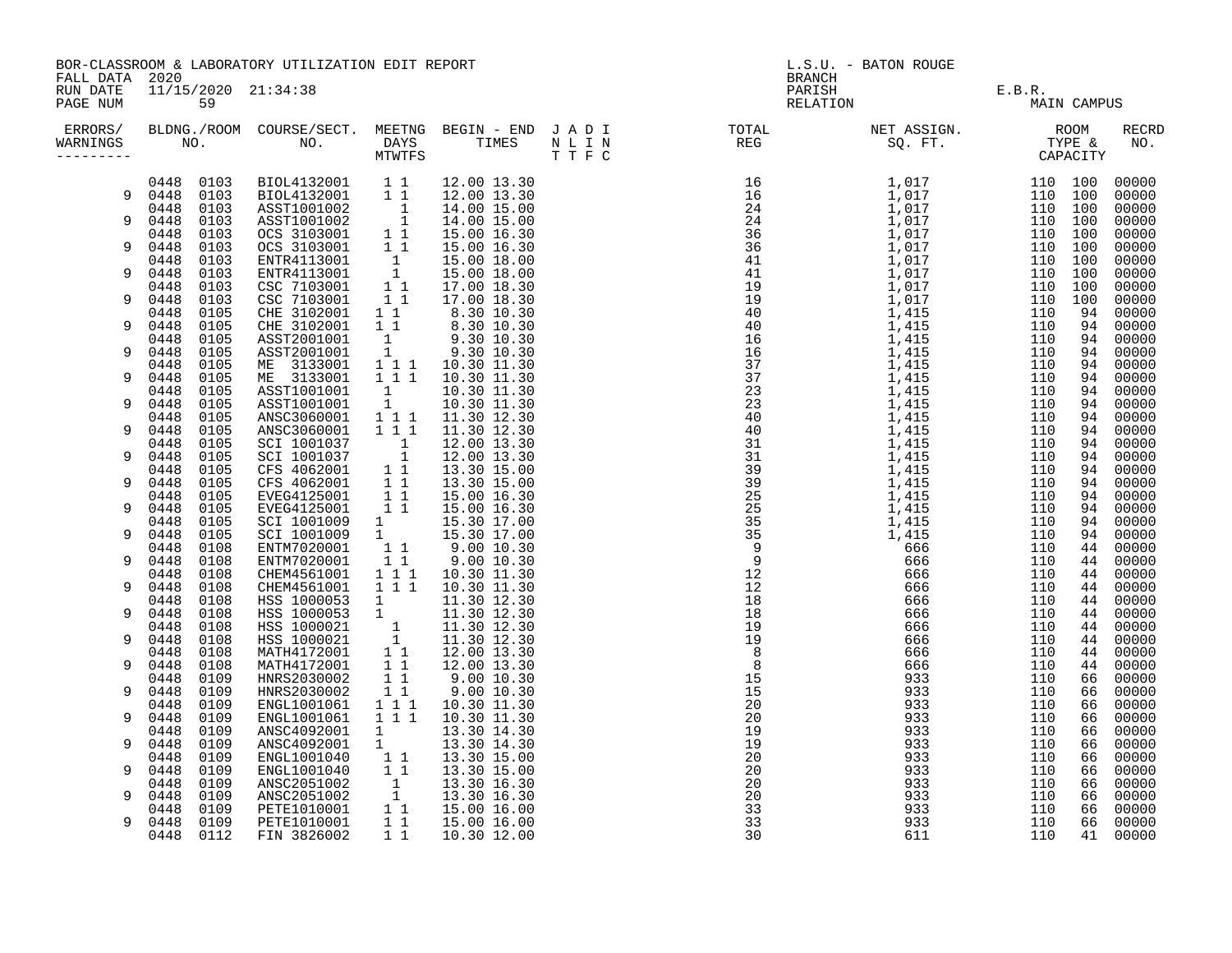| FALL DATA 2020       | BOR-CLASSROOM & LABORATORY UTILIZATION EDIT REPORT |                                                                                                                                                                                                                                                                |                                                                                                                                                                                                                                                                                                            |                                                                           |                                                                                                                                                                                           |  | L.S.U. - BATON ROUGE<br><b>BRANCH</b> |                    |                       |          |                     |  |
|----------------------|----------------------------------------------------|----------------------------------------------------------------------------------------------------------------------------------------------------------------------------------------------------------------------------------------------------------------|------------------------------------------------------------------------------------------------------------------------------------------------------------------------------------------------------------------------------------------------------------------------------------------------------------|---------------------------------------------------------------------------|-------------------------------------------------------------------------------------------------------------------------------------------------------------------------------------------|--|---------------------------------------|--------------------|-----------------------|----------|---------------------|--|
| RUN DATE<br>PAGE NUM |                                                    | 11/15/2020 21:34:38<br>60<br>ERRORS/ BLDNG./ROOM COURSE/SECT. MEETNG BEGIN – END JADI TOTAL TOTAL NETASSIGN. NET ASSIGN. ROOM ROOM COURSE/SECT. MEETNG BEGIN – END JADI TOTAL TOTAL NETASSIGN. TYPE &<br>WARNINGS NO. NO. DAYS TIMES NLIN REG SQ.FT. TYPE & CA |                                                                                                                                                                                                                                                                                                            |                                                                           |                                                                                                                                                                                           |  |                                       | PARISH<br>RELATION | E.B.R.<br>MAIN CAMPUS |          |                     |  |
| WARNINGS             |                                                    |                                                                                                                                                                                                                                                                |                                                                                                                                                                                                                                                                                                            |                                                                           |                                                                                                                                                                                           |  |                                       |                    |                       |          | <b>RECRD</b><br>NO. |  |
| 9                    |                                                    |                                                                                                                                                                                                                                                                | $\begin{tabular}{cccc} 0448 & 0112 & \text{FIN} & 3826002 & 1 & 1 & 10.30 & 12.00 \\ 0448 & 0112 & \text{FIN} & 3826003 & 1 & 1 & 12.00 & 13.30 \\ 0448 & 0112 & \text{FIN} & 3826003 & 1 & 1 & 12.00 & 13.30 \\ 0448 & 0112 & \text{NFS} & 4070001 & 1 & 12.30 & 14.30 \\ 0448 & 0112 & \text{NFS} & 407$ |                                                                           | 10.30 12.00                                                                                                                                                                               |  |                                       |                    | 110                   |          | 41 00000            |  |
| $\mathsf{Q}$         |                                                    |                                                                                                                                                                                                                                                                |                                                                                                                                                                                                                                                                                                            |                                                                           |                                                                                                                                                                                           |  |                                       |                    | 110<br>110            | 41<br>41 | 00000<br>00000      |  |
|                      |                                                    |                                                                                                                                                                                                                                                                |                                                                                                                                                                                                                                                                                                            |                                                                           |                                                                                                                                                                                           |  |                                       |                    | 110                   | 41       | 00000               |  |
| 9                    |                                                    |                                                                                                                                                                                                                                                                |                                                                                                                                                                                                                                                                                                            |                                                                           |                                                                                                                                                                                           |  |                                       |                    | 110                   | 41       | 00000               |  |
| 9                    |                                                    |                                                                                                                                                                                                                                                                |                                                                                                                                                                                                                                                                                                            |                                                                           |                                                                                                                                                                                           |  |                                       |                    | 110<br>110            | 41<br>41 | 00000<br>00000      |  |
|                      |                                                    |                                                                                                                                                                                                                                                                |                                                                                                                                                                                                                                                                                                            |                                                                           |                                                                                                                                                                                           |  |                                       |                    | 110                   | 41       | 00000               |  |
| 9                    | 0448                                               | 0116                                                                                                                                                                                                                                                           | NFS 4060001 1 1                                                                                                                                                                                                                                                                                            |                                                                           | 10.30 12.00                                                                                                                                                                               |  |                                       |                    | 110                   | 41       | 00000               |  |
| 9                    | 0448<br>0448                                       | 0116<br>0116                                                                                                                                                                                                                                                   | ANSC7001001 11<br>ANSC7001001 11                                                                                                                                                                                                                                                                           |                                                                           | 11.30 12.30<br>11.30 12.30                                                                                                                                                                |  |                                       |                    | 110<br>110            | 41<br>41 | 00000<br>00000      |  |
|                      | 0448                                               | 0116                                                                                                                                                                                                                                                           |                                                                                                                                                                                                                                                                                                            |                                                                           | 14.30 17.30                                                                                                                                                                               |  |                                       |                    | 110                   | 41       | 00000               |  |
| 9                    | 0448                                               | 0116                                                                                                                                                                                                                                                           | ANSC4020001 1<br>ANSC4020001 1<br>NFS 4075001 1 1<br>NFS 4075001 1 1                                                                                                                                                                                                                                       |                                                                           | 14.30 17.30                                                                                                                                                                               |  |                                       |                    | 110                   | 41       | 00000               |  |
| 9                    | 0448<br>0448                                       | 0117<br>0117                                                                                                                                                                                                                                                   |                                                                                                                                                                                                                                                                                                            |                                                                           | $9.00\ 10.00$                                                                                                                                                                             |  |                                       |                    | 110<br>110            | 41<br>41 | 00000<br>00000      |  |
|                      | 0448                                               | 0117                                                                                                                                                                                                                                                           | KIN 4520001                                                                                                                                                                                                                                                                                                |                                                                           | $9.00\ 10.00$<br>10.30 11.30                                                                                                                                                              |  |                                       |                    | 110                   | 41       | 00000               |  |
| 89                   | 0448                                               | 0117                                                                                                                                                                                                                                                           | KIN 4520001                                                                                                                                                                                                                                                                                                | $\begin{smallmatrix}&&1\\1&1&1\\1&1&1\end{smallmatrix}$                   | 10.30 11.30                                                                                                                                                                               |  |                                       |                    | 110                   | 41       | 00000               |  |
| 9                    | 0448<br>0448                                       | 0117                                                                                                                                                                                                                                                           | NFS 4075001 1<br>NFS 4075001 1<br>CE 4320001 1 1                                                                                                                                                                                                                                                           |                                                                           | 13.30 16.30                                                                                                                                                                               |  |                                       |                    | 110                   | 41<br>41 | 00000               |  |
|                      | 0448                                               | 0117<br>0117                                                                                                                                                                                                                                                   |                                                                                                                                                                                                                                                                                                            |                                                                           | 13.30 16.30<br>15.00 16.30                                                                                                                                                                |  |                                       |                    | 110<br>110            | 41       | 00000<br>00000      |  |
| 9                    | 0448                                               | 0117                                                                                                                                                                                                                                                           | CE 4320001                                                                                                                                                                                                                                                                                                 |                                                                           | $\begin{array}{rrrr} 1 & 1 & 15.00 & 16.30 \\ 1 & 1 & 16.30 & 18.00 \\ 1 & 1 & 16.30 & 18.00 \\ \end{array}$                                                                              |  |                                       |                    | 110                   | 41       | 00000               |  |
|                      | 0448                                               | 0117                                                                                                                                                                                                                                                           | ME 4643001                                                                                                                                                                                                                                                                                                 |                                                                           |                                                                                                                                                                                           |  |                                       |                    | 110                   | 41       | 00000               |  |
| 9                    | 0448<br>0448                                       | 0117<br>0119                                                                                                                                                                                                                                                   | ME 4643001                                                                                                                                                                                                                                                                                                 |                                                                           |                                                                                                                                                                                           |  |                                       |                    | 110<br>110            | 41<br>42 | 00000<br>00000      |  |
| 9                    | 0448                                               | 0119                                                                                                                                                                                                                                                           | CE 7310001 1 6.30 10.00<br>CE 7310001 1 1 8.30 10.00                                                                                                                                                                                                                                                       |                                                                           | $\begin{array}{rrrr} 1 & 1 & 8.30 & 10.00 & \ 1 & 1 & 10.30 & 12.00 & \ 1 & 1 & 10.30 & 12.00 & \ 1 & 1 & 9.00 & 10.30 & \ 1 & 1 & 9.00 & 10.30 & \ 1 & 1 & 9.00 & 10.30 & \ \end{array}$ |  |                                       |                    | 110                   | 42       | 00000               |  |
| 9                    | 0448<br>0448                                       | 0119                                                                                                                                                                                                                                                           | CE 7200001                                                                                                                                                                                                                                                                                                 |                                                                           |                                                                                                                                                                                           |  |                                       |                    | 110                   | 42       | 00000               |  |
|                      | 0448                                               | 0119<br>0120                                                                                                                                                                                                                                                   | CE 7200001<br>SOCL2002001                                                                                                                                                                                                                                                                                  |                                                                           |                                                                                                                                                                                           |  |                                       |                    | 110<br>110            | 42<br>84 | 00000<br>00000      |  |
| 9                    | 0448                                               | 0120                                                                                                                                                                                                                                                           | SOCL2002001                                                                                                                                                                                                                                                                                                |                                                                           |                                                                                                                                                                                           |  |                                       |                    | 110                   | 84       | 00000               |  |
|                      | 0448                                               | 0120                                                                                                                                                                                                                                                           | BIOL3060001                                                                                                                                                                                                                                                                                                | $\begin{array}{rrrr} & 1 & 1 & 1 \\ & 1 & 1 & 1 \end{array}$              | 9.30 10.30                                                                                                                                                                                |  |                                       |                    | 110                   | 84       | 00000               |  |
| 9                    | 0448<br>0448                                       | 0120<br>0120                                                                                                                                                                                                                                                   | BIOL3060001<br>ECON2010006                                                                                                                                                                                                                                                                                 | $1\quad1$                                                                 | 9.30 10.30<br>10.30 12.00                                                                                                                                                                 |  |                                       |                    | 110<br>110            | 84<br>84 | 00000<br>00000      |  |
| 9                    | 0448                                               | 0120                                                                                                                                                                                                                                                           | ECON2010006                                                                                                                                                                                                                                                                                                |                                                                           | 10.30 12.00                                                                                                                                                                               |  |                                       |                    | 110                   | 84       | 00000               |  |
|                      | 0448                                               | 0120                                                                                                                                                                                                                                                           | EE 4755001                                                                                                                                                                                                                                                                                                 | $\begin{array}{c} \n\phantom{0}1 \ \ 1 \ \ 1 \ \ 1 \ \ 1 \ \ \end{array}$ | 11.30 12.30                                                                                                                                                                               |  |                                       |                    | 110                   | 84       | 00000               |  |
| 9                    | 0448<br>0448                                       | 0120<br>0120                                                                                                                                                                                                                                                   | EE 4755001<br>SOCL2002002                                                                                                                                                                                                                                                                                  | 111                                                                       | 11.30 12.30<br>12.00 13.30                                                                                                                                                                |  |                                       |                    | 110<br>110            | 84<br>84 | 00000<br>00000      |  |
| 9                    | 0448                                               | 0120                                                                                                                                                                                                                                                           | SOCL2002002                                                                                                                                                                                                                                                                                                | $\begin{array}{rr} 1 & 1 \\ 1 & 1 \end{array}$                            | 12.00 13.30                                                                                                                                                                               |  |                                       |                    | 110                   | 84       | 00000               |  |
|                      | 0448                                               | 0120                                                                                                                                                                                                                                                           | PETE7241002                                                                                                                                                                                                                                                                                                | 1 1                                                                       | 13.30 15.00                                                                                                                                                                               |  |                                       |                    | 110                   | 84       | 00000               |  |
| 9                    | 0448<br>0448                                       | 0120<br>0120                                                                                                                                                                                                                                                   | PETE7241002<br>CE 4410001                                                                                                                                                                                                                                                                                  | 11<br>$1\quad1$                                                           | 13.30 15.00<br>13.30 15.00                                                                                                                                                                |  |                                       |                    | 110<br>110            | 84<br>84 | 00000<br>00000      |  |
| 9                    | 0448                                               | 0120                                                                                                                                                                                                                                                           | CE 4410001                                                                                                                                                                                                                                                                                                 | $\overline{1}$ $\overline{1}$                                             | 13.30 15.00                                                                                                                                                                               |  |                                       |                    | 110                   | 84       | 00000               |  |
|                      | 0448                                               | 0120                                                                                                                                                                                                                                                           |                                                                                                                                                                                                                                                                                                            |                                                                           |                                                                                                                                                                                           |  |                                       |                    | 110                   | 84       | 00000               |  |
| 9                    | 0448<br>0448                                       | 0120                                                                                                                                                                                                                                                           |                                                                                                                                                                                                                                                                                                            |                                                                           |                                                                                                                                                                                           |  |                                       |                    | 110<br>110            | 84       | 00000<br>00000      |  |
| 9                    | 0448                                               | 0120<br>0120                                                                                                                                                                                                                                                   |                                                                                                                                                                                                                                                                                                            |                                                                           |                                                                                                                                                                                           |  |                                       |                    | 110                   | 84<br>84 | 00000               |  |
|                      | 0448                                               | 0120                                                                                                                                                                                                                                                           |                                                                                                                                                                                                                                                                                                            |                                                                           |                                                                                                                                                                                           |  |                                       |                    | 110                   | 84       | 00000               |  |
| 9                    | 0448                                               | 0120                                                                                                                                                                                                                                                           |                                                                                                                                                                                                                                                                                                            |                                                                           |                                                                                                                                                                                           |  |                                       |                    | 110                   | 84       | 00000               |  |
| 9                    | 0448<br>0448                                       | 0120<br>0120                                                                                                                                                                                                                                                   |                                                                                                                                                                                                                                                                                                            |                                                                           |                                                                                                                                                                                           |  |                                       |                    | 110<br>110            | 84<br>84 | 00000<br>00000      |  |
|                      | 0448                                               | 0120                                                                                                                                                                                                                                                           | CE 4410001 1 1 13.30 15.00<br>SCI 1001028 1 15.00 16.30<br>SCI 1001028 1 15.00 16.30<br>SCI 1001002 1 15.30 17.00<br>SCI 1001002 1 15.30 17.00<br>SCI 1001023 1 15.30 17.00<br>SCI 1001023 1 15.30 17.00<br>SCI 1001023 1 15.30 17.00<br>SCI 1                                                             |                                                                           |                                                                                                                                                                                           |  |                                       |                    | 110                   | 84       | 00000               |  |
| 9                    | 0448 0120                                          |                                                                                                                                                                                                                                                                |                                                                                                                                                                                                                                                                                                            |                                                                           |                                                                                                                                                                                           |  |                                       |                    | 110                   | 84       | 00000               |  |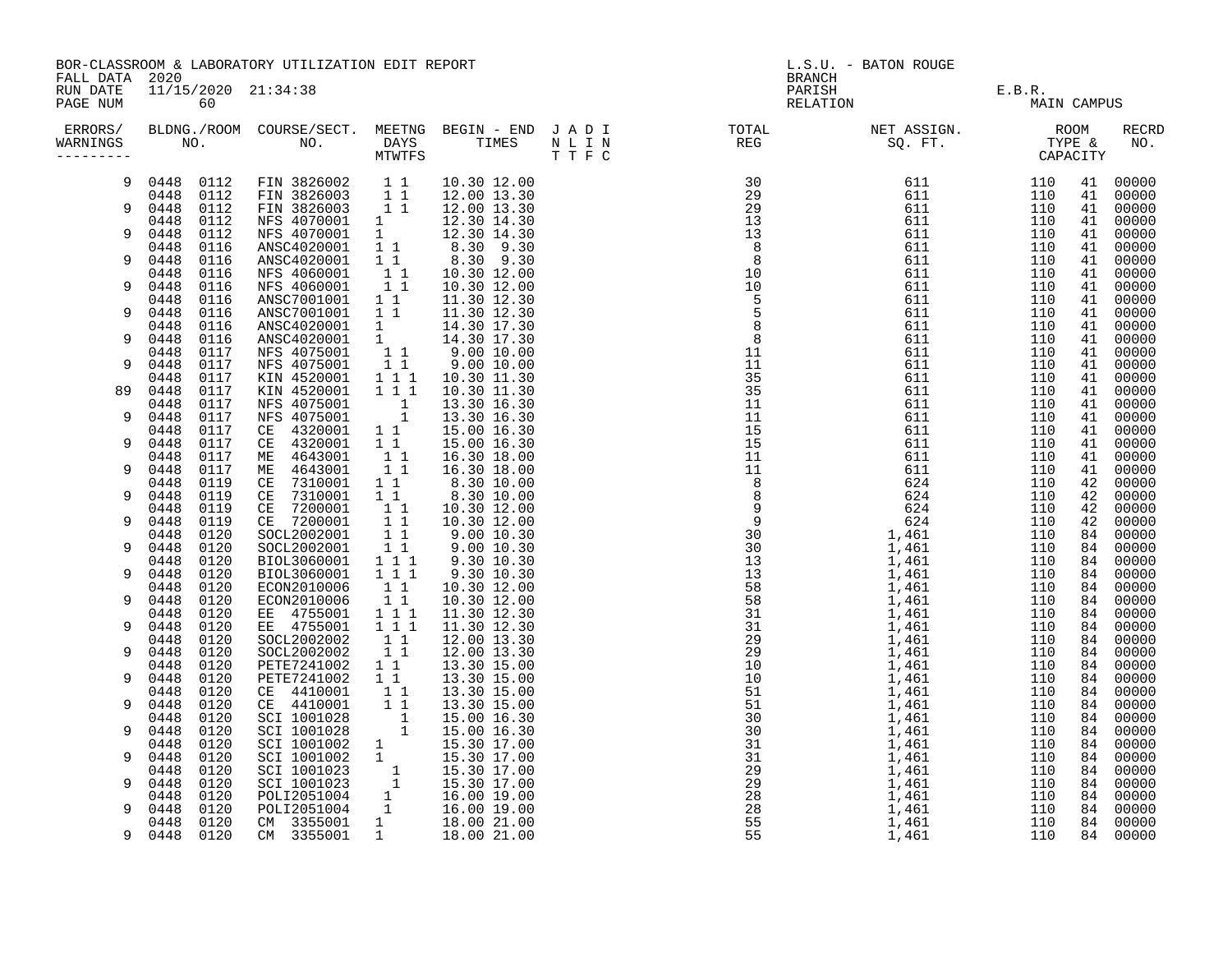|                      | BOR-CLASSROOM & LABORATORY UTILIZATION EDIT REPORT<br>FALL DATA 2020 |              |                                                            |                                                                  |                                                                                                                                                                      |  | L.S.U. - BATON ROUGE<br><b>BRANCH</b> |                 |                |             |                     |  |
|----------------------|----------------------------------------------------------------------|--------------|------------------------------------------------------------|------------------------------------------------------------------|----------------------------------------------------------------------------------------------------------------------------------------------------------------------|--|---------------------------------------|-----------------|----------------|-------------|---------------------|--|
| RUN DATE<br>PAGE NUM | 11/15/2020 21:34:38<br>61                                            |              |                                                            |                                                                  |                                                                                                                                                                      |  | PARISH<br>RELATION                    | E.B.R.<br>J MAI |                | MAIN CAMPUS |                     |  |
| ERRORS/<br>WARNINGS  |                                                                      |              |                                                            |                                                                  |                                                                                                                                                                      |  |                                       |                 |                |             | <b>RECRD</b><br>NO. |  |
|                      | 0448 0125                                                            |              | EE 4702001 111<br>EE 4702001 111                           |                                                                  | 9.30 10.30                                                                                                                                                           |  |                                       |                 | 110            | 41          | 00000               |  |
|                      | 9 0448 0125<br>0448 0125                                             |              | ANSC2040001                                                |                                                                  | 9.30 10.30<br>13.30 16.30                                                                                                                                            |  |                                       |                 | 110<br>110     | 41<br>41    | 00000               |  |
| 9                    | 0448                                                                 | 0125         |                                                            | $\begin{smallmatrix}1\\1\end{smallmatrix}$                       | 13.30 16.30                                                                                                                                                          |  |                                       |                 | 110            | 41          | 00000<br>00000      |  |
|                      | 0448                                                                 | 0127         | ANSC2040001<br>BE 4336001<br>BE 4336001                    |                                                                  |                                                                                                                                                                      |  |                                       |                 | 110            | 41          | 00000               |  |
| 9                    | 0448                                                                 | 0127         |                                                            |                                                                  |                                                                                                                                                                      |  |                                       |                 | 110            | 41          | 00000               |  |
|                      | 0448                                                                 | 0127         | BIOL7280001                                                | $1\quad1$                                                        | 13.30 15.00                                                                                                                                                          |  |                                       |                 | 110            | 41          | 00000               |  |
| 9                    | 0448<br>0448                                                         | 0127<br>0127 | BIOL7280001<br>EE 4775001                                  | $1\quad1$<br>$1\ 1\ 1$                                           | 13.30 15.00<br>14.30 15.30                                                                                                                                           |  |                                       |                 | 110<br>110     | 41<br>41    | 00000<br>00000      |  |
| 9                    | 0448                                                                 | 0127         |                                                            | $1 1 1$                                                          | 14.30 15.30                                                                                                                                                          |  |                                       |                 | 110            | 41          | 00000               |  |
|                      | 0448                                                                 | 0127         | EE 4775001<br>CE 4500001                                   | $\begin{bmatrix} 1 \\ 1 \end{bmatrix}$                           | 17.00 19.00                                                                                                                                                          |  |                                       |                 | 110            | 41          | 00000               |  |
| 9                    | 0448                                                                 | 0127         | CE 4500001                                                 |                                                                  | 17.00 19.00                                                                                                                                                          |  |                                       |                 | 110            | 41          | 00000               |  |
|                      | 0448                                                                 | 0129         | CE 7475001<br>CE 7475001                                   |                                                                  | $\begin{array}{cccc} 1 & 1 & 9.00 & 10.30 \\ 1 & 1 & 9.00 & 10.30 \end{array}$                                                                                       |  |                                       |                 | 110            | 41          | 00000               |  |
| 9                    | 0448                                                                 | 0129         |                                                            |                                                                  |                                                                                                                                                                      |  |                                       |                 | 110<br>110     | 41<br>41    | 00000               |  |
| 9                    | 0448<br>0448                                                         | 0129<br>0129 | AGEC7113001<br>AGEC7113001                                 |                                                                  | $\begin{bmatrix} 1 & 1 & 10.30 & 12.00 \\ 1 & 1 & 10.30 & 12.00 \end{bmatrix}$                                                                                       |  |                                       |                 | 110            | 41          | 00000<br>00000      |  |
|                      | 0448                                                                 | 0129         | BIOL7800006                                                | 11                                                               | 12.00 13.30                                                                                                                                                          |  |                                       |                 | 110            | 41          | 00000               |  |
| 9                    | 0448                                                                 | 0129         | BIOL7800006<br>PETE4241001                                 | $\begin{smallmatrix}1&1\\1&1&1\end{smallmatrix}$                 | 12.00 13.30                                                                                                                                                          |  |                                       |                 | 110            | 41          | 00000               |  |
|                      | 0448                                                                 | 0129         |                                                            |                                                                  | 12.30 13.30                                                                                                                                                          |  |                                       |                 | 110            | 41          | 00000               |  |
| 9                    | 0448                                                                 | 0129         | PETE4241001                                                | $1\ 1\ 1$                                                        | 12.30 13.30                                                                                                                                                          |  |                                       |                 | 110            | 41          | 00000               |  |
| 9                    | 0448<br>0448                                                         | 0129<br>0129 | PETE4241002<br>PETE4241002                                 | $1\quad1$<br>$\overline{1}$ $\overline{1}$                       | 15.30 17.00<br>15.30 17.00                                                                                                                                           |  |                                       |                 | 110<br>110     | 41<br>41    | 00000<br>00000      |  |
|                      | 0448                                                                 | 0200         |                                                            |                                                                  |                                                                                                                                                                      |  |                                       |                 | 110            | 44          | 00000               |  |
| 9                    | 0448                                                                 | 0200         | BIOL4308001 11<br>BIOL4308001 11                           |                                                                  | 9.00 10.30<br>9.00 10.30                                                                                                                                             |  |                                       |                 | 110            | 44          | 00000               |  |
|                      | 0448                                                                 | 0200         | 0CS 1006001 1 1 13.30 15.00<br>0CS 1006001 1 1 13.30 15.00 |                                                                  |                                                                                                                                                                      |  |                                       |                 | 110            | 44          | 00000               |  |
| 9                    | 0448                                                                 | 0200         |                                                            |                                                                  |                                                                                                                                                                      |  |                                       |                 | 110            | 44          | 00000               |  |
| 9                    | 0448<br>0448                                                         | 0201<br>0201 | BIOL4170001<br>BIOL4170001                                 | $1\quad1$<br>$1\quad1$                                           | 9.00 10.30<br>9.00 10.30                                                                                                                                             |  |                                       |                 | 110<br>110     | 44<br>44    | 00000<br>00000      |  |
|                      | 0448                                                                 | 0201         | ENGL1004001                                                |                                                                  | 10.30 11.30                                                                                                                                                          |  |                                       |                 | 110            | 44          | 00000               |  |
| 9                    | 0448                                                                 | 0201         | ENGL1004001                                                | $\begin{array}{rrrr} & 1 & 1 & 1 \\ & 1 & 1 & 1 \end{array}$     | 10.30 11.30                                                                                                                                                          |  |                                       |                 | 110            | 44          | 00000               |  |
|                      | 0448                                                                 | 0201         | CHEM3493001                                                | $\begin{array}{c} 1\\1\\1 \end{array}$                           | 13.30 16.30                                                                                                                                                          |  |                                       |                 | 110            | 44          | 00000               |  |
| 9                    | 0448                                                                 | 0201         | CHEM3493001                                                |                                                                  | 13.30 16.30                                                                                                                                                          |  |                                       |                 | 110            | 44          | 00000               |  |
|                      | 0448                                                                 | 0201         | CHEM3493001                                                |                                                                  |                                                                                                                                                                      |  |                                       |                 | 110            | 44          | 00000               |  |
| 9                    | 0448<br>0448                                                         | 0201<br>0203 | CHEM3493001<br>EDCI3200001                                 |                                                                  | $\begin{array}{cccc} 1 & 16.30 & 17.30 \\ 1 & 16.30 & 17.30 \\ 1 & 1 & 9.00 & 10.30 \\ 1 & 1 & 9.00 & 10.30 \\ 1 & 1 & 9.00 & 10.30 \\ 2 & 0.00 & 12.00 \end{array}$ |  |                                       |                 | 110<br>110     | 44<br>66    | 00000<br>00000      |  |
| 9                    | 0448                                                                 | 0203         |                                                            |                                                                  |                                                                                                                                                                      |  |                                       |                 | 110            | 66          | 00000               |  |
|                      | 0448                                                                 | 0203         | EDCI3200001<br>EDCI3200001                                 |                                                                  | 11 9.00 12.00                                                                                                                                                        |  |                                       |                 | 110            | 66          | 00000               |  |
| 9                    | 0448                                                                 | 0203         | EDCI3200001<br>COMD4380001                                 |                                                                  | $\begin{array}{cc} 11 & 9.00 & 12.00 \\ 1 & 1 & 12.00 & 13.30 \end{array}$                                                                                           |  |                                       |                 | 110            | 66          | 00000               |  |
|                      | 0448                                                                 | 0203         |                                                            |                                                                  |                                                                                                                                                                      |  |                                       |                 | 110            | 66          | 00000               |  |
| 9                    | 0448                                                                 | 0203         | COMD4380001                                                | $\begin{array}{c} 1 \\ 1 \\ 1 \end{array}$                       | 12.00 13.30                                                                                                                                                          |  |                                       |                 | 110            | 66          | 00000               |  |
| 89                   | 0448<br>0448                                                         | 0203<br>0203 | COMD4380003<br>COMD4380003                                 | $1\quad1$                                                        | 12.00 13.30 1<br>12.00 13.30                                                                                                                                         |  |                                       |                 | 110<br>110     | 66<br>66    | 00000<br>00000      |  |
|                      | 0448                                                                 | 0203         | PSYC3020002                                                | 11                                                               | 13.30 15.00                                                                                                                                                          |  |                                       |                 | 110            | 66          | 00000               |  |
| 9                    | 0448                                                                 | 0203         | PSYC3020002                                                | 11                                                               | 13.30 15.00                                                                                                                                                          |  |                                       |                 | 110            | 66          | 00000               |  |
|                      | 0448                                                                 | 0203         | EVEG2000001                                                | 11                                                               | 15.00 16.30                                                                                                                                                          |  |                                       |                 | 110            | 66          | 00000               |  |
| 9                    | 0448                                                                 | 0203         | EVEG2000001                                                | $\overline{\begin{smallmatrix} 1 & 1 \ 1 & 1 \end{smallmatrix}}$ | 15.00 16.30                                                                                                                                                          |  |                                       |                 | 110            | 66          | 00000               |  |
| 9                    | 0448                                                                 | 0204         | SPAN1101029                                                |                                                                  | 8.30 9.30                                                                                                                                                            |  |                                       |                 | 110 100        |             | 00000               |  |
|                      | 0448<br>0448                                                         | 0204<br>0204 | SPAN1101029<br>ANSC3070001                                 | 1111                                                             | 8.30 9.30<br>9.30 10.30                                                                                                                                              |  |                                       |                 | 110<br>110 100 | 100         | 00000<br>00000      |  |
| 9                    | 0448                                                                 | 0204         | ANSC3070001                                                | $\begin{smallmatrix}1&1&1\\1&1&1\end{smallmatrix}$               | 9.30 10.30                                                                                                                                                           |  |                                       |                 | 110 100        |             | 00000               |  |
|                      | 0448                                                                 | 0204         | CFS 4052001                                                | $1\quad1$                                                        | 10.30 12.00                                                                                                                                                          |  |                                       |                 | 110 100        |             | 00000               |  |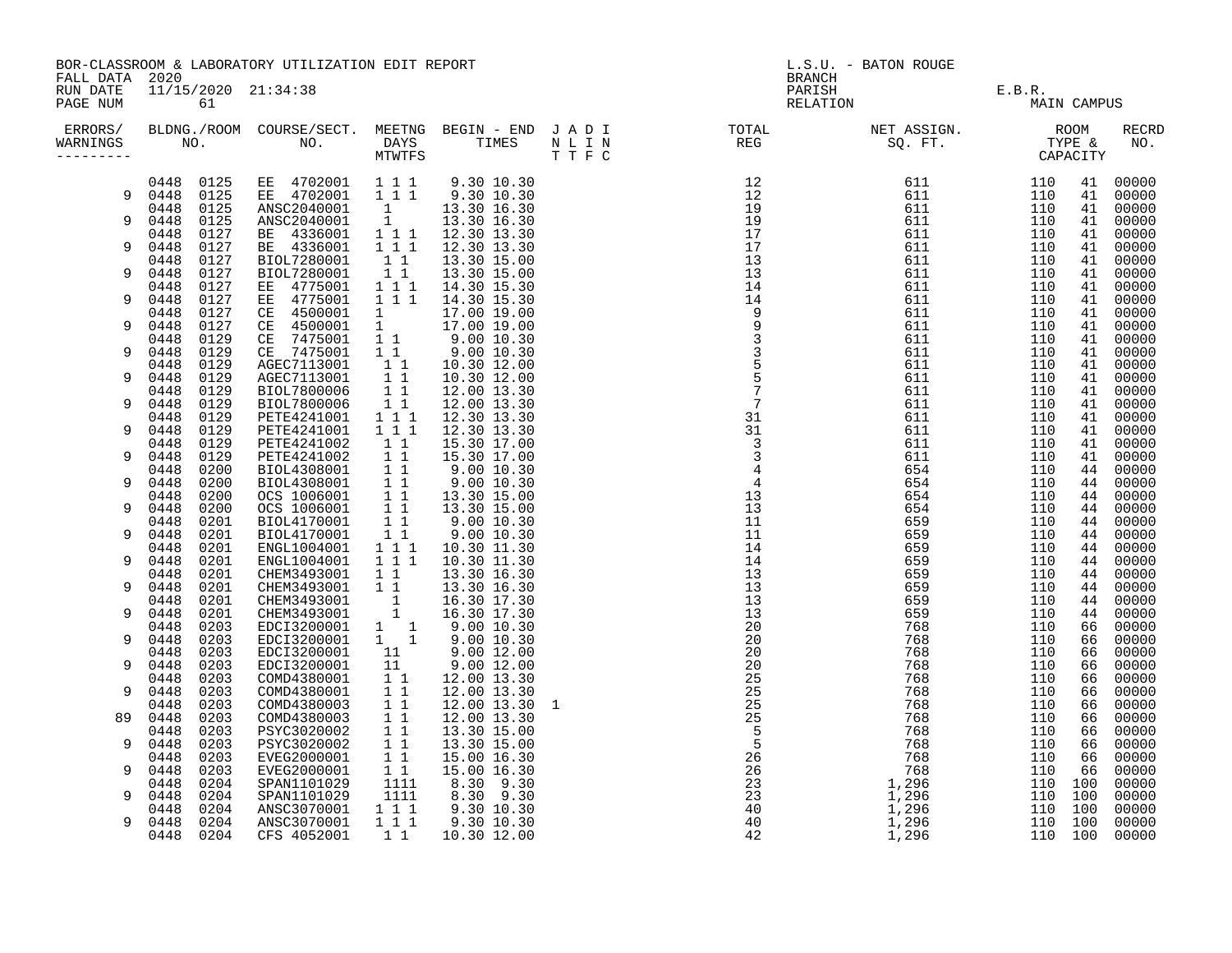|                      | BOR-CLASSROOM & LABORATORY UTILIZATION EDIT REPORT<br>FALL DATA 2020                                                                                                                                                                                           |                                                                                     |                                                    |                            |  | L.S.U. - BATON ROUGE<br>BRANCH                                                                                                                                                                                                              |  |             |  |              |
|----------------------|----------------------------------------------------------------------------------------------------------------------------------------------------------------------------------------------------------------------------------------------------------------|-------------------------------------------------------------------------------------|----------------------------------------------------|----------------------------|--|---------------------------------------------------------------------------------------------------------------------------------------------------------------------------------------------------------------------------------------------|--|-------------|--|--------------|
| RUN DATE<br>PAGE NUM | 11/15/2020 21:34:38<br>62<br>ERRORS/ BLDNG./ROOM COURSE/SECT. MEETNG BEGIN – END JADI TOTAL TOTAL NETASSIGN. NET ASSIGN. ROOM ROOM COURSE/SECT. MEETNG BEGIN – END JADI TOTAL TOTAL NETASSIGN. TYPE &<br>WARNINGS NO. NO. DAYS TIMES NLIN REG SQ.FT. TYPE & CA |                                                                                     |                                                    |                            |  | PARISH E.B.R.<br>RELATION E.B.R.<br>MAI                                                                                                                                                                                                     |  | MAIN CAMPUS |  |              |
| WARNINGS             |                                                                                                                                                                                                                                                                |                                                                                     |                                                    |                            |  | $\begin{smallmatrix}1.011&1.011&1.011&1.011&1.010&1.010&1.000&1.000&1.000&1.000&1.000&1.000&1.000&1.000&1.000&1.000&1.000&1.000&1.000&1.000&1.000&1.000&1.000&1.000&1.000&1.000&1.000&1.000&1.000&1.000&1.000&1.000&1.000&1.000&1.000&1.00$ |  |             |  | RECRD<br>NO. |
| 9                    |                                                                                                                                                                                                                                                                | 0448 0204 CFS 4052001 1 1<br>0448 0204 OCS 2008001 1 1<br>0448 0204 OCS 2008001 1 1 |                                                    | 10.30 12.00                |  |                                                                                                                                                                                                                                             |  |             |  |              |
| 9                    |                                                                                                                                                                                                                                                                |                                                                                     |                                                    | 12.00 13.30<br>12.00 13.30 |  |                                                                                                                                                                                                                                             |  |             |  |              |
|                      | 0448 0204                                                                                                                                                                                                                                                      | TAM 3045001                                                                         | 11                                                 | 15.00 16.30                |  |                                                                                                                                                                                                                                             |  |             |  |              |
| 9                    | 0448 0204                                                                                                                                                                                                                                                      | TAM 3045001                                                                         | $1\quad1$                                          | 15.00 16.30                |  |                                                                                                                                                                                                                                             |  |             |  |              |
|                      | 0204<br>0448                                                                                                                                                                                                                                                   | EE 3410001                                                                          | 11                                                 | 16.30 18.00                |  |                                                                                                                                                                                                                                             |  |             |  |              |
| 9                    | 0448<br>0204                                                                                                                                                                                                                                                   | EE 3410001                                                                          | 1 1                                                | 16.30 18.00                |  |                                                                                                                                                                                                                                             |  |             |  |              |
| 9                    | 0448 0206<br>0448<br>0206                                                                                                                                                                                                                                      | SPAN1101028<br>SPAN1101028                                                          | 1111<br>1111                                       | 7.30 8.30<br>7.30 8.30     |  |                                                                                                                                                                                                                                             |  |             |  |              |
|                      | 0206<br>0448                                                                                                                                                                                                                                                   | MKT 3427005                                                                         | 1 1 1                                              | 9.30 10.30                 |  |                                                                                                                                                                                                                                             |  |             |  |              |
| 9                    | 0448<br>0206                                                                                                                                                                                                                                                   | MKT 3427005                                                                         | 1 1 1                                              | 9.30 10.30                 |  |                                                                                                                                                                                                                                             |  |             |  |              |
|                      | 0448 0206                                                                                                                                                                                                                                                      | MKT 3427002                                                                         | $\frac{1}{1}$ $\frac{1}{1}$                        | 10.30 11.30                |  |                                                                                                                                                                                                                                             |  |             |  |              |
| 9                    | 0448 0206                                                                                                                                                                                                                                                      | MKT 3427002                                                                         | 1 1 1                                              | 10.30 11.30                |  |                                                                                                                                                                                                                                             |  |             |  |              |
| 9                    | 0206<br>0448<br>0448<br>0206                                                                                                                                                                                                                                   | ECON2001001                                                                         | $1\quad1$<br>11                                    | 10.30 12.00                |  |                                                                                                                                                                                                                                             |  |             |  |              |
|                      | 0206<br>0448                                                                                                                                                                                                                                                   | ECON2001001<br>MATH1551003                                                          | 11111                                              | 10.30 12.00<br>13.30 14.30 |  |                                                                                                                                                                                                                                             |  |             |  |              |
| 9                    | 0448<br>0206                                                                                                                                                                                                                                                   | MATH1551003                                                                         | 11111                                              | 13.30 14.30                |  |                                                                                                                                                                                                                                             |  |             |  |              |
|                      | 0206<br>0448                                                                                                                                                                                                                                                   | SCI 1001014                                                                         | $\mathbf{1}$                                       | 15.00 16.30                |  |                                                                                                                                                                                                                                             |  |             |  |              |
| 9                    | 0448<br>0206                                                                                                                                                                                                                                                   | SCI 1001014                                                                         |                                                    | 15.00 16.30                |  |                                                                                                                                                                                                                                             |  |             |  |              |
| 9                    | 0206<br>0448<br>0448<br>0206                                                                                                                                                                                                                                   | SCI 1001027<br>SCI 1001027                                                          | $\begin{array}{c} \bar{1}\\ 1\\ 1\\ \end{array}$   | 15.00 16.30<br>15.00 16.30 |  |                                                                                                                                                                                                                                             |  |             |  |              |
|                      | 0448<br>0206                                                                                                                                                                                                                                                   | SCI 1001005                                                                         |                                                    | 15.30 17.00                |  |                                                                                                                                                                                                                                             |  |             |  |              |
| 9                    | 0448<br>0206                                                                                                                                                                                                                                                   | SCI 1001005                                                                         | $\begin{matrix} 1 \\ 1 \end{matrix}$               | 15.30 17.00                |  |                                                                                                                                                                                                                                             |  |             |  |              |
|                      | 0448 0210                                                                                                                                                                                                                                                      | BIOL7800005                                                                         | $1 1 1$                                            | 9.30 10.30                 |  |                                                                                                                                                                                                                                             |  |             |  |              |
| 9                    | 0448 0210                                                                                                                                                                                                                                                      | BIOL7800005                                                                         | 111                                                | 9.30 10.30                 |  |                                                                                                                                                                                                                                             |  |             |  |              |
| 9                    | 0210<br>0448<br>0448                                                                                                                                                                                                                                           | CHE 4285001<br>CHE 4285001                                                          | $1\quad1$<br>$1\quad1$                             | 10.30 12.00                |  |                                                                                                                                                                                                                                             |  |             |  |              |
|                      | 0210<br>0448<br>0210                                                                                                                                                                                                                                           | POLI4060001                                                                         | 11                                                 | 10.30 12.00<br>13.30 15.00 |  |                                                                                                                                                                                                                                             |  |             |  |              |
| 9                    | 0448 0210                                                                                                                                                                                                                                                      | POLI4060001                                                                         | $1\quad1$                                          | 13.30 15.00                |  |                                                                                                                                                                                                                                             |  |             |  |              |
|                      | 0448 0210                                                                                                                                                                                                                                                      | BIOL7063001                                                                         | 11                                                 | 15.00 16.30                |  |                                                                                                                                                                                                                                             |  |             |  |              |
| 9                    | 0448<br>0210                                                                                                                                                                                                                                                   | BIOL7063001                                                                         | 11                                                 | 15.00 16.30                |  |                                                                                                                                                                                                                                             |  |             |  |              |
|                      | 0448<br>0210                                                                                                                                                                                                                                                   | PLHL7063001                                                                         | 1 1                                                | 15.00 16.30 1              |  |                                                                                                                                                                                                                                             |  |             |  |              |
| 9                    | 0448 0210<br>0448<br>0211                                                                                                                                                                                                                                      | PLHL7063001<br>ENGL1001092                                                          | 1 1<br>$1\quad1$                                   | 15.00 16.30<br>10.30 12.00 |  |                                                                                                                                                                                                                                             |  |             |  |              |
| 9                    | 0448<br>0211                                                                                                                                                                                                                                                   | ENGL1001092                                                                         | $1\quad1$                                          | 10.30 12.00                |  |                                                                                                                                                                                                                                             |  |             |  |              |
|                      | 0448<br>0211                                                                                                                                                                                                                                                   | COMD4380002                                                                         | $1\quad1$                                          | 13.30 15.00                |  |                                                                                                                                                                                                                                             |  |             |  |              |
| 9                    | 0448 0211                                                                                                                                                                                                                                                      | COMD4380002                                                                         | $1\quad1$                                          | 13.30 15.00                |  |                                                                                                                                                                                                                                             |  |             |  |              |
|                      | 0448<br>0211                                                                                                                                                                                                                                                   | COMD4380004                                                                         | $1\quad1$                                          | 13.30 15.00 1              |  |                                                                                                                                                                                                                                             |  |             |  |              |
| 89                   | 0448<br>0211<br>0213                                                                                                                                                                                                                                           | COMD4380004<br>BE 4383001                                                           | $1\quad1$<br>$1\quad1$                             | 13.30 15.00<br>10.30 12.00 |  |                                                                                                                                                                                                                                             |  |             |  |              |
| 9                    | 0448<br>0448<br>0213                                                                                                                                                                                                                                           | BE 4383001                                                                          | $1\quad1$                                          | 10.30 12.00                |  |                                                                                                                                                                                                                                             |  |             |  |              |
|                      | 0448<br>0213                                                                                                                                                                                                                                                   | CHEM7750002                                                                         | 1 1                                                | 13.30 15.00                |  |                                                                                                                                                                                                                                             |  |             |  |              |
| 9                    | 0448<br>0213                                                                                                                                                                                                                                                   | CHEM7750002                                                                         | $1\quad1$                                          | 13.30 15.00                |  |                                                                                                                                                                                                                                             |  |             |  |              |
|                      | 0448<br>0213                                                                                                                                                                                                                                                   | CE 4430001                                                                          | $1\quad1$                                          | 15.00 18.00                |  |                                                                                                                                                                                                                                             |  |             |  |              |
| 9                    | 0448<br>0213                                                                                                                                                                                                                                                   | CE 4430001                                                                          | $1\quad1$                                          | 15.00 18.00                |  |                                                                                                                                                                                                                                             |  |             |  |              |
| 9                    | 0448<br>0218<br>0448<br>0218                                                                                                                                                                                                                                   | NFS 3110001<br>NFS 3110001                                                          | $\begin{array}{rr} & 1 & 1 \\ & 1 & 1 \end{array}$ | 10.30 12.00<br>10.30 12.00 |  |                                                                                                                                                                                                                                             |  |             |  |              |
|                      | 0448<br>0218                                                                                                                                                                                                                                                   |                                                                                     |                                                    | 15.00 18.00                |  |                                                                                                                                                                                                                                             |  |             |  |              |
| 9                    | 0448<br>0218                                                                                                                                                                                                                                                   | EVEG4150001<br>EVEG4150001                                                          | $\begin{smallmatrix}1\\1\end{smallmatrix}$         | 15.00 18.00                |  |                                                                                                                                                                                                                                             |  |             |  |              |
|                      | 0448 0220                                                                                                                                                                                                                                                      | CHEM7760001                                                                         |                                                    | 1 1 1 8.30 9.30            |  |                                                                                                                                                                                                                                             |  |             |  |              |
| 9                    | 0448 0220                                                                                                                                                                                                                                                      | CHEM7760001                                                                         | 111                                                | 8.30 9.30                  |  |                                                                                                                                                                                                                                             |  |             |  |              |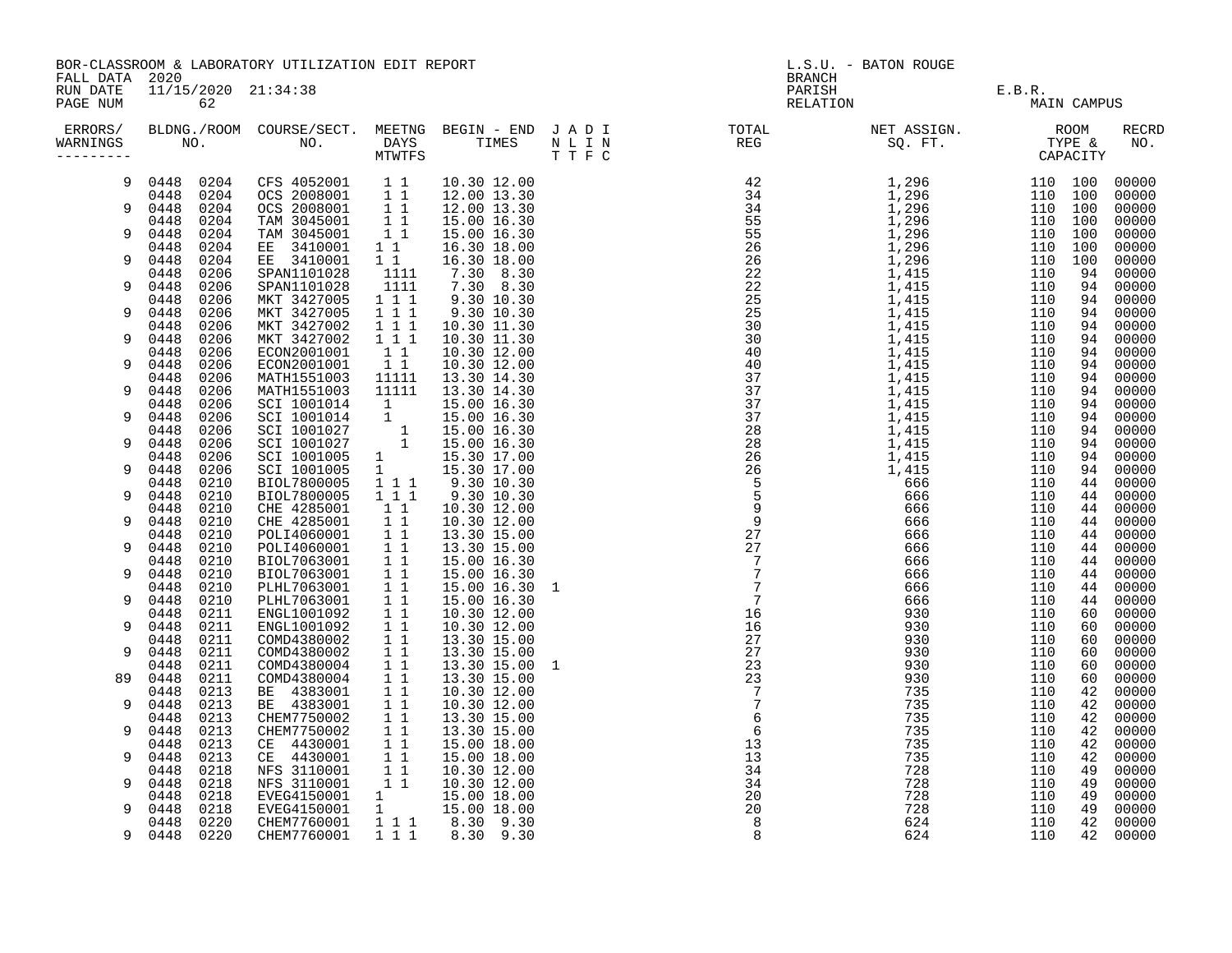| FALL DATA 2020                    | BOR-CLASSROOM & LABORATORY UTILIZATION EDIT REPORT |              |                                                                                     |                                                    |                            | L.S.U. - BATON ROUGE<br>BRANCH |  |                    |            |             |                |  |
|-----------------------------------|----------------------------------------------------|--------------|-------------------------------------------------------------------------------------|----------------------------------------------------|----------------------------|--------------------------------|--|--------------------|------------|-------------|----------------|--|
| RUN DATE<br>PAGE NUM              | 11/15/2020 21:34:38<br>63                          |              |                                                                                     |                                                    |                            |                                |  | PARISH<br>RELATION | E.B.R.     | MAIN CAMPUS |                |  |
| ERRORS/<br>WARNINGS<br>---------- |                                                    |              |                                                                                     |                                                    |                            |                                |  |                    |            |             | RECRD<br>NO.   |  |
|                                   | 0448 0220                                          |              | CHEM7750001 111                                                                     |                                                    | 9.30 10.30                 |                                |  |                    | 110        | 42          | 00000          |  |
| 9                                 | 0448 0220                                          |              | CHEM7750001 111<br>FREN2102005 1 1                                                  |                                                    | 9.30 10.30                 |                                |  |                    | 110<br>110 | 42<br>42    | 00000<br>00000 |  |
| 9                                 | 0448 0220<br>0448                                  | 0220         |                                                                                     |                                                    | 10.30 12.00<br>10.30 12.00 |                                |  |                    | 110        | 42          | 00000          |  |
|                                   | 0448                                               | 0221         | FREN2102005 11<br>NFS 2112001 11                                                    |                                                    | 7.30 9.00                  |                                |  |                    | 110        | 84          | 00000          |  |
| 9                                 | 0448                                               | 0221         | NFS 2112001                                                                         | $1\quad1$                                          | 7.30 9.00                  |                                |  |                    | 110        | 84          | 00000          |  |
|                                   | 0448                                               | 0221         | MATH1202001                                                                         | $\overline{1}$ 1                                   | $9.00$ 10.30<br>9.00 10.30 |                                |  |                    | 110        | 84          | 00000          |  |
| 9                                 | 0448<br>0448                                       | 0221<br>0221 | MATH1202001<br>ME 3133001                                                           | $1\quad1$<br>$1 1 1$                               | 9.30 10.30                 |                                |  |                    | 110<br>110 | 84<br>84    | 00000<br>00000 |  |
| 9                                 | 0448                                               | 0221         | ME 3133001                                                                          | $1 1 1$                                            | 9.30 10.30                 |                                |  |                    | 110        | 84          | 00000          |  |
|                                   | 0448                                               | 0221         | CFS 2050002                                                                         | $1 1 1$                                            | 10.30 11.30                |                                |  |                    | 110        | 84          | 00000          |  |
| 9                                 | 0448                                               | 0221         | CFS 2050002                                                                         | $1 1 1$                                            | 10.30 11.30                |                                |  |                    | 110        | 84          | 00000          |  |
|                                   | 0448                                               | 0221         | MKT 3427003                                                                         | 1 1 1                                              | 12.30 13.30                |                                |  |                    | 110        | 84          | 00000          |  |
| 9                                 | 0448                                               | 0221         | MKT 3427003                                                                         | $1 1 1$                                            | 12.30 13.30                |                                |  |                    | 110        | 84          | 00000          |  |
| 9                                 | 0448<br>0448                                       | 0221<br>0221 | MKT 3427004<br>MKT 3427004                                                          | 1 1 1<br>$1 1 1$                                   | 13.30 14.30<br>13.30 14.30 |                                |  |                    | 110<br>110 | 84<br>84    | 00000<br>00000 |  |
|                                   | 0448                                               | 0221         | NFS 2110001 1 1                                                                     |                                                    | 13.30 15.00                |                                |  |                    | 110        | 84          | 00000          |  |
| 9                                 | 0448                                               | 0221         |                                                                                     |                                                    | 13.30 15.00                |                                |  |                    | 110        | 84          | 00000          |  |
|                                   | 0448                                               | 0221         | NFS 2110001 1 1<br>SCI 1001011 1<br>SCI 1001011 1<br>SCI 1001029 1<br>SCI 1001029 1 |                                                    | 15.00 16.30                |                                |  |                    | 110        | 84          | 00000          |  |
| 9                                 | 0448                                               | 0221         |                                                                                     |                                                    | 15.00 16.30                |                                |  |                    | 110        | 84          | 00000          |  |
| 9                                 | 0448<br>0448                                       | 0221<br>0221 |                                                                                     |                                                    | 15.00 16.30<br>15.00 16.30 |                                |  |                    | 110<br>110 | 84<br>84    | 00000<br>00000 |  |
|                                   | 0448                                               | 0221         |                                                                                     |                                                    | 15.30 17.00                |                                |  |                    | 110        | 84          | 00000          |  |
| 9                                 | 0448                                               | 0221         | SCI 1001004 1<br>SCI 1001004 1                                                      |                                                    | 15.30 17.00                |                                |  |                    | 110        | 84          | 00000          |  |
|                                   | 0448                                               | 0225         | HORT2120001                                                                         | $\begin{array}{cccc}\n1 & 1 \\ 1 & 1\n\end{array}$ |                            |                                |  |                    | 110        | 40          | 00000          |  |
| 9                                 | 0448                                               | 0225         | HORT2120001                                                                         |                                                    |                            |                                |  |                    | 110        | 40          | 00000          |  |
| 9                                 | 0448<br>0448                                       | 0225<br>0225 | TAM 7041001<br>TAM 7041001                                                          | $1\quad1$                                          |                            |                                |  |                    | 110<br>110 | 40<br>40    | 00000<br>00000 |  |
|                                   | 0448                                               | 0225         | BIOL7080001                                                                         |                                                    | 1 1 1 13.30 15.00          |                                |  |                    | 110        | 40          | 00000          |  |
| 9                                 | 0448                                               | 0225         | BIOL7080001                                                                         | $1\quad1$                                          | 13.30 15.00                |                                |  |                    | 110        | 40          | 00000          |  |
|                                   | 0448                                               | 0226         | NFS 4095001                                                                         | $1 1 1$                                            | 10.30 11.30                |                                |  |                    | 110        | 40          | 00000          |  |
| 9                                 | 0448                                               | 0226         | NFS 4095001                                                                         | $1 1 1$                                            | 10.30 11.30                |                                |  |                    | 110        | 40          | 00000          |  |
| 9                                 | 0448<br>0448                                       | 0226<br>0226 | ECON7629001                                                                         | $1\quad1$                                          | 10.30 12.00<br>10.30 12.00 |                                |  |                    | 110<br>110 | 40<br>40    | 00000<br>00000 |  |
|                                   | 0448                                               | 0226         | ECON7629001 11<br>NFS 4095001                                                       |                                                    | 13.30 16.30                |                                |  |                    | 110        | 40          | 00000          |  |
| 9                                 | 0448                                               | 0226         | NFS 4095001                                                                         | $\frac{1}{1}$                                      | 13.30 16.30                |                                |  |                    | 110        | 40          | 00000          |  |
|                                   | 0448                                               | 0226         | NFS 3115001                                                                         | $1\quad1$                                          | 16.30 18.00                |                                |  |                    | 110        | 40          | 00000          |  |
| 9                                 | 0448                                               | 0226         | NFS 3115001                                                                         | $1\quad1$                                          | 16.30 18.00                |                                |  |                    | 110        | 40          | 00000          |  |
|                                   | 0448                                               | 0228         | ISDS3110001                                                                         | $1\quad1$                                          | 9.00 10.30<br>9.00 10.30   |                                |  |                    | 110        | 50          | 00000          |  |
| 89                                | 0448<br>0448                                       | 0228<br>0228 | ISDS3110001<br>ISDS3110002                                                          | $1\quad1$<br>11                                    | 10.30 12.00                |                                |  |                    | 110<br>110 | 50<br>50    | 00000<br>00000 |  |
| 89                                | 0448                                               | 0228         | ISDS3110002                                                                         | $1\quad1$                                          | 10.30 12.00                |                                |  |                    | 110        | 50          | 00000          |  |
|                                   | 0448                                               | 0228         | EVEG4154001                                                                         | 11                                                 | 13.30 15.00                |                                |  |                    | 110        | 50          | 00000          |  |
| 9                                 | 0448                                               | 0228         | EVEG4154001                                                                         | 11                                                 | 13.30 15.00                |                                |  |                    | 110        | 50          | 00000          |  |
|                                   | 0448                                               | 0229         | CFS 2050001                                                                         | $1 1 1$                                            | 9.30 10.30                 |                                |  |                    | 110        | 50          | 00000          |  |
| 9                                 | 0448<br>0448                                       | 0229<br>0229 | CFS 2050001                                                                         | 1 1 1<br>1111                                      | 9.30 10.30                 |                                |  |                    | 110<br>110 | 50<br>50    | 00000<br>00000 |  |
| 9                                 | 0448                                               | 0229         | FREN1001011<br>FREN1001011                                                          | 1111                                               | 11.30 12.30<br>11.30 12.30 |                                |  |                    | 110        | 50          | 00000          |  |
|                                   | 0448                                               | 0229         | ASST2001002                                                                         |                                                    | 13.00 14.00                |                                |  |                    | 110        | 50          | 00000          |  |
| 9                                 | 0448                                               | 0229         | ASST2001002                                                                         | $\begin{bmatrix} 1 \\ 1 \\ 1 \end{bmatrix}$        | 13.00 14.00                |                                |  |                    | 110        | 50          | 00000          |  |
|                                   | 0448                                               | 0229         | ANSC2031001                                                                         | $\mathbf{1}$                                       | 13.30 14.30                |                                |  |                    | 110        | 50          | 00000          |  |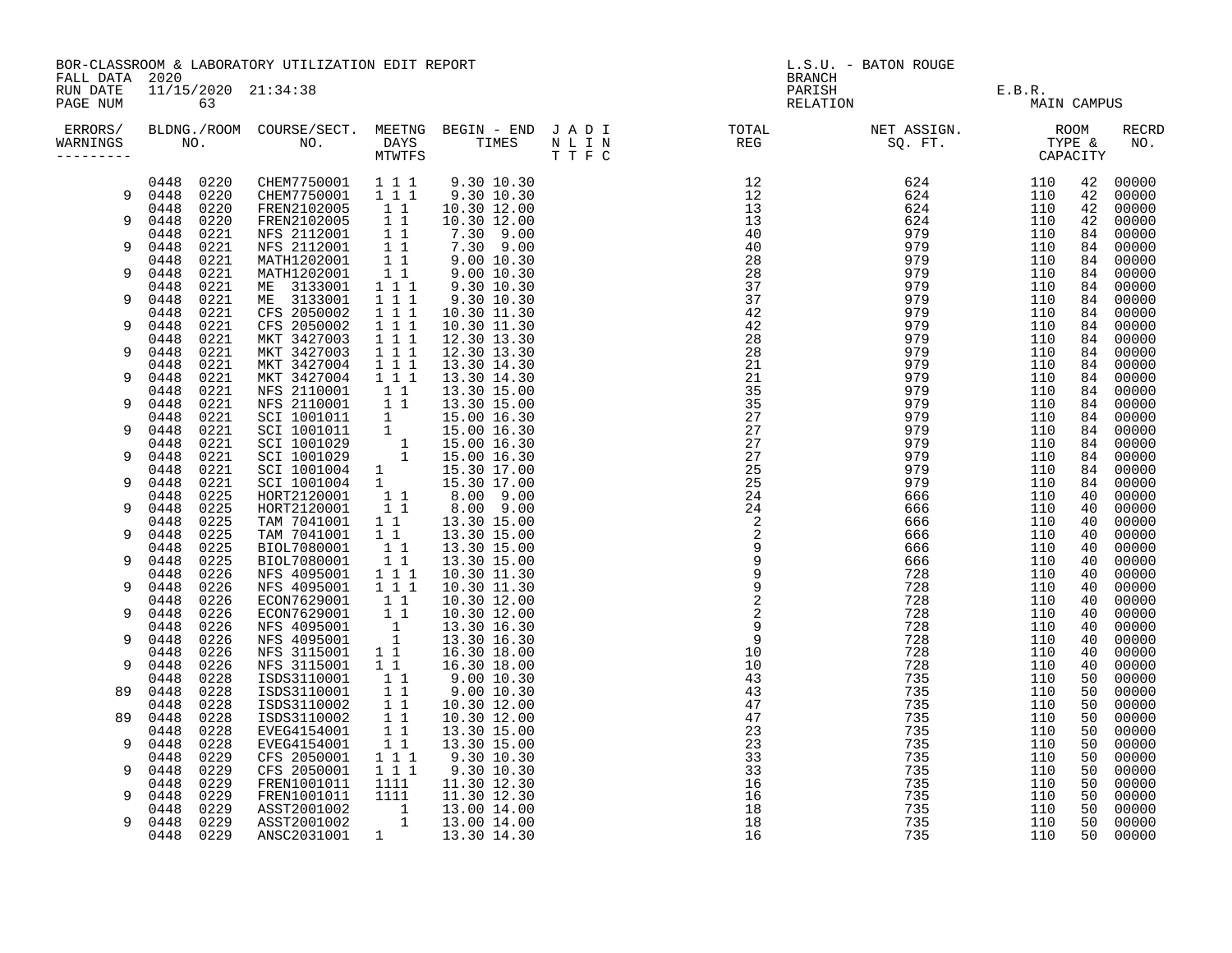|                        | BOR-CLASSROOM & LABORATORY UTILIZATION EDIT REPORT<br>FALL DATA 2020 |                                                                                                                                                                                                           |                                                                       |                                                                            |  | L.S.U. - BATON ROUGE<br><b>BRANCH</b>                                                                                                                                                                                                                                                                                                                                                                                                                                                                                                                                                                                                                                 |                               |                   |                |                         |  |
|------------------------|----------------------------------------------------------------------|-----------------------------------------------------------------------------------------------------------------------------------------------------------------------------------------------------------|-----------------------------------------------------------------------|----------------------------------------------------------------------------|--|-----------------------------------------------------------------------------------------------------------------------------------------------------------------------------------------------------------------------------------------------------------------------------------------------------------------------------------------------------------------------------------------------------------------------------------------------------------------------------------------------------------------------------------------------------------------------------------------------------------------------------------------------------------------------|-------------------------------|-------------------|----------------|-------------------------|--|
| RUN DATE<br>PAGE NUM   | 11/15/2020 21:34:38<br>64                                            |                                                                                                                                                                                                           |                                                                       |                                                                            |  |                                                                                                                                                                                                                                                                                                                                                                                                                                                                                                                                                                                                                                                                       | PARISH E.B.R.<br>RELATION MAI | MAIN CAMPUS       |                |                         |  |
| WARNINGS<br>---------- |                                                                      |                                                                                                                                                                                                           |                                                                       |                                                                            |  | ERRORS/ BLDNG./ROOM COURSE/SECT. MEETNG BEGIN – END JADI TOTAL NET ASSIGN.     ROOM ROOM COURSE/SECT. MEETNG BEGIN – END JADI TOTAL TOTAL NET ASSIGN.     ROOM ROOM COURSE/SECT. MEETNG BEGIN – END JADI TOTAL TOTAL SQ. FT.<br>$\begin{array}{cccccccccccc} \textbf{1} & \textbf{1} & \textbf{1} & \textbf{1} & \textbf{1} & \textbf{1} & \textbf{1} & \textbf{1} & \textbf{1} & \textbf{1} & \textbf{1} & \textbf{1} & \textbf{1} & \textbf{1} & \textbf{1} & \textbf{1} & \textbf{1} & \textbf{1} & \textbf{1} & \textbf{1} & \textbf{1} & \textbf{1} & \textbf{1} & \textbf{1} & \textbf{1} & \textbf{1} & \textbf{1} & \textbf{1} & \textbf{1} & \textbf{1} & \$ |                               |                   |                | <b>RECRD</b><br>NO.     |  |
| 9                      | 0448 0229<br>0448 0229                                               | ANSC2031001 1 13.30 14.30<br>ANSC2031001 1 14.30 16.30                                                                                                                                                    |                                                                       |                                                                            |  |                                                                                                                                                                                                                                                                                                                                                                                                                                                                                                                                                                                                                                                                       |                               | 110<br>110        | 50<br>50       | 00000<br>00000          |  |
| 9                      | 0229<br>0448<br>0229<br>0448                                         |                                                                                                                                                                                                           |                                                                       |                                                                            |  |                                                                                                                                                                                                                                                                                                                                                                                                                                                                                                                                                                                                                                                                       |                               | 110<br>110        | 50<br>50       | 00000<br>00000          |  |
| 9                      | 0229<br>0448<br>0141<br>0464                                         | ANSC2031001 1 14.30 16.30<br>ANSC2031001 1 14.30 16.30<br>EE 4280001 1 1 16.30 18.00<br>EE 4280001 1 1 16.30 18.00<br>RNR 2070001 1 1 8.30 9.30<br>RNR 2070001 1 1 8.30 9.30<br>RNR 4101001 1 1 8.30 9.30 |                                                                       |                                                                            |  |                                                                                                                                                                                                                                                                                                                                                                                                                                                                                                                                                                                                                                                                       |                               | 110<br>110        | 50<br>78       | 00000<br>00000          |  |
| 9                      | 0464<br>0141<br>0141<br>0464                                         |                                                                                                                                                                                                           |                                                                       |                                                                            |  |                                                                                                                                                                                                                                                                                                                                                                                                                                                                                                                                                                                                                                                                       |                               | 110<br>110        | 78<br>78       | 00000<br>00000          |  |
| 9                      | 0464<br>0141                                                         | RNR 4101001                                                                                                                                                                                               | $1\quad1$                                                             | 8.30 9.30                                                                  |  |                                                                                                                                                                                                                                                                                                                                                                                                                                                                                                                                                                                                                                                                       |                               | 110               | 78             | 00000                   |  |
| 9                      | 0464<br>0141<br>0464<br>0141                                         | RNR 2039001<br>RNR 2039001                                                                                                                                                                                | $\begin{array}{rrrr} & 1 & 1 & 1 \\ & 1 & 1 & 1 \end{array}$          | $9.30$ $10.30$<br>9.30 10.30                                               |  |                                                                                                                                                                                                                                                                                                                                                                                                                                                                                                                                                                                                                                                                       |                               | 110<br>110        | 78<br>78       | 00000<br>00000          |  |
| 9                      | 0464<br>0141<br>0464<br>0141                                         | RNR 4101001<br>RNR 4101001                                                                                                                                                                                | $1\quad1$<br>$1\quad1$                                                | 9.30 12.30<br>9.30 12.30                                                   |  |                                                                                                                                                                                                                                                                                                                                                                                                                                                                                                                                                                                                                                                                       |                               | 110<br>110        | 78<br>78       | 00000<br>00000          |  |
| 9                      | 0464<br>0141<br>0464<br>0141                                         | RNR 2070001<br>RNR 2070001                                                                                                                                                                                | 111<br>$1 1 1$                                                        | 10.30 11.30<br>10.30 11.30                                                 |  |                                                                                                                                                                                                                                                                                                                                                                                                                                                                                                                                                                                                                                                                       |                               | 110<br>110        | 78<br>78       | 00000<br>00000          |  |
| 9                      | 0464<br>0141<br>0464<br>0141                                         | RNR 2101001<br>RNR 2101001                                                                                                                                                                                | $1 1 1$<br>$1 1 1$                                                    | 10.30 11.30 1<br>10.30 11.30                                               |  |                                                                                                                                                                                                                                                                                                                                                                                                                                                                                                                                                                                                                                                                       |                               | 110<br>110        | 78<br>78       | 00000<br>00000          |  |
| 9                      | 0141<br>0464<br>0464<br>0141                                         | RNR 4013001<br>RNR 4013001                                                                                                                                                                                | $1 1 1$<br>111                                                        | 12.30 13.30<br>12.30 13.30                                                 |  |                                                                                                                                                                                                                                                                                                                                                                                                                                                                                                                                                                                                                                                                       |                               | 110<br>110        | 78<br>78       | 00000<br>00000          |  |
| 9                      | 0464<br>0141<br>0464<br>0141                                         | RNR 4051001<br>RNR 4051001                                                                                                                                                                                | 1<br>1                                                                | 13.30 17.30<br>13.30 17.30                                                 |  |                                                                                                                                                                                                                                                                                                                                                                                                                                                                                                                                                                                                                                                                       |                               | 110<br>110        | 78<br>78       | 00000<br>00000          |  |
| 9                      | 0464<br>0142<br>0464<br>0142                                         | RNR 4011001<br>RNR 4011001                                                                                                                                                                                |                                                                       | $\begin{bmatrix} 1 & 1 & 7.00 & 8.30 \\ 1 & 1 & 7.00 & 8.30 \end{bmatrix}$ |  |                                                                                                                                                                                                                                                                                                                                                                                                                                                                                                                                                                                                                                                                       |                               | 110<br>110        | 95<br>95       | 00000<br>00000          |  |
| 9                      | 0142<br>0464<br>0464<br>0142                                         | RNR 4040001<br>RNR 4040001                                                                                                                                                                                | $1 1 1$<br>1 1 1                                                      | 8.30 9.30<br>8.30 9.30                                                     |  |                                                                                                                                                                                                                                                                                                                                                                                                                                                                                                                                                                                                                                                                       |                               | 110<br>110        | 95<br>95       | 00000<br>00000          |  |
| 9                      | 0142<br>0464<br>0464<br>0142                                         | RNR 2102001<br>RNR 2102001                                                                                                                                                                                | 11<br>$\overline{1}$ $\overline{1}$                                   | 9.00 10.30<br>9.00 10.30                                                   |  |                                                                                                                                                                                                                                                                                                                                                                                                                                                                                                                                                                                                                                                                       |                               | 110<br>110        | 95<br>95       | 00000<br>00000          |  |
| 9                      | 0464<br>0142<br>0464<br>0142                                         | RNR 2102002<br>RNR 2102002                                                                                                                                                                                | $1\quad1$<br>$\overline{1}$ $\overline{1}$                            | 9.00 10.30 1<br>9.00 10.30                                                 |  |                                                                                                                                                                                                                                                                                                                                                                                                                                                                                                                                                                                                                                                                       |                               | 110<br>110        | 95<br>95       | 00000<br>00000          |  |
| 9                      | 0464<br>0142<br>0464<br>0142                                         | RNR 4107001<br>RNR 4107001                                                                                                                                                                                | 111<br>$\frac{1}{1}$ $\frac{1}{1}$ $\frac{1}{1}$                      | 9.30 10.30<br>9.30 10.30                                                   |  |                                                                                                                                                                                                                                                                                                                                                                                                                                                                                                                                                                                                                                                                       |                               | 110<br>110        | 95<br>95       | 00000<br>00000          |  |
| 9                      | 0464<br>0142<br>0464 0142                                            | RNR 1010001<br>RNR 1010001 111                                                                                                                                                                            | $1$ 1 1                                                               | 10.30 11.30<br>10.30 11.30                                                 |  |                                                                                                                                                                                                                                                                                                                                                                                                                                                                                                                                                                                                                                                                       |                               | 110<br>110        | 95<br>95       | 00000<br>00000          |  |
| 9                      | 0464 0142<br>0464 0142                                               | RNR 1010001<br>RNR 1010001                                                                                                                                                                                | $\frac{1}{1}$                                                         | 11.30 12.30<br>11.30 12.30                                                 |  |                                                                                                                                                                                                                                                                                                                                                                                                                                                                                                                                                                                                                                                                       |                               | 110<br>110        | 95<br>95       | 00000<br>00000          |  |
| 9                      | 0464<br>0142<br>0464 0142                                            | BIOL4015001<br>BIOL4015001                                                                                                                                                                                | 1 1 1                                                                 | 1 1 1 1 1 1 2 . 30 1 3 . 30<br>12.30 13.30                                 |  |                                                                                                                                                                                                                                                                                                                                                                                                                                                                                                                                                                                                                                                                       |                               | 110<br>110        | 95<br>95       | 00000<br>00000          |  |
| 9                      | 0464 0142<br>0464 0142                                               | BIOL4015002<br>BIOL4015002                                                                                                                                                                                | $1 1 1$<br>$1 1 1$                                                    | 12.30 13.30 1<br>12.30 13.30                                               |  |                                                                                                                                                                                                                                                                                                                                                                                                                                                                                                                                                                                                                                                                       |                               | 110<br>110        | 95<br>95       | 00000<br>00000          |  |
| 9                      | 0142<br>0464<br>0464 0142                                            | BIOL4015003<br>BIOL4015003                                                                                                                                                                                | $1 1 1$<br>1 1 1                                                      | 12.30 13.30 1<br>12.30 13.30                                               |  |                                                                                                                                                                                                                                                                                                                                                                                                                                                                                                                                                                                                                                                                       |                               | 110<br>110        | 95<br>95       | 00000<br>00000          |  |
| 9                      | 0464 0142<br>0464 0142                                               | BIOL4015004<br>BIOL4015004                                                                                                                                                                                | $1 1 1$                                                               | 12.30 13.30 1<br>12.30 13.30                                               |  |                                                                                                                                                                                                                                                                                                                                                                                                                                                                                                                                                                                                                                                                       |                               | 110<br>110        | 95<br>95       | 00000<br>00000          |  |
| 9                      | 0464<br>0142<br>0464<br>0142                                         | RNR 4015001<br>RNR 4015001                                                                                                                                                                                | $\begin{array}{rrrr} & 1 & 1 & 1 \\ & 1 & 1 & 1 \end{array}$          | 12.30 13.30 1<br>12.30 13.30                                               |  |                                                                                                                                                                                                                                                                                                                                                                                                                                                                                                                                                                                                                                                                       |                               | 110<br>110        | 95<br>95       | 00000<br>00000          |  |
| 9                      | 0464<br>0142<br>0464 0142                                            | RNR 4015002<br>RNR 4015002                                                                                                                                                                                | $\begin{array}{rrrr} & 1 & 1 & 1 \\ & 1 & 1 & 1 \end{array}$<br>1 1 1 | 12.30 13.30 1<br>12.30 13.30                                               |  |                                                                                                                                                                                                                                                                                                                                                                                                                                                                                                                                                                                                                                                                       |                               | 110<br>110        | 95<br>95       | 00000<br>00000          |  |
| 9                      | 0464<br>0142                                                         | RNR 4015003<br>RNR 4015003                                                                                                                                                                                | $\begin{array}{rrrr} & 1 & 1 & 1 \\ & 1 & 1 & 1 \end{array}$          | 12.30 13.30 1                                                              |  |                                                                                                                                                                                                                                                                                                                                                                                                                                                                                                                                                                                                                                                                       |                               | 110               | 95             | 00000                   |  |
| 9                      | 0464<br>0142<br>0464 0142<br>0464 0142                               | RNR 4015004<br>RNR 4015004                                                                                                                                                                                | $1 1 1$<br>$1 1 1$                                                    | 12.30 13.30<br>12.30 13.30 1<br>12.30 13.30                                |  |                                                                                                                                                                                                                                                                                                                                                                                                                                                                                                                                                                                                                                                                       |                               | 110<br>110<br>110 | 95<br>95<br>95 | 00000<br>00000<br>00000 |  |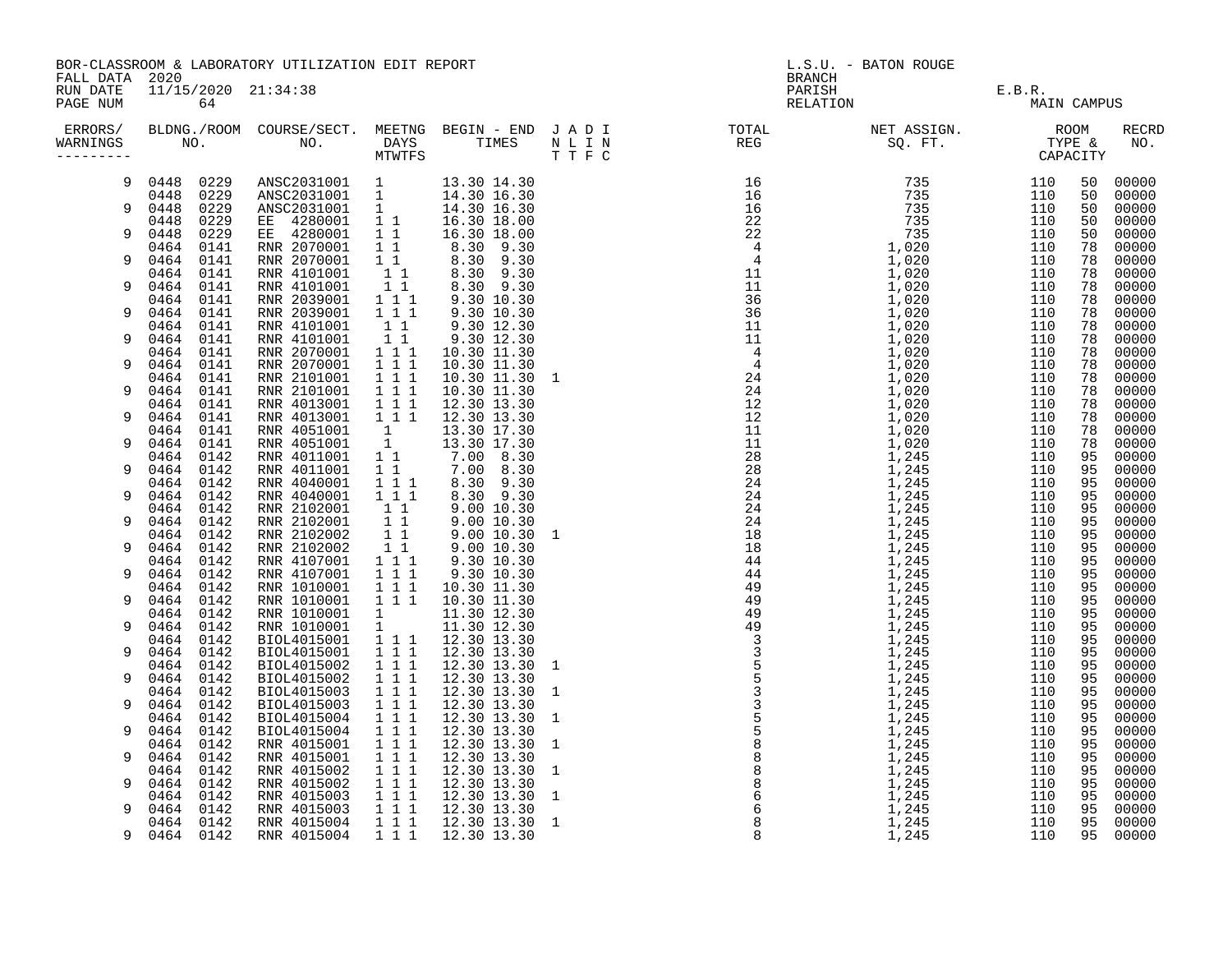| FALL DATA 2020                                                                                                      | BOR-CLASSROOM & LABORATORY UTILIZATION EDIT REPORT<br>11/15/2020 21:34:38                                                                                                                                                                                                                                                                                                                                                                                                                                                                                                                                                           |                                                                                                                                                                                                                                                                                                                                                                                                                                                                                                                                                                                                                                                                                                                                                  |  |  |  | L.S.U. - BATON ROUGE<br><b>BRANCH</b>                                                                                                                       |  |                                  |                                                                                                                                                                                                                                        |                                                                                                                                                                                                                                                                                                                                                             |
|---------------------------------------------------------------------------------------------------------------------|-------------------------------------------------------------------------------------------------------------------------------------------------------------------------------------------------------------------------------------------------------------------------------------------------------------------------------------------------------------------------------------------------------------------------------------------------------------------------------------------------------------------------------------------------------------------------------------------------------------------------------------|--------------------------------------------------------------------------------------------------------------------------------------------------------------------------------------------------------------------------------------------------------------------------------------------------------------------------------------------------------------------------------------------------------------------------------------------------------------------------------------------------------------------------------------------------------------------------------------------------------------------------------------------------------------------------------------------------------------------------------------------------|--|--|--|-------------------------------------------------------------------------------------------------------------------------------------------------------------|--|----------------------------------|----------------------------------------------------------------------------------------------------------------------------------------------------------------------------------------------------------------------------------------|-------------------------------------------------------------------------------------------------------------------------------------------------------------------------------------------------------------------------------------------------------------------------------------------------------------------------------------------------------------|
| RUN DATE<br>PAGE NUM                                                                                                | 65                                                                                                                                                                                                                                                                                                                                                                                                                                                                                                                                                                                                                                  |                                                                                                                                                                                                                                                                                                                                                                                                                                                                                                                                                                                                                                                                                                                                                  |  |  |  | PARISH<br>RELATION                                                                                                                                          |  | E.B.R.<br>MAIN CA<br>MAIN CAMPUS |                                                                                                                                                                                                                                        |                                                                                                                                                                                                                                                                                                                                                             |
| ERRORS/<br>WARNINGS<br>--------                                                                                     |                                                                                                                                                                                                                                                                                                                                                                                                                                                                                                                                                                                                                                     |                                                                                                                                                                                                                                                                                                                                                                                                                                                                                                                                                                                                                                                                                                                                                  |  |  |  | BLDNG./ROOM COURSE/SECT. MEETNG BEGIN – END JADI TOTAL NET ASSIGN. NET ASSIGN. ROOM ROOM COURSE WE BEGIN – END JADI TOTAL TOTAL NET ASSIGN. TYPE & CAPACITY |  |                                  |                                                                                                                                                                                                                                        | RECRD<br>NO.                                                                                                                                                                                                                                                                                                                                                |
| 9<br>9<br>9<br>89<br>9<br>9<br>9<br>9<br>9<br>9<br>$\overline{4}$<br>4<br>9<br>9<br>9<br>9<br>9<br>9<br>9<br>9<br>9 | 0464 0142<br>0464 0142<br>0464 0142<br>0464<br>0142<br>0464<br>0142<br>0464<br>0142<br>0464<br>0206<br>0464<br>0206<br>0464<br>0206<br>0464<br>0206<br>0464<br>0206<br>0464<br>0206<br>0206<br>0464<br>0464<br>0206<br>0206<br>0464<br>0464<br>0206<br>0206<br>0464<br>0464<br>0206<br>0464<br>0206<br>0464<br>0206<br>0464<br>0206<br>0464<br>0206<br>0464<br>0207<br>0464<br>0207<br>0207<br>0464<br>0464<br>0207<br>0464<br>0207<br>0464<br>0207<br>0214<br>0464<br>0464<br>0214<br>0214<br>0464<br>0464<br>0214<br>0214<br>0464<br>0464<br>0214<br>0214<br>0464<br>0214<br>0464<br>0464<br>0214<br>0464<br>0214<br>0464<br>0214 | RNR 2102001 1 13.30 16.30<br>RNR 2102001 1 13.30 16.30<br>RNR 2102002 1 13.30 16.30<br>RNR 2102002 1 13.30 16.30<br>RNR 4011001 1 13.30 17.30<br>RNR 2101002 1 1 1 8.30 9.30<br>RNR 2101002 1 1 1 8.30 9.30<br>RNR 2101002 1 1 1 8.30 9.30<br><br>RNR 2001002 1 1 1 3.30 3.30<br>RNR 4020001 1 1 9.30 11.00<br>RNR 4020001 1 1 9.30 11.00<br>RNR 4051001 1 1 10.30 11.30<br>RNR 4051001 1 1 10.30 11.30<br>RNR 4051001 1 1 10.30 11.30<br>RNR 4060001 1 1 12.30 13.30<br>RNR 2001001 1 13.00 1<br>RNR 4913001 11 11.30 12.30<br>RNR 4913001 11 11.30 12.30<br>RNR 7013001 11 11.30 12.30<br>RNR 7013001 11 11.30 12.30 1<br>RNR 3004001 1 13.30 16.30<br>RNR 3004002 1 13.30 16.30<br>RNR 3004002 1 13.30 16.30<br>RNR 3004002 1 13.30 16.30<br> |  |  |  |                                                                                                                                                             |  |                                  | 95<br>95<br>95<br>95<br>95<br>95<br>30<br>30<br>30<br>30<br>30<br>30<br>30<br>30<br>30<br>30<br>30<br>30<br>30<br>30<br>30<br>30<br>17<br>17<br>17<br>17<br>17<br>17<br>70<br>70<br>70<br>70<br>70<br>70<br>70<br>70<br>70<br>70<br>70 | 00000<br>00000<br>00000<br>00000<br>00000<br>00000<br>00000<br>00000<br>00000<br>00000<br>00000<br>00000<br>00000<br>00000<br>00000<br>00000<br>00000<br>00000<br>00000<br>00000<br>00000<br>00000<br>00000<br>00000<br>00000<br>00000<br>00000<br>00000<br>00000<br>00000<br>00000<br>00000<br>00000<br>00000<br>00000<br>00000<br>00000<br>00000<br>00000 |
| 9<br>9                                                                                                              | 0464<br>0214<br>0464<br>0214<br>0464<br>0214<br>0464<br>0214                                                                                                                                                                                                                                                                                                                                                                                                                                                                                                                                                                        |                                                                                                                                                                                                                                                                                                                                                                                                                                                                                                                                                                                                                                                                                                                                                  |  |  |  |                                                                                                                                                             |  |                                  | 70<br>70<br>70<br>70                                                                                                                                                                                                                   | 00000<br>00000<br>00000<br>00000                                                                                                                                                                                                                                                                                                                            |
| 9<br>9                                                                                                              | 0214<br>0464<br>0225<br>0464<br>0225<br>0464                                                                                                                                                                                                                                                                                                                                                                                                                                                                                                                                                                                        |                                                                                                                                                                                                                                                                                                                                                                                                                                                                                                                                                                                                                                                                                                                                                  |  |  |  |                                                                                                                                                             |  |                                  | 70<br>20<br>20                                                                                                                                                                                                                         | 00000<br>00000<br>00000                                                                                                                                                                                                                                                                                                                                     |
| 9                                                                                                                   | 0225<br>0464<br>0464<br>0225<br>0225<br>0464<br>0464<br>0225                                                                                                                                                                                                                                                                                                                                                                                                                                                                                                                                                                        |                                                                                                                                                                                                                                                                                                                                                                                                                                                                                                                                                                                                                                                                                                                                                  |  |  |  |                                                                                                                                                             |  |                                  | 20<br>20<br>20<br>20                                                                                                                                                                                                                   | 00000<br>00000<br>00000<br>00000                                                                                                                                                                                                                                                                                                                            |
|                                                                                                                     | 0464 0225                                                                                                                                                                                                                                                                                                                                                                                                                                                                                                                                                                                                                           |                                                                                                                                                                                                                                                                                                                                                                                                                                                                                                                                                                                                                                                                                                                                                  |  |  |  |                                                                                                                                                             |  |                                  | 20                                                                                                                                                                                                                                     | 00000                                                                                                                                                                                                                                                                                                                                                       |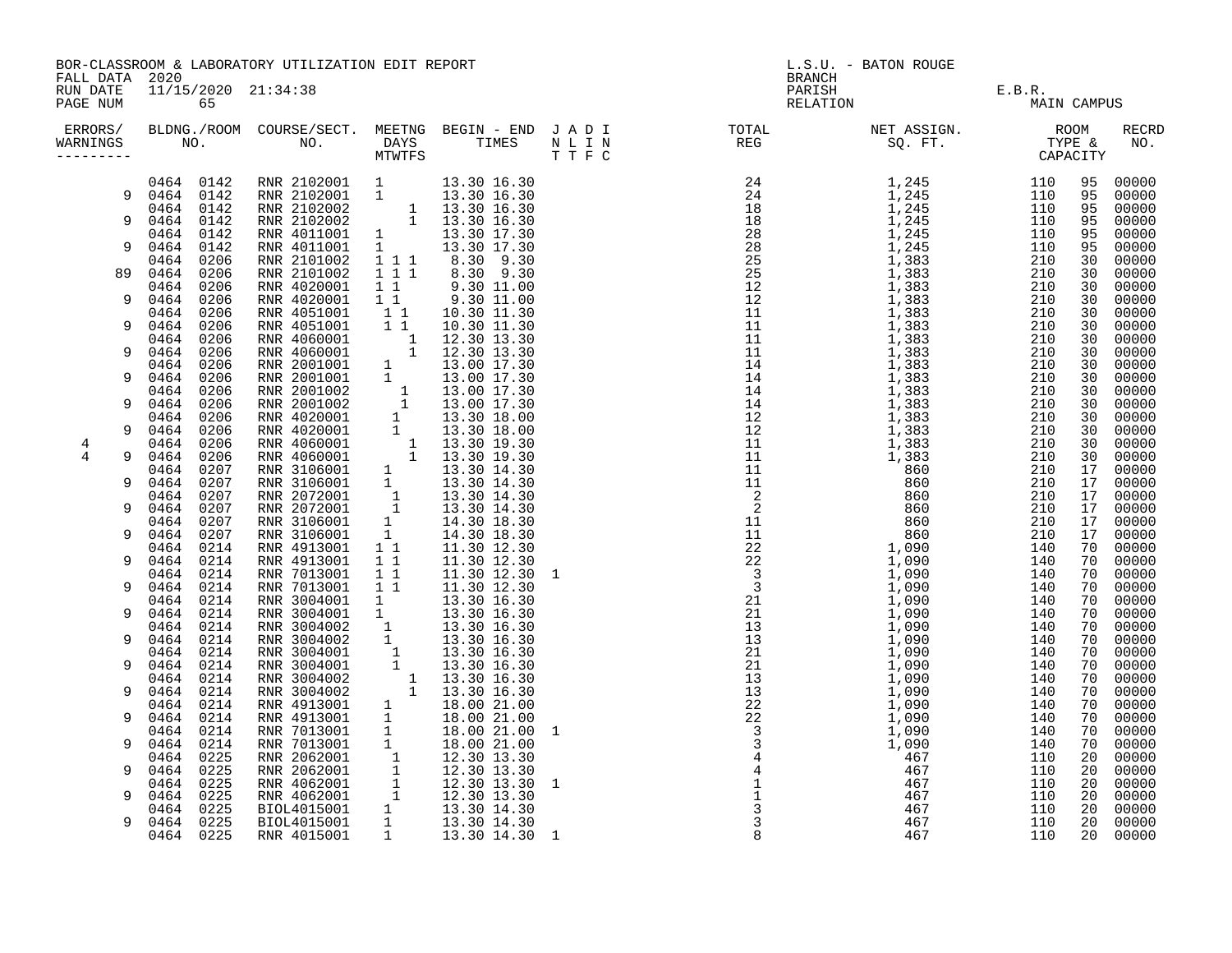| FALL DATA 2020       | BOR-CLASSROOM & LABORATORY UTILIZATION EDIT REPORT<br>11/15/2020 21:34:38 |              |                                                                                                                                                                                                                                                              |                                                        |                            |  | L.S.U. - BATON ROUGE<br><b>BRANCH</b>                                                                                                                                                                                             |                    |                       |  |                     |  |
|----------------------|---------------------------------------------------------------------------|--------------|--------------------------------------------------------------------------------------------------------------------------------------------------------------------------------------------------------------------------------------------------------------|--------------------------------------------------------|----------------------------|--|-----------------------------------------------------------------------------------------------------------------------------------------------------------------------------------------------------------------------------------|--------------------|-----------------------|--|---------------------|--|
| RUN DATE<br>PAGE NUM |                                                                           | 66           |                                                                                                                                                                                                                                                              |                                                        |                            |  |                                                                                                                                                                                                                                   | PARISH<br>RELATION | E.B.R.<br>MAIN CAMPUS |  |                     |  |
| WARNINGS             |                                                                           |              |                                                                                                                                                                                                                                                              |                                                        |                            |  | ERRORS/ BLDNG./ROOM COURSE/SECT. MEETNG BEGIN – END JADI TOTAL TOTAL NETASSIGN. NET ASSIGN. ROOM COURSE/SECT. MEETNG BEGIN – END JADI TOTAL TOTAL NETASSIGN. TYPE &<br>WARNINGS NO. NO. DAYS TIMES NLIN REG SQ.FT. TPE & CAPACITY |                    |                       |  | <b>RECRD</b><br>NO. |  |
| 9                    | 0464 0225                                                                 |              | RNR 4015001 1 13.30 14.30<br>BIOL4015002 1 13.30 14.30<br>BIOL4015002 1 13.30 14.30<br>RNR 4015002 1 13.30 14.30 1<br>RNR 4015002 1 13.30 14.30 1<br>RNR 4015003 1 14.30 15.30<br>BIOL4015003 1 14.30 15.30<br>RNR 4015003 1 14.30 15.30<br>RN               |                                                        |                            |  |                                                                                                                                                                                                                                   |                    |                       |  | 00000               |  |
| 9                    | 0464 0225<br>0464 0225                                                    |              |                                                                                                                                                                                                                                                              |                                                        |                            |  |                                                                                                                                                                                                                                   |                    |                       |  | 00000<br>00000      |  |
|                      | 0464 0225                                                                 |              |                                                                                                                                                                                                                                                              |                                                        |                            |  |                                                                                                                                                                                                                                   |                    |                       |  | 00000               |  |
| 9                    | 0464 0225                                                                 |              |                                                                                                                                                                                                                                                              |                                                        |                            |  |                                                                                                                                                                                                                                   |                    |                       |  | 00000               |  |
| 9                    | 0464<br>0464 0225                                                         | 0225         |                                                                                                                                                                                                                                                              |                                                        |                            |  |                                                                                                                                                                                                                                   |                    |                       |  | 00000<br>00000      |  |
|                      | 0464 0225                                                                 |              |                                                                                                                                                                                                                                                              |                                                        |                            |  |                                                                                                                                                                                                                                   |                    |                       |  | 00000               |  |
| 9                    | 0464 0225                                                                 |              |                                                                                                                                                                                                                                                              |                                                        |                            |  |                                                                                                                                                                                                                                   |                    |                       |  | 00000               |  |
|                      | 0464                                                                      | 0230         | RNR 2031001 1 1 1<br>RNR 2031001 1 1 1<br>RNR 2072001 1 1 1                                                                                                                                                                                                  |                                                        | 8.30 9.30                  |  |                                                                                                                                                                                                                                   |                    |                       |  | 00000               |  |
| 9                    | 0464<br>0464 0230                                                         | 0230         |                                                                                                                                                                                                                                                              |                                                        | 8.30 9.30<br>8.30 9.30 1   |  |                                                                                                                                                                                                                                   |                    |                       |  | 00000<br>00000      |  |
| 9                    | 0464 0230                                                                 |              | RNR 2072001                                                                                                                                                                                                                                                  |                                                        | 8.30 9.30                  |  |                                                                                                                                                                                                                                   |                    |                       |  | 00000               |  |
|                      | 0464 0230                                                                 |              | RNR 4025001                                                                                                                                                                                                                                                  | $\begin{array}{rrrr} 1 & 1 & 1 \\ 1 & 1 & \end{array}$ | 11.30 13.00                |  |                                                                                                                                                                                                                                   |                    |                       |  | 00000               |  |
| 9                    | 0464 0230                                                                 |              | RNR 4025001                                                                                                                                                                                                                                                  | $\begin{smallmatrix}1&&1\\&1\\1&&1\end{smallmatrix}$   | 11.30 13.00                |  |                                                                                                                                                                                                                                   |                    |                       |  | 00000               |  |
| 9                    | 0464 0230<br>0464 0230                                                    |              | RNR 4150001<br>NNR 4250001 1 12.30 13.30<br>RNR 4150001 1 1 12.30 13.30<br>BIOL4015004 1 13.30 14.30<br>BIOL4015004 1 13.30 14.30<br>RNR 4015004 1 13.30 14.30<br>RNR 4015004 1 13.30 14.30<br>RNR 4015004 1 13.30 14.30<br>RNR 4015004 1 13.30 14.30<br>RNR |                                                        | 12.30 13.30                |  |                                                                                                                                                                                                                                   |                    |                       |  | 00000<br>00000      |  |
|                      | 0464                                                                      | 0230         |                                                                                                                                                                                                                                                              |                                                        |                            |  |                                                                                                                                                                                                                                   |                    |                       |  | 00000               |  |
| 9                    | 0464                                                                      | 0230         |                                                                                                                                                                                                                                                              |                                                        |                            |  |                                                                                                                                                                                                                                   |                    |                       |  | 00000               |  |
|                      | 0464 0230                                                                 |              |                                                                                                                                                                                                                                                              |                                                        | 13.30 14.30 1              |  |                                                                                                                                                                                                                                   |                    |                       |  | 00000               |  |
| 9                    | 0464 0230<br>0464                                                         | 0230         |                                                                                                                                                                                                                                                              |                                                        |                            |  |                                                                                                                                                                                                                                   |                    |                       |  | 00000<br>00000      |  |
| 9                    | 0464                                                                      | 0230         |                                                                                                                                                                                                                                                              |                                                        |                            |  |                                                                                                                                                                                                                                   |                    |                       |  | 00000               |  |
|                      | 0464 0230                                                                 |              |                                                                                                                                                                                                                                                              |                                                        |                            |  |                                                                                                                                                                                                                                   |                    |                       |  | 00000               |  |
| 9                    | 0464 0230                                                                 |              |                                                                                                                                                                                                                                                              |                                                        |                            |  |                                                                                                                                                                                                                                   |                    |                       |  | 00000               |  |
| 9                    | 0857<br>0857                                                              | 0107<br>0107 |                                                                                                                                                                                                                                                              |                                                        |                            |  |                                                                                                                                                                                                                                   |                    |                       |  | 00000<br>00000      |  |
|                      | 0857 0107                                                                 |              |                                                                                                                                                                                                                                                              |                                                        |                            |  |                                                                                                                                                                                                                                   |                    |                       |  | 00000               |  |
| 9                    | 0857 0107                                                                 |              |                                                                                                                                                                                                                                                              |                                                        |                            |  |                                                                                                                                                                                                                                   |                    |                       |  | 00000               |  |
|                      | 0916 1001                                                                 |              |                                                                                                                                                                                                                                                              |                                                        |                            |  |                                                                                                                                                                                                                                   |                    |                       |  | 00000               |  |
| 9                    | 0916 1001                                                                 |              |                                                                                                                                                                                                                                                              |                                                        |                            |  |                                                                                                                                                                                                                                   |                    |                       |  | 00000               |  |
| 9                    | 0916 1001<br>0916 1001                                                    |              |                                                                                                                                                                                                                                                              |                                                        |                            |  |                                                                                                                                                                                                                                   |                    |                       |  | 00000<br>00000      |  |
|                      | 0916 1001                                                                 |              |                                                                                                                                                                                                                                                              |                                                        |                            |  |                                                                                                                                                                                                                                   |                    |                       |  | 00000               |  |
| 9                    | 0916                                                                      | 1001         |                                                                                                                                                                                                                                                              |                                                        |                            |  |                                                                                                                                                                                                                                   |                    |                       |  | 00000               |  |
|                      | 0916 1001                                                                 |              |                                                                                                                                                                                                                                                              |                                                        |                            |  |                                                                                                                                                                                                                                   |                    |                       |  | 00000               |  |
| 9                    | 0916 1001                                                                 |              |                                                                                                                                                                                                                                                              |                                                        |                            |  |                                                                                                                                                                                                                                   |                    |                       |  | 00000               |  |
| 9                    | 0916 1001<br>0916 1001                                                    |              | ENVS4477001 11<br>ENVS4477001 11                                                                                                                                                                                                                             |                                                        | 16.30 18.00<br>16.30 18.00 |  |                                                                                                                                                                                                                                   |                    |                       |  | 00000<br>00000      |  |
|                      | 0916 1070                                                                 |              | OCS 4170002                                                                                                                                                                                                                                                  | $\overline{1}$ $\overline{1}$                          |                            |  |                                                                                                                                                                                                                                   |                    |                       |  | 00000               |  |
| 9                    | 0916 1070                                                                 |              | OCS 4170002                                                                                                                                                                                                                                                  | 11                                                     | 9.00 10.30<br>9.00 10.30   |  |                                                                                                                                                                                                                                   |                    |                       |  | 00000               |  |
|                      | 0916 1070                                                                 |              | OCS 7001005                                                                                                                                                                                                                                                  | $1\quad 1\quad 1$                                      | 9.30 10.30                 |  |                                                                                                                                                                                                                                   |                    |                       |  | 00000               |  |
| 9                    | 0916<br>0916 1070                                                         | 1070         | OCS 7001005<br>OCS 7001004                                                                                                                                                                                                                                   | $1 1 1$<br>$1\quad1$                                   | 9.30 10.30<br>10.30 12.00  |  |                                                                                                                                                                                                                                   |                    |                       |  | 00000<br>00000      |  |
| 9                    | 0916 1070                                                                 |              | OCS 7001004                                                                                                                                                                                                                                                  | $1\quad1$                                              | 10.30 12.00                |  |                                                                                                                                                                                                                                   |                    |                       |  | 00000               |  |
|                      | 0916 1070                                                                 |              |                                                                                                                                                                                                                                                              |                                                        |                            |  |                                                                                                                                                                                                                                   |                    |                       |  | 00000               |  |
| 9                    | 0916 1070                                                                 |              |                                                                                                                                                                                                                                                              |                                                        |                            |  |                                                                                                                                                                                                                                   |                    |                       |  | 00000               |  |
| 9                    | 0916 1070<br>0916 1070                                                    |              |                                                                                                                                                                                                                                                              |                                                        |                            |  |                                                                                                                                                                                                                                   |                    |                       |  | 00000<br>00000      |  |
|                      | 0916 1280                                                                 |              |                                                                                                                                                                                                                                                              |                                                        |                            |  |                                                                                                                                                                                                                                   |                    |                       |  | 00000               |  |
| 9                    | 0916 1280                                                                 |              | 0CS 2020001 1<br>0CS 2020001 1<br>0CS 2020001 1<br>14.00 16.00<br>0CS 2007001 1 1 15.00 16.30<br>0CS 2007001 1 1 15.00 16.30<br>0CS 2007001 1 1 15.00 16.30<br>ENVS4010001 1 7.30 10.30<br>ENVS4010001 1 7.30 10.30                                          |                                                        |                            |  |                                                                                                                                                                                                                                   |                    |                       |  | 00000               |  |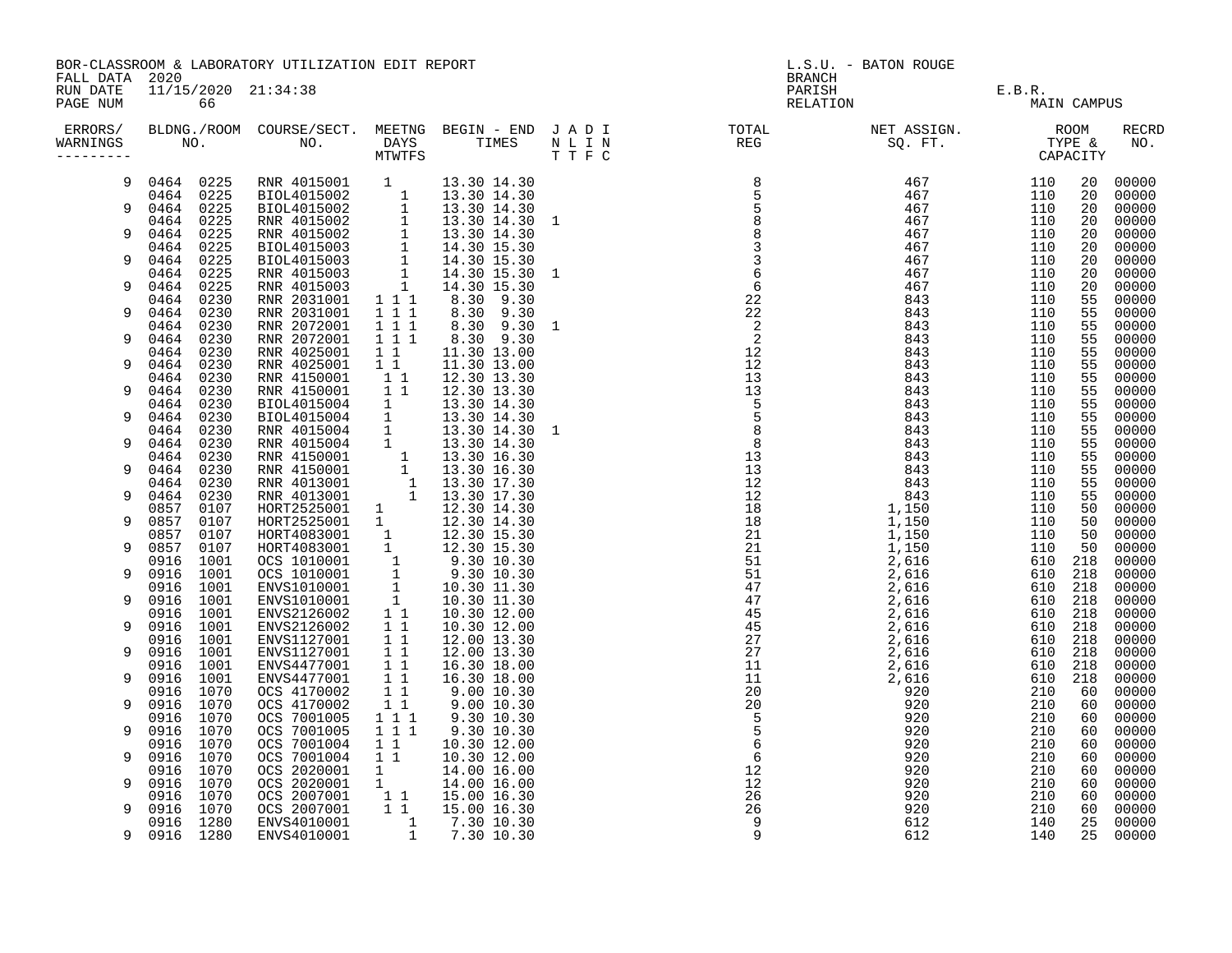| FALL DATA 2020       | BOR-CLASSROOM & LABORATORY UTILIZATION EDIT REPORT |                                                                                                                                                                                                                                                               |                                                                                                                                                                                                                                                                                                           |                                       |                                                                                                                                                                                                   | L.S.U. - BATON ROUGE<br>BRANCH |                                                                                                                                                                                                                                                                                |                                |             |          |                |
|----------------------|----------------------------------------------------|---------------------------------------------------------------------------------------------------------------------------------------------------------------------------------------------------------------------------------------------------------------|-----------------------------------------------------------------------------------------------------------------------------------------------------------------------------------------------------------------------------------------------------------------------------------------------------------|---------------------------------------|---------------------------------------------------------------------------------------------------------------------------------------------------------------------------------------------------|--------------------------------|--------------------------------------------------------------------------------------------------------------------------------------------------------------------------------------------------------------------------------------------------------------------------------|--------------------------------|-------------|----------|----------------|
| RUN DATE<br>PAGE NUM |                                                    | 11/15/2020 21:34:38<br>67<br>ERRORS/ BLDNG./ROOM COURSE/SECT. MEETNG BEGIN – END JADI (TOTAL (NET ASSIGN. ) ROOM (ROOM ) NET ASSIGN. (ROOM<br>VARNINGS NO. NO. DAYS TIMES NLIN (REG ) SQ.FT. TYPE & MINITFS (THE STYPE ) (THE STYPE ) (THE STYPE ) (THE STYPE |                                                                                                                                                                                                                                                                                                           |                                       |                                                                                                                                                                                                   |                                |                                                                                                                                                                                                                                                                                | PARISH E.B.R.<br>RELATION MAIN | MAIN CAMPUS |          |                |
| WARNINGS             |                                                    |                                                                                                                                                                                                                                                               | NO. NO. NO. DAYS TIMES                                                                                                                                                                                                                                                                                    |                                       |                                                                                                                                                                                                   |                                | $\begin{smallmatrix} 0.01 & 0.01 & 0.01 & 0.01 & 0.01 & 0.01 & 0.01 & 0.01 & 0.01 & 0.01 & 0.01 & 0.01 & 0.01 & 0.01 & 0.01 & 0.01 & 0.01 & 0.01 & 0.01 & 0.01 & 0.01 & 0.01 & 0.01 & 0.01 & 0.01 & 0.01 & 0.01 & 0.01 & 0.01 & 0.01 & 0.01 & 0.01 & 0.01 & 0.01 & 0.01 & 0.0$ |                                |             |          | RECRD<br>NO.   |
|                      |                                                    |                                                                                                                                                                                                                                                               | 0916 1280 OCS 2011001 1 1 9.00 10.30<br>0916 1280 OCS 2011001 1 1 9.00 10.30<br>0916 1280 ENVS4010001 1 1 10.30 11.30                                                                                                                                                                                     |                                       |                                                                                                                                                                                                   |                                |                                                                                                                                                                                                                                                                                |                                |             | 25       | 00000          |
|                      | 9 0916 1280                                        |                                                                                                                                                                                                                                                               |                                                                                                                                                                                                                                                                                                           |                                       |                                                                                                                                                                                                   |                                |                                                                                                                                                                                                                                                                                |                                |             | 25       | 00000          |
|                      | 9 0916 1280                                        |                                                                                                                                                                                                                                                               | ENVS4010001                                                                                                                                                                                                                                                                                               |                                       |                                                                                                                                                                                                   |                                |                                                                                                                                                                                                                                                                                |                                |             | 25<br>25 | 00000<br>00000 |
|                      | 0916 1280                                          |                                                                                                                                                                                                                                                               | OCS 7122001                                                                                                                                                                                                                                                                                               |                                       | $\begin{array}{ccc} 1 & 1 & 10.30 & 11.30 \\ 1 & 1 & 12.00 & 13.30 \end{array}$                                                                                                                   |                                |                                                                                                                                                                                                                                                                                |                                |             | 25       | 00000          |
| 9                    | 0916                                               | 1280                                                                                                                                                                                                                                                          | OCS 7122001                                                                                                                                                                                                                                                                                               | $1\quad1$                             | 12.00 13.30                                                                                                                                                                                       |                                |                                                                                                                                                                                                                                                                                |                                |             | 25       | 00000          |
|                      | 0916 1280                                          |                                                                                                                                                                                                                                                               | $\begin{tabular}{lcccc} \texttt{L14.00} & 14.30 \\ \texttt{ENVS7995001} & 1 & 13.00 & 14.00 \\ \texttt{ENVS7995001} & 1 & 13.00 & 14.00 \\ \texttt{ENVS7900002} & 1 & 1 & 15.00 & 16.30 \\ \texttt{ENVS7900002} & 1 & 1 & 15.00 & 16.30 \\ \texttt{CCS 4030002} & 1 & 1 & 15.00 & 16.30 \\ \end{tabular}$ |                                       |                                                                                                                                                                                                   |                                |                                                                                                                                                                                                                                                                                |                                |             | 25       | 00000          |
| 9                    | 0916 1280                                          |                                                                                                                                                                                                                                                               |                                                                                                                                                                                                                                                                                                           |                                       |                                                                                                                                                                                                   |                                |                                                                                                                                                                                                                                                                                |                                |             | 25       | 00000          |
|                      | 0916 1280                                          |                                                                                                                                                                                                                                                               |                                                                                                                                                                                                                                                                                                           |                                       |                                                                                                                                                                                                   |                                |                                                                                                                                                                                                                                                                                |                                |             | 25       | 00000          |
| 9                    | 0916                                               | 1280                                                                                                                                                                                                                                                          |                                                                                                                                                                                                                                                                                                           |                                       |                                                                                                                                                                                                   |                                |                                                                                                                                                                                                                                                                                |                                |             | 25       | 00000          |
| 89                   | 0916                                               | 2215<br>2215                                                                                                                                                                                                                                                  | COS 4030001<br>OCS 4030001 1<br>OCS 4308001 1<br>OCS 4308001 11<br>OCS 4308001 11                                                                                                                                                                                                                         |                                       | 13.30 14.30                                                                                                                                                                                       |                                |                                                                                                                                                                                                                                                                                |                                |             | - 6<br>6 | 00000          |
|                      | 0916<br>0916                                       | 3178                                                                                                                                                                                                                                                          |                                                                                                                                                                                                                                                                                                           |                                       | 13.30 14.30                                                                                                                                                                                       |                                |                                                                                                                                                                                                                                                                                |                                |             | 25       | 00000<br>00000 |
| 9                    | 0916                                               | 3178                                                                                                                                                                                                                                                          |                                                                                                                                                                                                                                                                                                           |                                       | 9.00 10.30<br>9.00 10.30                                                                                                                                                                          |                                |                                                                                                                                                                                                                                                                                |                                |             | 25       | 00000          |
|                      | 0916                                               | 3178                                                                                                                                                                                                                                                          | OCS 4001001                                                                                                                                                                                                                                                                                               | $1\quad1$                             | 13.30 15.00                                                                                                                                                                                       |                                |                                                                                                                                                                                                                                                                                |                                |             | 25       | 00000          |
| 9                    | 0916                                               | 3178                                                                                                                                                                                                                                                          | OCS 4001001                                                                                                                                                                                                                                                                                               |                                       | 1 1 1 13.30 15.00<br>1 1 1 13.30 15.00                                                                                                                                                            |                                |                                                                                                                                                                                                                                                                                |                                |             | 25       | 00000          |
|                      | 0916                                               | 3178                                                                                                                                                                                                                                                          | OCS 7001001                                                                                                                                                                                                                                                                                               |                                       | $1$ 1 $1$ 13.30 15.00 1<br>1 1 13.30 15.00                                                                                                                                                        |                                |                                                                                                                                                                                                                                                                                |                                |             | 25       | 00000          |
| 9                    | 0916                                               | 3178                                                                                                                                                                                                                                                          | OCS 7001001                                                                                                                                                                                                                                                                                               | 11                                    | 13.30 15.00                                                                                                                                                                                       |                                |                                                                                                                                                                                                                                                                                |                                |             | 25       | 00000          |
|                      | 0916                                               | 3178                                                                                                                                                                                                                                                          | OCS 7129001 1<br>OCS 7129001 1 1                                                                                                                                                                                                                                                                          |                                       | 15.00 16.30                                                                                                                                                                                       |                                |                                                                                                                                                                                                                                                                                |                                |             | 25       | 00000          |
| 9                    | 0916                                               | 3178                                                                                                                                                                                                                                                          |                                                                                                                                                                                                                                                                                                           |                                       | 15.00 16.30                                                                                                                                                                                       |                                |                                                                                                                                                                                                                                                                                |                                |             | 25       | 00000          |
| 9                    | 0916<br>0916                                       | 3178                                                                                                                                                                                                                                                          | ENVS4999001 1<br>ENVS4999001 1                                                                                                                                                                                                                                                                            |                                       | 16.00 17.00                                                                                                                                                                                       |                                |                                                                                                                                                                                                                                                                                |                                |             | 25       | 00000          |
|                      | 0916                                               | 3178<br>3178                                                                                                                                                                                                                                                  |                                                                                                                                                                                                                                                                                                           |                                       | 16.00 17.00<br>16.00 17.00 1                                                                                                                                                                      |                                |                                                                                                                                                                                                                                                                                |                                |             | 25<br>25 | 00000<br>00000 |
| 9                    | 0916                                               | 3178                                                                                                                                                                                                                                                          | 0CS 4999001 1 16.00 17.00<br>0CS 4999001 1 16.00 17.00                                                                                                                                                                                                                                                    |                                       |                                                                                                                                                                                                   |                                |                                                                                                                                                                                                                                                                                |                                |             | 25       | 00000          |
|                      | 1048                                               | 0105                                                                                                                                                                                                                                                          |                                                                                                                                                                                                                                                                                                           |                                       |                                                                                                                                                                                                   |                                |                                                                                                                                                                                                                                                                                |                                |             | 55       | 00000          |
| 9                    | 1048                                               | 0105                                                                                                                                                                                                                                                          |                                                                                                                                                                                                                                                                                                           |                                       |                                                                                                                                                                                                   |                                |                                                                                                                                                                                                                                                                                |                                |             | 55       | 00000          |
|                      | 1048                                               | 0105                                                                                                                                                                                                                                                          |                                                                                                                                                                                                                                                                                                           |                                       |                                                                                                                                                                                                   |                                |                                                                                                                                                                                                                                                                                |                                |             | 55       | 00000          |
| 9                    | 1048                                               | 0105                                                                                                                                                                                                                                                          |                                                                                                                                                                                                                                                                                                           |                                       |                                                                                                                                                                                                   |                                |                                                                                                                                                                                                                                                                                |                                |             | 55       | 00000          |
|                      | 1048                                               | 0105                                                                                                                                                                                                                                                          |                                                                                                                                                                                                                                                                                                           |                                       |                                                                                                                                                                                                   |                                |                                                                                                                                                                                                                                                                                |                                |             | 55       | 00000          |
| 9                    | 1048                                               | 0105                                                                                                                                                                                                                                                          |                                                                                                                                                                                                                                                                                                           |                                       |                                                                                                                                                                                                   |                                |                                                                                                                                                                                                                                                                                |                                |             | 55       | 00000          |
| 9                    | 1048<br>1048                                       | 0105<br>0105                                                                                                                                                                                                                                                  |                                                                                                                                                                                                                                                                                                           |                                       |                                                                                                                                                                                                   |                                |                                                                                                                                                                                                                                                                                |                                |             | 55<br>55 | 00000<br>00000 |
|                      | 1048                                               | 0105                                                                                                                                                                                                                                                          |                                                                                                                                                                                                                                                                                                           |                                       |                                                                                                                                                                                                   |                                |                                                                                                                                                                                                                                                                                |                                |             | 55       | 00000          |
| 9                    | 1048                                               | 0105                                                                                                                                                                                                                                                          |                                                                                                                                                                                                                                                                                                           |                                       |                                                                                                                                                                                                   |                                |                                                                                                                                                                                                                                                                                |                                |             | 55       | 00000          |
|                      | 1048                                               | 0105                                                                                                                                                                                                                                                          | GBUS1000006                                                                                                                                                                                                                                                                                               |                                       |                                                                                                                                                                                                   |                                |                                                                                                                                                                                                                                                                                |                                |             | 55       | 00000          |
| 9                    | 1048                                               | 0105                                                                                                                                                                                                                                                          | GBUS1000006                                                                                                                                                                                                                                                                                               |                                       | $\begin{array}{cccc} 1 & 11.30 & 12.30 \ 1 & 11.30 & 12.30 \ 1 & 11.30 & 12.30 \ 1 & 8.30 & 10.30 \ 1 & 8.30 & 10.30 \ 1 & 8.30 & 10.30 \ 1 & 8.30 & 10.30 \ 1 & 1 & 13.30 & 14.30 \ \end{array}$ |                                |                                                                                                                                                                                                                                                                                |                                |             | 55       | 00000          |
|                      | 1048                                               | 0169                                                                                                                                                                                                                                                          | MC 2010005                                                                                                                                                                                                                                                                                                |                                       |                                                                                                                                                                                                   |                                |                                                                                                                                                                                                                                                                                |                                |             | 55       | 00000          |
| 9                    | 1048                                               | 0169                                                                                                                                                                                                                                                          | MC 2010005                                                                                                                                                                                                                                                                                                |                                       |                                                                                                                                                                                                   |                                |                                                                                                                                                                                                                                                                                |                                |             | 55       | 00000          |
|                      | 1048                                               | 0169                                                                                                                                                                                                                                                          | MC 2010005                                                                                                                                                                                                                                                                                                |                                       |                                                                                                                                                                                                   |                                |                                                                                                                                                                                                                                                                                |                                |             | 55       | 00000          |
| 9                    | 1048                                               | 0169                                                                                                                                                                                                                                                          | MC 2010005                                                                                                                                                                                                                                                                                                |                                       |                                                                                                                                                                                                   |                                |                                                                                                                                                                                                                                                                                |                                |             | 55       | 00000          |
| 9                    | 1048<br>1048                                       | 0169<br>0169                                                                                                                                                                                                                                                  | INTL2000006<br>INTL2000006                                                                                                                                                                                                                                                                                | 111                                   | 13.30 14.30                                                                                                                                                                                       |                                |                                                                                                                                                                                                                                                                                |                                |             | 55<br>55 | 00000<br>00000 |
|                      | 1048                                               | 0169                                                                                                                                                                                                                                                          | HSS 1000037                                                                                                                                                                                                                                                                                               |                                       | 13.30 14.30                                                                                                                                                                                       |                                |                                                                                                                                                                                                                                                                                |                                |             | 55       | 00000          |
| 9                    | 1048                                               | 0169                                                                                                                                                                                                                                                          | HSS 1000037                                                                                                                                                                                                                                                                                               | $\begin{array}{c} 1 \\ 1 \end{array}$ | 13.30 14.30                                                                                                                                                                                       |                                |                                                                                                                                                                                                                                                                                |                                |             | 55       | 00000          |
|                      | 1106                                               | 0115                                                                                                                                                                                                                                                          |                                                                                                                                                                                                                                                                                                           |                                       |                                                                                                                                                                                                   |                                |                                                                                                                                                                                                                                                                                |                                |             | 54       | 00000          |
| 9                    | 1106                                               | 0115                                                                                                                                                                                                                                                          | ENGL1001001 1 1<br>ENGL1001001 1 1<br>HSS 1000010 1                                                                                                                                                                                                                                                       |                                       | $7.30$ 9.00<br>$7.30$ 9.00<br>9.00 10.00                                                                                                                                                          |                                |                                                                                                                                                                                                                                                                                |                                |             | 54       | 00000          |
|                      | 1106                                               | 0115                                                                                                                                                                                                                                                          |                                                                                                                                                                                                                                                                                                           |                                       |                                                                                                                                                                                                   |                                |                                                                                                                                                                                                                                                                                |                                |             | 54       | 00000          |
| 9                    | 1106                                               | 0115                                                                                                                                                                                                                                                          | HSS 1000010                                                                                                                                                                                                                                                                                               |                                       |                                                                                                                                                                                                   |                                |                                                                                                                                                                                                                                                                                |                                |             | 54       | 00000          |
|                      | 1106                                               | 0115                                                                                                                                                                                                                                                          | HSS 1000001                                                                                                                                                                                                                                                                                               |                                       | $\begin{array}{cccc} 1 & 9.00 & 10.00 \ 1 & 9.30 & 10.30 \ 1 & 9.30 & 10.30 \ 1 & 9.30 & 10.30 \ 1 & 9.30 & 10.30 \end{array}$                                                                    |                                |                                                                                                                                                                                                                                                                                |                                |             | 54       | 00000          |
| 9                    | 1106                                               | 0115                                                                                                                                                                                                                                                          | HSS 1000001                                                                                                                                                                                                                                                                                               |                                       |                                                                                                                                                                                                   |                                |                                                                                                                                                                                                                                                                                |                                |             | 54       | 00000          |
|                      | 1106 0115                                          |                                                                                                                                                                                                                                                               | HSS 1000029                                                                                                                                                                                                                                                                                               |                                       |                                                                                                                                                                                                   |                                |                                                                                                                                                                                                                                                                                |                                |             |          | 54 00000       |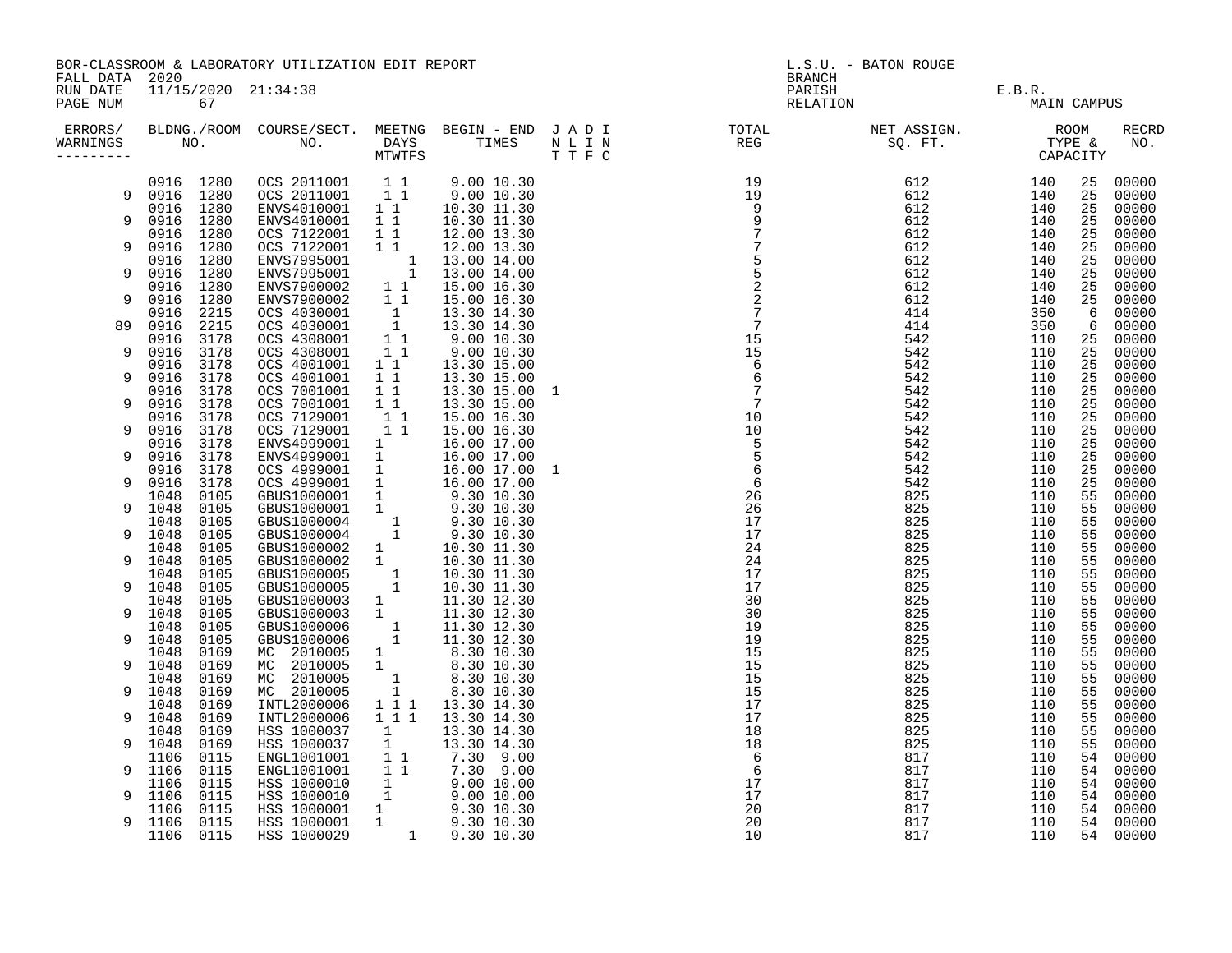| FALL DATA 2020                   | BOR-CLASSROOM & LABORATORY UTILIZATION EDIT REPORT                                                                                                     |                                                                                                                                                                                                        |                                                |                                                                                                                                                                                                                                          |  | L.S.U. - BATON ROUGE<br><b>BRANCH</b> |                            |             |            |                     |  |
|----------------------------------|--------------------------------------------------------------------------------------------------------------------------------------------------------|--------------------------------------------------------------------------------------------------------------------------------------------------------------------------------------------------------|------------------------------------------------|------------------------------------------------------------------------------------------------------------------------------------------------------------------------------------------------------------------------------------------|--|---------------------------------------|----------------------------|-------------|------------|---------------------|--|
| RUN DATE<br>PAGE NUM             | 11/15/2020 21:34:38<br>68<br>BLDNG./ROOM COURSE/SECT. MEETNG BEGIN – END JADI TOTAL NET ASSIGN. NET ASSIGN. ROOM NO. DAYS TIMES NLIN REG SQ.FT. TYPE & |                                                                                                                                                                                                        |                                                |                                                                                                                                                                                                                                          |  |                                       | PARISH E.B.R. RELATION MAI | MAIN CAMPUS |            |                     |  |
| ERRORS/<br>WARNINGS<br>--------- |                                                                                                                                                        |                                                                                                                                                                                                        |                                                |                                                                                                                                                                                                                                          |  |                                       |                            |             |            | <b>RECRD</b><br>NO. |  |
| 9                                | 1106 0115                                                                                                                                              |                                                                                                                                                                                                        |                                                | 9.30 10.30                                                                                                                                                                                                                               |  |                                       |                            | 110         | 54         | 00000               |  |
| 9                                | 1106 0115<br>1106<br>0115                                                                                                                              |                                                                                                                                                                                                        |                                                |                                                                                                                                                                                                                                          |  |                                       |                            | 110<br>110  | 54<br>54   | 00000<br>00000      |  |
| 9                                | 1106<br>0115<br>1106<br>0115                                                                                                                           | HSS 1000029 1 9.30 10.30<br>HSS 1000038 1 10.30 11.30<br>HSS 1000038 1 10.30 11.30<br>HSS 1000039 1 13.30 14.30<br>HSS 1000039 1 13.30 14.30<br>SOCL2001011 1 13.30 15.00<br>SOCL2001011 1 13.30 15.00 |                                                |                                                                                                                                                                                                                                          |  |                                       |                            | 110<br>110  | 54<br>54   | 00000<br>00000      |  |
| 9                                | 1106<br>0115<br>1106<br>0115                                                                                                                           | $SOCL2001011$ 1 1                                                                                                                                                                                      |                                                | 13.30 15.00                                                                                                                                                                                                                              |  |                                       |                            | 110<br>110  | 54<br>54   | 00000<br>00000      |  |
| 8                                | 1108<br>0110                                                                                                                                           | MUS 4250001                                                                                                                                                                                            | 1111                                           | 15.50 17.20                                                                                                                                                                                                                              |  |                                       |                            | 210         | 170        | 00000               |  |
| 89                               | 1108<br>0110                                                                                                                                           | MUS 4250001                                                                                                                                                                                            | 1111                                           | 15.50 17.20                                                                                                                                                                                                                              |  |                                       |                            | 210         | 170        | 00000               |  |
|                                  | 1128<br>1034                                                                                                                                           | DMAE7250001                                                                                                                                                                                            | $1\quad1$                                      | $9.00\,12.00$                                                                                                                                                                                                                            |  |                                       |                            | 110         | 70         | 00000               |  |
| 9                                | 1128<br>1034                                                                                                                                           | DMAE7250001                                                                                                                                                                                            | $\begin{array}{cc} 1 & 1 \\ 1 & 1 \end{array}$ | 9.00 12.00                                                                                                                                                                                                                               |  |                                       |                            | 110         | 70         | 00000               |  |
| 9                                | 1128<br>1034<br>1128<br>1034                                                                                                                           | DMAE7255001                                                                                                                                                                                            | $1\quad1$                                      | 13.00 15.00                                                                                                                                                                                                                              |  |                                       |                            | 110<br>110  | 70<br>70   | 00000<br>00000      |  |
|                                  | 1128<br>1034                                                                                                                                           | DMAE7255001<br>DMAE7255002                                                                                                                                                                             | 11                                             | $13.00$ $15.00$<br>13.00 15.00 1                                                                                                                                                                                                         |  |                                       |                            | 110         | 70         | 00000               |  |
| 9                                | 1128<br>1034                                                                                                                                           | DMAE7255002                                                                                                                                                                                            | $1\quad1$                                      | 13.00 15.00                                                                                                                                                                                                                              |  |                                       |                            | 110         | 70         | 00000               |  |
|                                  | 1128<br>1034                                                                                                                                           | DWAE72110001 1<br>DMAE7110001 1 1<br>DMAE7270001 1 1<br>DMAE7270001 1<br>DMAE7270001 1<br>DMAE7255001 1 1                                                                                              |                                                | 13.00 16.00                                                                                                                                                                                                                              |  |                                       |                            | 110         | 70         | 00000               |  |
| 9                                | 1128<br>1034                                                                                                                                           |                                                                                                                                                                                                        |                                                | 13.00 16.00                                                                                                                                                                                                                              |  |                                       |                            | 110         | 70         | 00000               |  |
| 9                                | 1034<br>1128<br>1128<br>1034                                                                                                                           |                                                                                                                                                                                                        |                                                | 13.00 16.00                                                                                                                                                                                                                              |  |                                       |                            | 110<br>110  | 70<br>70   | 00000<br>00000      |  |
|                                  | 1128<br>1034                                                                                                                                           |                                                                                                                                                                                                        |                                                | 13.00 16.00<br>15.00 16.00                                                                                                                                                                                                               |  |                                       |                            | 110         | 70         | 00000               |  |
| 9                                | 1128<br>1034                                                                                                                                           | DMAE7255001                                                                                                                                                                                            | $1\quad1$                                      | 15.00 16.00                                                                                                                                                                                                                              |  |                                       |                            | 110         | 70         | 00000               |  |
|                                  | 1128<br>1034                                                                                                                                           | DMAE7255002                                                                                                                                                                                            | $1\quad1$                                      |                                                                                                                                                                                                                                          |  |                                       |                            | 110         | 70         | 00000               |  |
| 9                                | 1128<br>1034                                                                                                                                           | DMAE7255002                                                                                                                                                                                            | 11                                             |                                                                                                                                                                                                                                          |  |                                       |                            | 110         | 70         | 00000               |  |
|                                  | 1136 1510                                                                                                                                              | ECON2000006                                                                                                                                                                                            | $1\quad1$                                      | $9.00$ $10.30$<br>$9.00$ $10.30$                                                                                                                                                                                                         |  |                                       |                            | 110         | 300        | 00000               |  |
| 9                                | 1136 1510<br>1510<br>1136                                                                                                                              | ECON2000006<br>ECON2000007                                                                                                                                                                             | $1\quad1$<br>$1\quad1$                         | 10.30 12.00                                                                                                                                                                                                                              |  |                                       |                            | 110<br>110  | 300<br>300 | 00000<br>00000      |  |
| 9                                | 1136<br>1510                                                                                                                                           | ECON2000007                                                                                                                                                                                            | 11                                             | 10.30 12.00                                                                                                                                                                                                                              |  |                                       |                            | 110         | 300        | 00000               |  |
|                                  | 1510<br>1136                                                                                                                                           | ACCT2001003 1 1<br>ACCT2001003 1 1                                                                                                                                                                     |                                                | 15.00 16.30                                                                                                                                                                                                                              |  |                                       |                            | 110         | 300        | 00000               |  |
| 9                                | 1136<br>1510                                                                                                                                           |                                                                                                                                                                                                        |                                                | 15.00 16.30                                                                                                                                                                                                                              |  |                                       |                            | 110         | 300        | 00000               |  |
|                                  | 1510<br>1136                                                                                                                                           | PADM7912001 1<br>PADM7912001 1                                                                                                                                                                         |                                                | 18.00 21.00                                                                                                                                                                                                                              |  |                                       |                            | 110         | 300        | 00000               |  |
| 9                                | 1136<br>1510                                                                                                                                           | ACCT4244001 1                                                                                                                                                                                          |                                                | 18.00 21.00                                                                                                                                                                                                                              |  |                                       |                            | 110         | 300        | 00000               |  |
| 9                                | 1136<br>2510<br>2510<br>1136                                                                                                                           | ACCT4244001                                                                                                                                                                                            |                                                |                                                                                                                                                                                                                                          |  |                                       |                            | 140<br>140  | 60<br>60   | 00000<br>00000      |  |
|                                  | 1136<br>2520                                                                                                                                           | ENTR3111001                                                                                                                                                                                            |                                                |                                                                                                                                                                                                                                          |  |                                       |                            | 110         | 60         | 00000               |  |
| 89                               | 1136<br>2520                                                                                                                                           | ENTR3111001<br>ENTR3111002                                                                                                                                                                             |                                                |                                                                                                                                                                                                                                          |  |                                       |                            | 110         | 60         | 00000               |  |
|                                  | 2520<br>1136                                                                                                                                           |                                                                                                                                                                                                        |                                                | $\begin{array}{cccc} 1 & 18.00 & 21.00\ 1 & 8.30 & 11.30\ 1 & 8.30 & 11.30\ 1 & 7.30 & 9.00\ 1 & 1 & 7.30 & 9.00\ 1 & 1 & 9.00 & 10.30\ 1 & 9.00 & 10.30\ 1 & 1 & 9.00 & 10.30\ 1 & 1 & 9.00 & 10.30\ 1 & 1 & 9.00 & 10.30\ \end{array}$ |  |                                       |                            | 110         | 60         | 00000               |  |
| 89                               | 2520<br>1136                                                                                                                                           | ENTR3111002                                                                                                                                                                                            |                                                |                                                                                                                                                                                                                                          |  |                                       |                            | 110         | 60         | 00000               |  |
| 89                               | 2520<br>1136<br>1136<br>2520                                                                                                                           | ISDS3100001<br>ISDS3100001                                                                                                                                                                             |                                                |                                                                                                                                                                                                                                          |  |                                       |                            | 110<br>110  | 60<br>60   | 00000<br>00000      |  |
|                                  | 2520<br>1136                                                                                                                                           | ISDS3100002                                                                                                                                                                                            | 11                                             | 10.30 12.00                                                                                                                                                                                                                              |  |                                       |                            | 110         | 60         | 00000               |  |
| 89                               | 2520<br>1136                                                                                                                                           | ISDS3100002                                                                                                                                                                                            | $1\quad1$                                      | 10.30 12.00                                                                                                                                                                                                                              |  |                                       |                            | 110         | 60         | 00000               |  |
|                                  | 2520<br>1136                                                                                                                                           |                                                                                                                                                                                                        |                                                | 10.30 12.00                                                                                                                                                                                                                              |  |                                       |                            | 110         | 60         | 00000               |  |
| 9                                | 1136<br>2520                                                                                                                                           |                                                                                                                                                                                                        |                                                | 10.30 12.00                                                                                                                                                                                                                              |  |                                       |                            | 110         | 60         | 00000               |  |
|                                  | 2520<br>1136                                                                                                                                           | FIN 7950001<br>FIN 7950001<br>ISDS3107001<br>ISDS3107001<br>1<br>1<br>ISDS3107001<br>1<br>1                                                                                                            |                                                | 12.00 13.30                                                                                                                                                                                                                              |  |                                       |                            | 110         | 60         | 00000               |  |
| 9                                | 1136<br>2520<br>1136<br>2520                                                                                                                           | ISDS3107002                                                                                                                                                                                            | $1\quad1$                                      | 12.00 13.30<br>15.00 16.30                                                                                                                                                                                                               |  |                                       |                            | 110<br>110  | 60<br>60   | 00000<br>00000      |  |
| 9                                | 1136<br>2520                                                                                                                                           | ISDS3107002 1 1                                                                                                                                                                                        |                                                | 15.00 16.30                                                                                                                                                                                                                              |  |                                       |                            | 110         | 60         | 00000               |  |
|                                  | 1120<br>1137                                                                                                                                           | FIN 3352001                                                                                                                                                                                            |                                                | 10.30 12.00                                                                                                                                                                                                                              |  |                                       |                            | 110         | 22         | 00000               |  |
| 89                               | 1137 1120                                                                                                                                              | FIN 3352001                                                                                                                                                                                            | $\begin{array}{cc} 1 & 1 \\ 1 & 1 \end{array}$ | 10.30 12.00                                                                                                                                                                                                                              |  |                                       |                            | 110         | 22         | 00000               |  |
|                                  | 1137 1120                                                                                                                                              | FIN 7650001                                                                                                                                                                                            | 1                                              | 12.00 15.00                                                                                                                                                                                                                              |  |                                       |                            | 110         | 22         | 00000               |  |
| 9                                | 1137 1120                                                                                                                                              | FIN 7650001                                                                                                                                                                                            |                                                | 1 12.00 15.00                                                                                                                                                                                                                            |  |                                       |                            | 110         | 22         | 00000               |  |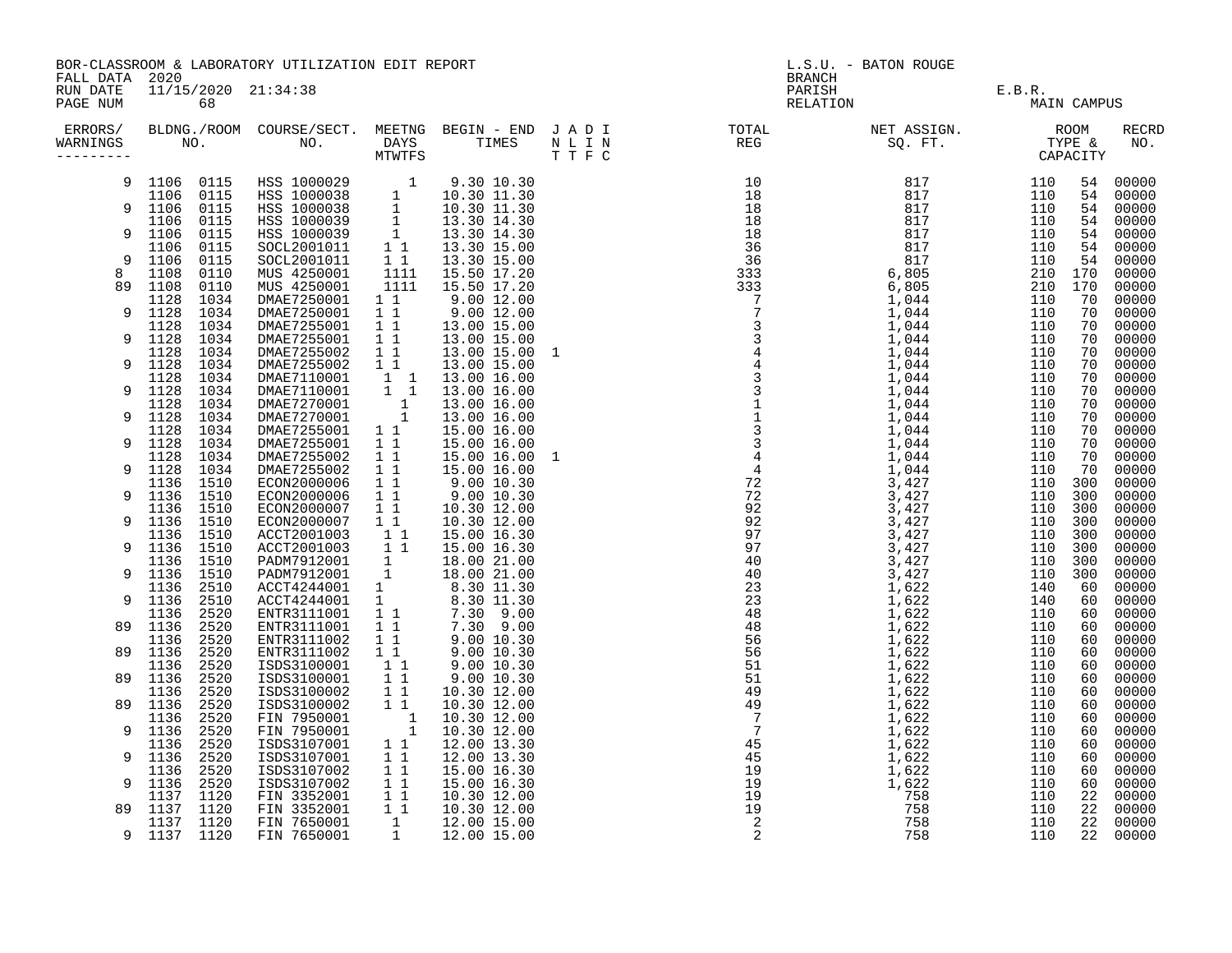| FALL DATA 2020                   |                              | BOR-CLASSROOM & LABORATORY UTILIZATION EDIT REPORT                                                                                                                                                                                                       |                                                         |                                                                                                                                                                                   | L.S.U. - BATON ROUGE<br><b>BRANCH</b> |                                                                                                                                                                                                                                                                                 |  |                    |             |                |
|----------------------------------|------------------------------|----------------------------------------------------------------------------------------------------------------------------------------------------------------------------------------------------------------------------------------------------------|---------------------------------------------------------|-----------------------------------------------------------------------------------------------------------------------------------------------------------------------------------|---------------------------------------|---------------------------------------------------------------------------------------------------------------------------------------------------------------------------------------------------------------------------------------------------------------------------------|--|--------------------|-------------|----------------|
| RUN DATE<br>PAGE NUM             | 11/15/2020 21:34:38<br>69    |                                                                                                                                                                                                                                                          |                                                         |                                                                                                                                                                                   |                                       | PARISH<br>RELATION                                                                                                                                                                                                                                                              |  | E.B.R.             | MAIN CAMPUS |                |
| ERRORS/<br>WARNINGS<br>--------- |                              |                                                                                                                                                                                                                                                          |                                                         |                                                                                                                                                                                   |                                       | $\begin{smallmatrix} 0.7 & 0.1 & 0.01 & 0.01 & 0.01 & 0.01 & 0.01 & 0.01 & 0.01 & 0.01 & 0.01 & 0.01 & 0.01 & 0.01 & 0.01 & 0.01 & 0.01 & 0.01 & 0.01 & 0.01 & 0.01 & 0.01 & 0.01 & 0.01 & 0.01 & 0.01 & 0.01 & 0.01 & 0.01 & 0.01 & 0.01 & 0.01 & 0.01 & 0.01 & 0.01 & 0.01 &$ |  |                    |             | RECRD<br>NO.   |
|                                  |                              | $\begin{array}{cccccccc} 1137 & 1120 & FIN & 7719001 & 1 & 18.00 & 21.00 \\ 1137 & 1120 & FIN & 7719001 & 1 & 18.00 & 21.00 \end{array}$                                                                                                                 |                                                         |                                                                                                                                                                                   |                                       |                                                                                                                                                                                                                                                                                 |  |                    | 22          | 00000          |
| 9                                | 1137 1120<br>1137 1120       | FIN 7719001 1 18.00 21.00<br>FIN 4910002 1 18.00 21.00<br>FIN 4910002 1 18.00 21.00<br>MGT 4830001 1 1 7.30 9.00<br>MGT 4830001 1 7.30 9.00<br>ISDS4141001 1 9.00 10.30<br>ECON2035007 1 1 1 9.30 10.30<br>ECON2035007 1 1 1 9.30 10.30                  |                                                         |                                                                                                                                                                                   |                                       |                                                                                                                                                                                                                                                                                 |  |                    | 22<br>22    | 00000          |
| 9                                | 1137 1120                    |                                                                                                                                                                                                                                                          |                                                         |                                                                                                                                                                                   |                                       |                                                                                                                                                                                                                                                                                 |  |                    | 22          | 00000<br>00000 |
|                                  | 1137 1125                    |                                                                                                                                                                                                                                                          |                                                         |                                                                                                                                                                                   |                                       |                                                                                                                                                                                                                                                                                 |  | 110 120            |             | 00000          |
| 9                                | 1137<br>1125                 |                                                                                                                                                                                                                                                          |                                                         |                                                                                                                                                                                   |                                       |                                                                                                                                                                                                                                                                                 |  | 110 120            |             | 00000          |
| 9                                | 1137 1125<br>1137 1125       |                                                                                                                                                                                                                                                          |                                                         |                                                                                                                                                                                   |                                       |                                                                                                                                                                                                                                                                                 |  | 110 120<br>110 120 |             | 00000<br>00000 |
|                                  | 1137 1125                    |                                                                                                                                                                                                                                                          |                                                         |                                                                                                                                                                                   |                                       |                                                                                                                                                                                                                                                                                 |  | 110 120            |             | 00000          |
| 9                                | 1137 1125                    | ECON2035007                                                                                                                                                                                                                                              | $1 1 1$                                                 | 9.30 10.30                                                                                                                                                                        |                                       |                                                                                                                                                                                                                                                                                 |  | 110 120            |             | 00000          |
|                                  | 1137 1125                    | ENTR3012001                                                                                                                                                                                                                                              | $1\quad1$                                               | 10.30 12.00                                                                                                                                                                       |                                       |                                                                                                                                                                                                                                                                                 |  | 110 120            |             | 00000          |
| 9                                | 1137 1125<br>1137 1125       | ENTR3012001<br>ECON2035006                                                                                                                                                                                                                               | $1\quad1$                                               | 10.30 12.00                                                                                                                                                                       |                                       |                                                                                                                                                                                                                                                                                 |  | 110 120            |             | 00000          |
| 9                                | 1137<br>1125                 | ECON2035006                                                                                                                                                                                                                                              | $1 1 1$<br>$1 1 1$                                      | 11.30 12.30<br>11.30 12.30                                                                                                                                                        |                                       |                                                                                                                                                                                                                                                                                 |  | 110 120<br>110 120 |             | 00000<br>00000 |
|                                  | 1125<br>1137                 | ENTR3012002                                                                                                                                                                                                                                              |                                                         | 12.00 13.30                                                                                                                                                                       |                                       |                                                                                                                                                                                                                                                                                 |  | 110 120            |             | 00000          |
| 9                                | 1137<br>1125                 | ENTR3012002                                                                                                                                                                                                                                              | $\begin{bmatrix} 1 & 1 \\ 1 & 1 \\ 1 & 1 \end{bmatrix}$ | 12.00 13.30                                                                                                                                                                       |                                       |                                                                                                                                                                                                                                                                                 |  | 110 120            |             | 00000          |
|                                  | 1137 1125                    | ECON2035005                                                                                                                                                                                                                                              |                                                         | 12.30 13.30                                                                                                                                                                       |                                       |                                                                                                                                                                                                                                                                                 |  | 110 120            |             | 00000          |
| 9                                | 1137<br>1125<br>1137<br>1125 | ECON2035005<br>ISDS1102001                                                                                                                                                                                                                               | $1 1 1$<br>$\overline{1}$ $\overline{1}$                | 12.30 13.30<br>13.30 15.00                                                                                                                                                        |                                       |                                                                                                                                                                                                                                                                                 |  | 110 120<br>110 120 |             | 00000<br>00000 |
| 89                               | 1125<br>1137                 | ISDS1102001                                                                                                                                                                                                                                              | $1\quad1$                                               | 13.30 15.00                                                                                                                                                                       |                                       |                                                                                                                                                                                                                                                                                 |  | 110 120            |             | 00000          |
|                                  | 1125<br>1137                 | ECON2010008                                                                                                                                                                                                                                              | $\begin{bmatrix} 1 \\ 1 \\ 1 \end{bmatrix}$             | 13.30 15.00                                                                                                                                                                       |                                       |                                                                                                                                                                                                                                                                                 |  | 110 120            |             | 00000          |
| 9                                | 1137<br>1125                 | ECON2010008                                                                                                                                                                                                                                              |                                                         | 13.30 15.00                                                                                                                                                                       |                                       |                                                                                                                                                                                                                                                                                 |  | 110 120            |             | 00000          |
| 9                                | 1137<br>1125<br>1137<br>1125 | MGT 4450001<br>MGT 4450001                                                                                                                                                                                                                               | $1\quad1$<br>$1\quad1$                                  | 15.00 16.30<br>15.00 16.30                                                                                                                                                        |                                       |                                                                                                                                                                                                                                                                                 |  | 110 120<br>110 120 |             | 00000<br>00000 |
|                                  | 1137 1125                    | ECON2010003                                                                                                                                                                                                                                              | 11                                                      | 15.00 16.30                                                                                                                                                                       |                                       |                                                                                                                                                                                                                                                                                 |  | 110 120            |             | 00000          |
| 9                                | 1137 1125                    | ECON2010003                                                                                                                                                                                                                                              | $1\quad1$                                               | 15.00 16.30                                                                                                                                                                       |                                       |                                                                                                                                                                                                                                                                                 |  | 110 120            |             | 00000          |
|                                  | 1137 1125                    |                                                                                                                                                                                                                                                          |                                                         | 18.00 21.00                                                                                                                                                                       |                                       |                                                                                                                                                                                                                                                                                 |  | 110 120            |             | 00000          |
| 9                                | 1137 1125<br>1137 1220       |                                                                                                                                                                                                                                                          |                                                         | 18.00 21.00                                                                                                                                                                       |                                       |                                                                                                                                                                                                                                                                                 |  | 110 120            | 60          | 00000<br>00000 |
| 9                                | 1137 1220                    |                                                                                                                                                                                                                                                          |                                                         | $9.00\ 10.30$<br>$9.00\ 10.30$<br>$9.00\ 10.30$<br>$9.00\ 10.30$<br>$9.00\ 10.30$                                                                                                 |                                       |                                                                                                                                                                                                                                                                                 |  |                    | 60          | 00000          |
|                                  | 1137 1220                    |                                                                                                                                                                                                                                                          |                                                         |                                                                                                                                                                                   |                                       |                                                                                                                                                                                                                                                                                 |  |                    | 60          | 00000          |
| 89                               | 1137 1220                    |                                                                                                                                                                                                                                                          |                                                         |                                                                                                                                                                                   |                                       |                                                                                                                                                                                                                                                                                 |  |                    | 60          | 00000          |
| 9                                | 1137 1220<br>1137 1220       |                                                                                                                                                                                                                                                          |                                                         | 9.00 10.30                                                                                                                                                                        |                                       |                                                                                                                                                                                                                                                                                 |  |                    | 60<br>60    | 00000<br>00000 |
|                                  | 1137<br>1220                 |                                                                                                                                                                                                                                                          |                                                         | 10.30 12.00                                                                                                                                                                       |                                       |                                                                                                                                                                                                                                                                                 |  |                    | 60          | 00000          |
| 9                                | 1137<br>1220                 | ECON2010003 1 1<br>ACCT7235001 1<br>ACCT7235001 1<br>BADM7020001 1 1<br>BADM7020001 1 1<br>BADM7020001 1 1<br>BADM7100001 1 1<br>BADM7030002 1<br>BADM7030002 1<br>BADM7020005 1 1<br>BADM7020005 1 1<br>BADM7020005 1 1<br>BADM7020005 1 1<br>BADM70200 |                                                         | 10.30 12.00                                                                                                                                                                       |                                       |                                                                                                                                                                                                                                                                                 |  |                    | 60          | 00000          |
| 8                                | 1137<br>1220                 |                                                                                                                                                                                                                                                          |                                                         | 10.30 12.00 1                                                                                                                                                                     |                                       |                                                                                                                                                                                                                                                                                 |  |                    | 60          | 00000          |
| 89                               | 1137<br>1220<br>1220         | AADW/100002 1 1<br>BADM7030005 1<br>BADM7030005 1<br>BADM7010001 1<br>BADM7010001 1                                                                                                                                                                      |                                                         | 10.30 12.00                                                                                                                                                                       |                                       |                                                                                                                                                                                                                                                                                 |  |                    | 60          | 00000          |
| 9                                | 1137<br>1137 1220            |                                                                                                                                                                                                                                                          |                                                         | 10.30 12.00<br>10.30 12.00                                                                                                                                                        |                                       |                                                                                                                                                                                                                                                                                 |  |                    | 60<br>60    | 00000<br>00000 |
|                                  | 1220<br>1137                 |                                                                                                                                                                                                                                                          |                                                         | 13.00 14.30                                                                                                                                                                       |                                       |                                                                                                                                                                                                                                                                                 |  |                    | 60          | 00000          |
| 89                               | 1137 1220                    |                                                                                                                                                                                                                                                          |                                                         | 13.00 14.30                                                                                                                                                                       |                                       |                                                                                                                                                                                                                                                                                 |  |                    | 60          | 00000          |
|                                  | 1220<br>1137                 | ECON2030015                                                                                                                                                                                                                                              | $\frac{1}{1}$                                           | 13.30 14.30                                                                                                                                                                       |                                       |                                                                                                                                                                                                                                                                                 |  |                    | 60          | 00000          |
| 9                                | 1137 1220<br>1220<br>1137    | ECON2030015<br>BADM7160001                                                                                                                                                                                                                               |                                                         | 13.30 14.30                                                                                                                                                                       |                                       |                                                                                                                                                                                                                                                                                 |  |                    | 60<br>60    | 00000<br>00000 |
| 9                                | 1137 1220                    | BADM7160001                                                                                                                                                                                                                                              |                                                         |                                                                                                                                                                                   |                                       |                                                                                                                                                                                                                                                                                 |  |                    | 60          | 00000          |
|                                  | 1225<br>1137                 | FIN 4828001                                                                                                                                                                                                                                              |                                                         |                                                                                                                                                                                   |                                       |                                                                                                                                                                                                                                                                                 |  |                    | 40          | 00000          |
| 9                                | 1137 1225                    | FIN 4828001                                                                                                                                                                                                                                              |                                                         |                                                                                                                                                                                   |                                       |                                                                                                                                                                                                                                                                                 |  |                    | 40          | 00000          |
| 89                               | 1137 1225<br>1137 1225       | ECON2030014                                                                                                                                                                                                                                              |                                                         |                                                                                                                                                                                   |                                       |                                                                                                                                                                                                                                                                                 |  |                    | 40<br>40    | 00000          |
|                                  | 1137 1225                    | ECON2030014<br>ECON2030012                                                                                                                                                                                                                               |                                                         | $\begin{array}{rrrr} 1 & 13.30 & 14.30 \ 1 & 18.00 & 21.00 \ 1 & 1 & 9.00 & 10.30 \ 1 & 9.00 & 10.30 \ 1 & 1 & 11.30 & 12.30 \ 1 & 11.30 & 12.30 \ 1 & 13.30 & 14.30 \end{array}$ |                                       |                                                                                                                                                                                                                                                                                 |  |                    | 40          | 00000<br>00000 |
|                                  |                              |                                                                                                                                                                                                                                                          |                                                         |                                                                                                                                                                                   |                                       |                                                                                                                                                                                                                                                                                 |  |                    |             |                |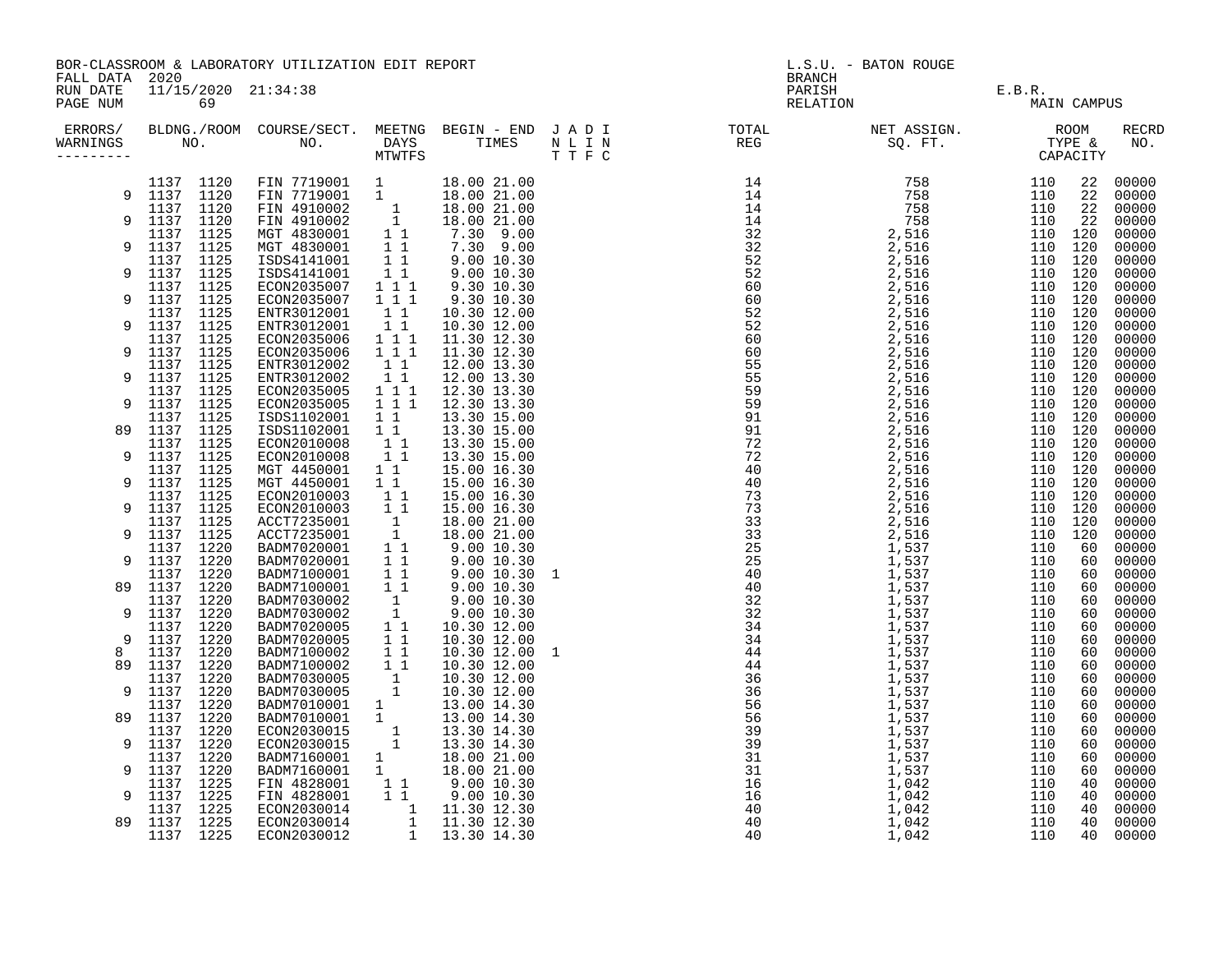|                      | BOR-CLASSROOM & LABORATORY UTILIZATION EDIT REPORT<br>FALL DATA 2020                                                                                                                                                                                      |  |                                                                                                                                                                                                                                                |                                            |                                                                                                                                                                               |                    | L.S.U. - BATON ROUGE<br><b>BRANCH</b> |  |  |          |                     |  |
|----------------------|-----------------------------------------------------------------------------------------------------------------------------------------------------------------------------------------------------------------------------------------------------------|--|------------------------------------------------------------------------------------------------------------------------------------------------------------------------------------------------------------------------------------------------|--------------------------------------------|-------------------------------------------------------------------------------------------------------------------------------------------------------------------------------|--------------------|---------------------------------------|--|--|----------|---------------------|--|
| RUN DATE<br>PAGE NUM | 11/15/2020 21:34:38<br>70<br>ERRORS/ BLDNG./ROOM COURSE/SECT. MEETNG BEGIN – END JADI TOTAL NET ASSIGN.     ROOM ROOM COURSE/SECT. MEETNG BEGIN – END JADI TOTAL TOTAL NET ASSIGN.     ROOM ROOM COURSE/SECT. MEETNG BEGIN – END JADI TOTAL TOTAL SQ. FT. |  |                                                                                                                                                                                                                                                |                                            |                                                                                                                                                                               | PARISH<br>RELATION | E.B.R.<br>MAIN CAMPUS                 |  |  |          |                     |  |
| WARNINGS             |                                                                                                                                                                                                                                                           |  |                                                                                                                                                                                                                                                |                                            |                                                                                                                                                                               |                    |                                       |  |  |          | <b>RECRD</b><br>NO. |  |
| 89                   | 1137 1225<br>1137 1225                                                                                                                                                                                                                                    |  | ECON2030012 1 13.30 14.30<br>ACCT7222001 1 1 13.30 15.00<br>ACCT7222001 1 1 13.30 15.00<br>ENTR4010002 1 18.00 21.00<br>ENTR4010002 1 18.00 21.00<br>MKT 3421001 1 10.30 12.00<br>ECON2030010 1 11.30 12.30<br>ECON2030010 1 11.30 12.30<br>EC |                                            |                                                                                                                                                                               |                    |                                       |  |  | 40<br>40 | 00000<br>00000      |  |
|                      | 9 1137 1225                                                                                                                                                                                                                                               |  |                                                                                                                                                                                                                                                |                                            |                                                                                                                                                                               |                    |                                       |  |  | 40       | 00000               |  |
| 9                    | 1137 1225<br>1137 1225                                                                                                                                                                                                                                    |  |                                                                                                                                                                                                                                                |                                            |                                                                                                                                                                               |                    |                                       |  |  | 40<br>40 | 00000<br>00000      |  |
| 89                   | 1137 1305<br>1137 1305                                                                                                                                                                                                                                    |  |                                                                                                                                                                                                                                                |                                            |                                                                                                                                                                               |                    |                                       |  |  | 40<br>40 | 00000<br>00000      |  |
| 89                   | 1137 1305<br>1137 1305                                                                                                                                                                                                                                    |  |                                                                                                                                                                                                                                                |                                            |                                                                                                                                                                               |                    |                                       |  |  | 40<br>40 | 00000<br>00000      |  |
|                      | 1137 1305                                                                                                                                                                                                                                                 |  | ACCT7210001 1 1                                                                                                                                                                                                                                |                                            | 12.00 13.30                                                                                                                                                                   |                    |                                       |  |  | 40       | 00000               |  |
| 9                    | 1137 1305<br>1137 1305                                                                                                                                                                                                                                    |  | ACCT7210001<br>ECON2030008                                                                                                                                                                                                                     |                                            | 12.00 13.30<br>13.30 14.30                                                                                                                                                    |                    |                                       |  |  | 40<br>40 | 00000<br>00000      |  |
| 89                   | 1137 1305<br>1137 1305                                                                                                                                                                                                                                    |  | ECON2030008<br>MKT 3501001                                                                                                                                                                                                                     |                                            | 13.30 14.30<br>13.30 15.00                                                                                                                                                    |                    |                                       |  |  | 40<br>40 | 00000<br>00000      |  |
| 89                   | 1137 1305                                                                                                                                                                                                                                                 |  | MKT 3501001                                                                                                                                                                                                                                    |                                            | 13.30 15.00                                                                                                                                                                   |                    |                                       |  |  | 40       | 00000               |  |
| 89                   | 1305<br>1137<br>1137 1305                                                                                                                                                                                                                                 |  | MKT 3501002<br>MKT 3501002                                                                                                                                                                                                                     | $1\quad1$                                  | 15.00 16.30<br>15.00 16.30                                                                                                                                                    |                    |                                       |  |  | 40<br>40 | 00000<br>00000      |  |
| 9                    | 1137<br>1305<br>1137 1305                                                                                                                                                                                                                                 |  | BADM7270002<br>BADM7270002                                                                                                                                                                                                                     | $\frac{1}{1}$                              | 18.00 21.00<br>18.00 21.00                                                                                                                                                    |                    |                                       |  |  | 40<br>40 | 00000<br>00000      |  |
|                      | 1137 1321                                                                                                                                                                                                                                                 |  | BADM7050002                                                                                                                                                                                                                                    | 1                                          | 9.00 10.30                                                                                                                                                                    |                    |                                       |  |  | 60       | 00000               |  |
| 9                    | 1137 1321<br>1137 1321                                                                                                                                                                                                                                    |  | BADM7050002<br>BADM7050003                                                                                                                                                                                                                     |                                            |                                                                                                                                                                               |                    |                                       |  |  | 60<br>60 | 00000<br>00000      |  |
| 9                    | 1137 1321<br>1137 1321                                                                                                                                                                                                                                    |  | BADM7050003<br>ECON2030013                                                                                                                                                                                                                     |                                            | $\begin{array}{cccc} 1 & 9.00 & 10.30 \ 1 & 9.00 & 10.30 \ 1 & 10.30 & 12.00 \ 1 & 10.30 & 12.00 \ 1 & 11.30 & 12.30 \ 1 & 11.30 & 12.30 \ 1 & 1 & 12.00 & 13.30 \end{array}$ |                    |                                       |  |  | 60<br>60 | 00000<br>00000      |  |
| 9                    | 1137 1321<br>1137 1321                                                                                                                                                                                                                                    |  | ECON2030013<br>MGT 3830006                                                                                                                                                                                                                     |                                            |                                                                                                                                                                               |                    |                                       |  |  | 60<br>60 | 00000<br>00000      |  |
| 9                    | 1137 1321                                                                                                                                                                                                                                                 |  | MGT 3830006                                                                                                                                                                                                                                    | 11                                         | 12.00 13.30                                                                                                                                                                   |                    |                                       |  |  | 60       | 00000               |  |
| 9                    | 1137 1321<br>1137 1321                                                                                                                                                                                                                                    |  | MGT 3830007<br>MGT 3830007                                                                                                                                                                                                                     | 11<br>$1\quad1$                            | 15.00 16.30<br>15.00 16.30                                                                                                                                                    |                    |                                       |  |  | 60<br>60 | 00000<br>00000      |  |
| 9                    | 1137 1321<br>1137 1321                                                                                                                                                                                                                                    |  | MGT 3830008<br>MGT 3830008                                                                                                                                                                                                                     | 11<br>11                                   | 16.30 18.00<br>16.30 18.00                                                                                                                                                    |                    |                                       |  |  | 60<br>60 | 00000<br>00000      |  |
|                      | 1137 1325                                                                                                                                                                                                                                                 |  | FIN 3717001                                                                                                                                                                                                                                    | $1\quad1$                                  | 10.30 12.00                                                                                                                                                                   |                    |                                       |  |  | 40       | 00000               |  |
| 9                    | 1137 1325<br>1137 1325                                                                                                                                                                                                                                    |  | FIN 3717001<br>ECON2030006                                                                                                                                                                                                                     | $1\quad1$                                  | 10.30 12.00<br>11.30 12.30                                                                                                                                                    |                    |                                       |  |  | 40<br>40 | 00000<br>00000      |  |
| 89                   | 1137 1325<br>1137 1325                                                                                                                                                                                                                                    |  | ECON2030006<br>ISDS4125001                                                                                                                                                                                                                     | $\begin{array}{c} 1 \\ 1 \\ 1 \end{array}$ | 11.30 12.30<br>12.00 13.30                                                                                                                                                    |                    |                                       |  |  | 40<br>40 | 00000<br>00000      |  |
| 89                   | 1137 1325                                                                                                                                                                                                                                                 |  | ISDS4125001                                                                                                                                                                                                                                    | $1\quad1$                                  | 12.00 13.30                                                                                                                                                                   |                    |                                       |  |  | 40       | 00000               |  |
| 9                    | 1137 1409<br>1137 1409                                                                                                                                                                                                                                    |  | FIN 3632001<br>FIN 3632001                                                                                                                                                                                                                     | $1\quad1$<br>$1\quad1$                     | 9.00 10.30<br>9.00 10.30                                                                                                                                                      |                    |                                       |  |  | 40<br>40 | 00000<br>00000      |  |
| 9                    | 1137 1409<br>1137 1409                                                                                                                                                                                                                                    |  | MKT 7450001<br>MKT 7450001                                                                                                                                                                                                                     | $\begin{array}{cc} & 1 \\ & 1 \end{array}$ | 13.30 16.30<br>13.30 16.30                                                                                                                                                    |                    |                                       |  |  | 40<br>40 | 00000<br>00000      |  |
| 9                    | 1137 1409                                                                                                                                                                                                                                                 |  | PADM7610001                                                                                                                                                                                                                                    | $\begin{array}{c} 1 \\ 1 \end{array}$      | 18.00 21.00                                                                                                                                                                   |                    |                                       |  |  | 40       | 00000               |  |
|                      | 1137<br>1409<br>1137 1425                                                                                                                                                                                                                                 |  | PADM7610001<br>MKT 3411001                                                                                                                                                                                                                     | 11                                         | 18.00 21.00<br>10.30 12.00                                                                                                                                                    |                    |                                       |  |  | 40<br>40 | 00000<br>00000      |  |
| 89                   | 1137 1425<br>1137 1425                                                                                                                                                                                                                                    |  | MKT 3411001                                                                                                                                                                                                                                    | $1\overline{1}$                            | 10.30 12.00                                                                                                                                                                   |                    |                                       |  |  | 40<br>40 | 00000<br>00000      |  |
| 89                   | 1137 1425<br>1137 1425                                                                                                                                                                                                                                    |  |                                                                                                                                                                                                                                                |                                            |                                                                                                                                                                               |                    |                                       |  |  | 40<br>40 | 00000<br>00000      |  |
| 89                   | 1137 1425                                                                                                                                                                                                                                                 |  |                                                                                                                                                                                                                                                |                                            |                                                                                                                                                                               |                    |                                       |  |  | 40       | 00000               |  |
| 89                   | 1137 1425<br>1137 1425                                                                                                                                                                                                                                    |  | NET 19411002<br>ECON2030002<br>ECON2030002<br>ACON2030002<br>1 11.30 12.30<br>MKT 3411002<br>1 12.00 13.30<br>MKT 3411002<br>1 12.00 13.30<br>ECON2030004<br>1 13.30 14.30<br>ECON2030004<br>1 13.30 14.30                                     |                                            |                                                                                                                                                                               |                    |                                       |  |  | 40<br>40 | 00000<br>00000      |  |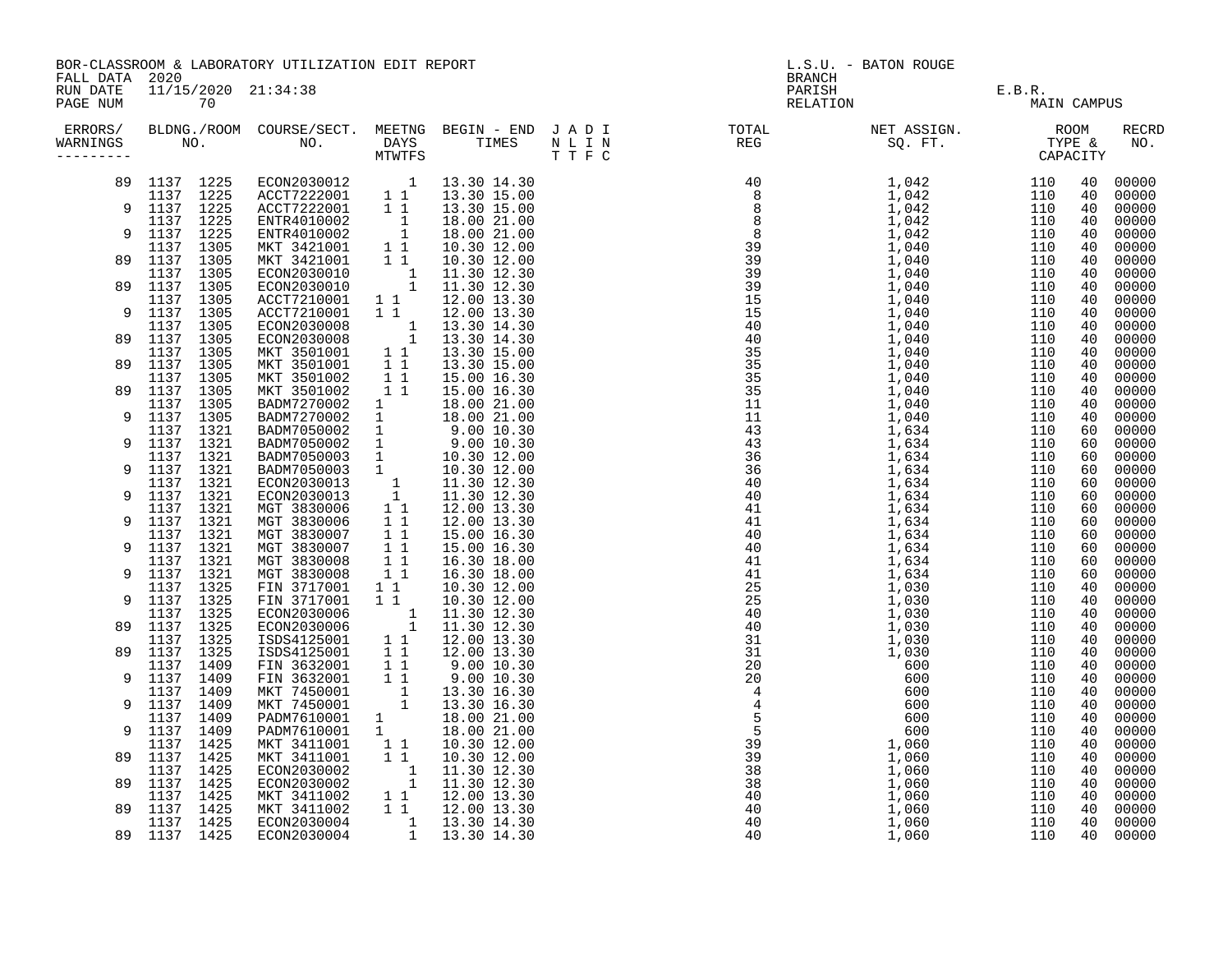| FALL DATA 2020       |                               |  | BOR-CLASSROOM & LABORATORY UTILIZATION EDIT REPORT                                                   |                                                                                                           |                                                                                                                                                                                                             | L.S.U. - BATON ROUGE |                                                      |  |                     |             |                |  |  |
|----------------------|-------------------------------|--|------------------------------------------------------------------------------------------------------|-----------------------------------------------------------------------------------------------------------|-------------------------------------------------------------------------------------------------------------------------------------------------------------------------------------------------------------|----------------------|------------------------------------------------------|--|---------------------|-------------|----------------|--|--|
| RUN DATE<br>PAGE NUM | $11/15/2020$ $21:34:38$<br>71 |  |                                                                                                      |                                                                                                           |                                                                                                                                                                                                             |                      | <b>BRANCH</b><br>PARISH<br>E.B.R.<br>MAI<br>RELATION |  |                     | MAIN CAMPUS |                |  |  |
| ERRORS/<br>WARNINGS  |                               |  |                                                                                                      |                                                                                                           |                                                                                                                                                                                                             |                      |                                                      |  | <b>RECRD</b><br>NO. |             |                |  |  |
|                      | 1137 1425                     |  | ECON7255001 11<br>ECON7255001 11                                                                     |                                                                                                           | 15.00 16.30                                                                                                                                                                                                 |                      |                                                      |  |                     |             | 00000          |  |  |
|                      | 9 1137 1425                   |  |                                                                                                      |                                                                                                           | 15.00 16.30                                                                                                                                                                                                 |                      |                                                      |  |                     |             | 00000          |  |  |
| 9                    | 1137 1425<br>1137 1425        |  |                                                                                                      |                                                                                                           | 18.00 21.00<br>18.00 21.00                                                                                                                                                                                  |                      |                                                      |  |                     |             | 00000<br>00000 |  |  |
|                      | 1137 1425                     |  |                                                                                                      |                                                                                                           | 18.00 21.00                                                                                                                                                                                                 |                      |                                                      |  |                     |             | 00000          |  |  |
| 9                    | 1137 1425                     |  | ECON7230001 1<br>PADM7910001 1<br>PADM5009002 1<br>PADM5009002 1<br>MKT 4451001 11<br>MKT 4451001 11 |                                                                                                           | 18.00 21.00                                                                                                                                                                                                 |                      |                                                      |  |                     |             | 00000          |  |  |
|                      | 1138 1615                     |  |                                                                                                      |                                                                                                           | $\begin{array}{cccc} 1 & 1 & 1 & 0.0 & 21.00 \\ 1 & 1 & 7.30 & 9.00 \\ 1 & 1 & 9.00 & 10.30 \\ 1 & 1 & 9.00 & 10.30 \\ 1 & 1 & 9.30 & 10.30 \\ 1 & 1 & 9.30 & 10.30 \\ 1 & 1 & 9.30 & 10.30 \\ \end{array}$ |                      |                                                      |  |                     |             | 00000          |  |  |
| 9                    | 1138 1615<br>1138 1615        |  | MKT 4451001<br>MKT 4451002                                                                           |                                                                                                           |                                                                                                                                                                                                             |                      |                                                      |  |                     |             | 00000<br>00000 |  |  |
| 9                    | 1138 1615                     |  | MKT 4451002                                                                                          |                                                                                                           |                                                                                                                                                                                                             |                      |                                                      |  |                     |             | 00000          |  |  |
|                      | 1138 1615                     |  | ISDS4113001                                                                                          |                                                                                                           |                                                                                                                                                                                                             |                      |                                                      |  |                     |             | 00000          |  |  |
| 89                   | 1138 1615                     |  | ISDS4113001                                                                                          |                                                                                                           |                                                                                                                                                                                                             |                      |                                                      |  |                     |             | 00000          |  |  |
|                      | 1138 1615                     |  | ENTR4701001                                                                                          | $1 1 1$                                                                                                   | 10.30 11.30                                                                                                                                                                                                 |                      |                                                      |  |                     |             | 00000          |  |  |
| 9                    | 1138 1615                     |  | ENTR4701001                                                                                          | 111                                                                                                       | 10.30 11.30                                                                                                                                                                                                 |                      |                                                      |  |                     |             | 00000          |  |  |
| 9                    | 1138 1615<br>1138 1615        |  | ACCT4421002<br>ACCT4421002                                                                           | $1\quad1$<br>$1\quad1$                                                                                    | 10.30 12.00<br>10.30 12.00                                                                                                                                                                                  |                      |                                                      |  |                     |             | 00000<br>00000 |  |  |
|                      | 1138 1615                     |  | ISDS1102004                                                                                          | $1\quad1$                                                                                                 | 12.00 13.30                                                                                                                                                                                                 |                      |                                                      |  |                     |             | 00000          |  |  |
| 89                   | 1138 1615                     |  | ISDS1102004                                                                                          |                                                                                                           | 12.00 13.30                                                                                                                                                                                                 |                      |                                                      |  |                     |             | 00000          |  |  |
|                      | 1138 1615                     |  | MKT 3411005                                                                                          | $\begin{array}{c} \bar{1} & \bar{1} \\ 1 & 1 & 1 \end{array}$                                             | 12.30 13.30                                                                                                                                                                                                 |                      |                                                      |  |                     |             | 00000          |  |  |
| 9                    | 1138 1615                     |  | MKT 3411005                                                                                          | $1 1 1$                                                                                                   | 12.30 13.30                                                                                                                                                                                                 |                      |                                                      |  |                     |             | 00000          |  |  |
| 9                    | 1138 1615<br>1138 1615        |  | ECON4720002<br>ECON4720002                                                                           | $1\quad1$<br>11                                                                                           | 13.30 15.00<br>13.30 15.00                                                                                                                                                                                  |                      |                                                      |  |                     |             | 00000<br>00000 |  |  |
|                      | 1138 1615                     |  | MGT 3830002                                                                                          | 11                                                                                                        | 15.00 16.30                                                                                                                                                                                                 |                      |                                                      |  |                     |             | 00000          |  |  |
| 9                    | 1138 1615                     |  | MGT 3830002                                                                                          | 11                                                                                                        | 15.00 16.30                                                                                                                                                                                                 |                      |                                                      |  |                     |             | 00000          |  |  |
|                      | 1138 1615                     |  | MKT 4451004 1<br>MKT 4451004 11<br>ENTR4114001 1<br>ENTR4114001 1                                    |                                                                                                           | 15.00 16.30                                                                                                                                                                                                 |                      |                                                      |  |                     |             | 00000          |  |  |
| 9                    | 1138 1615                     |  |                                                                                                      |                                                                                                           | 15.00 16.30                                                                                                                                                                                                 |                      |                                                      |  |                     |             | 00000          |  |  |
| 9                    | 1138 1615                     |  |                                                                                                      |                                                                                                           | 16.30 19.30                                                                                                                                                                                                 |                      |                                                      |  |                     |             | 00000          |  |  |
|                      | 1138 1615<br>1138 1615        |  | ISDS3200001                                                                                          |                                                                                                           | 16.30 19.30<br>16.30 19.30                                                                                                                                                                                  |                      |                                                      |  |                     |             | 00000<br>00000 |  |  |
| 9                    | 1138 1615                     |  | ISDS3200001                                                                                          | $\begin{array}{cccc} & & & 1 & & \\ & & 1 & & \\ & & 1 & 1 & \\ 1 & 1 & 1 & \\ & & 1 & 1 & 1 \end{array}$ | 16.30 19.30                                                                                                                                                                                                 |                      |                                                      |  |                     |             | 00000          |  |  |
|                      | 1138 1620                     |  | ECON2010005<br>ECON2010005                                                                           |                                                                                                           | 8.30 9.30<br>8.30 9.30                                                                                                                                                                                      |                      |                                                      |  |                     |             | 00000          |  |  |
| 9                    | 1138 1620                     |  |                                                                                                      |                                                                                                           |                                                                                                                                                                                                             |                      |                                                      |  |                     |             | 00000          |  |  |
|                      | 1138 1620<br>1138 1620        |  | ACCT4421001<br>ACCT4421001                                                                           | $\begin{array}{cc} 1 & 1 \\ 1 & 1 \end{array}$                                                            | 9.00 10.30<br>9.00 10.30                                                                                                                                                                                    |                      |                                                      |  |                     |             | 00000          |  |  |
| 9                    | 1138 1620                     |  |                                                                                                      | $1 1 1$                                                                                                   | 9.30 10.30                                                                                                                                                                                                  |                      |                                                      |  |                     |             | 00000<br>00000 |  |  |
| 9                    | 1138 1620                     |  | MGT 3830001<br>MGT 3830001                                                                           | $1\overline{1}$ $1\overline{1}$                                                                           | 9.30 10.30                                                                                                                                                                                                  |                      |                                                      |  |                     |             | 00000          |  |  |
|                      | 1138 1620                     |  | ECON2010004                                                                                          | $\overline{1}$ $\overline{1}$ $\overline{1}$                                                              | 10.30 11.30                                                                                                                                                                                                 |                      |                                                      |  |                     |             | 00000          |  |  |
| 9                    | 1138 1620                     |  | ECON2010004<br>ACCT3021001                                                                           | 111                                                                                                       | 10.30 11.30                                                                                                                                                                                                 |                      |                                                      |  |                     |             | 00000          |  |  |
|                      | 1138 1620                     |  |                                                                                                      | $\begin{bmatrix} 1 & 1 \\ 1 & 1 \end{bmatrix}$                                                            | 10.30 12.00                                                                                                                                                                                                 |                      |                                                      |  |                     |             | 00000          |  |  |
| 9                    | 1138 1620<br>1138 1620        |  | ACCT3021001                                                                                          | 1 1                                                                                                       | 10.30 12.00                                                                                                                                                                                                 |                      |                                                      |  |                     |             | 00000          |  |  |
| 9                    | 1138 1620                     |  | ACCT3122001<br>ACCT3122001                                                                           | $1\quad1$                                                                                                 | 12.00 13.30<br>12.00 13.30                                                                                                                                                                                  |                      |                                                      |  |                     |             | 00000<br>00000 |  |  |
|                      | 1138 1620                     |  | WGS 2500010                                                                                          | 11                                                                                                        | 12.00 13.30                                                                                                                                                                                                 |                      |                                                      |  |                     |             | 00000          |  |  |
| 9                    | 1138 1620                     |  | WGS 2500010                                                                                          | 11                                                                                                        | 12.00 13.30                                                                                                                                                                                                 |                      |                                                      |  |                     |             | 00000          |  |  |
|                      | 1138 1620                     |  | ECON2035003                                                                                          | 1 1 1                                                                                                     | 13.30 14.30                                                                                                                                                                                                 |                      |                                                      |  |                     |             | 00000          |  |  |
| 9                    | 1138 1620                     |  | ECON2035003                                                                                          | 111                                                                                                       | 13.30 14.30                                                                                                                                                                                                 |                      |                                                      |  |                     |             | 00000          |  |  |
| 9                    | 1138 1620<br>1138 1620        |  | MKT 4451003                                                                                          | $\begin{bmatrix} 1 \\ 1 \\ 1 \end{bmatrix}$                                                               | 13.30 15.00<br>13.30 15.00                                                                                                                                                                                  |                      |                                                      |  |                     |             | 00000<br>00000 |  |  |
|                      | 1138 1620                     |  | MKT 4451003<br>ACCT3021002                                                                           | 11                                                                                                        | 15.00 16.30                                                                                                                                                                                                 |                      |                                                      |  |                     |             | 00000          |  |  |
| 9                    | 1138 1620                     |  | ACCT3021002                                                                                          | 11                                                                                                        | 15.00 16.30                                                                                                                                                                                                 |                      |                                                      |  |                     |             | 00000          |  |  |
|                      | 1138 1620                     |  | ISDS3115004                                                                                          | $\overline{1}$                                                                                            | 15.00 18.00                                                                                                                                                                                                 |                      |                                                      |  |                     |             | 00000          |  |  |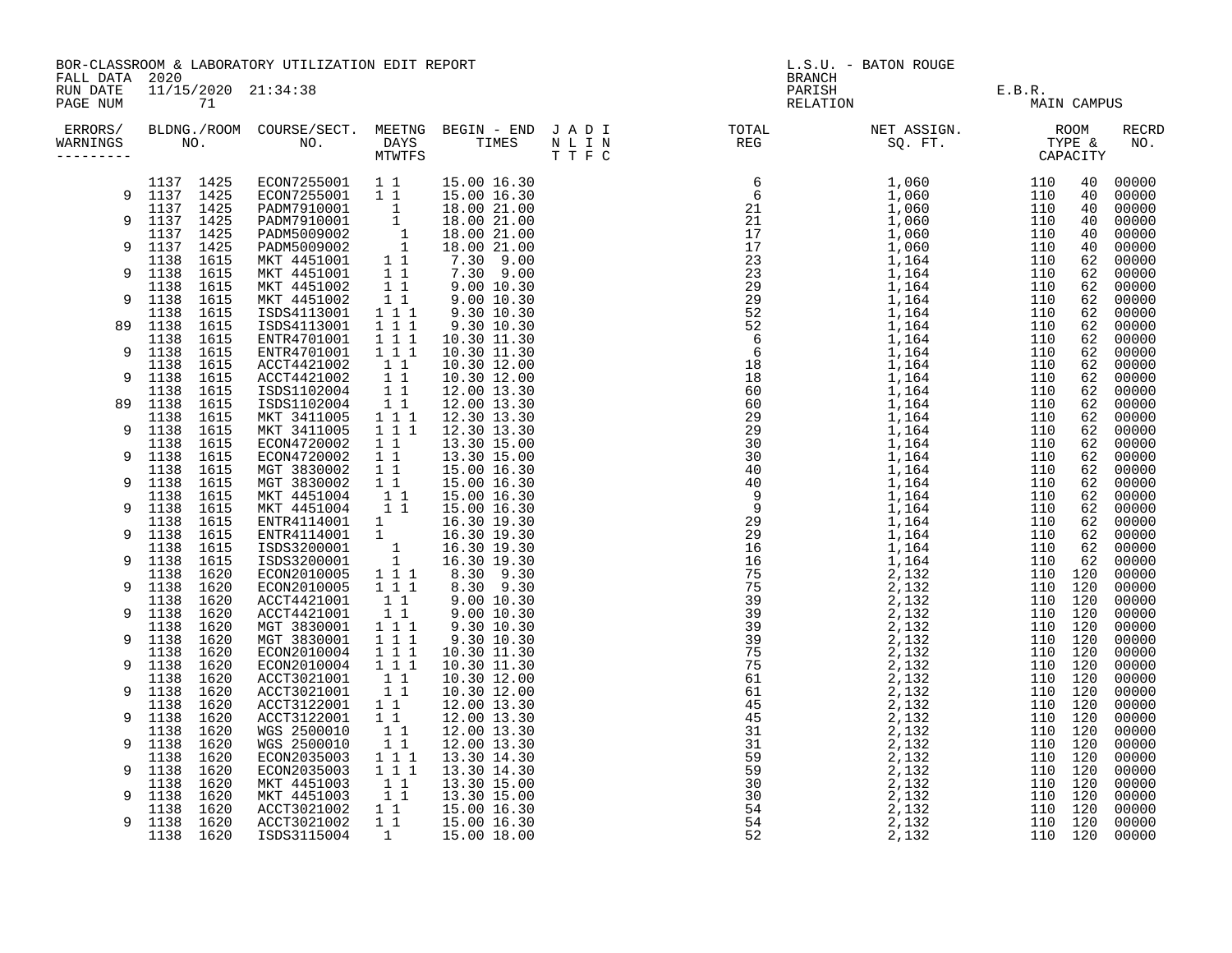|                      | BOR-CLASSROOM & LABORATORY UTILIZATION EDIT REPORT<br>FALL DATA 2020 |  |                                                               |                                                                                                   |                            |  | L.S.U. - BATON ROUGE<br><b>BRANCH</b> |                                     |             |  |                     |  |
|----------------------|----------------------------------------------------------------------|--|---------------------------------------------------------------|---------------------------------------------------------------------------------------------------|----------------------------|--|---------------------------------------|-------------------------------------|-------------|--|---------------------|--|
| RUN DATE<br>PAGE NUM | 11/15/2020 21:34:38<br>72                                            |  |                                                               |                                                                                                   |                            |  | PARISH                                | $E.B.R.$ $\blacksquare$<br>RELATION | MAIN CAMPUS |  |                     |  |
| ERRORS/<br>WARNINGS  |                                                                      |  | $NO.$ NO.                                                     |                                                                                                   |                            |  |                                       |                                     |             |  | <b>RECRD</b><br>NO. |  |
|                      | 9 1138 1620                                                          |  |                                                               |                                                                                                   | 15.00 18.00                |  |                                       |                                     |             |  |                     |  |
| 9                    | 1138 1620<br>1138 1620                                               |  |                                                               |                                                                                                   |                            |  |                                       |                                     |             |  |                     |  |
|                      | 1138 1620                                                            |  | ISDS7990001                                                   | $\begin{array}{c} 1 \\ 1 \end{array}$                                                             | 18.00 21.00                |  |                                       |                                     |             |  |                     |  |
| 9                    | 1138 1620                                                            |  | ISDS7990001                                                   |                                                                                                   | 18.00 21.00                |  |                                       |                                     |             |  |                     |  |
| 9                    | 1138 1700<br>1138 1700                                               |  | MKT 4478001<br>MKT 4478001                                    | $1 1 1$<br>$\overline{1}$ $\overline{1}$ $\overline{1}$                                           | 8.30 9.30<br>8.30 9.30     |  |                                       |                                     |             |  |                     |  |
|                      | 1138 1700                                                            |  |                                                               | $\begin{array}{rr} 1 & 1 \\ 1 & 1 \end{array}$                                                    |                            |  |                                       |                                     |             |  |                     |  |
| 9                    | 1138 1700                                                            |  | MGT 3830005<br>MGT 3830005                                    |                                                                                                   | 9.00 10.30<br>9.00 10.30   |  |                                       |                                     |             |  |                     |  |
| 9                    | 1138 1700<br>1138 1700                                               |  | MKT 4478002<br>MKT 4478002                                    | $\begin{array}{rrrr} & 1 & 1 & 1 \\ & 1 & 1 & 1 \end{array}$                                      | 9.30 10.30<br>9.30 10.30   |  |                                       |                                     |             |  |                     |  |
|                      | 1138 1700                                                            |  | ECON7702001                                                   | $1\quad1$                                                                                         | 10.30 12.00                |  |                                       |                                     |             |  |                     |  |
| 9                    | 1138 1700                                                            |  | ECON7702001                                                   | $1\quad1$                                                                                         | 10.30 12.00                |  |                                       |                                     |             |  |                     |  |
|                      | 1138 1700                                                            |  | EVEG4120001                                                   | $\begin{bmatrix} 1 \\ 1 \\ 1 \end{bmatrix}$                                                       | 10.30 12.00                |  |                                       |                                     |             |  |                     |  |
| 9                    | 1138 1700<br>1138 1700                                               |  | EVEG4120001<br>ENTR2999001                                    |                                                                                                   | 10.30 12.00<br>12.00 13.30 |  |                                       |                                     |             |  |                     |  |
| 9                    | 1138 1700                                                            |  | ENTR2999001                                                   | $\begin{bmatrix} 1 & 1 \\ 1 & 1 \\ 1 & 1 \\ 1 & 1 \end{bmatrix}$                                  | 12.00 13.30                |  |                                       |                                     |             |  |                     |  |
|                      | 1138 1700                                                            |  | ECON2030011                                                   |                                                                                                   | 13.30 14.30                |  |                                       |                                     |             |  |                     |  |
| 9                    | 1138 1700                                                            |  | ECON2030011                                                   |                                                                                                   | 13.30 14.30                |  |                                       |                                     |             |  |                     |  |
| 9                    | 1138 1700<br>1138 1700                                               |  | ECON7632001<br>ECON7632001                                    | $\begin{bmatrix} 1 \\ 1 \\ 1 \end{bmatrix}$                                                       | 13.30 15.00<br>13.30 15.00 |  |                                       |                                     |             |  |                     |  |
|                      | 1138 1700                                                            |  | MGT 3211001                                                   | $1\quad1$                                                                                         | 15.00 16.30                |  |                                       |                                     |             |  |                     |  |
| 89                   | 1138 1700                                                            |  | MGT 3211001                                                   | $1\quad1$                                                                                         | 15.00 16.30                |  |                                       |                                     |             |  |                     |  |
|                      | 1138 1700                                                            |  | ACCT3121002                                                   | $1\quad1$                                                                                         | 15.00 16.30                |  |                                       |                                     |             |  |                     |  |
| 9                    | 1138 1700<br>1138 1700                                               |  | ACCT3121002<br>MGT 3830003                                    | 11<br>11                                                                                          | 15.00 16.30<br>16.30 18.00 |  |                                       |                                     |             |  |                     |  |
| 9                    | 1138 1700                                                            |  | MGT 3830003                                                   | 11                                                                                                | 16.30 18.00                |  |                                       |                                     |             |  |                     |  |
|                      | 1138 1700                                                            |  | ISDS4112001                                                   | $1\quad1$                                                                                         | 16.30 18.00                |  |                                       |                                     |             |  |                     |  |
| 9                    | 1138 1700                                                            |  | ISDS4112001                                                   | $1\quad1$                                                                                         | 16.30 18.00                |  |                                       |                                     |             |  |                     |  |
| 9                    | 1138 1720                                                            |  | ECON7591001<br>ECON7591001                                    | $1\quad1$<br>$1\quad1$                                                                            | 10.30 12.00<br>10.30 12.00 |  |                                       |                                     |             |  |                     |  |
|                      | 1138 1720<br>1138 1720                                               |  | CE 7135001                                                    | $1\quad1$                                                                                         | 12.00 13.30                |  |                                       |                                     |             |  |                     |  |
| 9                    | 1138 1720<br>1138 1720                                               |  | CE 7135001                                                    |                                                                                                   | 12.00 13.30                |  |                                       |                                     |             |  |                     |  |
| 9                    | 1138 1720                                                            |  | FIN 4830003                                                   |                                                                                                   | 13.30 15.00                |  |                                       |                                     |             |  |                     |  |
|                      | 1138 1720                                                            |  | FIN 4830003<br>ISDS4180001                                    | $\begin{array}{cccc} & 1 & 1 & \\ & & 1 & 1 & \\ & & 1 & 1 & \\ & & 1 & 1 & \\ & & & \end{array}$ | 13.30 15.00<br>15.00 16.30 |  |                                       |                                     |             |  |                     |  |
| 9                    | 1138 1720                                                            |  | ISDS4180001                                                   |                                                                                                   | 15.00 16.30                |  |                                       |                                     |             |  |                     |  |
|                      | 1138 1720                                                            |  | ISDS3070003                                                   |                                                                                                   | 18.00 19.30                |  |                                       |                                     |             |  |                     |  |
| 9                    | 1138 1720<br>1138 1720                                               |  | ISDS3070003<br>ENTR4040001                                    |                                                                                                   | 18.00 19.30<br>18.00 21.00 |  |                                       |                                     |             |  |                     |  |
| 9                    | 1138 1720                                                            |  | ENTR4040001                                                   |                                                                                                   | 18.00 21.00                |  |                                       |                                     |             |  |                     |  |
|                      | 1138 1735                                                            |  | MGT 3513001                                                   |                                                                                                   | 9.00 10.30                 |  |                                       |                                     |             |  |                     |  |
|                      | 89 1138 1735                                                         |  | MGT 3513001                                                   | 11                                                                                                | 9.00 10.30                 |  |                                       |                                     |             |  |                     |  |
| 9                    | 1138 1735<br>1138 1735                                               |  | FIN 3060001<br>FIN 3060001                                    | $1 1 1$<br>$1 1 1$                                                                                | 9.30 10.30<br>9.30 10.30   |  |                                       |                                     |             |  |                     |  |
|                      | 1138 1735                                                            |  |                                                               |                                                                                                   | 10.30 12.00                |  |                                       |                                     |             |  |                     |  |
| 89                   | 1138 1735                                                            |  | MGT 3513002<br>MGT 3513002 11<br>ME 4611001 1<br>ME 4611001 1 |                                                                                                   | 10.30 12.00                |  |                                       |                                     |             |  |                     |  |
|                      | 1138 1735                                                            |  |                                                               |                                                                                                   | 10.30 13.30                |  |                                       |                                     |             |  |                     |  |
| 9                    | 1138 1735<br>1138 1735                                               |  | ECON2030009                                                   |                                                                                                   | 10.30 13.30<br>11.30 12.30 |  |                                       |                                     |             |  |                     |  |
| 9                    | 1138 1735                                                            |  | ECON2030009                                                   | $\begin{array}{cc} 1 \\ 1 \\ 1 \end{array}$                                                       | 11.30 12.30                |  |                                       |                                     |             |  |                     |  |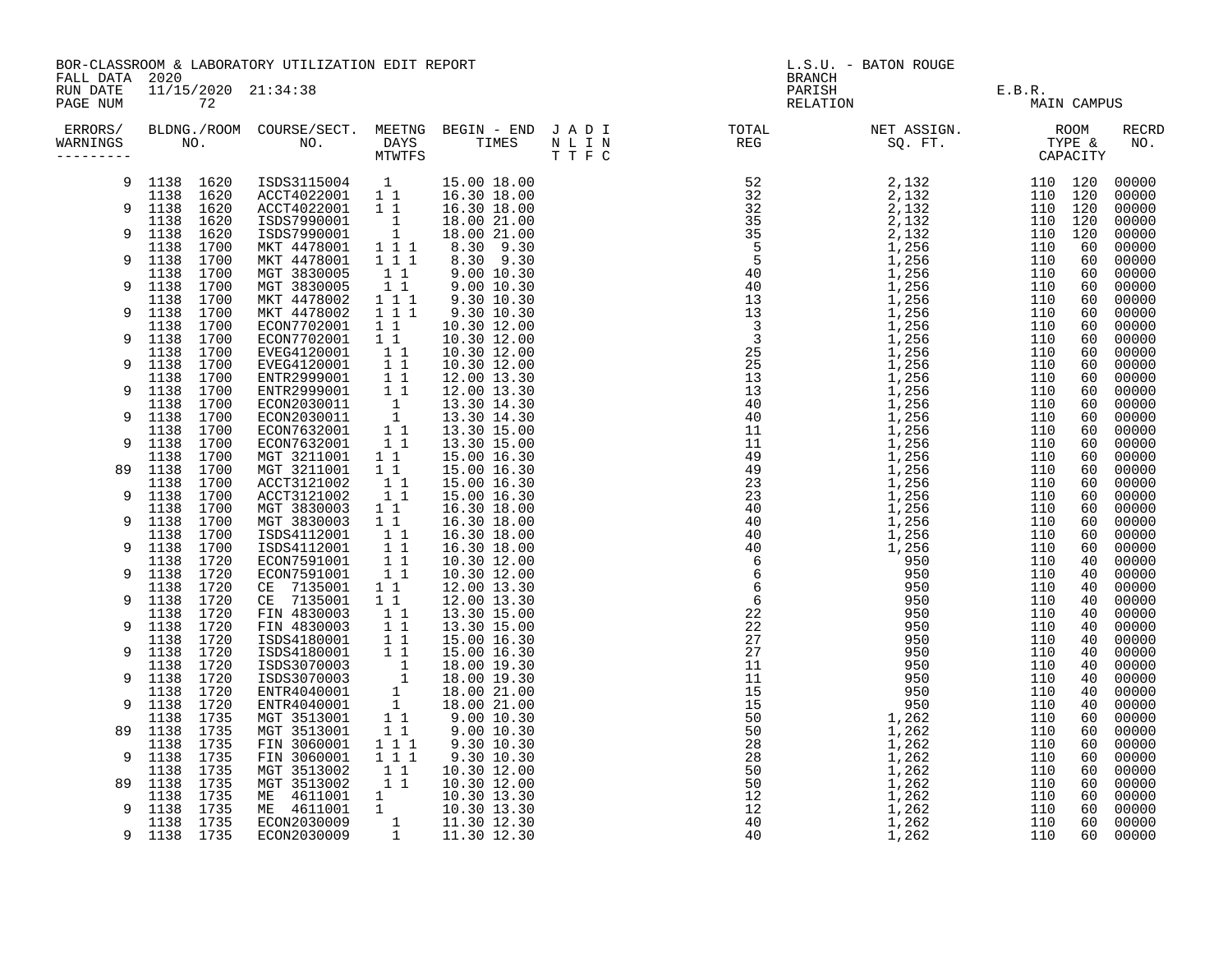|                      | BOR-CLASSROOM & LABORATORY UTILIZATION EDIT REPORT<br>FALL DATA 2020 |                                                                                                                                                                                                                                                                                                                                                                                                                              |                                                                 | L.S.U. - BATON ROUGE<br><b>BRANCH</b>       |                                                                                                                                                                                                                                                                                                                                                                                                                                     |                   |             |                      |                                  |
|----------------------|----------------------------------------------------------------------|------------------------------------------------------------------------------------------------------------------------------------------------------------------------------------------------------------------------------------------------------------------------------------------------------------------------------------------------------------------------------------------------------------------------------|-----------------------------------------------------------------|---------------------------------------------|-------------------------------------------------------------------------------------------------------------------------------------------------------------------------------------------------------------------------------------------------------------------------------------------------------------------------------------------------------------------------------------------------------------------------------------|-------------------|-------------|----------------------|----------------------------------|
| RUN DATE<br>PAGE NUM | 11/15/2020 21:34:38<br>73                                            |                                                                                                                                                                                                                                                                                                                                                                                                                              |                                                                 |                                             | PARISH<br>RELATION                                                                                                                                                                                                                                                                                                                                                                                                                  | E.B.R.<br>MAIN CA | MAIN CAMPUS |                      |                                  |
| ERRORS/<br>WARNINGS  | NO.                                                                  |                                                                                                                                                                                                                                                                                                                                                                                                                              |                                                                 |                                             | BLDNG./ROOM COURSE/SECT. MEETNG BEGIN – END JADI TOTAL TOTAL NET ASSIGN. NO ROOM NO. DAYS TIMES NLIN REG SQ.FT. TYPE &                                                                                                                                                                                                                                                                                                              |                   |             |                      | RECRD<br>NO.                     |
| 9                    | 1138 1735<br>1138 1735                                               | $\begin{array}{cccccccc} 1138 & 1735 & \text{MKT} & 3413003 & 1 & 1 & 1 & 13.30 & 14.30 \\ 9 & 1138 & 1735 & \text{MKT} & 3413003 & 1 & 1 & 1 & 13.30 & 14.30 \end{array}$<br>MKT 3413003 1 1 1 13.30 14.30<br>ACCT4344001 1 13.30 14.30<br>ACCT4344001 1 13.30 16.30<br>ISDS3070004 1 16.30 19.30<br>ISDS3070004 1 16.30 19.30<br>ISDS3070004 1 16.30 19.30<br>MKT 7488001 1 13.30 16.30<br>MKT 7488001 1 13.30 16.30<br>EN |                                                                 |                                             | $\begin{smallmatrix} \text{R}=\text{R} & \text{R} & \text{R} & \text{R} & \text{R} & \text{R} \\ \text{R} & \text{R} & \text{R} & \text{R} & \text{R} & \text{R} \\ \text{R} & \text{R} & \text{R} & \text{R} & \text{R} \\ \text{R} & \text{R} & \text{R} & \text{R} & \text{R} \\ \text{R} & \text{R} & \text{R} & \text{R} & \text{R} \\ \text{R} & \text{R} & \text{R} & \text{R} & \text{R} \\ \text{R} & \text{R} & \text{R}$ |                   |             | 60<br>60<br>60<br>60 | 00000<br>00000<br>00000<br>00000 |
| 9                    | 1138 1735<br>1138 1735<br>1138 1745                                  |                                                                                                                                                                                                                                                                                                                                                                                                                              |                                                                 |                                             |                                                                                                                                                                                                                                                                                                                                                                                                                                     |                   |             | 60<br>60<br>40       | 00000<br>00000<br>00000          |
| 9<br>9               | 1138 1745<br>1138 1745<br>1138 1745                                  |                                                                                                                                                                                                                                                                                                                                                                                                                              |                                                                 |                                             |                                                                                                                                                                                                                                                                                                                                                                                                                                     |                   |             | 40<br>40<br>40       | 00000<br>00000<br>00000          |
| 9                    | 1138 1800<br>1138 1800<br>1138 1800                                  |                                                                                                                                                                                                                                                                                                                                                                                                                              |                                                                 |                                             |                                                                                                                                                                                                                                                                                                                                                                                                                                     |                   |             | 60<br>60<br>60       | 00000<br>00000                   |
| 9<br>9               | 1138 1800<br>1138 1800<br>1138 1800                                  |                                                                                                                                                                                                                                                                                                                                                                                                                              |                                                                 |                                             |                                                                                                                                                                                                                                                                                                                                                                                                                                     |                   |             | 60<br>60             | 00000<br>00000<br>00000          |
| 9                    | 1138 1800<br>1138 1800<br>1138 1800                                  |                                                                                                                                                                                                                                                                                                                                                                                                                              |                                                                 |                                             |                                                                                                                                                                                                                                                                                                                                                                                                                                     |                   |             | 60<br>60<br>60       | 00000<br>00000<br>00000          |
| 9                    | 1138 1800<br>1138 1800                                               |                                                                                                                                                                                                                                                                                                                                                                                                                              |                                                                 |                                             |                                                                                                                                                                                                                                                                                                                                                                                                                                     |                   |             | 60<br>60<br>60       | 00000<br>00000<br>00000          |
| 9<br>9               | 1138 1800<br>1138 1835<br>1138 1835                                  |                                                                                                                                                                                                                                                                                                                                                                                                                              |                                                                 |                                             |                                                                                                                                                                                                                                                                                                                                                                                                                                     |                   |             | 60<br>60<br>60       | 00000<br>00000<br>00000          |
| 9                    | 1138 1835<br>1138 1835<br>1138 1835                                  | CE 7641001 11 8.30 10.00<br>CE 7641001 11 8.30 10.00<br>CE 7641001 11 8.30 10.00<br>MKT 3413001 11 9.00 10.30<br>MKT 3413002 11 10.30 12.00                                                                                                                                                                                                                                                                                  |                                                                 |                                             |                                                                                                                                                                                                                                                                                                                                                                                                                                     |                   |             | 60<br>60<br>60       | 00000<br>00000<br>00000          |
| 9<br>9               | 1138 1835<br>1138 1835<br>1138 1835                                  | MKT 3413002 11<br>ISDS4070001 11<br>ISDS4070001                                                                                                                                                                                                                                                                                                                                                                              | $1\quad1$                                                       | 10.30 12.00<br>11.30 14.30<br>11.30 14.30   |                                                                                                                                                                                                                                                                                                                                                                                                                                     |                   |             | 60<br>60<br>60       | 00000<br>00000<br>00000          |
| 8<br>89              | 1138 1835<br>1138 1835<br>1138 1835                                  | ISDS7510002<br>ISDS7510002<br>ACCT3222003                                                                                                                                                                                                                                                                                                                                                                                    | $\begin{matrix} 1 & 1 \\ 1 & 1 \end{matrix}$<br>$1\quad1$<br>11 | 11.30 14.30 1<br>11.30 14.30<br>12.00 13.30 |                                                                                                                                                                                                                                                                                                                                                                                                                                     |                   |             | 60<br>60<br>60       | 00000<br>00000<br>00000          |
| 9<br>9               | 1138 1835<br>1138 1835<br>1138 1835                                  | ACCT3222003<br>FIN 4910001<br>FIN 4910001                                                                                                                                                                                                                                                                                                                                                                                    | 11<br>11<br>11                                                  | 12.00 13.30<br>13.30 15.00<br>13.30 15.00   |                                                                                                                                                                                                                                                                                                                                                                                                                                     |                   |             | 60<br>60<br>60       | 00000<br>00000<br>00000          |
| 9                    | 1138 1835<br>1138 1835<br>1138 1845                                  | FIN 3910001 1<br>FIN 3910001 1<br>MKT 3411003 1<br>1<br>FIN 3910001<br>MKT 3411003                                                                                                                                                                                                                                                                                                                                           |                                                                 | 15.00 16.30<br>15.00 16.30                  |                                                                                                                                                                                                                                                                                                                                                                                                                                     |                   |             | 60<br>60<br>60       | 00000<br>00000<br>00000          |
| 9<br>9               | 1138 1845<br>1138 1845<br>1138 1845                                  |                                                                                                                                                                                                                                                                                                                                                                                                                              |                                                                 | $9.00$ $10.30$<br>$9.00$ $10.30$            |                                                                                                                                                                                                                                                                                                                                                                                                                                     |                   |             | 60<br>60<br>60       | 00000<br>00000<br>00000          |
| 9                    | 1138 1845<br>1138 1845<br>1138 1845                                  |                                                                                                                                                                                                                                                                                                                                                                                                                              |                                                                 |                                             |                                                                                                                                                                                                                                                                                                                                                                                                                                     |                   |             | 60<br>60<br>60       | 00000<br>00000<br>00000          |
| 9<br>9               | 1138 1845<br>1138 1845<br>1138 1845                                  |                                                                                                                                                                                                                                                                                                                                                                                                                              |                                                                 |                                             |                                                                                                                                                                                                                                                                                                                                                                                                                                     |                   |             | 60<br>60<br>60       | 00000<br>00000<br>00000          |
| 9                    | 1138 1900<br>1138 1900<br>1138 1920                                  | MKT 3411003 1 1 9.00 10.30<br>MKT 3411003 1 1 9.00 10.30<br>MKT 3411004 1 1 10.30 12.00<br>MKT 3411004 1 1 10.30 12.00<br>ECON2030005 1 11.30 12.30<br>ECON2030005 1 11.30 12.30<br>ECON2030005 1 13.30 14.30<br>ECON2030016 1 13.30 14.30<br>                                                                                                                                                                               |                                                                 |                                             |                                                                                                                                                                                                                                                                                                                                                                                                                                     |                   |             | 50<br>50             | 00000<br>00000<br>60 00000       |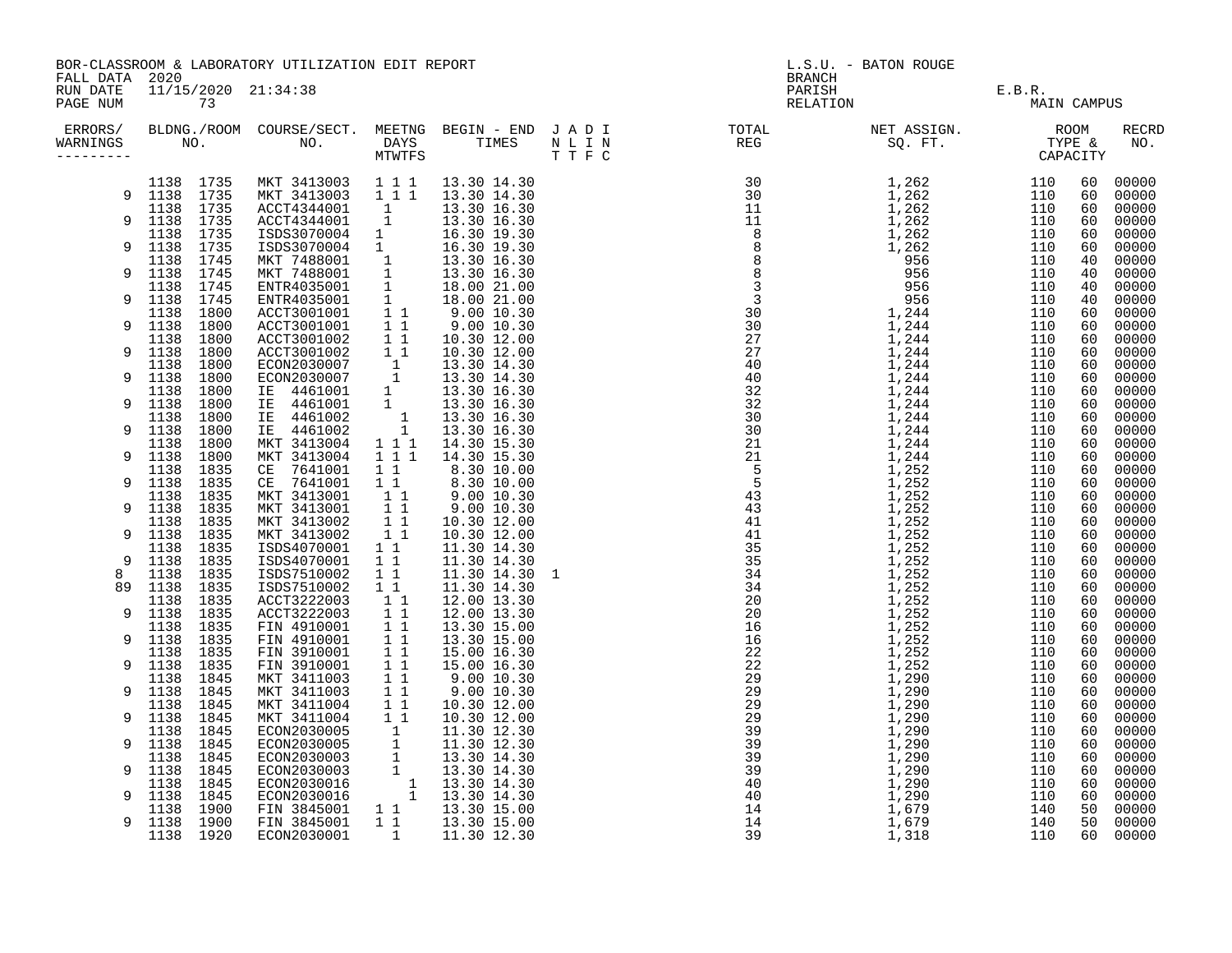| FALL DATA                        | BOR-CLASSROOM & LABORATORY UTILIZATION EDIT REPORT<br>2020 |                    |                            |                                 |                            | L.S.U. - BATON ROUGE<br><b>BRANCH</b> |                    |                        |                              |                                   |                     |
|----------------------------------|------------------------------------------------------------|--------------------|----------------------------|---------------------------------|----------------------------|---------------------------------------|--------------------|------------------------|------------------------------|-----------------------------------|---------------------|
| RUN DATE<br>PAGE NUM             |                                                            | 74                 | 11/15/2020 21:34:38        |                                 |                            |                                       | PARISH<br>RELATION |                        | E.B.R.<br><b>MAIN CAMPUS</b> |                                   |                     |
| ERRORS/<br>WARNINGS<br>--------- |                                                            | BLDNG./ROOM<br>NO. | COURSE/SECT.<br>NO.        | MEETNG<br><b>DAYS</b><br>MTWTFS | BEGIN - END<br>TIMES       | JADI<br>N L I N<br>TTFC               | TOTAL<br>REG       | NET ASSIGN.<br>SQ. FT. |                              | <b>ROOM</b><br>TYPE &<br>CAPACITY | <b>RECRD</b><br>NO. |
| 9                                | 1138<br>1138                                               | 1920<br>1920       | ECON2030001<br>ISDS4120001 | $\mathbf{1}$<br>111             | 11.30 12.30<br>12.30 13.30 |                                       | 39<br>52           | 1,318<br>1,318         | 110<br>110                   | 60<br>60                          | 00000<br>00000      |
| 89                               | 1138                                                       | 1920               | ISDS4120001                | 111                             | 12.30 13.30                |                                       | 52                 | 1,318                  | 110                          | 60                                | 00000               |
|                                  | 1138                                                       | 1920               | ISDS4111001                | 111                             | 13.30 14.30                |                                       | 22                 | 1,318                  | 110                          | 60                                | 00000               |
| 9                                | 1138                                                       | 1920               | ISDS4111001                | 111                             | 13.30 14.30                |                                       | 22                 | 1,318                  | 110                          | 60                                | 00000               |
|                                  | 1138                                                       | 1920               | PADM7910002                | $\overline{1}$                  | 14.00 17.00                |                                       | 18                 | 1,318                  | 110                          | 60                                | 00000               |
| 9                                | 1138                                                       | 1920               | PADM7910002                | 1                               | 14.00 17.00                |                                       | 18                 | 1,318                  | 110                          | 60                                | 00000               |
|                                  | 1138                                                       | 1920               | ISDS4117001                | $1\quad1$                       | 14.30 16.00                |                                       | 14                 | 1,318                  | 110                          | 60                                | 00000               |
| 9                                | 1138                                                       | 1920               | ISDS4117001                | $1\quad1$                       | 14.30 16.00                |                                       | 14                 | 1,318                  | 110                          | 60                                | 00000               |
|                                  | 1138                                                       | 1920               | ISDS7075001                | $1\quad1$                       | 18.00 21.00                |                                       | 37                 | 1,318                  | 110                          | 60                                | 00000               |
| 9                                | 1138                                                       | 1920               | ISDS7075001                | $1\quad1$                       | 18.00 21.00                |                                       | 37                 | 1,318                  | 110                          | 60                                | 00000               |
| 8                                | 1138                                                       | 1920               | ISDS7103001                | $1\quad1$                       | 18.00 21.00 1              |                                       | 36                 | 1,318                  | 110                          | 60                                | 00000               |
| 89                               | 1138                                                       | 1920               | ISDS7103001                | $1\quad1$                       | 18.00 21.00                |                                       | 36                 | 1,318                  | 110                          | 60                                | 00000               |
|                                  | 1245                                                       | 1015               | KIN 1144001                | 1 1 1                           | 12.30 13.30                |                                       | 10                 | 1,087                  | 110                          | 72                                | 00000               |
| 9                                | 1245                                                       | 1015               | KIN 1144001                | 111                             | 12.30 13.30                |                                       | 10                 | 1,087                  | 110                          | 72                                | 00000               |
|                                  | 1245                                                       | 1035               | HSE 1000003                | 1                               | 13.30 14.30                |                                       | 31                 | 1,092                  | 110                          | 73                                | 00000               |
| 9                                | 1245                                                       | 1035               | HSE 1000003                | $\mathbf{1}$                    | 13.30 14.30                |                                       | 31                 | 1,092                  | 110                          | 73                                | 00000               |
|                                  | 1245                                                       | 1035               | HSE 1000008                | $\mathbf{1}$                    | 13.30 14.30                |                                       | 20                 | 1,092                  | 110                          | 73                                | 00000               |
|                                  | 1245                                                       | 1035               | HSE 1000008                | $\mathbf 1$                     | 13.30 14.30                |                                       | 20                 | 1,092                  | 110                          | 73                                | 00000               |
|                                  | 1245                                                       | 1035               | HSE 1000004                | $\overline{1}$                  | 13.30 14.30                |                                       | 35                 | 1,092                  | 110                          | 73                                | 00000               |
| 9                                | 1245                                                       | 1035               | HSE 1000004                | $\mathbf{1}$                    | 13.30 14.30                |                                       | 35                 | 1,092                  | 110                          | 73                                | 00000               |
|                                  | 1245                                                       | 1035               | HSE 1000006                | 1                               | 14.30 15.30                |                                       | 24                 | 1,092                  | 110                          | 73                                | 00000               |
| 9                                | 1245                                                       | 1035               | HSE 1000006                | $\mathbf{1}$                    | 14.30 15.30                |                                       | 24                 | 1,092                  | 110                          | 73                                | 00000               |
|                                  | 1245                                                       | 1035               | HSE 1000007                | $\mathbf{1}$                    | 14.30 15.30                |                                       | 15                 | 1,092                  | 110                          | 73                                | 00000               |
| 9                                | 1245                                                       | 1035               | HSE 1000007                | $\mathbf{1}$                    | 14.30 15.30                |                                       | 15                 | 1,092                  | 110                          | 73                                | 00000               |
|                                  | 1245                                                       | 1035               | HSE 1000005                | $\overline{1}$                  | 14.30 15.30                |                                       | 16                 | 1,092                  | 110                          | 73                                | 00000               |
| 9                                | 1245                                                       | 1035               | HSE 1000005                | $\mathbf{1}$                    | 14.30 15.30                |                                       | 16                 | 1,092                  | 110                          | 73                                | 00000               |
|                                  | 1299                                                       | 1034               | MATH1550018                | 11111                           | 8.30 9.30                  |                                       | 41                 | 1,352                  | 110                          | 90                                | 00000               |
| 9                                | 1299                                                       | 1034               | MATH1550018                | 11111                           | 8.30 9.30                  |                                       | 41                 | 1,352                  | 110                          | 90                                | 00000               |
|                                  | 1299                                                       | 1034               | MATH1550022                | 11111                           | 10.30 11.30                |                                       | 44                 | 1,352                  | 110                          | 90                                | 00000               |
|                                  | 1299                                                       | 1034               | MATH1550022                | 11111                           | 10.30 11.30                |                                       | 44                 | 1,352                  | 110                          | 90                                | 00000               |
|                                  | 1299                                                       | 1034               | MATH1550035                | 11111                           | 14.30 15.30                |                                       | 17                 | 1,352                  | 110                          | 90                                | 00000               |
| 9                                | 1299                                                       | 1034               | MATH1550035                | 11111                           | 14.30 15.30                |                                       | 17                 | 1,352                  | 110                          | 90                                | 00000               |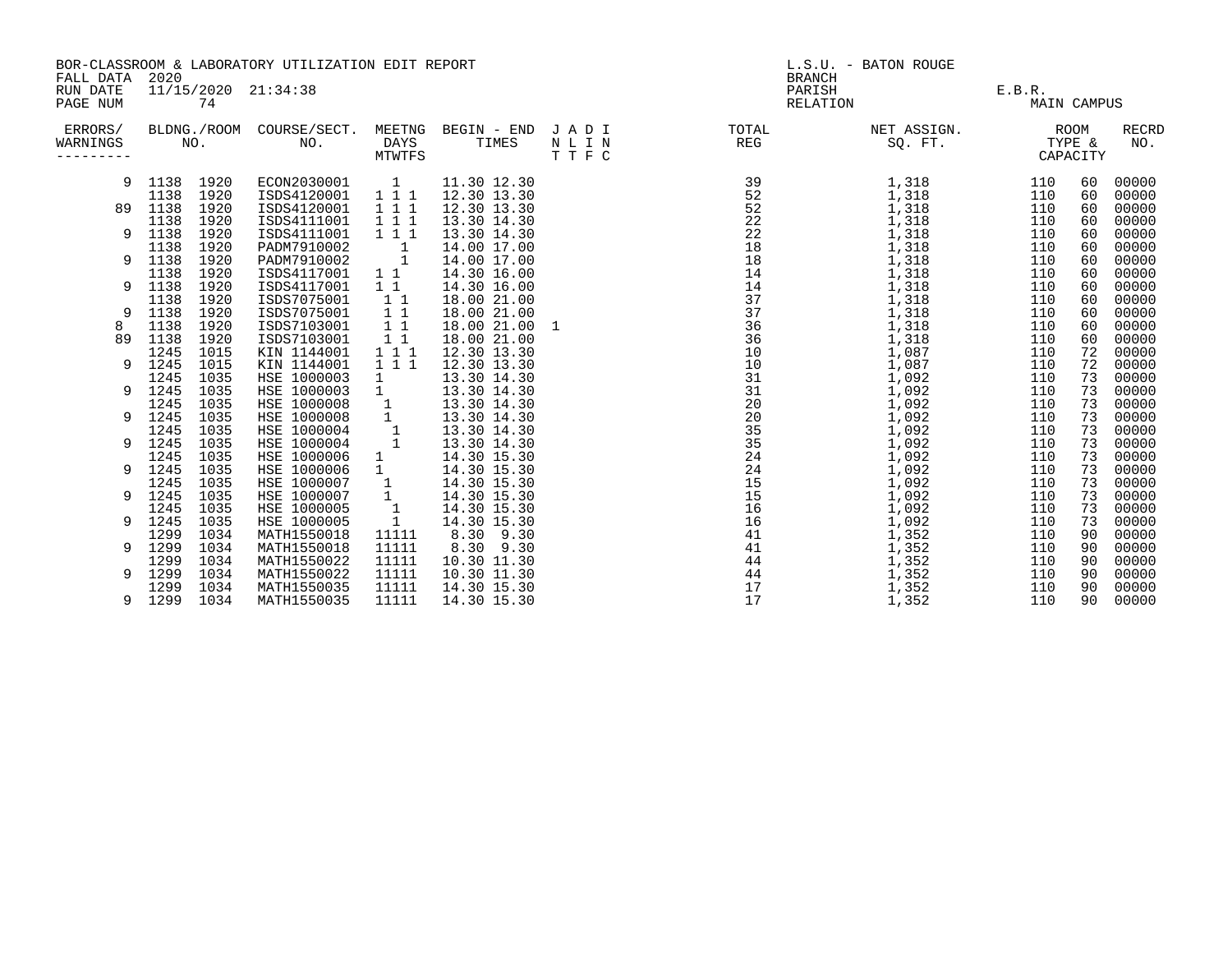BOR-CLASSROOM & LABORATORY UTILIZATION EDIT REPORT **Example 2008** L.S.U. - BATON ROUGE FALL DATA 2020 RUN DATE 11/15/2020 21:34:38

## D E S C R I P T I O N A N D S U M M A R Y O F E R R O R S & W A R N I N G S

| $1 =$ ERROR    | - CLASS AND LABORATORY UTILIZATION FILE DOES NOT MATCH WITH BLDGS AND ROOMS FILE. -------------<br>THE ROOM, BUILDING, AND CLASS FILES MUST ALL MATCH. IF THE ROOM NUMBER ON THE UTILIZATION IS CORRECT,<br>THE ROOM SHOULD TO BE ADDED TO THE ROOM FILE. |                       |
|----------------|-----------------------------------------------------------------------------------------------------------------------------------------------------------------------------------------------------------------------------------------------------------|-----------------------|
| $2 =$ ERROR    | - THERE SHOULD BE AT LEAST ONE ENTRY IN THE DAYS-OF-WEEK-COURSE-MEETS FIELD. - - - - - - - - - - - - - - - -                                                                                                                                              |                       |
| $3 = ERROR$    |                                                                                                                                                                                                                                                           |                       |
|                |                                                                                                                                                                                                                                                           | $\overline{4}$        |
| $5 =$ ERROR    | - ROOM TYPE INVALID FOR TEACHING CLASS, CLASSES CANNOT BE SCHEDULED IN ROOMS DESIGNATED AS - - - - - - - - -<br>CIRCULATION, CUSTODIAL OR MECHANICAL.                                                                                                     |                       |
|                | 7 = ERROR - THE TOTAL REGISTRANTS FIELD MUST NOT BE BLANK OR ZEROS ---------------------------                                                                                                                                                            |                       |
|                | 8 = WARNING - EXCEEDS THE CAPACITY OF THE ROOM BY 50% (IF THIS IS A JOINT CLASS ITS REGISTRANTS ARE INCLUDED). - - - - -<br>PLEASE CHECK THE CAPACITY OF THE ROOM AS IT APPEARS ON THE ROOM FILE.                                                         | 302                   |
|                | 9 = WARNING - UNLESS THERE IS A JOINT CLASS, ALTERNATE WEEKS OR INCONSISTENT MEETING TIMES, ---------------<br>THERE SHOULD BE NO DUPLICATES.                                                                                                             | 1,885                 |
|                | $------$ TOTALS $---$                                                                                                                                                                                                                                     |                       |
| TOTAL ERRORS   |                                                                                                                                                                                                                                                           |                       |
| TOTAL WARNINGS |                                                                                                                                                                                                                                                           | 2,191                 |
|                | TOTAL NUMBER OF RECORDS ACCEPTED FOR SPACE UTILIZATION COMPUTATION<br>NUMBER OF ALTERATE WEEKS RECORDS                                                                                                                                                    | 3,756<br>1,871<br>143 |

NUMBER OF INCONSISTENT RECORDS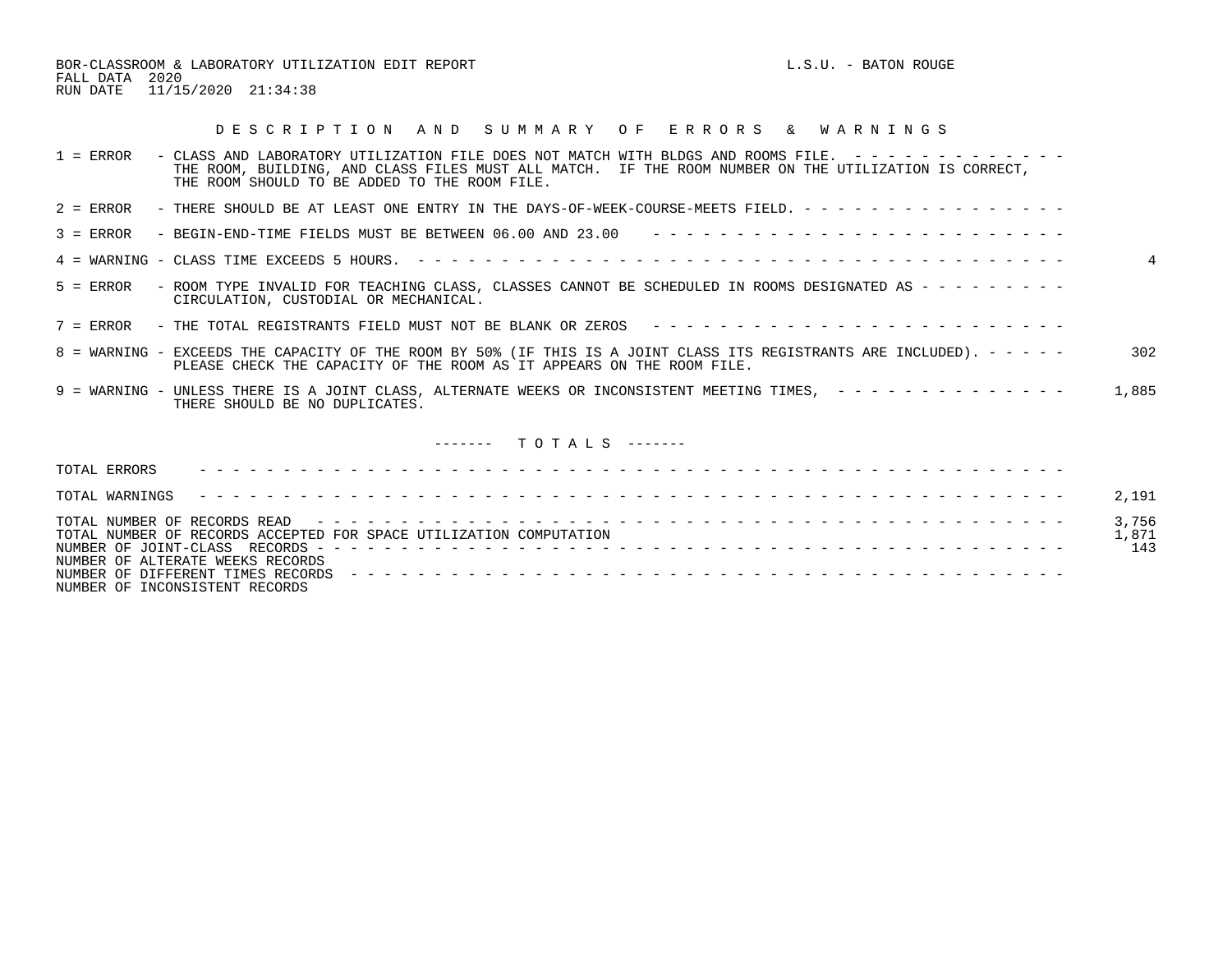| SPACE UTILIZATION - SUMMARY PAGE<br>RUN DATE<br>$11/15/2020$ $21:34:38$              | L.S.U. - BATON ROUGE |                 |                 |  |
|--------------------------------------------------------------------------------------|----------------------|-----------------|-----------------|--|
| PAGE NUM<br>1                                                                        | DAY USE              | NIGHT USE       | TOTAL           |  |
| *CLASSROOM FACILITIES                                                                | $(0600 - 1700)$      | $(1700 - 2300)$ | $(0600 - 2300)$ |  |
| TOTAL NUMBER OF ROOMS                                                                |                      |                 | 475             |  |
| TOTAL NUMBER OF STATIONS (CAPACITY)                                                  |                      |                 | 26,911          |  |
| WEEKLY STUDENT CONTACT HOURS                                                         | 90,733               | 3,696           | 94,430          |  |
| WEEKLY TOTAL OF ROOMS AVAILABLE - COUNTED IN HALF HOUR INCREMENTS                    | 42,750               | 23,750          | 66,500          |  |
| WEEKLY TOTAL OF ROOMS IN USE - COUNTED IN HALF HOUR INCREMENTS                       | 7,149                | 279             | 7,428           |  |
| WEEKLY TOTAL OF STUDENT STATIONS AVAILABLE - COUNTED IN HALF HOUR INCREMENTS         | 2,421,990            | 1,345,550       | 3,767,540       |  |
| WEEKLY TOTAL OF STATIONS AVAILABLE IN ROOMS IN USE - COUNTED IN HALF HOUR INCREMENTS | 591,825              | 22,094          | 613,919         |  |
| WEEKLY TOTAL OF STATIONS IN USE - COUNTED IN HALF HOUR INCREMENTS                    | 181,467              | 7,393           | 188,860         |  |
| PERCENT OF ROOMS IN USE TO ROOMS AVAILABLE                                           | 16.7                 | 1.2             | 11.2            |  |
| PERCENT OF STATIONS IN USE TO STATIONS AVAILABLE                                     | 7.5                  | . 5             | 5.0             |  |
| PERCENT OF STATIONS IN USE TO STATIONS AVAILABLE IN OCCUPIED ROOMS                   | 30.7                 | 33.5            | 30.8            |  |
|                                                                                      | DAY USE              | NIGHT USE       | TOTAL           |  |
|                                                                                      | $(0600 - 1700)$      | $(1700 - 2300)$ | $(0600 - 2300)$ |  |
| <b>CLASSROOM</b>                                                                     |                      |                 |                 |  |
| TOTAL NUMBER OF ROOMS                                                                |                      |                 | 434             |  |
| TOTAL NUMBER OF STATIONS (CAPACITY)                                                  |                      |                 | 25,233          |  |
| WEEKLY STUDENT CONTACT HOURS                                                         | 87,146               | 3,132           | 90,279          |  |
| WEEKLY TOTAL OF ROOMS AVAILABLE - COUNTED IN HALF HOUR INCREMENTS                    | 39,060               | 21,700          | 60,760          |  |
| WEEKLY TOTAL OF ROOMS IN USE - COUNTED IN HALF HOUR INCREMENTS                       | 6,795                | 255             | 7,050           |  |
| WEEKLY TOTAL OF STUDENT STATIONS AVAILABLE - COUNTED IN HALF HOUR INCREMENTS         | 2,270,970            | 1,261,650       | 3,532,620       |  |
| WEEKLY TOTAL OF STATIONS AVAILABLE IN ROOMS IN USE - COUNTED IN HALF HOUR INCREMENTS | 576,371              | 20,666          | 597,037         |  |
| WEEKLY TOTAL OF STATIONS IN USE - COUNTED IN HALF HOUR INCREMENTS                    | 174,293              | 6,265           | 180,558         |  |
| PERCENT OF ROOMS IN USE TO ROOMS AVAILABLE                                           | 17.4                 | 1.2             | 11.6            |  |
| PERCENT OF STATIONS IN USE TO STATIONS AVAILABLE                                     | 7.7                  | .5              | 5.1             |  |
| PERCENT OF STATIONS IN USE TO STATIONS AVAILABLE IN OCCUPIED ROOMS                   | 30.2                 | 30.3            | 30.2            |  |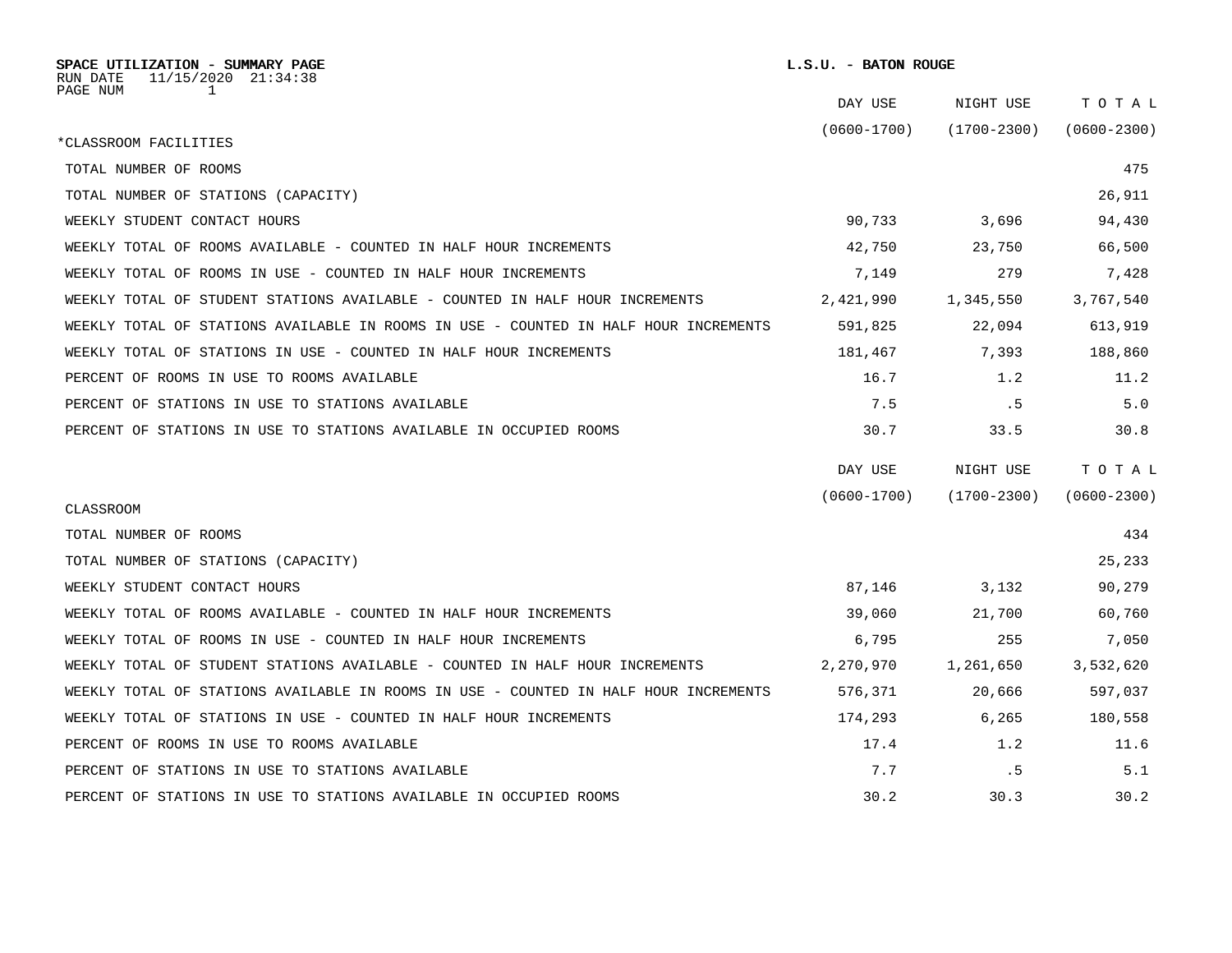| SPACE UTILIZATION - SUMMARY PAGE<br>11/15/2020 21:34:38<br>RUN DATE<br>PAGE NUM<br>2 | L.S.U. - BATON ROUGE |                 |                 |  |  |
|--------------------------------------------------------------------------------------|----------------------|-----------------|-----------------|--|--|
|                                                                                      | DAY USE              | NIGHT USE       | TOTAL           |  |  |
| COMPUTER CLASSROOM                                                                   | $(0600 - 1700)$      | $(1700 - 2300)$ | $(0600 - 2300)$ |  |  |
| TOTAL NUMBER OF ROOMS                                                                |                      |                 | 41              |  |  |
| TOTAL NUMBER OF STATIONS (CAPACITY)                                                  |                      |                 | 1,678           |  |  |
| WEEKLY STUDENT CONTACT HOURS                                                         | 3,587                | 564             | 4,151           |  |  |
| WEEKLY TOTAL OF ROOMS AVAILABLE - COUNTED IN HALF HOUR INCREMENTS                    | 3,690                | 2,050           | 5,740           |  |  |
| WEEKLY TOTAL OF ROOMS IN USE - COUNTED IN HALF HOUR INCREMENTS                       | 354                  | 24              | 378             |  |  |
| WEEKLY TOTAL OF STUDENT STATIONS AVAILABLE - COUNTED IN HALF HOUR INCREMENTS         | 151,020              | 83,900          | 234,920         |  |  |
| WEEKLY TOTAL OF STATIONS AVAILABLE IN ROOMS IN USE - COUNTED IN HALF HOUR INCREMENTS | 15,454               | 1,428           | 16,882          |  |  |
| WEEKLY TOTAL OF STATIONS IN USE - COUNTED IN HALF HOUR INCREMENTS                    | 7,174                | 1,128           | 8,302           |  |  |
| PERCENT OF ROOMS IN USE TO ROOMS AVAILABLE                                           | 9.6                  | 1.2             | 6.6             |  |  |
| PERCENT OF STATIONS IN USE TO STATIONS AVAILABLE                                     | 4.8                  | 1.3             | 3.5             |  |  |
| PERCENT OF STATIONS IN USE TO STATIONS AVAILABLE IN OCCUPIED ROOMS                   | 46.4                 | 79.0            | 49.2            |  |  |
|                                                                                      | DAY USE              | NIGHT USE       | TOTAL           |  |  |
|                                                                                      | $(0600 - 1700)$      | $(1700 - 2300)$ | $(0600 - 2300)$ |  |  |
| *LABORATORY FACILITIES                                                               |                      |                 |                 |  |  |
| TOTAL NUMBER OF ROOMS                                                                |                      |                 | 388             |  |  |
| TOTAL NUMBER OF STATIONS (CAPACITY)                                                  |                      |                 | 10,089          |  |  |
| WEEKLY STUDENT CONTACT HOURS                                                         | 27,045               | 764             | 27,809          |  |  |
| WEEKLY TOTAL OF ROOMS AVAILABLE - COUNTED IN HALF HOUR INCREMENTS                    | 34,920               | 19,400          | 54,320          |  |  |
| WEEKLY TOTAL OF ROOMS IN USE - COUNTED IN HALF HOUR INCREMENTS                       | 3,249                | 136             | 3,385           |  |  |
| WEEKLY TOTAL OF STUDENT STATIONS AVAILABLE - COUNTED IN HALF HOUR INCREMENTS         | 908,010              | 504,450         | 1,412,460       |  |  |
| WEEKLY TOTAL OF STATIONS AVAILABLE IN ROOMS IN USE - COUNTED IN HALF HOUR INCREMENTS | 114,346              | 7,110           | 121,456         |  |  |
| WEEKLY TOTAL OF STATIONS IN USE - COUNTED IN HALF HOUR INCREMENTS                    | 54,091               | 1,528           | 55,619          |  |  |
| PERCENT OF ROOMS IN USE TO ROOMS AVAILABLE                                           | 9.3                  | .7              | 6.2             |  |  |
| PERCENT OF STATIONS IN USE TO STATIONS AVAILABLE                                     | 6.0                  | .3              | 3.9             |  |  |
| PERCENT OF STATIONS IN USE TO STATIONS AVAILABLE IN OCCUPIED ROOMS                   | 47.3                 | 21.5            | 45.8            |  |  |